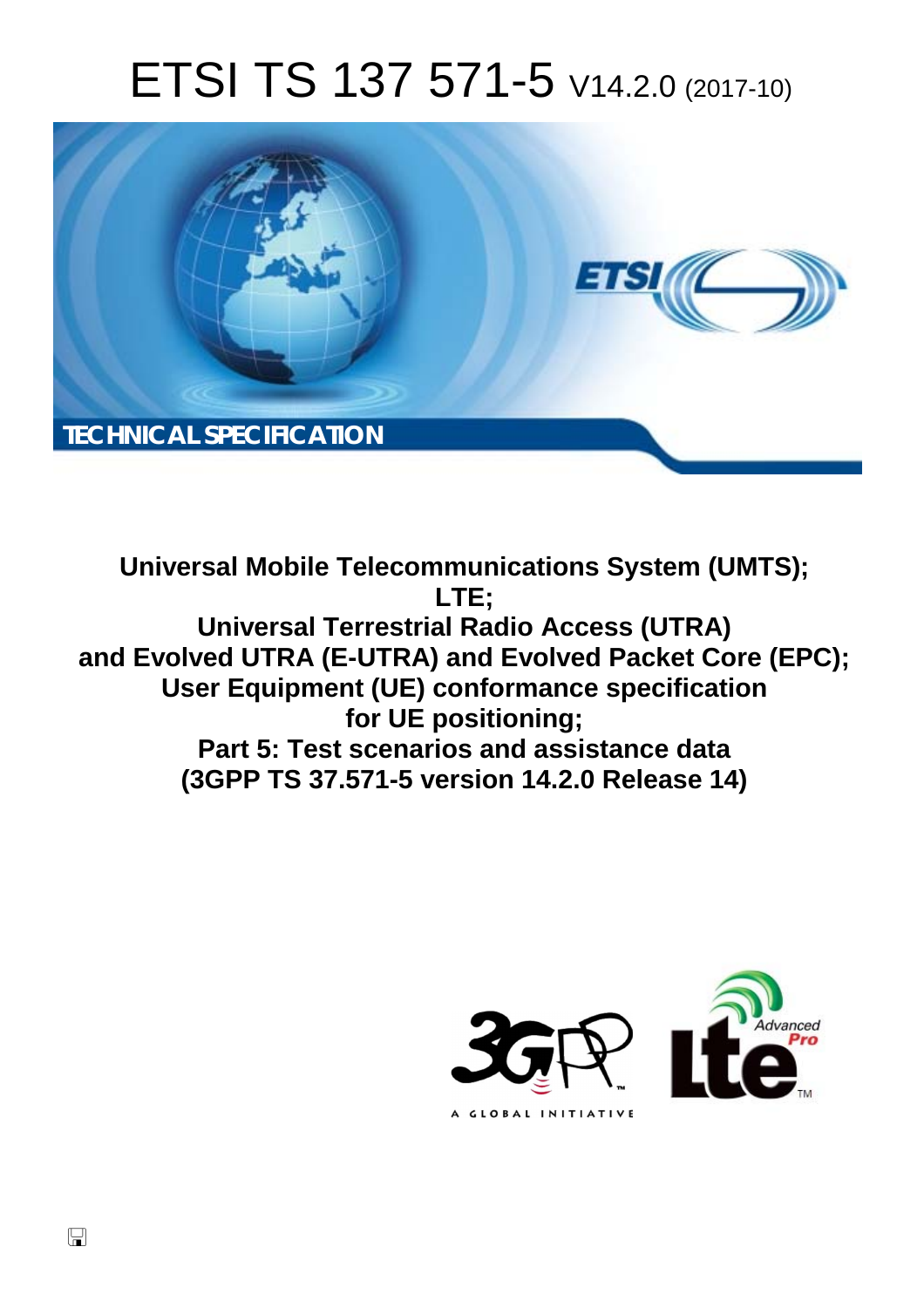Reference RTS/TSGR-0537571-5vE20

> Keywords LTE,UMTS

### *ETSI*

#### 650 Route des Lucioles F-06921 Sophia Antipolis Cedex - FRANCE

Tel.: +33 4 92 94 42 00 Fax: +33 4 93 65 47 16

Siret N° 348 623 562 00017 - NAF 742 C Association à but non lucratif enregistrée à la Sous-Préfecture de Grasse (06) N° 7803/88

#### *Important notice*

The present document can be downloaded from: <http://www.etsi.org/standards-search>

The present document may be made available in electronic versions and/or in print. The content of any electronic and/or print versions of the present document shall not be modified without the prior written authorization of ETSI. In case of any existing or perceived difference in contents between such versions and/or in print, the only prevailing document is the print of the Portable Document Format (PDF) version kept on a specific network drive within ETSI Secretariat.

Users of the present document should be aware that the document may be subject to revision or change of status. Information on the current status of this and other ETSI documents is available at <https://portal.etsi.org/TB/ETSIDeliverableStatus.aspx>

If you find errors in the present document, please send your comment to one of the following services: <https://portal.etsi.org/People/CommiteeSupportStaff.aspx>

#### *Copyright Notification*

No part may be reproduced or utilized in any form or by any means, electronic or mechanical, including photocopying and microfilm except as authorized by written permission of ETSI. The content of the PDF version shall not be modified without the written authorization of ETSI. The copyright and the foregoing restriction extend to reproduction in all media.

> © ETSI 2017. All rights reserved.

**DECT**TM, **PLUGTESTS**TM, **UMTS**TM and the ETSI logo are trademarks of ETSI registered for the benefit of its Members. **3GPP**TM and **LTE**™ are trademarks of ETSI registered for the benefit of its Members and of the 3GPP Organizational Partners. **oneM2M** logo is protected for the benefit of its Members.

**GSM**® and the GSM logo are trademarks registered and owned by the GSM Association.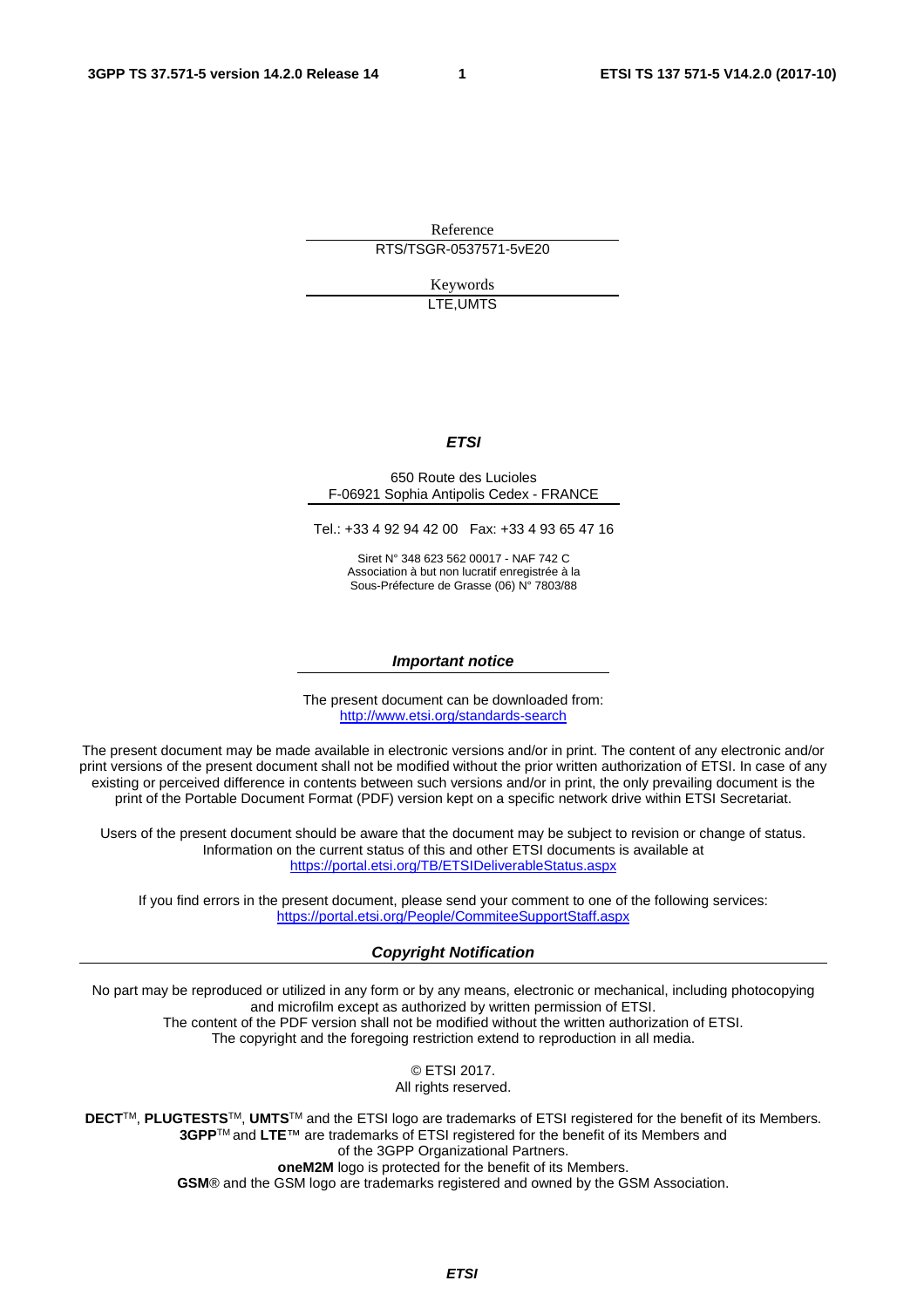# Intellectual Property Rights

IPRs essential or potentially essential to the present document may have been declared to ETSI. The information pertaining to these essential IPRs, if any, is publicly available for **ETSI members and non-members**, and can be found in ETSI SR 000 314: *"Intellectual Property Rights (IPRs); Essential, or potentially Essential, IPRs notified to ETSI in respect of ETSI standards"*, which is available from the ETSI Secretariat. Latest updates are available on the ETSI Web server ([https://ipr.etsi.org/\)](https://ipr.etsi.org/).

Pursuant to the ETSI IPR Policy, no investigation, including IPR searches, has been carried out by ETSI. No guarantee can be given as to the existence of other IPRs not referenced in ETSI SR 000 314 (or the updates on the ETSI Web server) which are, or may be, or may become, essential to the present document.

# Foreword

This Technical Specification (TS) has been produced by ETSI 3rd Generation Partnership Project (3GPP).

The present document may refer to technical specifications or reports using their 3GPP identities, UMTS identities or GSM identities. These should be interpreted as being references to the corresponding ETSI deliverables.

The cross reference between GSM, UMTS, 3GPP and ETSI identities can be found under [http://webapp.etsi.org/key/queryform.asp.](http://webapp.etsi.org/key/queryform.asp)

# Modal verbs terminology

In the present document "**shall**", "**shall not**", "**should**", "**should not**", "**may**", "**need not**", "**will**", "**will not**", "**can**" and "**cannot**" are to be interpreted as described in clause 3.2 of the [ETSI Drafting Rules](https://portal.etsi.org/Services/editHelp!/Howtostart/ETSIDraftingRules.aspx) (Verbal forms for the expression of provisions).

"**must**" and "**must not**" are **NOT** allowed in ETSI deliverables except when used in direct citation.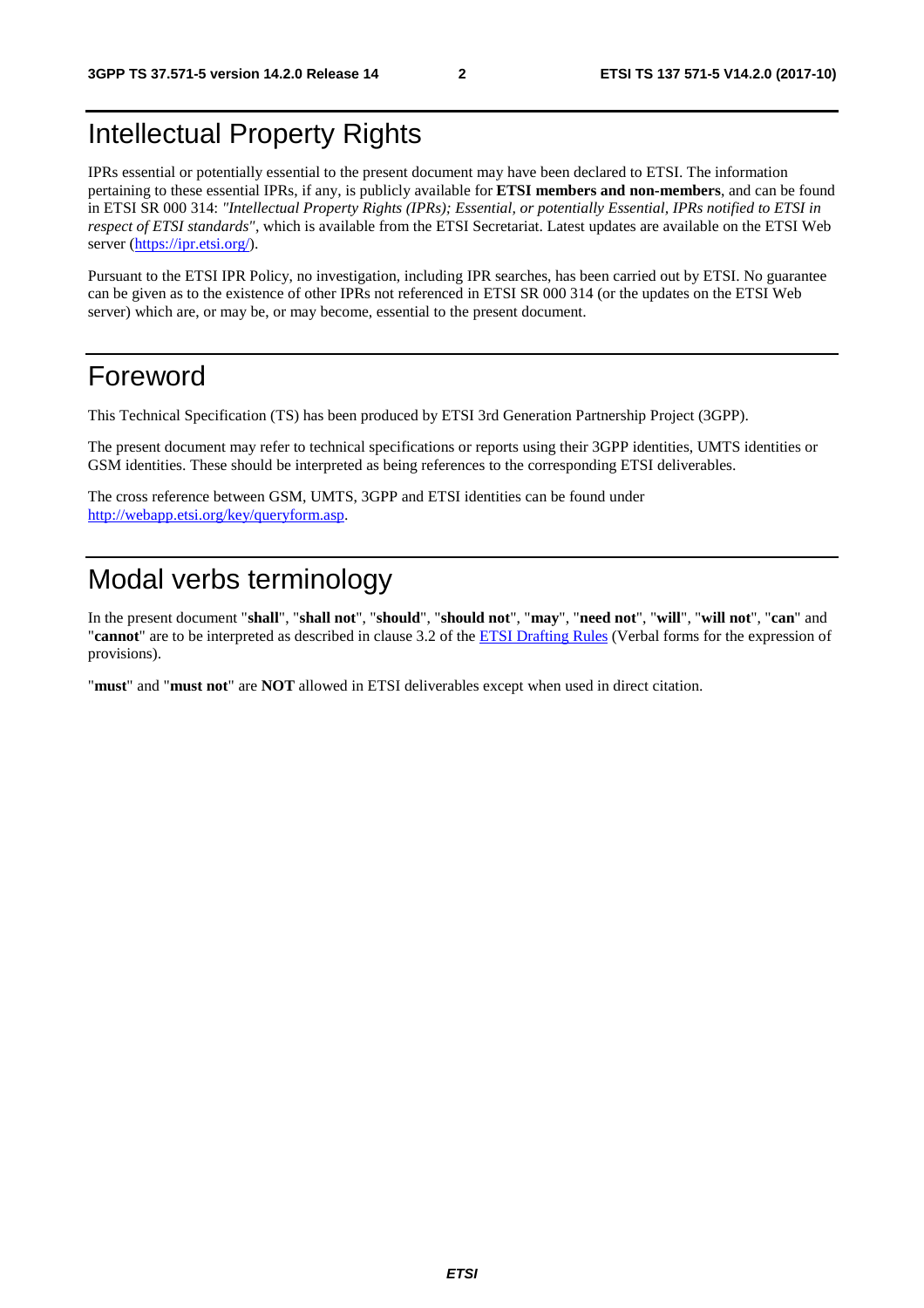| 1                  |                                                                                             |  |
|--------------------|---------------------------------------------------------------------------------------------|--|
| 2                  |                                                                                             |  |
| 3                  |                                                                                             |  |
| 3.1                |                                                                                             |  |
| 3.2                |                                                                                             |  |
| 3.3                |                                                                                             |  |
| $\overline{4}$     |                                                                                             |  |
| 4.1                |                                                                                             |  |
| 4.2                |                                                                                             |  |
|                    |                                                                                             |  |
| 5                  |                                                                                             |  |
| 5.1                |                                                                                             |  |
| 5.1.1              |                                                                                             |  |
| 5.1.2              |                                                                                             |  |
| 5.1.3              |                                                                                             |  |
| 5.1.3.1            |                                                                                             |  |
| 5.1.3.2            |                                                                                             |  |
| 5.1.3.3            |                                                                                             |  |
| 5.1.3.4            |                                                                                             |  |
| 5.1.3.5<br>5.1.3.6 |                                                                                             |  |
| 5.2                |                                                                                             |  |
| 5.2.1              |                                                                                             |  |
| 5.2.1.1            | Satellite constellations and assistance data for A-GPS minimum performance testing  14      |  |
| 5.2.1.2            |                                                                                             |  |
| 5.2.1.2.1          |                                                                                             |  |
| 5.2.1.2.2          |                                                                                             |  |
| 5.2.1.2.3          |                                                                                             |  |
| 5.2.1.2.4          |                                                                                             |  |
| 5.2.1.2.4.1        |                                                                                             |  |
| 5.2.1.2.4.2        |                                                                                             |  |
| 5.2.1.2.5          |                                                                                             |  |
| 5.2.2              |                                                                                             |  |
| 5.2.3              | Information elements required for UE based Sensitivity Fine Time Assistance test case 18    |  |
| 5.2.4              |                                                                                             |  |
| 5.2.5              | Information elements available for UE assisted Sensitivity Fine Time Assistance test case19 |  |
| 5.2.6              |                                                                                             |  |
| 5.2.6.1            |                                                                                             |  |
| 5.2.6.2            |                                                                                             |  |
| 5.2.6.2.1          |                                                                                             |  |
| 5.2.6.2.2          |                                                                                             |  |
| 5.2.6.3            |                                                                                             |  |
| 5.2.6.4            |                                                                                             |  |
| 5.2.6.5            |                                                                                             |  |
| 5.2.6.6            |                                                                                             |  |
| 5.2.6.7            |                                                                                             |  |
| 5.2.6.8            |                                                                                             |  |
|                    |                                                                                             |  |
| 6                  |                                                                                             |  |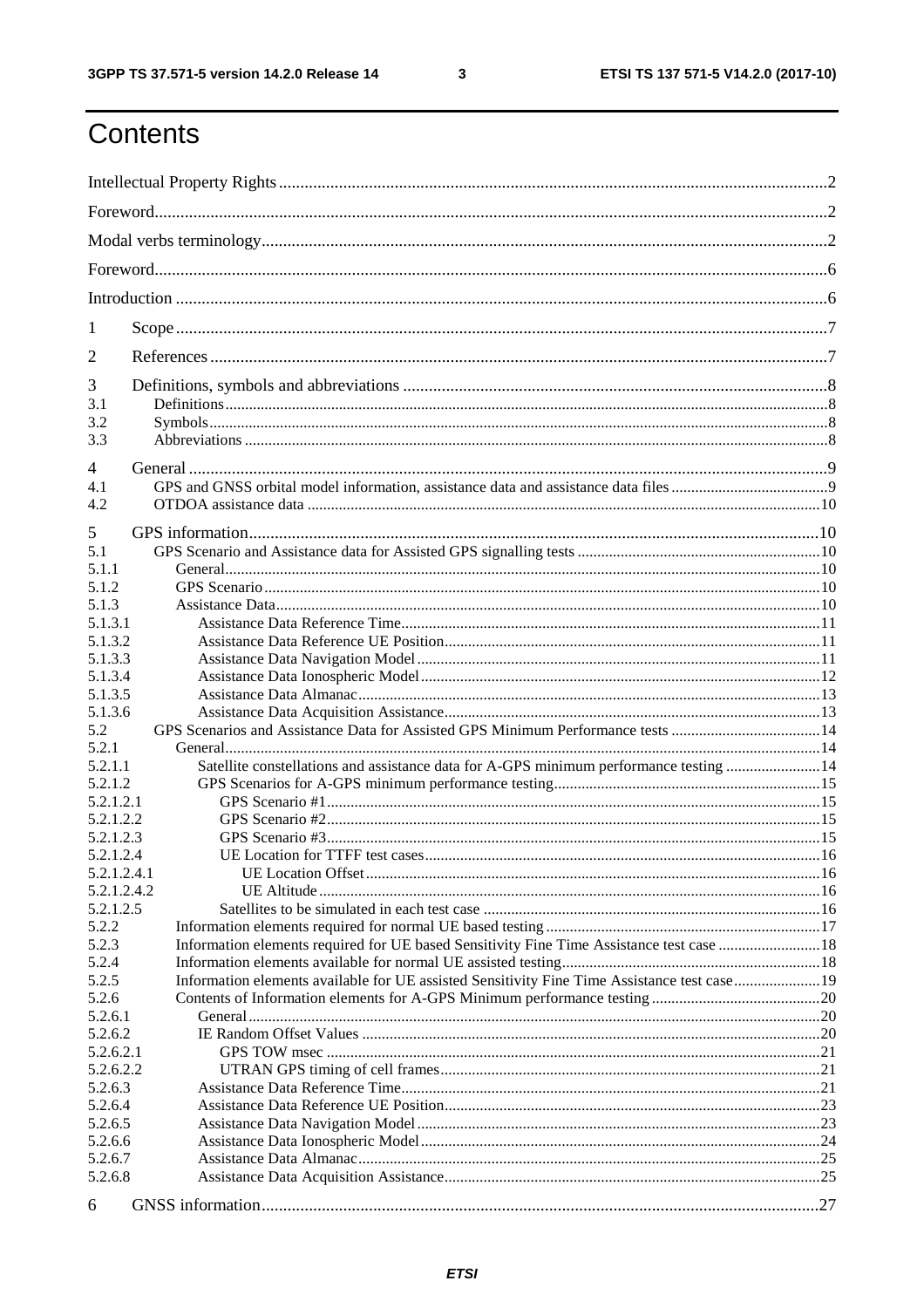| 6.1         |                                                                                                  |     |
|-------------|--------------------------------------------------------------------------------------------------|-----|
| 6.1.1       |                                                                                                  |     |
| 6.1.2       |                                                                                                  |     |
| 6.1.3       |                                                                                                  |     |
| 6.1.3.1     |                                                                                                  |     |
| 6.1.3.2     |                                                                                                  |     |
| 6.1.3.3     |                                                                                                  |     |
| 6.1.3.4     |                                                                                                  |     |
| 6.2         |                                                                                                  |     |
| 6.2.1       |                                                                                                  |     |
| 6.2.1.1     |                                                                                                  |     |
| 6.2.1.2     |                                                                                                  |     |
| 6.2.1.2.1   |                                                                                                  |     |
| 6.2.1.2.2   |                                                                                                  |     |
| 6.2.1.2.3   |                                                                                                  |     |
| 6.2.1.2.3.1 |                                                                                                  |     |
|             |                                                                                                  |     |
| 6.2.1.2.3.2 |                                                                                                  |     |
| 6.2.1.2.3.3 |                                                                                                  |     |
| 6.2.1.2.3.4 |                                                                                                  |     |
| 6.2.1.2.3.5 |                                                                                                  |     |
| 6.2.1.2.3.6 |                                                                                                  |     |
| 6.2.1.2.3.7 |                                                                                                  |     |
| 6.2.1.2.4   |                                                                                                  |     |
| 6.2.1.2.4.1 |                                                                                                  |     |
| 6.2.1.2.4.2 |                                                                                                  |     |
| 6.2.1.2.4.3 |                                                                                                  |     |
| 6.2.1.2.4.4 |                                                                                                  |     |
| 6.2.1.2.4.5 |                                                                                                  |     |
| 6.2.1.2.4.6 |                                                                                                  |     |
| 6.2.1.2.4.7 |                                                                                                  |     |
| 6.2.1.2.4.8 |                                                                                                  |     |
| 6.2.1.2.4.9 |                                                                                                  |     |
| 6.2.1.2.5   |                                                                                                  |     |
| 6.2.1.2.6   |                                                                                                  |     |
| 6.2.1.2.6.1 |                                                                                                  |     |
| 6.2.1.2.6.2 |                                                                                                  |     |
| 6.2.2       | Information elements required for normal UE based testing for TS 37.571-1 subclause 6 71         |     |
| 6.2.3       | Information elements required for UE based Sensitivity Fine Time Assistance test case for TS     |     |
|             |                                                                                                  | .73 |
| 6.2.4       | Information elements available for normal UE assisted testing for TS 37.571-1 subclause 673      |     |
| 6.2.5       | Information elements available for UE assisted Sensitivity Fine Time Assistance test case for TS |     |
|             |                                                                                                  |     |
| 6.2.6       |                                                                                                  |     |
| 6.2.7       |                                                                                                  |     |
| 6.2.7.1     |                                                                                                  |     |
| 6.2.7.2     |                                                                                                  |     |
| 6.2.7.2.1   |                                                                                                  |     |
| 6.2.7.2.2   |                                                                                                  |     |
| 6.2.7.3     | Contents of Information elements for A-GNSS Minimum performance testing in TS 37.571-1           |     |
|             |                                                                                                  |     |
| 6.2.7.4     | Contents of Information elements for A-GNSS Minimum performance testing in TS 37.571-1           |     |
|             |                                                                                                  |     |
|             |                                                                                                  |     |
| 7           |                                                                                                  |     |
| 7.1         |                                                                                                  |     |
| 7.1.1       |                                                                                                  |     |
| 7.2         |                                                                                                  |     |
| 7.2.1       |                                                                                                  |     |
| 7.2.2       |                                                                                                  |     |
| 7.3         |                                                                                                  |     |
| 7.3.1       |                                                                                                  |     |
| 7.3.2       |                                                                                                  |     |
|             |                                                                                                  |     |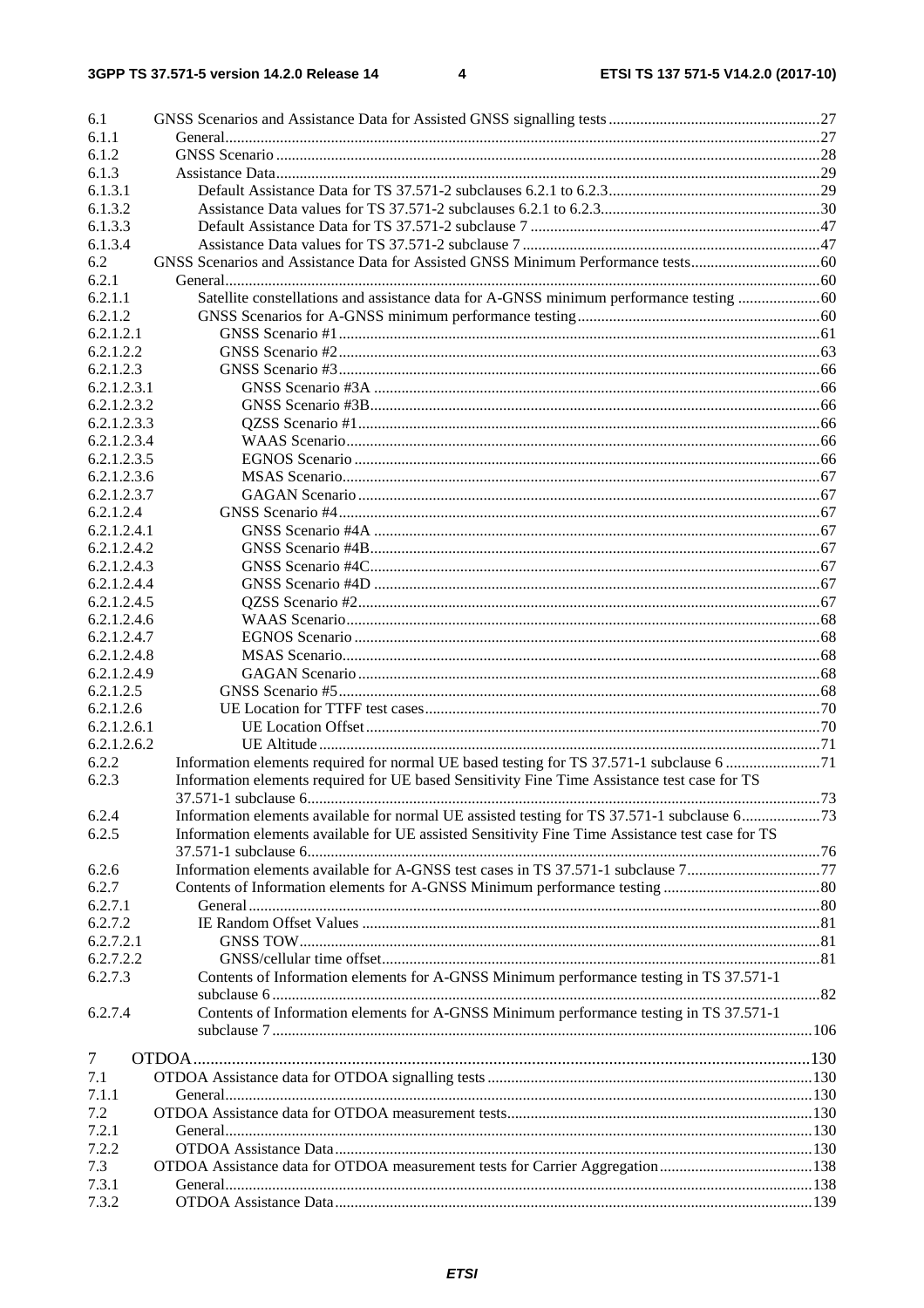$\overline{\phantom{a}}$  5

| 8      |                               |  |
|--------|-------------------------------|--|
| 8.1    |                               |  |
| 8.1.2  |                               |  |
| 8.2    |                               |  |
| 8.3    |                               |  |
| 8.3.1  |                               |  |
| 8.3.2  |                               |  |
| 8.3.3  |                               |  |
| 9      |                               |  |
| 9.1    |                               |  |
| 9.1.1  |                               |  |
| 10     |                               |  |
| 10.1   |                               |  |
| 10.1.1 |                               |  |
|        | Annex A (normative):          |  |
| A.1    |                               |  |
| A.2    |                               |  |
|        | <b>Annex B</b> (normative):   |  |
| B.1    |                               |  |
| B.2    |                               |  |
|        | <b>Annex C</b> (informative): |  |
|        |                               |  |
|        |                               |  |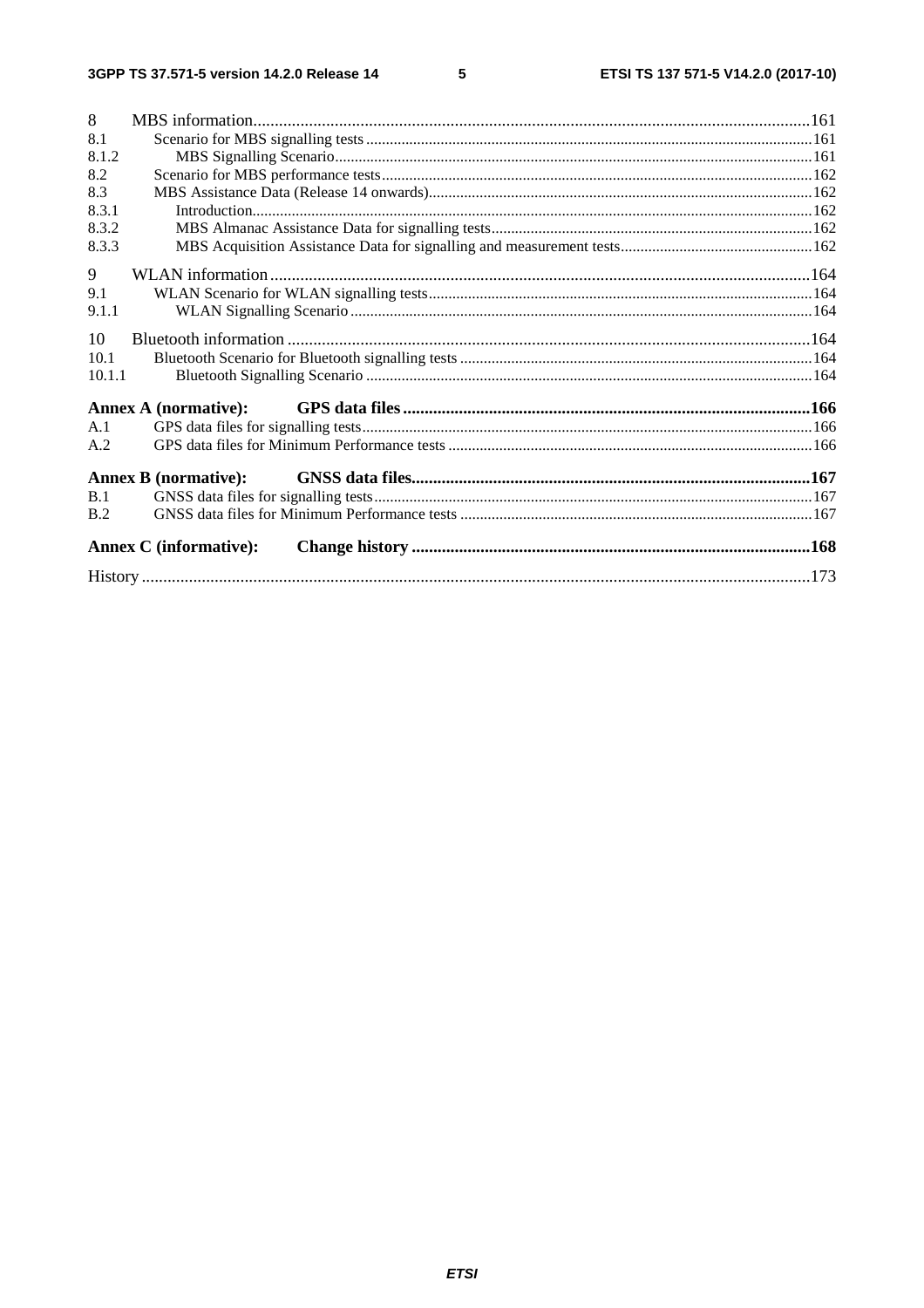# Foreword

This Technical Specification has been produced by the 3rd Generation Partnership Project (3GPP).

The contents of the present document are subject to continuing work within the TSG and may change following formal TSG approval. Should the TSG modify the contents of the present document, it will be re-released by the TSG with an identifying change of release date and an increase in version number as follows:

Version x.y.z

where:

- x the first digit:
	- 1 presented to TSG for information;
	- 2 presented to TSG for approval;
	- 3 or greater indicates TSG approved document under change control.
- y the second digit is incremented for all changes of substance, i.e. technical enhancements, corrections, updates, etc.
- z the third digit is incremented when editorial only changes have been incorporated in the document.

# Introduction

The present document is part 5 of a multi-part TS:

3GPP TS 37. 571-1: Universal Terrestrial Radio Access (UTRA) and Evolved UTRA (E-UTRA) and Evolved Packet Core (EPC); User Equipment (UE) conformance specification for UE positioning; Part 1: Conformance test specification.

3GPP TS 37. 571-2: Universal Terrestrial Radio Access (UTRA) and Evolved UTRA (E-UTRA) and Evolved Packet Core (EPC); User Equipment (UE) conformance specification for UE positioning; Part 2: Protocol conformance.

3GPP TS 37. 571-3: Universal Terrestrial Radio Access (UTRA) and Evolved UTRA (E-UTRA) and Evolved Packet Core (EPC); User Equipment (UE) conformance specification for UE positioning; Part 3: Implementation Conformance Statement (ICS).

3GPP TS 37. 571-4: Universal Terrestrial Radio Access (UTRA) and Evolved UTRA (E-UTRA) and Evolved Packet Core (EPC); User Equipment (UE) conformance specification for UE positioning; Part 4: Test suites.

**3GPP TS 37. 571-5: Universal Terrestrial Radio Access (UTRA) and Evolved UTRA (E-UTRA) and Evolved Packet Core (EPC); User Equipment (UE) conformance specification for UE positioning; Part 5: Test scenarios and assistance data.**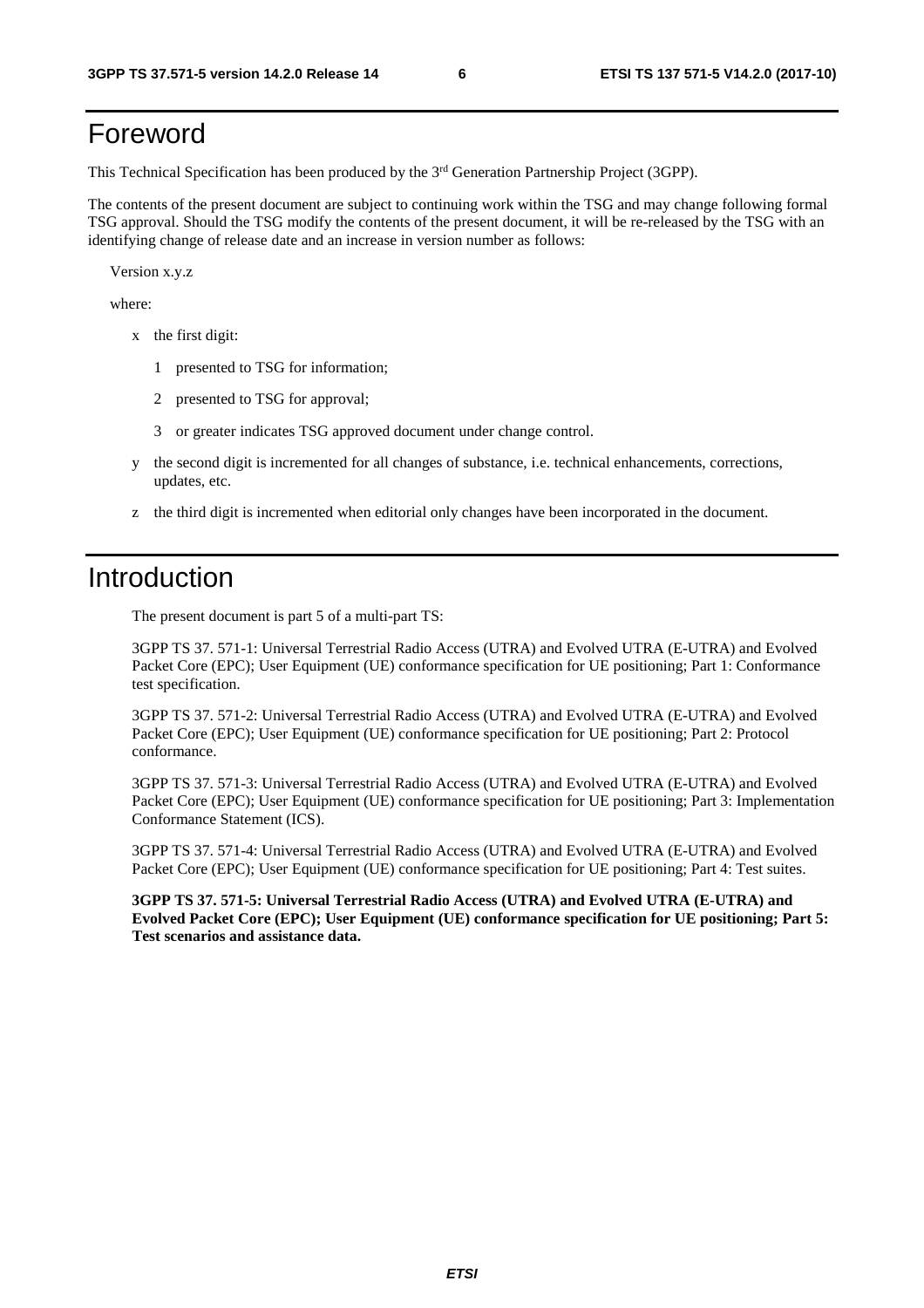# 1 Scope

The present document specifies the test scenarios and assistance data required for the conformance test for FDD or TDD mode of UTRA and E-UTRA for the User Equipment (UE) that supports one or more of the defined positioning methods. For UTRA these are Assisted Global Positioning System (A-GPS) and Assisted Global Navigation Satellite System (A-GNSS). For E-UTRA these are A-GNSS, Observed Time Difference of Arrival (OTDOA), Enhanced Cell ID (ECID), Wireless Local Area Network (WLAN), Metropolitan Beacon Systems (MBS) and Bluetooth.

# 2 References

The following documents contain provisions which, through reference in this text, constitute provisions of the present document.

- References are either specific (identified by date of publication, edition number, version number, etc.) or non-specific.
- For a specific reference, subsequent revisions do not apply.
- For a non-specific reference, the latest version applies. In the case of a reference to a 3GPP document (including a GSM document), a non-specific reference implicitly refers to the latest version of that document in the same Release as the present document unless the context in which the reference is made suggests a different Release is relevant (information on the applicable release in a particular context can be found in e.g. test case title, description or applicability, message description or content).
- [1] 3GPP TR 21.905: "Vocabulary for 3GPP Specifications".
- [2] 3GPP TS 36.101: "Evolved Universal Terrestrial Radio Access (E-UTRA); User Equipment (UE) radio transmission and reception".
- [3] Void
- [4] Void
- [5] Void
- [6] 3GPP TS 37.571-1: "Universal Terrestrial Radio Access (UTRA) and Evolved UTRA (E-UTRA) and Evolved Packet Core (EPC); User Equipment (UE) conformance specification for UE positioning; Part 1: Terminal conformance".
- [7] 3GPP TS 37.571-2: "Universal Terrestrial Radio Access (UTRA) and Evolved UTRA (E-UTRA) and Evolved Packet Core (EPC); User Equipment (UE) conformance specification for UE positioning; Part 2: Protocol conformance".
- [8] 3GPP TS 36.355: "Evolved Universal Terrestrial Radio Access (E-UTRA); LTE Positioning Protocol (LPP)".
- [9] IS-GPS-200, Revision D, Navstar GPS Space Segment/Navigation User Interfaces, March 7th, 2006.
- [10] IS-GPS-705, Navstar GPS Space Segment/User Segment L5 Interfaces, September 22, 2005.
- [11] IS-GPS-800, Navstar GPS Space Segment/User Segment L1C Interfaces, September 4, 2008.
- [12] IS-QZSS, Quasi Zenith Satellite System Navigation Service Interface Specifications for QZSS, Ver.1.1, July 31, 2009.
- [13] Galileo OS Signal in Space ICD (OS SIS ICD), Issue 1.2, February 2014, European Union.
- [14] Global Navigation Satellite System GLONASS Interface Control Document, Version 5.1, 2008.
- [15] Specification for the Wide Area Augmentation System (WAAS), US Department of Transportation, Federal Aviation Administration, DTFA01-96-C-00025, 2001.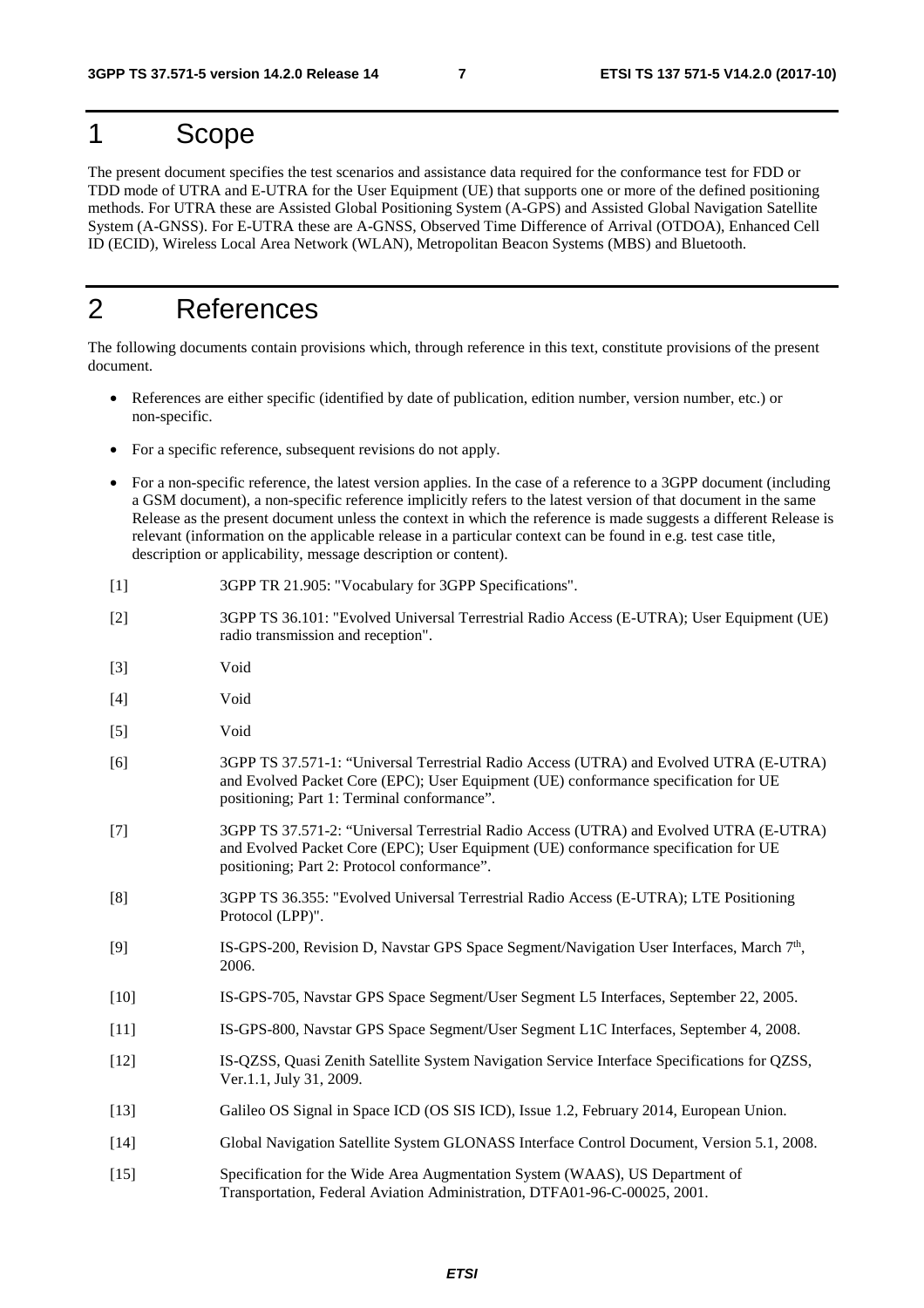| $[16]$ | 3GPP TS 25.331: "Radio Resource Control (RRC); Protocol specification"                                                        |
|--------|-------------------------------------------------------------------------------------------------------------------------------|
| $[17]$ | STANAG 4294: NATO STANAG 4294. Navstar Global Positioning System (GPS) System<br>Characteristics.                             |
| $[18]$ | 3GPP TS 36.104: "Evolved Universal Terrestrial Radio Access (E-UTRA); Base Station (BS)<br>radio transmission and reception". |
| $[19]$ | 3GPP TS 23.032: "Universal Geographical Area Description (GAD)".                                                              |
| $[20]$ | 3GPP TS 36.508: "Common test environments for User Equipment (UE) conformance testing".                                       |
| [21]   | ATIS-0500027: "Recommendations for Establishing Wide Scale Indoor Location Performance",<br>May 2015.                         |
| $[22]$ | IEEE 802.11, Part 11: "Wireless LAN Medium Access Control (MAC) and Physical Layer (PHY)<br>Specifications".                  |
| $[23]$ | Bluetooth Special Interest Group (SIG): "Bluetooth Core Specification v4.2", December 2014.                                   |
|        |                                                                                                                               |

# 3 Definitions, symbols and abbreviations

# 3.1 Definitions

For the purposes of the present document, the terms and definitions given in TR 21.905 [1], TS 36.101 [2], 3GPP TS 36.104 [18] and the following apply. A term defined in the present document takes precedence over the definition of the same term, if any, in TR 21.905 [1].

**Horizontal Dilution Of Precision (HDOP):** measure of position determination accuracy that is a function of the geometrical layout of the satellites used for the fix, relative to the receiver antenna

# 3.2 Symbols

For the purposes of the present document, the following symbols apply:

| E1             | Galileo E1 navigation signal with carrier frequency of 1575.420 MHz.                                              |
|----------------|-------------------------------------------------------------------------------------------------------------------|
| E5             | Galileo E5 navigation signal with carrier frequency of 1191.795 MHz.                                              |
| E6             | Galileo E6 navigation signal with carrier frequency of 1278.750 MHz.                                              |
| G1             | GLONASS navigation signal in the L1 sub-bands with carrier frequencies 1602 MHz $\pm$ k $\times$ 562.5<br>kHz.    |
| G <sub>2</sub> | GLONASS navigation signal in the L2 sub-bands with carrier frequencies 1246 MHz $\pm$ k $\times$ 437.5<br>$kHz$ . |
| k              | GLONASS channel number, $k = -713$ .                                                                              |
| L1 C/A         | GPS or QZSS L1 navigation signal carrying the Coarse/Acquisition code with carrier frequency of<br>1575.420 MHz.  |
| L1C            | GPS or QZSS L1 Civil navigation signal with carrier frequency of 1575.420 MHz.                                    |
| L2C            | GPS or QZSS L2 Civil navigation signal with carrier frequency of 1227.600 MHz.                                    |
| L <sub>5</sub> | GPS or QZSS L5 navigation signal with carrier frequency of 1176.450 MHz.                                          |

# 3.3 Abbreviations

For the purposes of the present document, the abbreviations given in TR 21.905 [1] and the following apply. An abbreviation defined in the present document takes precedence over the definition of the same abbreviation, if any, in TR 21.905 [1].

| A-Galileo | Assisted-Galileo                                                                       |
|-----------|----------------------------------------------------------------------------------------|
| A-GANSS   | Assisted Galileo and Additional Navigation Satellite Systems                           |
| A-GLONASS | Assisted- GLObal'naya NAvigatsionnaya Sputnikovaya Sistema (English: Global Navigation |
|           | Satellite System)                                                                      |
| A-GNSS    | Assisted Global Navigation Satellite System                                            |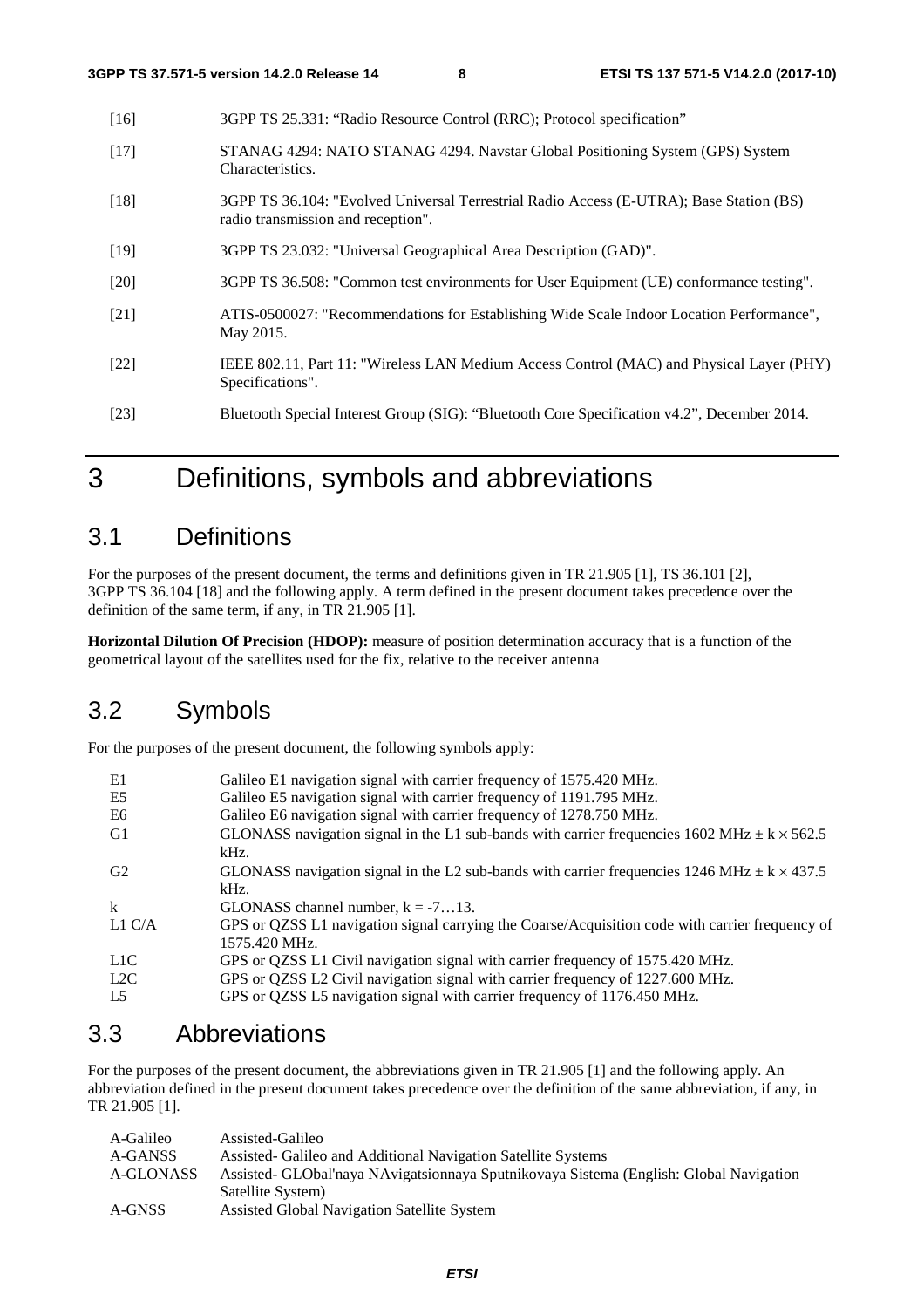| A-GPS          | Assisted - Global Positioning System                                                   |
|----------------|----------------------------------------------------------------------------------------|
| AP             | <b>Access Point</b>                                                                    |
| AWGN           | <b>Additive White Gaussian Noise</b>                                                   |
| <b>BDS</b>     | BeiDou Navigation Satellite System                                                     |
| C/A            | Coarse/Acquisition                                                                     |
| DUT            | Device Under Test                                                                      |
| <b>ECEF</b>    | Earth Centred, Earth Fixed                                                             |
| <b>ENB</b>     | Evolved Node B                                                                         |
| E-UTRA         | <b>Evolved UMTS Terrestrial Radio Access</b>                                           |
| <b>E-UTRAN</b> | <b>Evolved UMTS Terrestrial Radio Access Network</b>                                   |
| <b>FDD</b>     | <b>Frequency Division Duplex</b>                                                       |
| <b>FFS</b>     | For further study                                                                      |
| <b>GANSS</b>   | Galileo and Additional Navigation Satellite Systems                                    |
| <b>GEO</b>     | Geostationary Earth Orbit                                                              |
| <b>GLONASS</b> | GLObal'naya NAvigatsionnaya Sputnikovaya Sistema (English: Global Navigation Satellite |
|                | System)                                                                                |
| <b>GNSS</b>    | Global Navigation Satellite System                                                     |
| <b>GPS</b>     | Global Positioning System                                                              |
| <b>GSS</b>     | <b>GNSS System Simulator</b>                                                           |
| <b>HDOP</b>    | Horizontal Dilution Of Precision                                                       |
| ICD            | Interface Control Document                                                             |
| <b>ICS</b>     | <b>Implementation Conformance Statement</b>                                            |
| <b>IS</b>      | <b>Interface Specification</b>                                                         |
| LOS            | Line Of Sight                                                                          |
| <b>LPP</b>     | <b>LTE Positioning Protocol</b>                                                        |
| MBS            | Metropolitan Beacon System                                                             |
| PPM            | Parts per million                                                                      |
| <b>PRS</b>     | Positioning Reference Signal                                                           |
| QZSS           | Quasi-Zenith Satellite System                                                          |
| RRC            | Radio Resource Control                                                                 |
| <b>SBAS</b>    | Space Based Augmentation System                                                        |
| <b>SCC</b>     | <b>Secondary Component Carrier</b>                                                     |
| SFN            | <b>System Frame Number</b>                                                             |
| SS             | System simulator                                                                       |
| SV             | Space Vehicle                                                                          |
| SV ID          | Space Vehicle Identification                                                           |
| <b>TDD</b>     | <b>Time Division Duplex</b>                                                            |
| TOD            | Time Of Day                                                                            |
| TOW            | Time of Week TTFF Time To First Fix                                                    |
| UE             | User Equipment                                                                         |
| UTRA           | Universal Terrestrial Radio Access                                                     |
| <b>UTRAN</b>   | Universal Terrestrial Radio Access Network                                             |
| <b>WAAS</b>    | Wide Area Augmentation System                                                          |
| WGS-84         | World Geodetic System 1984                                                             |
| WLAN           | Wireless Local Area Network                                                            |
|                |                                                                                        |

# 4 General

# 4.1 GPS and GNSS orbital model information, assistance data and assistance data files

The following subclauses 5 and 6 define the GPS and GNSS orbital model information, the assistance data and the assistance data files for the test cases as follows:

Subclause 5.1: data for UTRA A-GPS Signalling test cases defined in TS 37.571-2 [7] subclauses 6.1.1 to 6.1.3.

Subclause 5.2: data for UTRA A-GPS Minimum Performance test cases defined in TS 37.571-1 [6] subclause 5.

Subclause 6.1: data for UTRA and E-UTRA A-GNSS Signalling test cases defined in TS 37.571-2 [7] subclauses 6.2.1 to 6.2.3 and subclause 7.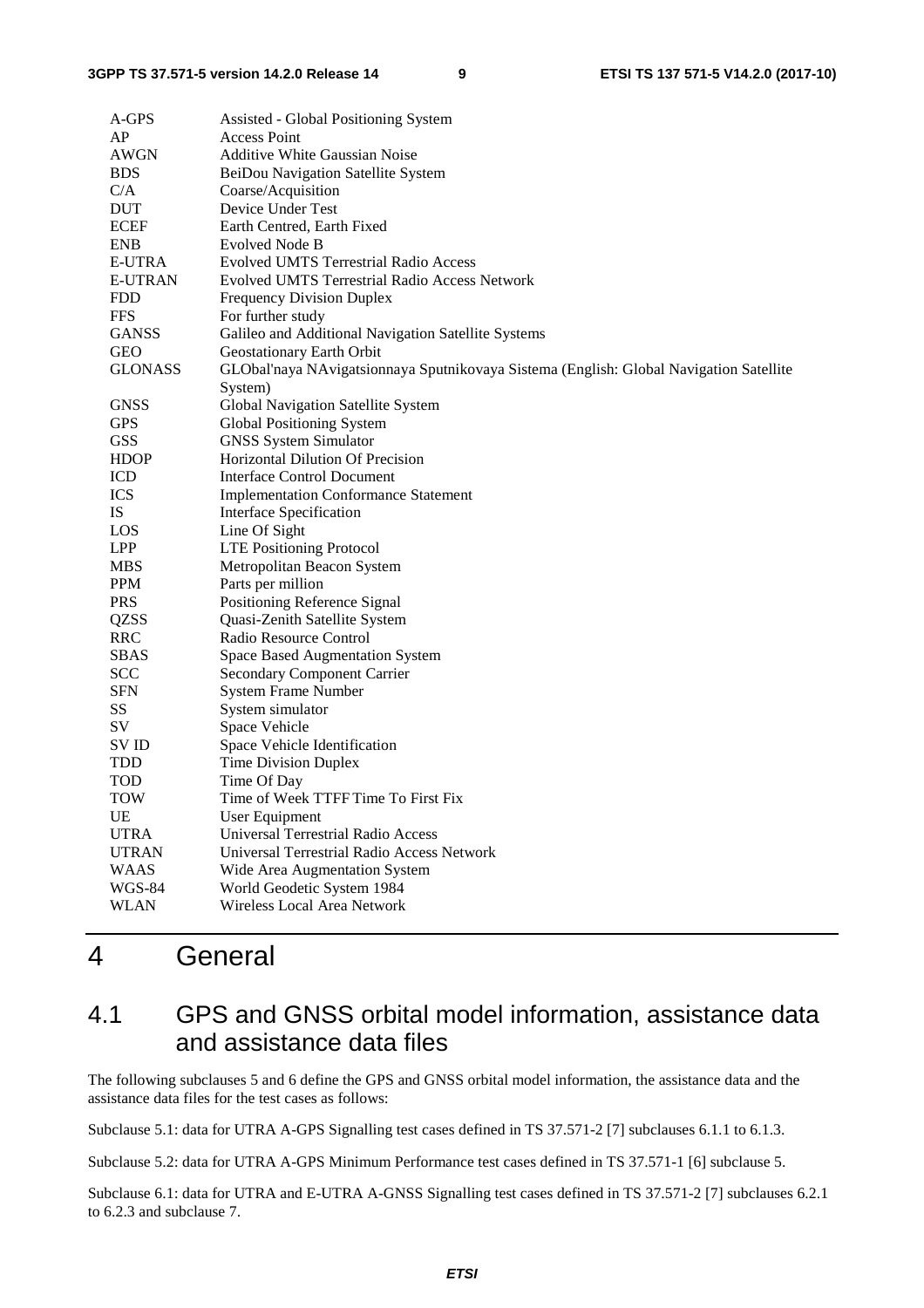Subclause 6.2: data for UTRA and E-UTRA A-GNSS Minimum Performance test cases defined in TS 37.571-1 [6] subclauses 6 and 7.

The orbital model information is defined and where appropriate is given in Yuma format in .txt files for each scenario in the appropriate data file specified in Annex A or Annex B.

Where the assistance data is fixed or is not required on a per-satellite basis, then it is defined in the following subclauses. Where assistance data is required on a per-satellite basis, or where the values of the data also vary with time then it is specified in comma-separated-variable files in the appropriate data file specified in Annex A or Annex B. These files specify the values to be used for each satellite, indexed by satellite PRN or SV ID, and, where applicable, the values to be used indexed by both time and satellite PRN or SV ID.

# 4.2 OTDOA assistance data

The following subclause 7 defines the OTDOA assistance data for the test cases as follows:

Subclause 7.1: data for OTDOA Signalling test cases defined in TS 37.571-2 [7].

Subclause 7.2: data for OTDOA Measurement test cases defined in TS 37.571-1 [6].

Subclause 7.3: data for OTDOA Measurement test cases for Carrier Aggregation defined in TS 37.571-1 [6].

# 5 GPS information

# 5.1 GPS Scenario and Assistance data for Assisted GPS signalling tests

# 5.1.1 General

This subclause defines the GPS scenario and the associated assistance data that shall be used where required for UTRA Assisted GPS signalling tests defined in TS 37.571-2 [7] subclauses 6.1.1 to 6.1.3.

The satellite simulator shall generate the six satellite signals defined in subclause 5.1.2 and/or shall provide assistance data as defined in subclause 5.1.3. Note that some tests require assistance data to be provided even though satellite signals are not required.

# 5.1.2 GPS Scenario

The following GPS scenario shall be used. The assistance data specified in the following subclauses is consistent with this GPS scenario:

- Yuma Almanac data: see file Tokyo Yuma.txt in the GPS data sig zip file specified in Annex A
- UE location and Reference location: static at latitude: 35 degrees 40 minutes north, longitude: 139 degrees 45 minutes east, (Tokyo) height: = 50m
- Start time: 12th September 2003 21:30:00
- Visible satellites simulated: PRNs: 4, 6, 9, 10, 13, 22.
- Ionospheric model: see values in subclause 5.1.3.4
- The levels of the simulated satellites shall all be at  $-125dBm +1/6dB$

# 5.1.3 Assistance Data

Where assistance data is required on a per-satellite basis, or where the values of the data also varies with time it is specified in comma-separated-variable files in the GPS data sig zip file specified in Annex A. These files specify the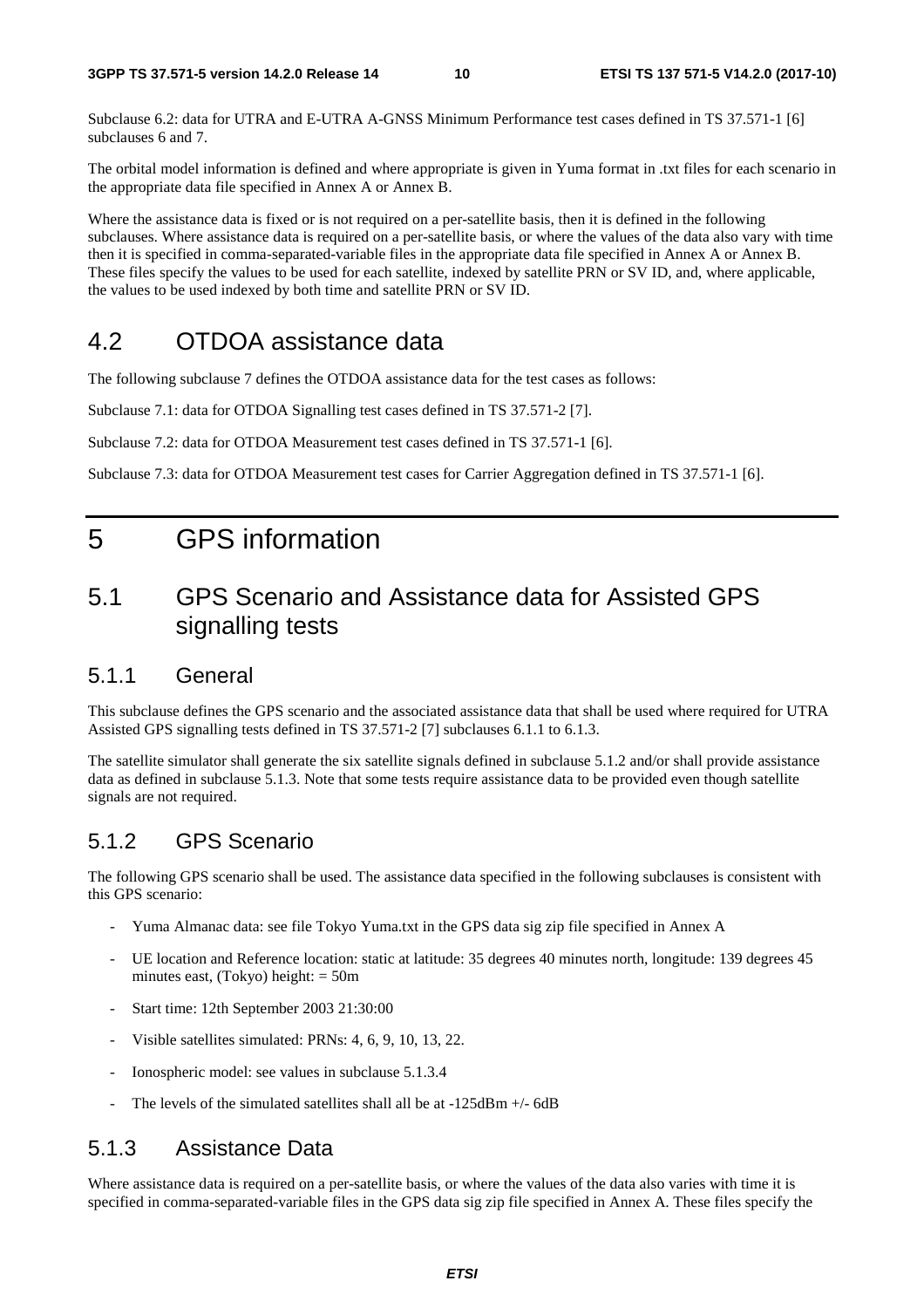values to be used for each satellite, indexed by satellite PRN, and, where applicable, the values to be used indexed by both time and satellite PRN.

Assistance data that is marked as "time varying" and the GPS TOW msec field are only specified and used in 1 second increments. Interpolation between these values shall not be used.

The accuracy of the GPS TOW msec and assistance data that is marked as "time varying" in the provided assistance data shall be within +/- 2 s relative to the GPS time in the system simulator. In the case that assistance data is required but satellite signals are not required then this clause does not apply.

Assistance data Information Elements and fields that are not specified shall not be used.

The information elements detailed below are fully defined in 3GPP TS 25.331 [16]

# 5.1.3.1 Assistance Data Reference Time

### Reference Time

| <b>Information Element</b>                                                                                                                                                                                                                                                                                                                                                                                                                                                                                                                                                                                                                                                                  | <b>Units</b> | <b>Value/remark</b>                                                          | Release        |  |  |
|---------------------------------------------------------------------------------------------------------------------------------------------------------------------------------------------------------------------------------------------------------------------------------------------------------------------------------------------------------------------------------------------------------------------------------------------------------------------------------------------------------------------------------------------------------------------------------------------------------------------------------------------------------------------------------------------|--------------|------------------------------------------------------------------------------|----------------|--|--|
| <b>GPS Week</b>                                                                                                                                                                                                                                                                                                                                                                                                                                                                                                                                                                                                                                                                             | weeks        | 211                                                                          |                |  |  |
| <b>GPS Week Cycle Number</b>                                                                                                                                                                                                                                                                                                                                                                                                                                                                                                                                                                                                                                                                |              |                                                                              | Rel-10 onwards |  |  |
| GPS TOW msec                                                                                                                                                                                                                                                                                                                                                                                                                                                                                                                                                                                                                                                                                | msec         | 509400 s. Start time. Add integer number of 1<br>seconds as required. (Note) |                |  |  |
| UE Positioning GPS<br>ReferenceTime Uncertainty                                                                                                                                                                                                                                                                                                                                                                                                                                                                                                                                                                                                                                             |              | 125 (2.127 seconds)                                                          | Rel-7 onwards  |  |  |
| Note: GPS TOW msec<br>This is the value of GPS TOW msec when the GPS scenario is started in the GPS simulator. The<br>value of GPS TOW msec to be used in the Reference Time IE shall be calculated at the time the IE is<br>required by adding the elapsed time since the time the scenario was started in the GPS simulator to<br>this value, rounded up to the next 1 second interval. This "current GPS TOW msec" is then also used<br>to determine the value of any other Information Elements marked as "Time varying" in subclause<br>5.1.3. In the case that the (hardware) GPS simulator is switched off or not present then the value of<br>GPS TOW msec given above may be used. |              |                                                                              |                |  |  |

### **Reference Time (Fields occurring once per message)**

# 5.1.3.2 Assistance Data Reference UE Position

# **Reference UE Position**

| <b>Information Element</b>  | <b>Units</b> | <b>Value/remark</b>   |
|-----------------------------|--------------|-----------------------|
| Latitude sign               |              | 0                     |
| Degrees Of Latitude         | degrees      | 3.56666666666667 10E1 |
| Degrees Of Longitude        | degrees      | 1.39750000000000 10E2 |
| <b>Altitude Direction</b>   |              | 0                     |
| Altitude                    | m            | 50                    |
| Uncertainty semi-major      | m            | 3000                  |
| Uncertainty semi-minor      | m            | 3000                  |
| Orientation of major axis   | degrees      | 0                     |
| <b>Uncertainty Altitude</b> | m            | 500                   |
| Confidence                  | %            | 68                    |

# 5.1.3.3 Assistance Data Navigation Model

### **Satellite Information**

| <b>Information Element</b> | Jnits | Value/remark |
|----------------------------|-------|--------------|
| Number of satellites       | -     |              |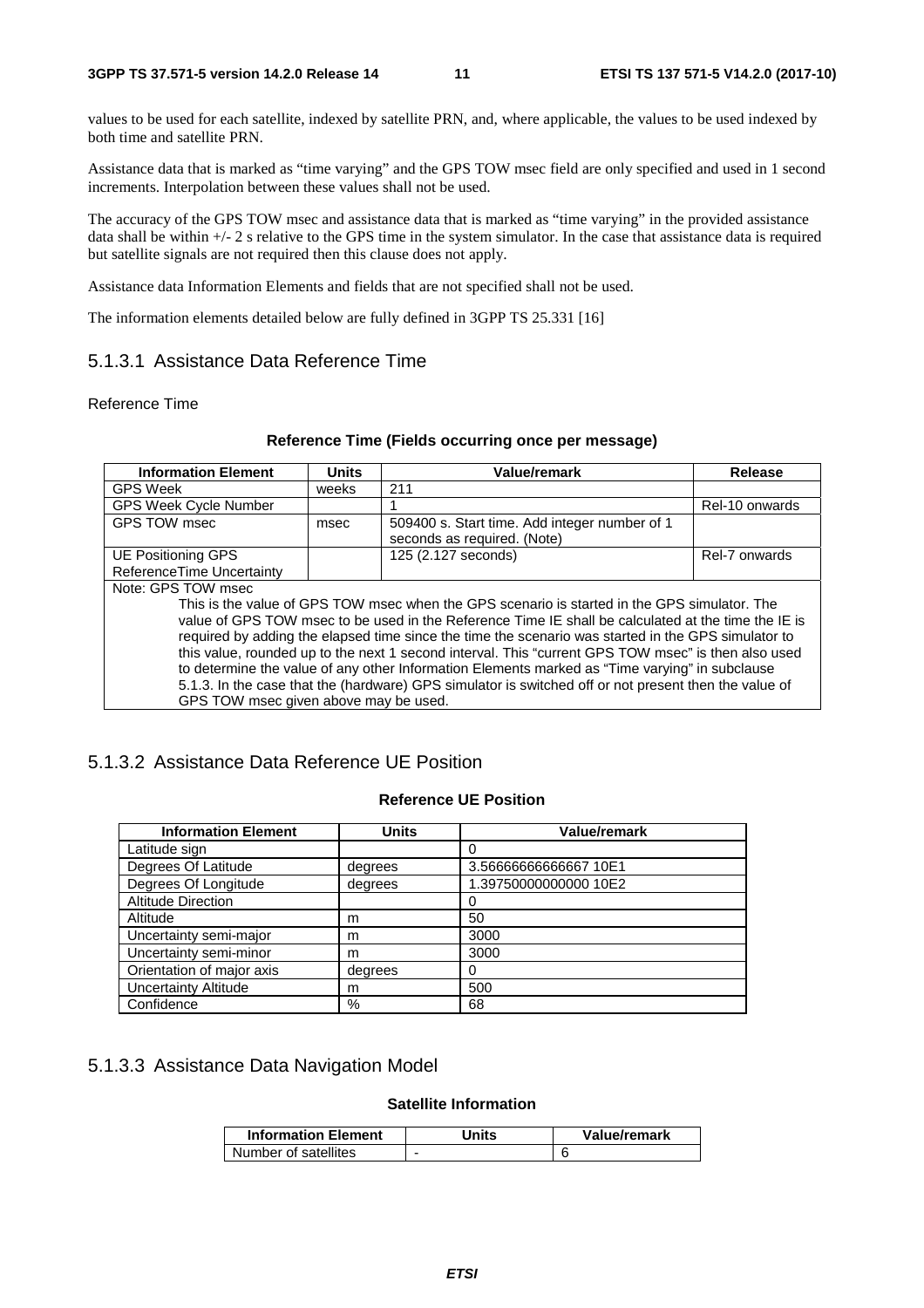| <b>Information Element</b>                                               | <b>Units</b> | Value/remark       |
|--------------------------------------------------------------------------|--------------|--------------------|
| SatID                                                                    | ٠            | PRNs: 4, 6, 9, 10, |
|                                                                          |              | 13.22.             |
| <b>Satellite Status</b>                                                  |              | 0 (see note)       |
| Note: For consistency Satellite Status is also given in file: Navigation |              |                    |
| model.csv                                                                |              |                    |

# **Navigation Model (Fields occurring once per satellite)**

# **Ephemeris and Clock correction Information Elements (Fields occurring once per satellite)**

| <b>Information Element</b> | <b>Units</b>         | <b>Value/remark</b>            |
|----------------------------|----------------------|--------------------------------|
| C/A or P on L2             |                      | See file: Navigation model.csv |
| <b>URA Index</b>           |                      | See file: Navigation model.csv |
| SV Health                  |                      | See file: Navigation model.csv |
| IODC                       | $\blacksquare$       | See file: Navigation model.csv |
| L2 P Data Flag             |                      | See file: Navigation model.csv |
| SF 1 Reserved              | $\blacksquare$       | See file: Navigation model.csv |
| $T_{GD}$                   | sec                  | See file: Navigation model.csv |
| $t_{oc}$                   | sec                  | See file: Navigation model.csv |
| af <sub>2</sub>            | sec/sec <sup>2</sup> | See file: Navigation model.csv |
| af <sub>1</sub>            | sec/sec              | See file: Navigation model.csv |
| af <sub>0</sub>            | sec                  | See file: Navigation model.csv |
| $\overline{C_{rs}}$        | meters               | See file: Navigation model.csv |
| $\Delta n$                 | semi-circles/sec     | See file: Navigation model.csv |
| M <sub>0</sub>             | semi-circles         | See file: Navigation model.csv |
| $\overline{C_{uc}}$        | radians              | See file: Navigation model.csv |
| Ē                          |                      | See file: Navigation model.csv |
| $\overline{C_{us}}$        | radians              | See file: Navigation model.csv |
| $(A)^{1/2}$                | meters $1/2$         | See file: Navigation model.csv |
| toe                        | sec                  | See file: Navigation model.csv |
| Fit Interval Flag          |                      | See file: Navigation model.csv |
| <b>AODO</b>                | sec                  | See file: Navigation model.csv |
| $\rm C_{ic}$               | radians              | See file: Navigation model.csv |
| OMEGA <sub>0</sub>         | semi-circles         | See file: Navigation model.csv |
| $C_{is}$                   | radians              | See file: Navigation model.csv |
| i0                         | semi-circles         | See file: Navigation model.csv |
| $\overline{C_{\text{rc}}}$ | meters               | See file: Navigation model.csv |
| $\omega$                   | semi-circles         | See file: Navigation model.csv |
| <b>OMEGAdot</b>            | semi-circles/sec     | See file: Navigation model.csv |
| Idot                       | semi-circles/sec     | See file: Navigation model.csv |

# 5.1.3.4 Assistance Data Ionospheric Model

# **Ionospheric Model**

| <b>Information Element</b> | <b>Units</b>                   | Value/remark    |
|----------------------------|--------------------------------|-----------------|
| $\alpha_0$                 | seconds                        | 4.6566129 10E-9 |
| $\alpha_1$                 | sec/semi-circle                | 1.4901161 10E-8 |
| $\alpha$ <sub>2</sub>      | sec/(semi-circle) <sup>2</sup> | -5.96046 10E-8  |
| $\alpha_3$                 | $sec/(semi-circle)^3$          | -5.96046 10E-8  |
| $\beta_0$                  | seconds                        | 79872           |
| $\beta_1$                  | sec/semi-circle                | 65536           |
| $\beta$ <sub>2</sub>       | sec/(semi-circle) <sup>2</sup> | $-65536$        |
| $\beta_3$                  | $sec/(semi-circle)^3$          | $-393216$       |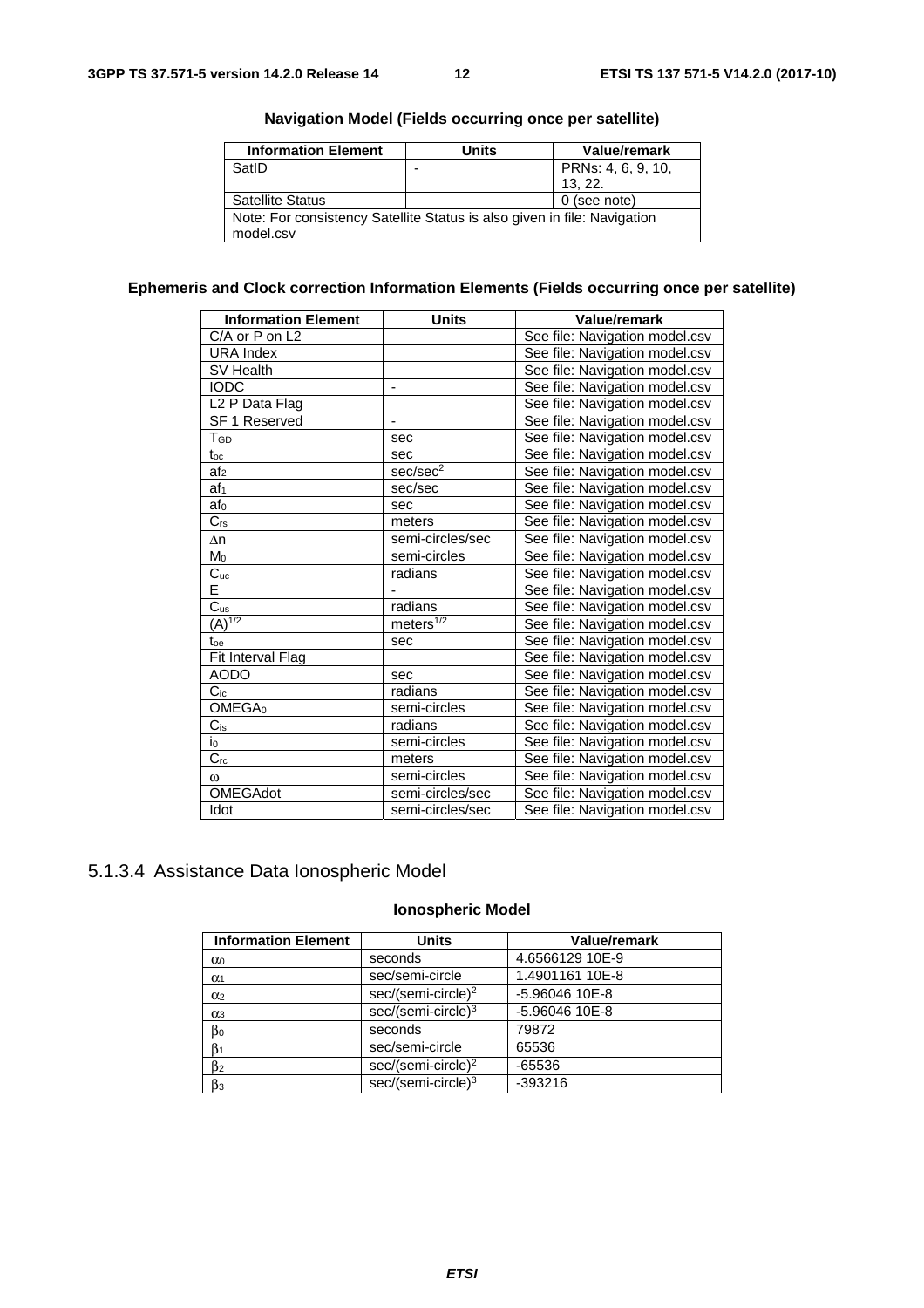# 5.1.3.5 Assistance Data Almanac

### **Almanac (Fields occurring once per message)**

| <b>Information Element</b> | Units | Value/remark | Release        |
|----------------------------|-------|--------------|----------------|
| WN <sub>a</sub>            | weeks | 212          |                |
| Complete Almanac Provided  |       | <b>TRUE</b>  | Rel-10 onwards |

# **Satellite Information**

| <b>Information Element</b> | Jnits | Value/remark |
|----------------------------|-------|--------------|
| Number of satellites       | -     |              |

### **Almanac (Fields occurring once per satellite)**

| <b>Information Element</b> | <b>Units</b>     | Value/remark          |
|----------------------------|------------------|-----------------------|
| DataID                     | -                | See file: Almanac.csv |
| SatID                      | ٠                | PRNs: 1 to 24         |
| е                          | dimensionless    | See file: Almanac.csv |
| $t_{oa}$                   | sec              | See file: Almanac.csv |
| δi                         | semi-circles     | See file: Almanac.csv |
| <b>OMEGADOT</b>            | semi-circles/sec | See file: Almanac.csv |
| SV Health                  |                  | See file: Almanac.csv |
| $A^{1/2}$                  | meters $1/2$     | See file: Almanac.csv |
| OMEGA <sub>0</sub>         | semi-circles     | See file: Almanac.csv |
| Mo                         | semi-circles     | See file: Almanac.csv |
| $\omega$                   | semi-circles     | See file: Almanac.csv |
| af∩                        | seconds          | See file: Almanac.csv |
| af <sub>1</sub>            | sec/sec          | See file: Almanac.csv |

# 5.1.3.6 Assistance Data Acquisition Assistance

### **GPS Acquisition Assist - Information Elements appearing once per message**

| <b>Information Element</b>                                                                                  | <b>Units</b> | Value/remark                                                          | <b>Release</b> |
|-------------------------------------------------------------------------------------------------------------|--------------|-----------------------------------------------------------------------|----------------|
| GPS TOW msec                                                                                                | msec         | 509400 s. Start time. Add integer<br>number of 1 seconds as required. |                |
|                                                                                                             |              | (Note)                                                                |                |
| UE Positioning GPS ReferenceTime                                                                            |              | 125 (2.127 seconds)                                                   | Rel-7 onwards  |
| Uncertainty                                                                                                 |              |                                                                       |                |
| Note: GPS TOW msec                                                                                          |              |                                                                       |                |
| This is the value of GPS TOW msec when the GPS scenario is started in the GPS simulator. The value of       |              |                                                                       |                |
| GPS TOW msec to be used in the Acquisition Assistance IE shall be calculated at the time the IE is required |              |                                                                       |                |
| by adding the elapsed time since the time the scenario was started in the GPS simulator to this value,      |              |                                                                       |                |
| rounded up to the next 1 second interval. In the case that the (hardware) GPS simulator is switched off or  |              |                                                                       |                |
| not present then the value of GPS TOW msec given above may be used.                                         |              |                                                                       |                |

# **Satellite Information**

| <b>Information Element</b> | Units | Value/remark |
|----------------------------|-------|--------------|
| Number of satellites       | -     |              |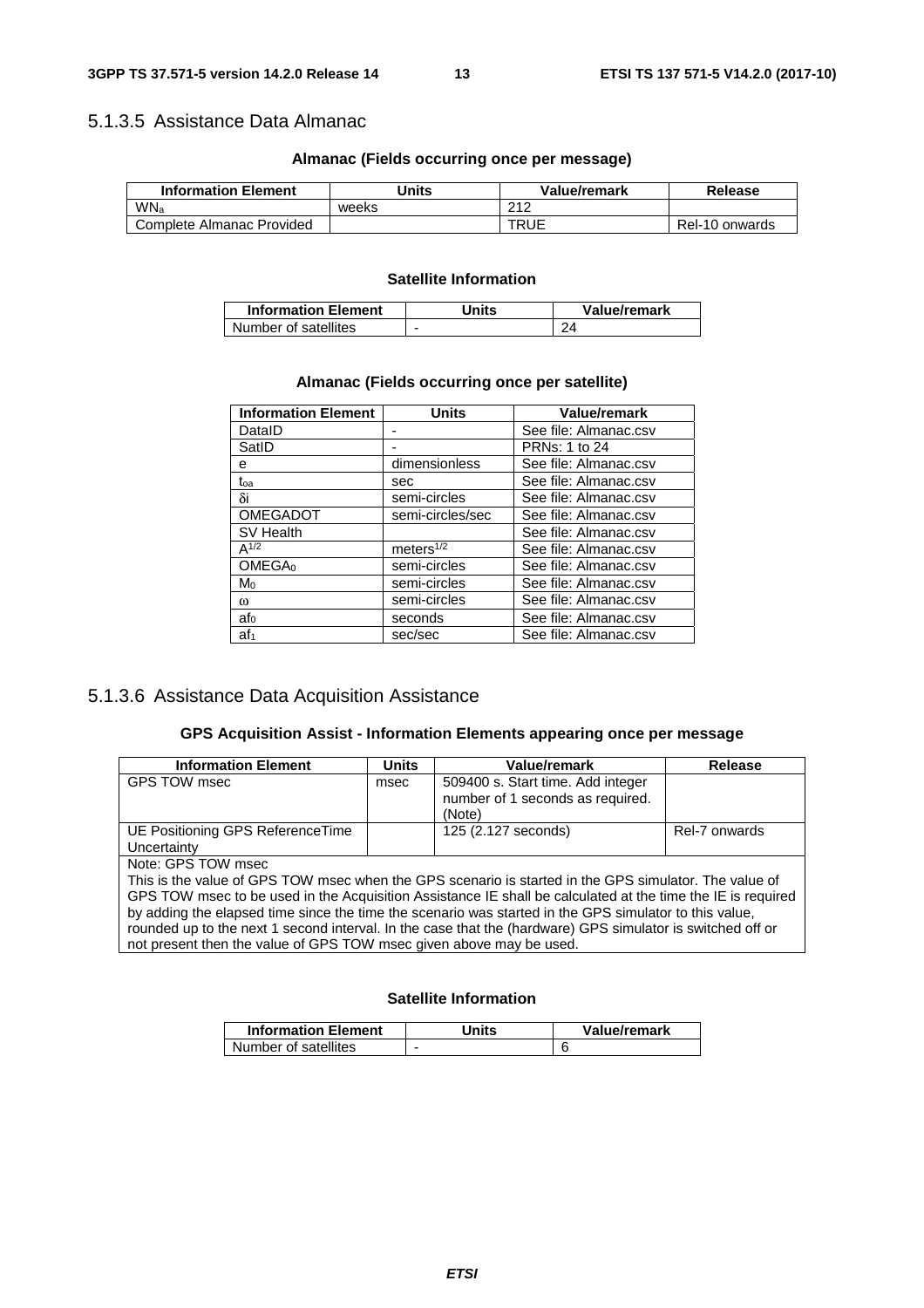| <b>Information Element</b>                    | <b>Units</b>             | Value/remark                                                                                             | <b>Release</b> |
|-----------------------------------------------|--------------------------|----------------------------------------------------------------------------------------------------------|----------------|
| SatID                                         | -                        | PRNs: 4, 6, 9, 10, 13, 22.                                                                               |                |
| Doppler (0 <sup>th</sup> order term)          | Hz                       | Time varying. See file: Acquisition assist .csv                                                          |                |
|                                               |                          | (Note)                                                                                                   |                |
| Doppler (1 <sup>st</sup> order term)          | Hz/s                     | Time varying. See file: Acquisition assist .csv                                                          |                |
|                                               |                          | (Note)                                                                                                   |                |
| Doppler Uncertainty                           | Hz                       | Time varying. See file: Acquisition assist .csv                                                          |                |
|                                               |                          | (Note)                                                                                                   |                |
| Code Phase                                    | chips                    | Time varying. See file: Acquisition assist .csv                                                          |                |
|                                               |                          | (Note)                                                                                                   |                |
| Integer Code Phase                            | $\overline{\phantom{a}}$ | Time varying. See file: Acquisition assist .csv                                                          |                |
|                                               |                          | (Note)                                                                                                   |                |
| <b>GPS Bit number</b>                         | L,                       | Time varying. See file: Acquisition assist .csv                                                          |                |
|                                               |                          | (Note)                                                                                                   |                |
| Code Phase Search Window                      | chips                    | Time varying. See file: Acquisition assist .csv                                                          |                |
|                                               |                          | (Note)                                                                                                   |                |
| Azimuth                                       | Degrees                  | Time varying. See file: Acquisition assist .csv                                                          |                |
|                                               |                          | (Note)                                                                                                   |                |
| Elevation                                     | Degrees                  | Time varying. See file: Acquisition assist .csv                                                          |                |
|                                               |                          | (Note)                                                                                                   |                |
| Azimuth LSB                                   | Degrees                  | Time varying. Calculated from "Azimuth", see file:                                                       | Rel-10 onwards |
|                                               |                          | Acquisition assist .csv (Note)                                                                           |                |
| <b>Elevation LSB</b>                          | Degrees                  | Time varying. Calculated from "Elevation", see file:                                                     | Rel-10 onwards |
|                                               |                          | Acquisition assist .csv (Note)                                                                           |                |
| Note: Acquisition Assist Information Elements |                          |                                                                                                          |                |
|                                               |                          | This field is "Time varying" and its value depends on the "current GPS TOW msec". The value of           |                |
|                                               |                          | this field to be used shall be determined by taking the "current GPS TOW msec" value and                 |                |
|                                               |                          | selecting the field value in the Acquisition assist.csv file corresponding to the value of "current GPS" |                |
| TOW msec".                                    |                          |                                                                                                          |                |

| GPS Acquisition Assist - Information Elements appearing once per satellite |  |  |  |  |
|----------------------------------------------------------------------------|--|--|--|--|
|----------------------------------------------------------------------------|--|--|--|--|

# 5.2 GPS Scenarios and Assistance Data for Assisted GPS Minimum Performance tests

# 5.2.1 General

This subclause defines the GPS scenarios and assistance data IEs which shall be available for use as specified in all UTRA A-GPS Minimum Performance test cases defined in TS 37.571-1 [6] subclause 5.

Subclauses 5.2.2 and 5.2.3 list the assistance data IEs required for minimum performance testing of UE-based mode, and subclauses 5.2.4 and 5.2.5 list the assistance data available for minimum performance testing of UE-assisted mode. Subclause 5.2.6 lists the values of the assistance data IE fields for all minimum performance testing.

The A-GPS minimum performance requirements are defined by assuming that all relevant and valid assistance data is received by the UE in order to perform GPS measurements and/or position calculation. This subclause does not include nor consider delays occurring in the various signalling interfaces of the network.

# 5.2.1.1 Satellite constellations and assistance data for A-GPS minimum performance testing

The satellite constellations for minimum performance testing shall consist of 24 satellites. Almanac assistance data shall be available for all these 24 satellites. At least 9 of the satellites shall be visible to the UE (that is above 5 degrees elevation with respect to the UE). Other assistance data shall be available for 9 of these visible satellites. In each test, signals are generated for only a sub-set of these satellites for which other assistance data is available. The number of satellites in this sub-set is specified in the test. The satellites in this sub-set shall all be above 15 degrees elevation with respect to the UE. The HDOP for the test shall be calculated using this sub-set of satellites. The selection of satellites for this sub-set shall be selected consistent with achieving the required HDOP for the test.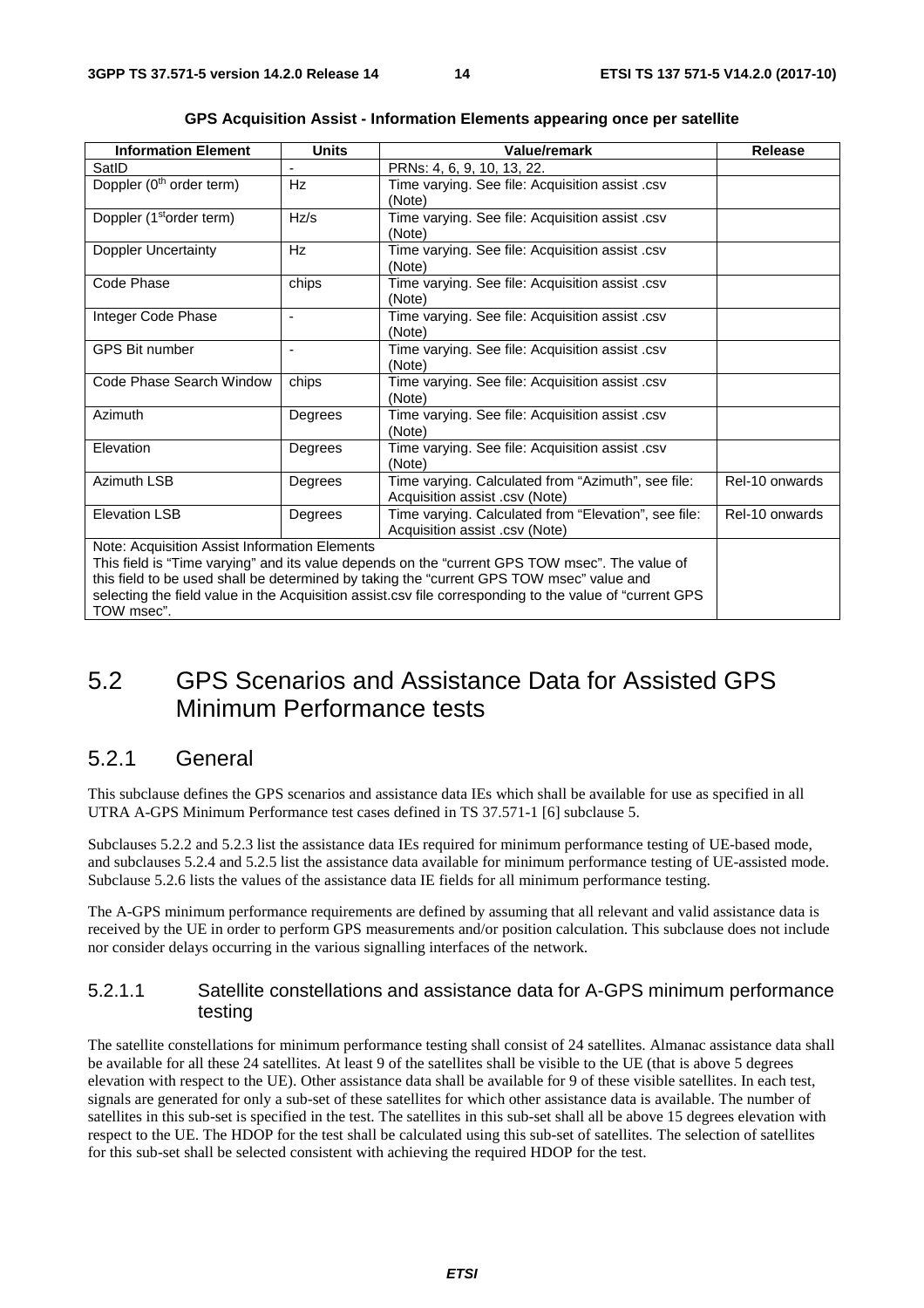# 5.2.1.2 GPS Scenarios for A-GPS minimum performance testing

This subclause defines the GPS scenarios that shall be used for all Assisted GPS minimum performance tests defined in TS 37.571-1 [6] subclause 5.

The GPS scenarios achieve the required HDOP for the Test Cases and they also satisfy the requirement that for each test instance that the reference location shall change sufficiently such that the UE shall have to use the new assistance data.

The satellites to be simulated in each test case are specified in subclause 5.2.1.2.5.

The viable running time during which the scenario maintains the required HDOP or HDOPs is given. Once this time has been reached the scenario shall be restarted from its nominal start time.

# 5.2.1.2.1 GPS Scenario #1

The following GPS scenario #1 shall be used during the TTFF tests defined in TS 37.571-1 [6] subclauses 5.2 to 5.5. The assistance data specified in the following subclauses for GPS scenario #1 is consistent with this GPS scenario.

Yuma Almanac data: see file GPS 1 Yuma.txt in the GPS data perf zip file specified in Annex A.

UE location: the UE location is calculated as a random offset from the reference location using the method described in subclause 5.2.1.2.4. The reference location is: latitude: 33 degrees 45 minutes 0.019 seconds north, longitude: 84 degrees 23 minutes 0.011 seconds west, (Atlanta USA), height: = 300m.

Nominal start time: 22nd January 2005 (Saturday) 00:08:00.

Viable running time to maintain specified HDOP values: 19 minutes.

Visible satellites available for simulation and for which Assistance Data (other than Almanac) shall be generated: PRNs: 2, 6, 10, 17, 18, 21, 26, 29, 30.

Ionospheric model: see values in subclause 5.2.6.6.

Tropospheric model: STANAG with SRI equal to 324.8, as defined in STANAG 4294 [17].

# 5.2.1.2.2 GPS Scenario #2

The following GPS scenario #2 shall be used during the TTFF tests defined in TS 37.571-1 [6] subclauses 5.2 to 5.5. The assistance data specified in the following subclauses for GPS scenario #2 is consistent with this GPS scenario.

Yuma Almanac data: see file GPS 2 Yuma.txt in the GPS data perf zip file specified in Annex A.

UE location: the UE location is calculated as a random offset from the reference location using the method described in subclause 5.2.1.2.4. The reference location is: latitude: 37 degrees 48 minutes 59.988 seconds south, longitude: 144 degrees 58 minutes 0.013 seconds east, (Melbourne Australia), height: = 100m.

Nominal start time: 22nd January 2004 (Thursday) 00:08:00.

Viable running time to maintain specified HDOP values: 19 minutes.

Visible satellites available for simulation and for which Assistance Data (other than Almanac) shall be generated: PRNs: 3, 11, 14, 15, 18, 22, 23, 25, 31.

Ionospheric model: see values in subclause 5.2.6.6.

Tropospheric model: STANAG with SRI equal to 324.8, as defined in STANAG 4294 [17].

# 5.2.1.2.3 GPS Scenario #3

The following GPS scenario #3 shall be used during the Moving Scenario and Periodic Location test case defined in TS 37.571-1 [6] subclause 5.6. The assistance data specified in the following subclauses for GPS scenario #3 is consistent with this GPS scenario.

Yuma Almanac data: see file GPS 3 Yuma.txt in the GPS data perf zip file specified in Annex A.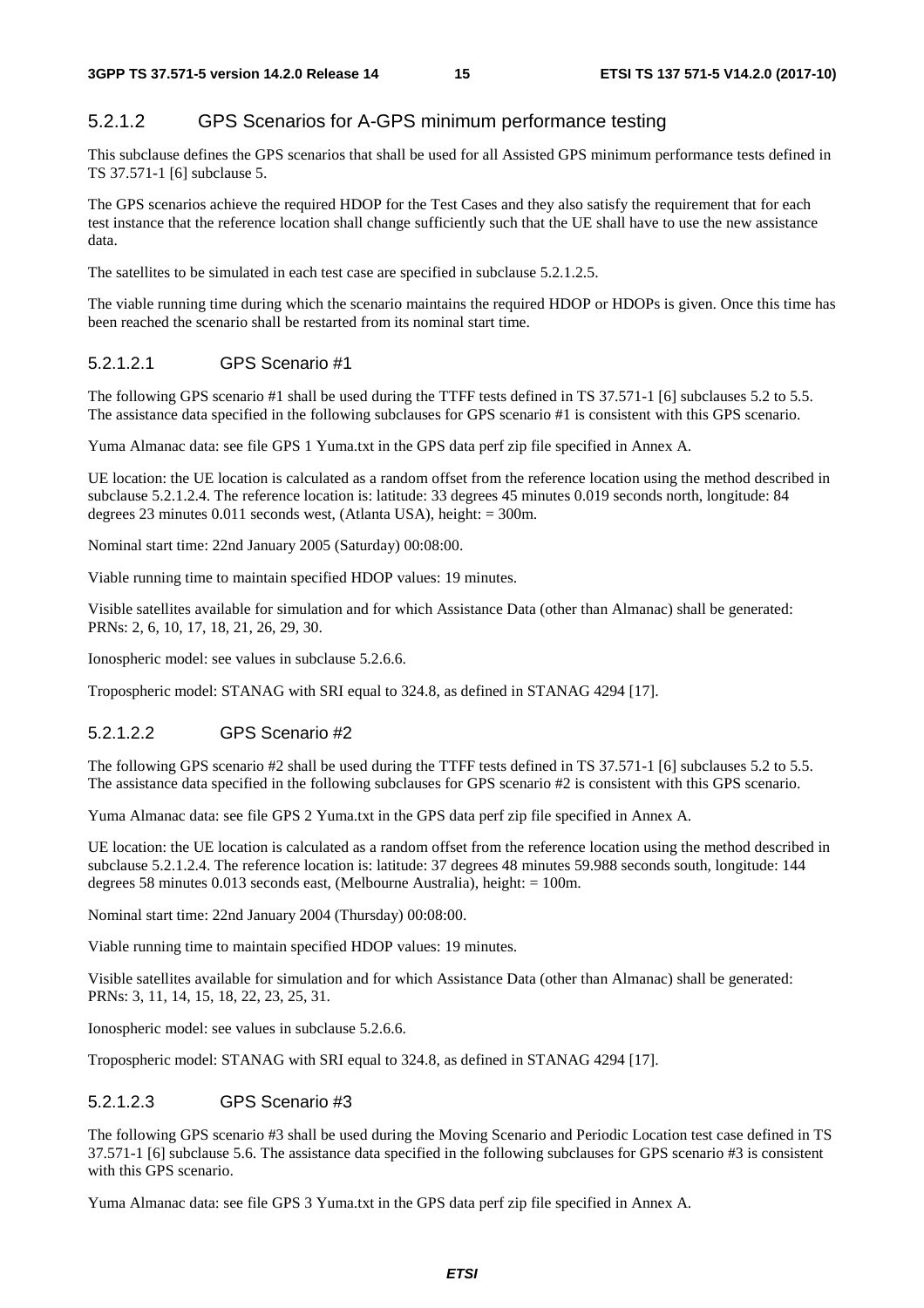UE location: the UE location is given as a trajectory as shown in Figure 5.6.1 of TS 37.571-1 [6]. The reference location is at the centre of the trajectory and is at: latitude: 37 degrees 48 minutes 59.988 seconds south, longitude: 144 degrees 58 minutes 0.013 seconds east, (Melbourne Australia), height: = 100m.

Start time: 22nd January 2004 (Thursday) 00:08:00.

Start location: at the point between  $l_{11}$  and  $l_{12}$  in Figure 5.6.1 of TS 37.571-1 [6], going in a clock-wise direction.

Visible satellites available for simulation and for which Assistance Data (other than Almanac) shall be generated: PRNs: 3, 11, 14, 15, 18, 22, 23, 25, 31.

Viable running time to maintain specified HDOP values: 19 minutes.

Ionospheric model: see values in subclause 5.2.6.6.

Tropospheric model: STANAG with SRI equal to 324.8, as defined in STANAG 4294 [17].

### 5.2.1.2.4 UE Location for TTFF test cases

This subclause defines the method for generating the random UE locations that are required to be used for the TTFF tests defined in TS 37.571-1 [6] subclauses 5.2 to 5.5.

For every Test Instance in each TTFF test case, the UE location shall be randomly selected to be within 3 km of the Reference Location. The Altitude of the UE shall be randomly selected between 0 m to 500 m above WGS-84 reference ellipsoid. These values shall have uniform random distributions.

The UE location is calculated as an offset from the Reference Location.

#### 5.2.1.2.4.1 UE Location Offset

The UE location offset shall be calculated by selecting the next pair of random numbers, representing a pair of latitude and longitude offsets in degrees, from a standard uniform random number generator, with the following properties:

 The ranges of the latitude and longitude offsets values shall be such that when translated onto the surface of the earth they shall lie within a 3km radius circle, centred on the Reference location specified for the GPS scenario under consideration. For the purposes of this calculation make the following assumptions:

- a) Over the 3km radius circle at the Reference location the earth is flat and the meridians and parallels form a rectangular grid
- b) The earth is spherical with a radius of 6371141m (equal to the WGS 84 value at 35 degrees latitude)

 The resolution used for the latitude and longitude offsets values shall be 90/2E23 for the latitude offset values and 360/2E24 for the longitude offset values, representing the coding resolution in degrees specified in 3GPP TS 23.032 [19].

#### 5.2.1.2.4.2 UE Altitude

The UE altitude value shall be calculated by selecting the next random number from a standard uniform random number generator, in the range 0 to 500, representing meters. The resolution used for the random number shall be 1, representing 1 meter.

# 5.2.1.2.5 Satellites to be simulated in each test case

The satellites to be simulated in each test case have been selected in order to achieve the required HDOP for that test case.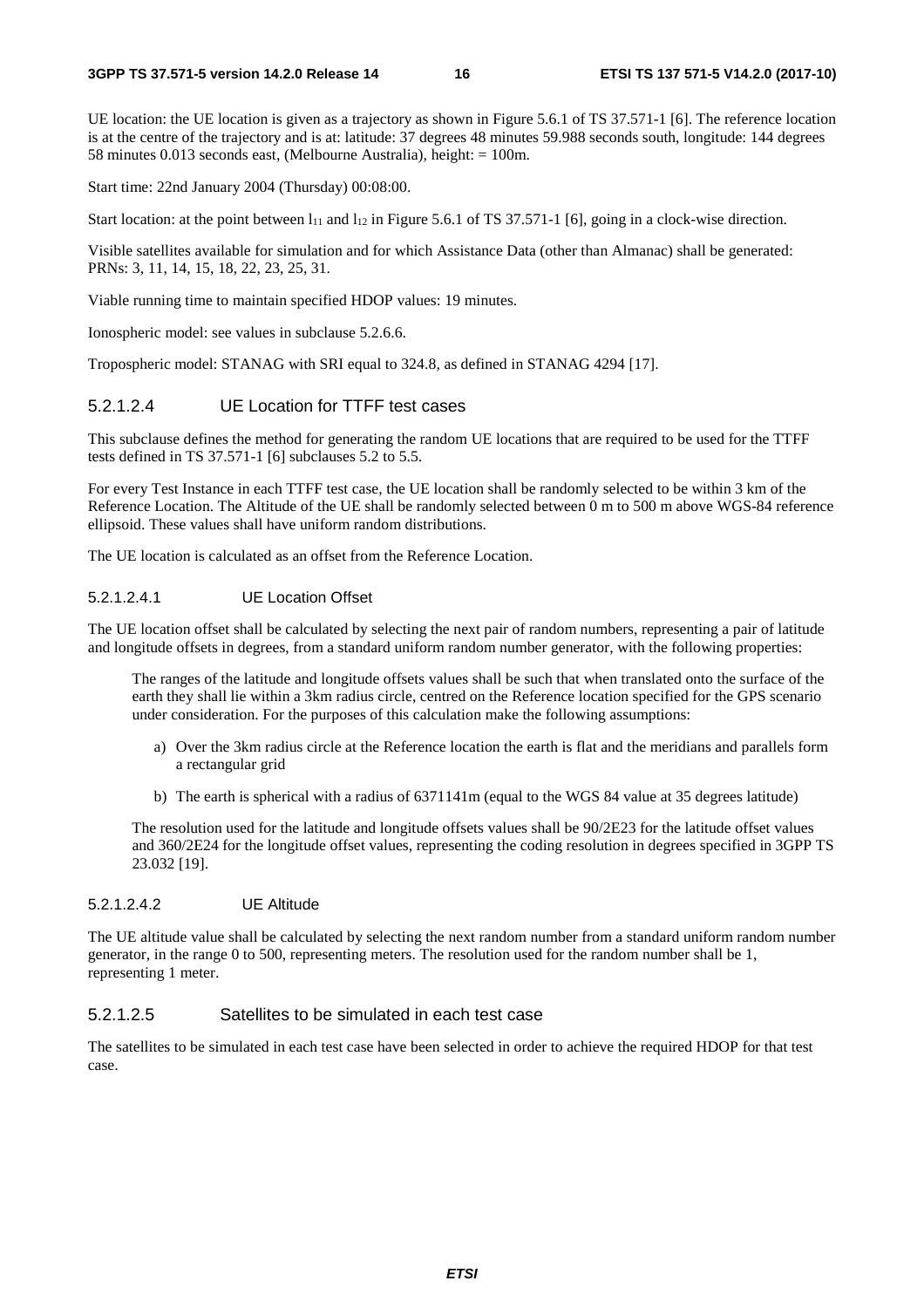| Test case                               | <b>PRNs GPS#1</b>     | <b>PRNs GPS #2</b>     | <b>PRNs GPS#3</b> |
|-----------------------------------------|-----------------------|------------------------|-------------------|
| <b>Sensitivity Coarse Time</b>          | 2, 6, 10, 17, 18, 21, | 3, 11, 14, 15, 22, 23, |                   |
| Assistance                              | 26, 29                | 25, 31                 |                   |
| <b>Sensitivity Fine Time Assistance</b> | 2, 6, 10, 17, 18, 21, | 3, 11, 14, 15, 22, 23, |                   |
|                                         | 26, 29                | 25, 31                 |                   |
| Nominal Accuracy                        | 2, 6, 10, 17, 18, 21, | 3, 11, 14, 15, 22, 23, |                   |
|                                         | 26, 29                | 25, 31                 |                   |
| Dynamic Range                           | 2, 6, 10, 17, 26, 29  | 3, 14, 15, 22, 25, 31  |                   |
| Multi-Path scenario                     | 2, 6, 17, 21, 26      | 3, 14, 15, 22, 25      |                   |
| Moving Scenario and Periodic            |                       |                        | 3, 14, 15, 22, 25 |
| location                                |                       |                        |                   |

#### **Satellites to be simulated**

# 5.2.2 Information elements required for normal UE based testing

The following A-GPS assistance data IEs and fields shall be present for each test. Fields not specified shall not be present. The values of the fields are specified in subclause 5.2.6.

#### **a) UE positioning GPS reference time IE**

| Name of the IE  | Fields of the IE                                  | Release        |
|-----------------|---------------------------------------------------|----------------|
| lReference time |                                                   |                |
|                 | <b>GPS Week</b>                                   |                |
|                 | <b>GPS Week Cycle Number</b>                      | Rel-10 onwards |
|                 | GPS TOW msec                                      |                |
|                 | UE Positioning GPS Reference Time   Rel-7 onwards |                |
|                 | Uncertainty                                       |                |
|                 | <b>GPS TOW Assist</b>                             |                |
|                 | SatID                                             |                |
|                 | <b>TLM Message</b>                                |                |
|                 | <b>TLM Reserved</b>                               |                |
|                 | Alert                                             |                |
|                 | Anti-Spoof                                        |                |

### **b) UE positioning GPS reference UE position IE**

| Name of the IE        | <b>Fields of the IE</b>                                 |
|-----------------------|---------------------------------------------------------|
| Reference UE position | Ellipsoid point with Altitude and uncertainty ellipsoid |

#### **c) UE positioning GPS navigation model IE**

| Name of the IE   | Fields of the IE          |
|------------------|---------------------------|
| Navigation Model | All satellite information |

### **d) UE positioning GPS ionospheric model IE**

| Name of the IE    | Fields of the IE |
|-------------------|------------------|
| Ionospheric Model | Αll              |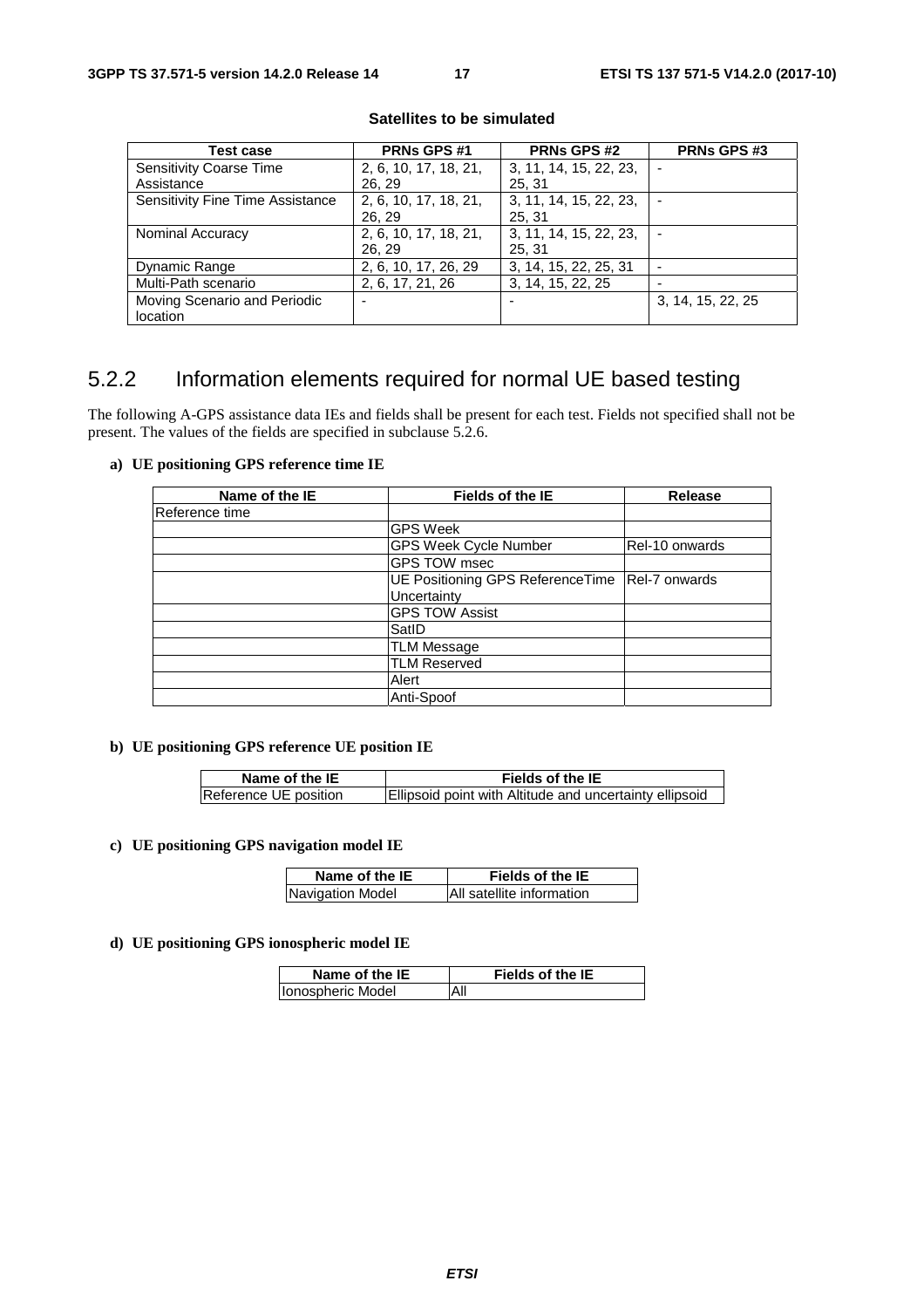# 5.2.3 Information elements required for UE based Sensitivity Fine Time Assistance test case

The A-GPS assistance data IEs and fields that shall be present for the Sensitivity Fine Time Assistance test case shall be those specified in subclause 5.2.2 with the following exception. Fields not specified shall not be present. The values of the fields are specified in subclause 5.2.6.

# **UE positioning GPS reference time IE**

| Name of the IE | <b>Fields of the IE</b>                         | Release                   |  |  |
|----------------|-------------------------------------------------|---------------------------|--|--|
| Reference time |                                                 |                           |  |  |
|                | <b>GPS Week</b>                                 |                           |  |  |
|                | <b>GPS Week Cycle Number</b>                    | Rel-10 onwards            |  |  |
|                | <b>GPS TOW msec</b>                             |                           |  |  |
|                | <b>UTRAN GPS reference time</b>                 |                           |  |  |
|                | UTRAN GPS timing of cell frames                 |                           |  |  |
|                | CHOICE mode                                     |                           |  |  |
|                | FDD: Primary CPICH Info                         |                           |  |  |
|                | <b>SFN</b>                                      |                           |  |  |
|                | UE Positioning GPS Reference Time Rel-7 onwards |                           |  |  |
|                | Uncertainty                                     |                           |  |  |
|                | <b>SFN-TOW Uncertainty</b>                      | Not present Rel-7 onwards |  |  |
|                | <b>TUTRAN-GPS drift rate</b>                    |                           |  |  |
|                | <b>GPS TOW Assist</b>                           |                           |  |  |
|                | SatID                                           |                           |  |  |
|                | <b>TLM Message</b>                              |                           |  |  |
|                | <b>TLM Reserved</b>                             |                           |  |  |
|                | Alert                                           |                           |  |  |
|                | Anti-Spoof                                      |                           |  |  |

# 5.2.4 Information elements available for normal UE assisted testing

The following A-GPS assistance data IEs and fields shall be available for use in each test. Fields not specified shall not be present. The values of the fields are specified in subclause 5.2.6.

#### **a) UE positioning GPS reference time IE**

| Name of the IE | <b>Fields of the IE</b>                           | Release        |
|----------------|---------------------------------------------------|----------------|
| Reference time |                                                   |                |
|                | <b>GPS Week</b>                                   |                |
|                | <b>GPS Week Cycle Number</b>                      | Rel-10 onwards |
|                | <b>GPS TOW msec</b>                               |                |
|                | UE Positioning GPS Reference Time   Rel-7 onwards |                |
|                | Uncertainty                                       |                |
|                | <b>GPS TOW Assist</b>                             |                |
|                | SatID                                             |                |
|                | <b>TLM Message</b>                                |                |
|                | <b>TLM Reserved</b>                               |                |
|                | Alert                                             |                |
|                | Anti-Spoof                                        |                |

### **b) UE positioning GPS reference UE position IE**

| Name of the IE        | Fields of the IE                                        |
|-----------------------|---------------------------------------------------------|
| Reference UE position | Ellipsoid point with Altitude and uncertainty ellipsoid |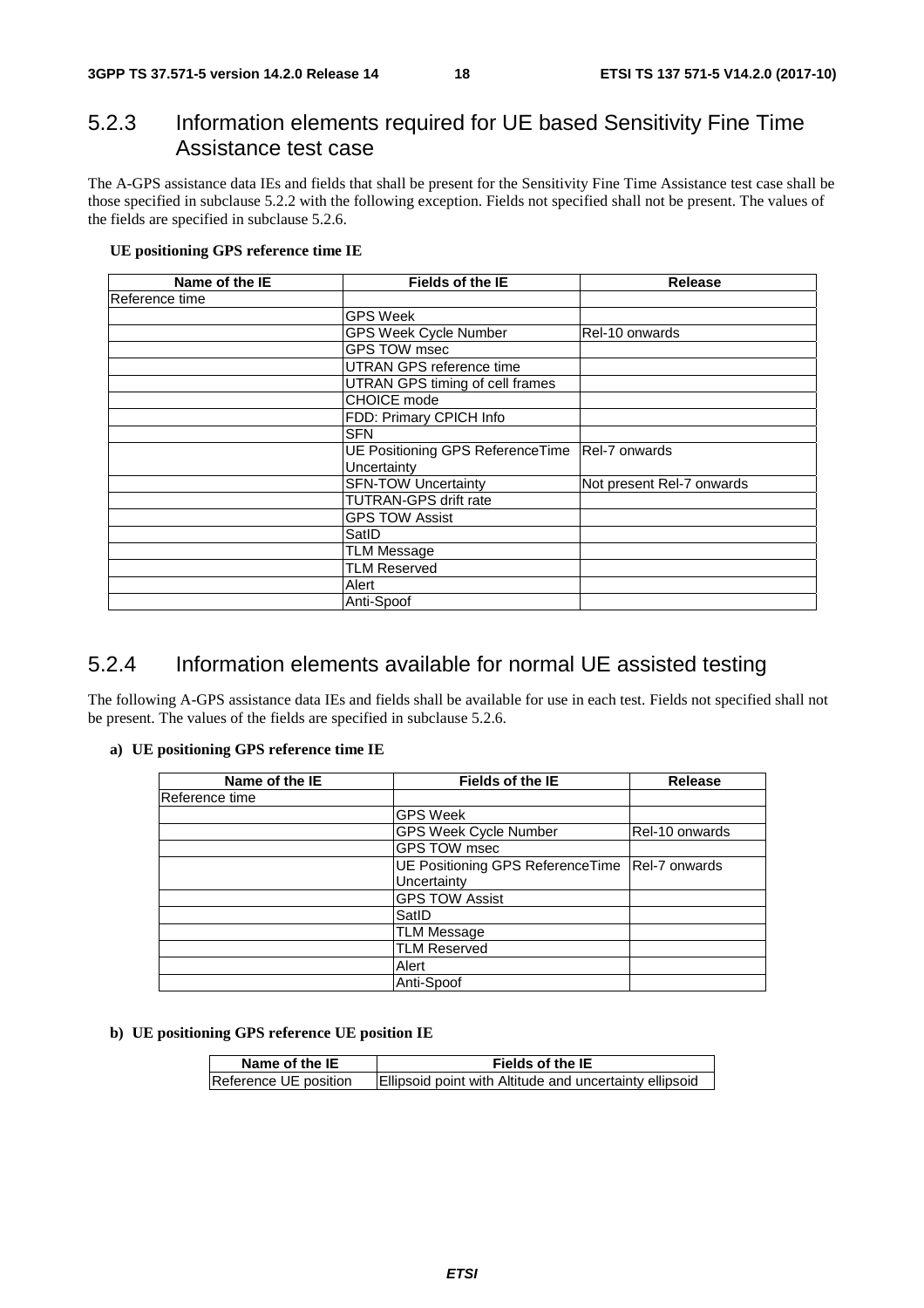### **c) UE positioning GPS almanac IE**

| Name of the IE | Fields of the IE                  | Release        |
|----------------|-----------------------------------|----------------|
| Almanac        |                                   |                |
|                | <b>IAImanac Reference Week</b>    |                |
|                | Complete Almanac Provided         | Rel-10 onwards |
|                | <b>IAII Satellite information</b> |                |

#### **d) UE positioning GPS navigation model IE**

| Name of the IE   | <b>Fields of the IE</b>   |
|------------------|---------------------------|
| Navigation Model | All satellite information |

#### **e) UE positioning GPS acquisition assistance IE**

| Name of the IE                | Fields of the IE                                  | <b>Release</b> |
|-------------------------------|---------------------------------------------------|----------------|
| <b>Acquisition Assistance</b> |                                                   |                |
|                               | <b>GPS TOW msec</b>                               |                |
|                               | UE Positioning GPS Reference Time   Rel-7 onwards |                |
|                               | Uncertainty                                       |                |
|                               | Satellite information                             |                |
|                               | SatID                                             |                |
|                               | Doppler (0 <sup>th</sup> order term)              |                |
|                               | Extra Doppler                                     |                |
|                               | Doppler (1 <sup>st</sup> order term)              |                |
|                               | <b>Doppler Uncertainty</b>                        |                |
|                               | Code Phase                                        |                |
|                               | Integer Code Phase                                |                |
|                               | <b>GPS Bit number</b>                             |                |
|                               | Code Phase Search Window                          |                |
|                               | <b>Azimuth and Elevation</b>                      |                |
|                               | Azimuth                                           |                |
|                               | Elevation                                         |                |
|                               | <b>Azimuth LSB</b>                                | Rel-10 onwards |
|                               | <b>Elevation LSB</b>                              | Rel-10 onwards |

# 5.2.5 Information elements available for UE assisted Sensitivity Fine Time Assistance test case

The A-GPS assistance data IEs and fields that shall be available for use for the Sensitivity Fine Time Assistance test case shall be those specified in subclause 5.2.4 with the following exceptions. Fields not specified shall not be present. The values of the fields are specified in subclause 5.2.6.

#### **a) UE positioning GPS reference time IE**

| Name of the IE | <b>Fields of the IE</b>          | <b>Release</b>            |
|----------------|----------------------------------|---------------------------|
| Reference time |                                  |                           |
|                | GPS Week                         |                           |
|                | <b>GPS Week Cycle Number</b>     | IRel-10 onwards           |
|                | <b>GPS TOW msec</b>              |                           |
|                | UTRAN GPS reference time         |                           |
|                | UTRAN GPS timing of cell frames  |                           |
|                | CHOICE mode                      |                           |
|                | FDD: Primary CPICH Info          |                           |
|                | <b>SFN</b>                       |                           |
|                | UE Positioning GPS ReferenceTime | <b>Rel-7 onwards</b>      |
|                | Uncertainty                      |                           |
|                | <b>SFN-TOW Uncertainty</b>       | Not present Rel-7 onwards |
|                | <b>TUTRAN-GPS drift rate</b>     |                           |
|                | <b>GPS TOW Assist</b>            |                           |
|                | SatID                            |                           |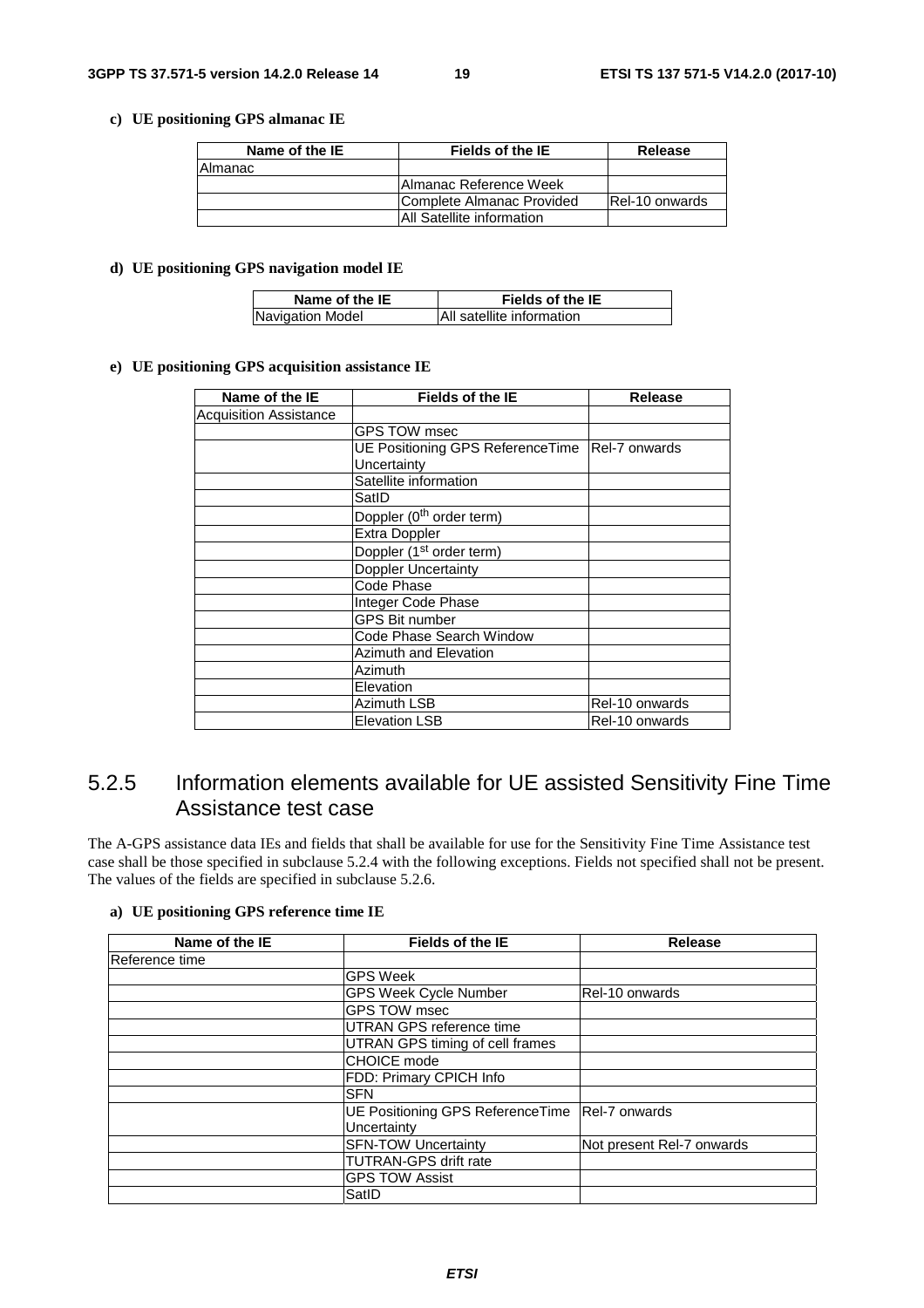| <b>TLM Message</b>  |  |
|---------------------|--|
| <b>TLM Reserved</b> |  |
| Alert               |  |
| <b>Anti-Spoof</b>   |  |

#### **b) UE positioning GPS acquisition assistance IE**

| Name of the IE                | <b>Fields of the IE</b>              | <b>Release</b> |
|-------------------------------|--------------------------------------|----------------|
| <b>Acquisition Assistance</b> |                                      |                |
|                               | GPS TOW msec                         |                |
|                               | <b>UTRAN GPS reference time</b>      |                |
|                               | UTRAN GPS timing of cell frames      |                |
|                               | <b>CHOICE</b> mode                   |                |
|                               | FDD: Primary CPICH Info              |                |
|                               | <b>SFN</b>                           |                |
|                               | UE Positioning GPS ReferenceTime     | Rel-7 onwards  |
|                               | Uncertainty.                         |                |
|                               | Satellite information                |                |
|                               | SatID                                |                |
|                               | Doppler (0 <sup>th</sup> order term) |                |
|                               | Extra Doppler                        |                |
|                               | Doppler (1 <sup>st</sup> order term) |                |
|                               | Doppler Uncertainty                  |                |
|                               | Code Phase                           |                |
|                               | Integer Code Phase                   |                |
|                               | GPS Bit number                       |                |
|                               | Code Phase Search Window             |                |
|                               | Azimuth and Elevation                |                |
|                               | Azimuth                              |                |
|                               | Elevation                            |                |
|                               | <b>Azimuth LSB</b>                   | Rel-10 onwards |
|                               | Elevation LSB                        | Rel-10 onwards |

# 5.2.6 Contents of Information elements for A-GPS Minimum performance testing

# 5.2.6.1 General

This subclause defines the assistance data values that shall be used for all Assisted GPS minimum performance tests. It is given for GPS scenarios #1, #2 and #3 where it is different for each scenario; otherwise it is marked "All" where the same value is used for all scenarios.

Where assistance data is required on a per-satellite basis, or where the values of the data also varies with time it is specified in comma-separated-variable files with suffixes XX in the GPS data perf zip file specified in Annex A, where XX is 01, 02 and 03 for GPS scenarios #1, #2 and #3 respectively. These files specify the values to be used for each satellite, indexed by satellite PRN, and, where applicable, the values to be used indexed by both time and satellite PRN.

Assistance data that is marked as "time varying" is specified and used in 80 ms increments. Interpolation between these values shall not be used.

Assistance data Information Elements and fields that are not specified shall not be used.

The information elements detailed below are fully defined in 3GPP TS 25.331 [16]

# 5.2.6.2 IE Random Offset Values

This subclause defines the methods for generating the random offsets that are required to be applied to some assistance data IEs for certain tests.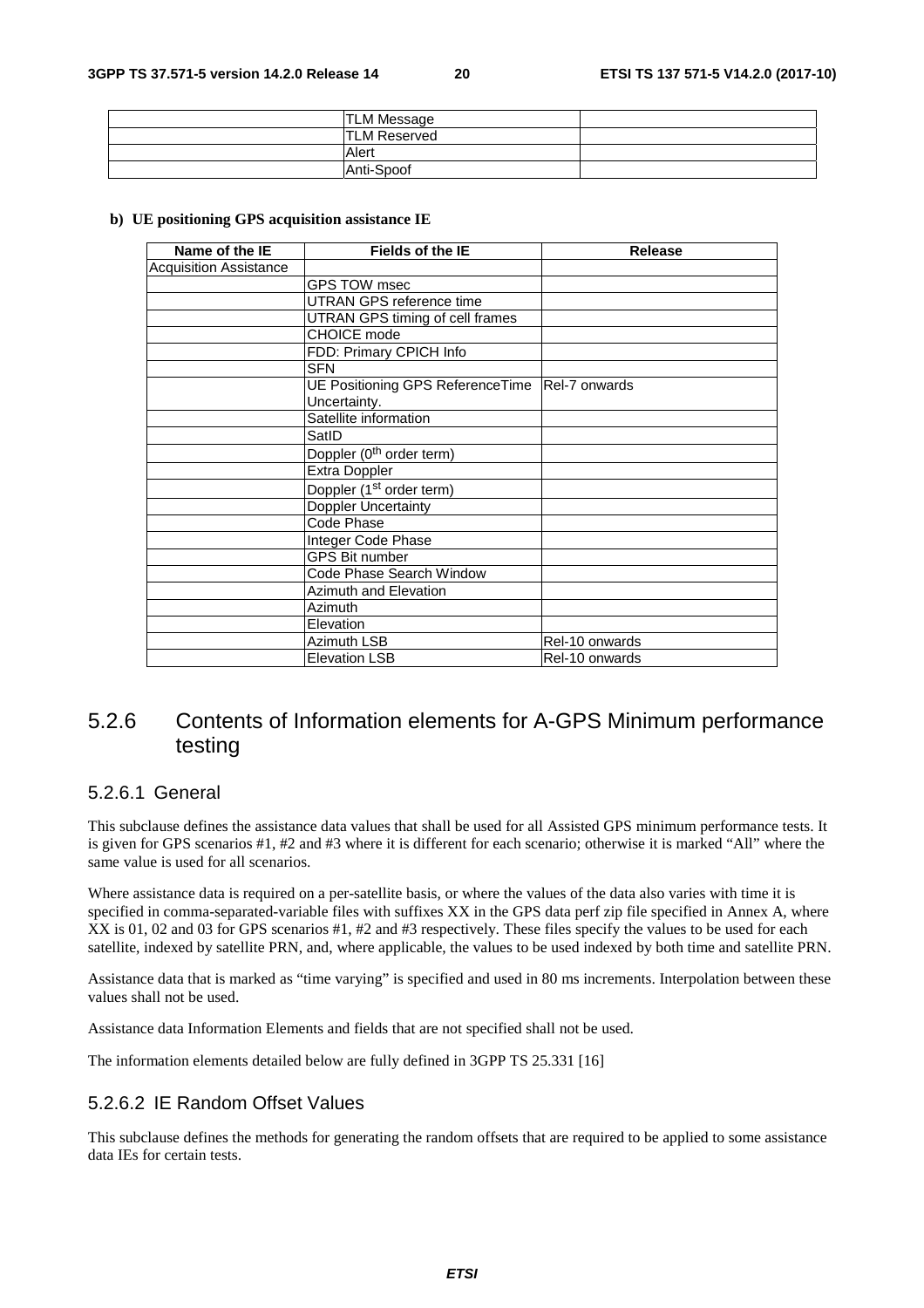# 5.2.6.2.1 GPS TOW msec

For every Test Instance in each TTFF test case, the IE GPS TOW msec shall have a random offset, relative to GPS system time, within the allowed error range of Coarse Time Assistance defined in the test case. This offset value shall have a uniform random distribution.

Note: For the Moving Scenario and Periodic Update Test Case the value of the IE GPS TOW msec shall be set to the nominal value, i.e. no offset shall be used.

The offset value shall be calculated by selecting the next random number from a standard uniform random number generator, in the range specified for the GPS Coarse Time assistance error range in the Test Requirements, Test parameters table for the test under consideration. The resolution used for the random number shall be 0.01, representing 10ms.

# 5.2.6.2.2 UTRAN GPS timing of cell frames

In addition, for every Fine Time Assistance Test Instance the IE UTRAN GPS timing of cell frames shall have a random offset, relative to the true value of the relationship between the two time references, within the allowed error range of Fine Time Assistance defined in the test case. This offset value shall have a uniform random distribution.

The offset value shall be calculated by selecting the next random number from a standard uniform random number generator with the following properties:

The range shall be the number of UMTS chips whose duration is less than the range specified for the GPS Fine Time assistance error range in the Test Requirements, Test parameters table for the test under consideration.

The resolution used for the random number shall be 1, representing 1 UMTS chip.

# 5.2.6.3 Assistance Data Reference Time

Contents of UE positioning GPS reference time IE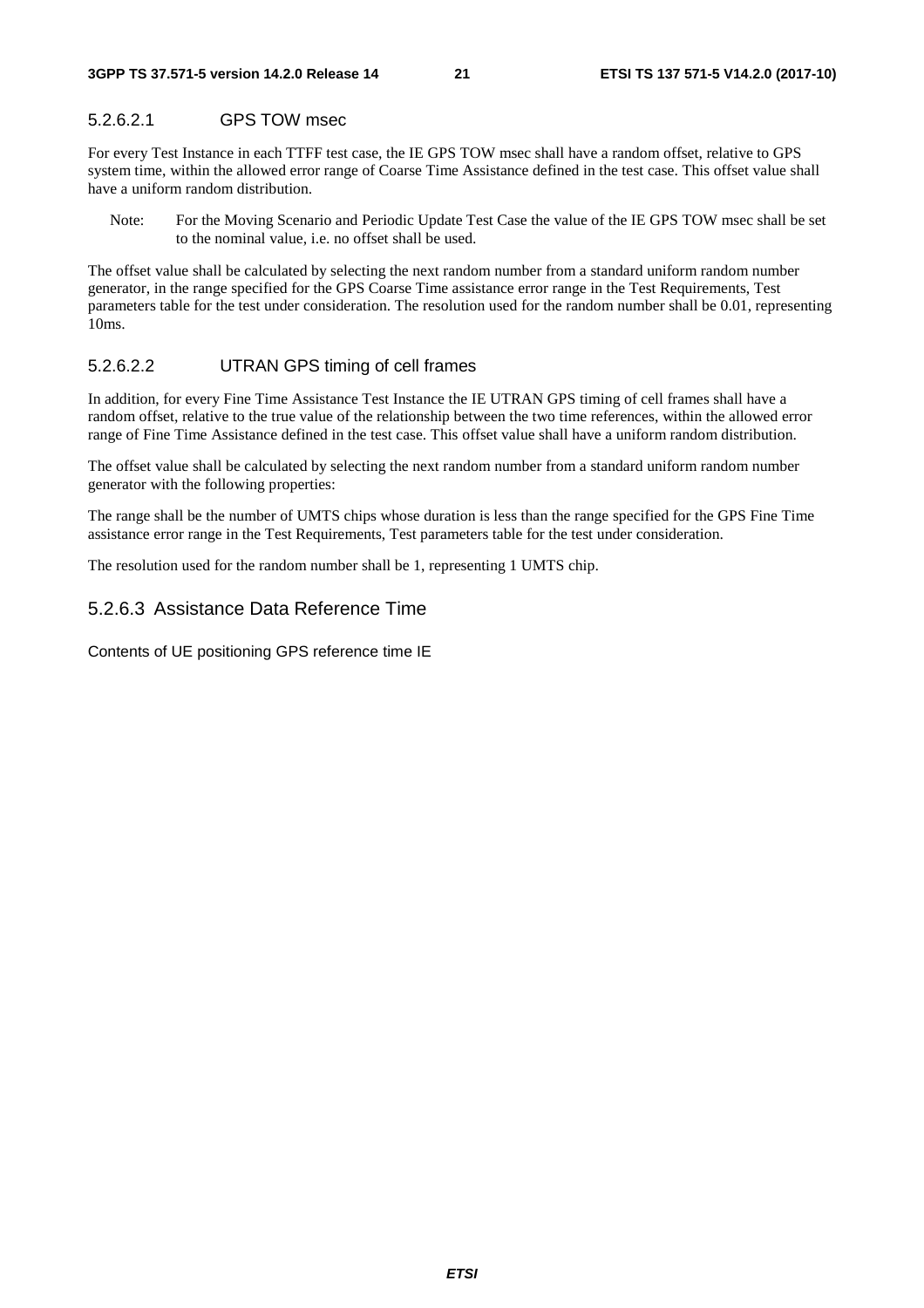| <b>Information Element</b>                                                                                                                                                                       | <b>Units</b> | <b>Value/remark GPS</b><br>#1                                                                                                                                                                      | <b>Value/remark GPS</b><br>#2   | <b>Value/remark GPS</b><br>#3 |
|--------------------------------------------------------------------------------------------------------------------------------------------------------------------------------------------------|--------------|----------------------------------------------------------------------------------------------------------------------------------------------------------------------------------------------------|---------------------------------|-------------------------------|
| <b>GPS Week</b>                                                                                                                                                                                  | weeks        | 282                                                                                                                                                                                                | 230                             | 230                           |
| <b>GPS Week Cycle</b>                                                                                                                                                                            |              | 1                                                                                                                                                                                                  | 1                               | 1.                            |
| Number (Note 5)                                                                                                                                                                                  |              |                                                                                                                                                                                                    |                                 |                               |
| GPS TOW msec                                                                                                                                                                                     | msec         | 518880000. Start                                                                                                                                                                                   | 346080000. Start                | 346080000. Start              |
|                                                                                                                                                                                                  |              | time. Add number of                                                                                                                                                                                | time. Add number of             | time. Add number of           |
|                                                                                                                                                                                                  |              | ms as required.<br>(Note 1)                                                                                                                                                                        | ms as required.<br>(Note 1)     | ms as required.<br>(Note 1)   |
| <b>UTRAN GPS reference</b>                                                                                                                                                                       |              | Present for                                                                                                                                                                                        | Present for                     | Absent                        |
| time                                                                                                                                                                                             |              | Sensitivity Fine Time                                                                                                                                                                              | Sensitivity Fine Time           |                               |
|                                                                                                                                                                                                  |              | Assistance test                                                                                                                                                                                    | Assistance test                 |                               |
|                                                                                                                                                                                                  |              | case. Absent                                                                                                                                                                                       | case. Absent                    |                               |
|                                                                                                                                                                                                  |              | otherwise                                                                                                                                                                                          | otherwise                       |                               |
| UTRAN GPS timing of<br>cell frames                                                                                                                                                               |              | Note 2                                                                                                                                                                                             | Note 2                          | $\mathbf{r}$                  |
| <b>CHOICE</b> mode                                                                                                                                                                               |              | Present for                                                                                                                                                                                        | Present for                     |                               |
|                                                                                                                                                                                                  |              | Sensitivity Fine Time                                                                                                                                                                              | Sensitivity Fine Time           |                               |
|                                                                                                                                                                                                  |              | Assistance test                                                                                                                                                                                    | Assistance test                 |                               |
|                                                                                                                                                                                                  |              | case. Absent<br>otherwise                                                                                                                                                                          | case. Absent<br>otherwise       |                               |
| FDD: Primary CPICH                                                                                                                                                                               |              | 100                                                                                                                                                                                                | 100                             |                               |
| Info                                                                                                                                                                                             |              |                                                                                                                                                                                                    |                                 |                               |
| <b>SFN</b>                                                                                                                                                                                       |              | Note 2                                                                                                                                                                                             | Note 2                          |                               |
| <b>UE Positioning GPS</b>                                                                                                                                                                        |              | For Sensitivity Fine                                                                                                                                                                               | For Sensitivity Fine            | '125' (2.127s)                |
| ReferenceTime                                                                                                                                                                                    |              | Time Assistance test                                                                                                                                                                               | Time Assistance test            |                               |
| Uncertainty. Note 3                                                                                                                                                                              |              | case: '51' (10.2uS).                                                                                                                                                                               | case: '51' (10.2uS).            |                               |
|                                                                                                                                                                                                  |              | Otherwise: '125'                                                                                                                                                                                   | Otherwise: '125'                |                               |
| SFN-TOW Uncertainty.                                                                                                                                                                             |              | (2.127s)<br>lessThan10. Present                                                                                                                                                                    | (2.127s)<br>lessThan10. Present | Absent                        |
| Note 4                                                                                                                                                                                           |              | for Sensitivity Fine                                                                                                                                                                               | for Sensitivity Fine            |                               |
|                                                                                                                                                                                                  |              | Time Assistance test                                                                                                                                                                               | Time Assistance test            |                               |
|                                                                                                                                                                                                  |              | case. Absent                                                                                                                                                                                       | case. Absent                    |                               |
|                                                                                                                                                                                                  |              | otherwise                                                                                                                                                                                          | otherwise                       |                               |
| <b>TUTRAN-GPS drift rate</b>                                                                                                                                                                     |              | 0. Present for                                                                                                                                                                                     | 0. Present for                  | Absent                        |
|                                                                                                                                                                                                  |              | Sensitivity Fine Time                                                                                                                                                                              | Sensitivity Fine Time           |                               |
|                                                                                                                                                                                                  |              | Assistance test<br>case. Absent                                                                                                                                                                    | Assistance test<br>case. Absent |                               |
|                                                                                                                                                                                                  |              | otherwise                                                                                                                                                                                          | otherwise                       |                               |
| Note 1: GPS TOW msec                                                                                                                                                                             |              |                                                                                                                                                                                                    |                                 |                               |
|                                                                                                                                                                                                  |              | This is the value in ms of GPS TOW msec when the GPS scenario is initially started in the GPS                                                                                                      |                                 |                               |
|                                                                                                                                                                                                  |              | simulator. For all TTFF test cases, each time a GPS scenario is used, the GPS start time shall                                                                                                     |                                 |                               |
|                                                                                                                                                                                                  |              | be advanced by 120 seconds from the value last used so that, at the time the fix is made, it is at                                                                                                 |                                 |                               |
|                                                                                                                                                                                                  |              | least 2 minutes later than the previous fix made with that scenario.                                                                                                                               |                                 |                               |
|                                                                                                                                                                                                  |              | The actual value of GPS TOW msec to be used in the Reference Time IE (before the addition of                                                                                                       |                                 |                               |
|                                                                                                                                                                                                  |              | the random offset, if applicable) shall be calculated at the time the IE is required by adding the<br>elapsed time since the time the scenario was started in the GPS simulator to this value. The |                                 |                               |
|                                                                                                                                                                                                  |              | accuracy shall be such that the Maximum Test System Uncertainty for Coarse Time Assistance,                                                                                                        |                                 |                               |
|                                                                                                                                                                                                  |              | specified in Table C.1.2 of TS 37.571-1 [6], shall be met.                                                                                                                                         |                                 |                               |
| For all TTFF test cases a random offset is then added to the value of GPS TOW msec as                                                                                                            |              |                                                                                                                                                                                                    |                                 |                               |
| described in subclause 5.2.6.2                                                                                                                                                                   |              |                                                                                                                                                                                                    |                                 |                               |
| Note 2: UTRAN GPS timing of cell frames and SFN                                                                                                                                                  |              |                                                                                                                                                                                                    |                                 |                               |
| The values of UTRAN GPS timing of cell frames (before the addition of the random offset) and<br>SFN shall be calculated at the time the IE is required. The accuracy of the relationship between |              |                                                                                                                                                                                                    |                                 |                               |

|  | Reference Time (Fields occurring once per message) |  |  |  |  |  |  |
|--|----------------------------------------------------|--|--|--|--|--|--|
|--|----------------------------------------------------|--|--|--|--|--|--|

SFN shall be calculated at the time the IE is required. The accuracy of the relationship between the two fields shall be such that the Maximum Test System Uncertainty for Fine Time Assistance, specified in Table C.1.2 of TS 37.571-1 [6], shall be met.

A random offset is then added to the value of UTRAN GPS timing of cell frames as described in subclause 5.2.6.2

Note 3: This IE only present for Rel-7 onwards.

Note 4: This IE not present for Rel-7 onwards.

Note 5: This IE is only present for Rel-10 onwards.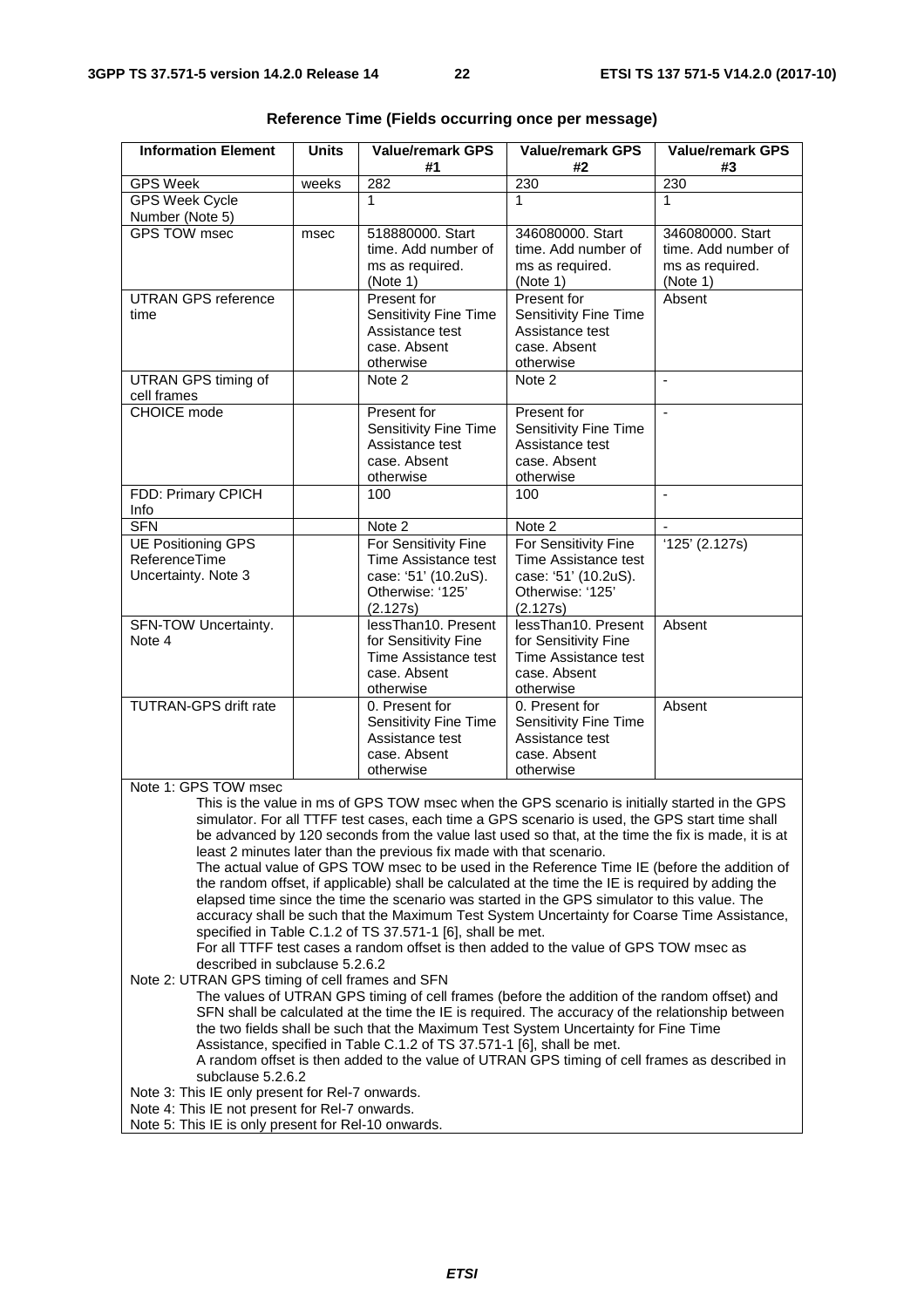#### **Satellite Information**

| <b>Information Element</b> | Units | <b>Value/remark GPS</b><br>All |
|----------------------------|-------|--------------------------------|
| Number of satellites       | -     |                                |

### **Reference Time - GPS TOW Assist (Fields occurring once per satellite)**

| <b>Information</b><br><b>Element</b> | <b>Units</b> | Value/remark GPS #1                       | Value/remark GPS #2                        | Value/remark GPS #3                        |
|--------------------------------------|--------------|-------------------------------------------|--------------------------------------------|--------------------------------------------|
| SatID                                |              | PRNs: 2, 6, 10, 17, 18,<br>21, 26, 29, 30 | PRNs: 3, 11, 14, 15,<br>18, 22, 23, 25, 31 | PRNs: 3, 11, 14, 15,<br>18, 22, 23, 25, 31 |

### **Reference Time - GPS TOW Assist (Fields occurring once per satellite)**

| <b>Information Element</b> | <b>Units</b> | <b>Value/remark GPS All</b> |
|----------------------------|--------------|-----------------------------|
| <b>TLM Message</b>         | Bit string   | 10922                       |
| TLM Reserved               | Bit string   | 2                           |
| Alert                      |              |                             |
| Anti-Spoof                 |              |                             |

# 5.2.6.4 Assistance Data Reference UE Position

Contents of UE positioning GPS reference UE position IE

The uncertainty of the semi-major axis is 3 km. The uncertainty of the semi-minor axis is 3 km. The orientation of the major axis is 0 degrees. The uncertainty of the altitude information is 500 m. The confidence factor is 68%.

### **Reference UE Position**

| <b>Information Element</b> | <b>Units</b> | Value/remark GPS #1 | Value/remark GPS #2 | Value/remark GPS #3 |
|----------------------------|--------------|---------------------|---------------------|---------------------|
| Latitude sign              |              |                     |                     |                     |
| Degrees of latitude        | degrees      | 33.750005           | 37.816663           | 37.816663           |
| Degrees of longitude       | degrees      | -84.383336          | 144.966670          | 144.966670          |
| <b>Altitude Direction</b>  |              |                     |                     |                     |
| Altitude                   | m            | 300                 | 100                 | 100                 |
| Uncertainty semi-major     | m            | 3000                | 3000                | 3000                |
| Uncertainty semi-minor     | m            | 3000                | 3000                | 3000                |
| Orientation of major axis  | degrees      | O                   | $\mathbf{0}$        | 0                   |
| Uncertainty altitude       | m            | 500                 | 500                 | 500                 |
| Confidence                 | %            | 68                  | 68                  | 68                  |

# 5.2.6.5 Assistance Data Navigation Model

Contents of UE positioning GPS navigation model IE

### **Satellite Information**

| <b>Information Element</b> | Units | <b>Value/remark GPS</b><br>All |
|----------------------------|-------|--------------------------------|
| Number of satellites       |       |                                |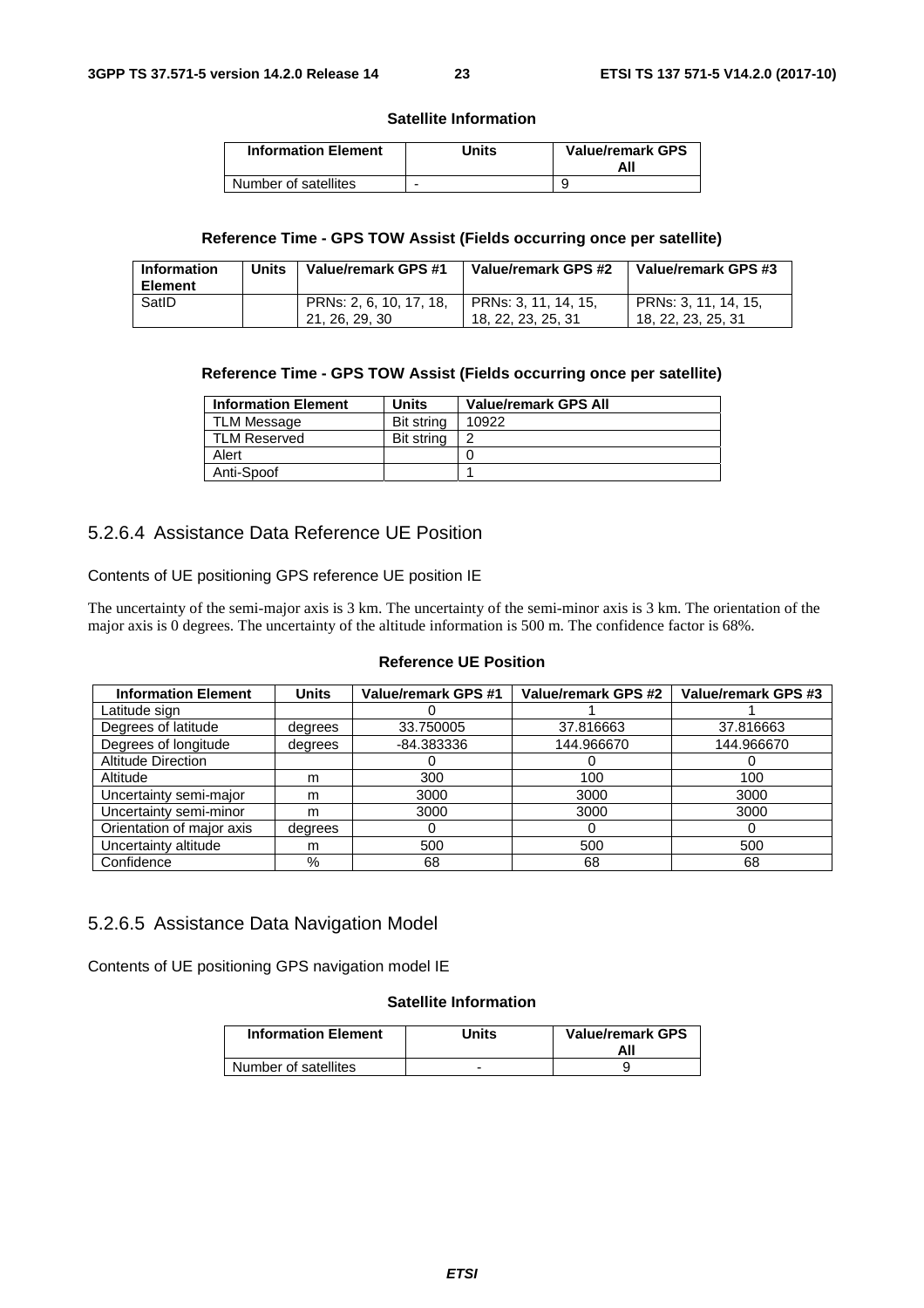| <b>Information Element</b>                                                            | <b>Units</b> | Value/remark GPS #1     | Value/remark GPS #2  | Value/remark GPS #3  |  |
|---------------------------------------------------------------------------------------|--------------|-------------------------|----------------------|----------------------|--|
| SatID                                                                                 |              | PRNs: 2, 6, 10, 17, 18, | PRNs: 3, 11, 14, 15. | PRNs: 3, 11, 14, 15, |  |
|                                                                                       |              | 21. 26. 29. 30          | 18, 22, 23, 25, 31   | 18, 22, 23, 25, 31   |  |
| <b>Satellite Status</b>                                                               |              | 0 (Note)                | $0$ (Note)           | 0 (Note)             |  |
| Note: For consistency Satellite Status is also given in file: Navigation model XX.csv |              |                         |                      |                      |  |

# **Navigation Model (Fields occurring once per satellite)**

# **Ephemeris and Clock Correction Information Elements (Fields occurring once per satellite)**

| <b>Information Element</b> | <b>Units</b>           | <b>Value/remark GPS All</b>       |
|----------------------------|------------------------|-----------------------------------|
| $C/A$ or $P$ on $L2$       |                        | See file: Navigation model XX.csv |
| <b>URA Index</b>           |                        | See file: Navigation model XX.csv |
| SV Health                  |                        | See file: Navigation model XX.csv |
| <b>IODC</b>                | -                      | See file: Navigation model XX.csv |
| L <sub>2</sub> P Data Flag |                        | See file: Navigation model XX.csv |
| <b>SF 1 Reserved</b>       | ÷,                     | See file: Navigation model XX.csv |
| TGD                        | sec                    | See file: Navigation model XX.csv |
| $t_{\rm oc}$               | sec                    | See file: Navigation model XX.csv |
| af <sub>2</sub>            | sec/sec <sup>2</sup>   | See file: Navigation model XX.csv |
| af <sub>1</sub>            | sec/sec                | See file: Navigation model XX.csv |
| af <sub>0</sub>            | sec                    | See file: Navigation model XX.csv |
| $C_{rs}$                   | meters                 | See file: Navigation model XX.csv |
| $\Delta n$                 | semi-circles/sec       | See file: Navigation model XX.csv |
| M <sub>0</sub>             | semi-circles           | See file: Navigation model XX.csv |
| $C_{uc}$                   | radians                | See file: Navigation model XX.csv |
| e                          |                        | See file: Navigation model XX.csv |
| $\overline{C_{us}}$        | radians                | See file: Navigation model XX.csv |
| $(A)^{1/2}$                | meters $\sqrt[1/2]{ }$ | See file: Navigation model XX.csv |
| $t_{oe}$                   | sec                    | See file: Navigation model XX.csv |
| Fit Interval Flag          |                        | See file: Navigation model XX.csv |
| <b>AODO</b>                | sec                    | See file: Navigation model XX.csv |
| $C_{ic}$                   | radians                | See file: Navigation model XX.csv |
| OMEGA <sub>0</sub>         | semi-circles           | See file: Navigation model XX.csv |
| $C_{is}$                   | radians                | See file: Navigation model XX.csv |
| $i_{0}$                    | semi-circles           | See file: Navigation model XX.csv |
| $C_{rc}$                   | meters                 | See file: Navigation model XX.csv |
| $\omega$                   | semi-circles           | See file: Navigation model XX.csv |
| <b>OMEGAdot</b>            | semi-circles/sec       | See file: Navigation model XX.csv |
| Idot                       | semi-circles/sec       | See file: Navigation model XX.csv |

# 5.2.6.6 Assistance Data Ionospheric Model

Contents of UE positioning GPS ionospheric model IE

# **Ionospheric Model**

| <b>Information Element</b> | <b>Units</b>                   | <b>Value/remark GPS All</b> |
|----------------------------|--------------------------------|-----------------------------|
| $\alpha$                   | seconds                        | 4.6566129 10E-9             |
| $\alpha_1$                 | sec/semi-circle                | 1.4901161 10E-8             |
| $\alpha$ <sub>2</sub>      | sec/(semi-circle) <sup>2</sup> | -5.96046 10E-8              |
| $\alpha_3$                 | $sec/(semi-circle)^3$          | -5.96046 10E-8              |
| $\beta_0$                  | seconds                        | 79872                       |
| $\beta_1$                  | sec/semi-circle                | 65536                       |
| $\beta$ <sub>2</sub>       | sec/(semi-circle) <sup>2</sup> | $-65536$                    |
| $\beta_3$                  | sec/(semi-circle) <sup>3</sup> | $-393216$                   |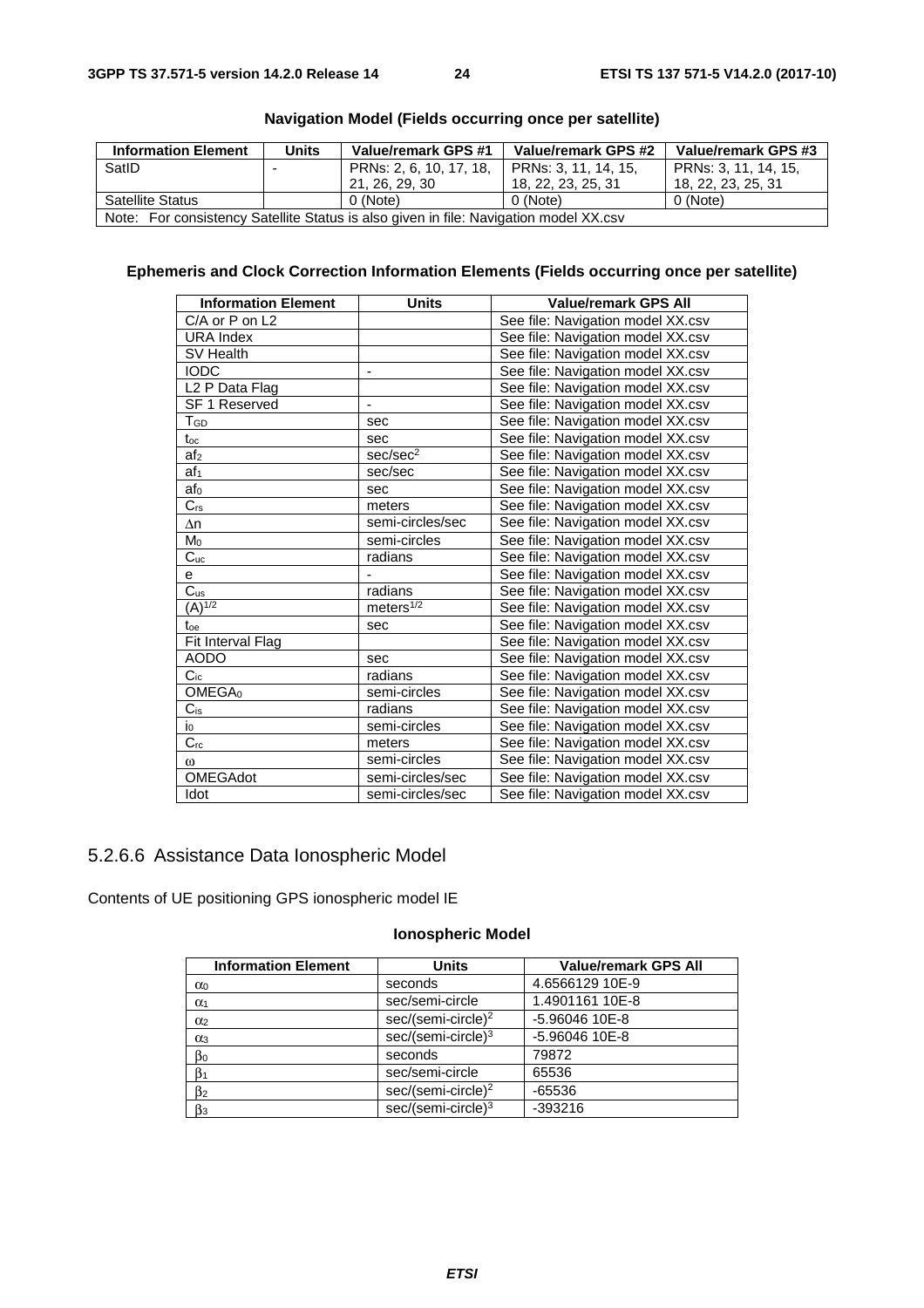# 5.2.6.7 Assistance Data Almanac

Contents of UE positioning GPS almanac

### **Almanac (Field occurring once per message)**

| <b>Information Element</b>                          | Units | Value/remark<br><b>GPS #1</b> | Value/remark<br><b>GPS #2</b> | Value/remark<br><b>GPS #3</b> |
|-----------------------------------------------------|-------|-------------------------------|-------------------------------|-------------------------------|
| <b>WN<sub>a</sub></b>                               | weeks |                               | 230                           | 230                           |
| Complete Almanac Provided                           |       | TRUF                          | TRUE                          | <b>TRUE</b>                   |
| (Note 1)                                            |       |                               |                               |                               |
| Note 1: This IE is only present for Rel-10 onwards. |       |                               |                               |                               |

### **Satellite Information**

| <b>Information Element</b> | Units | <b>Value/remark GPS</b><br>Αll |
|----------------------------|-------|--------------------------------|
| Number of satellites       | -     |                                |

### **Almanac (Fields occurring once per satellite)**

| <b>Information Element</b> | Units | <b>Value/remark GPS All</b> |
|----------------------------|-------|-----------------------------|
| DatalD                     |       | See file: Almanac XX.csv    |

# **Almanac (Fields occurring once per satellite)**

| Information<br><b>Element</b> | Units | Value/remark GPS #1                                                                                    | Value/remark GPS #2                                                                                     | Value/remark GPS #3                                                                                     |
|-------------------------------|-------|--------------------------------------------------------------------------------------------------------|---------------------------------------------------------------------------------------------------------|---------------------------------------------------------------------------------------------------------|
| SatID                         |       | PRNs: 1, 2, 4, 5, 6, 7,<br>9, 10, 11, 14, 15, 16,<br>17, 18, 19, 20, 21, 22,<br>24, 25, 26, 27, 29, 30 | PRNs: 1, 2, 3, 4, 5, 6,<br>  7, 8, 11, 13, 14, 15, 16,<br>17, 18, 20, 21, 22, 23,<br>25, 27, 28, 30, 31 | PRNs: 1, 2, 3, 4, 5, 6,<br>  7, 8, 11, 13, 14, 15, 16,<br>17, 18, 20, 21, 22, 23,<br>25, 27, 28, 30, 31 |

# **Almanac (Fields occurring once per satellite)**

| <b>Information Element</b> | Units            | <b>Value/remark GPS All</b> |
|----------------------------|------------------|-----------------------------|
| e                          | dimensionless    | See file: Almanac XX.csv    |
| t <sub>oa</sub>            | sec              | See file: Almanac XX.csv    |
| δi                         | semi-circles     | See file: Almanac XX.csv    |
| <b>OMEGADOT</b>            | semi-circles/sec | See file: Almanac XX.csv    |
| SV Health                  |                  | See file: Almanac XX.csv    |
| $\Delta^{1/2}$             | meters $1/2$     | See file: Almanac XX.csv    |
| OMEGA <sub>0</sub>         | semi-circles     | See file: Almanac XX.csv    |
| Mo                         | semi-circles     | See file: Almanac XX.csv    |
| $\omega$                   | semi-circles     | See file: Almanac XX.csv    |
| af <sub>0</sub>            | seconds          | See file: Almanac XX.csv    |
| af <sub>1</sub>            | sec/sec          | See file: Almanac XX.csv    |

# 5.2.6.8 Assistance Data Acquisition Assistance

Contents of UE positioning GPS acquisition assistance IE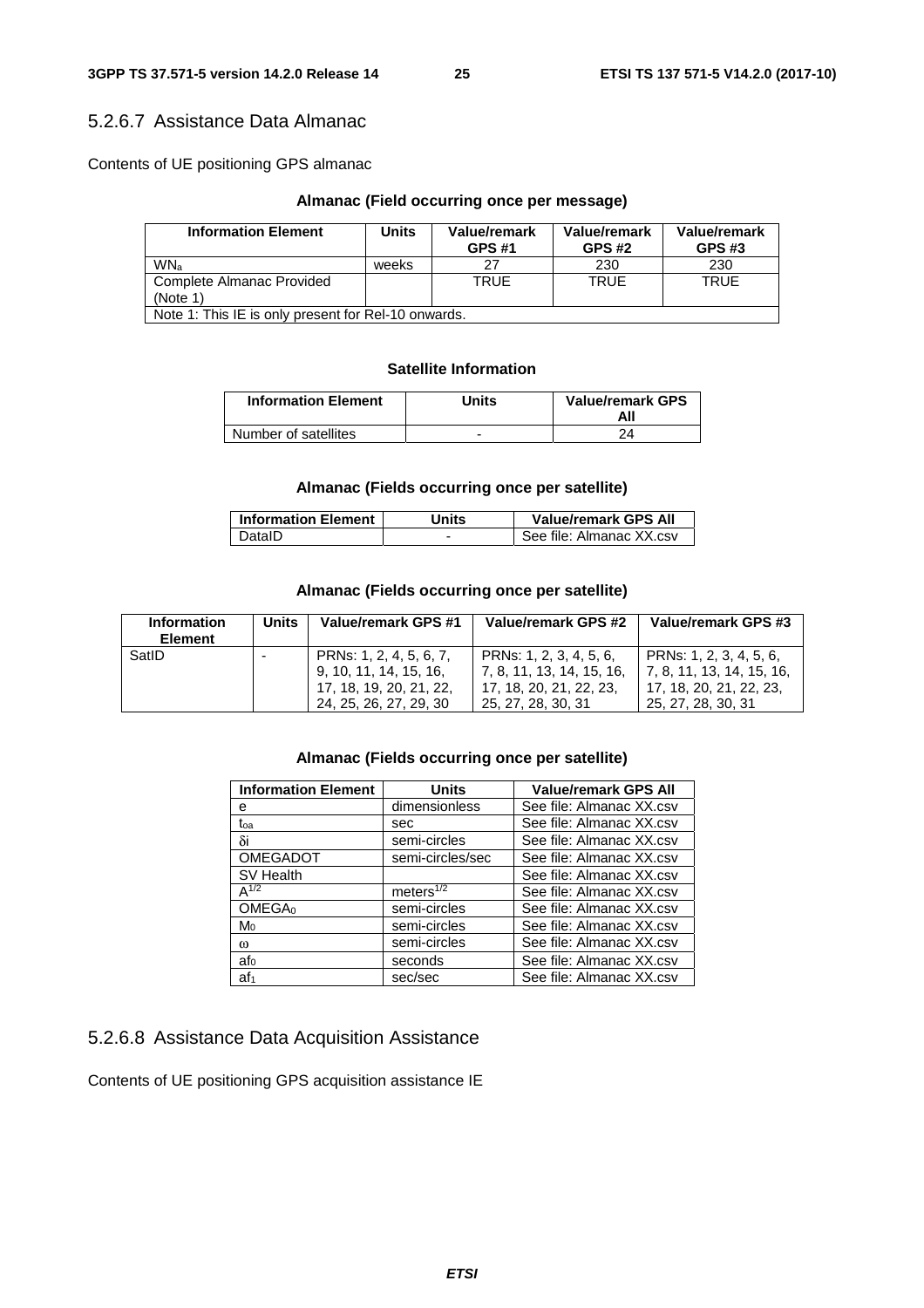| <b>Information Element</b>                                        | <b>Units</b> | <b>Value/remark GPS</b><br>#1                                                                        | <b>Value/remark GPS</b><br>#2                                                                        | <b>Value/remark GPS</b><br>#3                                             |
|-------------------------------------------------------------------|--------------|------------------------------------------------------------------------------------------------------|------------------------------------------------------------------------------------------------------|---------------------------------------------------------------------------|
| <b>GPS TOW msec</b>                                               | msec         | 51888000 ms. Start<br>time. Add number of<br>ms as required. (Note                                   | 346080000 ms. Start<br>time. Add number of<br>ms as required. (Note                                  | 346080000 ms. Start<br>time. Add number of<br>ms as required. (Note<br>1) |
| UTRAN GPS reference time                                          |              | <b>Present for Sensitivity</b><br>Fine Time Assistance<br>test case. Absent<br>otherwise             | <b>Present for Sensitivity</b><br>Fine Time Assistance<br>test case. Absent<br>otherwise             | Absent                                                                    |
| UTRAN GPS timing of cell<br>frames                                |              | Note 2                                                                                               | Note 2                                                                                               |                                                                           |
| <b>CHOICE</b> mode                                                |              | <b>Present for Sensitivity</b><br>Fine Time Assistance<br>test case. Absent<br>otherwise             | <b>Present for Sensitivity</b><br>Fine Time Assistance<br>test case. Absent<br>otherwise             |                                                                           |
| FDD: Primary CPICH Info                                           |              | 100                                                                                                  | 100                                                                                                  |                                                                           |
| <b>SFN</b>                                                        |              | Note 2                                                                                               | Note 2                                                                                               |                                                                           |
| <b>UE Positioning GPS</b><br>ReferenceTime Uncertainty.<br>Note 3 |              | For Sensitivity Fine<br>Time Assistance test<br>case: '51' (10.2uS).<br>Otherwise: '125'<br>(2.127s) | For Sensitivity Fine<br>Time Assistance test<br>case: '51' (10.2uS).<br>Otherwise: '125'<br>(2.127s) | 125' (2.127s)                                                             |
| $N$ oto 1: CDC TOM meos                                           |              |                                                                                                      |                                                                                                      |                                                                           |

**GPS Acquisition Assistance (Fields occurring once per message)** 

Note 1: GPS TOW msec

This is the value in ms of GPS TOW msec when the GPS scenario is initially started in the GPS simulator. For all TTFF test cases, each time a GPS scenario is used, the GPS start time shall be advanced by 120 seconds from the value last used so that, at the time the fix is made, it is at least 2 minutes later than the previous fix made with that scenario.

The actual value of GPS TOW msec to be used in the Acquisition Assistance IE (before the addition of the random offset, if applicable) shall be calculated at the time the IE is required by adding the elapsed time since the time the scenario was started in the GPS simulator to this value. The accuracy shall be such that the Maximum Test System Uncertainty for Coarse Time Assistance, specified in Table C.1.2 of TS 37.571-1 [6], shall be met.

For all TTFF test cases a random offset is then added to the value of GPS TOW msec as described in subclause 5.2.6.2

This "final GPS TOW msec" value is then also used to determine the value of the Acquisition Assistance Information Elements marked as "Time varying"

Note 2: UTRAN GPS timing of cell frames and SFN.

The values of UTRAN GPS timing of cell frames (before the addition of the random offset) and SFN shall be calculated at the time the IE is required. The accuracy of the relationship between the two fields shall be such that the Maximum Test System Uncertainty for Fine Time Assistance, specified in Table C.1.2 of TS 37.571-1 [6], shall be met.

A random offset is then added to the value of UTRAN GPS timing of cell frames as described in subclause 5.2.6.2

Note 3: This IE only present for Rel-7 onwards.

### **Satellite Information**

| <b>Information Element</b> | Units | <b>Value/remark GPS</b> |
|----------------------------|-------|-------------------------|
| Number of satellites       |       |                         |

### **GPS Acquisition Assistance (Fields occurring once per satellite)**

| Information<br><b>Element</b> | Units | Value/remark GPS #1                       | Value/remark GPS #2                        | Value/remark GPS #3                        |
|-------------------------------|-------|-------------------------------------------|--------------------------------------------|--------------------------------------------|
| SatID                         |       | PRNs: 2, 6, 10, 17, 18, 21,<br>26, 29, 30 | PRNs: 3, 11, 14, 15, 18, 22,<br>23, 25, 31 | PRNs: 3, 11, 14, 15, 18, 22,<br>23, 25, 31 |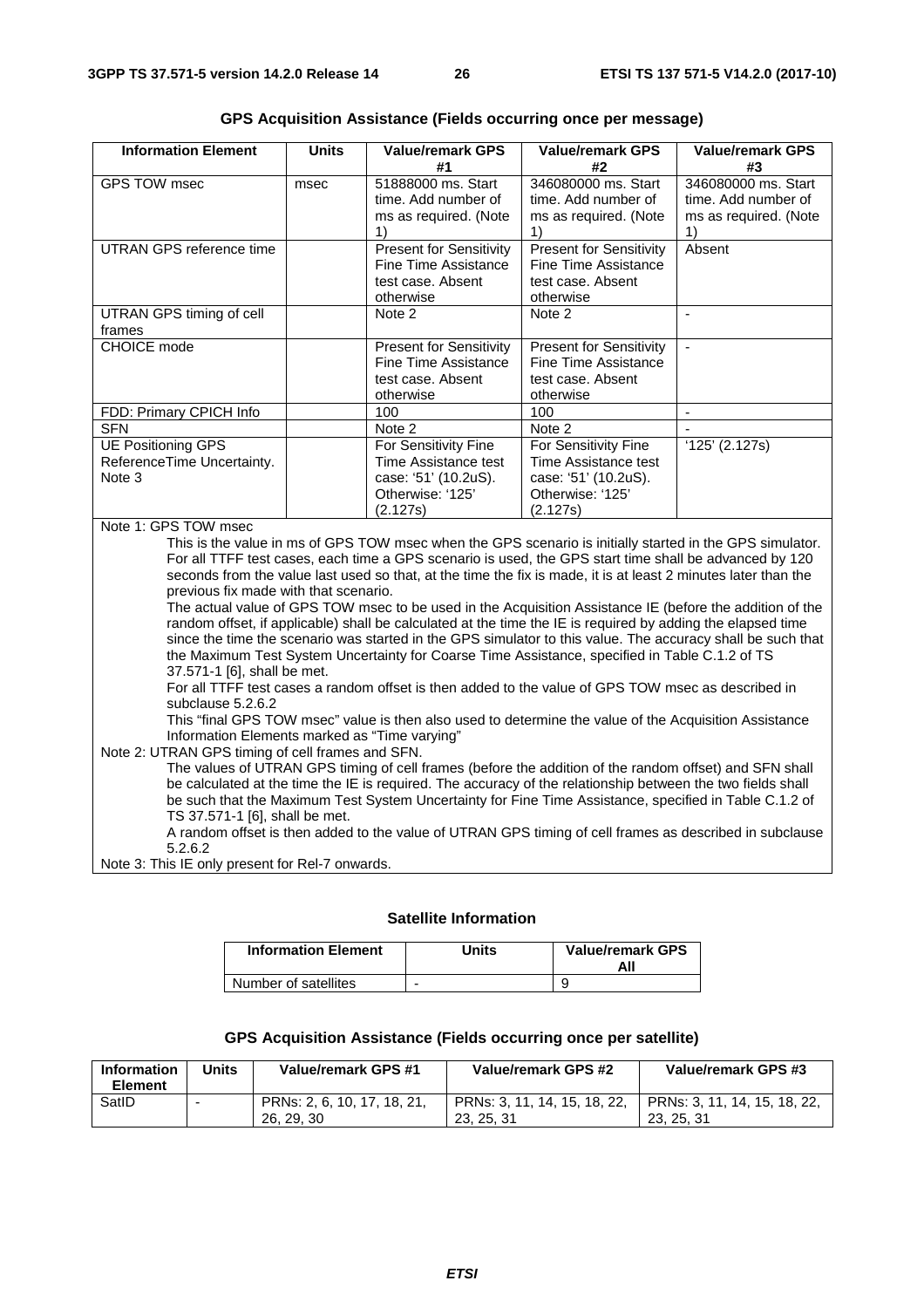| <b>Information Element</b>                                                                                   | <b>Units</b> | <b>Value/remark GPS All</b>                              | <b>Release</b> |
|--------------------------------------------------------------------------------------------------------------|--------------|----------------------------------------------------------|----------------|
| Doppler (0 <sup>th</sup> order term)                                                                         | Hz           | Time varying. See file: Acquisition assist XX.csv (Note) |                |
| Doppler (1 <sup>st</sup> order term)                                                                         | Hz/sec       | Time varying. See file: Acquisition assist XX.csv (Note) |                |
| Doppler Uncertainty                                                                                          | Hz           | Time varying. See file: Acquisition assist XX.csv (Note) |                |
| Code Phase                                                                                                   | chips        | Time varying. See file: Acquisition assist XX.csv (Note) |                |
| Integer Code Phase                                                                                           |              | Time varying. See file: Acquisition assist XX.csv (Note) |                |
| <b>GPS Bit number</b>                                                                                        |              | Time varying. See file: Acquisition assist XX.csv (Note) |                |
| Code Phase Search Window                                                                                     | chips        | Time varying. See file: Acquisition assist XX.csv (Note) |                |
| <b>Azimuth</b>                                                                                               | deg          | Time varying. See file: Acquisition assist XX.csv (Note) |                |
| Elevation                                                                                                    | deg          | Time varying. See file: Acquisition assist XX.csv (Note) |                |
| <b>Azimuth LSB</b>                                                                                           | deg          | Time varying. Calculated from "Azimuth", see file:       | Rel-10 onwards |
|                                                                                                              |              | Acquisition assist XX.csv (Note)                         |                |
| <b>Elevation LSB</b>                                                                                         | deg          | Time varying. Calculated from "Elevation", see file:     | Rel-10 onwards |
|                                                                                                              |              | Acquisition assist XX.csv (Note)                         |                |
| Note: Acquisition Assistance Information Elements.                                                           |              |                                                          |                |
| This field is "Time varying" and its value depends on the "final GPS TOW msec" as described above. The       |              |                                                          |                |
| value of this field to be used shall be determined by taking the "final GPS TOW msec" value and selecting    |              |                                                          |                |
| the nearest field value in the Acquisition assist.csy file corresponding to the value of "final current GPS" |              |                                                          |                |

| <b>GPS Acquisition Assistance (Fields occurring once per satellite)</b> |  |  |
|-------------------------------------------------------------------------|--|--|
|-------------------------------------------------------------------------|--|--|

6 GNSS information

TOW msec".

# 6.1 GNSS Scenarios and Assistance Data for Assisted GNSS signalling tests

# 6.1.1 General

This subclause defines the GNSS scenario and the associated assistance data that shall be used where required for UTRA and E-UTRA Assisted GNSS signalling tests defined in TS 37.571-2 [7] subclauses 6.2.1 to 6.2.3 and subclause 7.

In all cases the Assistance Data is given in the two necessary formats, RRC format for TS 37.571-2 [7] subclauses 6.2.1 to 6.2.3 and LPP format for TS 37.571-2 [7] subclause 7. Other information is also given separately for TS 37.571-2 [7] subclauses 6.2.1 to 6.2.3 and subclause 7 where it differs between the subclauses.

The satellite simulator shall generate all the UE supported GNSS satellite signals defined in subclause 6.1.2 and/or shall provide assistance data dependent on the UE capabilities defined in subclause 6.1.3. Note that some tests require assistance data to be provided even though satellite signals are not required.

The A-GNSS signalling test cases may include several sub-test cases dependent on the GNSS supported by the UE. Each sub-test case is identified by a Sub-Test Case Number as defined below. In some cases the detailed assistance data content defined in subclause 6.1.3 depends on the particular sub-test case.

| Sub-Test<br>Case<br><b>Number</b> | <b>Supported GNSS</b>                       |
|-----------------------------------|---------------------------------------------|
|                                   | UE supporting A-GLONASS only                |
|                                   | UE supporting A-Galileo only                |
| з                                 | UE supporting A-GPS and Modernized GPS only |
|                                   | UE supporting A-GPS and A-GLONASS only      |
| 8                                 | UE supporting A-GPS and A-Galileo only      |
| 9                                 | UE supporting A-BDS only                    |
| 10                                | UE supporting A-GPS and A-BDS only          |

**Table 6.1.1-1: Sub-Test Case Number Definition for TS 37.571-2 subclauses 6.2.1 to 6.2.3**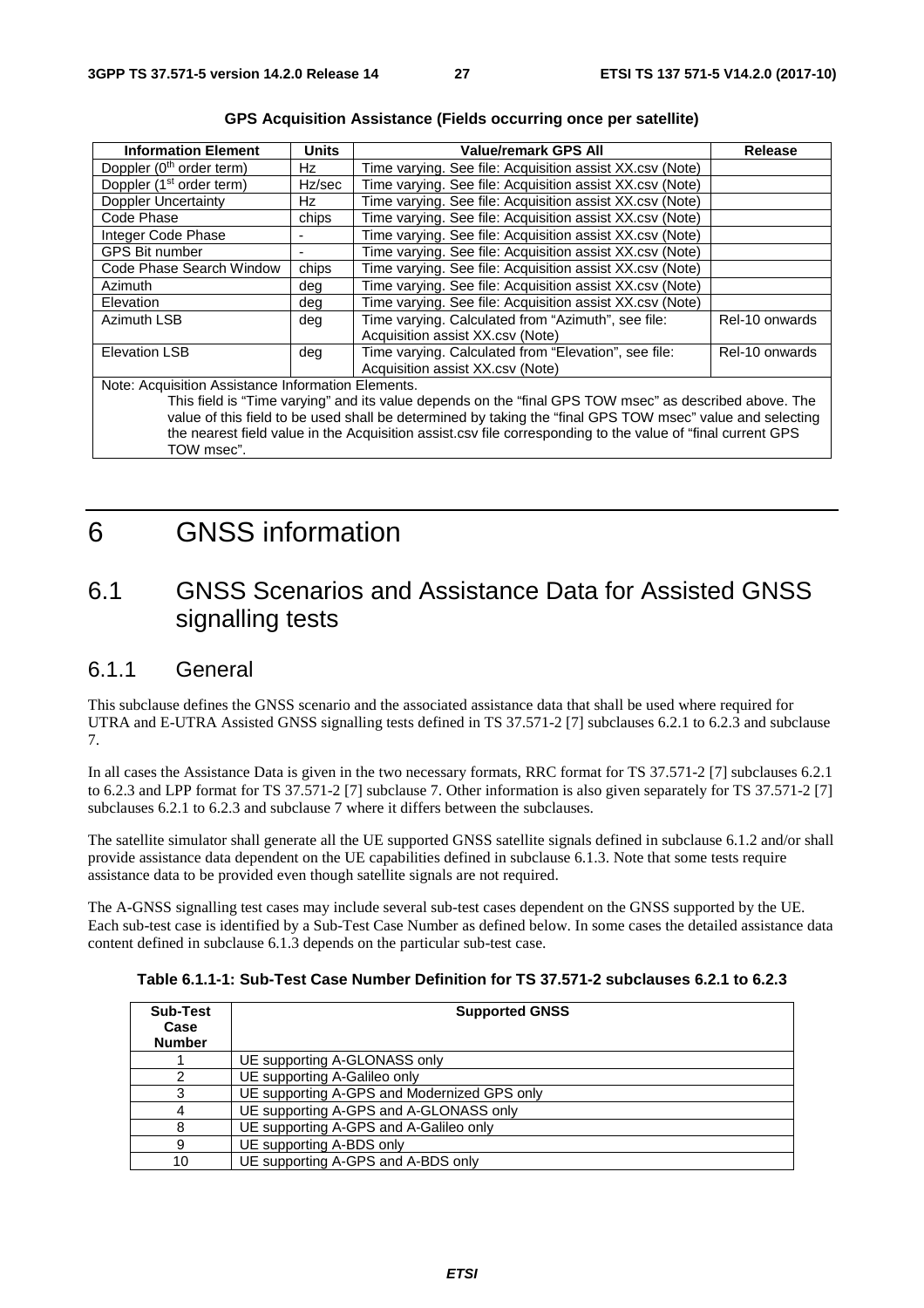| <b>Sub-Test</b> | <b>Supported GNSS</b>                                                            |  |
|-----------------|----------------------------------------------------------------------------------|--|
| Case            |                                                                                  |  |
| <b>Number</b>   |                                                                                  |  |
|                 | Void                                                                             |  |
| 2               | Void                                                                             |  |
| 3               | Void                                                                             |  |
| 4               | Void                                                                             |  |
|                 | UE supporting GNSS <sup>(1)</sup> and OTDOA                                      |  |
| 8               | Void                                                                             |  |
| 9               | Void                                                                             |  |
| 10              | Void                                                                             |  |
| 15              | UE supporting GNSS <sup>(1)</sup>                                                |  |
|                 | Note 1: The GNSS combination of GPS, GLONASS, Galileo or BDS supported by the UE |  |

**Table 6.1.1-2: Sub-Test Case Number Definition for TS 37.571-2 subclause 7** 

The term SV ID used in this subclause is defined as the satellite PRN for GPS, as Code Number for Galileo, as the satellite Slot Number for GLONASS and as the Ranging Code Number for BDS.

# 6.1.2 GNSS Scenario

The following GNSS scenario shall be used. The assistance data specified in the following subclauses is consistent with this GNSS scenario:

- Yuma Almanac data: the required file(s) in the GNSS data sig zip file specified in Annex B are given below.

**Table 6.1.2-1: Yuma / AGL Almanac data files for TS 37.571-2 subclauses 6.2.1 to 6.2.3** 

| <b>Sub-Test</b><br>Case<br><b>Number</b> | Yuma / AGL file(s)                              |
|------------------------------------------|-------------------------------------------------|
|                                          | Sig GNSS 1-1 AGL.txt                            |
|                                          | Sig GNSS 1-2 Yuma.txt                           |
|                                          | Sig GNSS 1-3 Yuma.txt                           |
|                                          | Sig GNSS 1-3 Yuma.txt and Sig GNSS 1-1 AGL.txt  |
|                                          | Sig GNSS 1-3 Yuma.txt and Sig GNSS 1-2 Yuma.txt |
| 9                                        | Sig GNSS 1-9 Yuma.txt                           |
| 10                                       | Sig GNSS 1-3 Yuma.txt and Sig GNSS 1-9 Yuma.txt |

# **Table 6.1.2-2: Yuma / AGL Almanac data files for TS 37.571-2 subclause 7**

| <b>Sub-Test Case</b><br><b>Number</b>                                                                 | <b>GNSS</b><br>supported<br>by UE | Yuma / AGL file(s) $(1)$ |
|-------------------------------------------------------------------------------------------------------|-----------------------------------|--------------------------|
|                                                                                                       | [FFS]                             | [FFS]                    |
|                                                                                                       | <b>GPS</b>                        | Sig GNSS 1-3 Yuma.txt    |
| 15                                                                                                    | <b>GLONASS</b>                    | Sig GNSS 1-1 AGL.txt     |
|                                                                                                       | Galileo                           | Sig GNSS 1-2 Yuma.txt    |
|                                                                                                       | <b>BDS</b>                        | Sig GNSS 1-9 Yuma.txt    |
| Note 1: Where the UE supports more than one GNSS then all the relevant Yuma / AGL data files are used |                                   |                          |

- UE location and Reference location:

Static at latitude: 35 degrees 44 minutes 39.432 seconds north, longitude: 139 degrees 40 minutes 48.633 seconds east, (Tokyo Japan 2012), height:  $= 300$ m.

- Nominal start time:

1st January 2012 00:31:00 (GPS time).

- Visible satellites simulated are given below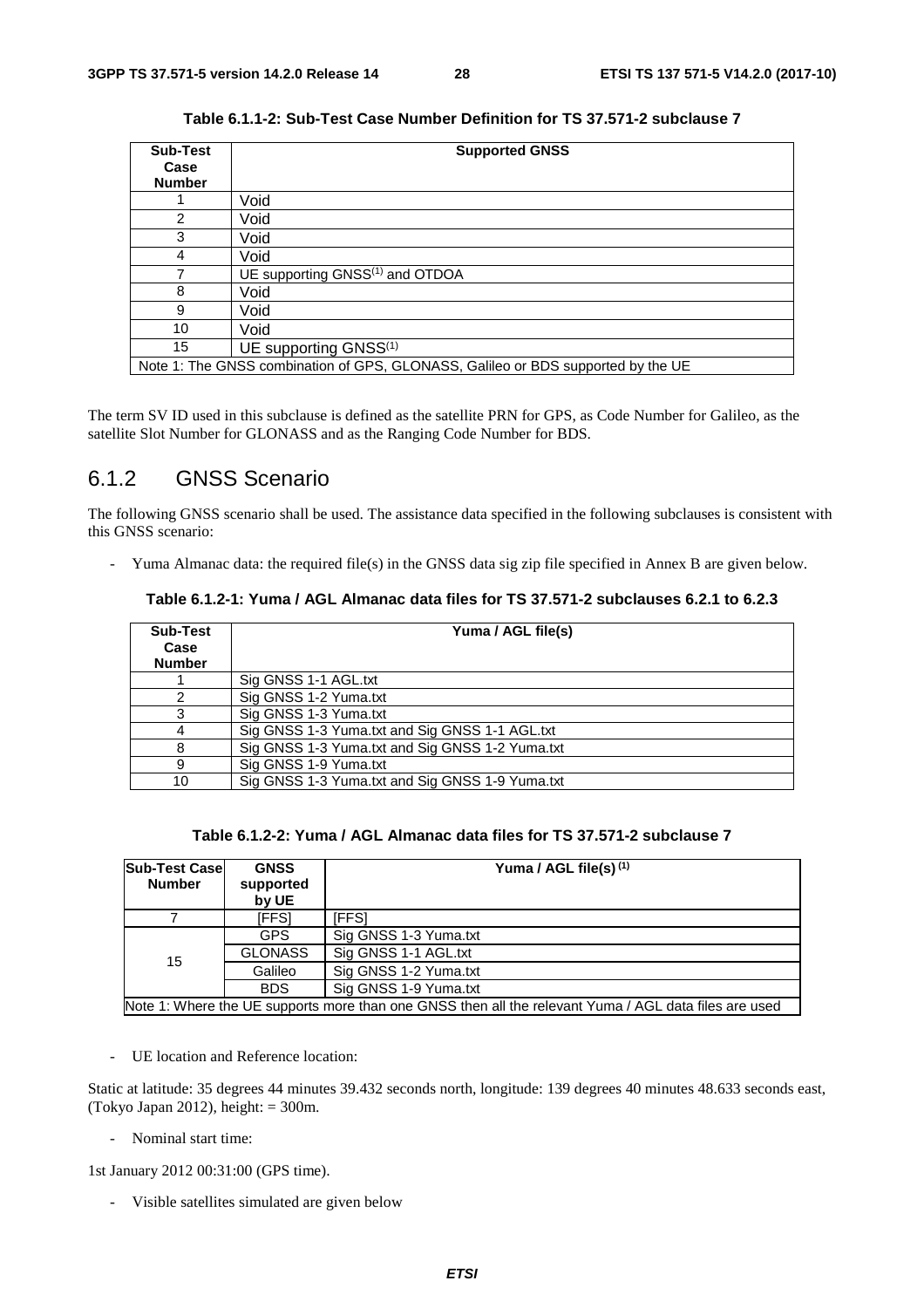| <b>Sub-Test</b> | SV IDs of Satellites to be simulated                                                                       |
|-----------------|------------------------------------------------------------------------------------------------------------|
| Case            |                                                                                                            |
| <b>Number</b>   |                                                                                                            |
|                 | 3, 4, 9, 10, 18, 20                                                                                        |
|                 | 5, 10, 11, 18, 19, 20                                                                                      |
| 3               | 1, 11, 17, 20, 23, 28 (Note)                                                                               |
| 4               | GPS: 1, 17, 20, 28. GLONASS: 3, 10, 18, 20                                                                 |
| 8               | GPS: 1, 17, 20, 28. Galileo: 5, 10, 11, 18.                                                                |
| я               | 1, 2, 7, 18, 21, 27                                                                                        |
| 10              | GPS: 1, 17, 20, 28. BDS: 1, 7, 18, 21.                                                                     |
|                 | Note: For this sub-test the satellite simulator shall generate all the GPS signals supported by the UE for |
|                 | all the simulated satellites.                                                                              |

**Table 6.1.2-3: Satellites to be simulated for TS 37.571-2 subclauses 6.2.1 to 6.2.3** 

**Table 6.1.2-4: Satellites to be simulated for TS 37.571-2 subclause 7** 

| <b>Sub-Test</b><br>Case<br><b>Number</b> | <b>GNSS supported by UE</b> | SV IDs of Satellites to be simulated |
|------------------------------------------|-----------------------------|--------------------------------------|
|                                          | 'FFS1                       | [FFS]                                |
| 15                                       | GPS                         | 1, 11, 17, 20, 23, 28                |
|                                          | <b>GLONASS</b>              | 3,4,9,10,18,20                       |
|                                          | Galileo                     | 5, 10, 11, 18, 19, 20                |
|                                          | <b>BDS</b>                  | 1, 2, 7, 18, 21, 27                  |

- Ionospheric model: see values in subclause 6.1.3
- The levels of the simulated satellites shall all be at -125dBm +/- 6dB

# 6.1.3 Assistance Data

This subclause defines the GNSS scenarios and assistance data IEs which shall be available for use where required in A-GNSS signalling test cases defined in TS 37.571-2 [7] subclauses 6.2.1 to 6.2.3 and subclause 7.

# 6.1.3.1 Default Assistance Data for TS 37.571-2 subclauses 6.2.1 to 6.2.3

The assistance data listed in subclause 6.1.3.1 are the assistance data elements pushed by the SS in some tests defined in TS 37.571-2 [7] subclauses 6.2.1 to 6.2.3. During the test the UE may request additional assistance data as specified in the tests and the SS shall then provide any other assistance data available as defined in subclause 6.1.3.

### **Table 6.1.3.1-1: GNSS assistance data to be provided to the UE**

| <b>GNSS Assistance Data IE to be provided to the UE</b> |                 | Mode used in test case |
|---------------------------------------------------------|-----------------|------------------------|
|                                                         | <b>UE-based</b> | UE-assisted            |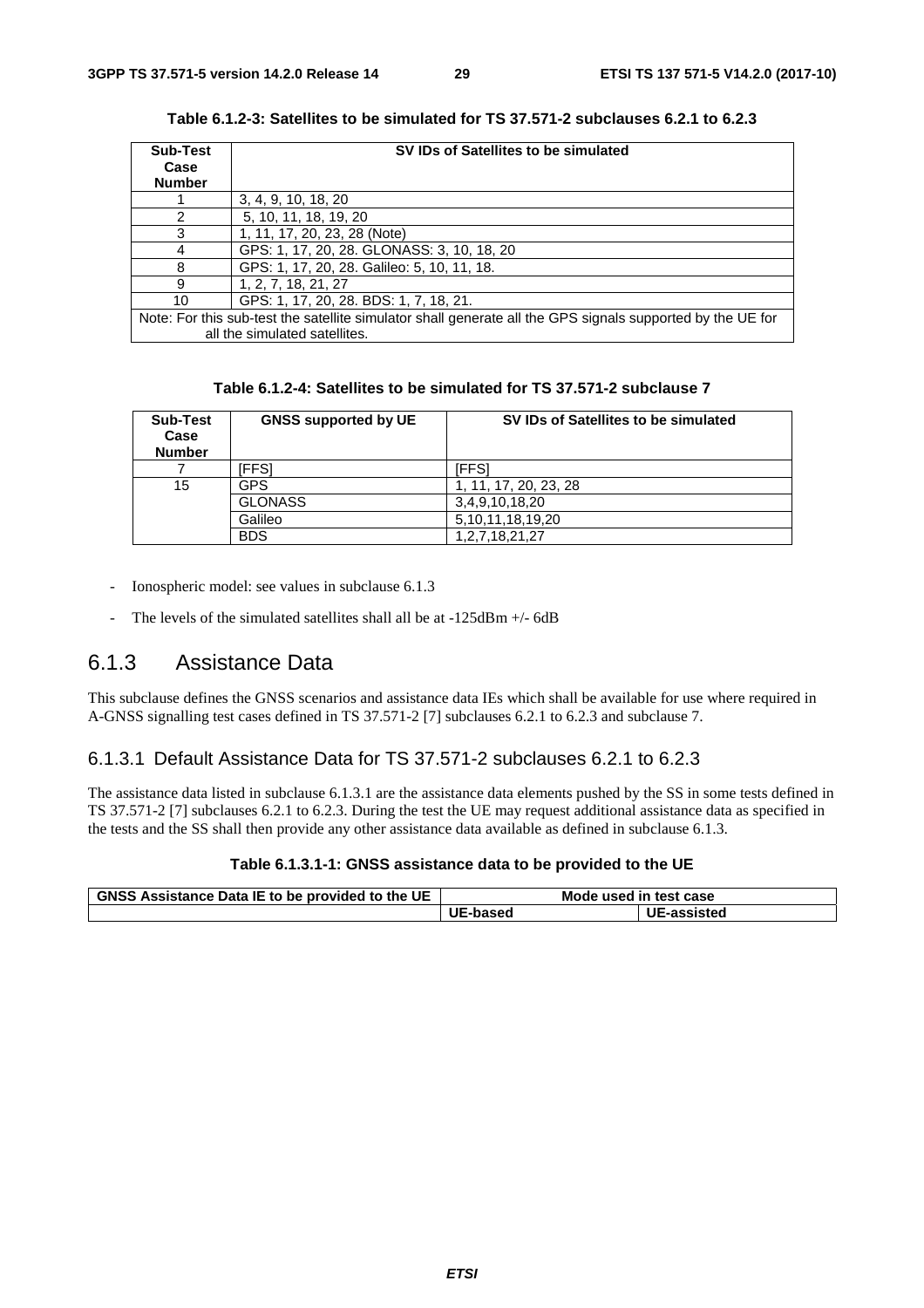| GPS reference time                                  | Yes for sub-tests 3, 4, 8, 10 | Yes for sub-tests 3, 4, 8, 10 |
|-----------------------------------------------------|-------------------------------|-------------------------------|
| GPS reference UE position                           | Yes for sub-tests 3, 4, 8, 10 | No                            |
| GPS navigation model                                | Yes for sub-tests 3, 4, 8, 10 | <b>No</b>                     |
| GPS ionospheric model                               | Yes for sub-tests 3, 4, 8, 10 | No.                           |
| <b>GPS UTC model</b>                                | Yes for sub-test 4, 8         | Yes for sub-test 4, 8         |
| GPS acquisition assistance                          | N <sub>o</sub>                | Yes for sub-tests 3, 4, 8, 10 |
| <b>GANSS</b> reference time                         | Yes for sub-tests 1, 2, 9     | Yes for sub-tests 1, 2, 9     |
| <b>GANSS reference UE position</b>                  | Yes for sub-tests 1, 2, 9     | No.                           |
| GANSS ionospheric model                             | Yes for sub-test 2, 8         | No                            |
| GANSS additional ionospheric model                  | Yes for sub-test 1, 9, 10     | No                            |
| <b>GANSS Time Models</b>                            | Yes for sub-test 4, 8, 10     | No.                           |
| GANSS navigation model                              | Yes for sub-test 2, 8         | No                            |
| GANSS additional navigation models                  | Yes for sub-tests 1, 4, 9, 10 | <b>No</b>                     |
| <b>GANSS</b> reference measurement information      | N <sub>o</sub>                | Yes for sub-tests 1, 2, 4, 8, |
|                                                     |                               | 9.10                          |
| <b>GANSS</b> auxiliary information                  | Yes for sub-tests 1, 3, 4.    | Yes for sub-tests 1, 3, 4.    |
|                                                     | Note.                         | Note.                         |
| Note: Also if UE supports multiple signals per GNSS |                               |                               |

# 6.1.3.2 Assistance Data values for TS 37.571-2 subclauses 6.2.1 to 6.2.3

Where assistance data is required on a per-satellite basis, or where the values of the data also varies with time it is specified in comma-separated-variable files in the GNSS data sig zip file specified in Annex B. These files specify the values to be used for each satellite, indexed by satellite PRN or SV ID, and, where applicable, the values to be used indexed by both time and satellite PRN or SV ID.

Assistance data that is marked as "time varying" and the GPS TOW msec or GANSS TOD field are only specified and used in 1 second increments. Interpolation between these values shall not be used.

The accuracy of the GPS TOW msec or GANSS TOD and assistance data that is marked as "time varying" in the provided assistance data shall be within +/- 2 s relative to the GNSS time in the system simulator. In the case that assistance data is required but satellite signals are not required then this clause does not apply.

Assistance data Information Elements and fields that are not specified shall not be used.

The information elements detailed below are fully defined in 3GPP TS 25.331 [16]

Assistance Data GPS Reference Time

### **GPS Reference Time (Fields occurring once per message)**

| <b>Information Element</b>                                                                              | <b>Units</b> | Value/remark                                  | Release        |  |
|---------------------------------------------------------------------------------------------------------|--------------|-----------------------------------------------|----------------|--|
| <b>GPS Week</b>                                                                                         | weeks        | 1669                                          |                |  |
| <b>GPS Week Cycle Number</b>                                                                            |              |                                               | Rel-10 onwards |  |
| GPS TOW msec                                                                                            | msec         | 1860000 ms. Start time. Add integer number of |                |  |
|                                                                                                         |              | 1 seconds as required. (Note)                 |                |  |
| UE Positioning GPS Reference                                                                            |              | 125 (2.127 seconds)                           |                |  |
| Time Uncertainty                                                                                        |              |                                               |                |  |
| Note: GPS TOW msec                                                                                      |              |                                               |                |  |
| This is the value of GPS TOW msec when the GNSS scenario is started in the GNSS simulator. The          |              |                                               |                |  |
| value of GPS TOW msec to be used in the Reference Time IE shall be calculated at the time the IE is     |              |                                               |                |  |
| required by adding the elapsed time since the time the scenario was started in the GNSS simulator to    |              |                                               |                |  |
| this value, rounded up to the next 1 second interval. This "current GPS TOW msec" is then also used to  |              |                                               |                |  |
| determine the value of any other Information Elements marked as "Time varying" in subclause 6.1.3.2. In |              |                                               |                |  |
| the case that the (hardware) GPS simulator is switched off or not present then the value of GPS TOW     |              |                                               |                |  |
| msec given above may be used.                                                                           |              |                                               |                |  |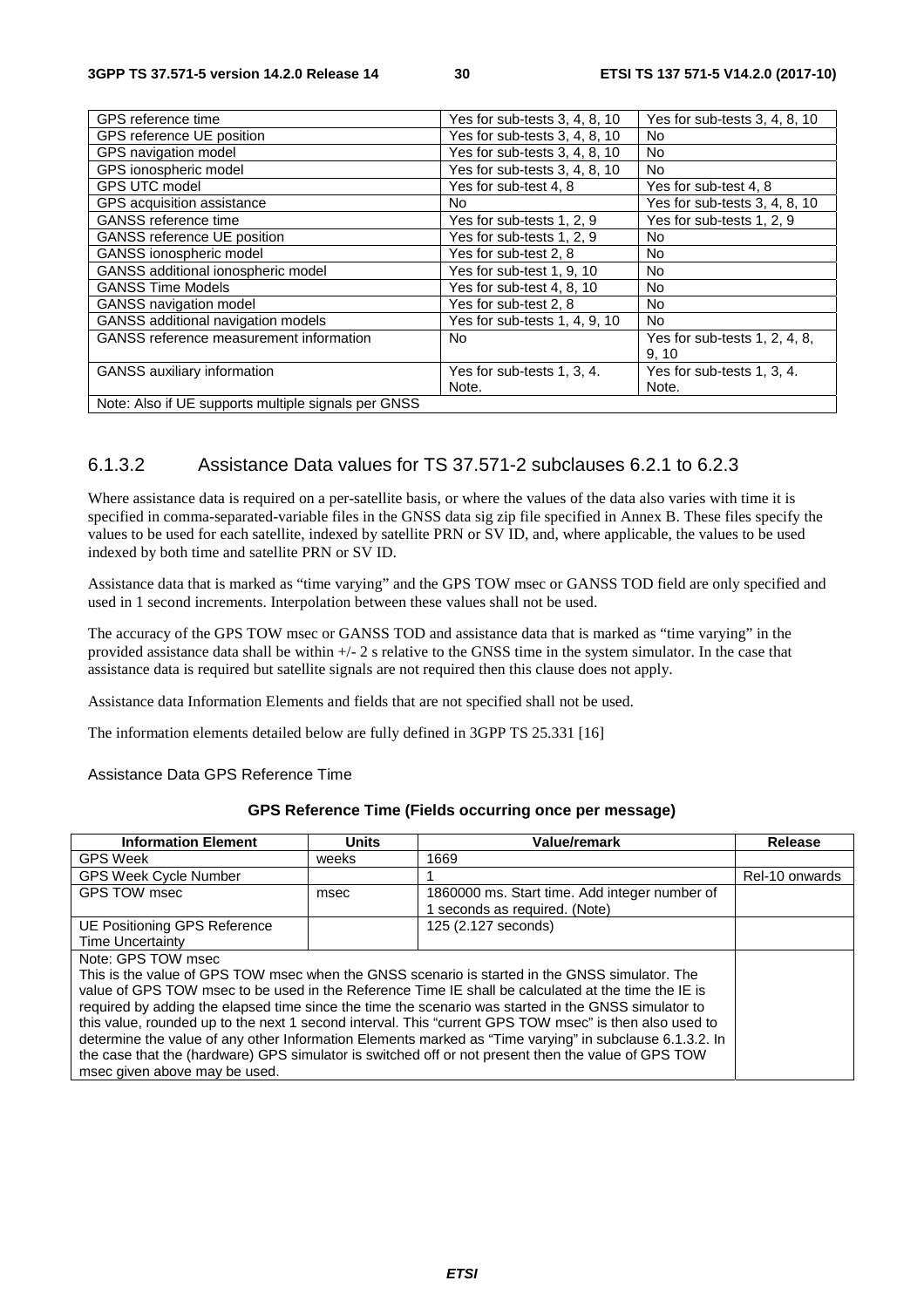Assistance Data GPS Reference UE Position

# **GPS Reference UE Position**

| <b>Information Element</b>  | <b>Units</b> | <b>Value/remark</b> |
|-----------------------------|--------------|---------------------|
| Latitude sign               |              | 0                   |
| Degrees Of Latitude         | degrees      | 35.744287           |
| Degrees Of Longitude        | degrees      | 139.680176          |
| <b>Altitude Direction</b>   |              | 0                   |
| Altitude                    | m            | 300                 |
| Uncertainty semi-major      | m            | 3000                |
| Uncertainty semi-minor      | m            | 3000                |
| Orientation of major axis   | degrees      | 0                   |
| <b>Uncertainty Altitude</b> | m            | 500                 |
| Confidence                  | %            | 68                  |

Assistance Data GPS Navigation Model

# **Satellite Information**

| <b>Information Element</b> | Jnits | Value/remark |
|----------------------------|-------|--------------|
| Number of satellites       |       |              |

# **GPS Navigation Model (Fields occurring once per satellite)**

| <b>Information Element</b>                                                                 | <b>Units</b> | Value/remark                |
|--------------------------------------------------------------------------------------------|--------------|-----------------------------|
| SatID                                                                                      |              | PRNs: 1, 11, 17, 20, 23, 28 |
| <b>Satellite Status</b>                                                                    |              | 0 (see note)                |
| Note: For consistency Satellite Status is also given in file: Sig GPS Navigation model.csv |              |                             |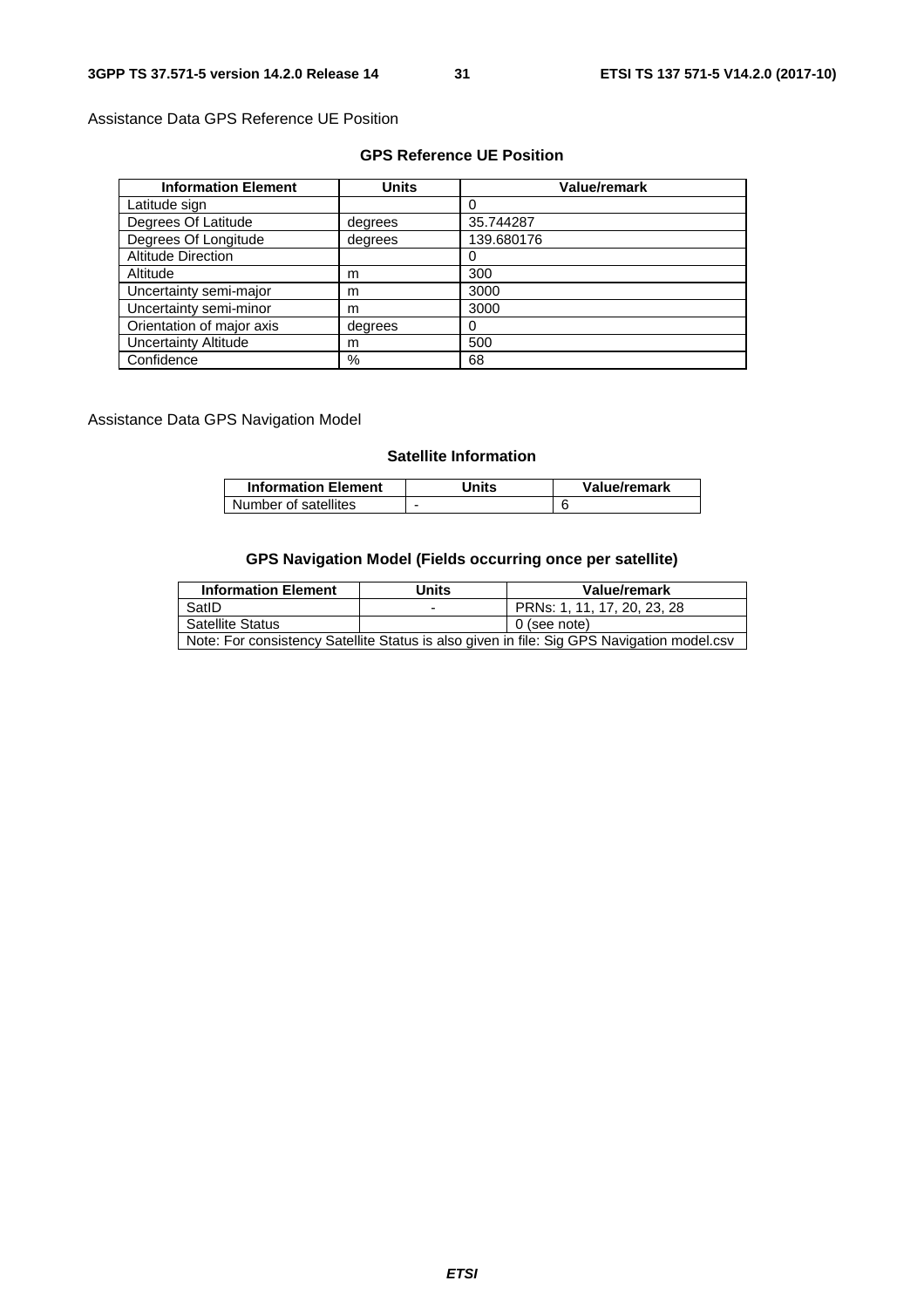# **Information Element Units Value/remark**<br>
C/A or P on L2 See file: Sig GPS Navigation mc C/A or P on L2 See file: Sig GPS Navigation model.csv<br>URA Index See file: Sig GPS Navigation model.csv URA Index See file: Sig GPS Navigation model.csv<br>SV Health See file: Sig GPS Navigation model.csv See file: Sig GPS Navigation model.csv IODC<br>
L2 P Data Flag<br>
L2 P Data Flag<br>
See file: Sig GPS Navigation model.csv L2 P Data Flag See file: Sig GPS Navigation model.csv<br>
SF 1 Reserved - See file: Sig GPS Navigation model.csv<br>
SF 2 Reserved - See file: Sig GPS Navigation model.csv SF 1 Reserved **- See file:** Sig GPS Navigation model.csv SF 2 Reserved **- See file:** Sig GPS Navigation model.csv

### **GPS Ephemeris and Clock correction Information Elements (Fields occurring once per satellite)**

| SF 3 Reserved      |                      | See file: Sig GPS Navigation model.csv |
|--------------------|----------------------|----------------------------------------|
| SF 4 Reserved      |                      | See file: Sig GPS Navigation model.csv |
| TGD                | sec                  | See file: Sig GPS Navigation model.csv |
| $t_{\rm oc}$       | sec                  | See file: Sig GPS Navigation model.csv |
| af <sub>2</sub>    | sec/sec <sup>2</sup> | See file: Sig GPS Navigation model.csv |
| af <sub>1</sub>    | sec/sec              | See file: Sig GPS Navigation model.csv |
| afo                | sec                  | See file: Sig GPS Navigation model.csv |
| $C_{rs}$           | meters               | See file: Sig GPS Navigation model.csv |
| $\Delta n$         | semi-circles/sec     | See file: Sig GPS Navigation model.csv |
| M <sub>0</sub>     | semi-circles         | See file: Sig GPS Navigation model.csv |
| $C_{\text{uc}}$    | radians              | See file: Sig GPS Navigation model.csv |
| е                  |                      | See file: Sig GPS Navigation model.csv |
| $C_{us}$           | radians              | See file: Sig GPS Navigation model.csv |
| $(A)^{1/2}$        | meters $\sqrt{1/2}$  | See file: Sig GPS Navigation model.csv |
| $t_{oe}$           | sec                  | See file: Sig GPS Navigation model.csv |
| Fit Interval Flag  |                      | See file: Sig GPS Navigation model.csv |
| <b>AODO</b>        | sec                  | See file: Sig GPS Navigation model.csv |
| $C_{ic}$           | radians              | See file: Sig GPS Navigation model.csv |
| OMEGA <sub>0</sub> | semi-circles         | See file: Sig GPS Navigation model.csv |
| $C_{is}$           | radians              | See file: Sig GPS Navigation model.csv |
| $i_{0}$            | semi-circles         | See file: Sig GPS Navigation model.csv |
| $C_{rc}$           | meters               | See file: Sig GPS Navigation model.csv |
| $\omega$           | semi-circles         | See file: Sig GPS Navigation model.csv |
| <b>OMEGAdot</b>    | semi-circles/sec     | See file: Sig GPS Navigation model.csv |
| Idot               | semi-circles/sec     | See file: Sig GPS Navigation model.csv |

Assistance Data GPS Ionospheric Model

### **GPS Ionospheric Model**

| <b>Information Element</b> | <b>Units</b>                   | Value/remark    |
|----------------------------|--------------------------------|-----------------|
| $\alpha_0$                 | seconds                        | 4.6566129 10E-9 |
| $\alpha_1$                 | sec/semi-circle                | 1.4901161 10E-8 |
| $\alpha$ <sub>2</sub>      | sec/(semi-circle) <sup>2</sup> | -5.96046 10E-8  |
| $\alpha_3$                 | $sec/(semi-circle)^3$          | -5.96046 10E-8  |
| $\beta_0$                  | seconds                        | 79872           |
| $\beta_1$                  | sec/semi-circle                | 65536           |
| $\beta$ <sub>2</sub>       | sec/(semi-circle) <sup>2</sup> | $-65536$        |
| $\beta_3$                  | sec/(semi-circle) <sup>3</sup> | $-393216$       |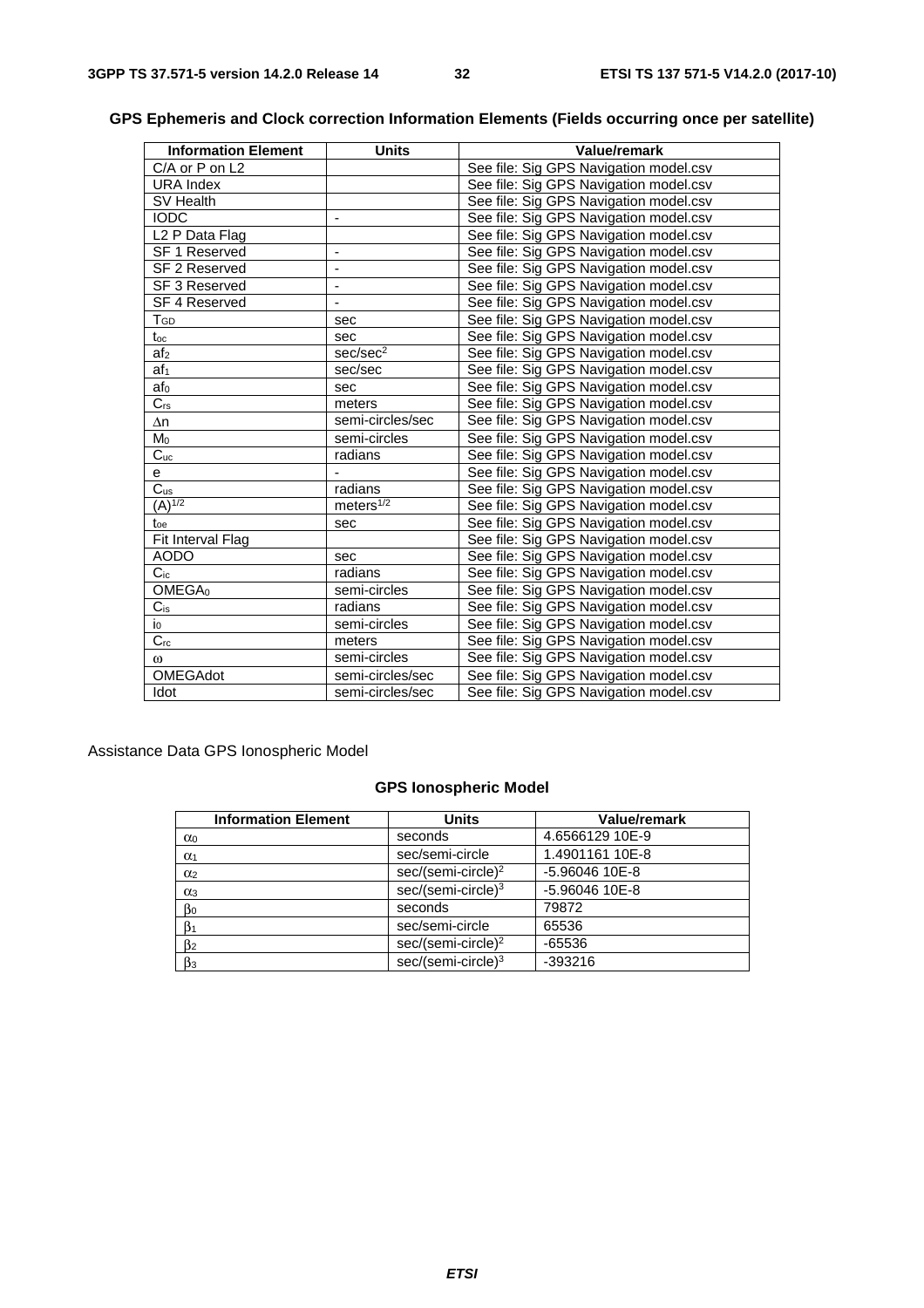# Assistance Data GPS UTC model

# **GPS UTC Model**

| <b>Information Element</b> | <b>Units</b> | Value/remark |
|----------------------------|--------------|--------------|
| A <sub>1</sub>             | sec/sec      | 0            |
| Ao                         | seconds      |              |
| t <sub>ot</sub>            | seconds      | 249856       |
| WN <sub>t</sub>            | weeks        | 133          |
| $\Delta t$ LS              | seconds      | 15           |
| <b>WNLSF</b>               | weeks        | 158          |
| DN                         | days         |              |
| $\Delta t_{LSF}$           | seconds      | 16           |

# Assistance Data GPS Almanac

# **GPS Almanac (Fields occurring once per message)**

| <b>Information Element</b> | Units | Value/remark | Release        |
|----------------------------|-------|--------------|----------------|
| WN <sub>a</sub>            | weeks | 1669         |                |
| Complete Almanac Provided  |       | TRUE         | Rel-10 onwards |

# **Satellite Information**

| <b>Information Element</b> | Jnits | Value/remark |
|----------------------------|-------|--------------|
| Number of satellites       |       | 31           |

# **GPS Almanac (Fields occurring once per satellite)**

| <b>Information Element</b> | <b>Units</b>     | <b>Value/remark</b>              |
|----------------------------|------------------|----------------------------------|
| DataID                     |                  | See file: Sig GPS Almanac.csv    |
| SatID                      |                  | PRNs: 1, 2, 321, 22, 23, 25, 26, |
|                            |                  | 2730, 31, 32                     |
| е                          | dimensionless    | See file: Sig GPS Almanac.csv    |
| toa                        | sec              | See file: Sig GPS Almanac.csv    |
| δi                         | semi-circles     | See file: Sig GPS Almanac.csv    |
| OMEGADOT                   | semi-circles/sec | See file: Sig GPS Almanac.csv    |
| <b>SV Health</b>           |                  | See file: Sig GPS Almanac.csv    |
| $A^{1/2}$                  | meters $1/2$     | See file: Sig GPS Almanac.csv    |
| OMEGA <sub>0</sub>         | semi-circles     | See file: Sig GPS Almanac.csv    |
| $M_0$                      | semi-circles     | See file: Sig GPS Almanac.csv    |
| $\omega$                   | semi-circles     | See file: Sig GPS Almanac.csv    |
| af <sub>0</sub>            | seconds          | See file: Sig GPS Almanac.csv    |
| af <sub>1</sub>            | sec/sec          | See file: Sig GPS Almanac.csv    |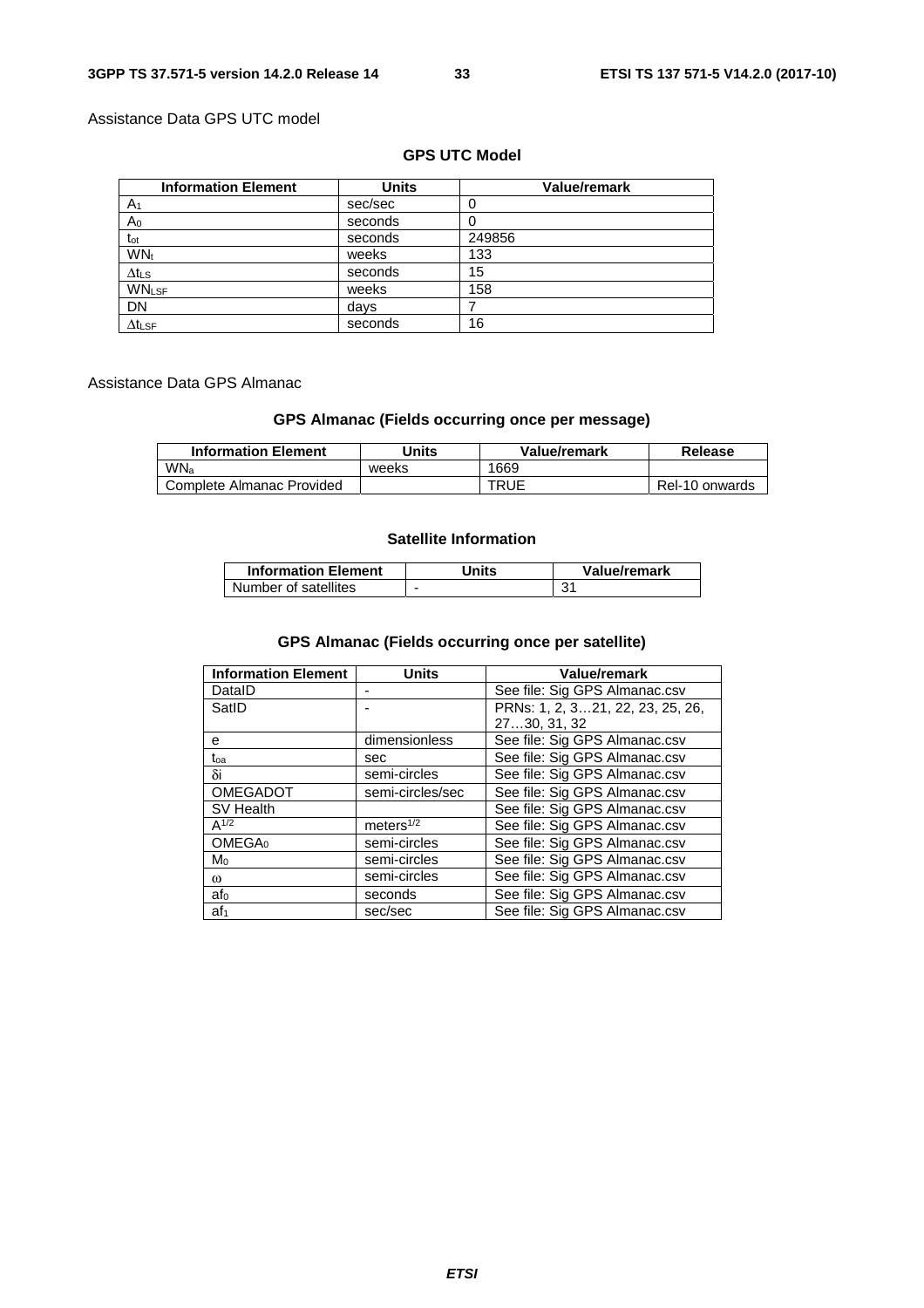Assistance Data GPS Acquisition Assistance

# **GPS Acquisition Assist - Information Elements appearing once per message**

| <b>Information Element</b>                                                                                 | Units | Value/remark                                  |  |
|------------------------------------------------------------------------------------------------------------|-------|-----------------------------------------------|--|
| GPS TOW msec                                                                                               | msec  | 1860000 ms. Start time. Add integer number of |  |
|                                                                                                            |       | seconds as required. (Note)                   |  |
| UE Positioning GPS Reference Time                                                                          |       | 125 (2.127 seconds)                           |  |
| Uncertainty                                                                                                |       |                                               |  |
| Note: GPS TOW msec                                                                                         |       |                                               |  |
| This is the value of GPS TOW msec when the GNSS scenario is started in the GNSS simulator. The value       |       |                                               |  |
| of GPS TOW msec to be used in the Acquisition Assistance IE shall be calculated at the time the IE is      |       |                                               |  |
| required by adding the elapsed time since the time the scenario was started in the GNSS simulator to this  |       |                                               |  |
| value, rounded up to the next 1 second interval. In the case that the (hardware) GPS simulator is switched |       |                                               |  |
| off or not present then the value of GPS TOW msec given above may be used.                                 |       |                                               |  |

# **Satellite Information**

| <b>Information Element</b> | Jnits | Value/remark |
|----------------------------|-------|--------------|
| Number of satellites       |       |              |

# **GPS Acquisition Assist - Information Elements appearing once per satellite**

| <b>Information Element</b>                                                                                                                                                                                                                                                                                                        | <b>Units</b>   | Value/remark                                                      | <b>Release</b> |
|-----------------------------------------------------------------------------------------------------------------------------------------------------------------------------------------------------------------------------------------------------------------------------------------------------------------------------------|----------------|-------------------------------------------------------------------|----------------|
| SatID                                                                                                                                                                                                                                                                                                                             |                | PRNs: 1, 11, 17, 20, 23, 28.                                      |                |
| Doppler (0 <sup>th</sup> order term)                                                                                                                                                                                                                                                                                              | Hz             | Time varying. See file: Sig GPS Acquisition assist .csv<br>(Note) |                |
| Doppler (1 <sup>st</sup> order term)                                                                                                                                                                                                                                                                                              | Hz/s           | Time varying. See file: Sig GPS Acquisition assist .csv<br>(Note) |                |
| Doppler Uncertainty                                                                                                                                                                                                                                                                                                               | Hz             | Time varying. See file: Sig GPS Acquisition assist .csv<br>(Note) |                |
| Code Phase                                                                                                                                                                                                                                                                                                                        | chips          | Time varying. See file: Sig GPS Acquisition assist .csv<br>(Note) |                |
| Integer Code Phase                                                                                                                                                                                                                                                                                                                | $\blacksquare$ | Time varying. See file: Sig GPS Acquisition assist .csv<br>(Note) |                |
| <b>GPS Bit number</b>                                                                                                                                                                                                                                                                                                             |                | Time varying. See file: Sig GPS Acquisition assist .csv<br>(Note) |                |
| Code Phase Search Window                                                                                                                                                                                                                                                                                                          | chips          | Time varying. See file: Sig GPS Acquisition assist .csv<br>(Note) |                |
| Azimuth                                                                                                                                                                                                                                                                                                                           | Degrees        | Time varying. See file: Sig GPS Acquisition assist .csv<br>(Note) |                |
| Elevation                                                                                                                                                                                                                                                                                                                         | Degrees        | Time varying. See file: Sig GPS Acquisition assist .csv<br>(Note) |                |
| Azimuth LSB                                                                                                                                                                                                                                                                                                                       | Degrees        | Time varying. See file: Sig GPS Acquisition assist .csv<br>(Note) | Rel-10 onwards |
| <b>Elevation LSB</b>                                                                                                                                                                                                                                                                                                              | Degrees        | Time varying. See file: Sig GPS Acquisition assist .csv<br>(Note) | Rel-10 onwards |
| Note: This field is "Time varying" and its value depends on the "current GPS TOW msec". The value of<br>this field to be used shall be determined by taking the "current GPS TOW msec" value and selecting the<br>field value in the Sig GPS Acquisition assist.csv file corresponding to the value of "current GPS TOW<br>msec". |                |                                                                   |                |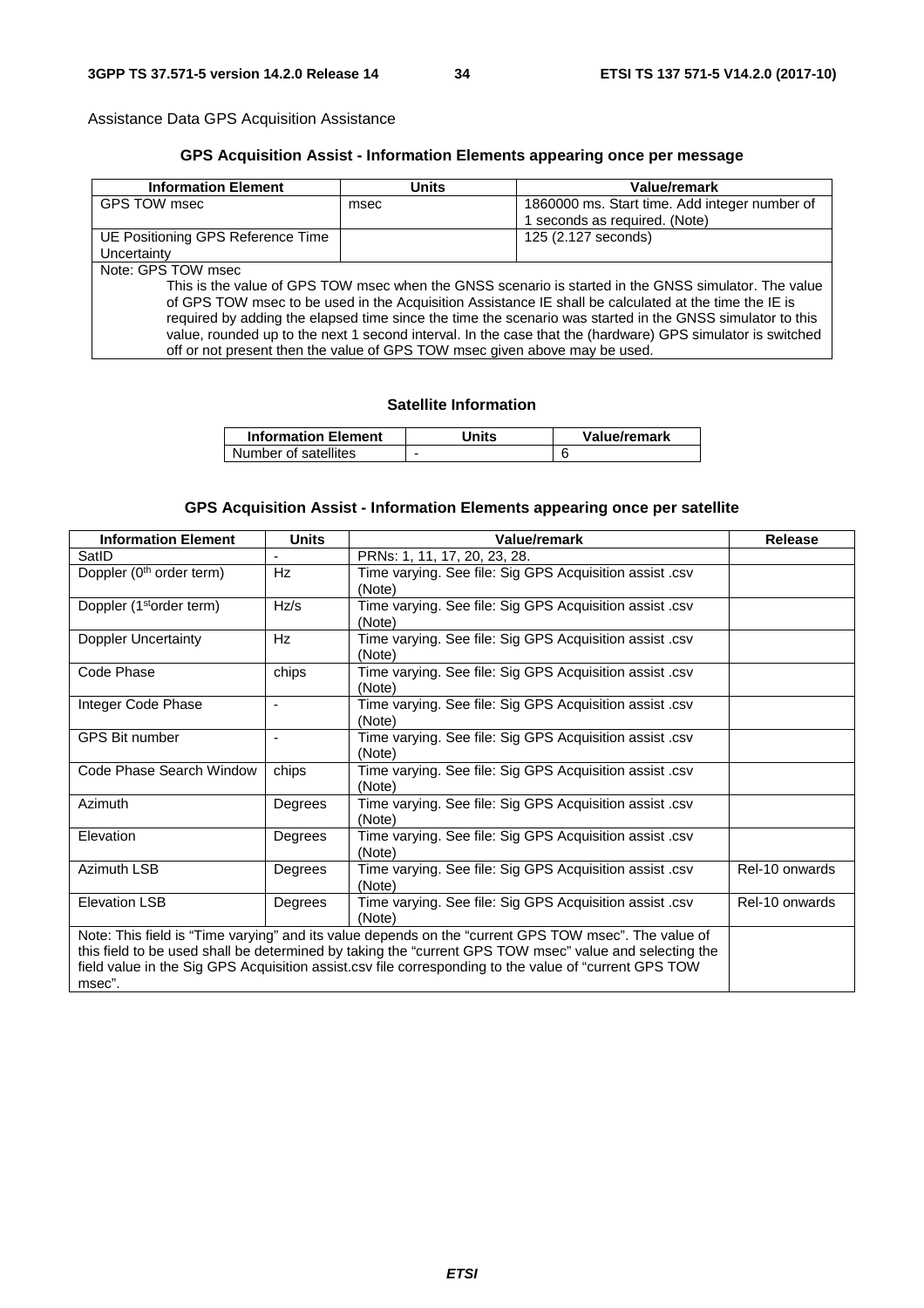Assistance Data GANSS reference time

# **GANSS reference time: sub-test 1**

| <b>Information Element</b>                                                                   | <b>Units</b> | Value/remark                                                                               | Release        |
|----------------------------------------------------------------------------------------------|--------------|--------------------------------------------------------------------------------------------|----------------|
| <b>GANSS Dav</b>                                                                             |              | 5844                                                                                       |                |
| <b>GANSS Day Cycle Number</b>                                                                |              | 0                                                                                          | Rel-10 onwards |
| <b>GANSS TOD</b>                                                                             | Seconds      | 12645 s. Start time. Add integer number of<br>1 seconds as required. (Note)                |                |
| <b>GANSS TOD Uncertainty</b>                                                                 |              | 125 (2.127 seconds)                                                                        |                |
| <b>GANSS Time ID</b>                                                                         |              | 2 (GLONASS)                                                                                |                |
| Note: GANSS TOD                                                                              |              |                                                                                            |                |
|                                                                                              |              | This is the value of GANSS TOD when the GNSS scenario is started in the GNSS simulator.    |                |
|                                                                                              |              | The value of GANSS TOD to be used in the Reference Time IE shall be calculated at the time |                |
| the IE is required by adding the elapsed time since the time the scenario was started in the |              |                                                                                            |                |
| GNSS simulator to this value, rounded up to the next 1 second interval. This "current GANSS" |              |                                                                                            |                |
| TOD" is then also used to determine the value of any other Information Elements marked as    |              |                                                                                            |                |
| "Time varying" in subclause 6.1.3.3. In the case that the (hardware) GNSS simulator is       |              |                                                                                            |                |
| switched off or not present then the value of GANSS TOD given above may be used.             |              |                                                                                            |                |

# **GANSS reference time: sub-test 2**

| <b>Information Element</b>                                                                   | <b>Units</b> | <b>Value/remark</b>                       | Release        |
|----------------------------------------------------------------------------------------------|--------------|-------------------------------------------|----------------|
| <b>GANSS Dav</b>                                                                             |              | 4515                                      |                |
| <b>GANSS Day Cycle Number</b>                                                                |              | 0                                         | Rel-10 onwards |
| <b>GANSS TOD</b>                                                                             | Seconds      | 1860. Start time. Add integer number of 1 |                |
|                                                                                              |              | seconds as required. (Note)               |                |
| <b>GANSS TOD Uncertainty</b>                                                                 |              | 125 (2.127 seconds)                       |                |
| <b>GANSS Time ID</b>                                                                         |              | Not present (Galileo)                     |                |
| Note: GANSS TOD                                                                              |              |                                           |                |
| This is the value of GANSS TOD when the GNSS scenario is started in the GNSS simulator.      |              |                                           |                |
| The value of GANSS TOD to be used in the Reference Time IE shall be calculated at the time   |              |                                           |                |
| the IE is required by adding the elapsed time since the time the scenario was started in the |              |                                           |                |
| GNSS simulator to this value, rounded up to the next 1 second interval. This "current GANSS  |              |                                           |                |
| TOD" is then also used to determine the value of any other Information Elements marked as    |              |                                           |                |
| "Time varying" in subclause 6.1.3.3. In the case that the (hardware) GNSS simulator is       |              |                                           |                |
| switched off or not present then the value of GANSS TOD given above may be used.             |              |                                           |                |

# **GANSS reference time: sub-test 9**

| <b>Information Element</b>                                                                   | <b>Units</b> | Value/remark                              | Release        |
|----------------------------------------------------------------------------------------------|--------------|-------------------------------------------|----------------|
| <b>GANSS Day</b>                                                                             |              | 2191                                      |                |
| <b>GANSS Day Cycle Number</b>                                                                |              | $\Omega$                                  | Rel-12 onwards |
| <b>GANSS TOD</b>                                                                             | Seconds      | 1846. Start time. Add integer number of 1 |                |
|                                                                                              |              | second as required. (Note)                |                |
| <b>GANSS TOD Uncertainty</b>                                                                 |              | 125 (2.127 seconds)                       |                |
| <b>GANSS Time ID</b>                                                                         |              | 3 (BDS system time)                       |                |
| Note: GANSS TOD                                                                              |              |                                           |                |
| This is the value of GANSS TOD when the GNSS scenario is started in the GNSS simulator.      |              |                                           |                |
| The value of GANSS TOD to be used in the Reference Time IE shall be calculated at the time   |              |                                           |                |
| the IE is required by adding the elapsed time since the time the scenario was started in the |              |                                           |                |
| GNSS simulator to this value, rounded up to the next 1 second interval. This "current GANSS  |              |                                           |                |
| TOD" is then also used to determine the value of any other Information Elements marked as    |              |                                           |                |
| "Time varying" in subclause 6.1.3.3. In the case that the (hardware) GNSS simulator is       |              |                                           |                |
| switched off or not present then the value of GANSS TOD given above may be used.             |              |                                           |                |

# Assistance Data GANSS reference UE position

### **GANSS reference UE position**

| <b>Information Element</b> | 'Jnits  | Value/remark |
|----------------------------|---------|--------------|
| ∟atitude sign              |         |              |
| Degrees Of Latitude        | degrees | 35.744287    |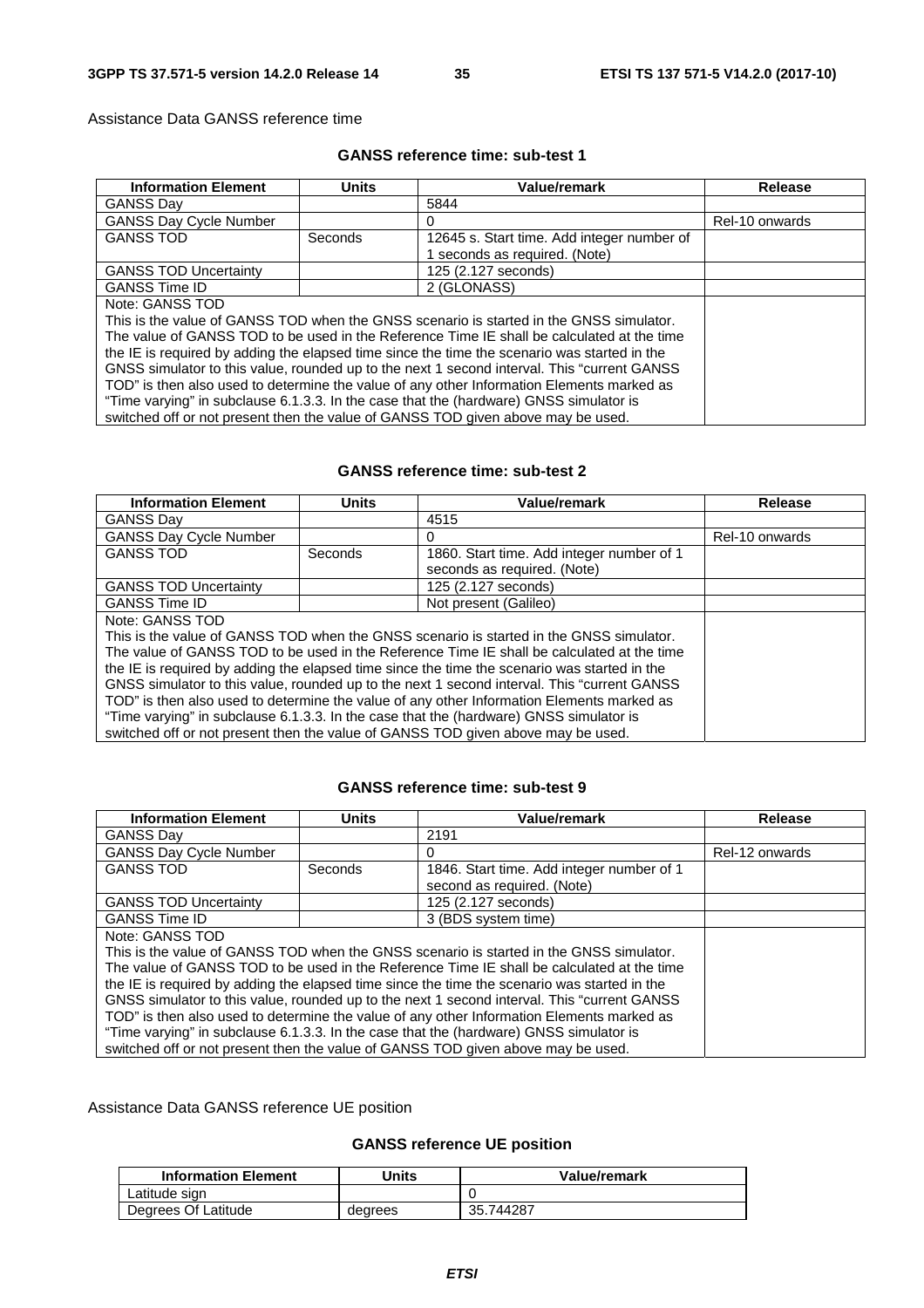| Degrees Of Longitude      | degrees | 139.680176 |
|---------------------------|---------|------------|
| <b>Altitude Direction</b> |         |            |
| Altitude                  | m       | 300        |
| Uncertainty semi-major    | m       | 3000       |
| Uncertainty semi-minor    | m       | 3000       |
| Orientation of major axis | degrees |            |
| Uncertainty Altitude      | m       | 500        |
| Confidence                | %       | 68         |

Assistance Data GANSS ionospheric model

## **GANSS ionospheric model**

| <b>Information Element</b> | <b>Units</b> | <b>Value/remark</b> |
|----------------------------|--------------|---------------------|
| a <sub>i0</sub>            |              | 64.4                |
| $a_{i1}$                   |              |                     |
| $a_{i2}$                   |              |                     |
| Storm Flag 1               |              |                     |
| Storm Flag 2               |              |                     |
| Storm Flag 3               |              |                     |
| Storm Flag 4               |              |                     |
| Storm Flag 5               |              |                     |

Assistance Data GANSS additional ionospheric model

# **GANSS additional ionospheric model (QZSS)**

| <b>Information</b><br><b>Element</b> | <b>Units</b>                   | Value/remark    |
|--------------------------------------|--------------------------------|-----------------|
| Data Id                              |                                | 00              |
| $\alpha$                             | Seconds                        | 4.6566129 10E-9 |
| $\alpha_1$                           | sec/semi-circle                | 1.4901161 10E-8 |
| $\alpha$ <sub>2</sub>                | sec/(semi-circle) <sup>2</sup> | -5.96046 10E-8  |
| $\alpha_3$                           | sec/(semi-circle) <sup>3</sup> | -5.96046 10E-8  |
| $\beta$ o                            | Seconds                        | 79872           |
| $\beta_1$                            | sec/semi-circle                | 65536           |
| $\beta_2$                            | sec/(semi-circle) <sup>2</sup> | $-65536$        |
| $\beta$ <sub>3</sub>                 | sec/(semi-circle) <sup>3</sup> | -393216         |

# **GANSS additional ionospheric model (BDS)**

| <b>Information</b><br><b>Element</b> | <b>Units</b>                   | Value/remark    |
|--------------------------------------|--------------------------------|-----------------|
| Data Id                              |                                | 01              |
| $\alpha$                             | Seconds                        | 4.6566129 10E-9 |
| $\alpha_1$                           | sec/semi-circle                | 1.4901161 10E-8 |
| $\alpha$ <sub>2</sub>                | sec/(semi-circle) <sup>2</sup> | -5.96046 10E-8  |
| $\alpha_3$                           | sec/(semi-circle) <sup>3</sup> | -5.96046 10E-8  |
|                                      | Seconds                        | 79872           |
| $\frac{\beta_0}{\beta_1}$            | sec/semi-circle                | 65536           |
| $\beta$ <sub>2</sub>                 | sec/(semi-circle) <sup>2</sup> | $-65536$        |
| $\overline{\beta_3}$                 | sec/(semi-circle) <sup>3</sup> | $-393216$       |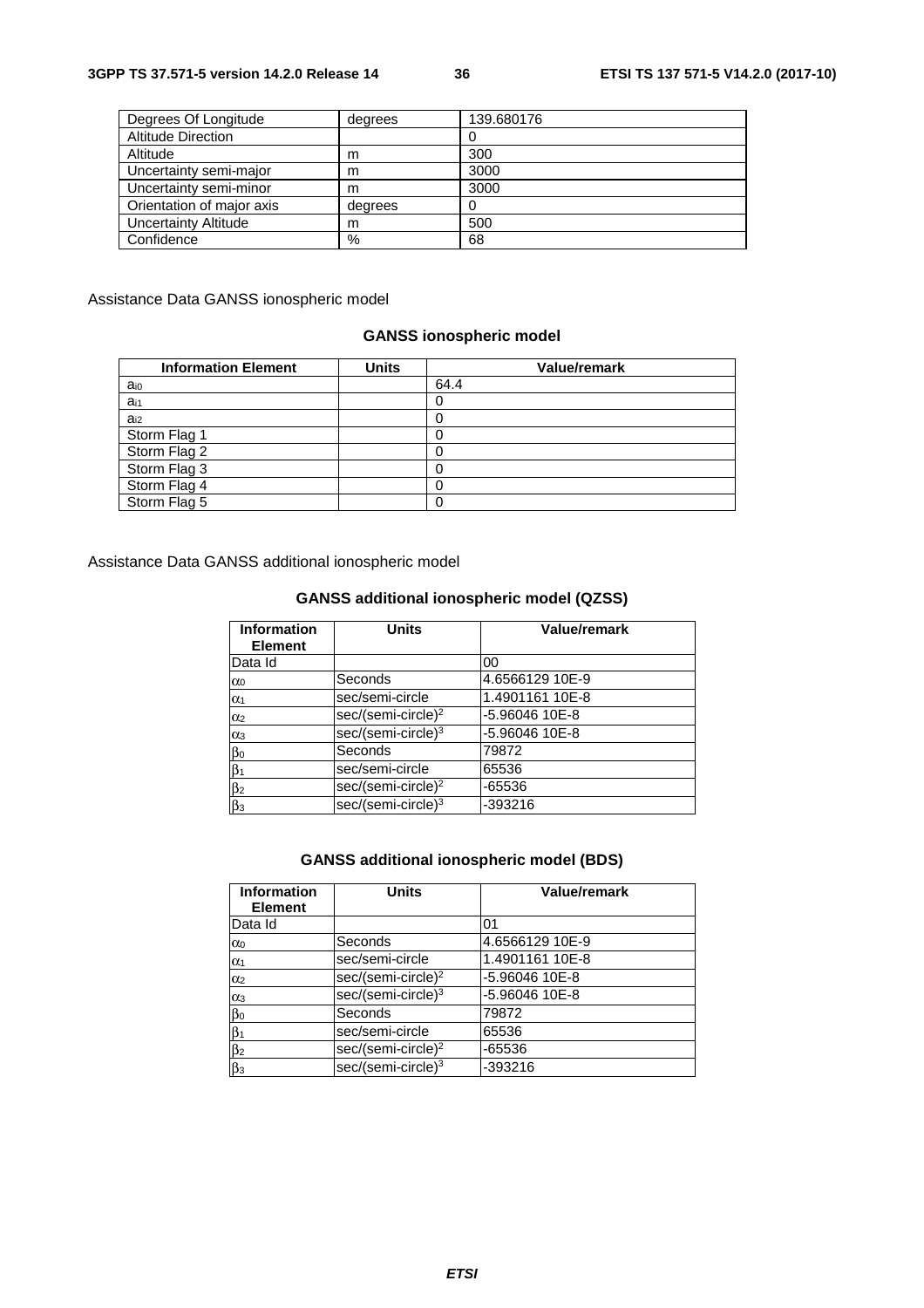Assistance Data GANSS time model

# **GANSS time model (GLONASS)**

| <b>Information Element</b>        | Units   | Value/remark | <b>Release</b> |
|-----------------------------------|---------|--------------|----------------|
| <b>GANSS Time Model Reference</b> | s       | 1860(s)      |                |
| Time                              |         |              |                |
| $T_{\sf A0}$                      | Seconds |              |                |
| GNSS TO ID                        |         | $0$ (GPS)    |                |
|                                   |         |              |                |
| Delta                             | Seconds | 15           | Rel-10 onwards |

#### **GANSS time model (Galileo)**

| <b>Information Element</b>        | <b>Units</b> | <b>Value/remark</b> | <b>Release</b> |
|-----------------------------------|--------------|---------------------|----------------|
| <b>GANSS Time Model Reference</b> | -S           | 1860(s)             |                |
| Time                              |              |                     |                |
| T <sub>A0</sub>                   | Seconds      |                     |                |
| GNSS TO ID                        |              | $0$ (GPS)           |                |
|                                   |              |                     |                |
| Delta T                           | Seconds      |                     | Rel-10 onwards |

#### **GANSS time model (BDS)**

| <b>Information Element</b>                | <b>Units</b> | Value/remark | <b>Release</b> |
|-------------------------------------------|--------------|--------------|----------------|
| <b>GANSS Time Model Reference</b><br>Time | s            | 1860(s)      |                |
| T <sub>A0</sub>                           | Seconds      |              |                |
| GNSS_TO_ID                                |              | $0$ (GPS)    |                |
|                                           |              |              |                |
| Delta T                                   | Seconds      | 13           | Rel-12 onwards |

#### Assistance Data GANSS navigation model

#### **GANSS navigation model (Galileo)**

| <b>Information Element</b> | Units | Value/remark |
|----------------------------|-------|--------------|
| Non-Broadcast Indication   |       | Not present  |

#### **Satellite Information (Galileo)**

| <b>Information Element</b> | Units                    | Value/remark |
|----------------------------|--------------------------|--------------|
| Number of satellites       | $\overline{\phantom{0}}$ |              |

#### **Satellite Information (Fields occurring once per satellite) (Galileo)**

| <b>Information Element</b>                                                                        | <b>Units</b> | Value/remark                  |
|---------------------------------------------------------------------------------------------------|--------------|-------------------------------|
| SatID                                                                                             |              | SV IDs: 5, 10, 11, 18, 19, 20 |
| SV Health                                                                                         |              | 0 (Note)                      |
| <b>IOD</b>                                                                                        |              | 0 (Note)                      |
| Note: For consistency SV Health and IOD are also given in file: Sig GANSS Navigation<br>model.csv |              |                               |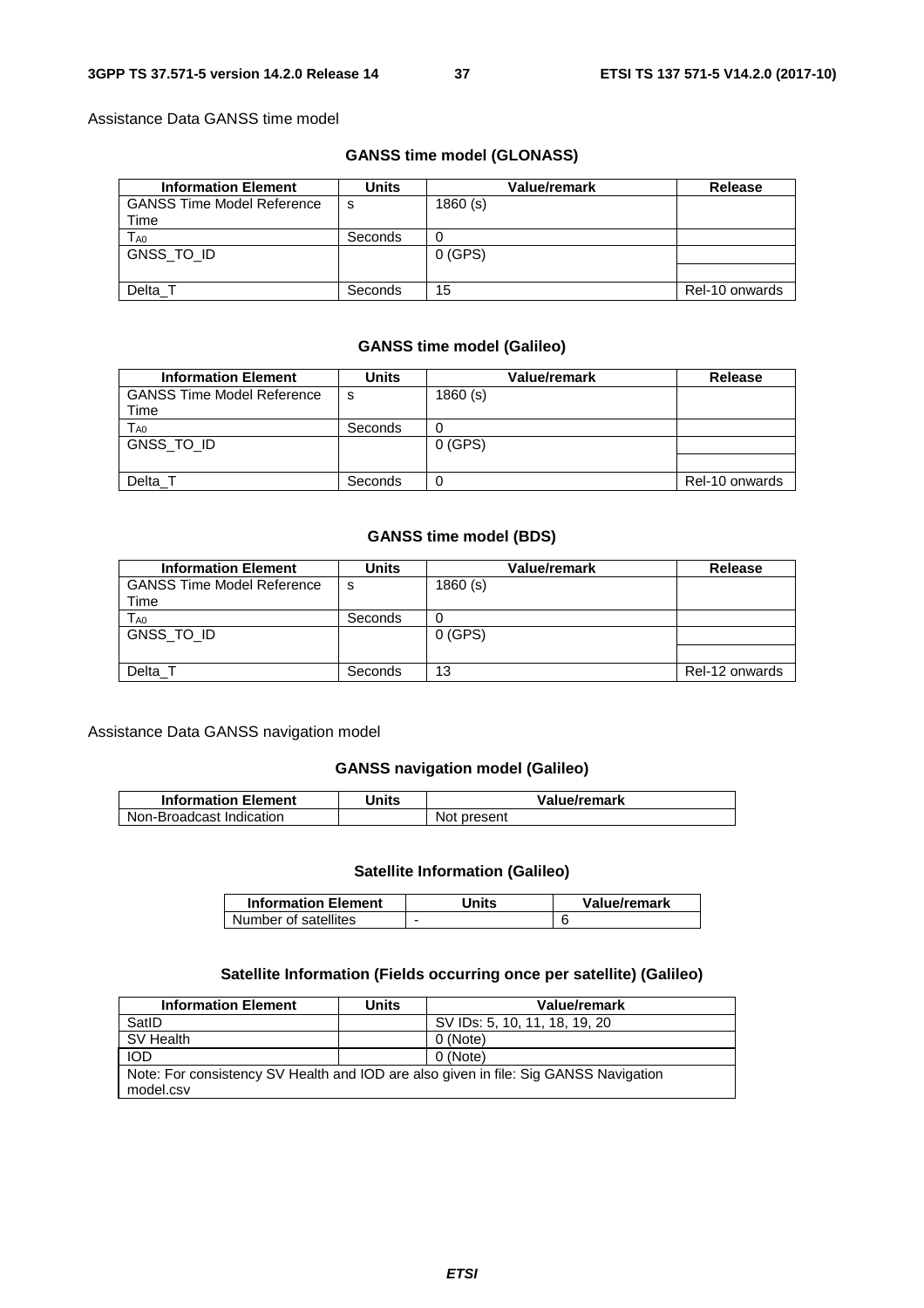| <b>Information Element</b> | <b>Units</b>         | Value/remark                             |
|----------------------------|----------------------|------------------------------------------|
| Satellite clock model      |                      |                                          |
| $\mathfrak{t}_{\text{oc}}$ | seconds              | See file: Sig GANSS Navigation model.csv |
| $a_{f2}$                   | sec/sec <sup>2</sup> | See file: Sig GANSS Navigation model.csv |
| a <sub>f1</sub>            | sec/sec              | See file: Sig GANSS Navigation model.csv |
| a <sub>f0</sub>            | sec                  | See file: Sig GANSS Navigation model.csv |
| TGD                        | sec                  | See file: Sig GANSS Navigation model.csv |
| <b>SISA</b>                |                      | See file: Sig GANSS Navigation model.csv |
| Model ID                   |                      | See file: Sig GANSS Navigation model.csv |

**GANSS Clock Model (Fields occurring once per satellite) (Galileo)** 

#### **GANSS Orbit Model (Fields occurring once per satellite) (Galileo)**

| <b>Information Element</b> | <b>Units</b>          | <b>Value/remark</b>                      |
|----------------------------|-----------------------|------------------------------------------|
| $t_{\rm oe}$               | seconds               | See file: Sig GANSS Navigation model.csv |
| $\omega$                   | semi-                 | See file: Sig GANSS Navigation model.csv |
|                            | circles               |                                          |
| $\Delta n$                 | semi-                 | See file: Sig GANSS Navigation model.csv |
|                            | circles/sec           |                                          |
| M <sub>0</sub>             | semi-                 | See file: Sig GANSS Navigation model.csv |
|                            | circles               |                                          |
| <b>OMEGAdot</b>            | semi-                 | See file: Sig GANSS Navigation model.csv |
|                            | circles/sec           |                                          |
| е                          |                       | See file: Sig GANSS Navigation model.csv |
| Idot                       | semi-                 | See file: Sig GANSS Navigation model.csv |
|                            | circles/sec           |                                          |
| sqrtA                      | meters <sup>1/2</sup> | See file: Sig GANSS Navigation model.csv |
| $i_0$                      | semi-                 | See file: Sig GANSS Navigation model.csv |
|                            | circles               |                                          |
| OMEGA <sub>0</sub>         | semi-                 | See file: Sig GANSS Navigation model.csv |
|                            | circles               |                                          |
| $C_{rs}$                   | meters                | See file: Sig GANSS Navigation model.csv |
| $C_{iS}$                   | radians               | See file: Sig GANSS Navigation model.csv |
| $C_{US}$                   | radians               | See file: Sig GANSS Navigation model.csv |
| $C_{\text{rc}}$            | meters                | See file: Sig GANSS Navigation model.csv |
| $C_{\sf i \sf c}$          | radians               | See file: Sig GANSS Navigation model.csv |
| $C_{\text{UC}}$            | radians               | See file: Sig GANSS Navigation model.csv |

Assistance Data GANSS additional navigation models

# **GANSS additional navigation models (GLONASS)**

| <b>Information Element</b> | Units | Value/remark |
|----------------------------|-------|--------------|
| Non-Broadcast Indication   |       | Not present  |

## **Satellite Information (GLONASS)**

| <b>Information Element</b> | Jnits | Value/remark |
|----------------------------|-------|--------------|
| Number of satellites       | -     |              |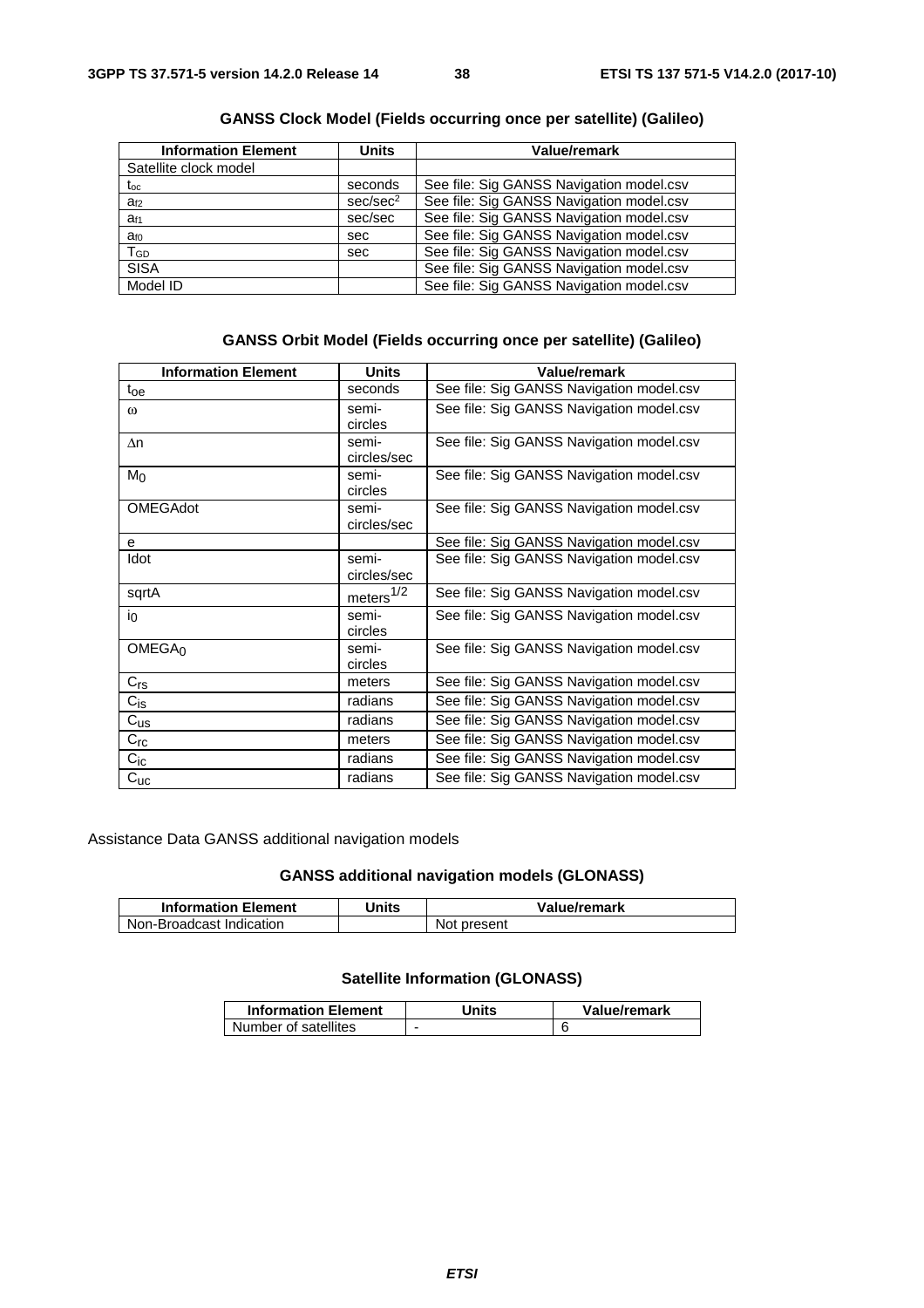#### **Satellite Information (Fields occurring once per satellite) (GLONASS)**

| <b>Information Element</b>                                                                                   | <b>Units</b> | Value/remark                      |  |
|--------------------------------------------------------------------------------------------------------------|--------------|-----------------------------------|--|
| SatID                                                                                                        |              | Slot Numbers: 3, 4, 9, 10, 18, 20 |  |
| SV Health                                                                                                    |              | 000000 (Note)                     |  |
| <b>IOD</b>                                                                                                   |              | 225 (Note)                        |  |
| Note: For consistency SV Health and IOD are also given in file: Sig GANSS Additional<br>Navigation model.csv |              |                                   |  |
|                                                                                                              |              |                                   |  |

# **GANSS additional Clock Models (Fields occurring once per satellite) (GLONASS)**

| <b>Information Element</b>           | Units   | Value/remark                                           |
|--------------------------------------|---------|--------------------------------------------------------|
| <b>GLONASS Satellite Clock Model</b> |         |                                                        |
| $\tau_n(t_b)$                        | seconds | See file: Sig GANSS Additional Navigation<br>model.csv |
| $\gamma_n(t_b)$                      |         | See file: Sig GANSS Additional Navigation<br>model.csv |
| $\Delta\tau_{\rm n}$                 | seconds | See file: Sig GANSS Additional Navigation<br>model.csv |

# **GANSS additional orbit models (Fields occurring once per satellite) (GLONASS)**

| <b>Information Element</b>     | <b>Units</b>                | Value/remark                                        |
|--------------------------------|-----------------------------|-----------------------------------------------------|
| <b>GLONASS Earth-Centered,</b> |                             |                                                     |
| <b>Earth-fixed Parameters</b>  |                             |                                                     |
| $E_n$                          | days                        | See file: Sig GANSS Additional Navigation model.csv |
| P <sub>1</sub>                 | minutes                     | See file: Sig GANSS Additional Navigation model.csv |
| P <sub>2</sub>                 |                             | See file: Sig GANSS Additional Navigation model.csv |
| м                              |                             | See file: Sig GANSS Additional Navigation model.csv |
| $x_n(t_h)$                     | kilometers                  | See file: Sig GANSS Additional Navigation model.csv |
| $\dot{x}_n(t_h)$               | kilometers/sec              | See file: Sig GANSS Additional Navigation model.csv |
| $\ddot{x}_n(t_h)$              | kilometers/sec <sup>2</sup> | See file: Sig GANSS Additional Navigation model.csv |
| $y_n(t_b)$                     | kilometers                  | See file: Sig GANSS Additional Navigation model.csv |
| $\dot{y}_n(t_h)$               | kilometers/sec              | See file: Sig GANSS Additional Navigation model.csv |
| $\ddot{y}_n(t_h)$              | kilometers/sec <sup>2</sup> | See file: Sig GANSS Additional Navigation model.csv |
| $z_n(t_h)$                     | kilometers                  | See file: Sig GANSS Additional Navigation model.csv |
| $\dot{z}_n(t_h)$               | kilometers/sec              | See file: Sig GANSS Additional Navigation model.csv |
| $\ddot{z}_n(t_h)$              | kilometers/sec <sup>2</sup> | See file: Sig GANSS Additional Navigation model.csv |

# **GANSS additional navigation model (BDS)**

| <b>Information Element</b> | Units | Value/remark |
|----------------------------|-------|--------------|
| Non-Broadcast Indication   |       | Not present  |

# **Satellite Information (BDS)**

| <b>Information Element</b> | Units | Value/remark |
|----------------------------|-------|--------------|
| Number of satellites       |       |              |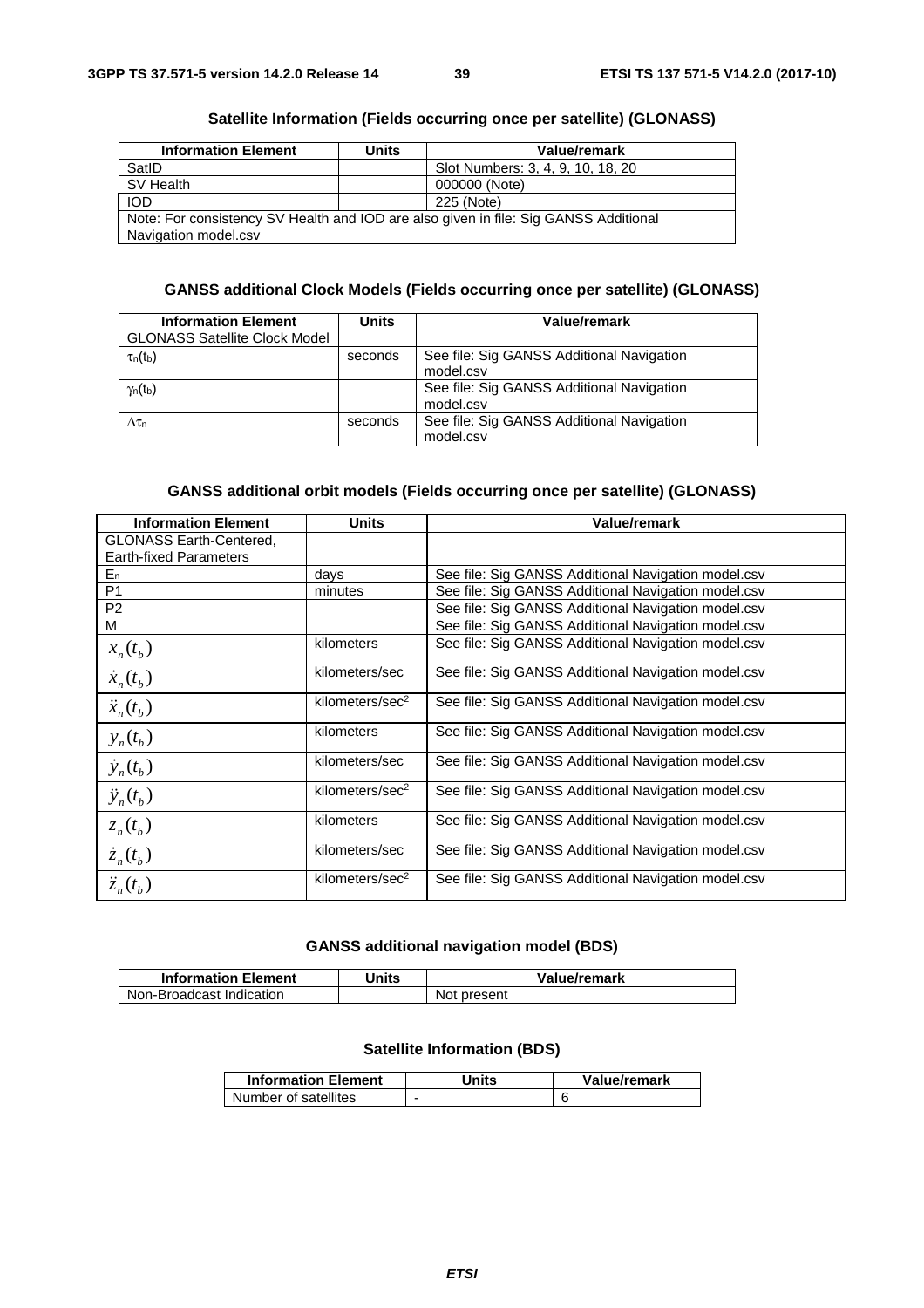| <b>Information Element</b>                                                                        | <b>Units</b> | Value/remark                |  |
|---------------------------------------------------------------------------------------------------|--------------|-----------------------------|--|
| SatID                                                                                             |              | SV IDs: 1, 2, 7, 18, 21, 27 |  |
| SV Health                                                                                         |              | 0 (Note)                    |  |
| <b>IOD</b>                                                                                        |              | 0 (Note)                    |  |
| Note: For consistency SV Health and IOD are also given in file: Sig GANSS Navigation<br>model.csv |              |                             |  |

# **Satellite Information (Fields occurring once per satellite) (BDS)**

# **GANSS additional Clock Model (Fields occurring once per satellite) (BDS)**

| <b>Information Element</b> | <b>Units</b>         | <b>Value/remark</b>                                                 |
|----------------------------|----------------------|---------------------------------------------------------------------|
| Satellite clock model      |                      |                                                                     |
| <b>AODC</b>                |                      | See file: Sig GANSS Additional Navigation<br>model subtest 9 10.csv |
| toc                        | seconds              | See file: Sig GANSS Additional Navigation<br>model subtest 9 10.csv |
| a <sub>0</sub>             | sec                  | See file: Sig GANSS Additional Navigation<br>model subtest 9_10.csv |
| a <sub>1</sub>             | sec/sec              | See file: Sig GANSS Additional Navigation<br>model subtest 9_10.csv |
| a <sub>2</sub>             | sec/sec <sup>2</sup> | See file: Sig GANSS Additional Navigation<br>model subtest 9_10.csv |
| TGD1                       | sec                  | See file: Sig GANSS Additional Navigation<br>model subtest 9 10.csv |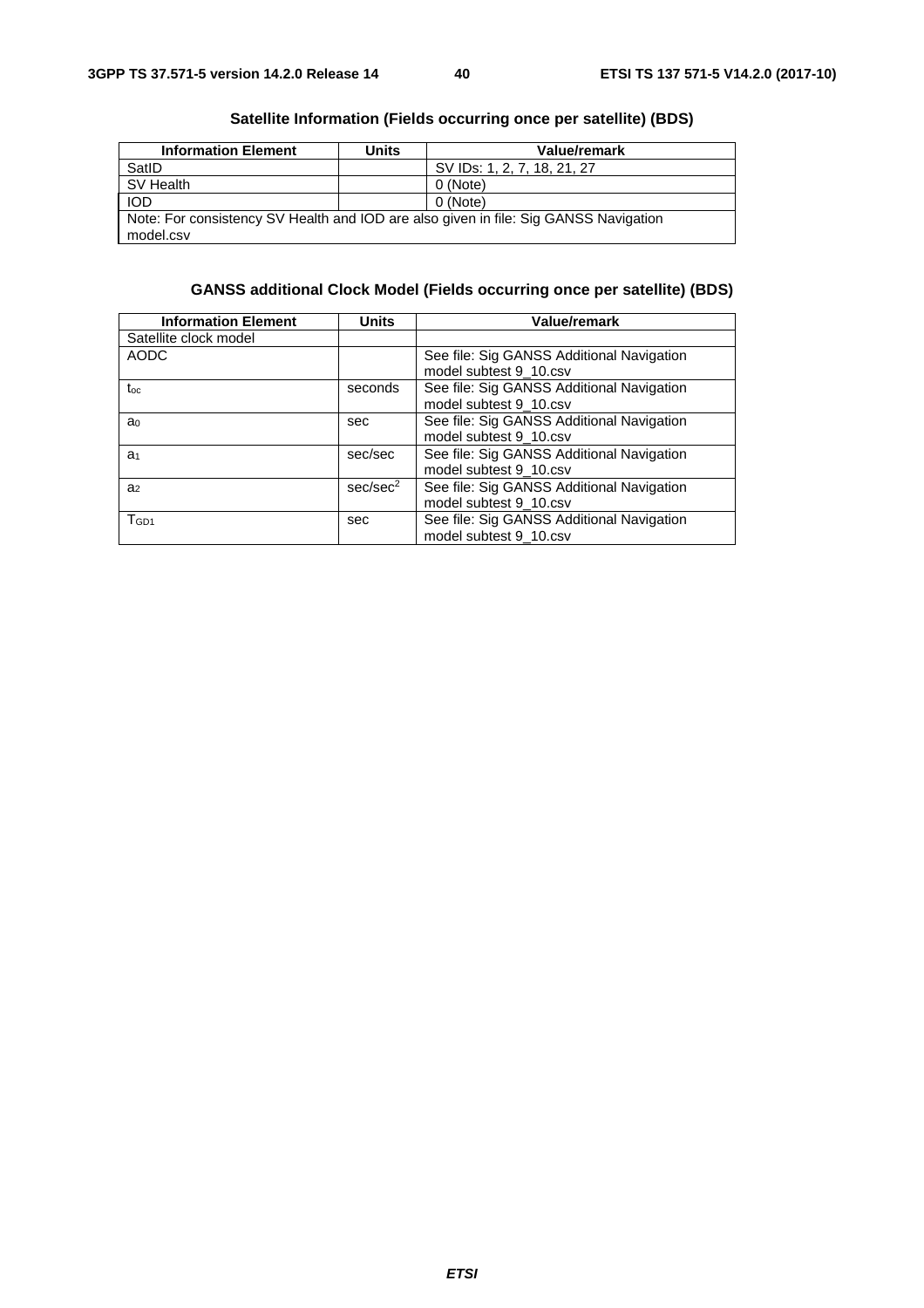| <b>Information Element</b> | <b>Units</b>           | Value/remark                              |
|----------------------------|------------------------|-------------------------------------------|
| <b>AODE</b>                |                        | See file: Sig GANSS Additional Navigation |
|                            |                        | model subtest 9_10.csv                    |
| <b>URA Index</b>           |                        | See file: Sig GANSS Additional Navigation |
|                            |                        | model subtest 9_10.csv                    |
| $t_{oe}$                   | seconds                | See file: Sig GANSS Additional Navigation |
|                            |                        | model subtest 9_10.csv                    |
| $A^{1/2}$                  | meters $\sqrt[1/2]{2}$ | See file: Sig GANSS Additional Navigation |
|                            |                        | model subtest 9_10.csv                    |
| е                          |                        | See file: Sig GANSS Additional Navigation |
|                            |                        | model subtest 9_10.csv                    |
| $\omega$                   | semi-                  | See file: Sig GANSS Additional Navigation |
|                            | circles                | model subtest 9_10.csv                    |
| Δn                         | semi-                  | See file: Sig GANSS Additional Navigation |
|                            | circles/sec            | model subtest 9_10.csv                    |
| M <sub>0</sub>             | semi-                  | See file: Sig GANSS Additional Navigation |
|                            | circles                | model subtest 9_10.csv                    |
| $\Omega_0$                 | semi-                  | See file: Sig GANSS Additional Navigation |
|                            | circles                | model subtest 9_10.csv                    |
| $\Omega$ dot               | semi-                  | See file: Sig GANSS Additional Navigation |
|                            | circles/sec            | model subtest 9_10.csv                    |
| $i_0$                      | semi-                  | See file: Sig GANSS Additional Navigation |
|                            | circles                | model subtest 9_10.csv                    |
| Idot                       | semi-                  | See file: Sig GANSS Additional Navigation |
|                            | circles/sec            | model subtest 9_10.csv                    |
| $C_{\text{UC}}$            | radians                | See file: Sig GANSS Additional Navigation |
|                            |                        | model subtest 9_10.csv                    |
| $C_{US}$                   | radians                | See file: Sig GANSS Additional Navigation |
|                            |                        | model subtest 9_10.csv                    |
| $C_{rc}$                   | meters                 | See file: Sig GANSS Additional Navigation |
|                            |                        | model subtest 9_10.csv                    |
| $C_{rs}$                   | meters                 | See file: Sig GANSS Additional Navigation |
|                            |                        | model subtest 9_10.csv                    |
| $C_{iC}$                   | radians                | See file: Sig GANSS Additional Navigation |
|                            |                        | model subtest 9_10.csv                    |
| $C_{\text{is}}$            | radians                | See file: Sig GANSS Additional Navigation |
|                            |                        | model subtest 9_10.csv                    |

# **GANSS additional Orbit Models (Fields occurring once per satellite) (BDS)**

# Assistance Data GANSS reference measurement information

# **GANSS reference measurement information: sub-test 1, 4 (Fields occurring once per message)**

| <b>Information Element</b> | <b>Inits</b> | Value/remark     |
|----------------------------|--------------|------------------|
| GANSS<br>Signal ID         |              | ∶present<br>'NOt |

# **Satellite Information**

| <b>Information Element</b> | Units | Value/remark |
|----------------------------|-------|--------------|
| Number of satellites       | -     |              |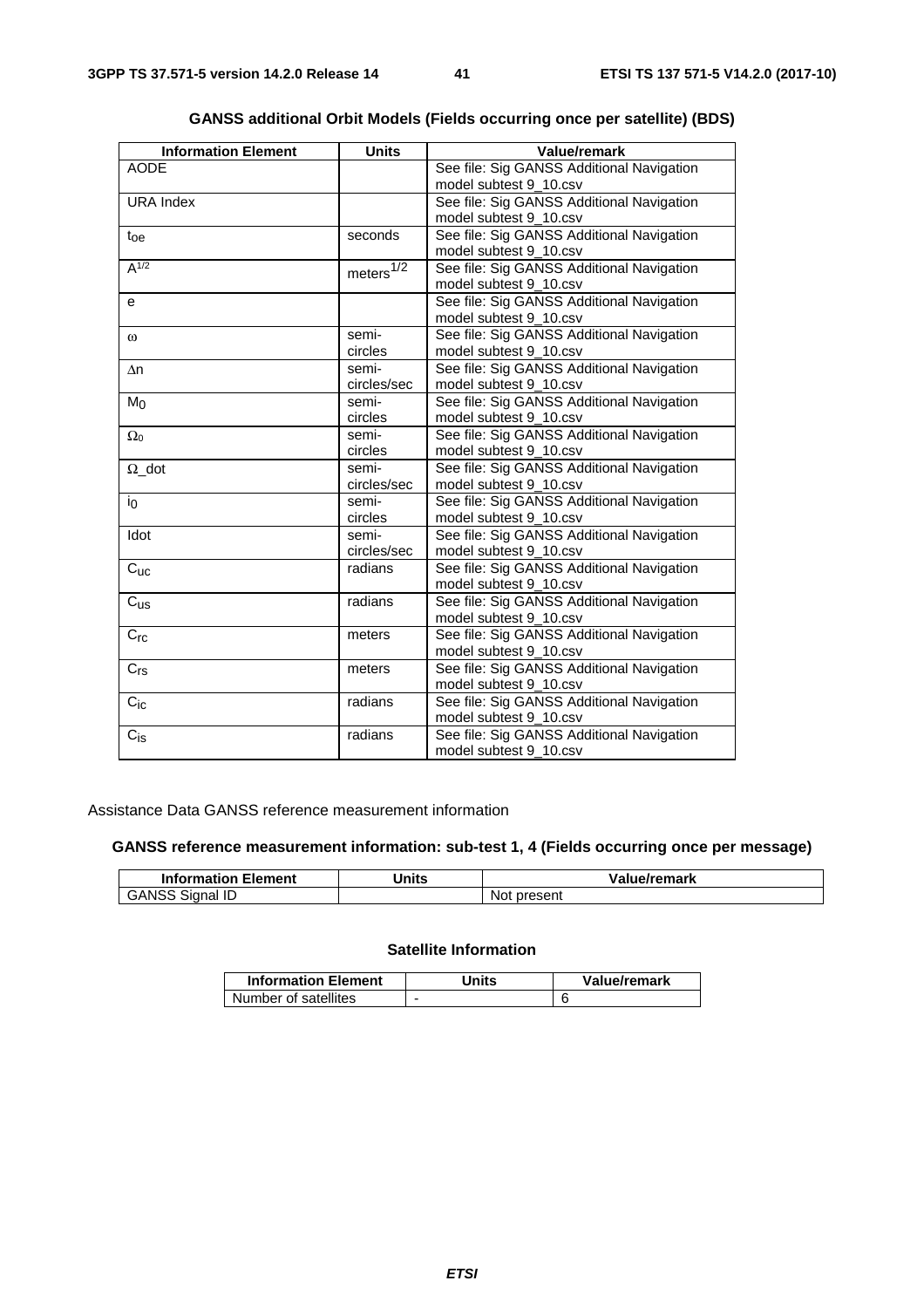# **GANSS reference measurement information: sub-test 1, 4 (Fields occurring once per satellite)**

| <b>Information Element</b>                                                                        | <b>Units</b>     | <b>Value/remark</b>                                                                                | <b>Release</b> |  |  |
|---------------------------------------------------------------------------------------------------|------------------|----------------------------------------------------------------------------------------------------|----------------|--|--|
| SatID                                                                                             |                  | Slot Numbers: 3, 4, 9, 10, 18, 20                                                                  |                |  |  |
| Doppler (0 <sup>th</sup> order term)                                                              | m/s              | Time varying. See file: Sig GANSS reference                                                        |                |  |  |
|                                                                                                   |                  | measurement information subtest1_4.csv (Note)                                                      |                |  |  |
| Doppler (1 <sup>st</sup> order term)                                                              | m/s <sup>2</sup> | Time varying. See file: Sig GANSS reference                                                        |                |  |  |
|                                                                                                   |                  | measurement information subtest1 4.csv (Note)                                                      |                |  |  |
| Doppler Uncertainty                                                                               | m/s              | Time varying. See file: Sig GANSS reference                                                        |                |  |  |
|                                                                                                   |                  | measurement information subtest1 4.csv (Note)                                                      |                |  |  |
| Code Phase                                                                                        | ms               | Time varying. See file: Sig GANSS reference                                                        |                |  |  |
|                                                                                                   |                  | measurement information subtest1_4.csv (Note)                                                      |                |  |  |
| Integer Code Phase                                                                                | ms               | Time varying. See file: Sig GANSS reference                                                        |                |  |  |
|                                                                                                   |                  | measurement information subtest1 4.csv (Note)                                                      |                |  |  |
| Code Phase Search Window                                                                          |                  | Time varying. See file: Sig GANSS reference                                                        |                |  |  |
|                                                                                                   |                  | measurement information subtest1_4.csv (Note)                                                      |                |  |  |
| Azimuth                                                                                           | Degrees          | Time varying. See file: Sig GANSS reference                                                        |                |  |  |
|                                                                                                   |                  | measurement information subtest1 4.csv (Note)                                                      |                |  |  |
| Elevation                                                                                         | Degrees          | Time varying. See file: Sig GANSS reference                                                        |                |  |  |
|                                                                                                   |                  | measurement information subtest1_4.csv (Note)                                                      |                |  |  |
| <b>Azimuth LSB</b>                                                                                | Degrees          | Time varying. See file: Sig GANSS reference                                                        | Rel-10 onwards |  |  |
|                                                                                                   |                  | measurement information subtest1 4.csv (Note)                                                      |                |  |  |
| <b>Elevation LSB</b>                                                                              | Degrees          | Time varying. See file: Sig GANSS reference                                                        | Rel-10 onwards |  |  |
|                                                                                                   |                  | measurement information subtest1_4.csv (Note)                                                      |                |  |  |
| Note:                                                                                             |                  |                                                                                                    |                |  |  |
|                                                                                                   |                  | For sub-test 1: this field is "Time varying" and its value depends on the "current GANSS TOD". The |                |  |  |
| value of this field to be used shall be determined by taking the "current GANSS TOD" value and    |                  |                                                                                                    |                |  |  |
| selecting the field value in the Sig GANSS reference measurement information subtest1_4.csv file  |                  |                                                                                                    |                |  |  |
| corresponding to the value of "current GANSS TOD".                                                |                  |                                                                                                    |                |  |  |
| For sub-test 4: this field is "Time varying" and its value depends on the "current GPS TOW msec". |                  |                                                                                                    |                |  |  |
| The value of this field to be used shall be determined by taking the "current GPS TOW msec" value |                  |                                                                                                    |                |  |  |
| and selecting the field value in the Sig GANSS reference measurement information subtest1_4.csv   |                  |                                                                                                    |                |  |  |
| file corresponding to the value of "current GPS TOW msec".                                        |                  |                                                                                                    |                |  |  |

# **GANSS reference measurement information: sub-test 2, 8 (Fields occurring once per message)**

| <b>Information Element</b> | `Jnits | Value/remark    |
|----------------------------|--------|-----------------|
| GANSS<br>Signal            |        | Not<br>∶present |

# **Satellite Information**

| <b>Information Element</b> | Jnits | Value/remark |
|----------------------------|-------|--------------|
| Number of satellites       |       |              |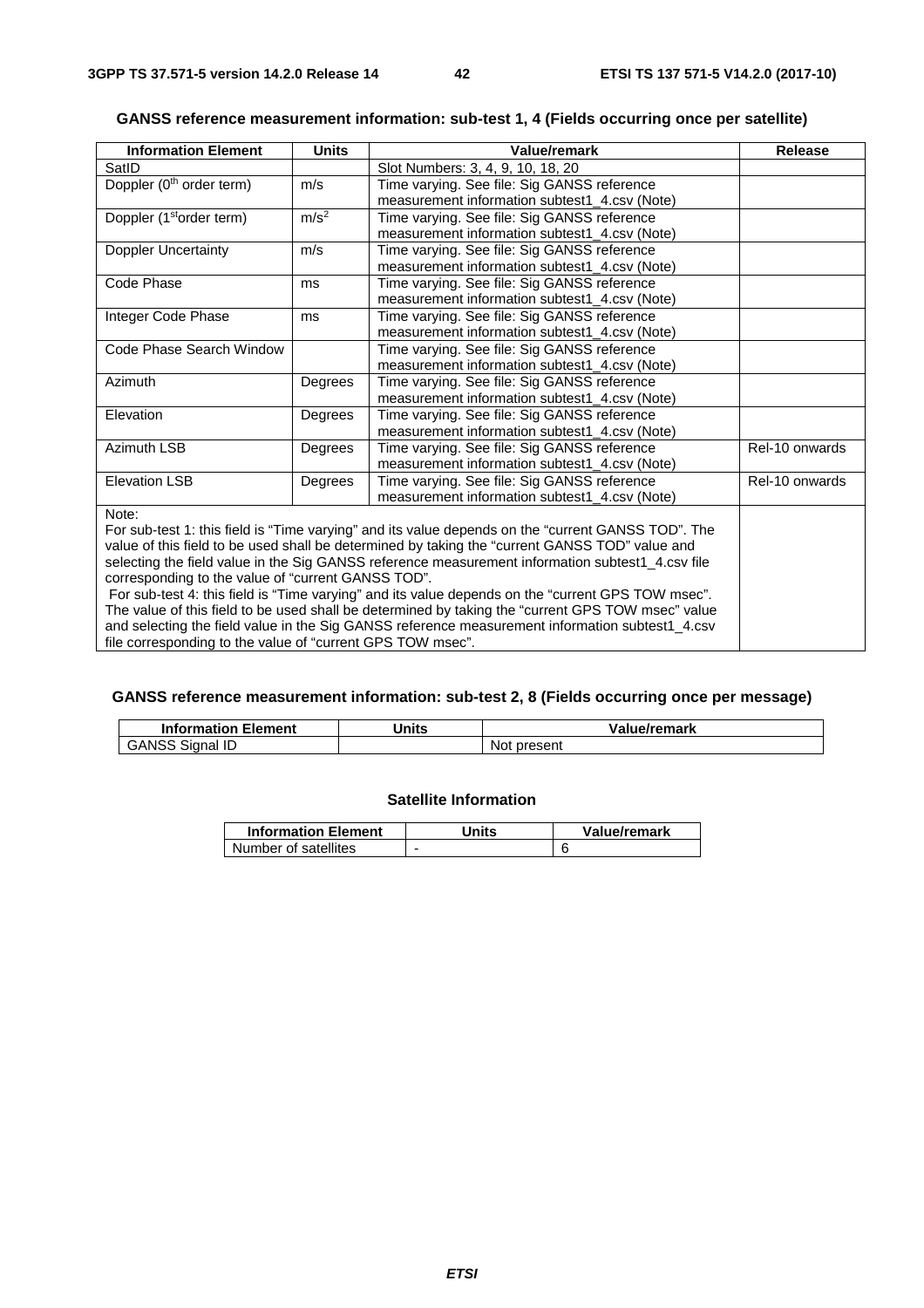| <b>Information Element</b>                                                                          | <b>Units</b>     | Value/remark                                | Release        |
|-----------------------------------------------------------------------------------------------------|------------------|---------------------------------------------|----------------|
| SatID                                                                                               |                  | SV IDs: 5, 10, 11, 18, 19, 20.              |                |
| Doppler (0 <sup>th</sup> order term)                                                                | m/s              | Time varying. See file: Sig GANSS reference |                |
|                                                                                                     |                  | measurement information subtest2.csv (Note) |                |
| Doppler (1 <sup>st</sup> order term)                                                                | m/s <sup>2</sup> | Time varying. See file: Sig GANSS reference |                |
|                                                                                                     |                  | measurement information subtest2.csv (Note) |                |
| <b>Doppler Uncertainty</b>                                                                          | m/s              | Time varying. See file: Sig GANSS reference |                |
|                                                                                                     |                  | measurement information subtest2.csv (Note) |                |
| Code Phase                                                                                          | ms               | Time varying. See file: Sig GANSS reference |                |
|                                                                                                     |                  | measurement information subtest2.csv (Note) |                |
| Integer Code Phase                                                                                  | ms               | Time varying. See file: Sig GANSS reference |                |
|                                                                                                     |                  | measurement information subtest2.csv (Note) |                |
| Code Phase Search Window                                                                            |                  | Time varying. See file: Sig GANSS reference |                |
|                                                                                                     |                  | measurement information subtest2.csv (Note) |                |
| Azimuth                                                                                             | Degrees          | Time varying. See file: Sig GANSS reference |                |
|                                                                                                     |                  | measurement information subtest2.csv (Note) |                |
| Elevation                                                                                           | Degrees          | Time varying. See file: Sig GANSS reference |                |
|                                                                                                     |                  | measurement information subtest2.csv (Note) |                |
| Azimuth LSB                                                                                         | Degrees          | Time varying. See file: Sig GANSS reference | Rel-10 onwards |
|                                                                                                     |                  | measurement information subtest2.csv (Note) |                |
| <b>Elevation LSB</b>                                                                                | Degrees          | Time varying. See file: Sig GANSS reference | Rel-10 onwards |
|                                                                                                     |                  | measurement information subtest2.csv (Note) |                |
| Note: This field is "Time varying" and its value depends on the "current GANSS TOD". The value of   |                  |                                             |                |
| this field to be used shall be determined by taking the "current GANSS TOD" value and selecting the |                  |                                             |                |
| field value in the Sig GANSS reference measurement information subtest2.csv file corresponding to   |                  |                                             |                |
| the value of "current GANSS TOD".                                                                   |                  |                                             |                |

# **GANSS reference measurement information: sub-test 2, 8 (Fields occurring once per satellite)**

# **GANSS reference measurement information: sub-test 9, 10 (Fields occurring once per message)**

| <b>Information Element</b> | Units | Value/remark    |
|----------------------------|-------|-----------------|
| GANSS<br>Signal            |       | ∵present<br>Not |

#### **Satellite Information**

| <b>Information Element</b> | Units | Value/remark |
|----------------------------|-------|--------------|
| Number of satellites       | -     |              |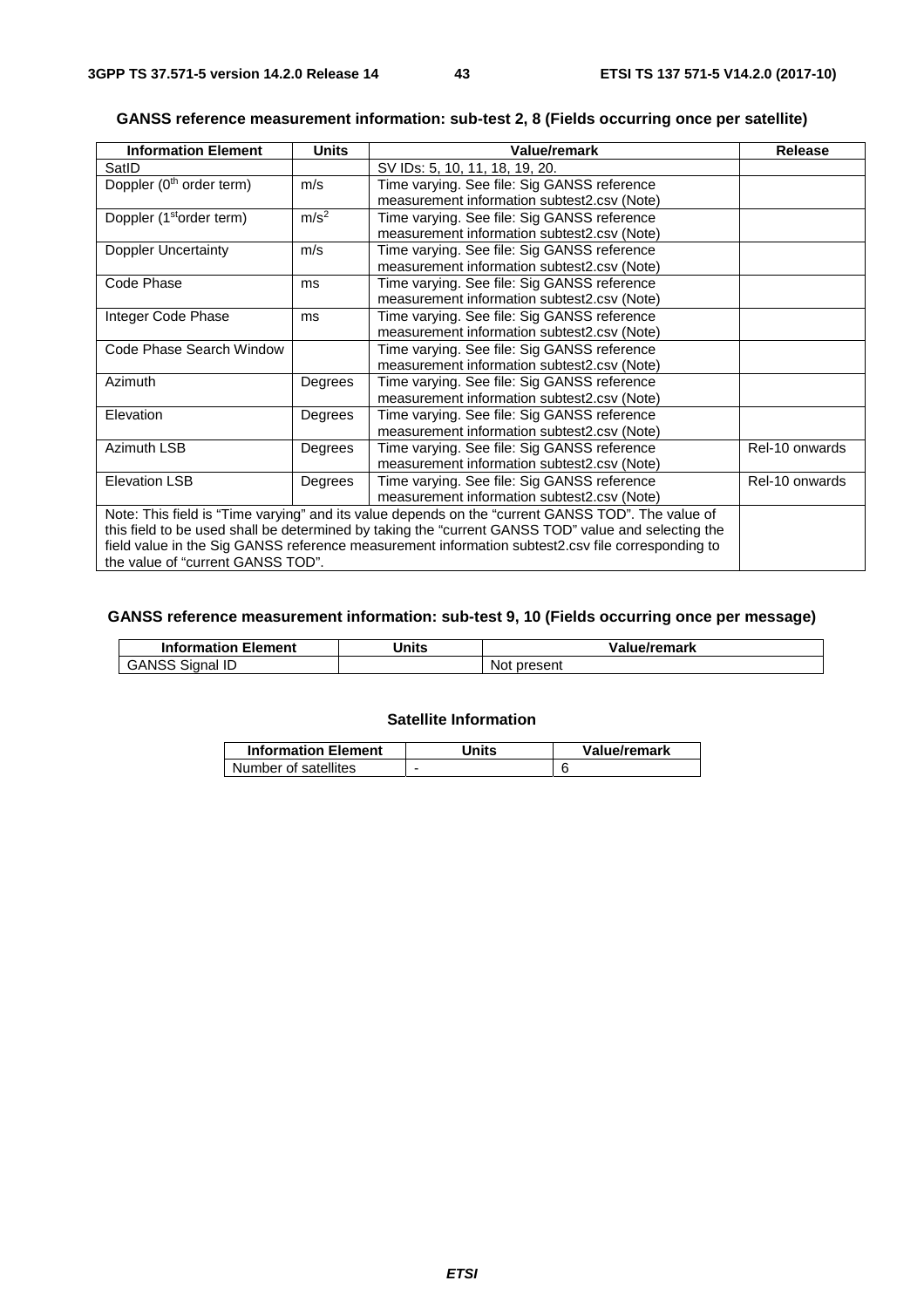| <b>Information Element</b>                                                                          | <b>Units</b>     | <b>Value/remark</b>                         | <b>Release</b> |  |
|-----------------------------------------------------------------------------------------------------|------------------|---------------------------------------------|----------------|--|
| SatID                                                                                               |                  | SV IDs: 1, 2, 7, 18, 21, 27.                |                |  |
| Doppler (0 <sup>th</sup> order term)                                                                | m/s              | Time varying. See file: Sig GANSS reference |                |  |
|                                                                                                     |                  | measurement information subtest9.csv (Note) |                |  |
| Doppler (1 <sup>st</sup> order term)                                                                | m/s <sup>2</sup> | Time varying. See file: Sig GANSS reference |                |  |
|                                                                                                     |                  | measurement information subtest9.csv (Note) |                |  |
| Doppler Uncertainty                                                                                 | m/s              | Time varying. See file: Sig GANSS reference |                |  |
|                                                                                                     |                  | measurement information subtest9.csv (Note) |                |  |
| Code Phase                                                                                          | ms               | Time varying. See file: Sig GANSS reference |                |  |
|                                                                                                     |                  | measurement information subtest9.csv (Note) |                |  |
| Integer Code Phase                                                                                  | ms               | Time varying. See file: Sig GANSS reference |                |  |
|                                                                                                     |                  | measurement information subtest9.csv (Note) |                |  |
| Code Phase Search Window                                                                            |                  | Time varying. See file: Sig GANSS reference |                |  |
|                                                                                                     |                  | measurement information subtest9.csv (Note) |                |  |
| Azimuth                                                                                             | Degrees          | Time varying. See file: Sig GANSS reference |                |  |
|                                                                                                     |                  | measurement information subtest9.csv (Note) |                |  |
| Elevation                                                                                           | Degrees          | Time varying. See file: Sig GANSS reference |                |  |
|                                                                                                     |                  | measurement information subtest9.csv (Note) |                |  |
| Azimuth LSB                                                                                         | Degrees          | Time varying. See file: Sig GANSS reference | Rel-12 onwards |  |
|                                                                                                     |                  | measurement information subtest9.csv (Note) |                |  |
| <b>Elevation LSB</b>                                                                                | Degrees          | Time varying. See file: Sig GANSS reference | Rel-12 onwards |  |
|                                                                                                     |                  | measurement information subtest9.csv (Note) |                |  |
| Note: This field is "Time varying" and its value depends on the "current GANSS TOD". The value of   |                  |                                             |                |  |
| this field to be used shall be determined by taking the "current GANSS TOD" value and selecting the |                  |                                             |                |  |
| field value in the Sig GANSS reference measurement information subtest9.csv file corresponding to   |                  |                                             |                |  |
| the value of "current GANSS TOD".                                                                   |                  |                                             |                |  |

**GANSS reference measurement information: sub-test 9, 10 (Fields occurring once per satellite)** 

# Assistance Data GANSS almanac

#### **GANSS almanac: sub-test 1, 4 (Fields occurring once per message)**

| Element<br>Information | Units | Value/remark |
|------------------------|-------|--------------|
| Week<br>Number         | Weeks | N/A          |

# **Satellite Information GLO-KP: sub-tests 1, 4**

| <b>Information Element</b> | Units                    | Value/remark |
|----------------------------|--------------------------|--------------|
| Number of satellites       | $\overline{\phantom{0}}$ |              |

# **GANSS almanac: sub-test 1, 4 (Fields occurring once per satellite)**

| <b>Information Element</b>     | <b>Units</b>                  | Value/remark                               |
|--------------------------------|-------------------------------|--------------------------------------------|
| N <sup>A</sup>                 | Days                          | See file: Sig GANSS Almanac subtest1_4.csv |
| $n^A$                          |                               | Slot Numbers: 1, 2, 3 22, 23, 24           |
| $H_n^A$                        |                               | See file: Sig GANSS Almanac subtest1_4.csv |
| $\lambda_n$ A                  | semi-circles                  | See file: Sig GANSS Almanac subtest1_4.csv |
| $t_{\lambda n}{}^A$            | seconds                       | See file: Sig GANSS Almanac subtest1_4.csv |
| $\Delta i n^A$                 | semi-circles                  | See file: Sig GANSS Almanac subtest1_4.csv |
| $\Delta T_n^A$                 | sec/orbit period              | See file: Sig GANSS Almanac subtest1_4.csv |
| $\Delta T$ _DOT <sub>n</sub> A | sec/orbit period <sup>2</sup> | See file: Sig GANSS Almanac subtest1_4.csv |
| $\epsilon_n$ <sup>A</sup>      |                               | See file: Sig GANSS Almanac subtest1_4.csv |
| $\omega_n^A$                   | semi-circles                  | See file: Sig GANSS Almanac subtest1_4.csv |
| $\tau_n$ <sup>A</sup>          | seconds                       | See file: Sig GANSS Almanac subtest1_4.csv |
| $C_n^A$                        |                               | See file: Sig GANSS Almanac subtest1_4.csv |
| $Mn^A$                         |                               | See file: Sig GANSS Almanac subtest1_4.csv |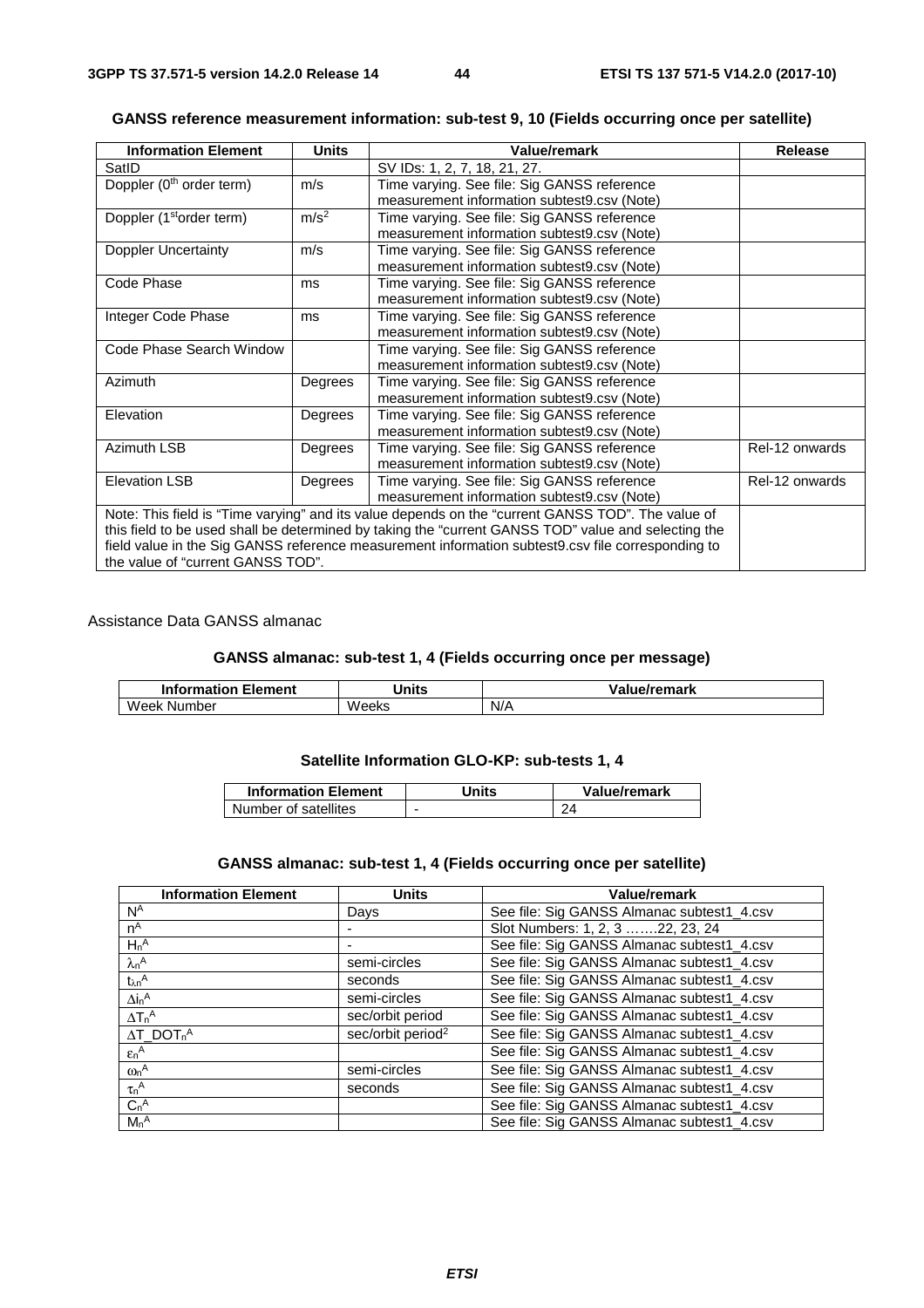#### **GANSS almanac: sub-test 2, 8 (Fields occurring once per message)**

| <b>Information Element</b> | Units | Value/remark | Release        |
|----------------------------|-------|--------------|----------------|
| Week Number                | Weeks | 645          |                |
| Complete Almanac Provided  |       | TRUE         | Rel-10 onwards |

#### **GANSS almanac: sub-test 2, 8 (Field occurring once per message)**

| <b>Information Element</b> | Units | Value/remark |
|----------------------------|-------|--------------|
| oa                         |       | 147000       |
| IOD <sub>a</sub>           |       |              |

#### **Satellite Information KP: sub-test 2, 8**

| <b>Information Element</b> | Jnits | Value/remark |
|----------------------------|-------|--------------|
| Number of satellites       |       | 30           |

# **GANSS almanac: sub-test 2, 8 (Fields occurring once per satellite)**

| <b>Information Element</b> | <b>Units</b>     | <b>Value/remark</b>                      |
|----------------------------|------------------|------------------------------------------|
| SV ID                      |                  | SV IDs: 1, 2, 3, , 29, 30                |
| е                          |                  | See file: Sig GANSS Almanac subtest2.csv |
| δi                         | semi-circles     | See file: Sig GANSS Almanac subtest2.csv |
| OMEGADOT                   | semi-circles/sec | See file: Sig GANSS Almanac subtest2.csv |
| SV Health KP               |                  | See file: Sig GANSS Almanac subtest2.csv |
| delta $A^{1/2}$            | meters $1/2$     | See file: Sig GANSS Almanac subtest2.csv |
| OMEGA <sub>0</sub>         | semi-circles     | See file: Sig GANSS Almanac subtest2.csv |
| Mo                         | semi-circles     | See file: Sig GANSS Almanac subtest2.csv |
| $\omega$                   | semi-circles     | See file: Sig GANSS Almanac subtest2.csv |
| $a f_0$                    | Seconds          | See file: Sig GANSS Almanac subtest2.csv |
| af <sub>1</sub>            | sec/sec          | See file: Sig GANSS Almanac subtest2.csv |

# **GANSS almanac: sub-test 9, 10 (Fields occurring once per message)**

| <b>Information Element</b> | Units | Value/remark | Release        |
|----------------------------|-------|--------------|----------------|
| Week Number                | Weeks | 313          |                |
| Complete Almanac Provided  |       | TRUE         | Rel-12 onwards |

# **GANSS almanac: sub-test 9, 10 (Field occurring once per message)**

| <b>Information Element</b> | Units | Value/remark |
|----------------------------|-------|--------------|
| oa                         |       | 147456       |
| IOD <sub>a</sub>           |       |              |

#### **Satellite Information KP: sub-test 9, 10**

| <b>Information Element</b> | Jnits | Value/remark |
|----------------------------|-------|--------------|
| Number of satellites       | -     | 30           |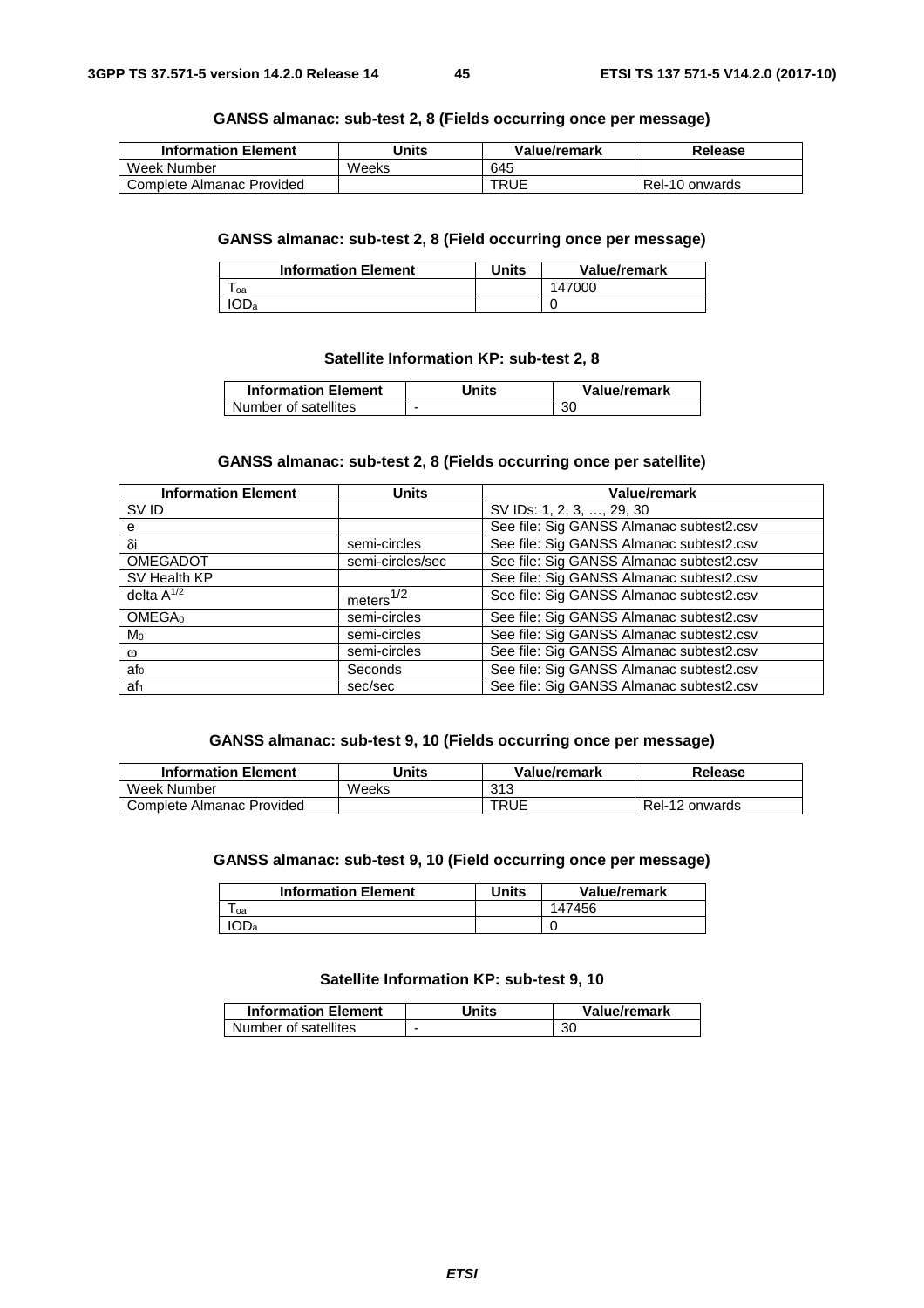| <b>Information Element</b> | <b>Units</b>     | <b>Value/remark</b>                      |
|----------------------------|------------------|------------------------------------------|
| SV ID                      |                  | SV IDs: 1, 2, 3, , 29, 30                |
| е                          |                  | See file: Sig GANSS Almanac subtest9.csv |
| δi                         | semi-circles     | See file: Sig GANSS Almanac subtest9.csv |
| <b>OMEGADOT</b>            | semi-circles/sec | See file: Sig GANSS Almanac subtest9.csv |
| SV Health KP               |                  | See file: Sig GANSS Almanac subtest9.csv |
| delta $A^{1/2}$            | meters $1/2$     | See file: Sig GANSS Almanac subtest9.csv |
| OMEGA <sub>0</sub>         | semi-circles     | See file: Sig GANSS Almanac subtest9.csv |
| M <sub>0</sub>             | semi-circles     | See file: Sig GANSS Almanac subtest9.csv |
| $\omega$                   | semi-circles     | See file: Sig GANSS Almanac subtest9.csv |
| afo                        | Seconds          | See file: Sig GANSS Almanac subtest9.csv |
| af <sub>1</sub>            | sec/sec          | See file: Sig GANSS Almanac subtest9.csv |

# **GANSS almanac: sub-test 9, 10 (Fields occurring once per satellite)**

#### Assistance Data GANSS auxiliary information

## **GANSS auxiliary information: sub-test 1, 4 (Fields occurring once per message)**

| <b>Information Element</b> | Units | Value/remark      |
|----------------------------|-------|-------------------|
| GANSS-ID-3                 |       | Present (GLONASS) |

#### **Aux Info List: sub-test 1, 4**

| <b>Information Element</b> | Units | Value/remark |
|----------------------------|-------|--------------|
| Number of satellites       | -     |              |

#### **GANSS auxiliary information: sub-test 1, 4 (Fields occurring once per satellite)**

| <b>Information Element</b> | Units | Value/remark                      |
|----------------------------|-------|-----------------------------------|
| Sat ID                     |       | Slot Numbers: 3, 4, 9, 10, 18, 20 |
| Signals Available          |       | G1                                |
| <b>Channel Number</b>      |       | $5.6. -2. -7. -3.2$               |

#### **GANSS auxiliary information: sub-test 3 (Fields occurring once per message)**

| <b>Information Element</b> | Units | Value/remark             |
|----------------------------|-------|--------------------------|
| GANSS-ID-1                 |       | Present (Modernized GPS) |

#### **Aux Info List: sub-test 3**

| <b>Information Element</b> | Units | Value/remark |
|----------------------------|-------|--------------|
| Number of satellites       | -     |              |

# **GANSS auxiliary information: sub-test 3 (Fields occurring once per satellite)**

| <b>Information Element</b> | Units | Value/remark                          |
|----------------------------|-------|---------------------------------------|
| Sat ID                     |       | PRNs: 1, 11, 17, 20, 23, 28           |
| Signals Available          |       | L1C and others as supported by the UE |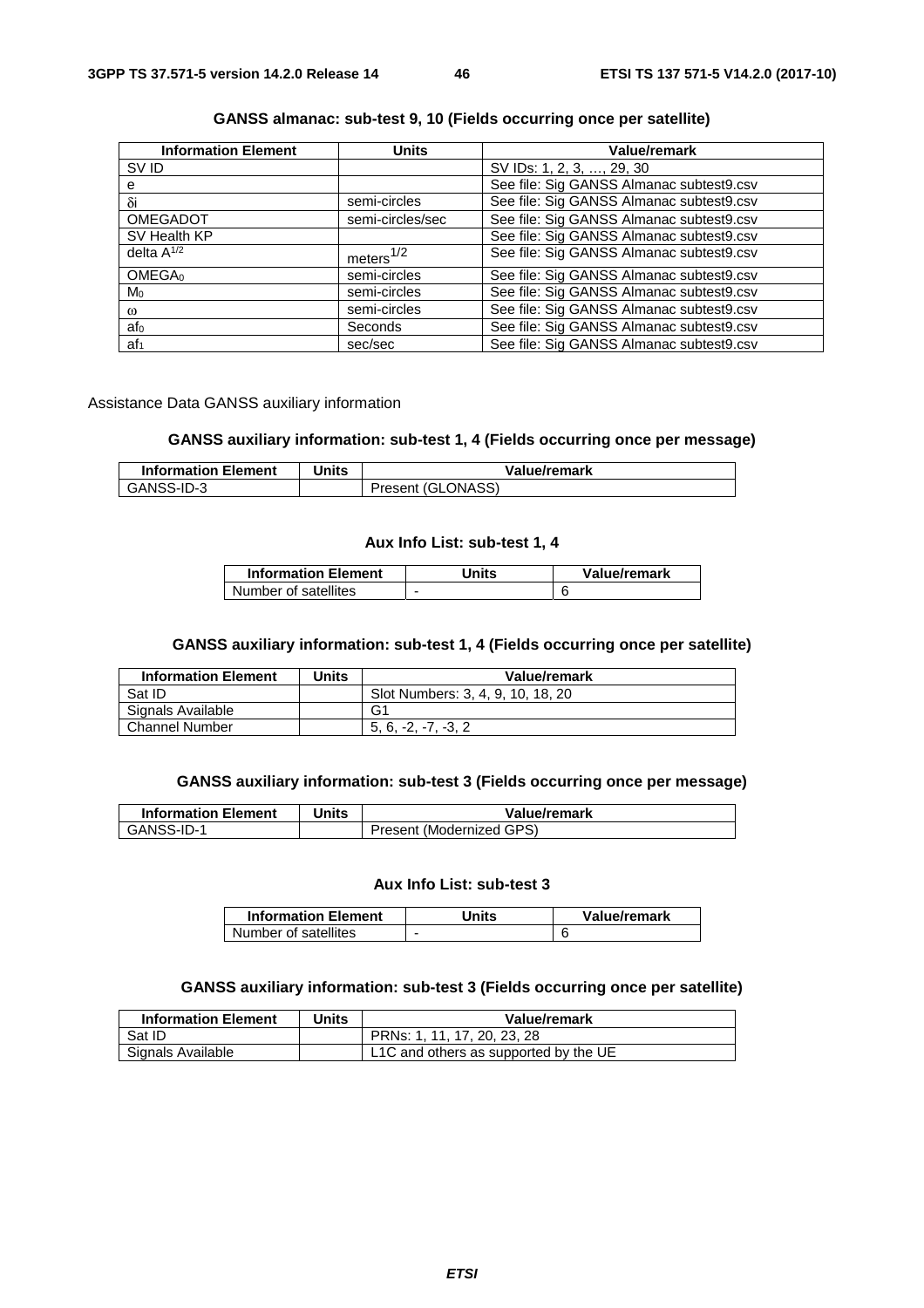Assistance Data GANSS ID

#### **GANSS ID: sub-test 1, 4**

| <b>Information Element</b> | Units | Value/remark |
|----------------------------|-------|--------------|
| <b>GANSS ID</b>            |       | 3 (GLONASS)  |

#### **GANSS ID: sub-test 2, 8**

| <b>Information Element</b> | Units | Value/remark          |
|----------------------------|-------|-----------------------|
| GANSS ID                   |       | Not present (Galileo) |

#### **GANSS ID: sub-test 3**

| <b>Information Element</b> | Units | Value/remark     |
|----------------------------|-------|------------------|
| GANSS ID                   |       | (Modernized GPS) |

#### **GANSS ID: sub-test 9, 10**

| <b>Information Element</b> | Units | Value/remark |
|----------------------------|-------|--------------|
| <b>GANSS ID</b>            |       | ◡◡           |

# 6.1.3.3 Default Assistance Data for TS 37.571-2 subclause 7

This subclause defines the GNSS assistance data elements which shall be provided to the UE in certain tests in TS 37.571-2 [7] subclause 7 in the LPP Provide Assistance Data messages in the absence of a corresponding LPP Request Assistance Data message. The GNSS assistance data provided depends on the mode being used in the test case, the assistance data supported by the UE and the GNSS(s) supported by the UE. GNSS assistance data IEs not supported by the UE shall not be sent. GNSS assistance data IEs supported by the UE but not listed below shall not be sent.

| Table 6.1.3.3-1: Default GNSS assistance data to be provided to the UE |  |
|------------------------------------------------------------------------|--|
|------------------------------------------------------------------------|--|

| <b>GNSS Assistance Data IE</b><br>supported by UE                                                                               | Mode used in test case |                                                                       |                                                                                     |  |  |
|---------------------------------------------------------------------------------------------------------------------------------|------------------------|-----------------------------------------------------------------------|-------------------------------------------------------------------------------------|--|--|
|                                                                                                                                 | <b>UE-based</b>        | UE-assisted.<br><b>GNSS-Acquisition</b><br>Assistance supported by UE | UE-assisted.<br><b>GNSS-Acquisition</b><br><b>Assistance not supported</b><br>by UE |  |  |
| <b>GNSS-Reference Time</b>                                                                                                      | Yes                    | Yes                                                                   | Yes                                                                                 |  |  |
| <b>GNSS-ReferenceLocation</b>                                                                                                   | <b>Yes</b>             | No.                                                                   | Yes                                                                                 |  |  |
| GNSS-IonosphericModel                                                                                                           | <b>Yes</b>             | No.                                                                   | <b>No</b>                                                                           |  |  |
| <b>GNSS-TimeModelList</b>                                                                                                       | $Yes^{(1)}$            | No.                                                                   | Yes <sup>(1)</sup>                                                                  |  |  |
| <b>GNSS-NavigationModel</b>                                                                                                     | Yes                    | No.                                                                   | Yes                                                                                 |  |  |
| GNSS-AcquisitionAssistance                                                                                                      | No.                    | Yes                                                                   | No.                                                                                 |  |  |
| GNSS-Almanac                                                                                                                    | No.                    | No.                                                                   | Yes                                                                                 |  |  |
| GNSS-UTC-Model                                                                                                                  | Yes <sup>(2)</sup>     | Yes <sup>(2)</sup>                                                    | $Yes^{(2)}$                                                                         |  |  |
| GNSS-AuxiliaryInformation                                                                                                       | Yes <sup>(3)</sup>     | Yes <sup>(3)</sup>                                                    | Yes <sup>(3)</sup>                                                                  |  |  |
| Note1: Only if more than one GNSS supported by the UE<br>Note2: Only if CLONACC and at logat and other CNCC quanated by the LIE |                        |                                                                       |                                                                                     |  |  |

Note2: Only if GLONASS and at least one other GNSS supported by the UE.

Note3: Only if GLONASS supported by the UE, and/or if the UE supports multiple signals per GNSS.

## 6.1.3.4 Assistance Data values for TS 37.571-2 subclause 7

Where assistance data is required on a per-satellite basis, or where the values of the data also varies with time it is specified in comma-separated-variable files in the GNSS data zip file specified in Annex B. These files specify the values to be used for each satellite, indexed by satellite SV ID, and, where applicable, the values to be used indexed by both time and satellite SV ID.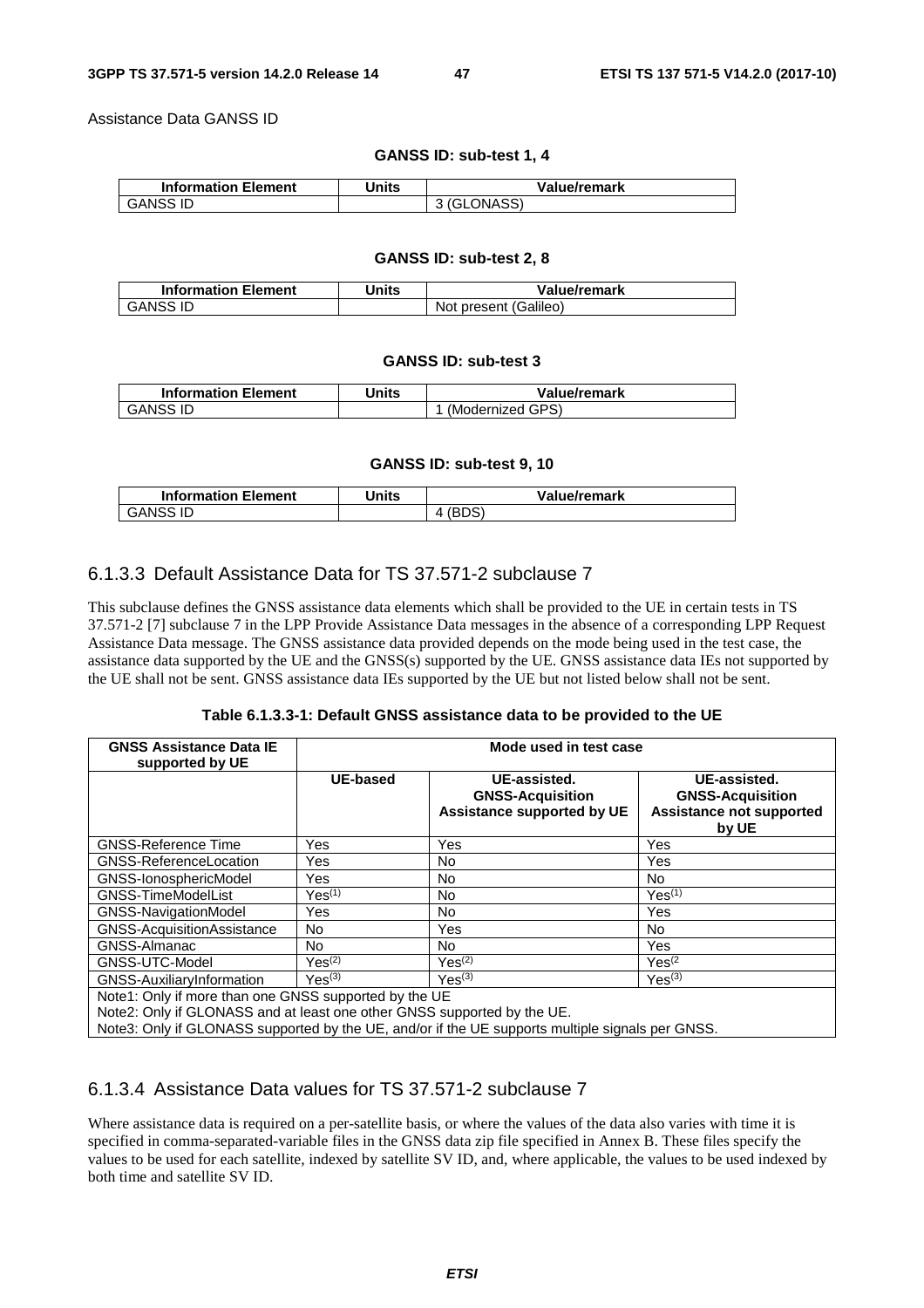Assistance data that is marked as "time varying" and the gnss-TimeOfDay field are only specified and used in 1 second increments. Interpolation between these values shall not be used.

The accuracy of the gnss-TimeOfDay and assistance data that is marked as "time varying" in the provided assistance data shall be within +/- 2 s relative to the GNSS time in the system simulator. In the case that assistance data is required but satellite signals are not required then this clause does not apply.

Assistance data Information Elements and fields that are not specified shall not be used.

The information elements detailed below are fully defined in 3GPP TS 36.355 [8]

#### GNSS REFERENCE TIME:

#### **GNSS-ReferenceTime: If GPS supported by the UE**

| <b>Information Element</b>                                                                                   | <b>Units</b> | Value/remark                                                                                          |  |
|--------------------------------------------------------------------------------------------------------------|--------------|-------------------------------------------------------------------------------------------------------|--|
| gnss-SystemTime                                                                                              |              |                                                                                                       |  |
| gnss-TimeID                                                                                                  |              | $0$ (gps)                                                                                             |  |
| gnss-DayNumber                                                                                               |              | 11683                                                                                                 |  |
| gnss-TimeOfDay                                                                                               |              | 1860 s. Start time. Add integer number of 1 seconds as required. (Note)                               |  |
| gnss-TimeOfDayFrac-msec                                                                                      |              | Not present                                                                                           |  |
| notificationOfLeapSecond                                                                                     |              | Not present                                                                                           |  |
| gps-TOW-Assist                                                                                               |              |                                                                                                       |  |
| satelliteID                                                                                                  |              | PRNs: 1, 11, 17, 20, 23, 28.                                                                          |  |
| tlmWord                                                                                                      |              | 10922 (for all PRNs)                                                                                  |  |
| antiSpoof                                                                                                    |              | 1 (for all PRNs)                                                                                      |  |
| alert                                                                                                        |              | 0 (for all PRNs)                                                                                      |  |
| tlmRsvdBits                                                                                                  |              | 2 (for all PRNs)                                                                                      |  |
| referenceTimeUnc                                                                                             |              | $'117'$ (2.274 seconds)                                                                               |  |
| gnss-ReferenceTimeForCells                                                                                   |              | Not present                                                                                           |  |
| Note: gnss-TimeOfDay                                                                                         |              |                                                                                                       |  |
| This is the value of gnss-TimeOfDay when the GNSS scenario is started in the GNSS simulator. The value of    |              |                                                                                                       |  |
| gnss-TimeOfDay to be used in the Reference Time IE shall be calculated at the time the IE is required by     |              |                                                                                                       |  |
| adding the elapsed time since the time the scenario was started in the GNSS simulator to this value, rounded |              |                                                                                                       |  |
| up to the next 1 second interval. This "current gnss-TimeOfDay" is then also used to determine the value of  |              |                                                                                                       |  |
| any other Information Elements marked as "Time varying" in subclause 6.1.3.4. In the case that the           |              |                                                                                                       |  |
|                                                                                                              |              | (hardware) GNSS simulator is switched off or not present then the value of gnss-TimeOfDay given above |  |
| may be used.                                                                                                 |              |                                                                                                       |  |

#### **GNSS-ReferenceTime: If GLONASS is the only GNSS supported by the UE**

| <b>Information Element</b> | <b>Units</b> | Value/remark                                                                                                                                                                                                                                                                                                                                                                                                                                         |
|----------------------------|--------------|------------------------------------------------------------------------------------------------------------------------------------------------------------------------------------------------------------------------------------------------------------------------------------------------------------------------------------------------------------------------------------------------------------------------------------------------------|
| gnss-SystemTime            |              |                                                                                                                                                                                                                                                                                                                                                                                                                                                      |
| gnss-TimeID                |              | 4 (glonass)                                                                                                                                                                                                                                                                                                                                                                                                                                          |
| gnss-DayNumber             |              | 5844                                                                                                                                                                                                                                                                                                                                                                                                                                                 |
| gnss-TimeOfDay             |              | 12645 s. Start time. Add integer number of 1 seconds as required.<br>(Note)                                                                                                                                                                                                                                                                                                                                                                          |
| gnss-TimeOfDayFrac-msec    |              | Not present                                                                                                                                                                                                                                                                                                                                                                                                                                          |
| notificationOfLeapSecond   |              | 00                                                                                                                                                                                                                                                                                                                                                                                                                                                   |
| gps-TOW-Assist             |              | Not present                                                                                                                                                                                                                                                                                                                                                                                                                                          |
| referenceTimeUnc           |              | '117' (2.274 seconds)                                                                                                                                                                                                                                                                                                                                                                                                                                |
| gnss-ReferenceTimeForCells |              | Not present                                                                                                                                                                                                                                                                                                                                                                                                                                          |
| Note: gnss-TimeOfDay       |              |                                                                                                                                                                                                                                                                                                                                                                                                                                                      |
|                            |              | This is the value of gnss-TimeOfDay when the GNSS scenario is started in the GNSS simulator. The value of<br>gnss-TimeOfDay to be used in the Reference Time IE shall be calculated at the time the IE is required by<br>adding the elapsed time since the time the scenario was started in the GNSS simulator to this value, rounded<br>up to the next 1 second interval. This "current gnss-TimeOfDay" is then also used to determine the value of |

any other Information Elements marked as "Time varying" in subclause 6.1.3.4. In the case that the (hardware) GNSS simulator is switched off or not present then the value of gnss-TimeOfDay given above may be used.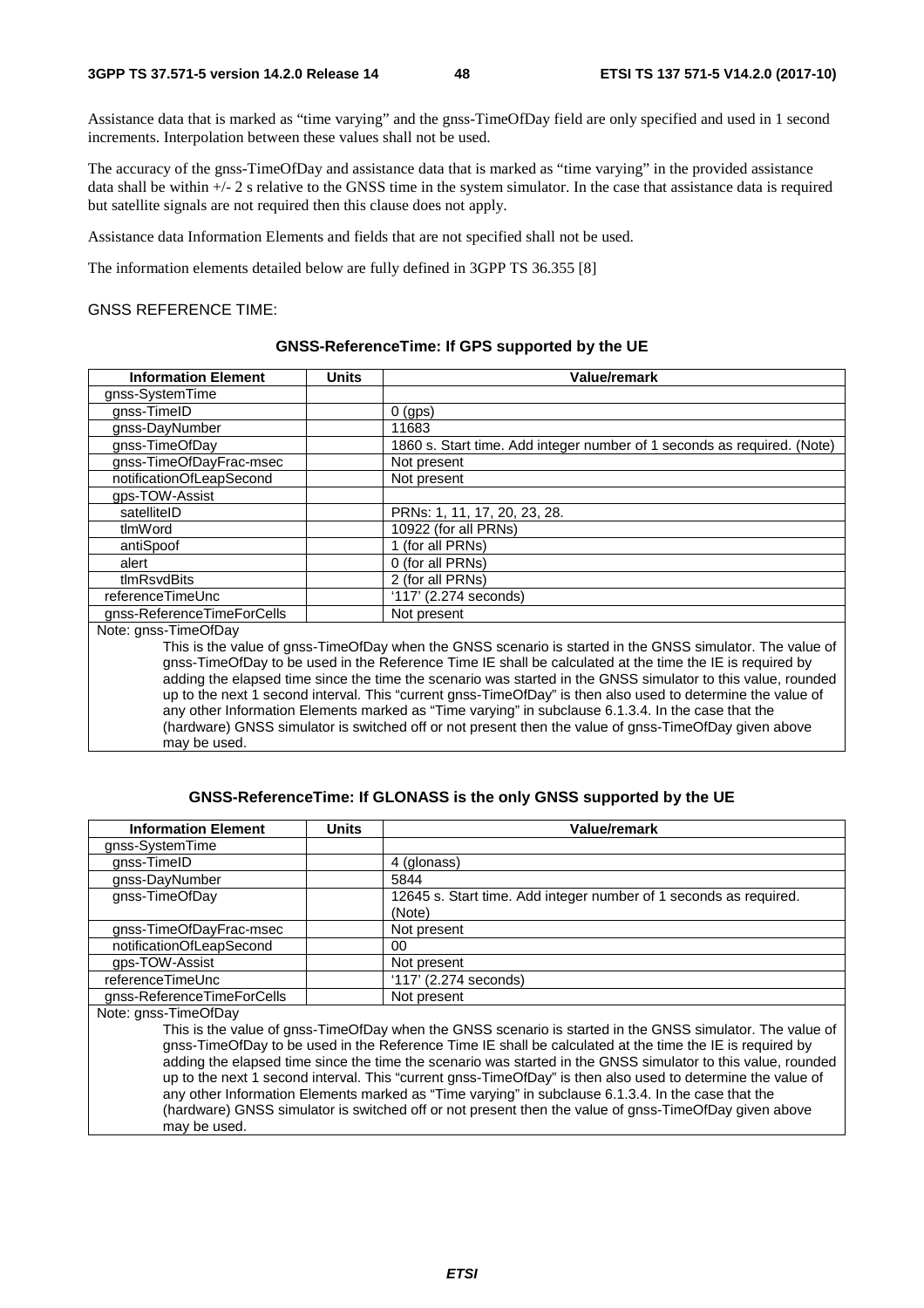# **GNSS-ReferenceTime: If Galileo is the only GNSS supported by the UE**

| <b>Information Element</b> | Units | Value/remark                                                                                                                                                                                                                                                                                                                          |
|----------------------------|-------|---------------------------------------------------------------------------------------------------------------------------------------------------------------------------------------------------------------------------------------------------------------------------------------------------------------------------------------|
| gnss-SystemTime            |       |                                                                                                                                                                                                                                                                                                                                       |
| gnss-TimeID                |       | 3 (galileo)                                                                                                                                                                                                                                                                                                                           |
| gnss-DayNumber             |       | 4536                                                                                                                                                                                                                                                                                                                                  |
| gnss-TimeOfDay             |       | 1860 s. Start time. Add integer number of 1 seconds as required. (Note)                                                                                                                                                                                                                                                               |
| gnss-TimeOfDayFrac-msec    |       | Not present                                                                                                                                                                                                                                                                                                                           |
| notificationOfLeapSecond   |       | Not present                                                                                                                                                                                                                                                                                                                           |
| qps-TOW-Assist             |       | Not present                                                                                                                                                                                                                                                                                                                           |
| referenceTimeUnc           |       | '117' (2.274 seconds)                                                                                                                                                                                                                                                                                                                 |
| gnss-ReferenceTimeForCells |       | Not present                                                                                                                                                                                                                                                                                                                           |
| Note: gnss-TimeOfDay       |       |                                                                                                                                                                                                                                                                                                                                       |
|                            |       | This is the value of gnss-TimeOfDay when the GNSS scenario is started in the GNSS simulator. The value of<br>gnss-TimeOfDay to be used in the Reference Time IE shall be calculated at the time the IE is required by<br>adding the elapsed time since the time the scenario was started in the GNSS simulator to this value, rounded |

up to the next 1 second interval. This "current gnss-TimeOfDay" is then also used to determine the value of any other Information Elements marked as "Time varying" in subclause 6.1.3.4. In the case that the (hardware) GNSS simulator is switched off or not present then the value of gnss-TimeOfDay given above may be used.

#### **GNSS-ReferenceTime: If BDS is the only GNSS supported by the UE**

| <b>Information Element</b> | <b>Units</b> | Value/remark                                                                                              |
|----------------------------|--------------|-----------------------------------------------------------------------------------------------------------|
| gnss-SystemTime            |              |                                                                                                           |
| gnss-TimeID                |              | $5$ (bds)                                                                                                 |
| gnss-DayNumber             |              | 2191                                                                                                      |
| gnss-TimeOfDay             |              | 1847 s. Start time. Add integer number of 1 seconds as required. (Note)                                   |
| gnss-TimeOfDayFrac-msec    |              | Not present                                                                                               |
| notificationOfLeapSecond   |              | Not present                                                                                               |
| qps-TOW-Assist             |              | Not present                                                                                               |
| referenceTimeUnc           |              | '117' (2.274 seconds)                                                                                     |
| gnss-ReferenceTimeForCells |              | Not present                                                                                               |
| Note: gnss-TimeOfDay       |              |                                                                                                           |
|                            |              | This is the value of gnss-TimeOfDay when the GNSS scenario is started in the GNSS simulator. The value of |

gnss-TimeOfDay to be used in the Reference Time IE shall be calculated at the time the IE is required by adding the elapsed time since the time the scenario was started in the GNSS simulator to this value, rounded up to the next 1 second interval. This "current gnss-TimeOfDay" is then also used to determine the value of any other Information Elements marked as "Time varying" in subclause 6.1.3.4. In the case that the (hardware) GNSS simulator is switched off or not present then the value of gnss-TimeOfDay given above may be used.

## GNSS REFERENCE LOCATION:

#### **GNSS-ReferenceLocation**

| <b>Information Element</b> | <b>Units</b> | Value/remark |
|----------------------------|--------------|--------------|
| threeDlocation             |              |              |
| latitudeSign               |              |              |
| degreesLatitude            | degrees      | 35.744287    |
| degreesLongitude           | degrees      | 139.680176   |
| altitudeDirection          |              | 0            |
| altitude                   | m            | 300          |
| uncertaintySemiMajor       | m            | 3000         |
| uncertaintySemiMinor       | m            | 3000         |
| orientationMajorAxis       | degrees      | O            |
| uncertaintyAltitude        | m            | 500          |
| confidence                 | %            | 68           |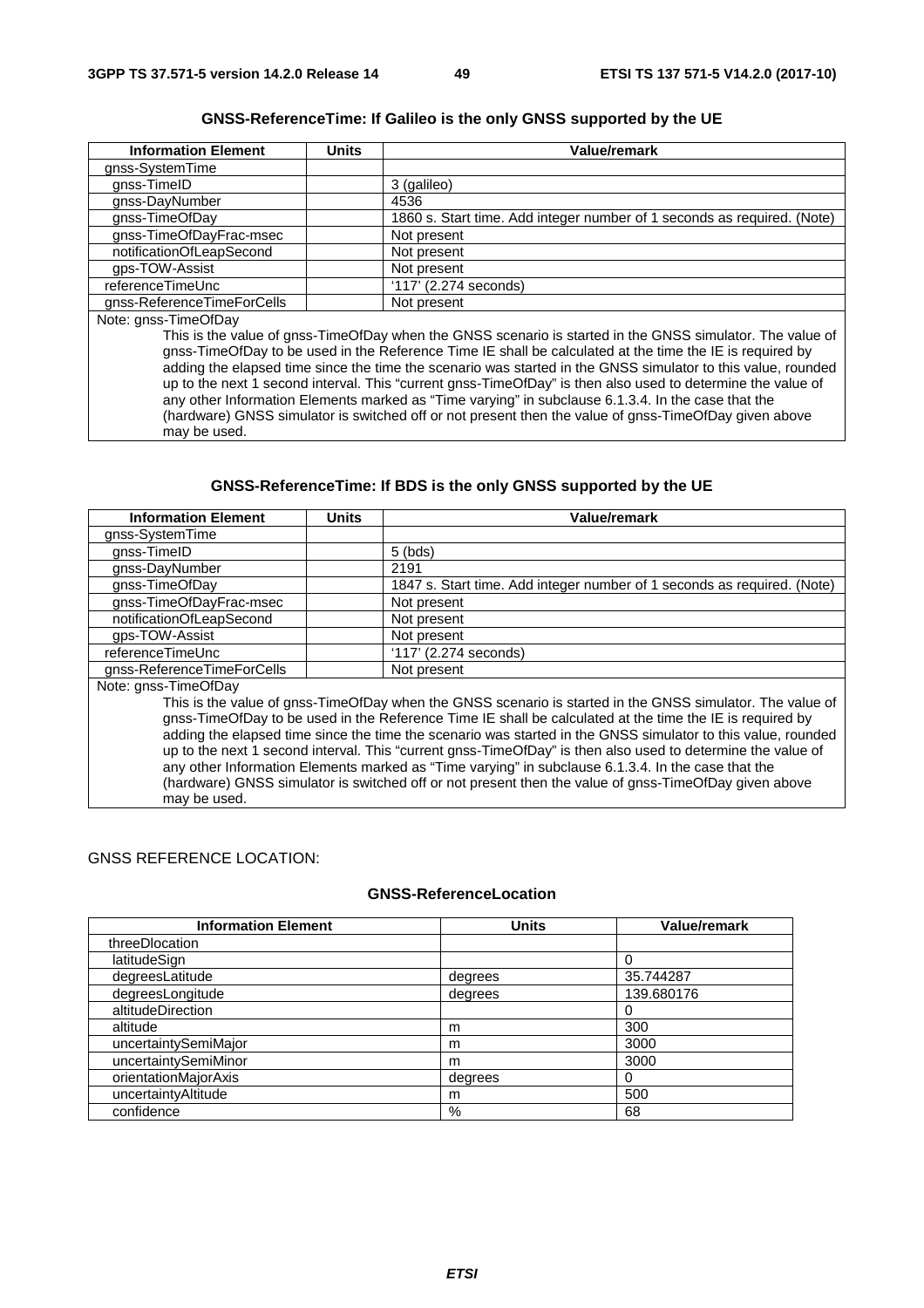# GNSS IONOSPHERIC MODEL:

# **GNSS-IonosphericModel:If GPS or GLONASS or BDS supported by the UE**

| <b>Information Element</b> | <b>Units</b>                   | Value/remark    |
|----------------------------|--------------------------------|-----------------|
| GNSS-IonosphericModel      |                                |                 |
| klobucharModel             |                                |                 |
| datalD                     |                                | 00              |
| alfa0                      | seconds                        | 4.6566129 10E-9 |
| alfa1                      | sec/semi-circle                | 1.4901161 10E-8 |
| alfa2                      | sec/(semi-circle) <sup>2</sup> | -5.96046 10E-8  |
| alfa3                      | sec/(semi-circle) <sup>3</sup> | -5.96046 10E-8  |
| beta0                      | seconds                        | 79872           |
| beta1                      | sec/semi-circle                | 65536           |
| beta2                      | sec/(semi-circle) <sup>2</sup> | $-65536$        |
| beta3                      | sec/(semi-circle) <sup>3</sup> | $-393216$       |
| neQuickModel               |                                | Not present     |

# **GNSS-IonosphericModel: If Galileo supported by the UE**

| <b>Information Element</b> | <b>Units</b> | Value/remark |
|----------------------------|--------------|--------------|
| GNSS-IonosphericModel      |              |              |
| klobucharModel             |              | Not present  |
| neQuickModel               |              |              |
| ai0                        |              | 64.4         |
| ai1                        |              |              |
| ai2                        |              |              |
| ionoStormFlag1             |              |              |
| ionoStormFlag2             |              | $\Omega$     |
| ionoStormFlag3             |              |              |
| ionoStormFlag4             |              |              |
| ionoStormFlag5             |              |              |

# GNSS TIME MODEL:

# **GNSS-TimeModelList: If GLONASS and GPS supported by the UE**

| <b>Information Element</b> | Units   | Value/remark |
|----------------------------|---------|--------------|
| gnss-TimeModelRefTime      | seconds | 1860(s)      |
| tA0                        |         |              |
| gnss-TO-ID                 |         | (GPS)        |
| weekNumber                 |         | 1669         |
| deltaT                     |         | 15           |

# **GNSS-TimeModelList: If Galileo and GPS supported by the UE**

| <b>Information Element</b> | Units   | Value/remark |
|----------------------------|---------|--------------|
| gnss-TimeModelRefTime      | Seconds | 1860(s)      |
| tA0                        |         |              |
| gnss-TO-ID                 |         | (GPS)        |
| weekNumber                 |         | 1669         |
| deltaT                     |         |              |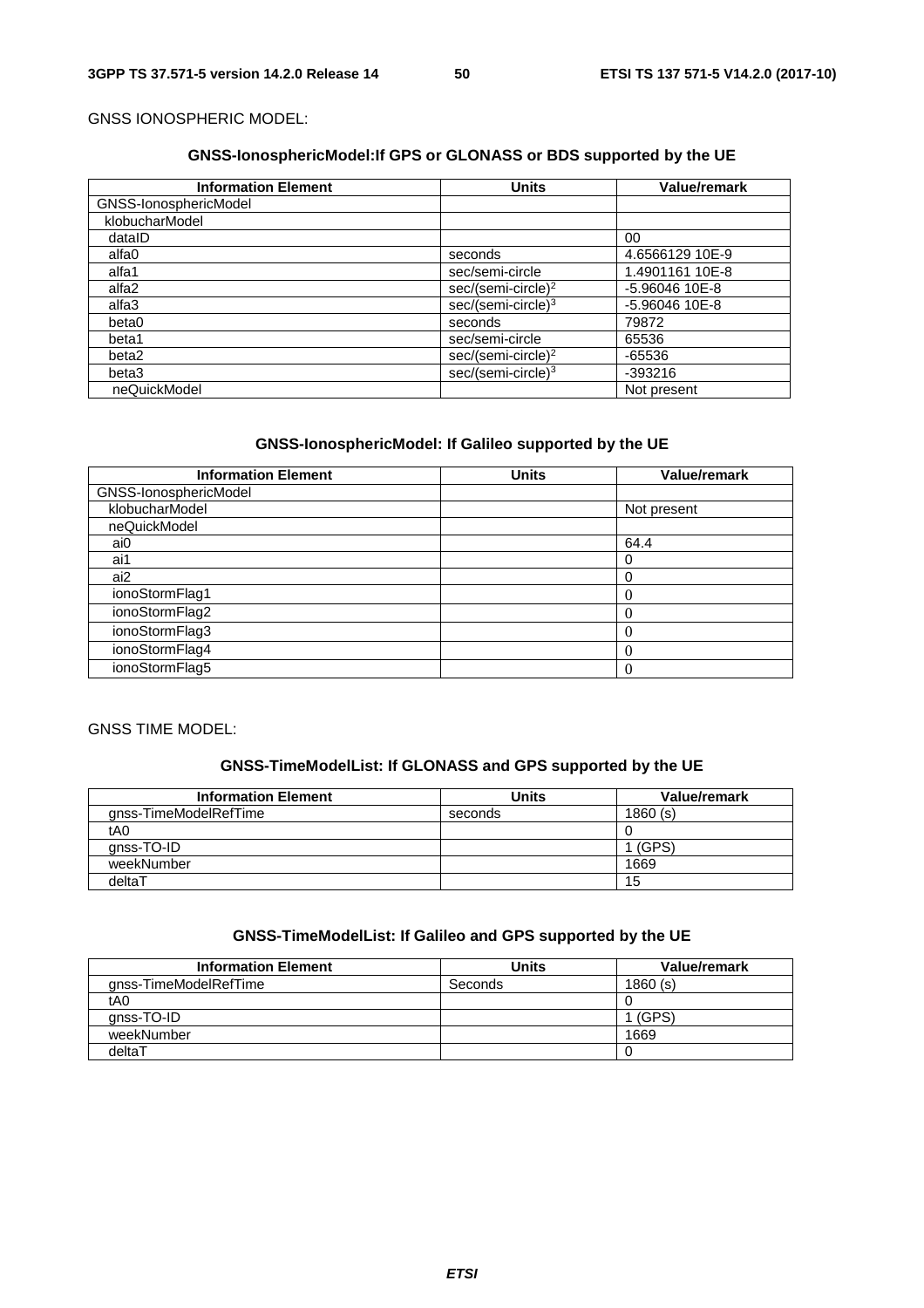# **GNSS-TimeModelList: If BDS and GPS supported by the UE**

| <b>Information Element</b> | <b>Units</b> | Value/remark |
|----------------------------|--------------|--------------|
| anss-TimeModelRefTime      | seconds      | 1860(s)      |
| tA0                        |              |              |
| gnss-TO-ID                 |              | (GPS)        |
| weekNumber                 |              | 1669         |
| deltaT                     |              | 13           |

#### GNSS NAVIGATION MODEL:

#### **GNSS-NavigationModel: If GPS supported by the UE**

| <b>Information Element</b> | Units | Value/remark |
|----------------------------|-------|--------------|
| nonBroadcastFlag           |       |              |
| anss-SatelliteList         |       | SIZE         |

#### **GNSS-NavModelSatelliteElement: If GPS supported by the UE**

| <b>Information Element</b> | <b>Units</b> | Value/remark                                     |
|----------------------------|--------------|--------------------------------------------------|
| svID                       |              | PRNs: 1, 11, 17, 20, 23, 28                      |
| svHealth                   |              | $\Omega$                                         |
| iod                        |              | 0                                                |
| gnss-ClockModel            |              |                                                  |
| nav-ClockModel             |              |                                                  |
| navToc                     |              | See file: Sig GNSS Navigation Model subtest1.csv |
| navaf <sub>2</sub>         |              | See file: Sig GNSS Navigation Model subtest1.csv |
| navaf1                     |              | See file: Sig GNSS Navigation Model subtest1.csv |
| navaf0                     |              | See file: Sig GNSS Navigation Model subtest1.csv |
| navTgd                     |              | See file: Sig GNSS Navigation Model subtest1.csv |
| gnss-OrbitModel            |              |                                                  |
| nav-KeplerianSet           |              |                                                  |
| navURA                     |              | See file: Sig GNSS Navigation Model subtest1.csv |
| navFitFlag                 |              | See file: Sig GNSS Navigation Model subtest1.csv |
| navToe                     |              | See file: Sig GNSS Navigation Model subtest1.csv |
| navOmega                   |              | See file: Sig GNSS Navigation Model subtest1.csv |
| navDeltaN                  |              | See file: Sig GNSS Navigation Model subtest1.csv |
| navM0                      |              | See file: Sig GNSS Navigation Model subtest1.csv |
| navOmegaADot               |              | See file: Sig GNSS Navigation Model subtest1.csv |
| navE                       |              | See file: Sig GNSS Navigation Model subtest1.csv |
| navIDot                    |              | See file: Sig GNSS Navigation Model subtest1.csv |
| navAPowerHalf              |              | See file: Sig GNSS Navigation Model subtest1.csv |
| navl0                      |              | See file: Sig GNSS Navigation Model subtest1.csv |
| navOmegaA0                 |              | See file: Sig GNSS Navigation Model subtest1.csv |
| navCrs                     |              | See file: Sig GNSS Navigation Model subtest1.csv |
| navCis                     |              | See file: Sig GNSS Navigation Model subtest1.csv |
| navCus                     |              | See file: Sig GNSS Navigation Model subtest1.csv |
| navCrc                     |              | See file: Sig GNSS Navigation Model subtest1.csv |
| navCic                     |              | See file: Sig GNSS Navigation Model subtest1.csv |
| navCuc                     |              | See file: Sig GNSS Navigation Model subtest1.csv |
| addNAVparam                |              |                                                  |
| ephemCodeOnL2              |              | See file: Sig GNSS Navigation Model subtest1.csv |
| ephemL2Pflag               |              | See file: Sig GNSS Navigation Model subtest1.csv |
| reserved1                  |              | See file: Sig GNSS Navigation Model subtest1.csv |
| reserved <sub>2</sub>      |              | See file: Sig GNSS Navigation Model subtest1.csv |
| reserved3                  |              | See file: Sig GNSS Navigation Model subtest1.csv |
| reserved4                  |              | See file: Sig GNSS Navigation Model subtest1.csv |
| ephemAODA                  |              | See file: Sig GNSS Navigation Model subtest1.csv |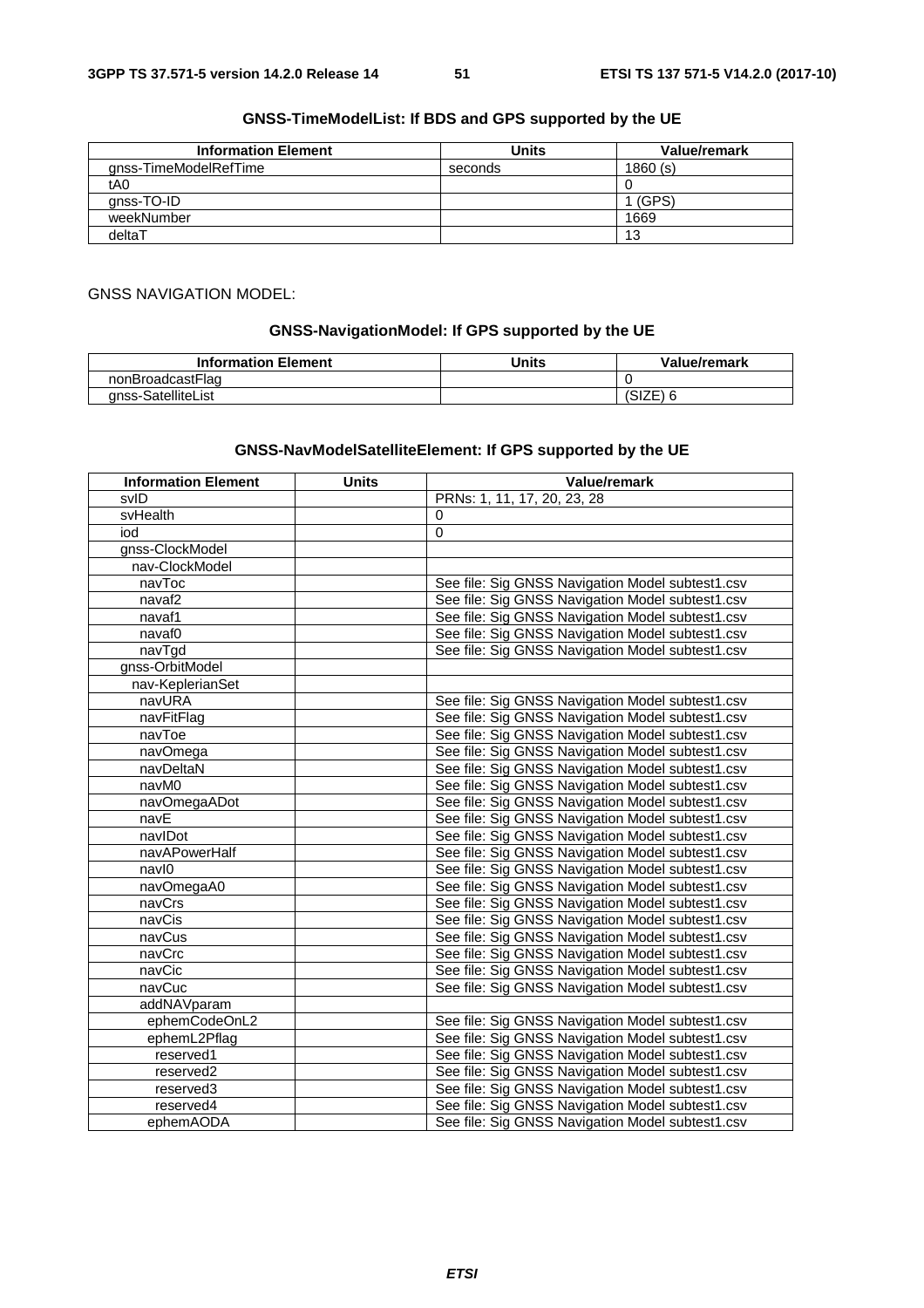| <b>GNSS-NavigationModel: If GLONASS supported by the UE</b> |  |
|-------------------------------------------------------------|--|
|-------------------------------------------------------------|--|

| <b>Information Element</b> | Units | Value/remark |
|----------------------------|-------|--------------|
| nonBroadcastFlag           |       |              |
| anss-SatelliteList         |       | ا ∟ا ان      |

# **GNSS-NavModelSatelliteElement: If GLONASS supported by the UE**

| <b>Information Element</b> | <b>Units</b> | Value/remark                                     |
|----------------------------|--------------|--------------------------------------------------|
| svID                       |              | Slot Numbers: 3, 4, 9, 10, 18, 20                |
| svHealth                   |              | 00000000                                         |
| iod                        |              | 225                                              |
| gnss-ClockModel            |              |                                                  |
| glonass-ClockModel         |              |                                                  |
| gloTau                     |              | See file: Sig GNSS Navigation Model subtest2.csv |
| gloGamma                   |              | See file: Sig GNSS Navigation Model subtest2.csv |
| gloDeltaTau                |              | See file: Sig GNSS Navigation Model subtest2.csv |
| gnss-OrbitModel            |              |                                                  |
| glonass-ECEF               |              |                                                  |
| gloEn                      |              | See file: Sig GNSS Navigation Model subtest2.csv |
| gloP1                      |              | See file: Sig GNSS Navigation Model subtest2.csv |
| gloP2                      |              | See file: Sig GNSS Navigation Model subtest2.csv |
| glom                       |              | See file: Sig GNSS Navigation Model subtest2.csv |
| gloX                       |              | See file: Sig GNSS Navigation Model subtest2.csv |
| gloXdot                    |              | See file: Sig GNSS Navigation Model subtest2.csv |
| gloXdotdot                 |              | See file: Sig GNSS Navigation Model subtest2.csv |
| qloY                       |              | See file: Sig GNSS Navigation Model subtest2.csv |
| gloYdot                    |              | See file: Sig GNSS Navigation Model subtest2.csv |
| gloYdotdot                 |              | See file: Sig GNSS Navigation Model subtest2.csv |
| gloZ                       |              | See file: Sig GNSS Navigation Model subtest2.csv |
| gloZdot                    |              | See file: Sig GNSS Navigation Model subtest2.csv |
| gloZdotdot                 |              | See file: Sig GNSS Navigation Model subtest2.csv |

# **GNSS-NavigationModel: If Galileo supported by the UE**

| <b>Information Element</b> | <b>Units</b> | Value/remark |
|----------------------------|--------------|--------------|
| nonBroadcastFlag           |              |              |
| anss-SatelliteList         |              | ا ∟∟اب       |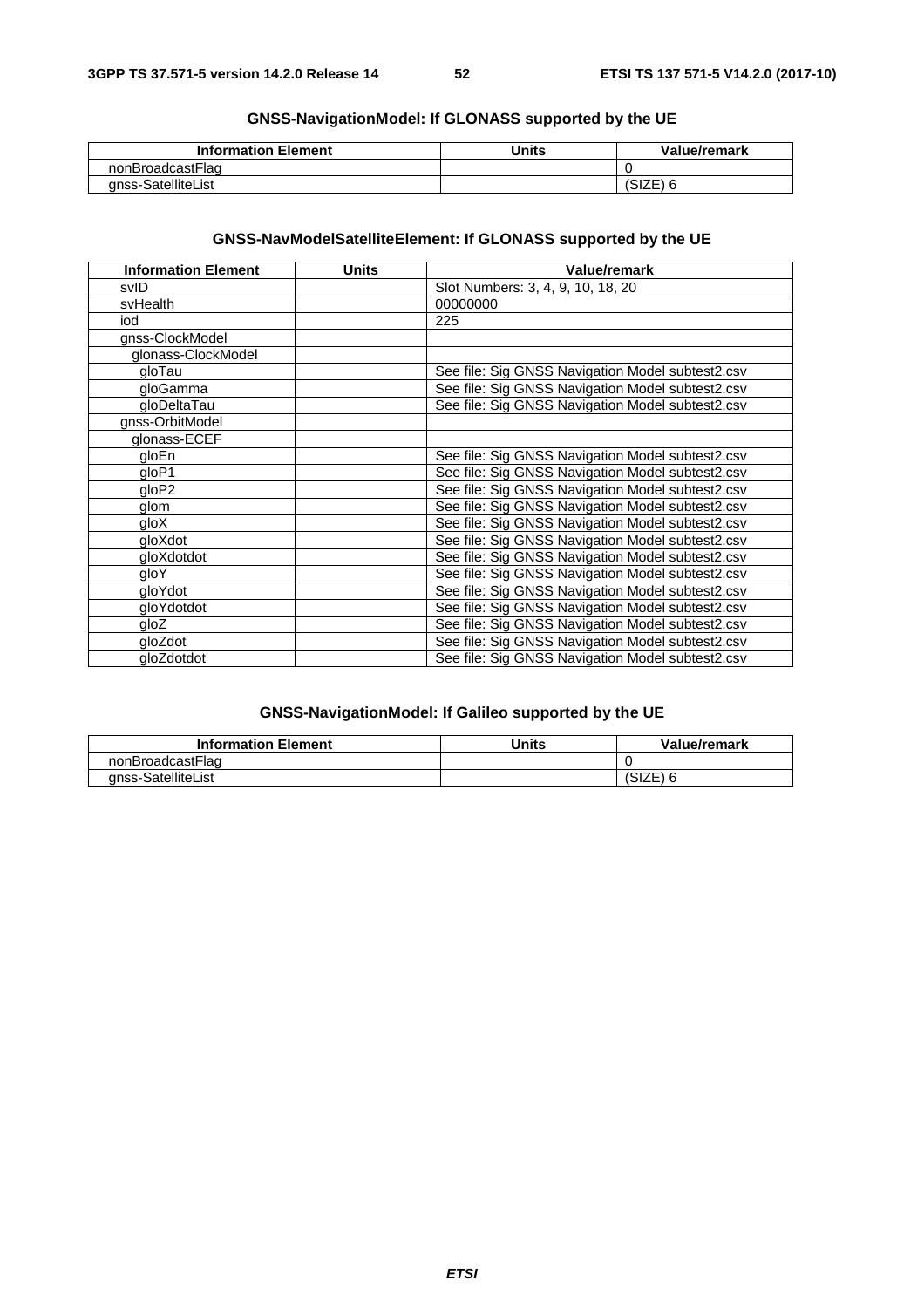| <b>Information Element</b> | <b>Units</b> | <b>Value/remark</b>                              |
|----------------------------|--------------|--------------------------------------------------|
| svID                       |              | SV IDs: 5, 10, 11, 18, 19, 20                    |
| svHealth                   |              | 0                                                |
| iod                        |              | $\Omega$                                         |
| gnss-ClockModel            |              |                                                  |
| standardClockModelList     |              | (SIZE) 1                                         |
| stanClockToc               |              | See file: Sig GNSS Navigation Model subtest3.csv |
| stanClockAF2               |              | See file: Sig GNSS Navigation Model subtest3.csv |
| stanClockAF1               |              | See file: Sig GNSS Navigation Model subtest3.csv |
| stanClockAF0               |              | See file: Sig GNSS Navigation Model subtest3.csv |
| stanClockTgd               |              | See file: Sig GNSS Navigation Model subtest3.csv |
| sisa                       |              | See file: Sig GNSS Navigation Model subtest3.csv |
| gnss-OrbitModel            |              |                                                  |
| keplerianSet               |              |                                                  |
| keplerToe                  |              | See file: Sig GNSS Navigation Model subtest3.csv |
| keplerW                    |              | See file: Sig GNSS Navigation Model subtest3.csv |
| keplerDeltaN               |              | See file: Sig GNSS Navigation Model subtest3.csv |
| keplerM0                   |              | See file: Sig GNSS Navigation Model subtest3.csv |
| keplerOmegaDot             |              | See file: Sig GNSS Navigation Model subtest3.csv |
| keplerE                    |              | See file: Sig GNSS Navigation Model subtest3.csv |
| keplerIDot                 |              | See file: Sig GNSS Navigation Model subtest3.csv |
| keplerAPowerHalf           |              | See file: Sig GNSS Navigation Model subtest3.csv |
| keplerI0                   |              | See file: Sig GNSS Navigation Model subtest3.csv |
| keplerOmega0               |              | See file: Sig GNSS Navigation Model subtest3.csv |
| keplerCrs                  |              | See file: Sig GNSS Navigation Model subtest3.csv |
| keplerCis                  |              | See file: Sig GNSS Navigation Model subtest3.csv |
| keplerCus                  |              | See file: Sig GNSS Navigation Model subtest3.csv |
| keplerCrc                  |              | See file: Sig GNSS Navigation Model subtest3.csv |
| keplerCic                  |              | See file: Sig GNSS Navigation Model subtest3.csv |
| keplerCuc                  |              | See file: Sig GNSS Navigation Model subtest3.csv |

# **GNSS-NavModelSatelliteElement: If Galileo supported by the UE**

# **GNSS-NavigationModel: If BDS supported by the UE**

| <b>Information Element</b> | Units | Value/remark |
|----------------------------|-------|--------------|
| nonBroadcastFlag           |       |              |
| anss-SatelliteList         |       | OIZEI        |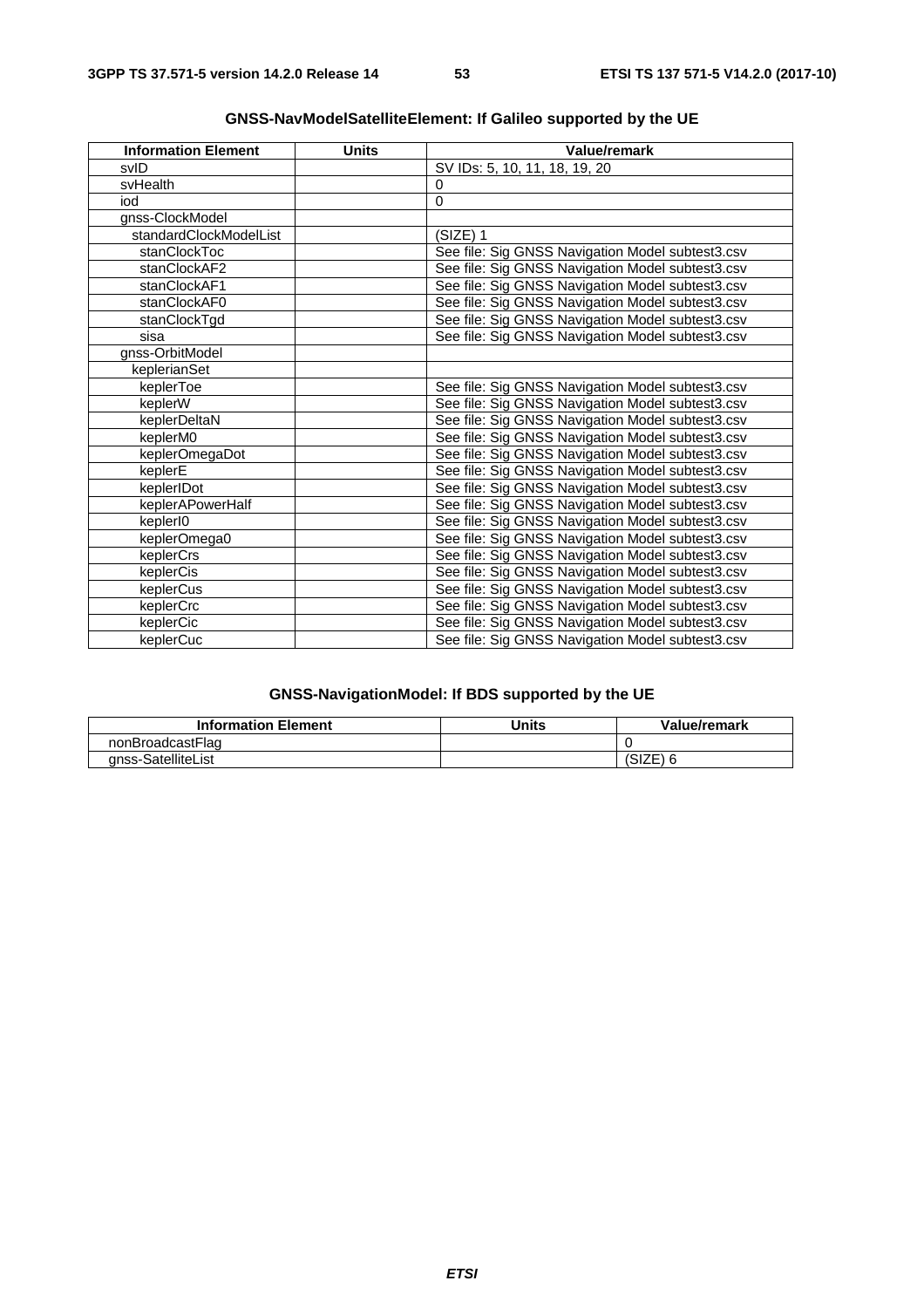| <b>Information Element</b> | <b>Units</b> | Value/remark                                     |
|----------------------------|--------------|--------------------------------------------------|
| svID                       |              | SV IDs: 1, 2, 7, 18, 21, 27                      |
| svHealth                   |              | $\Omega$                                         |
| iod                        |              | 0                                                |
| gnss-ClockModel            |              |                                                  |
| BDS-ClockModel-r12         |              | $(SIZE)$ 1                                       |
| bdsAODC-r12                |              | See file: Sig GNSS Navigation Model subtest9.csv |
| bdsToc-r12                 |              | See file: Sig GNSS Navigation Model subtest9.csv |
| bdsA0-r12                  |              | See file: Sig GNSS Navigation Model subtest9.csv |
| bdsA1-r12                  |              | See file: Sig GNSS Navigation Model subtest9.csv |
| bdsA2-r12                  |              | See file: Sig GNSS Navigation Model subtest9.csv |
| bdsTgd1-r12                |              | See file: Sig GNSS Navigation Model subtest9.csv |
| gnss-OrbitModel            |              |                                                  |
| BDS-KeplerianSet-r12       |              |                                                  |
| bdsAODE-r12                |              | See file: Sig GNSS Navigation Model subtest9.csv |
| bdsURAI-r12                |              | See file: Sig GNSS Navigation Model subtest9.csv |
| bdsToe-r12                 |              | See file: Sig GNSS Navigation Model subtest9.csv |
| bdsAPowerHalf-r12          |              | See file: Sig GNSS Navigation Model subtest9.csv |
| bdsE-r12                   |              | See file: Sig GNSS Navigation Model subtest9.csv |
| bdsW-r12                   |              | See file: Sig GNSS Navigation Model subtest9.csv |
| bdsDeltaN-r12              |              | See file: Sig GNSS Navigation Model subtest9.csv |
| bdsM0-r12                  |              | See file: Sig GNSS Navigation Model subtest9.csv |
| bdsOmega0-r12              |              | See file: Sig GNSS Navigation Model subtest9.csv |
| bdsOmegaDot-r12            |              | See file: Sig GNSS Navigation Model subtest9.csv |
| bdsI0-r12                  |              | See file: Sig GNSS Navigation Model subtest9.csv |
| bdsIDot-r12                |              | See file: Sig GNSS Navigation Model subtest9.csv |
| bdsCuc-r12                 |              | See file: Sig GNSS Navigation Model subtest9.csv |
| bdsCus-r12                 |              | See file: Sig GNSS Navigation Model subtest9.csv |
| bdsCrc-r12                 |              | See file: Sig GNSS Navigation Model subtest9.csv |
| bdsCrs-r12                 |              | See file: Sig GNSS Navigation Model subtest9.csv |
| bdsCic-r12                 |              | See file: Sig GNSS Navigation Model subtest9.csv |
| bdsCis-r12                 |              | See file: Sig GNSS Navigation Model subtest9.csv |

# **GNSS-NavModelSatelliteElement: If BDS supported by the UE**

# GNSS ACQUISITION ASSISTANCE:

# **GNSS-AcquisitionAssistance: If GPS supported by the UE**

| <b>Information Element</b>        | Units | Value/remark     |
|-----------------------------------|-------|------------------|
| <b>GNSS-AcquisitionAssistance</b> |       |                  |
| gnss-SignalID                     |       | $0$ (GPS L1 C/A) |
| anss-AcquisitionAssistList        |       | (SIZE) 6         |
| confidence-r10                    | %     | 98               |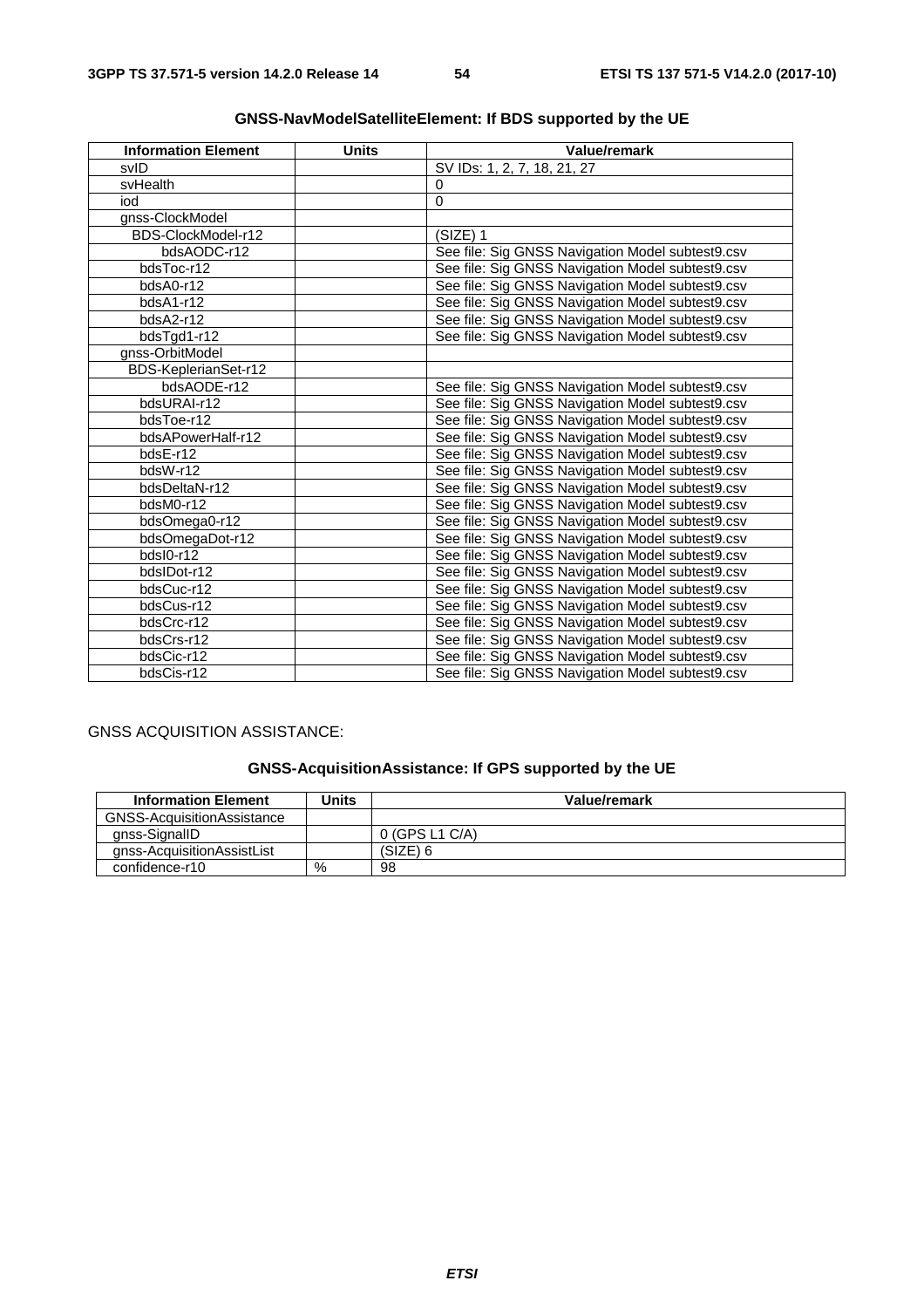| <b>Information Element</b> | <b>Units</b> | <b>Value/remark</b>                                                                                                     |
|----------------------------|--------------|-------------------------------------------------------------------------------------------------------------------------|
| svID                       |              | PRNs: 1, 11, 17, 20, 23, 28.                                                                                            |
| doppler0                   |              | Time varying. See file: Sig GNSS Acquisition Assistance subtest1.csv                                                    |
|                            |              | (Note)                                                                                                                  |
| doppler1                   |              | Time varying. See file: Sig GNSS Acquisition Assistance subtest1.csv                                                    |
|                            |              | (Note)                                                                                                                  |
| dopplerUncertainty         |              | Time varying. See file: Sig GNSS Acquisition Assistance subtest1.csv                                                    |
|                            |              | (Note)                                                                                                                  |
| codePhase                  |              | Time varying. See file: Sig GNSS Acquisition Assistance subtest1.csv                                                    |
|                            |              | (Note)                                                                                                                  |
| <i>intCodePhase</i>        |              | Time varying. See file: Sig GNSS Acquisition Assistance subtest1.csv                                                    |
|                            |              | (Note)                                                                                                                  |
| codePhaseSearchWindow      |              | Time varying. See file: Sig GNSS Acquisition Assistance subtest1.csv                                                    |
|                            |              | (Note)                                                                                                                  |
| azimuth                    |              | Time varying. See file: Sig GNSS Acquisition Assistance subtest1.csv                                                    |
|                            |              | (Note)                                                                                                                  |
| elevation                  |              | Time varying. See file: Sig GNSS Acquisition Assistance subtest1.csv                                                    |
|                            |              | (Note)                                                                                                                  |
| codePhase1023              |              | Time varying. Calculated from "codePhase", see file: GNSS Acquisition                                                   |
|                            |              | Assistance subtest1 XX.csv (Note)                                                                                       |
| dopplerUncertaintyExt-r10  |              | Not present                                                                                                             |
|                            |              | Note: This field is "Time varying" and its value depends on the "current gnss-TimeOfDay". The value of this field to be |
|                            |              | used shall be determined by taking the "current gnss-TimeOfDay" value and selecting the field value in the              |
|                            |              | Sig GNSS Acquisition Assistance subtestX.csv file corresponding to the value of "current gnss-TimeOfDay".               |

# **GNSS-AcquisitionAssistElement: If GPS supported by the UE**

# **GNSS-AcquisitionAssistance: If GLONASS supported by the UE**

| <b>Information Element</b> | Units | Value/remark   |
|----------------------------|-------|----------------|
| GNSS-AcquisitionAssistance |       |                |
| gnss-SignallD              |       | 0 (GLONASS G1) |
| gnss-AcquisitionAssistList |       | $(SIZE)$ 6     |
| confidence-r10             | %     | 98             |

#### **GNSS-AcquisitionAssistElement: If GLONASS supported by the UE**

| <b>Information Element</b> | Units | Value/remark                                                                                                            |
|----------------------------|-------|-------------------------------------------------------------------------------------------------------------------------|
| svID                       |       | Slot Numbers: 3, 4, 9, 10, 18, 20                                                                                       |
| doppler <sub>0</sub>       |       | Time varying. See file: Sig GNSS Acquisition Assistance subtest2.csv                                                    |
|                            |       | (Note)                                                                                                                  |
| doppler1                   |       | Time varying. See file: Sig GNSS Acquisition Assistance subtest2.csv                                                    |
|                            |       | (Note)                                                                                                                  |
| dopplerUncertainty         |       | Time varying. See file: Sig GNSS Acquisition Assistance subtest2.csv                                                    |
|                            |       | (Note)                                                                                                                  |
| codePhase                  |       | Time varying. See file: Sig GNSS Acquisition Assistance subtest2.csv                                                    |
|                            |       | (Note)                                                                                                                  |
| intCodePhase               |       | Time varying. See file: Sig GNSS Acquisition Assistance subtest2.csv                                                    |
|                            |       | (Note)                                                                                                                  |
| codePhaseSearchWindow      |       | Time varying. See file: Sig GNSS Acquisition Assistance subtest2.csv                                                    |
|                            |       | (Note)                                                                                                                  |
| azimuth                    |       | Time varying. See file: Sig GNSS Acquisition Assistance subtest2.csv                                                    |
|                            |       | (Note)                                                                                                                  |
| elevation                  |       | Time varying. See file: Sig GNSS Acquisition Assistance subtest2.csv                                                    |
|                            |       | (Note)                                                                                                                  |
| codePhase1023              |       | Time varying. Calculated from "codePhase", see file: GNSS Acquisition                                                   |
|                            |       | Assistance subtest1 XX.csv (Note)                                                                                       |
| dopplerUncertaintyExt-r10  |       | Not present                                                                                                             |
|                            |       | Note: This field is "Time varying" and its value depends on the "current gnss-TimeOfDay". The value of this field to be |
|                            |       | used shall be determined by taking the "current gnss-TimeOfDay" value and selecting the field value in the              |
|                            |       | Sig GNSS Acquisition Assistance subtestX.csv file corresponding to the value of "current gnss-TimeOfDay".               |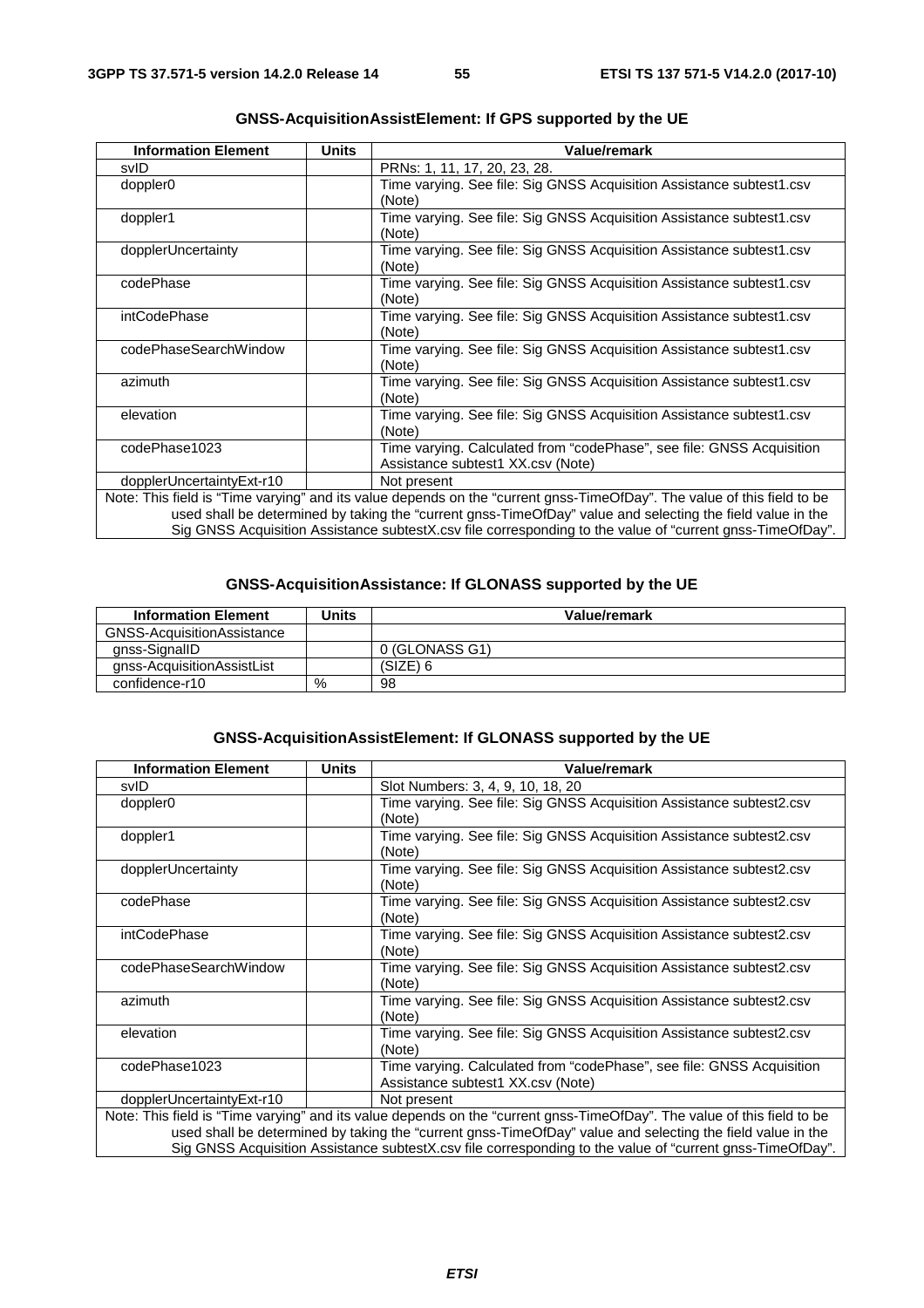| <b>Information Element</b>        | Units | Value/remark   |
|-----------------------------------|-------|----------------|
| <b>GNSS-AcquisitionAssistance</b> |       |                |
| anss-SignallD                     |       | 0 (Galileo E1) |
| gnss-AcquisitionAssistList        |       | (SIZE) 6       |
| confidence-r10                    | %     | 98             |

# **GNSS-AcquisitionAssistance: If Galileo supported by the UE**

# **GNSS-AcquisitionAssistElement: If Galileo supported by the UE**

| <b>Information Element</b> | <b>Units</b> | Value/remark                                                                                                            |
|----------------------------|--------------|-------------------------------------------------------------------------------------------------------------------------|
| svID                       |              | SV IDs: 5, 10, 11, 18, 19, 20                                                                                           |
| doppler0                   |              | Time varying. See file: Sig GNSS Acquisition Assistance subtest3.csv                                                    |
|                            |              | (Note)                                                                                                                  |
| doppler1                   |              | Time varying. See file: Sig GNSS Acquisition Assistance subtest3.csv                                                    |
|                            |              | (Note)                                                                                                                  |
| dopplerUncertainty         |              | Time varying. See file: Sig GNSS Acquisition Assistance subtest3.csv                                                    |
|                            |              | (Note)                                                                                                                  |
| codePhase                  |              | Time varying. See file: Sig GNSS Acquisition Assistance subtest3.csv                                                    |
|                            |              | (Note)                                                                                                                  |
| intCodePhase               |              | Time varying. See file: Sig GNSS Acquisition Assistance subtest3.csv                                                    |
|                            |              | (Note)                                                                                                                  |
| codePhaseSearchWindow      |              | Time varying. See file: Sig GNSS Acquisition Assistance subtest3.csv                                                    |
|                            |              | (Note)                                                                                                                  |
| azimuth                    |              | Time varying. See file: Sig GNSS Acquisition Assistance subtest3.csv                                                    |
|                            |              | (Note)                                                                                                                  |
| elevation                  |              | Time varying. See file: Sig GNSS Acquisition Assistance subtest3.csv                                                    |
|                            |              | (Note)                                                                                                                  |
| codePhase1023              |              | Time varying. Calculated from "codePhase", see file: GNSS Acquisition                                                   |
|                            |              | Assistance subtest1 XX.csv (Note)                                                                                       |
| dopplerUncertaintyExt-r10  |              | Not present                                                                                                             |
|                            |              | Note: This field is "Time varying" and its value depends on the "current gnss-TimeOfDay". The value of this field to be |
|                            |              | used shall be determined by taking the "current gnss-TimeOfDay" value and selecting the field value in the              |
|                            |              | Sig GNSS Acquisition Assistance subtestX.csv file corresponding to the value of "current gnss-TimeOfDay".               |

#### **GNSS-AcquisitionAssistance: If BDS supported by the UE**

| <b>Information Element</b> | Units | Value/remark |
|----------------------------|-------|--------------|
| GNSS-AcquisitionAssistance |       |              |
| gnss-SignallD              |       | 0 (BDS B1)   |
| anss-AcquisitionAssistList |       | (SIZE) 6     |
| confidence-r10             | %     | 98           |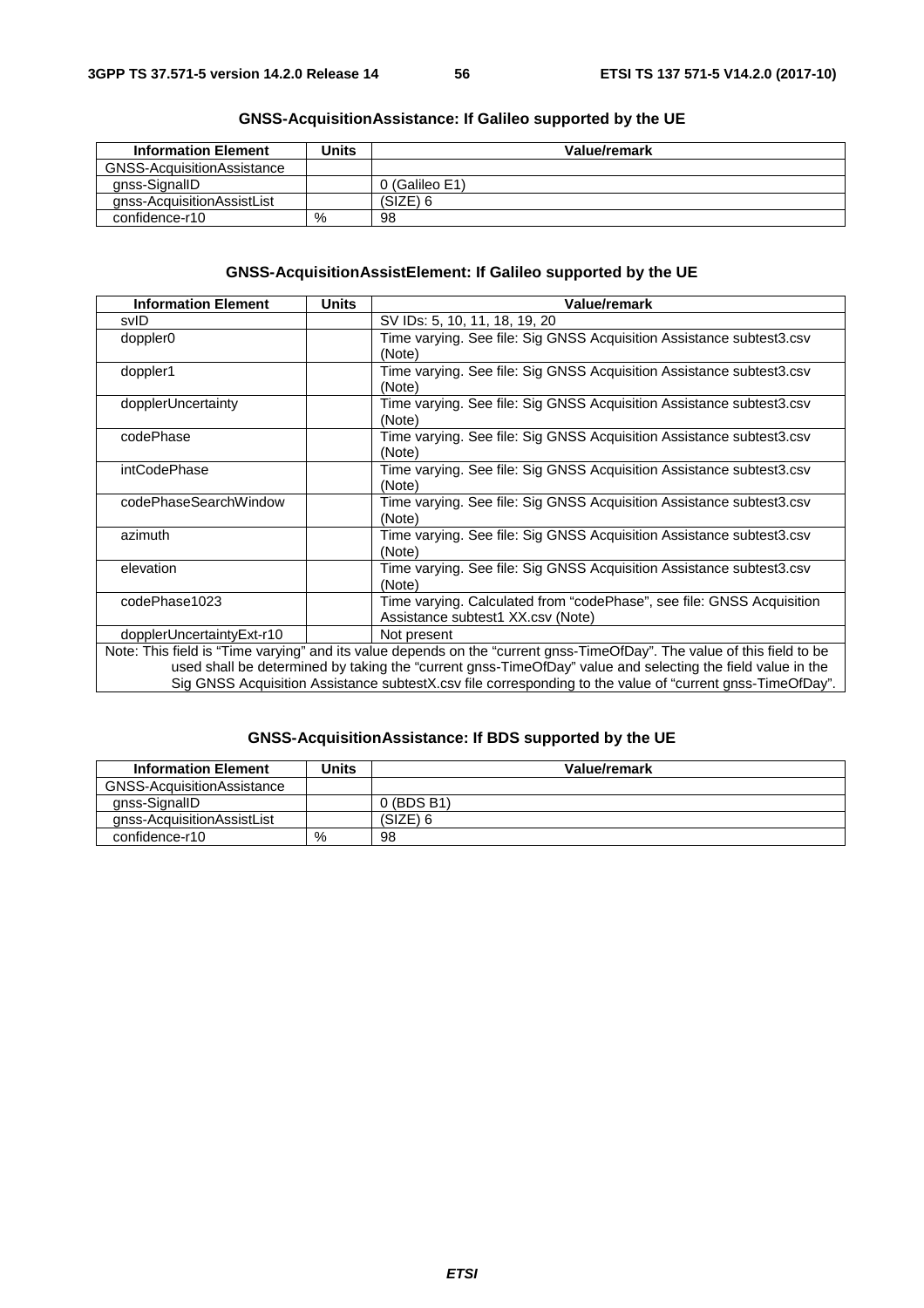| <b>Information Element</b> | <b>Units</b> | Value/remark                                                                                                            |
|----------------------------|--------------|-------------------------------------------------------------------------------------------------------------------------|
| svID                       |              | SV IDs: 1, 2, 7, 18, 21, 27                                                                                             |
| doppler0                   |              | Time varying. See file: Sig GNSS Acquisition Assistance subtest9.csv                                                    |
|                            |              | (Note)                                                                                                                  |
| doppler1                   |              | Time varying. See file: Sig GNSS Acquisition Assistance subtest9.csv                                                    |
|                            |              | (Note)                                                                                                                  |
| dopplerUncertainty         |              | Time varying. See file: Sig GNSS Acquisition Assistance subtest9.csv                                                    |
|                            |              | (Note)                                                                                                                  |
| codePhase                  |              | Time varying. See file: Sig GNSS Acquisition Assistance subtest9.csv                                                    |
|                            |              | (Note)                                                                                                                  |
| <i>intCodePhase</i>        |              | Time varying. See file: Sig GNSS Acquisition Assistance subtest9.csv                                                    |
|                            |              | (Note)                                                                                                                  |
| codePhaseSearchWindow      |              | Time varying. See file: Sig GNSS Acquisition Assistance subtest9.csv                                                    |
|                            |              | (Note)                                                                                                                  |
| azimuth                    |              | Time varying. See file: Sig GNSS Acquisition Assistance subtest9.csv                                                    |
|                            |              | (Note)                                                                                                                  |
| elevation                  |              | Time varying. See file: Sig GNSS Acquisition Assistance subtest9.csv                                                    |
|                            |              | (Note)                                                                                                                  |
| codePhase1023              |              | Time varying. Calculated from "codePhase", see file: GNSS Acquisition                                                   |
|                            |              | Assistance subtest9.csv (Note)                                                                                          |
| dopplerUncertaintyExt-r10  |              | Not present                                                                                                             |
|                            |              | Note: This field is "Time varying" and its value depends on the "current gnss-TimeOfDay". The value of this field to be |
|                            |              | used shall be determined by taking the "current gnss-TimeOfDay" value and selecting the field value in the              |
|                            |              | Sig GNSS Acquisition Assistance subtestX.csv file corresponding to the value of "current gnss-TimeOfDay".               |

# **GNSS-AcquisitionAssistElement: If BDS supported by the UE**

# GNSS ALMANAC:

# **GNSS-Almanac: If GPS supported by the UE**

| <b>Information Element</b> | Units | <b>Value/remark</b> |
|----------------------------|-------|---------------------|
| GNSS-Almanac               |       |                     |
| weekNumber                 |       | 1669                |
| toa                        |       | 249856              |
| ioda                       |       | Not present         |
| completeAlmanacProvided    |       | 1 (TRUE)            |
| gnss-AlmanacList           |       | (SIZE) 31           |

# **GNSS-AlmanacElement: If GPS supported by the UE**

| <b>Information Element</b> | <b>Units</b> | <b>Value/remark</b>                     |
|----------------------------|--------------|-----------------------------------------|
| keplerianNAV-Almanac       |              |                                         |
| svID                       |              | PRNs: 1, 2, 3 21, 22, 23, 25, 26, 27    |
|                            |              | 30, 31, 32                              |
| navAlmE                    |              | See file: Sig GNSS Almanac subtest1.csv |
| navAlmDeltal               |              | See file: Sig GNSS Almanac subtest1.csv |
| navAlmOMEGADOT             |              | See file: Sig GNSS Almanac subtest1.csv |
| navAlmSVHealth             |              | See file: Sig GNSS Almanac subtest1.csv |
| navAlmSgrtA                |              | See file: Sig GNSS Almanac subtest1.csv |
| navAlmOMEGAo               |              | See file: Sig GNSS Almanac subtest1.csv |
| navAlmOmega                |              | See file: Sig GNSS Almanac subtest1.csv |
| navAlmMo                   |              | See file: Sig GNSS Almanac subtest1.csv |
| navAlmaf0                  |              | See file: Sig GNSS Almanac subtest1.csv |
| navAlmaf1                  |              | See file: Sig GNSS Almanac subtest1.csv |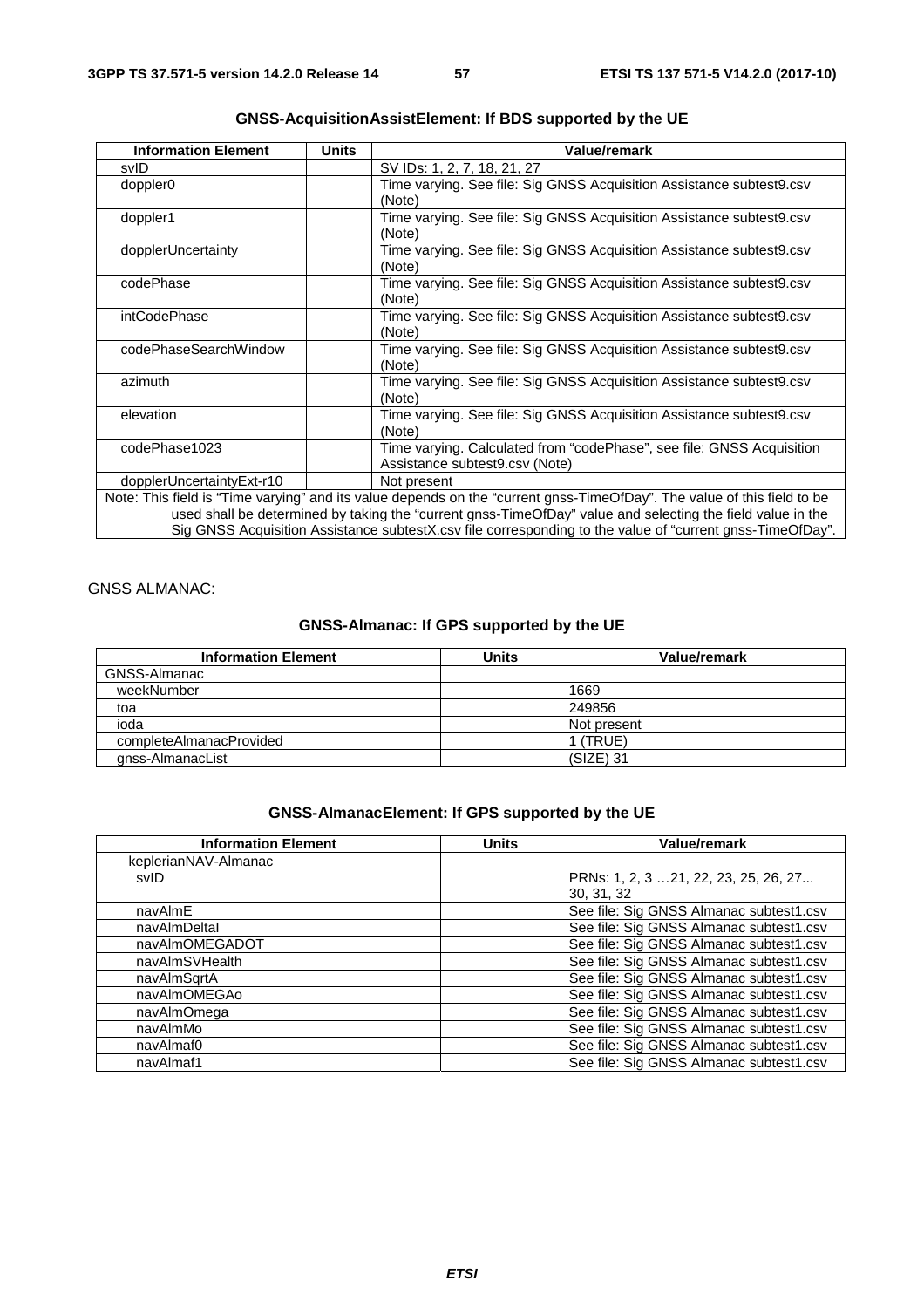| <b>Information Element</b> | Units | Value/remark |
|----------------------------|-------|--------------|
| GNSS-Almanac               |       |              |
| completeAlmanacProvided    |       | (TRUE)       |
| anss-AlmanacList           |       | (SIZE) 24    |

# **GNSS-Almanac: If GLONASS supported by the UE**

# **GNSS-AlmanacElement: If GLONASS supported by the UE**

| <b>Information Element</b> | <b>Units</b> | <b>Value/remark</b>                     |
|----------------------------|--------------|-----------------------------------------|
| keplerianGLONASS           |              |                                         |
| gloAlm-NA                  |              | See file: Sig GNSS Almanac subtest2.csv |
| gloAlmnA                   |              | Slot Numbers: 1, 2, 3 22, 23, 24        |
| gloAlmHA                   |              | See file: Sig GNSS Almanac subtest2.csv |
| dloAlmLambdaA              |              | See file: Sig GNSS Almanac subtest2.csv |
| dloAlmtlambdaA             |              | See file: Sig GNSS Almanac subtest2.csv |
| aloAlmDeltala              |              | See file: Sig GNSS Almanac subtest2.csv |
| gloAlmDeltaTA              |              | See file: Sig GNSS Almanac subtest2.csv |
| gloAlmDeltaTdotA           |              | See file: Sig GNSS Almanac subtest2.csv |
| gloAlmEpsilonA             |              | See file: Sig GNSS Almanac subtest2.csv |
| gloAlmOmegaA               |              | See file: Sig GNSS Almanac subtest2.csv |
| gloAlmTauA                 |              | See file: Sig GNSS Almanac subtest2.csv |
| qloAlmCA                   |              | See file: Sig GNSS Almanac subtest2.csv |
| aloAlmMA                   |              | See file: Sig GNSS Almanac subtest2.csv |

# **GNSS-Almanac: If Galileo supported by the UE**

| <b>Information Element</b> | Units | <b>Value/remark</b> |
|----------------------------|-------|---------------------|
| GNSS-Almanac               |       |                     |
| weekNumber                 |       | 645                 |
| toa                        |       | 147000              |
| ioda                       |       |                     |
| completeAlmanacProvided    |       | I (TRUE)            |
| anss-AlmanacList           |       | $(SIZE)$ 30         |

#### **GNSS-AlmanacElement: If Galileo supported by the UE**

| <b>Information Element</b> | <b>Units</b> | <b>Value/remark</b>                     |
|----------------------------|--------------|-----------------------------------------|
| keplerianAlmanacSet        |              |                                         |
| svID                       |              | SV IDs: 1, 2, 3, , 30                   |
| kepAlmanacE                |              | See file: Sig GNSS Almanac subtest3.csv |
| kepAlmanacDeltal           |              | See file: Sig GNSS Almanac subtest3.csv |
| kepAlmanacOmegaDot         |              | See file: Sig GNSS Almanac subtest3.csv |
| kepSVHealth                |              | See file: Sig GNSS Almanac subtest3.csv |
| kepAlmanacAPowerHalf       |              | See file: Sig GNSS Almanac subtest3.csv |
| kepAlmanacOmega0           |              | See file: Sig GNSS Almanac subtest3.csv |
| kepAlmanacW                |              | See file: Sig GNSS Almanac subtest3.csv |
| kepAlmanacM0               |              | See file: Sig GNSS Almanac subtest3.csv |
| kepAlmanacAF0              |              | See file: Sig GNSS Almanac subtest3.csv |
| kepAlmanacAF1              |              | See file: Sig GNSS Almanac subtest3.csv |

# **GNSS-Almanac: If BDS supported by the UE**

| <b>Information Element</b> | <b>Units</b> | <b>Value/remark</b> |
|----------------------------|--------------|---------------------|
| GNSS-Almanac               |              |                     |
| weekNumber                 |              | 313                 |
| toa                        |              | 147456              |
| ioda                       |              |                     |
| completeAlmanacProvided    |              | (TRUE)              |
| gnss-AlmanacList           |              | $(SIZE)$ 30         |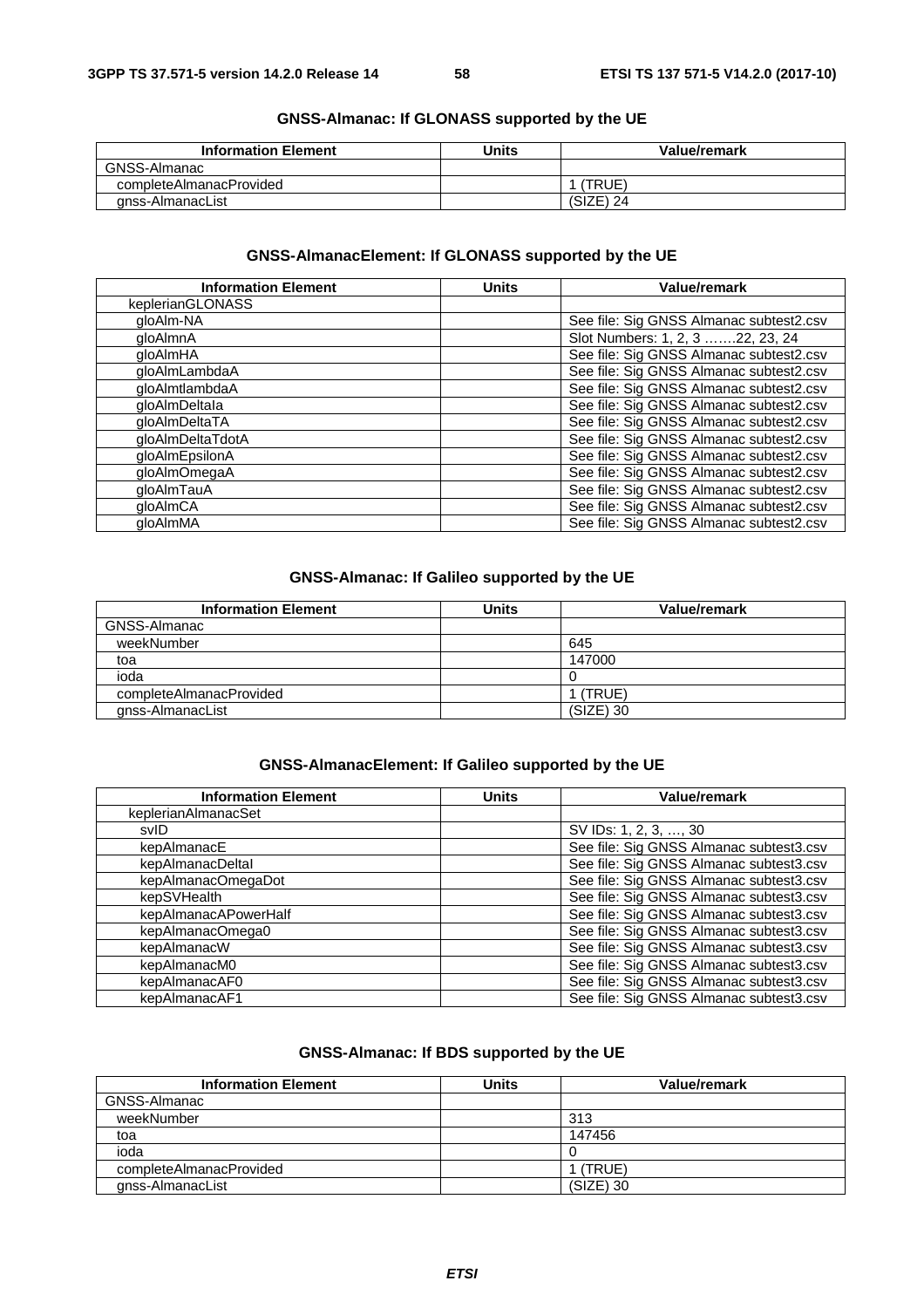#### **GNSS-AlmanacElement: If BDS supported by the UE**

| <b>Information Element</b> | <b>Units</b> | Value/remark                            |
|----------------------------|--------------|-----------------------------------------|
| BDS-AlmanacSet-r12         |              |                                         |
| svID                       |              | SV IDs: 1, 2, 3, , 29, 30               |
| bdsAlmToa-r12              |              | See file: Sig GNSS Almanac subtest9.csv |
| bdsAlmSqrtA-r12            |              | See file: Sig GNSS Almanac subtest9.csv |
| bdsAlmE-r12                |              | See file: Sig GNSS Almanac subtest9.csv |
| bdsAlmW-r12                |              | See file: Sig GNSS Almanac subtest9.csv |
| bdsAlmM0-r12               |              | See file: Sig GNSS Almanac subtest9.csv |
| bdsAlmOmega0-r12           |              | See file: Sig GNSS Almanac subtest9.csv |
| bdsAlmOmegaDot-r12         |              | See file: Sig GNSS Almanac subtest9.csv |
| bdsAlmDeltal-r12           |              | See file: Sig GNSS Almanac subtest9.csv |
| bdsAlmA0-r12               |              | See file: Sig GNSS Almanac subtest9.csv |
| bdsAlmA1-r12               |              | See file: Sig GNSS Almanac subtest9.csv |
| bdsSvHealth-r12            |              | See file: Sig GNSS Almanac subtest9.csv |

#### GNSS UTC MODEL:

## **GNSS-UTC-Model: If both GPS and GLONASS supported by the UE**

| <b>Information Element</b> | <b>Units</b> | Value/remark |
|----------------------------|--------------|--------------|
| GNSS-U<br>ГC-Model         |              |              |
| utcModel1                  |              |              |

#### **UTC-ModelSet1: If both GPS and GLONASS supported by the UE**

| <b>Information Element</b> | <b>Units</b> | <b>Value/remark</b> |
|----------------------------|--------------|---------------------|
| gnss-Utc-A1                |              |                     |
| gnss-Utc-A0                |              |                     |
| gnss-Utc-Tot               |              | 249856              |
| gnss-Utc-WNt               |              | 133                 |
| gnss-Utc-DeltaTls          |              | 15                  |
| gnss-Utc-WNIsf             |              | 158                 |
| gnss-Utc-DN                |              |                     |
| gnss-Utc-DeltaTlsf         |              | 16                  |

GNSS AUXILIARY INFORMATION:

#### **GNSS-AuxiliaryInformation: if multiple GPS signals supported by the UE**

| <b>Information Element</b> | Units | Value/remark                          |
|----------------------------|-------|---------------------------------------|
| GNSS-AuxiliaryInformation  |       |                                       |
| anss-ID-GPS                |       | (SIZE) 6                              |
| svID                       |       | PRNs: 1, 11, 17, 20, 23, 28.          |
| signalsAvailable           |       | L1C and others as supported by the UE |

# **GNSS-AuxiliaryInformation: If GLONASS supported by the UE**

| <b>Information Element</b>       | Units | Value/remark                      |
|----------------------------------|-------|-----------------------------------|
| <b>GNSS-AuxiliaryInformation</b> |       |                                   |
| anss-ID-GLONASS                  |       | (SIZE) 6                          |
| svID                             |       | Slot Numbers: 3, 4, 9, 10, 18, 20 |
| signalsAvailable                 |       | G1                                |
| channelNumber                    |       | $5, 6, -2, -7, -3, 2$             |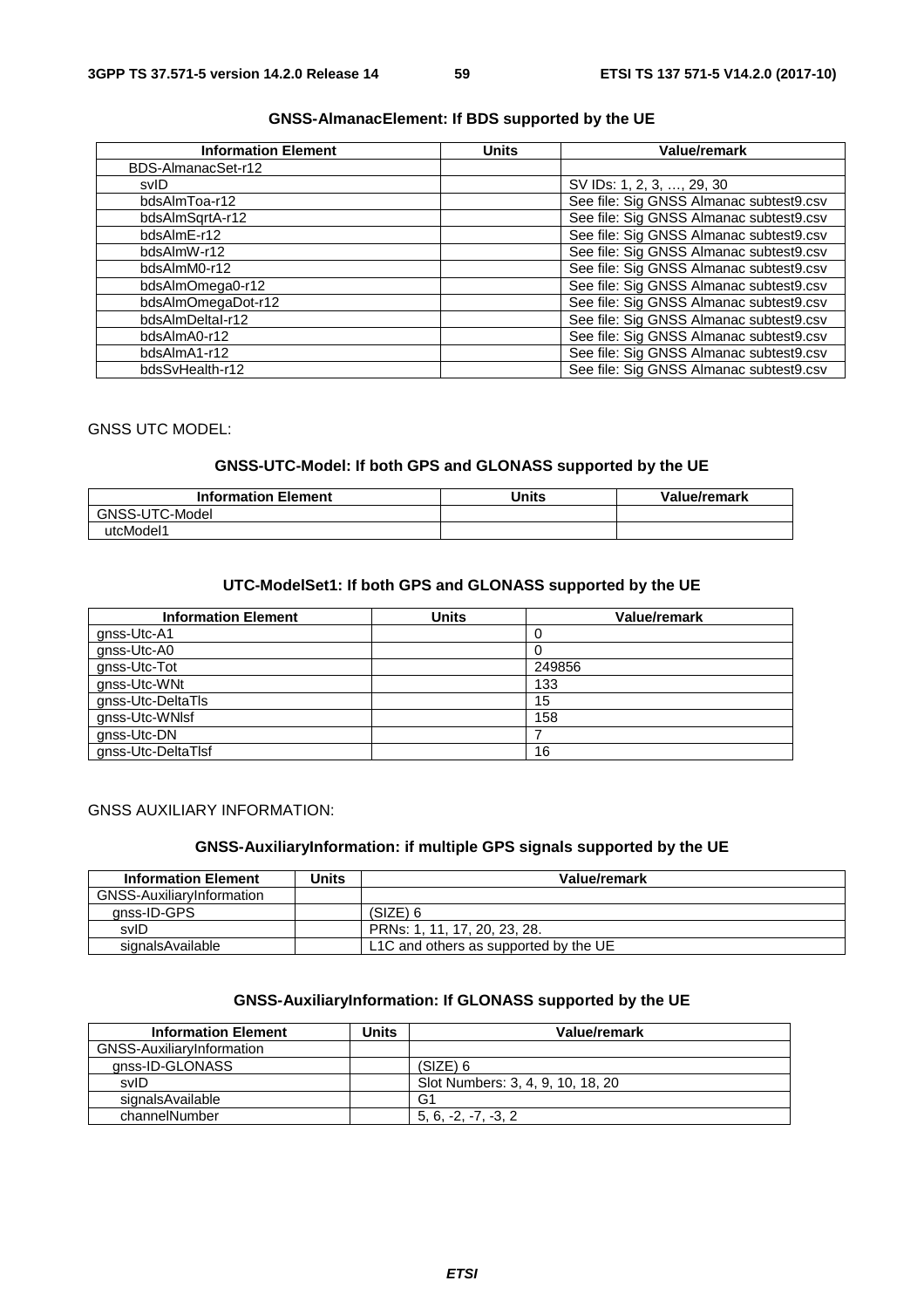# 6.2 GNSS Scenarios and Assistance Data for Assisted GNSS Minimum Performance tests

# 6.2.1 General

This subclause defines the GNSS scenarios and assistance data IEs which shall be available for use as specified in all UTRA and E-UTRA A-GNSS Minimum Performance test cases defined in TS 37.571-1 [6] subclauses 6 and 7.

Subclauses 6.2.2 and 6.2.3 list the assistance data IEs required for minimum performance testing of UE-based mode, and subclauses 6.2.4 and 6.2.5 list the assistance data available for minimum performance testing of UE-assisted mode. Subclause 6.2.7 lists the values of the assistance data IE fields for all minimum performance testing.

In all cases the Assistance Data is given in the two necessary formats, RRC format for TS 37.571-1 [6] subclause 6 and LPP format for TS 37.571-1 [6] subclause 7. Other information is also given separately for TS 37.571-1 [6] subclauses 6 and 7 where it differs between the subclauses.

The A-GNSS minimum performance requirements are defined by assuming that all relevant and valid assistance data is received by the UE in order to perform GNSS measurements and/or position calculation. This subclause does not include nor consider delays occurring in the various signalling interfaces of the network.

The term SV ID used in this subclause is defined as the satellite PRN for GPS and Modernized GPS, as Code Number for Galileo, as the satellite Slot Number for GLONASS and as the Ranging Code Number for BDS.

# 6.2.1.1 Satellite constellations and assistance data for A-GNSS minimum performance testing

For all Assisted GNSS minimum performance tests defined in TS 37.571-1 [6] subclause 6 and for all Assisted GNSS minimum performance Sub-Test Case Numbers except Number 1 defined in TS 37.571-1 [6] subclause 7, the satellite constellation shall consist of 24 satellites for GLONASS; 27 satellites for GPS, Modernized GPS and Galileo; 5 GEO, 3 IGSO and 22 MEO Satellites for BDS; 3 satellites for QZSS; and 2 satellites for SBAS. Almanac assistance data shall be available for all these satellites. At least 7 of the satellites per GPS, Modernized GPS, Galileo, GLONASS or BDSconstellation shall be visible to the UE (that is, above 15 degrees elevation with respect to the UE). At least 1 of the satellites for QZSS shall be within 15 degrees of zenith; and at least 1 of the satellites for SBAS shall be visible to the UE. All other satellite specific assistance data shall be available for all visible satellites. In each test, signals are generated for only 6 satellites (or 7 if SBAS is included). The HDOP for the test shall be calculated using these satellites. The simulated satellites for GPS, Modernized GPS, Galileo, GLONASS and BDS shall be selected from the visible satellites for each constellation, consistent with achieving the required HDOP for the test.

For Assisted GNSS minimum performance Sub-Test Case Number 1 defined in TS 37.571-1 [6] subclause 7, the satellite constellations for minimum performance testing shall consist of 24 satellites. Almanac assistance data shall be available for all these 24 satellites. At least 9 of the satellites shall be visible to the UE (that is above 5 degrees elevation with respect to the UE). Other assistance data shall be available for 9 of these visible satellites. In each test, signals are generated for only a sub-set of these satellites for which other assistance data is available. The number of satellites in this sub-set is specified in the test. The satellites in this sub-set shall all be above 15 degrees elevation with respect to the UE. The HDOP for the test shall be calculated using this sub-set of satellites. The selection of satellites for this subset shall be selected consistent with achieving the required HDOP for the test.

# 6.2.1.2 GNSS Scenarios for A-GNSS minimum performance testing

This subclause defines the GNSS scenarios that shall be used for all Assisted GNSS minimum performance tests defined in TS 37.571-1 [6] subclauses 6 and 7.

The GNSS scenarios achieve the required HDOP for the Test Cases and they also satisfy the requirement that for each test instance the reference location shall change sufficiently such that the UE shall have to use the new assistance data.

The viable running time during which the scenario maintains the required HDOP or HDOPs is given. Once this time has been reached the scenario shall be restarted from its nominal start time.

The test cases include sub-test cases dependent on the GNSS supported by the UE. Each sub-test case is identified by a Sub-Test Case Number as defined below. For each GNSS scenario the parameters that vary with the sub-test are given for each sub-test.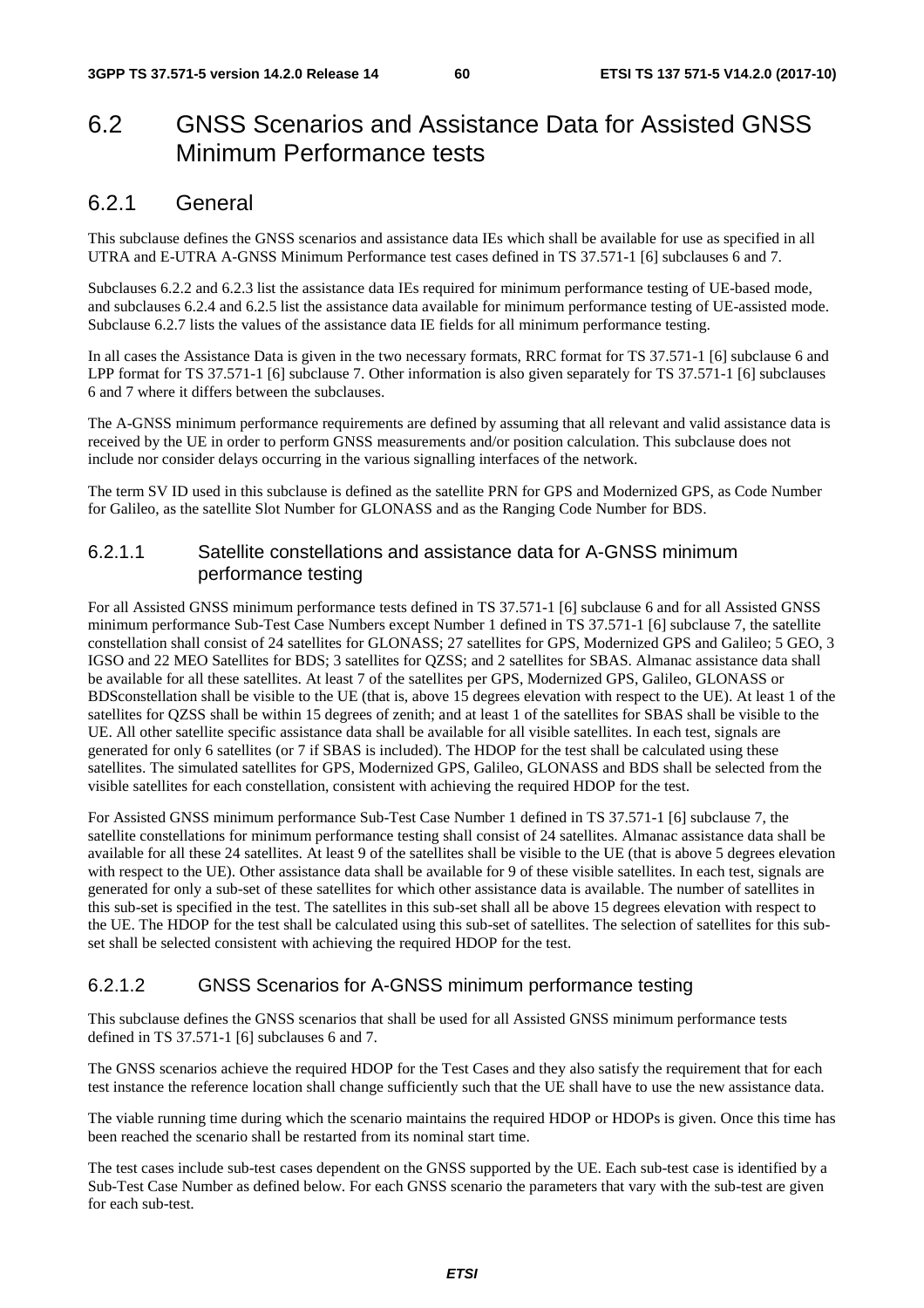| <b>Sub-Test</b> | <b>Supported GNSS</b>                       |  |
|-----------------|---------------------------------------------|--|
| Case            |                                             |  |
| <b>Number</b>   |                                             |  |
|                 | UE supporting A-GLONASS only                |  |
|                 | UE supporting A-Galileo only                |  |
|                 | UE supporting A-GPS and Modernized GPS only |  |
|                 | UE supporting A-GPS and A-GLONASS only      |  |
|                 | UE supporting A-GPS and A-Galileo only      |  |
| 9               | UE supporting A-BDS only                    |  |
| 10              | UE supporting A-GPS and A-BDS only          |  |

**Table 6.2.1.2-1: Sub-Test Case Number Definition for TS 37.571-1 subclause 6** 

# **Table 6.2.1.2-2: Sub-Test Case Number Definition for TS 37.571-1 subclause 7**

| <b>Sub-Test</b><br>Case<br><b>Number</b> | <b>Supported GNSS</b>                            |
|------------------------------------------|--------------------------------------------------|
|                                          | UE supporting A-GPS L1C/A only                   |
| 2                                        | UE supporting A-GLONASS only                     |
| 3                                        | UE supporting A-Galileo only                     |
| 4                                        | UE supporting A-GPS and Modernized GPS only      |
| 5                                        | UE supporting A-GPS and A-GLONASS only           |
| 8                                        | UE supporting A-GPS and A-Galileo only           |
| 9                                        | UE supporting A-BDS only                         |
| 10                                       | UE supporting A-GPS and A-BDS only               |
| 11                                       | UE supporting A-GPS and A-GLONASS and A-BDS only |

# 6.2.1.2.1 GNSS Scenario #1

The following GNSS scenario #1 shall be used during the TTFF tests defined in TS 37.571-1 [6] subclauses 6 and 7 with the exception of the Nominal Accuracy test. The assistance data specified in the following subclauses for GNSS scenario #1 is consistent with this GNSS scenario.

Yuma / AGL Almanac data: the required file(s) in the GNSS data perf zip file specified in Annex B are given below.

| Sub-Test<br>Case<br><b>Number</b> | Yuma / AGL file(s)                                |
|-----------------------------------|---------------------------------------------------|
|                                   | Perf GNSS 1-1 AGL.txt                             |
|                                   | Perf GNSS 1-2 Yuma.txt                            |
|                                   | Perf GNSS 1-3 Yuma.txt                            |
|                                   | Perf GNSS 1-3 Yuma.txt and Perf GNSS 1-1 AGL.txt  |
|                                   | Perf GNSS 1-3 Yuma.txt and Perf GNSS 1-2 Yuma.txt |
| 9                                 | Perf GNSS 1-9 Yuma.txt                            |
| 10                                | Perf GNSS 1-3 Yuma.txt and Perf GNSS 1-9 Yuma.txt |

**Table 6.2.1.2.1-1: Yuma / AGL Almanac data files for TS 37.571-1 subclause 6**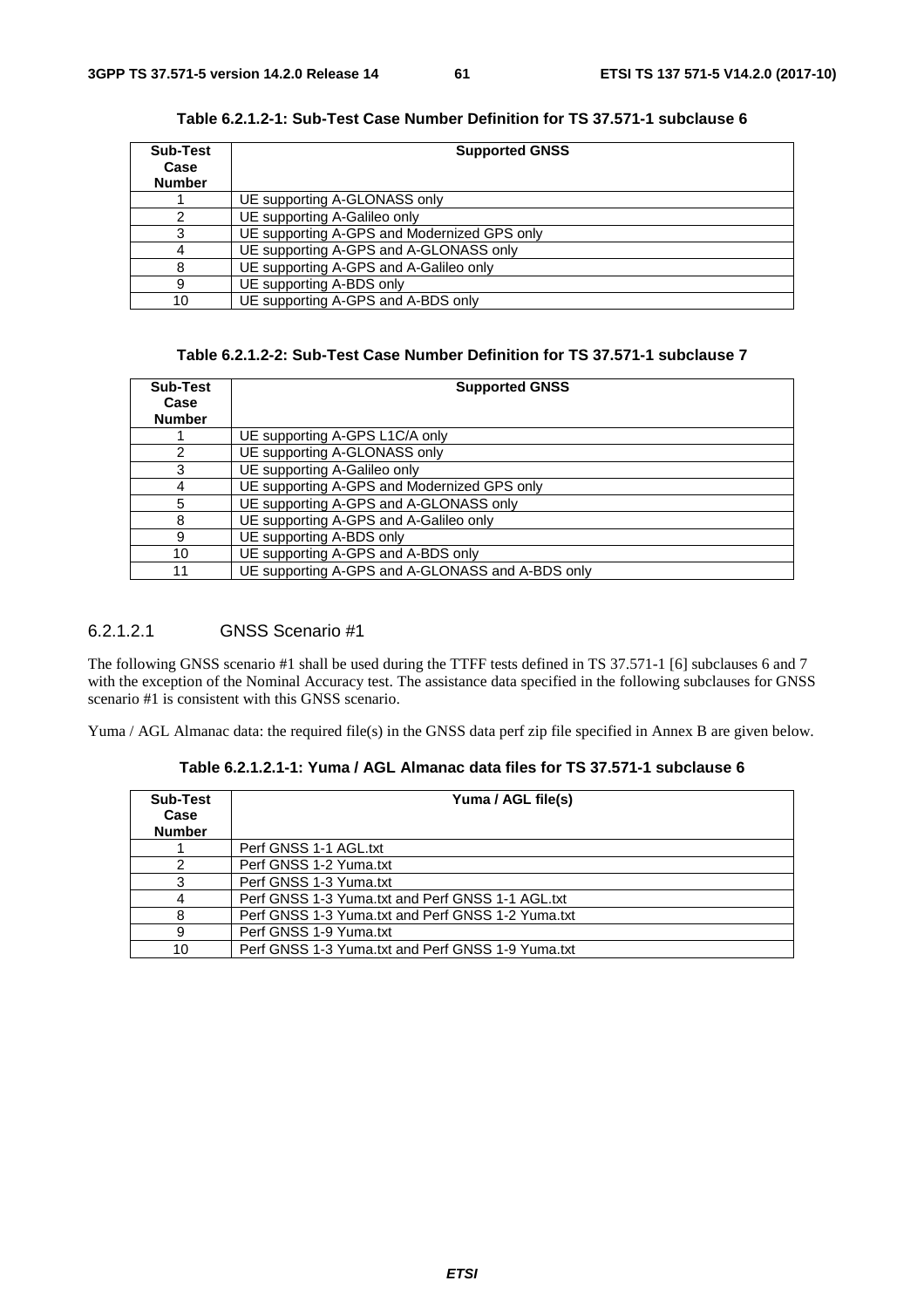| <b>Sub-Test</b> | Yuma / AGL file(s)                                                          |  |
|-----------------|-----------------------------------------------------------------------------|--|
| Case            |                                                                             |  |
| <b>Number</b>   |                                                                             |  |
|                 | Perf GNSS 1-3 Yuma.txt                                                      |  |
|                 | Perf GNSS 1-1 AGL.txt                                                       |  |
| 3               | Perf GNSS 1-2 Yuma.txt                                                      |  |
| 4               | Perf GNSS 1-3 Yuma.txt                                                      |  |
| 5               | Perf GNSS 1-3 Yuma.txt and Perf GNSS 1-1 AGL.txt                            |  |
| 8               | Perf GNSS 1-3 Yuma.txt and Perf GNSS 1-2 Yuma.txt                           |  |
| 9               | Perf GNSS 1-9 Yuma.txt                                                      |  |
| 10              | Perf GNSS 1-3 Yuma.txt and Perf GNSS 1-9 Yuma.txt                           |  |
| 11              | Perf GNSS 1-3 Yuma.txt and Perf GNSS 1-1 AGL.txt and Perf GNSS 1-9 Yuma.txt |  |

**Table 6.2.1.2.1-2: Yuma / AGL Almanac data files for TS 37.571-1 subclause 7** 

UE location: the UE location is calculated as a random offset from the reference location using the method described in subclause 6.2.1.2.6. The reference location is: latitude: 35 degrees 44 minutes 39.432 seconds north, longitude: 139 degrees 40 minutes 48.633 seconds east, (Tokyo Japan 2012), height: = 300m.

Nominal start time: 1st January 2012 00:31:00 (GPS time).

Viable running time to maintain specified HDOP values: 19 minutes.

Visible satellites available for simulation and for which Assistance Data (other than Almanac) shall be generated are given below.

| <b>Sub-Test</b><br>Case<br><b>Number</b> | SV IDs of Visible satellites                                                                  |
|------------------------------------------|-----------------------------------------------------------------------------------------------|
|                                          | 3, 4, 5, 9, 10, 18, 19, 20                                                                    |
|                                          | 4, 5, 10, 11, 18, 19, 20, 21                                                                  |
|                                          | 1, 4, 11, 17, 19, 20, 23, 28, 32                                                              |
|                                          | GPS: 1, 4, 11, 17, 19, 20, 23, 28, 32. GLONASS: 3, 4, 5, 9, 10, 18, 19, 20                    |
|                                          | GPS: 1, 4, 11, 17, 19, 20, 23, 28, 32. Galileo: 4, 5, 10, 11, 18, 19, 20, 21.                 |
| 9                                        | 1, 2, 3, 4, 6, 7, 17, 18, 21, 22, 23, 26, 27, 28                                              |
| 10                                       | GPS: 1, 4, 11, 17, 19, 20, 23, 28, 32. BDS: 1, 2, 3, 4, 6, 7, 17, 18, 21, 22, 23, 26, 27, 28. |

| Table 6.2.1.2.1-4: Visible satellites for TS 37.571-1 subclause 7 |  |
|-------------------------------------------------------------------|--|
|-------------------------------------------------------------------|--|

| <b>Sub-Test</b><br>Case<br><b>Number</b> | <b>SV IDs of Visible satellites</b>                                                                                                   |
|------------------------------------------|---------------------------------------------------------------------------------------------------------------------------------------|
|                                          | 1, 4, 11, 17, 19, 20, 23, 28, 32                                                                                                      |
| $\mathcal{P}$                            | 3, 4, 5, 9, 10, 18, 19, 20                                                                                                            |
| 3                                        | 4, 5, 10, 11, 18, 19, 20, 21                                                                                                          |
| 4                                        | 1, 4, 11, 17, 19, 20, 23, 28, 32                                                                                                      |
| 5                                        | GPS: 1, 4, 11, 17, 19, 20, 23, 28, 32. GLONASS: 3, 4, 5, 9, 10, 18, 19, 20                                                            |
| 8                                        | GPS: 1, 4, 11, 17, 19, 20, 23, 28, 32. Galileo: 4, 5, 10, 11, 18, 19, 20, 21.                                                         |
| 9                                        | 1, 2, 3, 4, 6, 7, 17, 18, 21, 22, 23, 26, 27, 28                                                                                      |
| 10                                       | GPS: 1, 4, 11, 17, 19, 20, 23, 28, 32. BDS: 1, 2, 3, 4, 6, 7, 17, 18, 21, 22, 23, 26, 27, 28.                                         |
| 11                                       | GPS: 1, 4, 11, 17, 19, 20, 23, 28, 32. GLONASS: 3, 4, 5, 9, 10, 18, 19, 20. BDS: 1, 2, 3,<br>4, 6, 7, 17, 18, 21, 22, 23, 26, 27, 28. |

The satellites to be simulated in each test case have been selected in order to achieve the required HDOP. They are defined below.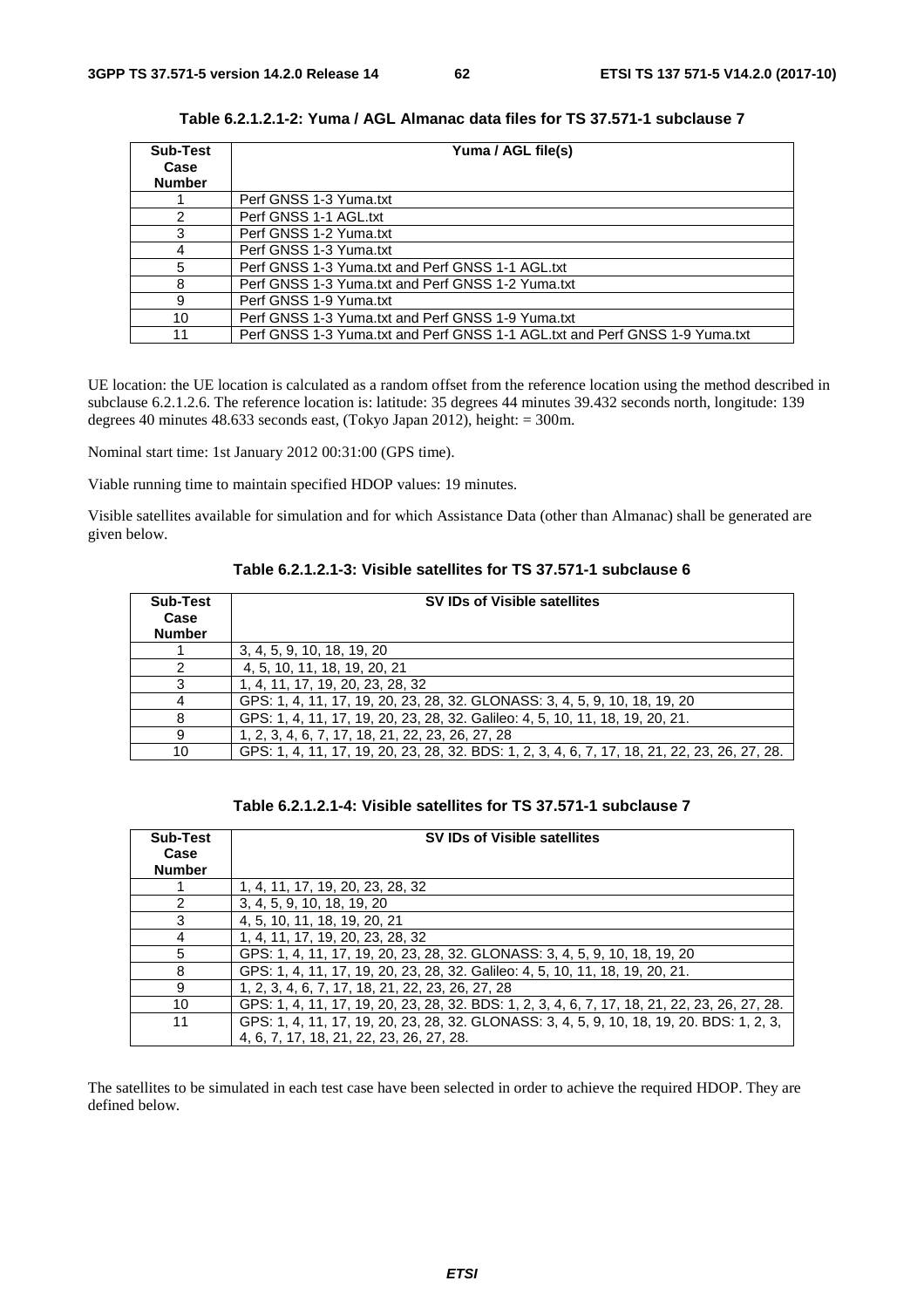| <b>Sub-Test</b> | SV IDs of Satellites to be simulated                                                          |
|-----------------|-----------------------------------------------------------------------------------------------|
| Case            |                                                                                               |
| <b>Number</b>   |                                                                                               |
|                 | 3, 4, 9, 10, 18, 20                                                                           |
|                 | 5, 10, 11, 18, 19, 20                                                                         |
| 3               | 1, 11, 17, 19, 23, 28 (Note)                                                                  |
| 4               | GPS: 20, 28, 32. GLONASS: 5, 10, 20                                                           |
| 8               | GPS: 20, 28, 32. Galileo: 5, 11, 18.                                                          |
| 9               | 1, 2, 7, 18, 21, 27                                                                           |
| 10              | GPS: 20, 28, 32. BDS: 1, 7, 21.                                                               |
| Note:           | For this sub-test the satellite simulator shall generate all the GPS signals supported by the |
|                 | UE for all the simulated satellites.                                                          |

| Table 6.2.1.2.1-5: Satellites to be simulated for TS 37.571-1 subclause 6 |  |
|---------------------------------------------------------------------------|--|
|---------------------------------------------------------------------------|--|

| Table 6.2.1.2.1-6: Satellites to be simulated for TS 37.571-1 subclause 7 |  |  |
|---------------------------------------------------------------------------|--|--|
|---------------------------------------------------------------------------|--|--|

| <b>Sub-Test</b> | SV IDs of Satellites to be simulated                                                          |
|-----------------|-----------------------------------------------------------------------------------------------|
| Case            |                                                                                               |
| <b>Number</b>   |                                                                                               |
|                 | Test case dependant. See Table 6.2.1.2.1-7                                                    |
| $\mathcal{P}$   | 3, 4, 9, 10, 18, 20                                                                           |
| 3               | 5, 10, 11, 18, 19, 20                                                                         |
| 4               | 1, 11, 17, 19, 23, 28 (Note)                                                                  |
| 5               | GPS: 20, 28, 32. GLONASS: 5, 10, 20                                                           |
| 8               | GPS: 20, 28, 32. Galileo: 5, 11, 18.                                                          |
| 9               | 1, 2, 7, 18, 21, 27                                                                           |
| 10              | GPS: 20, 28, 32. BDS: 1, 7, 21.                                                               |
| 11              | GPS: 20, 32. GLONASS: 5, 20. BDS: 1, 7.                                                       |
| Note:           | For this sub-test the satellite simulator shall generate all the GPS signals supported by the |
|                 | UE for all the simulated satellites.                                                          |

| Table 6.2.1.2.1-7: Satellites to be simulated for TS 37.571-1 subclause 7, sub-test 1 |  |
|---------------------------------------------------------------------------------------|--|
|---------------------------------------------------------------------------------------|--|

| Test case                          | SV IDs of Satellites to be simulated |
|------------------------------------|--------------------------------------|
| Sensitivity Coarse Time Assistance | 1, 4, 11, 17, 19, 20, 23, 28         |
| Sensitivity Fine Time Assistance   | 1, 4, 11, 17, 19, 20, 23, 28         |
| Nominal Accuracy                   | 1, 4, 11, 17, 19, 20, 23, 28         |
| Dynamic Range                      | 1, 11, 17, 19, 23, 28                |
| Multi-Path scenario                | 1, 17, 19, 23, 28                    |

Ionospheric model: see values in subclause 6.2.7.

Tropospheric model: STANAG with SRI equal to 324.8, as defined in STANAG 4294 [17].

# 6.2.1.2.2 GNSS Scenario #2

The following GNSS scenario #2 shall be used during the TTFF tests defined in TS 37.571-1 [6] subclauses 6 and 7 with the exception of the Nominal Accuracy test. The assistance data specified in the following subclauses for GNSS scenario #2 is consistent with this GNSS scenario.

Yuma / AGL Almanac data: the required file(s) in the GNSS data perf zip file specified in Annex B are below.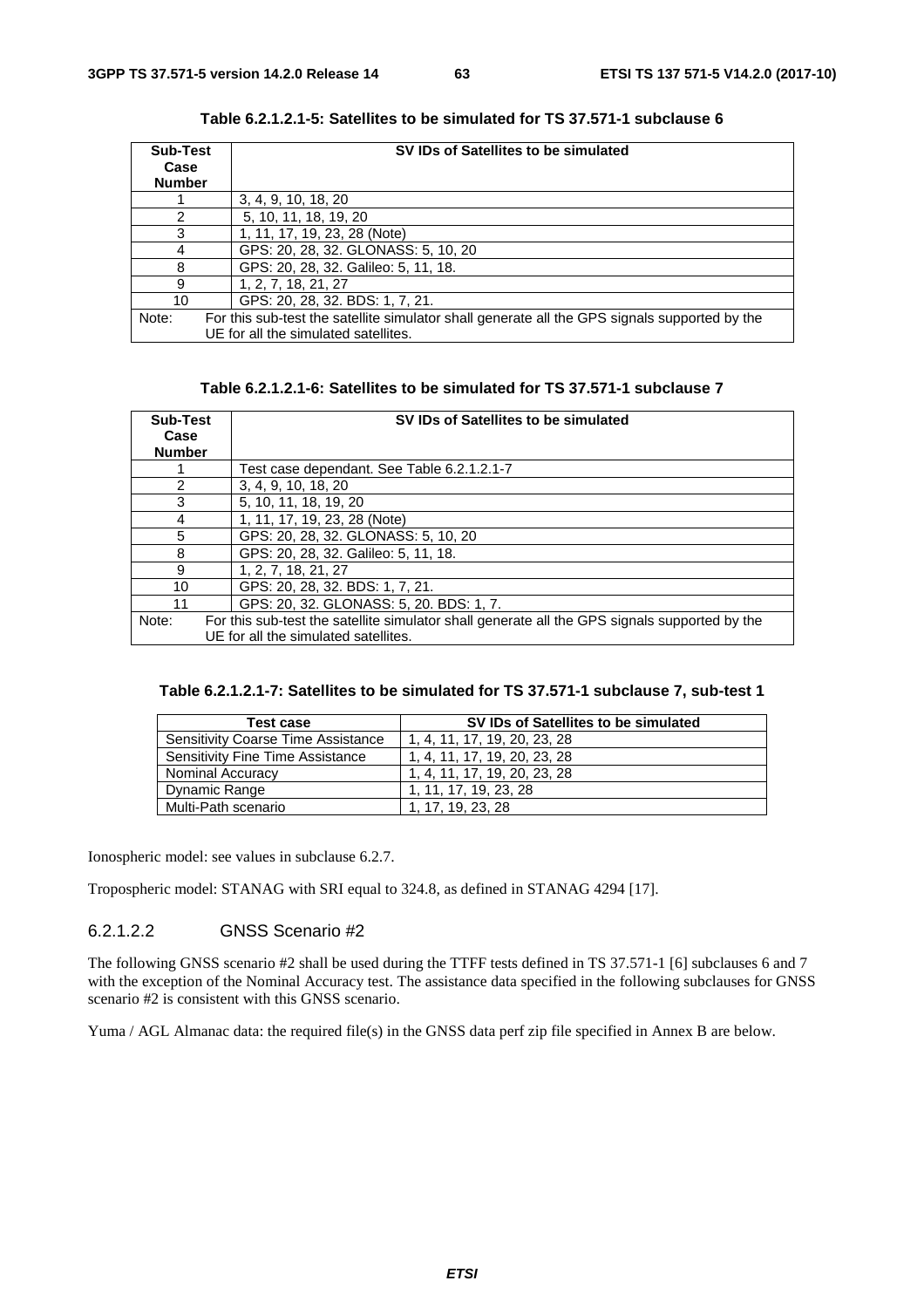| Sub-Test      | Yuma / AGL file(s)                                |
|---------------|---------------------------------------------------|
| Case          |                                                   |
| <b>Number</b> |                                                   |
|               | Perf GNSS 2-1 AGL.txt                             |
|               | Perf GNSS 2-2 Yuma.txt                            |
|               | Perf GNSS 2-3 Yuma.txt                            |
|               | Perf GNSS 2-3 Yuma.txt and Perf GNSS 2-1 AGL.txt  |
|               | Perf GNSS 2-3 Yuma.txt and Perf GNSS 2-2 Yuma.txt |
| я             | Perf GNSS 2-9 Yuma.txt                            |
| 10            | Perf GNSS 2-3 Yuma.txt and Perf GNSS 2-9 Yuma.txt |

**Table 6.2.1.2.2-1: Yuma / AGL Almanac data files for TS 37.571-1 subclause 6** 

# **Table 6.2.1.2.2-2: Yuma / AGL Almanac data files for TS 37.571-1 subclause 7**

| <b>Sub-Test</b><br>Case<br><b>Number</b> | Yuma / AGL file(s)                                                          |
|------------------------------------------|-----------------------------------------------------------------------------|
|                                          | Perf GNSS 2-3 Yuma.txt                                                      |
| 2                                        | Perf GNSS 2-1 AGL.txt                                                       |
| 3                                        | Perf GNSS 2-2 Yuma.txt                                                      |
|                                          | Perf GNSS 2-3 Yuma.txt                                                      |
| 5                                        | Perf GNSS 2-3 Yuma.txt and Perf GNSS 2-1 AGL.txt                            |
| 8                                        | Perf GNSS 2-3 Yuma.txt and Perf GNSS 2-2 Yuma.txt                           |
| я                                        | Perf GNSS 2-9 Yuma.txt                                                      |
| 10                                       | Perf GNSS 2-3 Yuma.txt and Perf GNSS 2-9 Yuma.txt                           |
| 11                                       | Perf GNSS 2-3 Yuma.txt and Perf GNSS 2-1 AGL.txt and Perf GNSS 2-9 Yuma.txt |

UE location: the UE location is calculated as a random offset from the reference location using the method described in subclause 6.2.1.2.6. The reference location is: latitude: 37 degrees 24 minutes 53.391 seconds north, longitude: 122 degrees 1 minutes 3.722 seconds west, (Sunnyvale, USA), height: = 50m.

Nominal start time: 1st June 2012, 00:01:00 (GPS time).

Viable running time to maintain specified HDOP values: 19 minutes.

Visible satellites available for simulation and for which Assistance Data (other than Almanac) shall be generated are given below.

| <b>Sub-Test</b><br>Case<br><b>Number</b> | SV IDs of Visible satellites                                                 |
|------------------------------------------|------------------------------------------------------------------------------|
|                                          | 1, 8, 9, 10, 16, 19, 20, 21                                                  |
|                                          | 4, 5, 14, 15, 16, 26, 29, 30                                                 |
|                                          | 1, 7, 8, 11, 15, 17, 26, 27, 28                                              |
|                                          | GPS: 1, 7, 8, 11, 15, 17, 26, 27, 28. GLONASS: 1, 8, 9, 10, 16, 19, 20, 21   |
|                                          | GPS: 1, 7, 8, 11, 15, 17, 26, 27, 28. Galileo: 4, 5, 14, 15, 16, 26, 29, 30. |
|                                          | 4, 15, 16, 17, 18, 25, 26, 27                                                |
| 10                                       | GPS: 1, 7, 8, 11, 15, 17, 26, 27, 28. BDS: 4, 15, 16, 17, 18, 25, 26, 27.    |

**Table 6.2.1.2.2-3: Visible satellites for TS 37.571-1 subclause 6**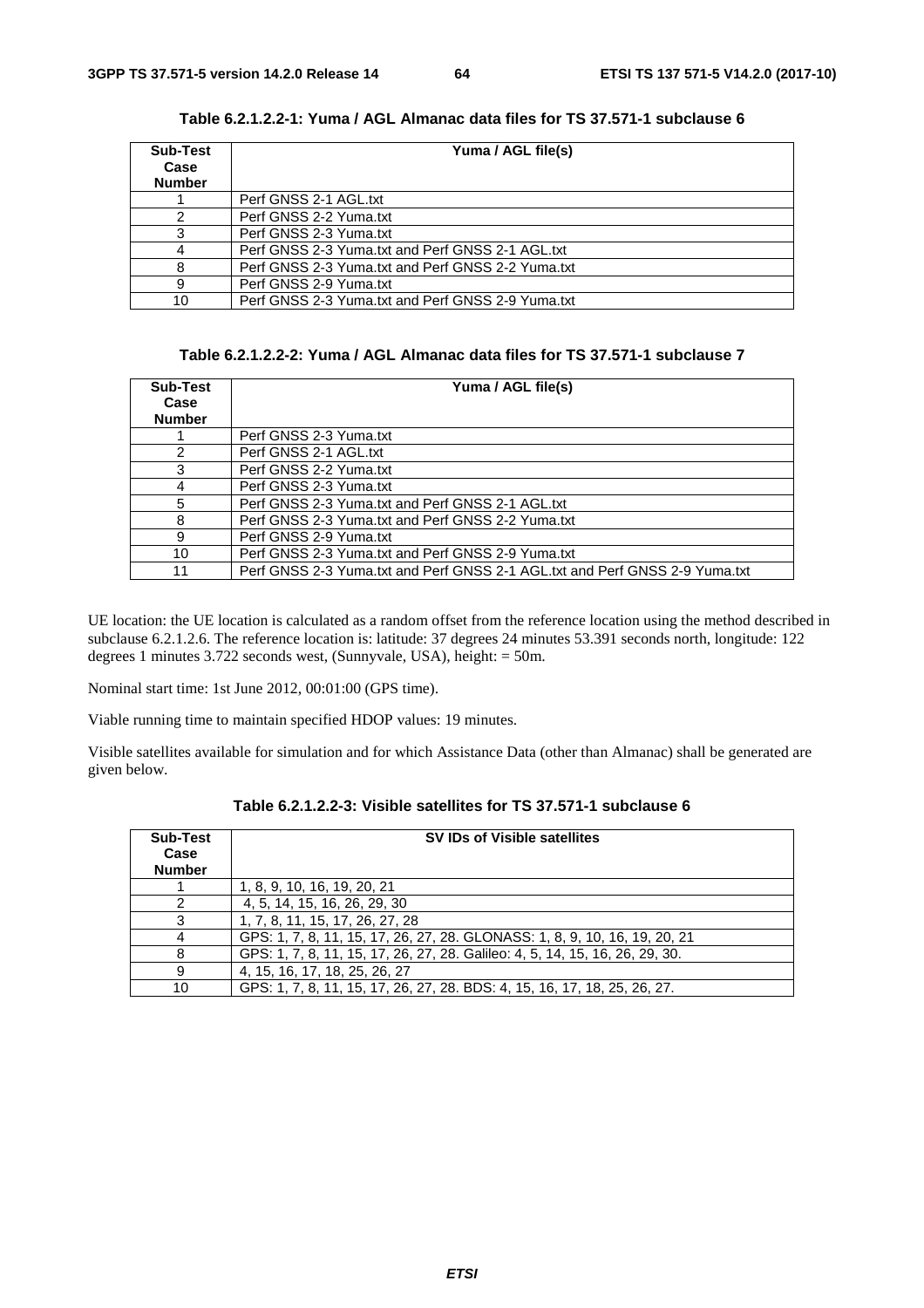| <b>Sub-Test</b> | <b>SV IDs of Visible satellites</b>                                                     |  |
|-----------------|-----------------------------------------------------------------------------------------|--|
| Case            |                                                                                         |  |
| <b>Number</b>   |                                                                                         |  |
|                 | 1, 7, 8, 11, 15, 17, 26, 27, 28                                                         |  |
| 2               | 1, 8, 9, 10, 16, 19, 20, 21                                                             |  |
| 3               | 4, 5, 14, 15, 16, 26, 29, 30                                                            |  |
| 4               | 1, 7, 8, 11, 15, 17, 26, 27, 28                                                         |  |
| 5               | GPS: 1, 7, 8, 11, 15, 17, 26, 27, 28. GLONASS: 1, 8, 9, 10, 16, 19, 20, 21              |  |
| 8               | GPS: 1, 7, 8, 11, 15, 17, 26, 27, 28. Galileo: 4, 5, 14, 15, 16, 26, 29, 30.            |  |
| 9               | 4, 15, 16, 17, 18, 25, 26, 27                                                           |  |
| 10              | GPS: 1, 7, 8, 11, 15, 17, 26, 27, 28. BDS: 4, 15, 16, 17, 18, 25, 26, 27.               |  |
| 11              | GPS: 1, 7, 8, 11, 15, 17, 26, 27, 28. GLONASS: 1, 8, 9, 10, 16, 19, 20, 21. BDS: 4, 15, |  |
|                 | 16, 17, 18, 25, 26, 27.                                                                 |  |

**Table 6.2.1.2.2-4: Visible satellites for TS 37.571-1 subclause 7** 

The satellites to be simulated in each test case have been selected in order to achieve the required HDOP. They are defined below.

**Table 6.2.1.2.2-5: Satellites to be simulated for TS 37.571-1 subclause 6** 

| <b>Sub-Test</b>                                                                                            | SV IDs of Satellites to be simulated |
|------------------------------------------------------------------------------------------------------------|--------------------------------------|
| Case                                                                                                       |                                      |
| <b>Number</b>                                                                                              |                                      |
|                                                                                                            | 1, 8, 9, 10, 19, 20                  |
|                                                                                                            | 4, 15, 16, 26, 29, 30                |
| 3                                                                                                          | 1, 7, 8, 17, 27, 28 (Note)           |
|                                                                                                            | GPS: 1, 8, 26. GLONASS: 8, 10, 20    |
| 8                                                                                                          | GPS: 1, 8, 26. Galileo: 15, 26, 30.  |
| 9                                                                                                          | 15, 16, 17, 25, 26, 27               |
| 10                                                                                                         | GPS: 1, 8, 26. BDS: 15, 25, 27.      |
| Note: For this sub-test the satellite simulator shall generate all the GPS signals supported by the UE for |                                      |
|                                                                                                            | all the simulated satellites.        |

**Table 6.2.1.2.2-6: Satellites to be simulated for TS 37.571-1 subclause 7** 

| <b>Sub-Test</b>                                                                                            | SV IDs of Satellites to be simulated       |  |
|------------------------------------------------------------------------------------------------------------|--------------------------------------------|--|
| Case                                                                                                       |                                            |  |
| <b>Number</b>                                                                                              |                                            |  |
|                                                                                                            | Test case dependant. See Table 6.2.1.2.2-7 |  |
| 2                                                                                                          | 1, 8, 9, 10, 19, 20                        |  |
| 3                                                                                                          | 4, 15, 16, 26, 29, 30                      |  |
| 4                                                                                                          | 1, 7, 8, 17, 27, 28 (Note)                 |  |
| 5                                                                                                          | GPS: 1, 8, 26. GLONASS: 8, 10, 20          |  |
| 8                                                                                                          | GPS: 1, 8, 26. Galileo: 15, 26, 30.        |  |
| 9                                                                                                          | 15, 16, 17, 25, 26, 27                     |  |
| 10                                                                                                         | GPS: 1, 8, 26. BDS: 15, 25, 27.            |  |
| 11                                                                                                         | GPS: 1, 8. GLONASS: 10, 20. BDS: 25, 27.   |  |
| Note: For this sub-test the satellite simulator shall generate all the GPS signals supported by the UE for |                                            |  |
|                                                                                                            | all the simulated satellites.              |  |

**Table 6.2.1.2.2-7: Satellites to be simulated for TS 37.571-1 subclause 7, sub-test 1** 

| Test case                          | SV IDs of Satellites to be simulated |
|------------------------------------|--------------------------------------|
| Sensitivity Coarse Time Assistance | 1, 7, 8, 15, 17, 26, 27, 28          |
| Sensitivity Fine Time Assistance   | 1, 7, 8, 15, 17, 26, 27, 28          |
| <b>Nominal Accuracy</b>            | 1, 7, 8, 15, 17, 26, 27, 28          |
| Dynamic Range                      | 1. 7. 8. 17. 27. 28                  |
| Multi-Path scenario                | 1, 7, 8, 17, 27                      |

Ionospheric model: see values in subclause 6.2.7.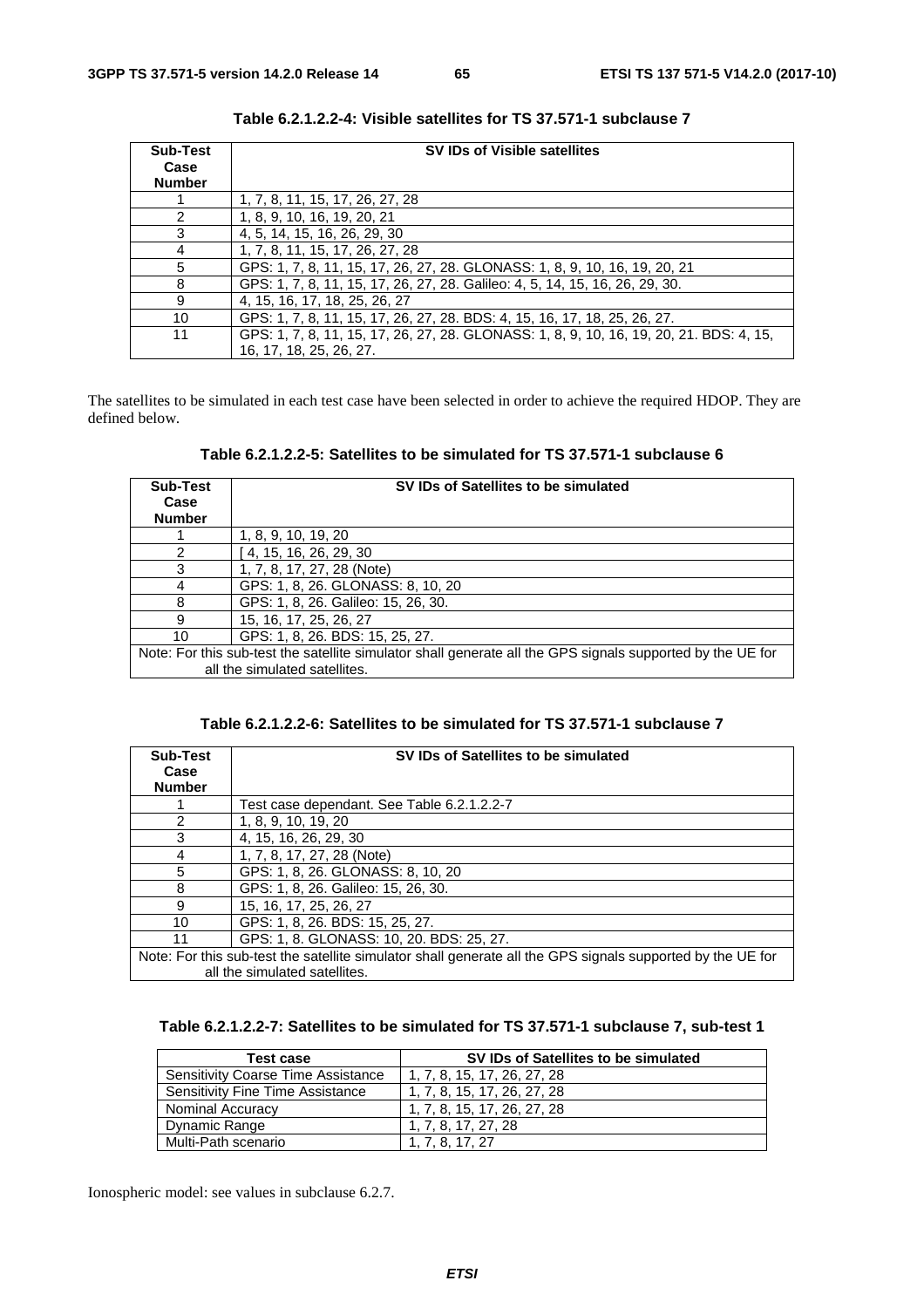Tropospheric model: STANAG with SRI equal to 324.8, as defined in STANAG 4294 [17].

# 6.2.1.2.3 GNSS Scenario #3

The following GNSS scenario #3 shall be used during the Nominal Accuracy test defined in TS 37.571-1 [6] subclauses 6 and 7. The assistance data specified in the following subclauses for GNSS scenario #3 is consistent with this GNSS scenario.

The scenario used varies dependent on the SBAS supported by the UE and also whether QZSS is supported. The scenario to be used is defined below. Where more than one SBAS is supported use the scenario for MSAS if MSAS and QZSS are supported, otherwise use the scenario for the first supported SBAS in the list.

| <b>SBAS</b>  | <b>Scenarios used</b>                      |                              |
|--------------|--------------------------------------------|------------------------------|
| supported    | <b>UE supports QZSS</b>                    | UE does not support QZSS     |
| None         | GNSS Scenario #1 with QZSS Scenario #1     | GNSS Scenario #1             |
| <b>WAAS</b>  | IFFSI                                      | GNSS Scenario #2 with WAAS   |
| <b>EGNOS</b> | <b>IFFS1</b>                               | GNSS Scenario #3A with EGNOS |
| <b>MSAS</b>  | GNSS Scenario #1 with QZSS Scenario #1 and | GNSS Scenario #1 with MSAS   |
|              | MSAS                                       |                              |
| <b>GAGAN</b> | [FFS]                                      | GNSS Scenario #3B with GAGAN |

**Table 6.2.1.2.3-1: Scenarios used for Scenario #3** 

6.2.1.2.3.1 GNSS Scenario #3A

[FFS]

6.2.1.2.3.2 GNSS Scenario #3B

[FFS]

6.2.1.2.3.3 QZSS Scenario #1

Almanac data: see file Perf GNSS 1-3 Yuma\_QZSS.txt in the GNSS data perf zip file specified in Annex B.

Ephemeris data: see file Perf GNSS Navigation Model subtest1 01\_QZSS.csv in the GNSS data perf zip file specified in Annex B.

Acquisition Assistance: see file Perf GNSS Acquisition Assistance subtest1 01\_QZSS.csv in the GNSS data perf zip file specified in Annex B.

UE location: as for GNSS scenario #1.

Nominal start time: as for GNSS scenario #1.

Viable running time to maintain specified requirements: as for GNSS scenario #1.

Satellite meeting specified requirements to be used for simulation and for which Assistance Data (other than Almanac) shall be generated: PRN 195.

#### 6.2.1.2.3.4 WAAS Scenario

Satellite positions: (PRN 135)133.0 degrees west, height: 35786037.417m, (PRN 138)107.3 degrees west, height: 35786037.417m.

UE location: as for related GNSS scenario.

Satellite used for simulation: PRN 135.

#### 6.2.1.2.3.5 EGNOS Scenario

Satellite positions: (PRN 120)15.5 degrees west, height: 35786037.417m, (PRN 124) 21.5 degrees west, height: 35786037.417m.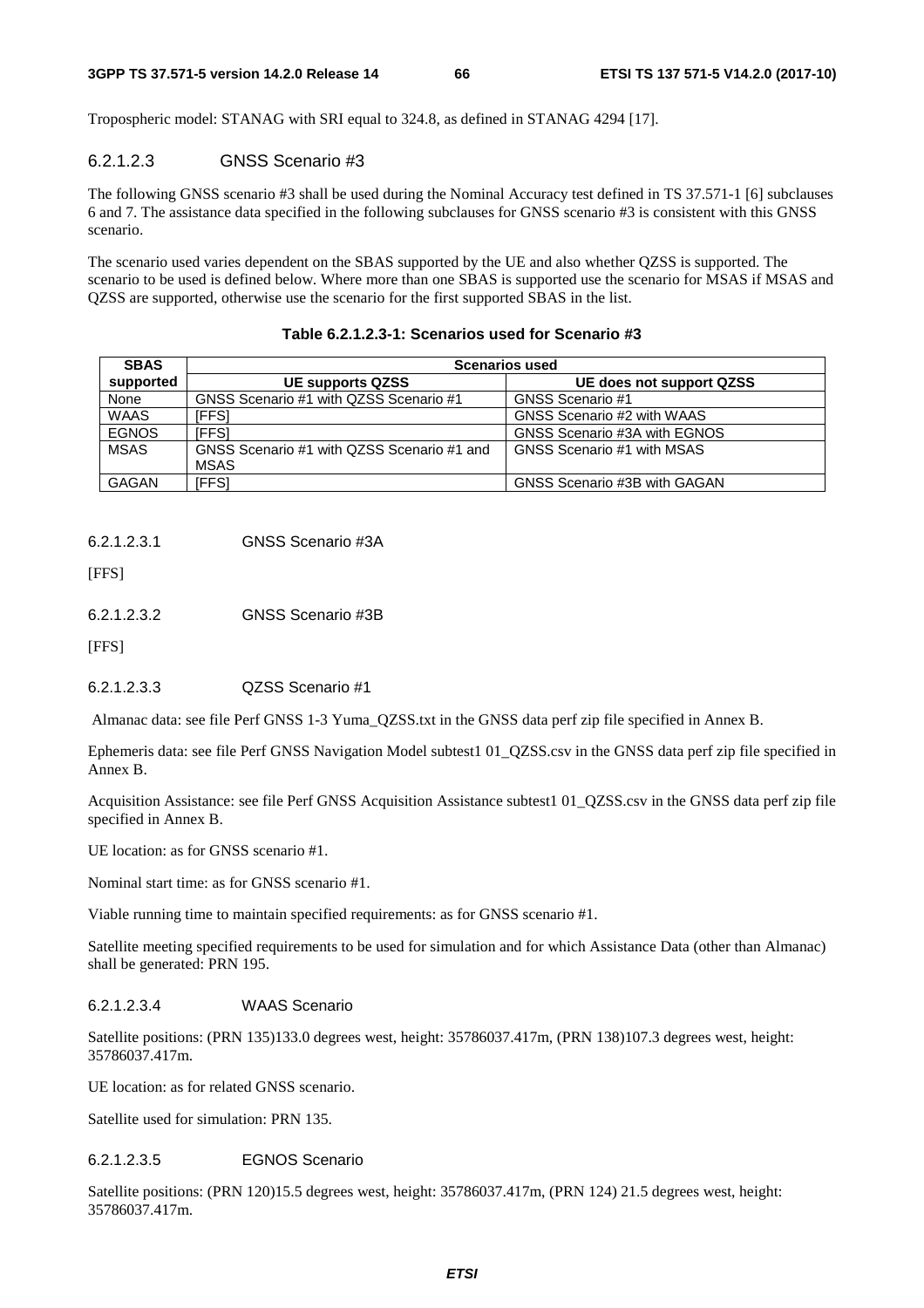UE location: as for related GNSS scenario.

Satellite used for simulation: PRN 120.

#### 6.2.1.2.3.6 MSAS Scenario

Satellite positions: (PRN 129)140.0 degrees east, height: 35786037.417m, (PRN 137)145 degrees east, height: 35786037.417m

UE location: as for related GNSS scenario.

Satellite used for simulation: PRN 129.

6.2.1.2.3.7 GAGAN Scenario

[FFS]

# 6.2.1.2.4 GNSS Scenario #4

The following GNSS scenario #4 shall be used during the Nominal Accuracy test defined in TS 37.571-1 [6] subclauses 6 and 7. The assistance data specified in the following subclauses for GNSS scenario #4 is consistent with this GNSS scenario.

The scenario used varies dependent on the SBAS supported by the UE and also whether QZSS is supported. The scenario to be used is defined below. Where more than one SBAS is supported use the scenario for MSAS if MSAS and QZSS are supported, otherwise use the scenario for the first supported SBAS in the list.

| <b>SBAS</b>  | <b>Scenarios used</b>                   |                              |
|--------------|-----------------------------------------|------------------------------|
| supported    | <b>UE supports QZSS</b>                 | UE does not support QZSS     |
| None         | GNSS Scenario #4D with QZSS Scenario #2 | GNSS Scenario #2             |
| <b>WAAS</b>  | [FFS]                                   | GNSS Scenario #4C with WAAS  |
| <b>EGNOS</b> | <b>IFFSI</b>                            | GNSS Scenario #4A with EGNOS |
| <b>MSAS</b>  | GNSS Scenario #4D with QZSS Scenario #2 | GNSS Scenario #4D with MSAS  |
|              | and MSAS                                |                              |
| <b>GAGAN</b> | [FFS]                                   | GNSS Scenario #4B with GAGAN |

#### **Table 6.2.1.2.4-1: Scenarios used for Scenario #4**

[FFS]

[FFS]

6.2.1.2.4.3 GNSS Scenario #4C

- [FFS]
- 6.2.1.2.4.4 GNSS Scenario #4D

[FFS]

6.2.1.2.4.5 QZSS Scenario #2

Almanac data: see file Perf QZSS 2 Yuma.txt in the GNSS data perf zip file specified in Annex B.

UE location: as for GNSS scenario #4D.

Nominal start time: as for GNSS scenario #4D.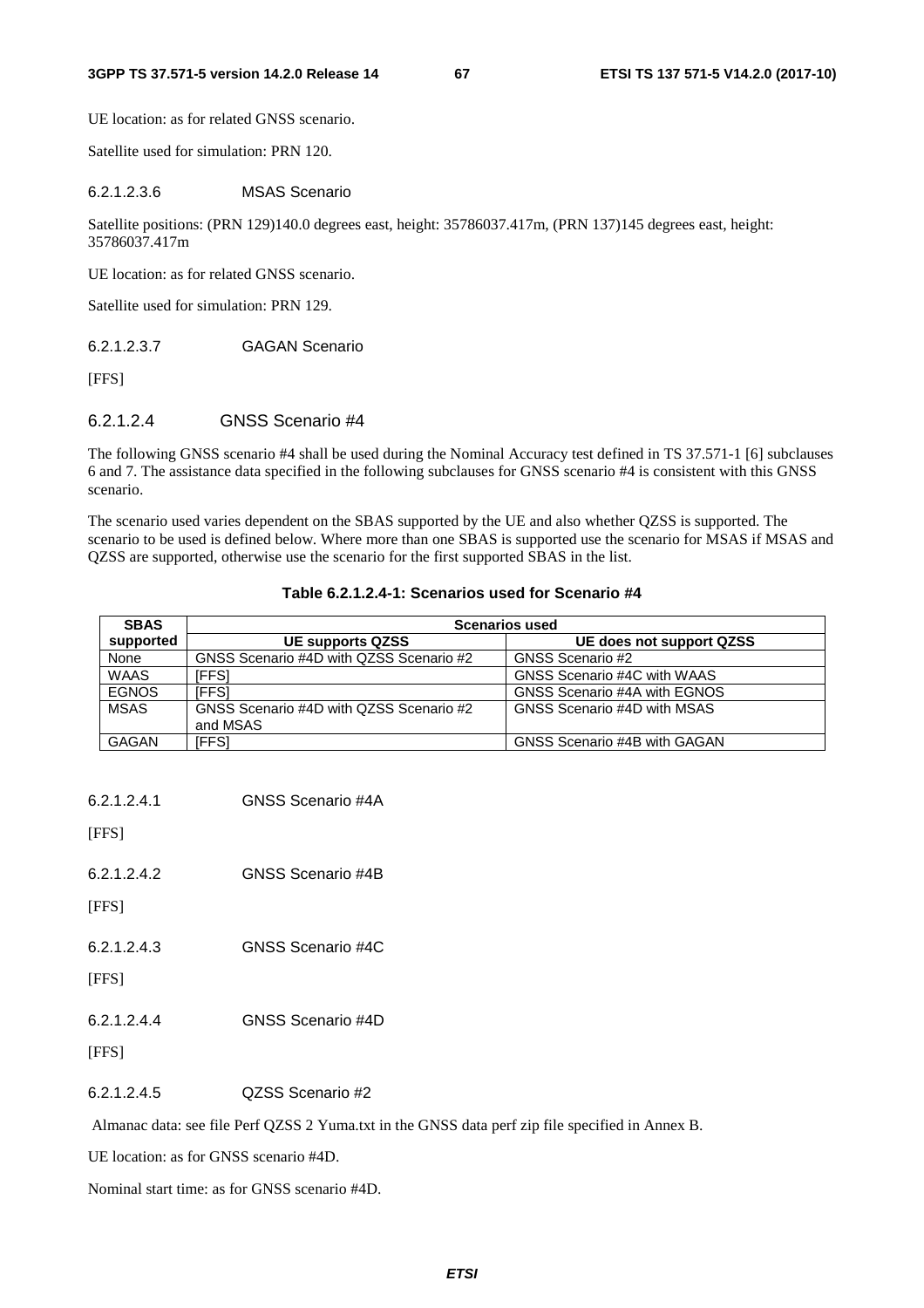Viable running time to maintain specified requirements: as for GNSS scenario #4D.

Satellite meeting specified requirements to be used for simulation and for which Assistance Data (other than Almanac) shall be generated: PRN [FFS].

6.2.1.2.4.6 WAAS Scenario

Satellite positions: (PRN 135)133.0 degrees west, height: 35786037.417m, (PRN 138)107.3 degrees west, height: 35786037.417m.

UE location: as for related GNSS scenario.

Satellite used for simulation: PRN 138.

#### 6.2.1.2.4.7 EGNOS Scenario

Satellite positions: (PRN 120)15.5 degrees west, height: 35786037.417m, (PRN 124) 21.5 degrees west, height: 35786037.417m.

UE location: as for related GNSS scenario.

Satellite used for simulation: PRN 124.

6.2.1.2.4.8 MSAS Scenario

Satellite positions: (PRN 129)140.0 degrees east, height: 35786037.417m, (PRN 137)145 degrees east, height: 35786037.417m.

UE location: as for related GNSS scenario.

Satellite used for simulation: PRN 137.

6.2.1.2.4.9 GAGAN Scenario

[FFS]

# 6.2.1.2.5 GNSS Scenario #5

The following GNSS scenario #5 shall be used during the Moving Scenario and Periodic Update test cases defined in TS 37.571-1 [6] subclauses 6 and7. The assistance data specified in the following subclauses for GNSS scenario #5 is consistent with this GNSS scenario.

Yuma / AGL Almanac data: the required file(s) in the GNSS data perf zip file specified in Annex B are below.

**Table 6.2.1.2.5-1: Yuma / AGL Almanac data files for TS 37.571-1 subclause 6** 

| Sub-Test<br>Case<br><b>Number</b> | Yuma / AGL file(s)                                |
|-----------------------------------|---------------------------------------------------|
|                                   | Perf GNSS 5-1 AGL.txt                             |
|                                   | Perf GNSS 5-2 Yuma.txt                            |
|                                   | Perf GNSS 5-3 Yuma.txt                            |
|                                   | Perf GNSS 5-3 Yuma.txt and Perf GNSS 5-1 AGL.txt  |
| 8                                 | Perf GNSS 5-3 Yuma.txt and Perf GNSS 5-2 Yuma.txt |
| 9                                 | Perf GNSS 5-9 Yuma.txt                            |
| 10                                | Perf GNSS 5-3 Yuma.txt and Perf GNSS 5-9 Yuma.txt |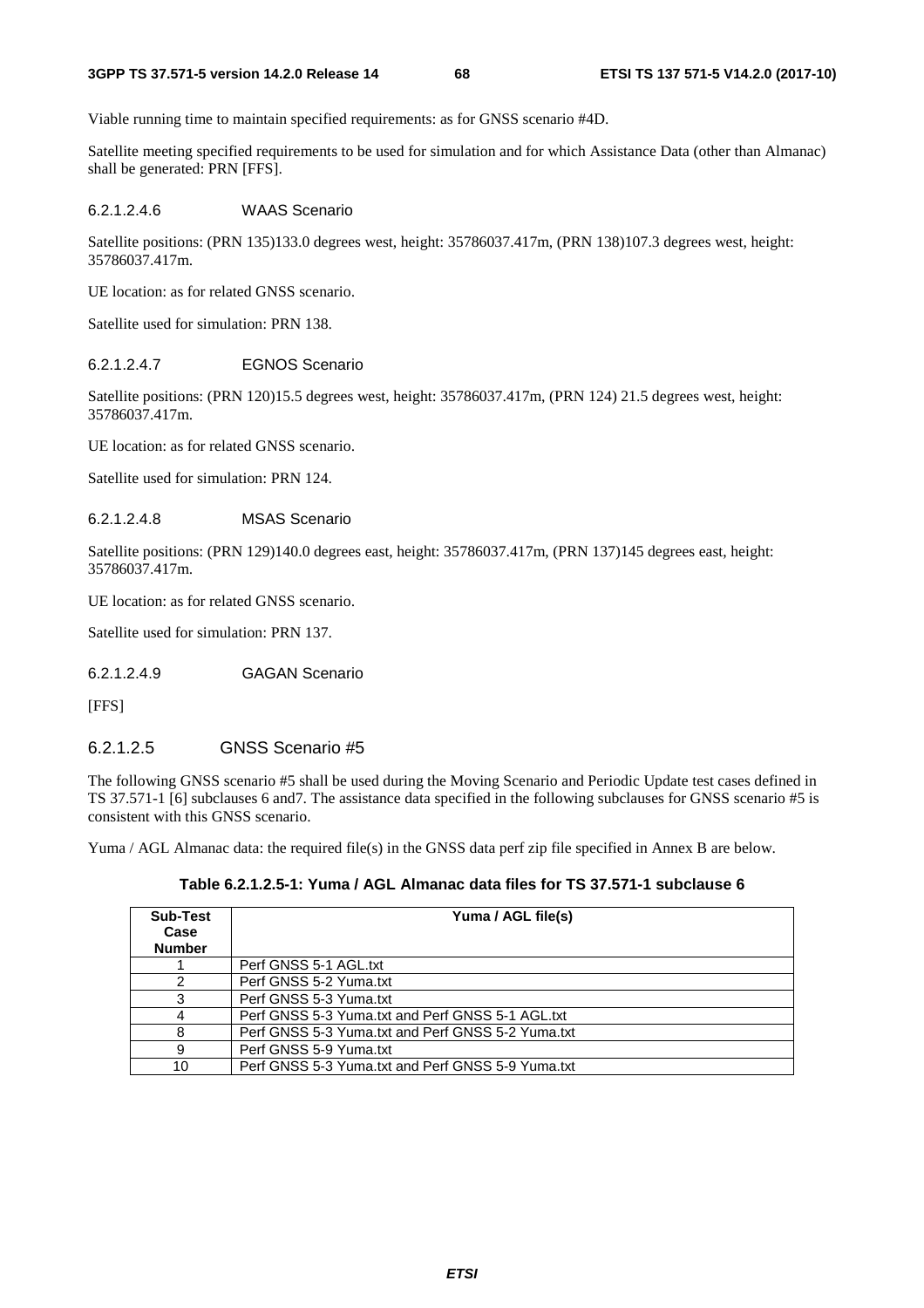| <b>Sub-Test</b> | Yuma / AGL file(s)                                                          |  |
|-----------------|-----------------------------------------------------------------------------|--|
| Case            |                                                                             |  |
| <b>Number</b>   |                                                                             |  |
|                 | Perf GNSS 5-3 Yuma.txt                                                      |  |
|                 | Perf GNSS 5-1 AGL.txt                                                       |  |
| 3               | Perf GNSS 5-2 Yuma.txt                                                      |  |
| 4               | Perf GNSS 5-3 Yuma.txt                                                      |  |
| 5               | Perf GNSS 5-3 Yuma.txt and Perf GNSS 5-1 AGL.txt                            |  |
| 8               | Perf GNSS 5-3 Yuma.txt and Perf GNSS 5-2 Yuma.txt                           |  |
| 9               | Perf GNSS 5-9 Yuma.txt                                                      |  |
| 10              | Perf GNSS 5-3 Yuma.txt and Perf GNSS 5-9 Yuma.txt                           |  |
| 11              | Perf GNSS 5-3 Yuma.txt and Perf GNSS 5-9 AGL.txt and Perf GNSS 5-9 Yuma.txt |  |

**Table 6.2.1.2.5-2: Yuma / AGL Almanac data files for TS 37.571-1 subclause 7** 

UE location: the UE location is given as a trajectory as shown in Figure 6.6.1 and Figure 7.1 of TS 37.571-1 [6]. The reference location is at the centre of the trajectory and is at: latitude: 37 degrees 24 minutes 53.391 seconds north, longitude: 122 degrees 1 minutes 3.722 seconds west, (Sunnyvale, USA), height: = 50m.

Start location: at the point between  $l_{11}$  and  $l_{12}$  in Figure 6.6.1 and Figure 7.1 of TS 37.571-1 [6], going in a clock-wise direction.

Nominal start time: 1st June 2012, 00:01:00 (GPS time).

Viable running time to maintain specified HDOP values: 20 minutes.

Visible satellites available for simulation and for which Assistance Data (other than Almanac) shall be generated are given below.

| <b>Sub-Test</b><br>Case<br><b>Number</b> | SV IDs of Visible satellites                                                |
|------------------------------------------|-----------------------------------------------------------------------------|
|                                          | 1, 8, 9, 10, 16, 19, 20, 21                                                 |
|                                          | 4, 5, 14, 15, 16, 26, 29, 30                                                |
|                                          | 1, 7, 8, 11, 15, 17, 26, 27, 28                                             |
|                                          | GPS: 1, 7, 8, 11, 15, 17, 26, 27, 28. GLONASS: 1, 8, 9, 10, 16, 19, 20, 21  |
| 8                                        | GPS: 1, 7, 8, 11, 15, 17, 26, 27, 28. Galileo: 4, 5, 14, 15, 16, 26, 29, 30 |
|                                          | 4, 15, 16, 17, 18, 25, 26, 27                                               |
| 10                                       | GPS: 1, 7, 8, 11, 15, 17, 26, 27, 28, BDS: 4, 15, 16, 17, 18, 25, 26, 27    |

**Table 6.2.1.2.5-3: Visible satellites for TS 37.571-1 subclause 6** 

| <b>Sub-Test</b><br>Case<br><b>Number</b> | SV IDs of Visible satellites                                                            |
|------------------------------------------|-----------------------------------------------------------------------------------------|
|                                          | 1, 7, 8, 11, 15, 17, 26, 27, 28                                                         |
| 2                                        | 1, 8, 9, 10, 16, 19, 20, 21                                                             |
| 3                                        | 4, 5, 14, 15, 16, 26, 29, 30                                                            |
| 4                                        | 1, 7, 8, 11, 15, 17, 26, 27, 28                                                         |
| 5                                        | GPS: 1, 7, 8, 11, 15, 17, 26, 27, 28. GLONASS: 1, 8, 9, 10, 16, 19, 20, 21              |
| 8                                        | GPS: 1, 7, 8, 11, 15, 17, 26, 27, 28. Galileo: 4, 5, 14, 15, 16, 26, 29, 30             |
| 9                                        | 4, 15, 16, 17, 18, 25, 26, 27                                                           |
| 10                                       | GPS: 1, 7, 8, 11, 15, 17, 26, 27, 28. BDS: 4, 15, 16, 17, 18, 25, 26, 27                |
| 11                                       | GPS: 1, 7, 8, 11, 15, 17, 26, 27, 28. GLONASS: 1, 8, 9, 10, 16, 19, 20, 21. BDS: 4, 15, |
|                                          | 16, 17, 18, 25, 26, 27.                                                                 |

The satellites to be simulated in each test case have been selected in order to achieve the required HDOP. They are defined below.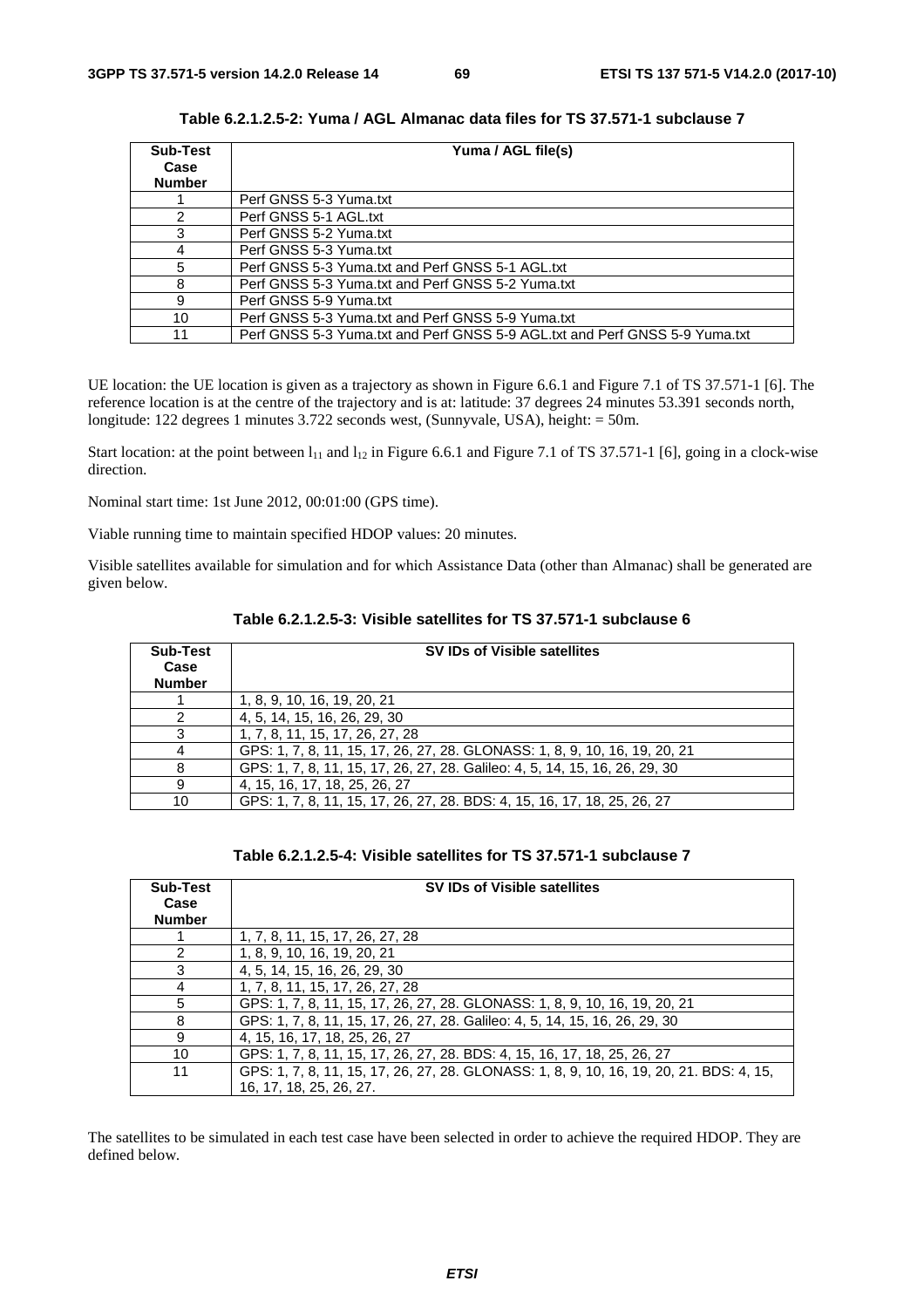| <b>Sub-Test</b> | SV IDs of Satellites to be simulated                                                                       |
|-----------------|------------------------------------------------------------------------------------------------------------|
| Case            |                                                                                                            |
| <b>Number</b>   |                                                                                                            |
|                 | 1, 8, 9, 10, 19, 20                                                                                        |
| $\mathcal{P}$   | 4, 15, 16, 26, 29, 30                                                                                      |
| 3               | 1, 7, 8, 17, 27, 28 (Note)                                                                                 |
|                 | GPS: 1, 8, 26. GLONASS: 8, 10, 20                                                                          |
| 8               | GPS: 1, 8, 26. Galileo: 15, 26, 30                                                                         |
| 9               | 15, 16, 17, 25, 26, 27                                                                                     |
| 10              | GPS: 1, 8, 26. BDS: 15, 25, 27                                                                             |
|                 | Note: For this sub-test the satellite simulator shall generate all the GPS signals supported by the UE for |
|                 | all the simulated satellites.                                                                              |

**Table 6.2.1.2.5-5: Satellites to be simulated for TS 37.571-1 subclause 6** 

| Table 6.2.1.2.5-6: Satellites to be simulated for TS 37.571-1 subclause 7 |  |  |
|---------------------------------------------------------------------------|--|--|
|---------------------------------------------------------------------------|--|--|

| <b>Sub-Test</b>                                                                                            | SV IDs of Satellites to be simulated    |
|------------------------------------------------------------------------------------------------------------|-----------------------------------------|
| Case                                                                                                       |                                         |
| <b>Number</b>                                                                                              |                                         |
|                                                                                                            | 7, 8, 17, 27, 28                        |
| 2                                                                                                          | 1, 8, 9, 10, 19, 20                     |
| 3                                                                                                          | 4, 15, 16, 26, 29, 30                   |
| 4                                                                                                          | 1, 7, 8, 17, 27, 28 (Note)              |
| 5                                                                                                          | GPS: 1, 8, 26. GLONASS: 8, 10, 20       |
| 8                                                                                                          | GPS: 1, 8, 26. Galileo: 15, 26, 30      |
| 9                                                                                                          | 15, 16, 17, 25, 26, 27                  |
| 10                                                                                                         | GPS: 1, 8, 26. BDS: 15, 25, 27          |
| 11                                                                                                         | GPS: 1, 8. GLONASS: 10, 20. BDS: 25, 27 |
| Note: For this sub-test the satellite simulator shall generate all the GPS signals supported by the UE for |                                         |
|                                                                                                            | all the simulated satellites.           |

Ionospheric model: see values in subclause 6.2.7.

Tropospheric model: STANAG with SRI equal to 324.8, as defined in STANAG 4294 [17].

#### 6.2.1.2.6 UE Location for TTFF test cases

This subclause defines the method for generating the random UE locations that are required to be used for the TTFF tests defined in TS 37.571-1 [6] subclauses 6 and 7.

For every Test Instance in each TTFF test case, the UE location shall be randomly selected to be within 3 km of the Reference Location. The Altitude of the UE shall be randomly selected between 0 m to 500 m above WGS-84 reference ellipsoid. These values shall have uniform random distributions.

The UE location is calculated as an offset from the Reference Location.

#### 6.2.1.2.6.1 UE Location Offset

The UE location offset shall be calculated by selecting the next pair of random numbers, representing a pair of latitude and longitude offsets in degrees, from a standard uniform random number generator, with the following properties:

 The ranges of the latitude and longitude offsets values shall be such that when translated onto the surface of the earth they shall lie within a 3km radius circle, centred on the Reference location specified for the GNSS scenario under consideration. For the purposes of this calculation make the following assumptions:

- a) Over the 3km radius circle at the Reference location the earth is flat and the meridians and parallels form a rectangular grid
- b) The earth is spherical with a radius of 6371141m (equal to the WGS 84 value at 35 degrees latitude)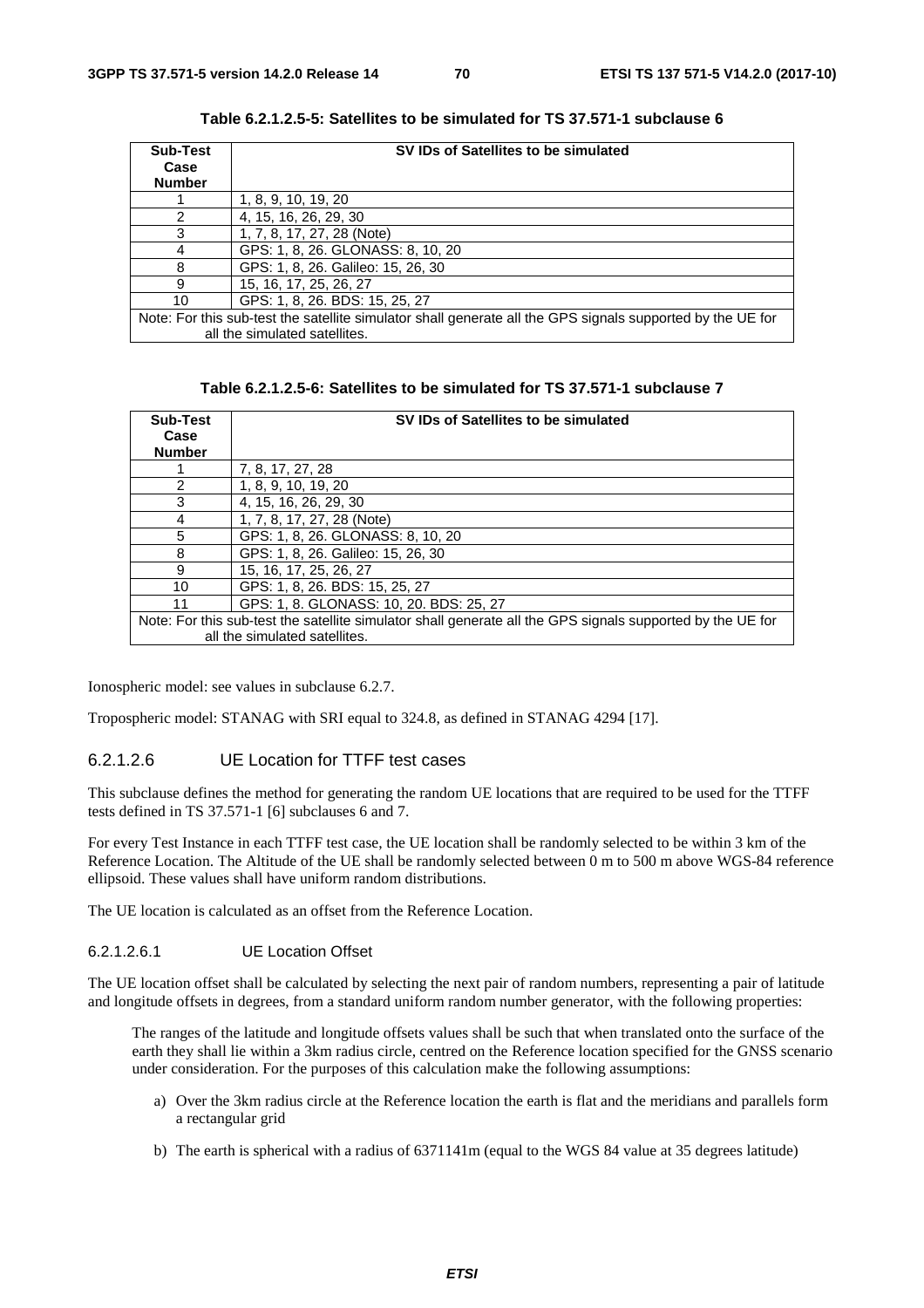The resolution used for the latitude and longitude offsets values shall be 90/2E23 for the latitude offset values and 360/2E24 for the longitude offset values, representing the coding resolution in degrees specified in 3GPP TS 23.032.

#### 6.2.1.2.6.2 UE Altitude

The UE altitude value shall be calculated by selecting the next random number from a standard uniform random number generator, in the range 0 to 500, representing meters. The resolution used for the random number shall be 1, representing 1 meter.

# 6.2.2 Information elements required for normal UE based testing for TS 37.571-1 subclause 6

The following A-GPS and A-GANSS assistance data IEs and fields shall be present for each test as appropriate for the GNSS(s) used during the test. Fields not specified shall not be present. The values of the fields are specified in subclause 6.2.7.

The information elements are given with reference to 3GPP TS 25.331 [34], where the details are defined.

#### **a) GPS Reference Time IE**

| Fields of the IE                        | <b>Release</b> |
|-----------------------------------------|----------------|
| <b>GPS Week</b>                         |                |
| <b>GPS Week Cycle Number</b>            | Rel-10 onwards |
| <b>GPS TOW msec</b>                     |                |
| <b>UE Positioning GPS ReferenceTime</b> |                |
| Uncertainty                             |                |
| <b>GPS TOW Assist</b>                   |                |
| SatID                                   |                |
| <b>TLM Message</b>                      |                |
| <b>TLM Reserved</b>                     |                |
| Alert                                   |                |
| Anti-Spoof                              |                |

#### **b) GANSS Reference Time IE**

| <b>Fields of the IE</b>       | <b>Release</b>        |
|-------------------------------|-----------------------|
| <b>GANSS Day</b>              |                       |
| <b>GANSS Day Cycle Number</b> | <b>Rel-10 onwards</b> |
| <b>GANSS TOD</b>              |                       |
| <b>GANSS TOD Uncertainty</b>  |                       |
| <b>GANSS Time ID</b>          |                       |

**c) GANSS Time Model IE** This information element is only required for multi system tests.

| Fields of the IE                     | Release               |
|--------------------------------------|-----------------------|
| IGANSS Time Model Reference Time     |                       |
| Tao                                  |                       |
| GNSS_TOD_ID                          |                       |
| IFor each GNSS included in the test. |                       |
| Delta T                              | <b>Rel-10 onwards</b> |

#### **d) GPS Reference UE Position IE**

| Fields of the IE                                        |  |  |
|---------------------------------------------------------|--|--|
| Ellipsoid point with Altitude and uncertainty ellipsoid |  |  |

#### **e) GANSS Reference UE Position IE**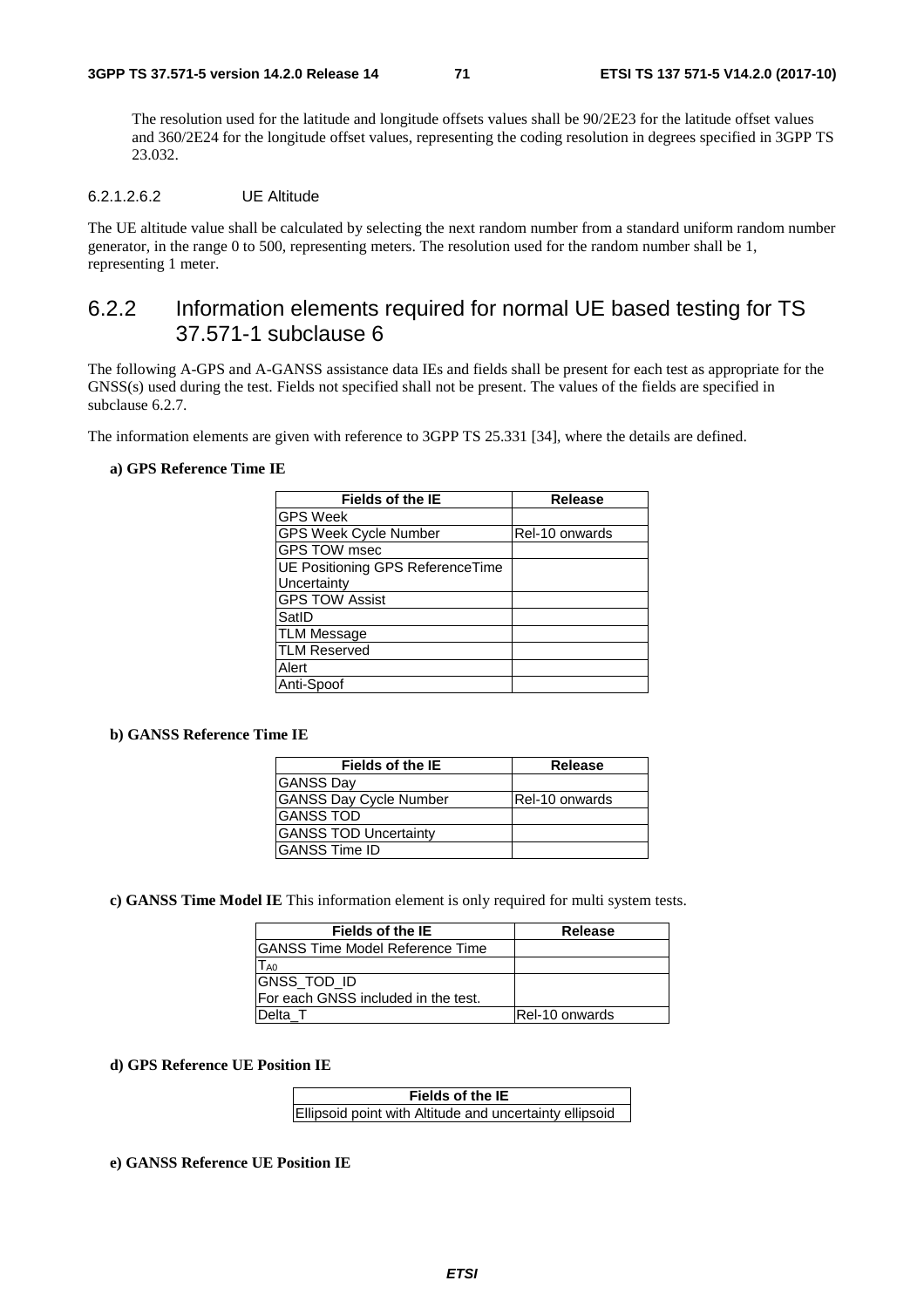| Fields of the IE                                        |  |  |
|---------------------------------------------------------|--|--|
| Ellipsoid point with Altitude and uncertainty ellipsoid |  |  |

**f) GPS Navigation Model IE**

| <b>Fields of the IE</b>   |  |
|---------------------------|--|
| All satellite information |  |

**g) GANSS Navigation Model IE**

| Fields of the IE          |
|---------------------------|
| All satellite information |

| <b>GANSS</b> | <b>Clock and</b><br><b>Orbit Model</b><br><b>Choice</b> |
|--------------|---------------------------------------------------------|
| Galileo      | Model-1                                                 |

**h) GANSS Additional Navigation Model IE**

| Fields of the IE          |  |
|---------------------------|--|
| All satellite information |  |

| <b>GANSS</b>        | <b>Clock and</b><br><b>Orbit Model</b><br><b>Choice</b> |
|---------------------|---------------------------------------------------------|
| Modernized GPS      | Model-3                                                 |
| <b>GLONASS</b>      | Model-4                                                 |
| QZSS QZS-L1         | Model-2                                                 |
| QZSS QZS-L1C/L2C/L5 | Model-3                                                 |
| <b>SBAS</b>         | Model-5                                                 |
| <b>BDS</b>          | Model-6                                                 |

**i) GPS Ionospheric Model IE**

|     | Fields of the IE |
|-----|------------------|
| Αll |                  |

**j) GANSS Ionospheric Model IE**



**k) GANSS Additional Ionospheric Model IE**

|     | <b>Fields of the IE</b> |
|-----|-------------------------|
| All |                         |

**l) GPS UTC Model IE**

| Fields of the IE |  |
|------------------|--|
|                  |  |

**m) GANSS Auxiliary Information IE**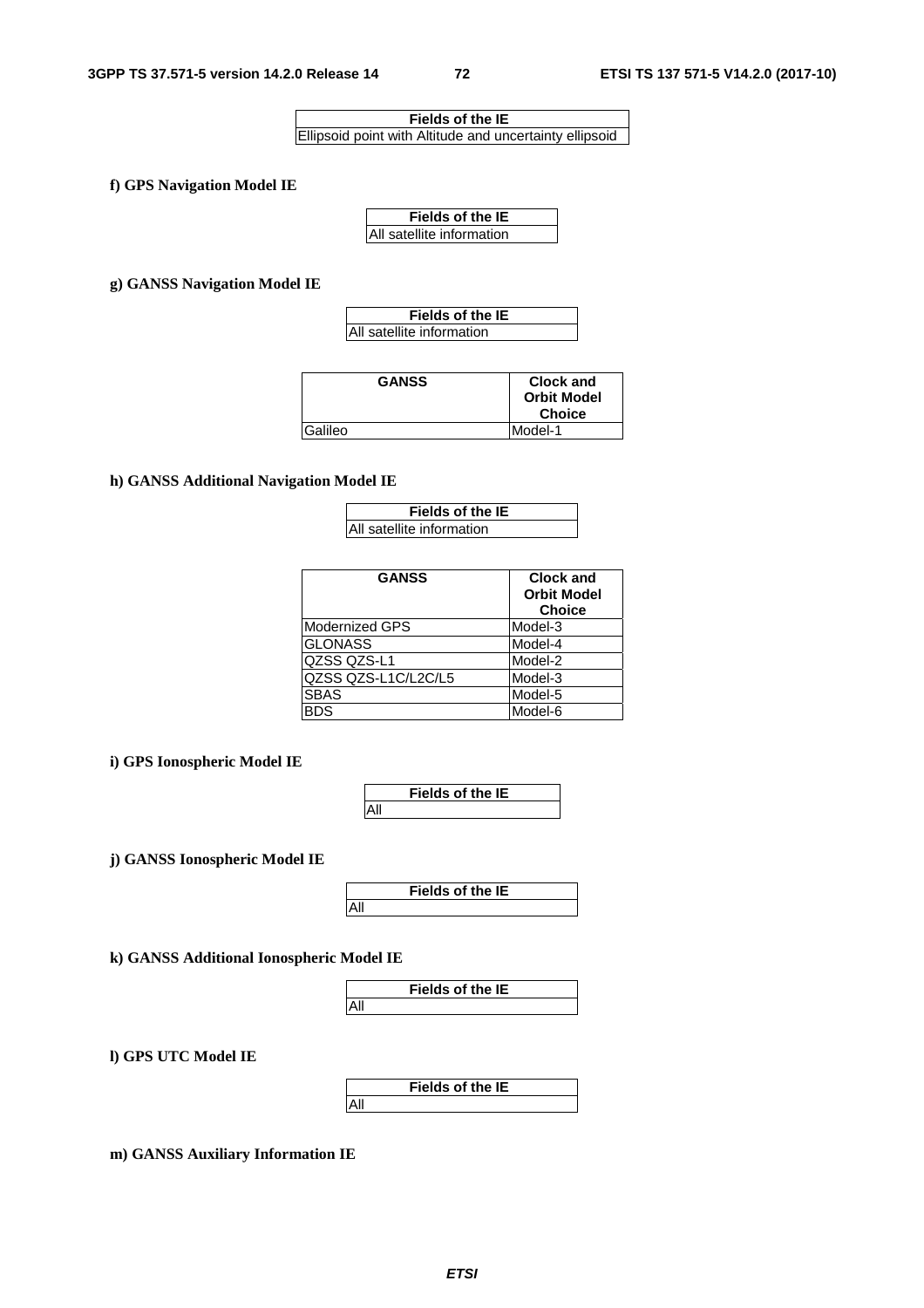**Fields of the IE** GANSS Auxiliary Information

# 6.2.3 Information elements required for UE based Sensitivity Fine Time Assistance test case for TS 37.571-1 subclause 6

The A-GPS and A-GANSS assistance data IEs and fields that shall be present for the Sensitivity Fine Time Assistance test case shall be those specified in subclause 6.2.2 with the following exception. Fields not specified shall not be present. The values of the fields are specified in subclause 6.2.7.

#### **a) GPS Reference Time IE**

| <b>Fields of the IE</b>          | Release        |
|----------------------------------|----------------|
| <b>GPS Week</b>                  |                |
| GPS Week Cycle Number            | Rel-10 onwards |
| <b>GPS TOW msec</b>              |                |
| UTRAN GPS reference time         |                |
| UTRAN GPS timing of cell frames  |                |
| <b>CHOICE</b> mode               |                |
| FDD: Primary CPICH Info          |                |
| TDD: cell parameters id          |                |
| <b>SFN</b>                       |                |
| UE Positioning GPS ReferenceTime |                |
| Uncertainty                      |                |
| <b>TUTRAN-GPS drift rate</b>     |                |
| <b>GPS TOW Assist</b>            |                |
| SatID                            |                |
| <b>TLM Message</b>               |                |
| <b>TLM Reserved</b>              |                |
| Alert                            |                |
| Anti spoof                       |                |

**b) GANSS Reference Time IE** 

| <b>Fields of the IE</b>        | <b>Release</b> |
|--------------------------------|----------------|
| <b>GANSS Day</b>               |                |
| <b>GANSS Day Cycle Number</b>  | Rel-10 onwards |
| <b>GANSS TOD</b>               |                |
| <b>GANSS TOD Uncertainty</b>   |                |
| <b>GANSS Time ID</b>           |                |
| UTRAN GANSS reference time     |                |
| UTRAN GANSS timing of cell     |                |
| frames                         |                |
| <b>CHOICE</b> mode             |                |
| FDD: Primary CPICH Info        |                |
| TDD: cell parameters id        |                |
| <b>SFN</b>                     |                |
| <b>TUTRAN-GANSS drift rate</b> |                |

# 6.2.4 Information elements available for normal UE assisted testing for TS 37.571-1 subclause 6

The following A-GPS and A-GANSS assistance data IEs and fields shall be present for each test as appropriate for the GNSS(s) used during the test. Fields not specified shall not be present. The values of the fields are specified in subclause 6.2.7.

#### **a) GPS Reference Time IE**

| Fields of the IE | Release |
|------------------|---------|
| <b>GPS Week</b>  |         |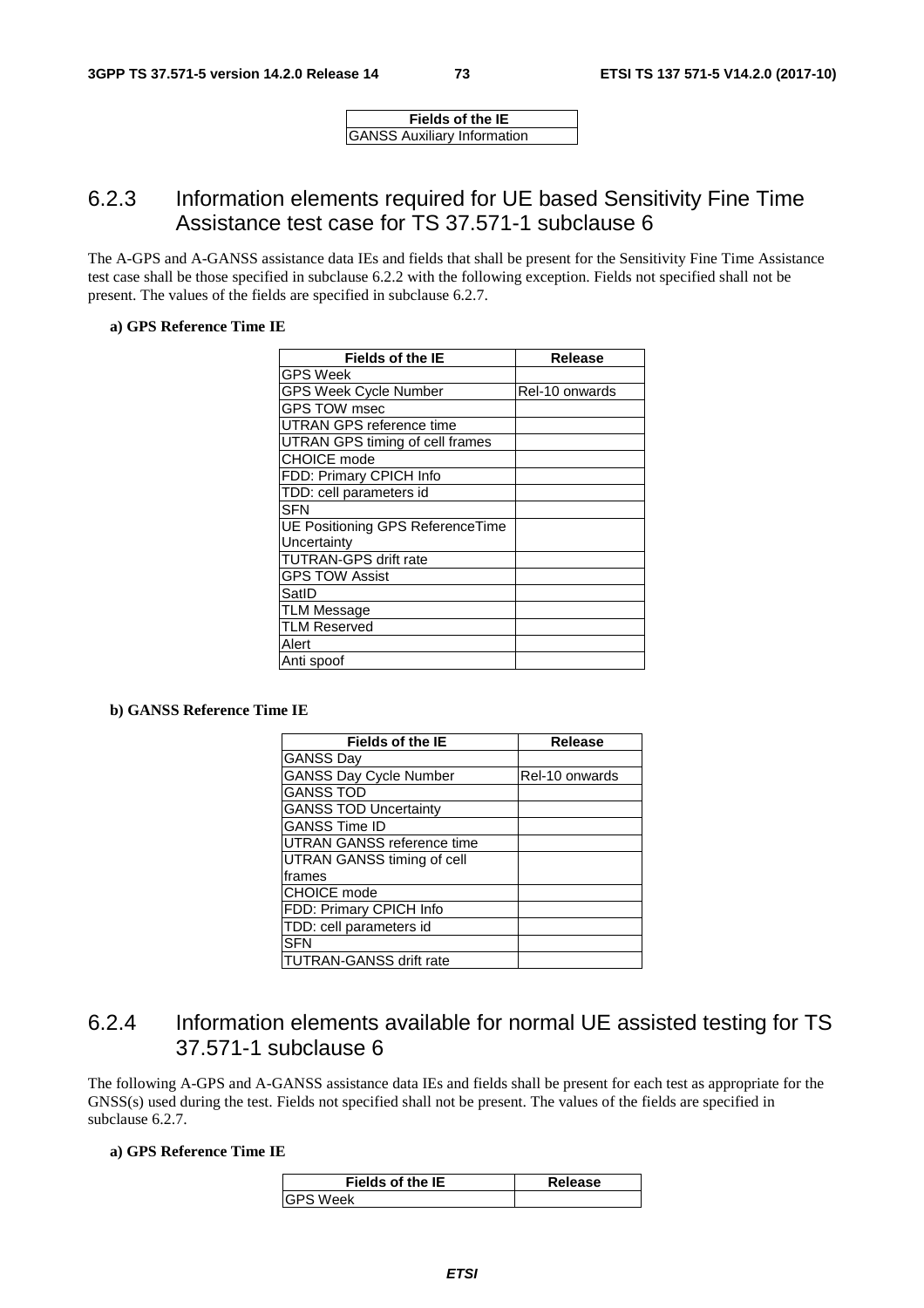| GPS Week Cycle Number     | Rel-10 onwards |
|---------------------------|----------------|
| <b>GPS TOW msec</b>       |                |
| <b>UE Positioning GPS</b> |                |
| ReferenceTime Uncertainty |                |
| <b>GPS TOW Assist</b>     |                |
| SatID                     |                |
| <b>TLM Message</b>        |                |
| <b>TLM Reserved</b>       |                |
| Alert                     |                |
| Anti-Spoof                |                |

#### **b) GANSS Reference Time IE**

| Fields of the IE              | <b>Release</b>  |
|-------------------------------|-----------------|
| <b>GANSS Day</b>              |                 |
| <b>GANSS Day Cycle Number</b> | IRel-10 onwards |
| <b>GANSS TOD</b>              |                 |
| <b>GANSS TOD Uncertainty</b>  |                 |
| IGANSS Time ID                |                 |

**c) GANSS Time Model IE** This information element is only required for multi system tests.

| Fields of the IE                     | Release               |
|--------------------------------------|-----------------------|
| IGANSS Time Model Reference Time     |                       |
| T <sub>A0</sub>                      |                       |
| GNSS_TOD_ID                          |                       |
| IFor each GNSS included in the test. |                       |
| Delta T                              | <b>Rel-10 onwards</b> |

**d) GPS Reference UE Position IE**

**Fields of the IE** Ellipsoid point with Altitude and uncertainty ellipsoid

**e) GANSS Reference UE Position IE**

**Fields of the IE** Ellipsoid point with Altitude and uncertainty ellipsoid

**f) GPS Almanac IE** 

| Fields of the IE                 | Release               |
|----------------------------------|-----------------------|
| <b>IAImanac Reference Week</b>   |                       |
| Complete Almanac Provided        | <b>Rel-10 onwards</b> |
| <b>All Satellite information</b> |                       |

#### **g) GANSS Almanac IE**

| Fields of the IE           |  |
|----------------------------|--|
| <b>GANSS Almanac Model</b> |  |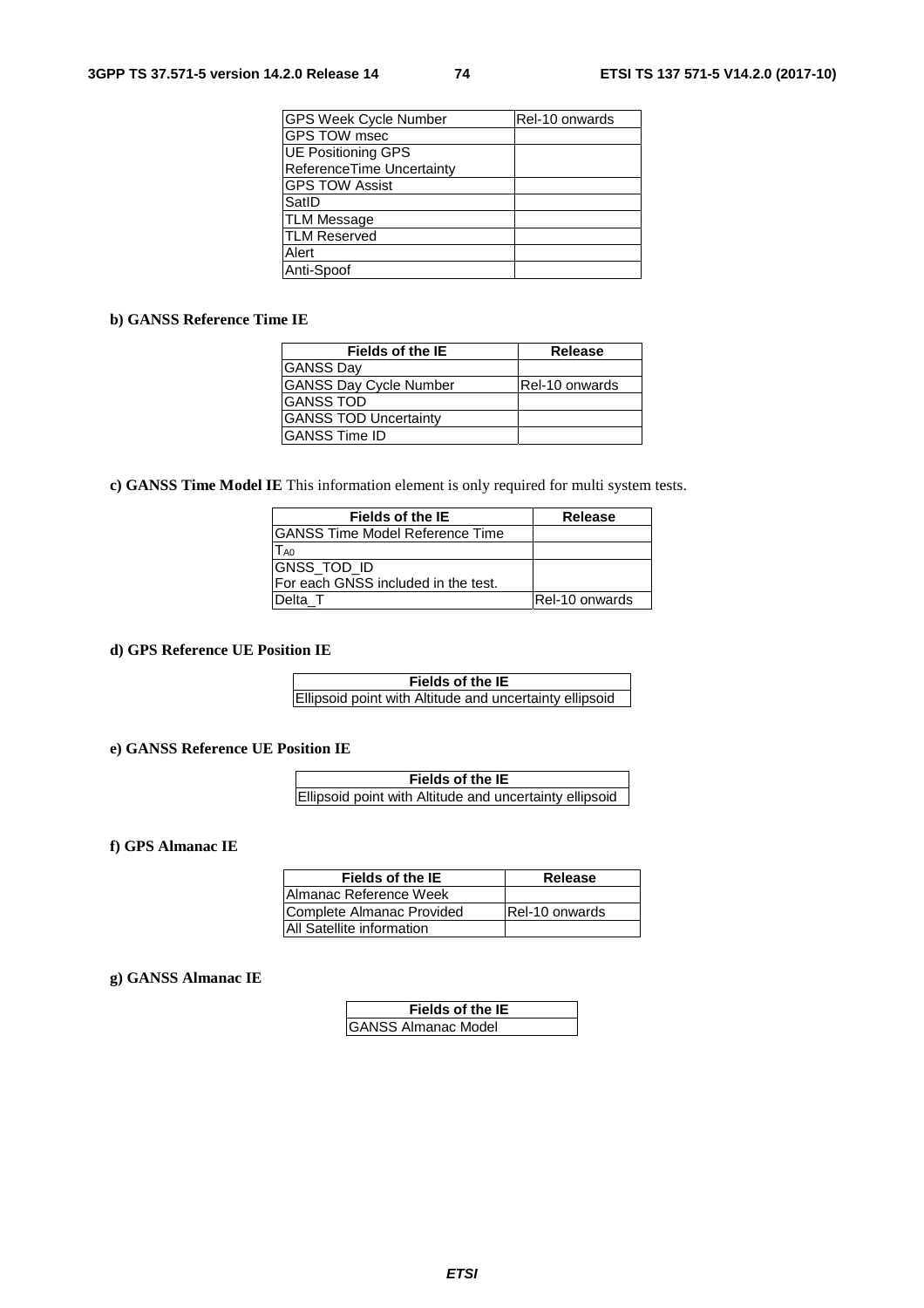| <b>GANSS</b>          | <b>Almanac</b><br><b>Model Choice</b> |
|-----------------------|---------------------------------------|
| Galileo               | Model-1                               |
| <b>Modernized GPS</b> | Model-3,4                             |
| <b>GLONASS</b>        | Model-5                               |
| QZSS QZS-L1           | Model-2                               |
| QZSS QZS-L1C/L2C/L5   | Model-3,4                             |
| <b>SBAS</b>           | Model-6                               |
| BDS.                  | Model-7                               |

## **h) GPS Navigation Model IE**

| Fields of the IE          |  |
|---------------------------|--|
| All satellite information |  |

## **i) GANSS Navigation Model IE**

| Fields of the IE          |  |
|---------------------------|--|
| All satellite information |  |

| <b>GANSS</b>        | <b>Clock and</b><br><b>Orbit Model</b><br><b>Choice</b> |
|---------------------|---------------------------------------------------------|
| Galileo             | Model-1                                                 |
| Modernized GPS      | Model-3                                                 |
| <b>GLONASS</b>      | Model-4                                                 |
| QZSS QZS-L1         | Model-2                                                 |
| QZSS QZS-L1C/L2C/L5 | Model-3                                                 |
| SBAS                | Model-5                                                 |
| <b>BDS</b>          | Model-6                                                 |
|                     |                                                         |

## **j) GPS Acquisition Assistance IE**

| <b>Fields of the IE</b>              | Release        |
|--------------------------------------|----------------|
| <b>GPS TOW msec</b>                  |                |
| UE Positioning GPS ReferenceTime     |                |
| Uncertainty                          |                |
| Satellite information                |                |
| SatID                                |                |
| Doppler (0 <sup>th</sup> order term) |                |
| <b>Extra Doppler</b>                 |                |
| Doppler (1 <sup>st</sup> order term) |                |
| Doppler Uncertainty                  |                |
| Code Phase                           |                |
| Integer Code Phase                   |                |
| <b>GPS Bit number</b>                |                |
| Code Phase Search Window             |                |
| Azimuth and Elevation                |                |
| Azimuth                              |                |
| Elevation                            |                |
| Azimuth LSB                          | Rel-10 onwards |
| <b>Elevation LSB</b>                 | Rel-10 onwards |

#### **k) GANSS Reference Measurement Information IE**

| Fields of the IE                     | Release |
|--------------------------------------|---------|
| Satellite information                |         |
| SatID                                |         |
| Doppler (0 <sup>th</sup> order term) |         |
| <b>Extra Doppler</b>                 |         |
| Doppler (1 <sup>st</sup> order term) |         |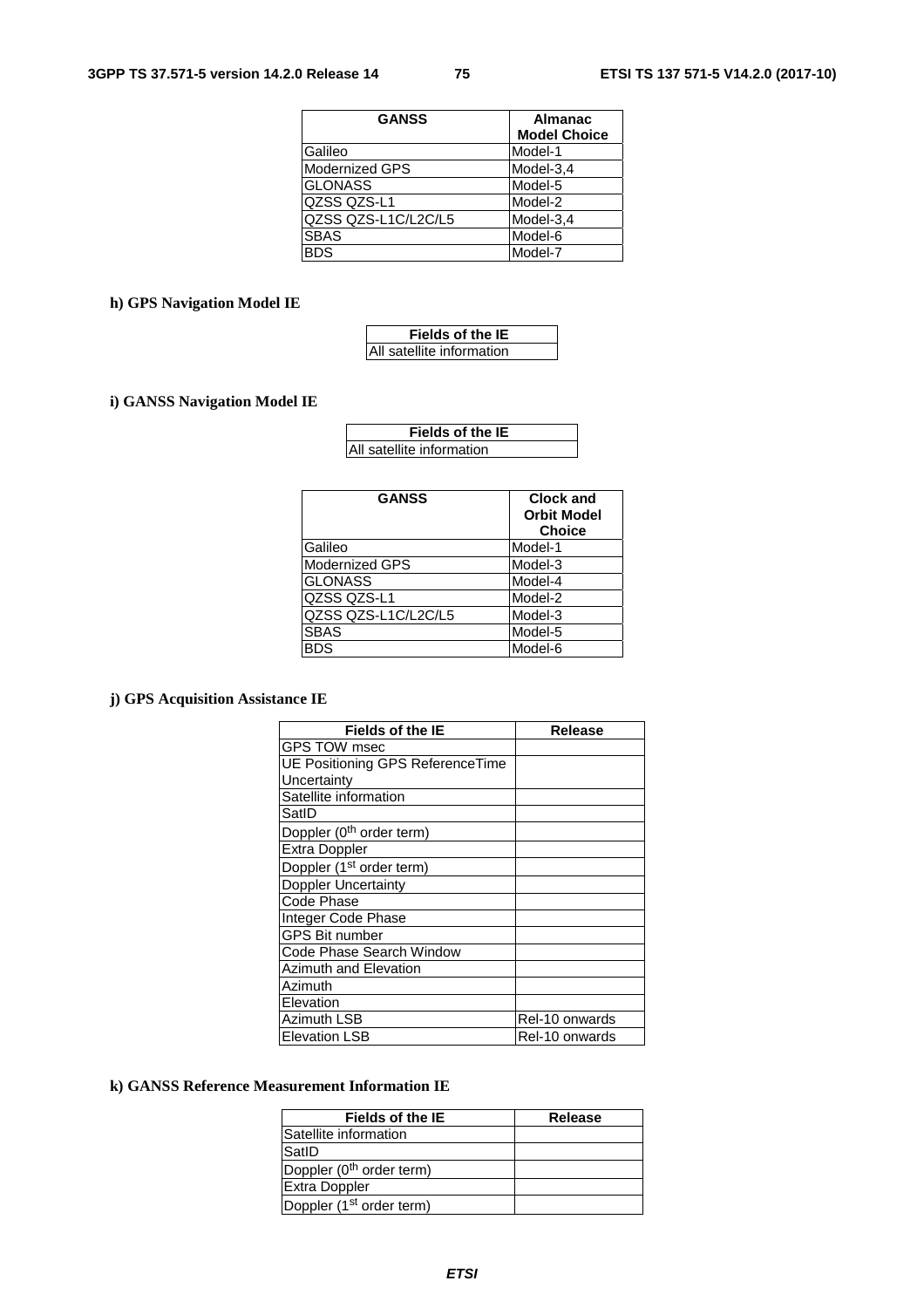| <b>Doppler Uncertainty</b>   |                |
|------------------------------|----------------|
| Code Phase                   |                |
| Integer Code Phase           |                |
| Code Phase Search Window     |                |
| <b>Azimuth and Elevation</b> |                |
| Azimuth                      |                |
| Elevation                    |                |
| <b>Azimuth LSB</b>           | Rel-10 onwards |
| <b>Elevation LSB</b>         | Rel-10 onwards |

#### **l) GANSS Auxiliary Information IE**

| Fields of the IE                   |  |
|------------------------------------|--|
| <b>GANSS Auxiliary Information</b> |  |

**m) GPS UTC Model IE**

| Fields of the IE     |
|----------------------|
| <b>GPS UTC Model</b> |

# 6.2.5 Information elements available for UE assisted Sensitivity Fine Time Assistance test case for TS 37.571-1 subclause 6

The A-GPS and A-GANSS assistance data IEs and fields that shall be available for use for the Sensitivity Fine Time Assistance test case shall be those specified in subclause 6.2.4 with the following exceptions. Fields not specified shall not be present. The values of the fields are specified in subclause 6.2.7.

#### **a) GPS Reference Time IE**

| <b>Fields of the IE</b>          | <b>Release</b> |
|----------------------------------|----------------|
| <b>GPS Week</b>                  |                |
| GPS Week Cycle Number            | Rel-10 onwards |
| <b>GPS TOW msec</b>              |                |
| UTRAN GPS reference time         |                |
| UTRAN GPS timing of cell frames  |                |
| CHOICE mode                      |                |
| FDD: Primary CPICH Info          |                |
| TDD: cell parameters id          |                |
| <b>SFN</b>                       |                |
| UE Positioning GPS ReferenceTime |                |
| Uncertainty                      |                |
| <b>TUTRAN-GPS drift rate</b>     |                |
| <b>GPS TOW Assist</b>            |                |
| SatID                            |                |
| <b>TLM Message</b>               |                |
| <b>TLM Reserved</b>              |                |

#### **b) GANSS Reference Time IE**

| <b>Fields of the IE</b>       | <b>Release</b> |
|-------------------------------|----------------|
| <b>GANSS Day</b>              |                |
| <b>GANSS Day Cycle Number</b> | Rel-10 onwards |
| <b>GANSS TOD</b>              |                |
| <b>GANSS TOD Uncertainty</b>  |                |
| <b>GANSS Time ID</b>          |                |
| UTRAN GANSS timing of cell    |                |
| frames                        |                |
| <b>CHOICE</b> mode            |                |
| FDD: Primary CPICH Info       |                |
| TDD: cell parameters id       |                |
| SFN                           |                |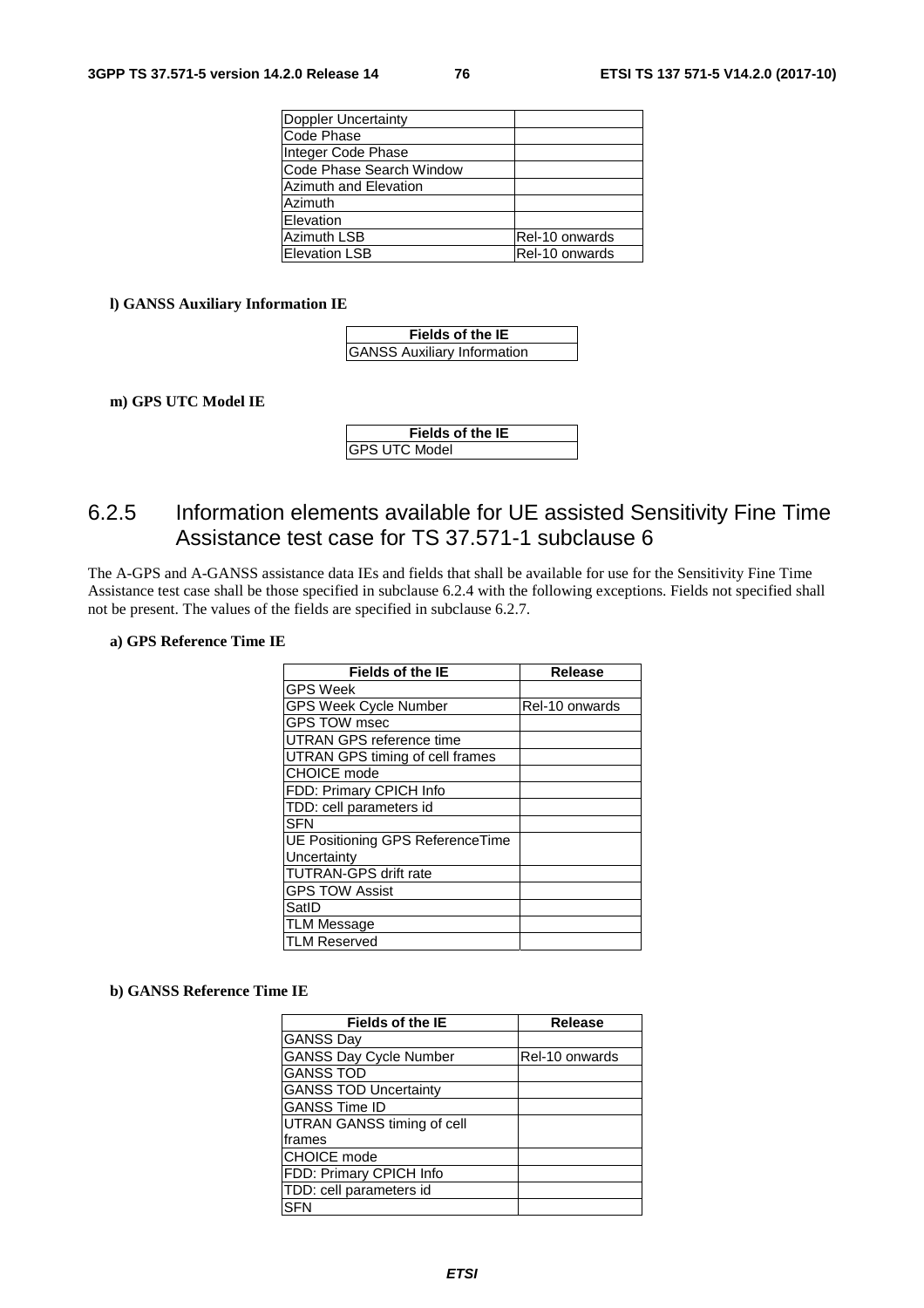TUTRAN-GANSS drift rate

| <b>Fields of the IE</b>                 | Release        |
|-----------------------------------------|----------------|
| <b>GPS TOW msec</b>                     |                |
| <b>UTRAN GPS reference time</b>         |                |
| UTRAN GPS timing of cell frames         |                |
| <b>CHOICE</b> mode                      |                |
| FDD: Primary CPICH Info                 |                |
| TDD: cell parameters id                 |                |
| <b>SFN</b>                              |                |
| <b>UE Positioning GPS ReferenceTime</b> |                |
| Uncertainty                             |                |
| Satellite information                   |                |
| SatID                                   |                |
| Doppler (0 <sup>th</sup> order term)    |                |
| <b>Extra Doppler</b>                    |                |
| Doppler (1 <sup>st</sup> order term)    |                |
| Doppler Uncertainty                     |                |
| Code Phase                              |                |
| Integer Code Phase                      |                |
| <b>GPS Bit number</b>                   |                |
| Code Phase Search Window                |                |
| <b>Azimuth and Elevation</b>            |                |
| Azimuth                                 |                |
| Elevation                               |                |
| <b>Azimuth LSB</b>                      | Rel-10 onwards |
| <b>Elevation LSB</b>                    | Rel-10 onwards |

#### **c) GPS Acquisition Assistance IE**

# 6.2.6 Information elements available for A-GNSS test cases in TS 37.571- 1 subclause 7

The following A-GNSS assistance data elements shall be provided to the UE in the tests. The assistance data provided depends on the mode being used in the test case, the assistance data supported by the UE and the GNSSs supported by the UE. Assistance data IEs not supported by the UE shall not be sent. Assistance data IEs supported by the UE but not listed below shall not be sent. The values of the fields are specified in subclause 6.2.7.

The information elements are given with reference to 3GPP TS 36.355 [8], where the details are defined.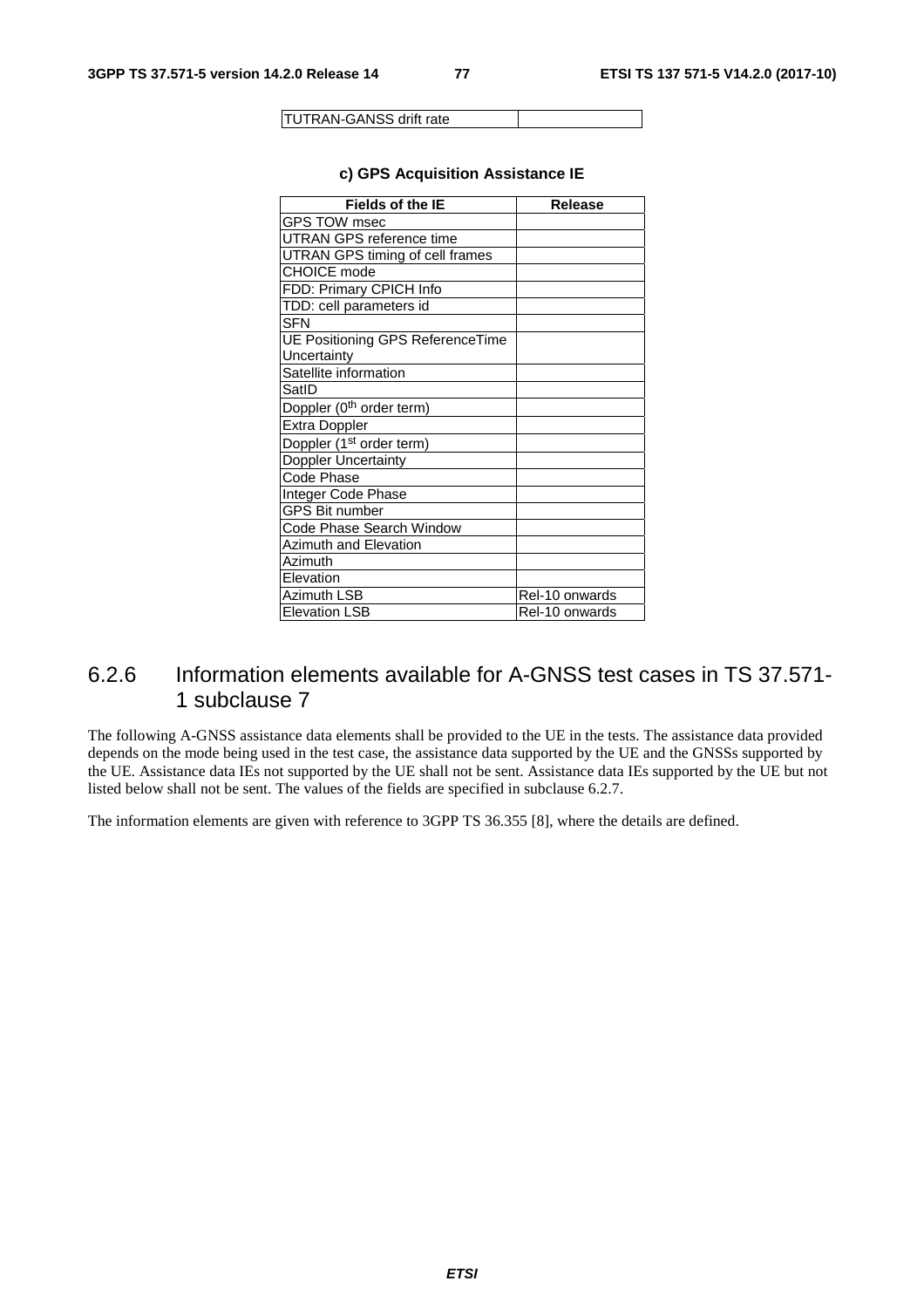| <b>Assistance Data IE supported</b>                  | Mode used in test case                        |                                                 |                                                     |
|------------------------------------------------------|-----------------------------------------------|-------------------------------------------------|-----------------------------------------------------|
| by UE                                                | UE-based                                      | UE-assisted.<br><b>GNSS-</b>                    | UE-assisted.<br><b>GNSS-</b>                        |
|                                                      |                                               | <b>AcquisitionAssistance</b><br>supported by UE | <b>AcquisitionAssistance</b><br>not supported by UE |
| <b>GNSS-Reference Time</b>                           | Yes                                           | Yes                                             | <b>Yes</b>                                          |
| <b>GNSS-ReferenceLocation</b>                        | Yes                                           | No.                                             | Yes                                                 |
| GNSS-IonosphericModel                                | Yes                                           | No.                                             | <b>No</b>                                           |
| <b>GNSS-TimeModelList</b>                            | Yes for<br>sub-test 5.<br>8, 10, 11           | No.                                             | Yes for sub-test 5, 8, 10,<br>11                    |
| GNSS-NavigationModel                                 | Yes                                           | No.                                             | Yes                                                 |
| <b>GNSS-AcquisitionAssistance</b>                    | No.                                           | Yes                                             | No.                                                 |
| <b>GNSS-Almanac</b>                                  | No.                                           | No.                                             | <b>Yes</b>                                          |
| GNSS-UTC-Model                                       | Yes for<br>sub-test 5.<br>11                  | Yes for sub-test 5, 11                          | Yes for sub-test 5, 11                              |
| GNSS-AuxiliaryInformation                            | Yes for<br>sub-tests 2.<br>4, 5, 11.<br>Note. | Yes for sub-tests 2, 4, 5, 11.<br>Note.         | Yes for sub-tests 2, 4, 5,<br>11. Note.             |
| Note: Also if UE supports multiple signals per GNSS. |                                               |                                                 |                                                     |

## **Assistance Data to be provided to the UE for A-GNSS test cases in TS 37.571-1 subclause 7**

**Contract Contract** 

#### a) **GNSS- Reference Time IE**

#### **GNSS- Reference Time IE**

| <b>Information Element</b>               | All tests except<br><b>Sensitivity Fine</b><br><b>Time Assistance</b> | <b>Sensitivity Fine</b><br><b>Time Assistance</b><br>test |
|------------------------------------------|-----------------------------------------------------------------------|-----------------------------------------------------------|
| <b>GNSS-ReferenceTime</b>                |                                                                       |                                                           |
| gnss-SystemTime                          |                                                                       |                                                           |
| gnss-TimeID                              | Yes                                                                   | Yes                                                       |
| gnss-DayNumber                           | Yes                                                                   | Yes                                                       |
| gnss-TimeOfDay                           | Yes                                                                   | Yes                                                       |
| gnss-TimeOfDayFrac-msec                  | Yes                                                                   | Yes                                                       |
| notificationOfLeapSecond                 | Yes if<br>$q$ nss-TimelD =<br>'glonass'                               | Yes if<br>$q$ nss-TimelD =<br>'glonass'                   |
| gps-TOW-Assist                           | Yes if<br>$gnss-TimelD = 'gps'$                                       | Yes if<br>$gnss-TimelD =$<br>'gps'                        |
| referenceTimeUnc                         | Yes                                                                   | <b>No</b>                                                 |
| gnss-ReferenceTimeForOneCell             | No                                                                    | Yes                                                       |
| networkTime                              |                                                                       | Yes                                                       |
| secondsFromFrameStructureStart           |                                                                       | Yes                                                       |
| fractionalSecondsFromFrameStructureStart |                                                                       | Yes                                                       |
| frameDrift                               |                                                                       | Yes                                                       |
| cellID                                   |                                                                       | Yes                                                       |
| physCellId                               |                                                                       | Yes                                                       |
| cellGlobalIdEUTRA                        |                                                                       | Yes                                                       |
| earfcn                                   |                                                                       | Yes                                                       |
| referenceTimeUnc                         |                                                                       | Yes                                                       |

#### b) **GNSS-ReferenceLocation IE**

### **GNSS-ReferenceLocation IE**

| Name of the IE          | Fields of the IE       |
|-------------------------|------------------------|
| IGNSS-ReferenceLocation | <b>IthreeDlocation</b> |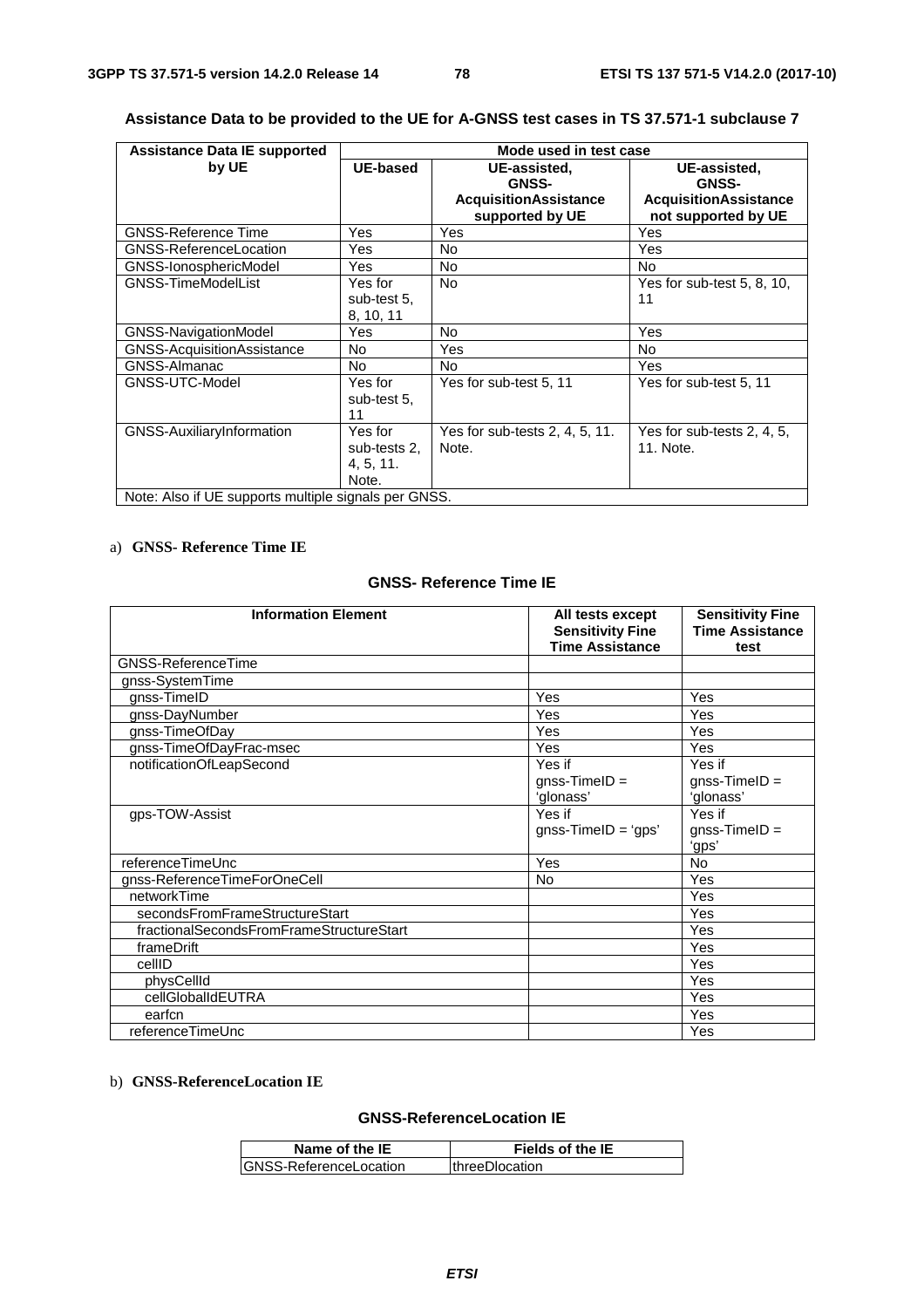#### c) **GNSS-IonosphericModel IE**

#### **GNSS-IonosphericModel IE**

| Name of the IE                                            | Fields of the IE                     |
|-----------------------------------------------------------|--------------------------------------|
| GNSS-IonosphericModel                                     | <b>KlobucharModelParameter</b>       |
|                                                           | NeQuickModelParameter <sup>(1)</sup> |
| Note 1: Only required if GNSSs supported include Galileo. |                                      |

d) **GNSS-TimeModelList IE** This information element is only required for multi system tests.

#### **GNSS-TimeModelList IE**

| Name of the IE             | <b>Fields of the IE</b>                              |
|----------------------------|------------------------------------------------------|
| <b>IGNSS-TimeModelList</b> |                                                      |
|                            | gnss-TO-ID<br>For each GNSS included in the<br>test. |
|                            | deltaT                                               |

#### e) **GNSS-NavigationModel IE**

#### **GNSS-NavigationModel IE**

| Name of the IE       | <b>Fields of the IE</b> |
|----------------------|-------------------------|
| GNSS-NavigationModel |                         |

#### **GNSS Clock and Orbit Model Choices**

| <b>GNSS</b>         | <b>Clock and</b><br><b>Orbit Model</b><br><b>Choice</b> |
|---------------------|---------------------------------------------------------|
| <b>GPS</b>          | Model-2                                                 |
| Modernized GPS      | Model-3                                                 |
| <b>GLONASS</b>      | Model-4                                                 |
| QZSS QZS-L1         | Model-2                                                 |
| QZSS QZS-L1C/L2C/L5 | Model-3                                                 |
| <b>SBAS</b>         | Model-5                                                 |
| Galileo             | Model-1                                                 |
| <b>BDS</b>          | Model-6                                                 |

#### f) **GNSS-AcquisitionAssistance IE**

#### **GNSS-AcquisitionAssistance IE**

| Name of the IE                    | <b>Fields of the IE</b> |
|-----------------------------------|-------------------------|
| <b>GNSS-AcquisitionAssistance</b> |                         |

#### g) **GNSS-Almanac IE**

## **GNSS-Almanac IE**

| Name of the IE       | <b>Fields of the IE</b> |  |
|----------------------|-------------------------|--|
| <b>IGNSS-Almanac</b> |                         |  |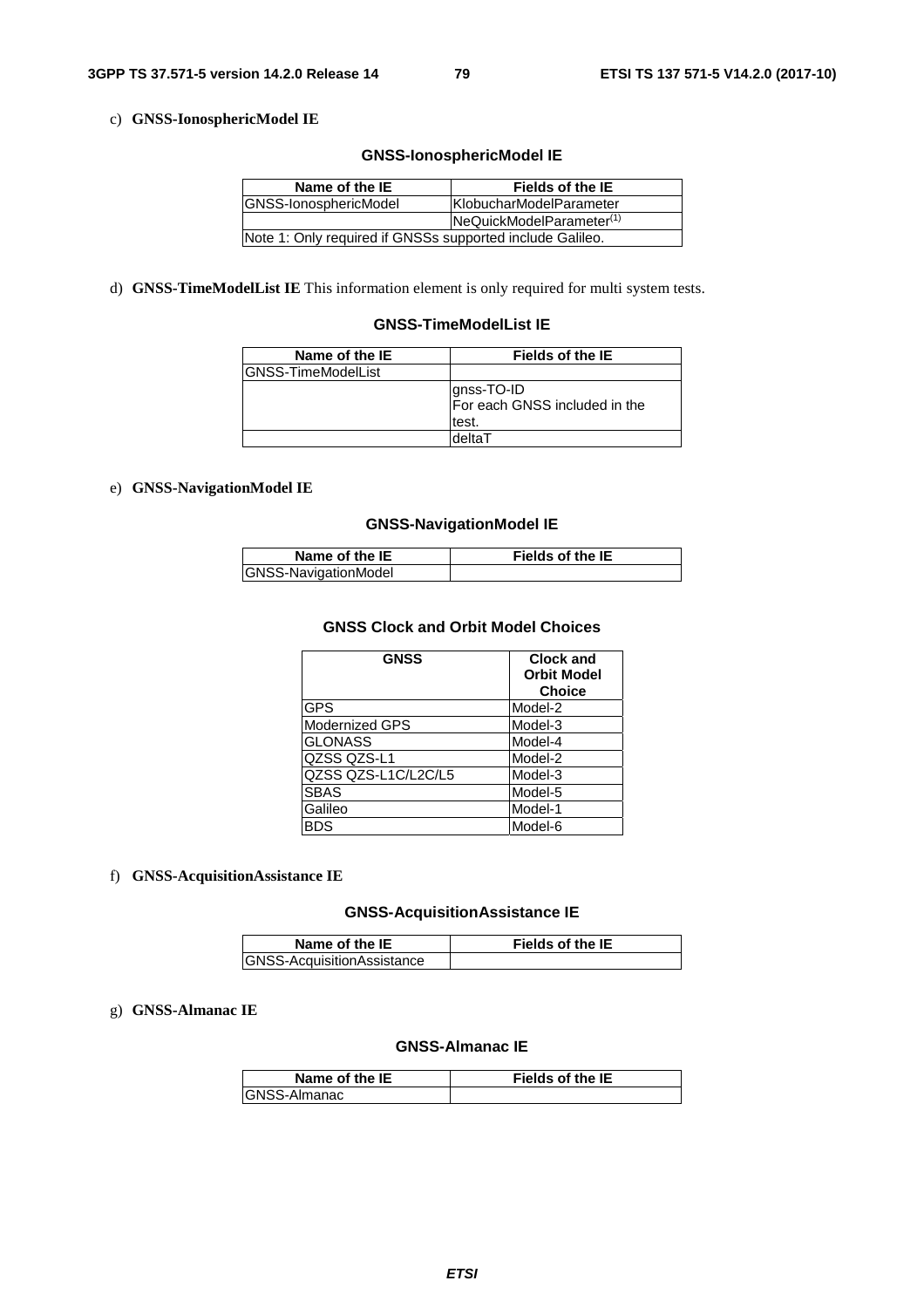#### **GNSS Almanac Choices**

| <b>GNSS</b>          | <b>Almanac</b>      |  |
|----------------------|---------------------|--|
|                      | <b>Model Choice</b> |  |
| <b>GPS</b>           | Model-2             |  |
| Modernized GPS       | Model-3.4           |  |
| <b>GLONASS</b>       | Model-5             |  |
| lQZSS QZS-L1         | Model-2             |  |
| lQZSS QZS-L1C/L2C/L5 | Model-3,4           |  |
| <b>SBAS</b>          | Model-6             |  |
| Galileo              | Model-1             |  |
| <b>BDS</b>           | Model-7             |  |

#### h) **GNSS-UTC-Model IE**

#### **GNSS-UTC-Model IE**

| Name of the IE  | <b>Fields of the IE</b> |  |
|-----------------|-------------------------|--|
| IGNSS-UTC-Model |                         |  |

#### **GNSS UTC Model Choices**

| <b>GNSS</b>         | <b>UTC Model Choice</b> |
|---------------------|-------------------------|
| <b>GPS</b>          | Model-1                 |
| Modernized GPS      | Model-2                 |
| <b>GLONASS</b>      | Model-3                 |
| QZSS QZS-L1         | Model-1                 |
| QZSS QZS-L1C/L2C/L5 | Model-2                 |
| <b>SBAS</b>         | Model-4                 |
| Galileo             | Model-1                 |
| <b>BDS</b>          | Model-5                 |

#### i) **GNSS-AuxiliaryInformation IE**

#### **GNSS-AuxiliaryInformation IE**

| Name of the IE            | <b>Fields of the IE</b> |
|---------------------------|-------------------------|
| GNSS-AuxiliaryInformation |                         |

# 6.2.7 Contents of Information elements for A-GNSS Minimum performance testing

## 6.2.7.1 General

This subclause defines the assistance data values that shall be used for all Assisted GNSS minimum performance tests defined in TS 37.571-1 [6] subclauses 6 and 7. It is given for GNSS scenarios #1, #2, #3, #4 and #5 and QZSS Scenarios #1 and #2, where it is different for each scenario; otherwise it is marked "All" where the same value is used for all scenarios.

Where assistance data is required on a per-satellite basis, or where the values of the data also varies with time it is specified in comma-separated-variable files in the GNSS data perf zip file specified in Annex B. These files specify the values to be used for each satellite, indexed by satellite PRN or SV ID, and, where applicable, the values to be used indexed by both time and satellite PRN or SV ID.

Assistance data that is marked as "time varying" is specified and used in 80ms increments. Interpolation between these values shall not be used.

Assistance data Information Elements and fields that are not specified shall not be used.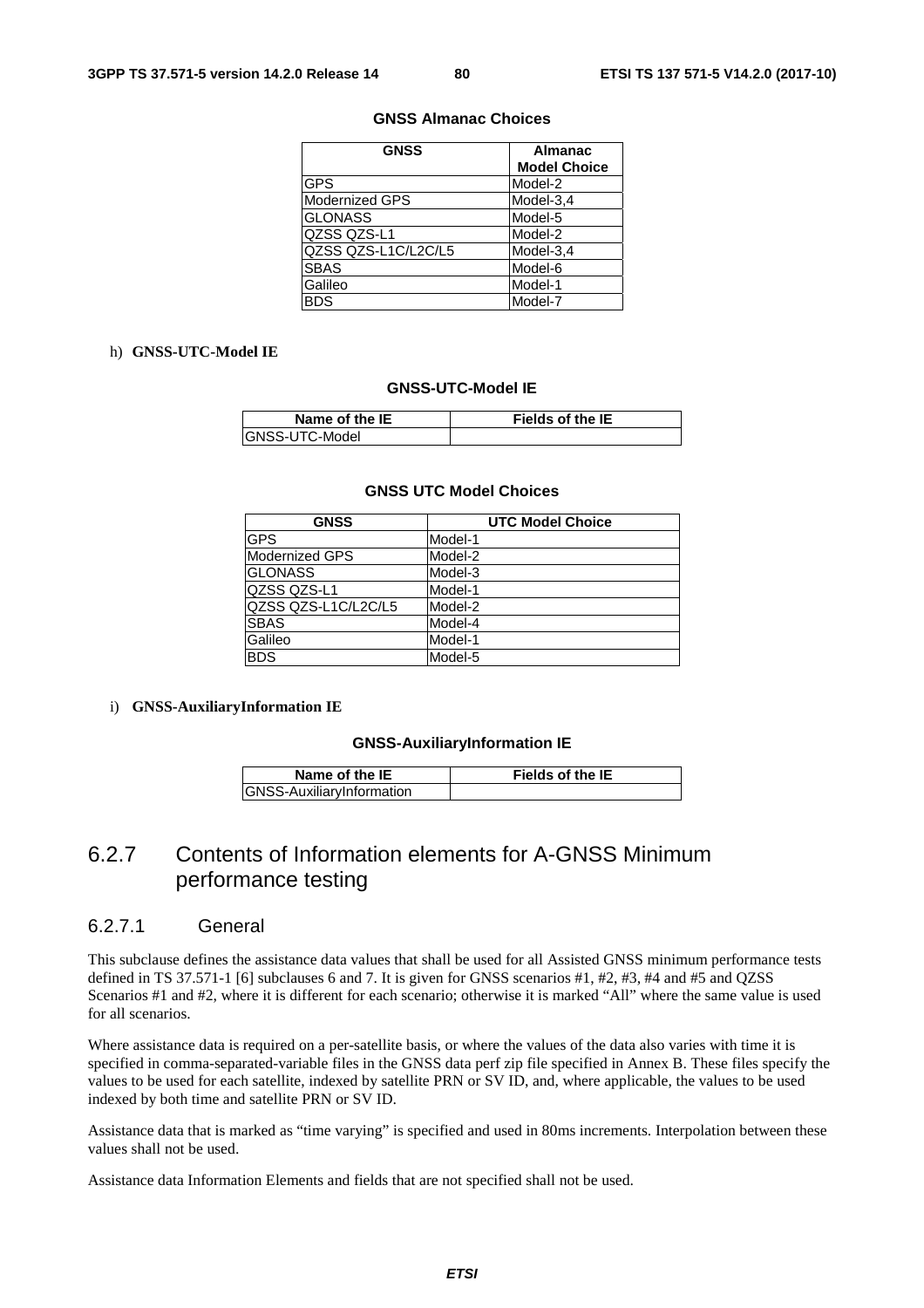## 6.2.7.2 IE Random Offset Values

This subclause defines the methods for generating the random offsets that are required to be applied to some assistance data IEs for certain tests defined in TS 37.571-1 [6] subclauses 6 and 7.

## 6.2.7.2.1 GNSS TOW

For every Test Instance in each TTFF test case, the IE GPS TOW msec or GANSS TOD or gnss-TimeofDay plus gnss-TimeofDayFrac-msec shall have a random offset, relative to GNSS system time, within the allowed error range of Coarse Time Assistance defined in the test case. This offset value shall have a uniform random distribution.

The offset value shall be calculated by selecting the next random number from a standard uniform random number generator, in the range specified for the GNSS Coarse Time assistance error range in the Test Requirements, Test parameters table for the test under consideration. The resolution used for the random number shall be 0.01, representing 10ms.

## 6.2.7.2.2 GNSS/cellular time offset

In addition, for every Fine Time Assistance Test Instance the IE UTRAN GPS timing of cell frames or the UTRAN GANSS timing of cell frames or fractionalSecondsFromFrameStructureStart shall have a random offset, relative to the true value of the relationship between the two time references, within the allowed error range of Fine Time Assistance defined in the test case. This offset value shall have a uniform random distribution.

The offset value shall be calculated by selecting the next random number from a standard uniform random number generator with the following properties:

For UTRAN GPS timing of cell frames the range shall be the number of UMTS chips whose duration is less than the range specified for the GNSS Fine Time assistance error range in the Test Requirements, Test parameters table for the test under consideration. For UTRAN GANSS timing of cell frames or fractionalSecondsFromFrameStructureStart the range shall be the range specified for the GNSS Fine Time assistance error range in the Test Requirements, Test parameters table for the test under consideration.

For UTRAN GPS timing of cell frames the resolution used for the random number shall be 1, representing 1 UMTS bit. For UTRAN GANSS timing of cell frames or fractionalSecondsFromFrameStructureStart the resolution used for the random number shall be 1us.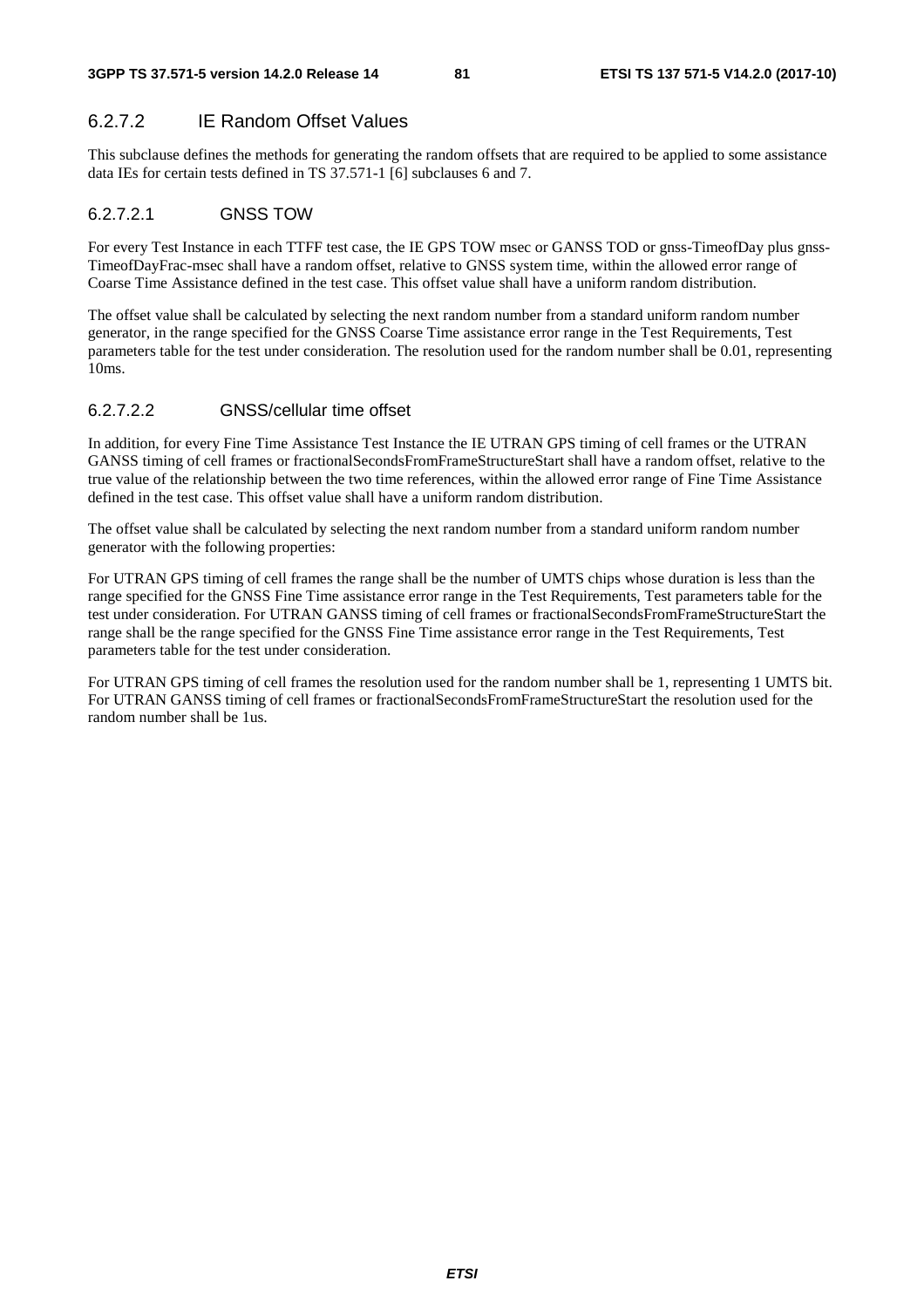## 6.2.7.3 Contents of Information elements for A-GNSS Minimum performance testing in TS 37.571-1 subclause 6

Assistance Data Reference Time

Contents of UE positioning GPS reference time (sub-tests 3 and 4)

## **Reference Time (Fields occurring once per message)**

| <b>Information Element</b>                                                                                                                                                                                                                                                                                                                                                                                                                                                                                                                                                                                                                                                                                                                                                                                                                                                                                                                                                                                                                                                                                                                                                                                                                                     | <b>Units</b> | <b>Value/remark GNSS</b><br>#1                                                                       | <b>Value/remark GNSS</b><br>#2                                                                       | <b>Value/remark GNSS</b><br>#5                                            |  |
|----------------------------------------------------------------------------------------------------------------------------------------------------------------------------------------------------------------------------------------------------------------------------------------------------------------------------------------------------------------------------------------------------------------------------------------------------------------------------------------------------------------------------------------------------------------------------------------------------------------------------------------------------------------------------------------------------------------------------------------------------------------------------------------------------------------------------------------------------------------------------------------------------------------------------------------------------------------------------------------------------------------------------------------------------------------------------------------------------------------------------------------------------------------------------------------------------------------------------------------------------------------|--------------|------------------------------------------------------------------------------------------------------|------------------------------------------------------------------------------------------------------|---------------------------------------------------------------------------|--|
| <b>GPS Week</b>                                                                                                                                                                                                                                                                                                                                                                                                                                                                                                                                                                                                                                                                                                                                                                                                                                                                                                                                                                                                                                                                                                                                                                                                                                                | Weeks        | 1669                                                                                                 | 1690                                                                                                 | 1690                                                                      |  |
| <b>GPS Week Cycle Number</b><br>(Note 3)                                                                                                                                                                                                                                                                                                                                                                                                                                                                                                                                                                                                                                                                                                                                                                                                                                                                                                                                                                                                                                                                                                                                                                                                                       |              | 1                                                                                                    | $\mathbf{1}$                                                                                         | $\mathbf{1}$                                                              |  |
| <b>GPS TOW msec</b>                                                                                                                                                                                                                                                                                                                                                                                                                                                                                                                                                                                                                                                                                                                                                                                                                                                                                                                                                                                                                                                                                                                                                                                                                                            | msec         | 1860000 ms. Start<br>time. Add number of<br>ms as required. (Note<br>1)                              | 432060000 ms. Start<br>time. Add number of<br>ms as required. (Note<br>1)                            | 432060000 ms. Start<br>time. Add number of<br>ms as required. (Note<br>1) |  |
| <b>UTRAN GPS reference time</b>                                                                                                                                                                                                                                                                                                                                                                                                                                                                                                                                                                                                                                                                                                                                                                                                                                                                                                                                                                                                                                                                                                                                                                                                                                |              | <b>Present for Sensitivity</b><br>Fine Time Assistance<br>test case. Absent<br>otherwise             | <b>Present for Sensitivity</b><br><b>Fine Time Assistance</b><br>test case. Absent<br>otherwise      | Absent                                                                    |  |
| <b>UTRAN GPS timing of cell</b><br>frames                                                                                                                                                                                                                                                                                                                                                                                                                                                                                                                                                                                                                                                                                                                                                                                                                                                                                                                                                                                                                                                                                                                                                                                                                      |              | Note 2                                                                                               | Note 2                                                                                               | $\blacksquare$                                                            |  |
| CHOICE mode                                                                                                                                                                                                                                                                                                                                                                                                                                                                                                                                                                                                                                                                                                                                                                                                                                                                                                                                                                                                                                                                                                                                                                                                                                                    |              | <b>Present for Sensitivity</b><br>Fine Time Assistance<br>test case. Absent<br>otherwise             | <b>Present for Sensitivity</b><br><b>Fine Time Assistance</b><br>test case. Absent<br>otherwise      | ÷.                                                                        |  |
| FDD: Primary CPICH Info                                                                                                                                                                                                                                                                                                                                                                                                                                                                                                                                                                                                                                                                                                                                                                                                                                                                                                                                                                                                                                                                                                                                                                                                                                        |              | 100                                                                                                  | 100                                                                                                  | $\overline{\phantom{a}}$                                                  |  |
| TDD: cell parameters id                                                                                                                                                                                                                                                                                                                                                                                                                                                                                                                                                                                                                                                                                                                                                                                                                                                                                                                                                                                                                                                                                                                                                                                                                                        |              | $\Omega$                                                                                             | $\Omega$                                                                                             |                                                                           |  |
| <b>SFN</b>                                                                                                                                                                                                                                                                                                                                                                                                                                                                                                                                                                                                                                                                                                                                                                                                                                                                                                                                                                                                                                                                                                                                                                                                                                                     |              | Note 2                                                                                               | Note 2                                                                                               |                                                                           |  |
| <b>UE Positioning GPS</b><br>ReferenceTime Uncertainty                                                                                                                                                                                                                                                                                                                                                                                                                                                                                                                                                                                                                                                                                                                                                                                                                                                                                                                                                                                                                                                                                                                                                                                                         |              | For Sensitivity Fine<br>Time Assistance test<br>case: '51' (10.2uS).<br>Otherwise: '125'<br>(2.127s) | For Sensitivity Fine<br>Time Assistance test<br>case: '51' (10.2uS).<br>Otherwise: '125'<br>(2.127s) | '125' (2.127s)                                                            |  |
| <b>TUTRAN-GPS drift rate</b>                                                                                                                                                                                                                                                                                                                                                                                                                                                                                                                                                                                                                                                                                                                                                                                                                                                                                                                                                                                                                                                                                                                                                                                                                                   |              | 0. Present for<br><b>Sensitivity Fine Time</b><br>Assistance test case.<br>Absent otherwise          | 0. Present for<br><b>Sensitivity Fine Time</b><br>Assistance test case.<br>Absent otherwise          | Absent                                                                    |  |
| Note 1: GPS TOW msec                                                                                                                                                                                                                                                                                                                                                                                                                                                                                                                                                                                                                                                                                                                                                                                                                                                                                                                                                                                                                                                                                                                                                                                                                                           |              |                                                                                                      |                                                                                                      |                                                                           |  |
| This is the value in ms of GPS TOW msec when the GPS scenario is initially started in the GNSS<br>simulator. For all TTFF test cases, each time a GPS scenario is used, the GPS start time shall be<br>advanced by 120 seconds from the value last used so that, at the time the fix is made, it is at least 2<br>minutes later than the previous fix made with that scenario.<br>The actual value of GPS TOW msec to be used in the Reference Time IE (before the addition of the<br>random offset, if applicable) shall be calculated at the time the IE is required by adding the elapsed time<br>since the time the scenario was started in the GNSS simulator to this value. The accuracy shall be such<br>that the Maximum Test System Uncertainty for Coarse Time Assistance, specified in Table C.1.2 of TS<br>37.571-1 [6], shall be met.<br>For all TTFF test cases a random offset is then added to the value of GPS TOW msec as described in<br>subclause 6.2.7.2.<br>Note 2: UTRAN GPS timing of cell frames and SFN.<br>The values of UTRAN GPS timing of cell frames (before the addition of the random offset) and SFN shall<br>be calculated at the time the IE is required. The accuracy of the relationship between the two fields shall be |              |                                                                                                      |                                                                                                      |                                                                           |  |
| such that the Maximum Test System Uncertainty for Fine Time Assistance, specified in Table C.1.2 of TS<br>37.571-1 [6], shall be met.                                                                                                                                                                                                                                                                                                                                                                                                                                                                                                                                                                                                                                                                                                                                                                                                                                                                                                                                                                                                                                                                                                                          |              |                                                                                                      |                                                                                                      |                                                                           |  |

A random offset is then added to the value of UTRAN GPS timing of cell frames as described in subclause 6.2.7.2.

Note 3: This IE is only present for Rel-10 onwards.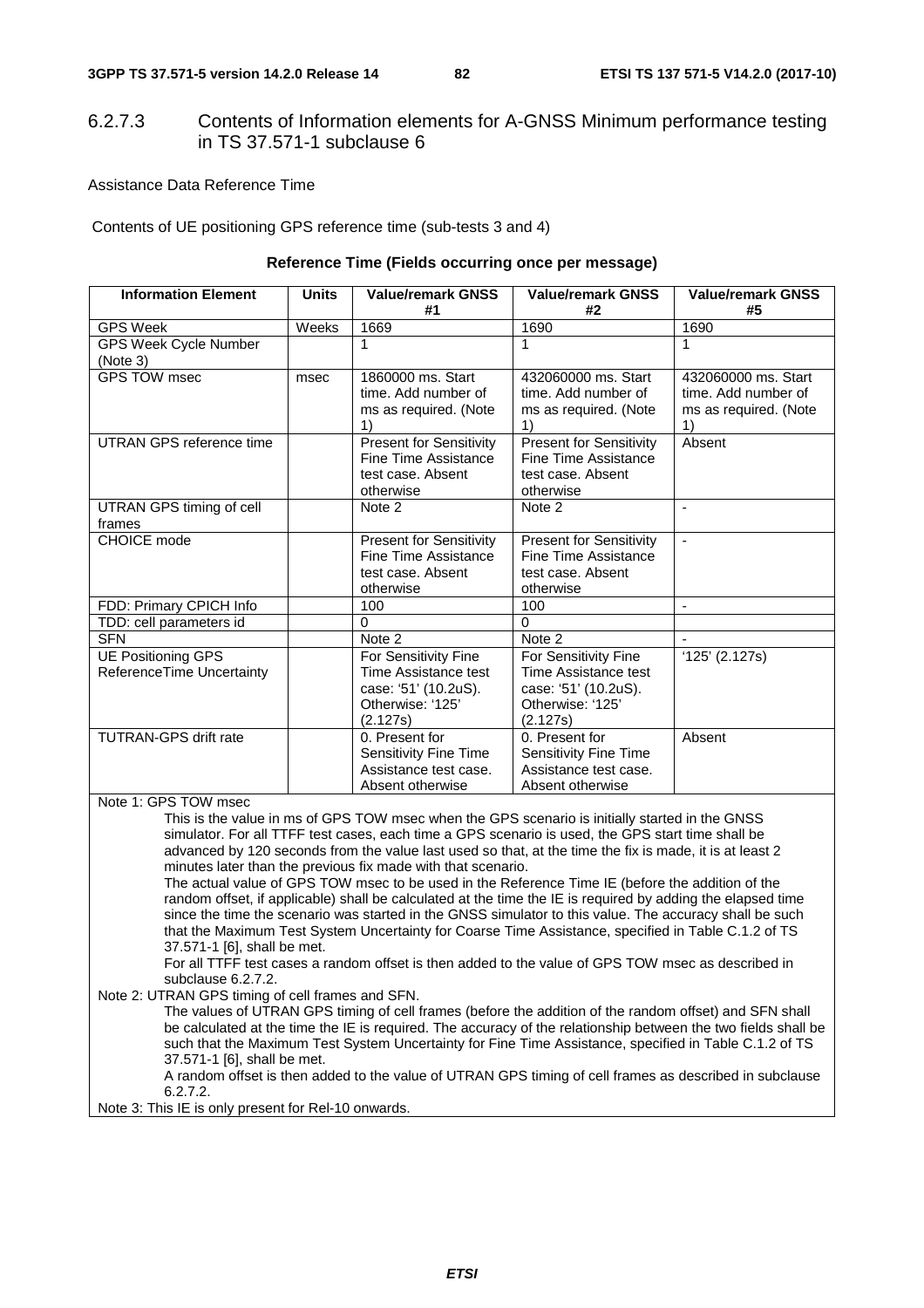#### **Satellite Information**

| <b>Information Element</b> | <b>Jnits</b> | <b>Value/remark GNSS</b> | <b>Value/remark GNSS</b> | <b>Value/remark GNSS</b><br>#5 |
|----------------------------|--------------|--------------------------|--------------------------|--------------------------------|
| Number of satellites       |              |                          |                          |                                |

## **Reference Time - GPS TOW Assist (Fields occurring once per satellite)**

| Information<br><b>Element</b> | Units | Value/remark GNSS #1                      | Value/remark GNSS #2                     | Value/remark GNSS #5                     |
|-------------------------------|-------|-------------------------------------------|------------------------------------------|------------------------------------------|
| SatID                         |       | PRNs: 1, 4, 11, 17, 19, 20,<br>23, 28, 32 | PRNs: 1, 7, 8, 11, 15, 17,<br>26, 27, 28 | PRNs: 1, 7, 8, 11, 15, 17,<br>26, 27, 28 |

## **Reference Time - GPS TOW Assist (Fields occurring once per satellite)**

| <b>Information</b><br><b>Element</b> | Units          | <b>Value/remark GNSS All</b> |
|--------------------------------------|----------------|------------------------------|
| <b>TLM Message</b>                   | Bit string     | 10922                        |
| <b>TLM Reserved</b>                  | Bit string     | ົ                            |
| Alert                                | <b>Boolean</b> |                              |
| Anti-Spoof                           | <b>Boolean</b> |                              |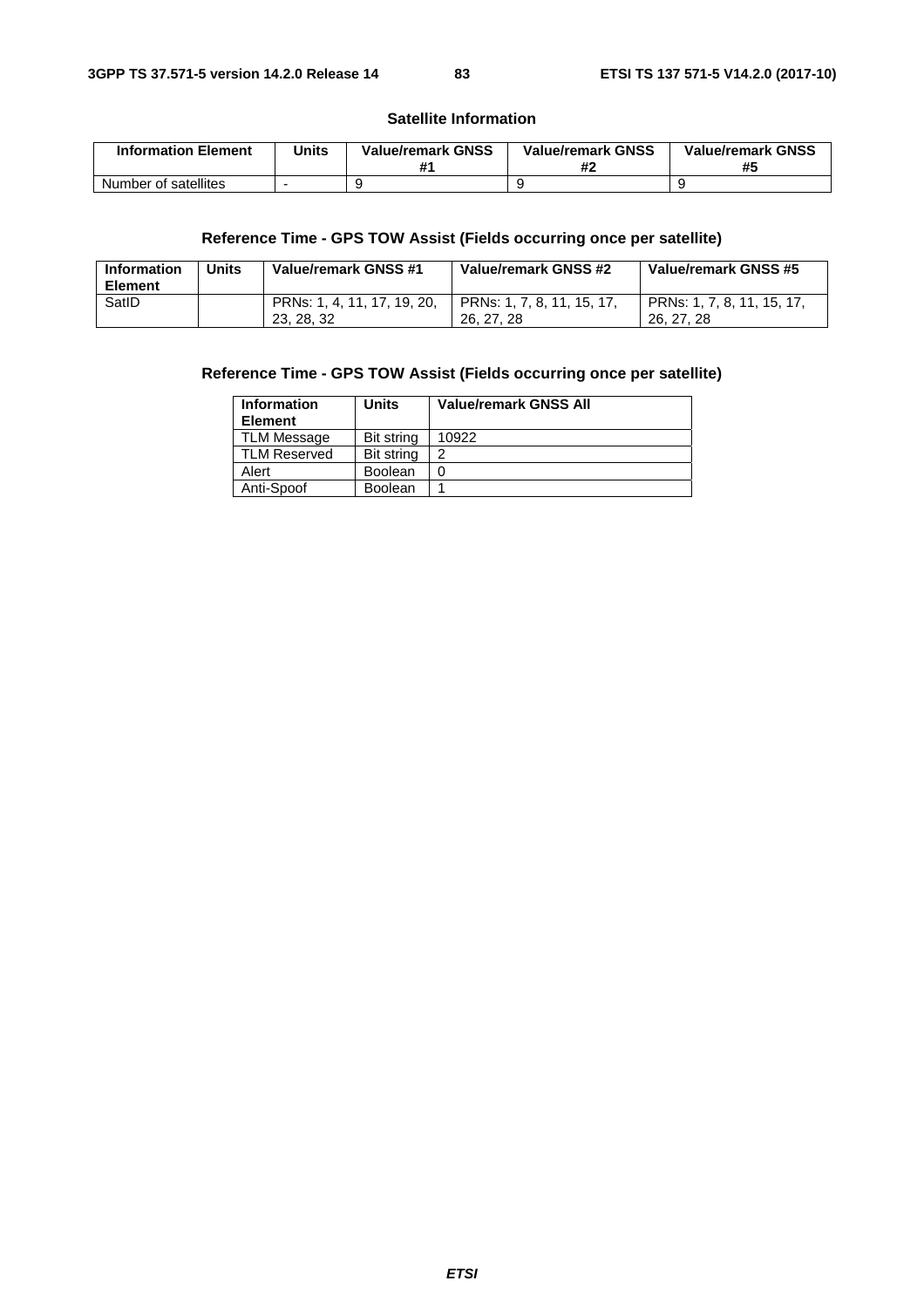Contents of UE positioning GANSS reference time (sub-tests 1 and 2)

#### **GANSS reference time: sub-test 1**

| <b>Information Element</b>       | <b>Units</b> | <b>Value/remark GNSS #1</b>         | <b>Value/remark GNSS #2</b>         | <b>Value/remark GNSS #5</b> |
|----------------------------------|--------------|-------------------------------------|-------------------------------------|-----------------------------|
| ANSS Day                         | days         | 5844                                | 5996                                | 5996                        |
| <b>ANSS Day Cycle Number</b>     |              | $\Omega$                            | 0                                   | $\Omega$                    |
| $\vert$ ote 3)                   |              |                                     |                                     |                             |
| ANSS TOD                         | seconds      | 12645 Start time. (Note 1)          | 10845 Start time. (Note 1)          | 10845 Start time. (Note 1)  |
| <b>ANSS TOD Uncertainty</b>      |              | 125 (2.127 seconds)                 | 125 (2.127 seconds)                 | 125 (2.127 seconds)         |
| ANSS Time ID                     |              | 2 (GLONASS)                         | 2 (GLONASS)                         | 2 (GLONASS)                 |
| <b>TRAN GANSS reference</b>      |              | <b>Present for Sensitivity Fine</b> | <b>Present for Sensitivity Fine</b> | Absent                      |
| ne                               |              | Time Assistance test case.          | Time Assistance test case.          |                             |
|                                  |              | Absent otherwise                    | Absent otherwise                    |                             |
| <b>TRAN GANSS timing of cell</b> |              | Note 2                              | Note 2                              |                             |
| ames                             |              |                                     |                                     |                             |
| <b>HOICE</b> mode                |              | <b>Present for Sensitivity Fine</b> | <b>Present for Sensitivity Fine</b> |                             |
|                                  |              | Time Assistance test case.          | Time Assistance test case.          |                             |
|                                  |              | Absent otherwise                    | Absent otherwise                    |                             |
| <b>DD: Primary CPICH Info</b>    |              | 100                                 | 100                                 |                             |
| DD: cell parameters id           |              | 0                                   | $\Omega$                            |                             |
| FN                               |              | Note 2                              | Note 2                              |                             |
| <b>JTRAN-GANSS drift rate</b>    |              | 0. Present for Sensitivity          | 0. Present for Sensitivity          | Absent                      |
|                                  |              | Fine Time Assistance test           | Fine Time Assistance test           |                             |
|                                  |              | case. Absent otherwise              | case. Absent otherwise              |                             |

#### ote 1: GANSS TOD

This is the value in seconds of GANSS TOD when the GNSS scenario is initially started in the GNSS simulator. For all TTFF test cases, each time a GNSS scenario is used, the GNSS start time shall be advanced by 120 seconds from the value last used so that, at the time the fix is made, it is at least 2 minutes later than the previous fix made with that scenario.

The actual value of GANSS TOD to be used in the Reference Time IE (before the addition of the random offset, if applicable) shall be calculated at the time the IE is required by adding the elapsed time since the time the scenario was started in the GNSS simulator to this value. The accuracy shall be such that the Maximum Test System Uncertainty for Coarse Time Assistance, specified in Table C.1.2 of TS 37.571-1[6], shall be met.

For all TTFF test cases a random offset is then added to the value of GANSS TOD as described in subclause 6.2.7.2. hte 2: UTRAN GANSS timing of cell frames and SFN.

The values of UTRAN GANSS timing of cell frames (before the addition of the random offset) and SFN shall be calculated at the time the IE is required. The accuracy of the relationship between the two fields shall be such that the Maximum Test System Uncertainty for Fine Time Assistance, specified in Table C.1.2 of TS 37.571-1 [6], shall be met.

A random offset is then added to the value of UTRAN GPS timing of cell frames as described in subclause 6.2.7.2.

#### pte 3: This IE is only present for Rel-10 onwards.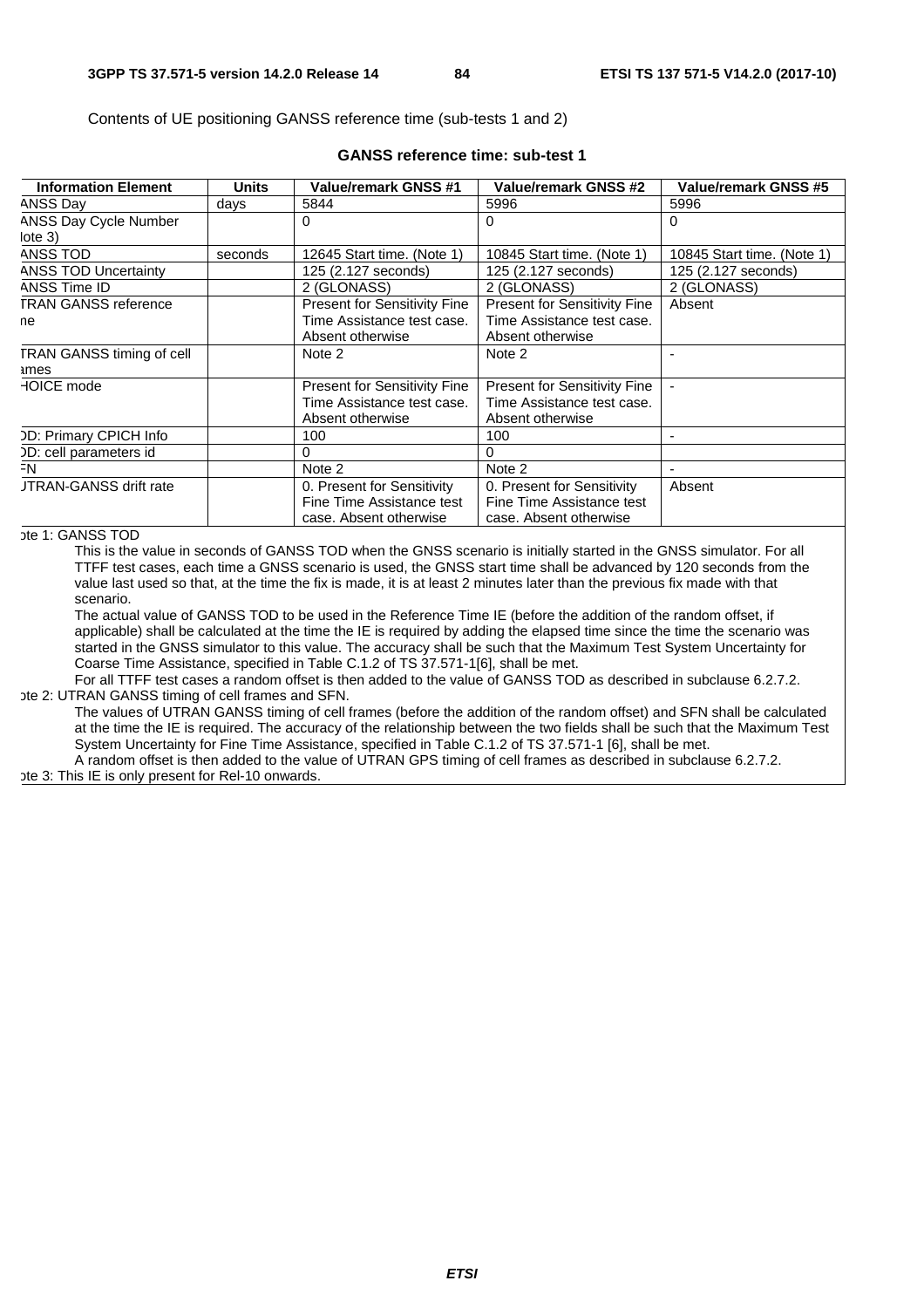| <b>Information Element</b>   | <b>Value/remark GNSS</b><br><b>Units</b><br>#1 |                                             | <b>Value/remark GNSS</b><br>#2 | <b>Value/remark GNSS</b><br>#5 |
|------------------------------|------------------------------------------------|---------------------------------------------|--------------------------------|--------------------------------|
| <b>GANSS Day</b>             | days                                           | 4536                                        | 4688                           | 4688                           |
| <b>GANSS Day Cycle</b>       |                                                | $\Omega$                                    | $\Omega$                       | $\Omega$                       |
| Number (Note 3)              |                                                |                                             |                                |                                |
| <b>GANSS TOD</b>             | seconds                                        | 1860. Start time. (Note<br>$\left( \right)$ | 60. Start time. (Note 1)       | 60. Start time. (Note 1)       |
| <b>GANSS TOD Uncertainty</b> |                                                | 125 (2.127 seconds)                         | 125 (2.127 seconds)            | 125 (2.127 seconds)            |
| <b>GANSS Time ID</b>         |                                                | Not present (Galileo                        | Not present (Galileo)          | Not present (Galileo           |
| <b>UTRAN GANSS</b>           |                                                | <b>Present for Sensitivity</b>              | <b>Present for Sensitivity</b> | Absent                         |
| reference time               |                                                | Fine Time Assistance                        | Fine Time Assistance           |                                |
|                              |                                                | test case. Absent                           | test case. Absent              |                                |
|                              |                                                | otherwise                                   | otherwise                      |                                |
| UTRAN GANSS timing of        |                                                | Note 2                                      | Note 2                         | $\blacksquare$                 |
| cell frames                  |                                                |                                             |                                |                                |
| CHOICE mode                  |                                                | <b>Present for Sensitivity</b>              | <b>Present for Sensitivity</b> | $\blacksquare$                 |
|                              |                                                | Fine Time Assistance                        | Fine Time Assistance           |                                |
|                              |                                                | test case. Absent<br>otherwise              | test case. Absent<br>otherwise |                                |
|                              |                                                |                                             |                                |                                |
| FDD: Primary CPICH Info      |                                                | 100                                         | 100                            | $\blacksquare$                 |
| TDD: cell parameters id      |                                                | $\Omega$                                    | $\Omega$                       |                                |
| <b>SFN</b>                   |                                                | Note 2                                      | Note 2                         | $\blacksquare$                 |
| <b>TUTRAN-GANSS drift</b>    |                                                | 0. Present for                              | 0. Present for                 | Absent                         |
| rate                         |                                                | Sensitivity Fine Time                       | Sensitivity Fine Time          |                                |
|                              |                                                | Assistance test case.                       | Assistance test case.          |                                |
|                              |                                                | Absent otherwise                            | Absent otherwise               |                                |

#### **GANSS reference time: sub-test 2**

Note 1: GANSS TOD

This is the value in seconds of GANSS TOD when the GNSS scenario is initially started in the GNSS simulator. For all TTFF test cases, each time a GNSS scenario is used, the GNSS start time shall be advanced by 120 seconds from the value last used so that, at the time the fix is made, it is at least 2 minutes later than the previous fix made with that scenario.

The actual value of GANSS TOD to be used in the Reference Time IE (before the addition of the random offset, if applicable) shall be calculated at the time the IE is required by adding the elapsed time since the time the scenario was started in the GNSS simulator to this value. The accuracy shall be such that the Maximum Test System Uncertainty for Coarse Time Assistance, specified in Table C.1.2 of TS 37.571-1 [6], shall be met.

For all TTFF test cases a random offset is then added to the value of GANSS TOD as described in subclause 6.2.7.2.

Note 2: UTRAN GANSS timing of cell frames and SFN.

The values of UTRAN GANSS timing of cell frames (before the addition of the random offset) and SFN shall be calculated at the time the IE is required. The accuracy of the relationship between the two fields shall be such that the Maximum Test System Uncertainty for Fine Time Assistance, specified in Table C.1.2 of TS 37.571-1 [6], shall be met.

A random offset is then added to the value of UTRAN GPS timing of cell frames as described in subclause 6.2.7.2.

Note 3: This IE is only present for Rel-10 onwards.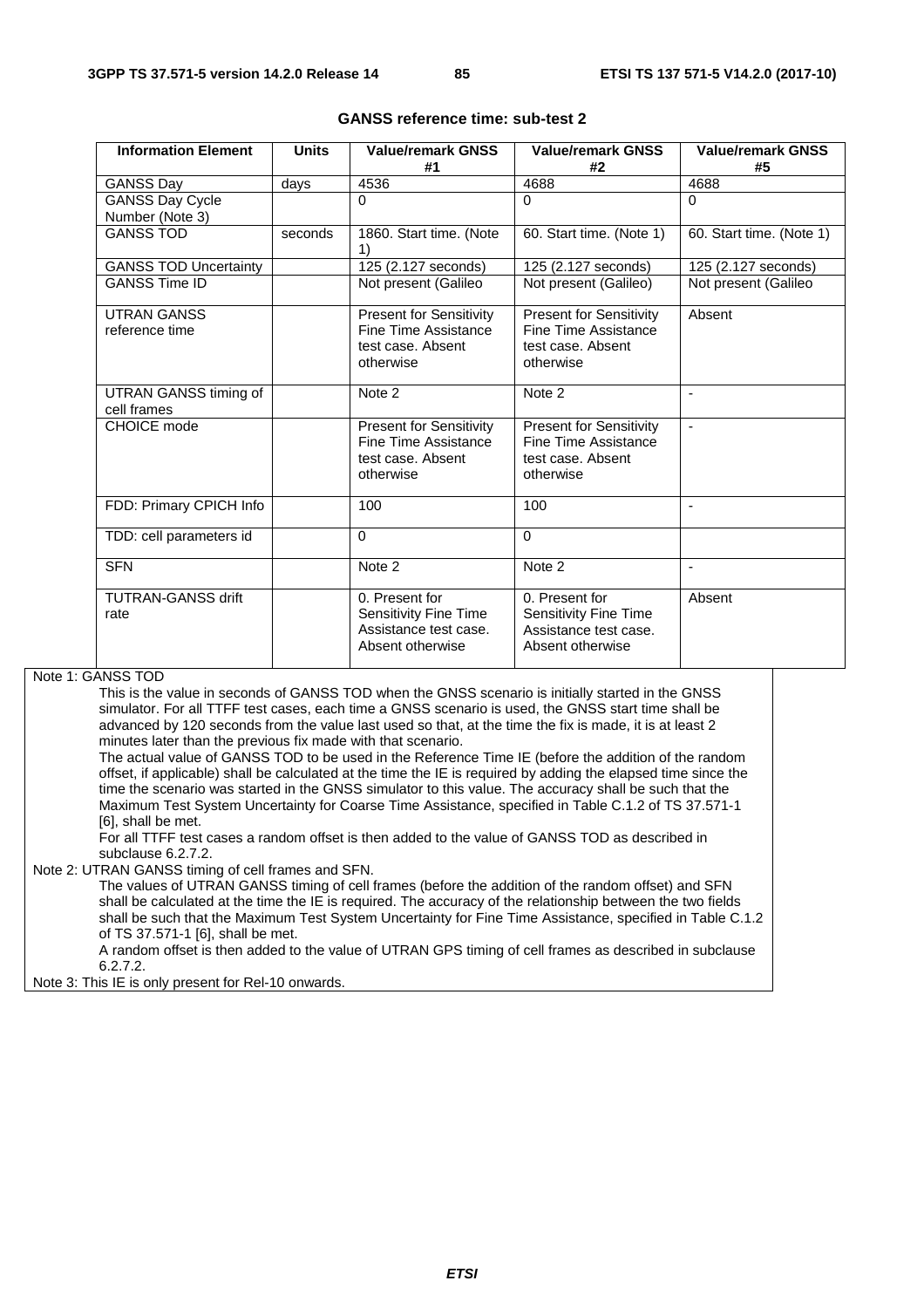| <b>Information Element</b>           | <b>Units</b> | <b>Value/remark GNSS</b><br>#1                                                           | <b>Value/remark GNSS</b><br>#2                                                           | <b>Value/remark GNSS</b><br>#5  |
|--------------------------------------|--------------|------------------------------------------------------------------------------------------|------------------------------------------------------------------------------------------|---------------------------------|
| <b>GANSS Day</b>                     | days         | 2191                                                                                     | 2343                                                                                     | 2343                            |
| <b>GANSS Day Cycle</b>               |              | $\Omega$                                                                                 | $\Omega$                                                                                 | $\Omega$                        |
| Number (Note 3)                      |              |                                                                                          |                                                                                          |                                 |
| <b>GANSS TOD</b>                     | seconds      | 1846. Start time. (Note<br>1)                                                            | 432046. Start time.<br>(Note 1)                                                          | 432046. Start time.<br>(Note 1) |
| <b>GANSS TOD Uncertainty</b>         |              | 125 (2.127 seconds)                                                                      | 125 (2.127 seconds)                                                                      | 125 (2.127 seconds)             |
| <b>GANSS Time ID</b>                 |              | 3 (BDS system time)                                                                      | 3 (BDS system time)                                                                      | 3 (BDS system time)             |
| <b>UTRAN GANSS</b><br>reference time |              | <b>Present for Sensitivity</b><br>Fine Time Assistance<br>test case. Absent<br>otherwise | <b>Present for Sensitivity</b><br>Fine Time Assistance<br>test case. Absent<br>otherwise | Absent                          |
| UTRAN GANSS timing of<br>cell frames |              | Note 2                                                                                   | Note 2                                                                                   |                                 |
| CHOICE mode                          |              | <b>Present for Sensitivity</b><br>Fine Time Assistance<br>test case. Absent<br>otherwise | <b>Present for Sensitivity</b><br>Fine Time Assistance<br>test case. Absent<br>otherwise | $\blacksquare$                  |
| FDD: Primary CPICH Info              |              | 100                                                                                      | 100                                                                                      | $\overline{\phantom{a}}$        |
| TDD: cell parameters id              |              | $\Omega$                                                                                 | $\Omega$                                                                                 |                                 |
| <b>SFN</b>                           |              | Note 2                                                                                   | Note 2                                                                                   |                                 |
| <b>TUTRAN-GANSS drift</b><br>rate    |              | 0. Present for<br>Sensitivity Fine Time<br>Assistance test case.<br>Absent otherwise     | 0. Present for<br>Sensitivity Fine Time<br>Assistance test case.<br>Absent otherwise     | Absent                          |

#### **GANSS reference time: sub-test 9**

Note 1: GANSS TOD

This is the value in seconds of GANSS TOD when the GNSS scenario is initially started in the GNSS simulator. For all TTFF test cases, each time a GNSS scenario is used, the GNSS start time shall be advanced by 120 seconds from the value last used so that, at the time the fix is made, it is at least 2 minutes later than the previous fix made with that scenario.

The actual value of GANSS TOD to be used in the Reference Time IE (before the addition of the random offset, if applicable) shall be calculated at the time the IE is required by adding the elapsed time since the time the scenario was started in the GNSS simulator to this value. The accuracy shall be such that the Maximum Test System Uncertainty for Coarse Time Assistance, specified in Table C.1.2 of TS 37.571-1 [6], shall be met.

For all TTFF test cases a random offset is then added to the value of GANSS TOD as described in subclause 6.2.7.2.

Note 2: UTRAN GANSS timing of cell frames and SFN.

The values of UTRAN GANSS timing of cell frames (before the addition of the random offset) and SFN shall be calculated at the time the IE is required. The accuracy of the relationship between the two fields shall be such that the Maximum Test System Uncertainty for Fine Time Assistance, specified in Table C.1.2 of TS 37.571-1 [6], shall be met.

A random offset is then added to the value of UTRAN GPS timing of cell frames as described in subclause 6.2.7.2.

Note 3: This IE is only present for Rel-10 onwards.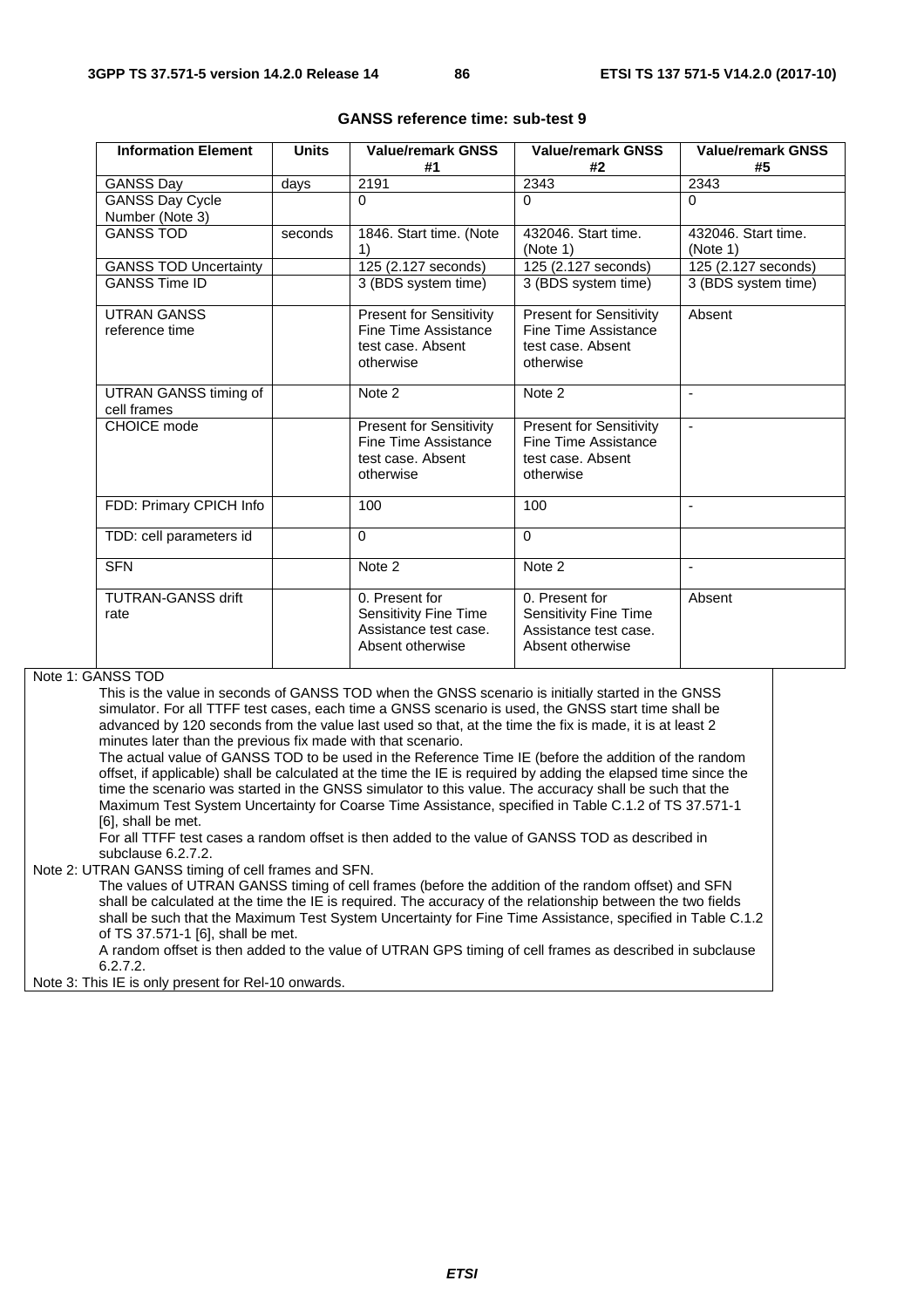#### Assistance Data Time Model

Contents of UE positioning GANSS time model (sub-test 4)

## **GANSS time model**

| <b>Information Element</b> | Units                                              | Value/remark GNSS #1 | Value/remark GNSS #2 | Value/remark GNSS #5 |  |  |
|----------------------------|----------------------------------------------------|----------------------|----------------------|----------------------|--|--|
| <b>GANSS Time Model</b>    |                                                    | 1860(s)              | 432060 (s)           | 432060 (s)           |  |  |
| Reference Time             |                                                    |                      |                      |                      |  |  |
| $T_{AO}$                   | seconds                                            | - 0                  |                      |                      |  |  |
| GNSS TOD ID                |                                                    | 0(GPS)               | 0(GPS)               | 0(GPS)               |  |  |
| Delta T (Note 1)           | seconds                                            | 15                   | 15                   | 15                   |  |  |
|                            | Note 1: This IF is only present for Rel-10 onwards |                      |                      |                      |  |  |

Note 1: This IE is only present for Rel-10 onwards.

Contents of UE positioning GANSS time model (sub-test 8)

#### **GANSS time model**

| <b>Information Element</b>                          | Units   | Value/remark GNSS #1 | Value/remark GNSS #2 | Value/remark GNSS #5 |
|-----------------------------------------------------|---------|----------------------|----------------------|----------------------|
| <b>GANSS Time Model</b>                             |         | 1860 (s)             | 432060 (s)           | 432060 (s)           |
| Reference Time                                      |         |                      |                      |                      |
| T <sub>A0</sub>                                     | seconds | - 0                  |                      |                      |
| GNSS TOD ID                                         |         | 0(GPS)               | 0(GPS)               | 0(GPS)               |
| Delta T (Note 1)                                    | seconds |                      |                      |                      |
| Note 1: This IE is only present for Rel-10 onwards. |         |                      |                      |                      |

Contents of UE positioning GANSS time model (sub-test 10)

#### **GANSS time model**

| <b>Information Element</b>                          | Units   | Value/remark GNSS #1 | Value/remark GNSS #2 | Value/remark GNSS #5 |
|-----------------------------------------------------|---------|----------------------|----------------------|----------------------|
| <b>GANSS Time Model</b>                             |         | 1860(s)              | 432060 (s)           | 432060 (s)           |
| Reference Time                                      |         |                      |                      |                      |
| $T_{A0}$                                            | seconds | - 0                  |                      |                      |
| <b>GNSS TOD ID</b>                                  |         | $0$ (GPS)            | $0$ (GPS)            | $0$ (GPS)            |
| Delta_T (Note 1)                                    | seconds | 13                   | 13                   | 13                   |
| Note 1: This IE is only present for Rel-12 onwards. |         |                      |                      |                      |

#### Assistance Data Reference UE Position

 The uncertainty of the semi-major axis is 3 km. The uncertainty of the semi-minor axis is 3 km. The orientation of the major axis is 0 degrees. The uncertainty of the altitude information is 500 m. The confidence factor is 68%.

Contents of UE positioning GPS reference UE position (sub-tests 3, 4 and 10)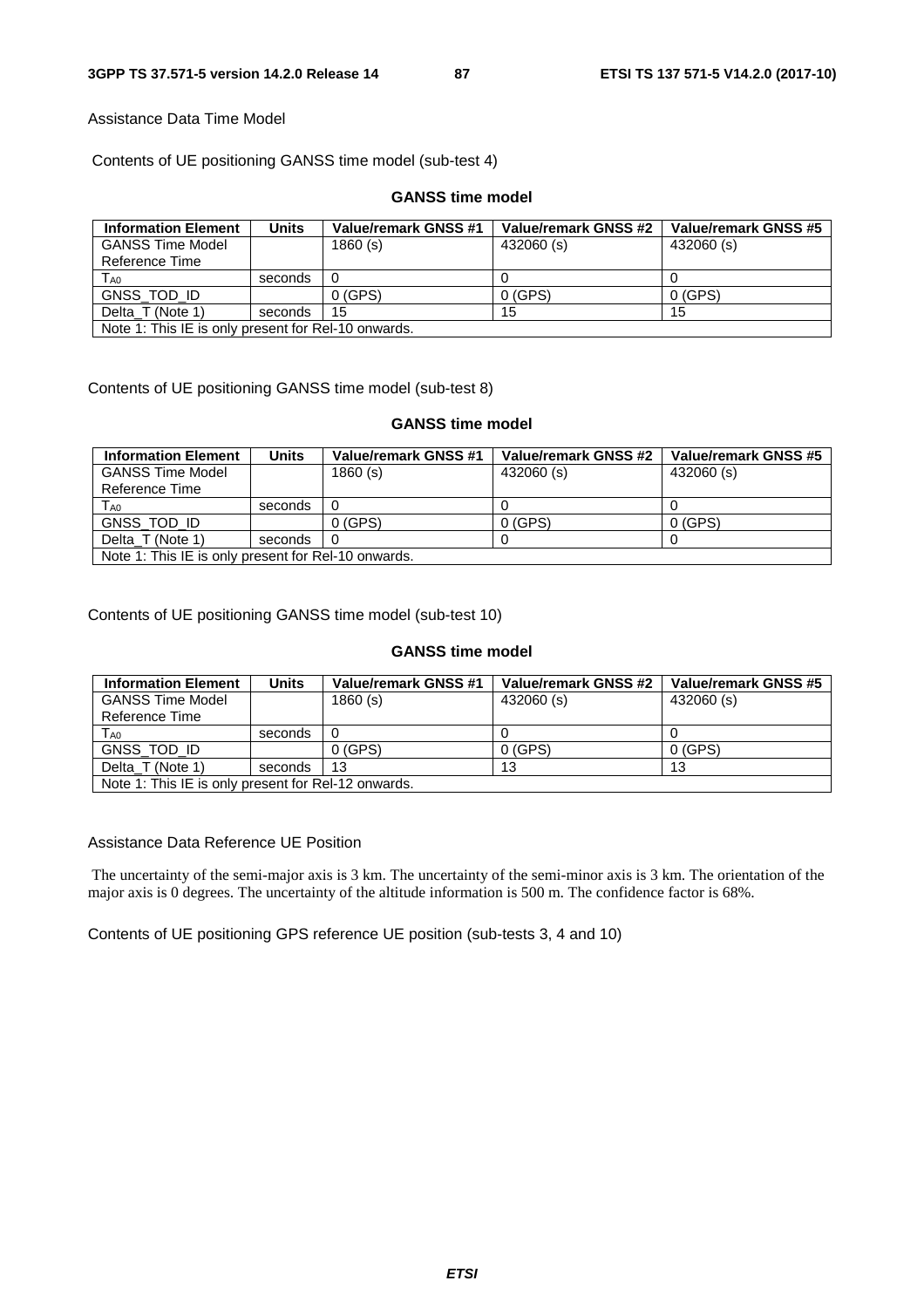| <b>Information</b><br><b>Element</b> | <b>Units</b> | Value/remark GNSS #1 | <b>Value/remark GNSS #2</b> | Value/remark GNSS #5 |
|--------------------------------------|--------------|----------------------|-----------------------------|----------------------|
| Latitude sign                        |              | $\Omega$             | $\Omega$                    | $\Omega$             |
| Degrees of<br>latitude               | degrees      | 35.744287            | 37.414831                   | 37.414831            |
| Degrees of<br>longitude              | degrees      | 139.680176           | $-122.017701$               | -122.017701          |
| Altitude<br><b>Direction</b>         |              | $\Omega$             | $\Omega$                    | $\Omega$             |
| Altitude                             | m            | 300                  | 50                          | 50                   |
| Uncertainty<br>semi-major            | m            | 3000                 | 3000                        | 3000                 |
| Uncertainty<br>semi-minor            | m            | 3000                 | 3000                        | 3000                 |
| Orientation of<br>major axis         | degrees      | $\Omega$             | $\mathbf 0$                 | $\Omega$             |
| Uncertainty<br>altitude              | m            | 500                  | 500                         | 500                  |
| Confidence                           | %            | 68                   | 68                          | 68                   |

## **GPS reference UE position**

Contents of UE positioning GANSS reference UE position (sub-tests 1, 2 and 9)

## **GANSS reference UE position**

| <b>Information</b><br><b>Element</b> | <b>Units</b> | Value/remark GNSS #1 | Value/remark GNSS #2 | Value/remark GNSS #5 |
|--------------------------------------|--------------|----------------------|----------------------|----------------------|
| Latitude sign                        |              | $\Omega$             | $\Omega$             | $\Omega$             |
| Degrees Of<br>Latitude               | degrees      | 35.744287            | 37.414831            | 37.414831            |
| Degrees Of<br>Longitude              | degrees      | 139.680176           | -122.017701          | -122.017701          |
| Altitude<br>Direction                |              | $\mathbf 0$          | $\Omega$             | $\Omega$             |
| Altitude                             | m            | 300                  | 50                   | 50                   |
| Uncertainty<br>semi-major            | m            | 3000                 | 3000                 | 3000                 |
| Uncertainty<br>semi-minor            | m            | 3000                 | 3000                 | 3000                 |
| Orientation of<br>major axis         | degrees      | $\mathbf 0$          | $\Omega$             | $\overline{0}$       |
| Uncertainty<br>Altitude              | m            | 500                  | 500                  | 500                  |
| Confidence                           | $\%$         | 68                   | 68                   | 68                   |

#### Assistance Data Navigation Model

Contents of UE positioning GPS navigation model (sub-tests 3, 4 and 10)

## **Satellite Information**

| <b>Information Element</b> | <b>Units</b> | <b>Value/remark GNSS</b><br># | <b>Value/remark GNSS</b> | <b>Value/remark GNSS</b><br>#5 |
|----------------------------|--------------|-------------------------------|--------------------------|--------------------------------|
| Number of satellites       |              |                               |                          |                                |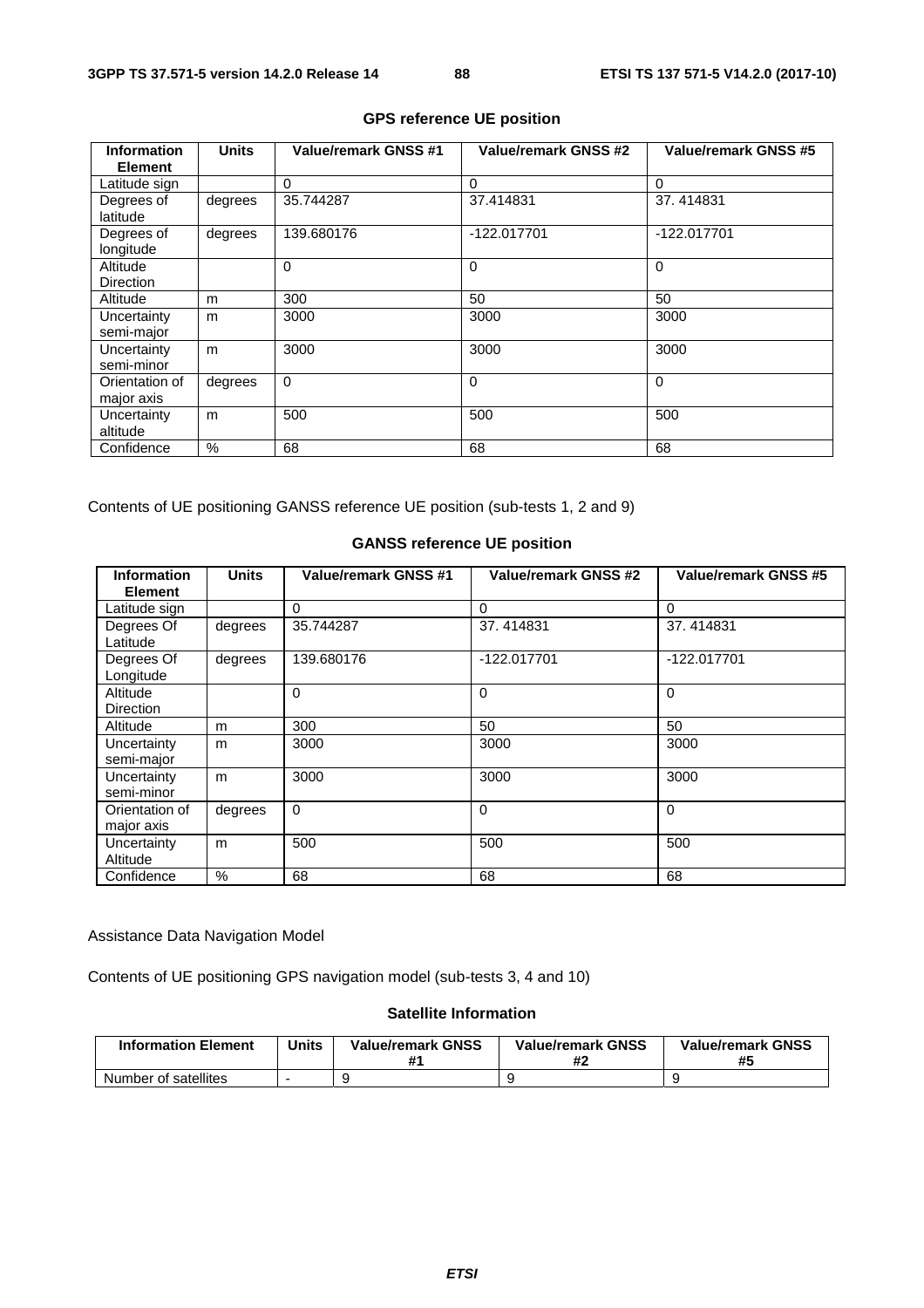| Information<br><b>Element</b>                                                                  | <b>Units</b>   | Value/remark GNSS #1                      | Value/remark GNSS #2                     | Value/remark GNSS #5                     |  |
|------------------------------------------------------------------------------------------------|----------------|-------------------------------------------|------------------------------------------|------------------------------------------|--|
| SatID                                                                                          | -              | PRNs: 1, 4, 11, 17, 19,<br>20, 23, 28, 32 | PRNs: 1, 7, 8, 11, 15, 17,<br>26, 27, 28 | PRNs: 1, 7, 8, 11, 15, 17,<br>26, 27, 28 |  |
| <b>Satellite Status</b>                                                                        | <b>Boolean</b> | 0 (Note)                                  | 0 (Note)                                 | 0 (Note)                                 |  |
| Note: For consistency Satellite Status is also given in file: Perf GPS Navigation model XX.csv |                |                                           |                                          |                                          |  |

**GPS Ephemeris and Clock Correction parameters (Fields occurring once per satellite)** 

#### **GPS Navigation Model (Fields occurring once per satellite)**

| <b>Information Element</b> | <b>Units</b>             | <b>Value/remark GNSS All</b>               |
|----------------------------|--------------------------|--------------------------------------------|
| C/A or P on L2             | <b>Boolean</b>           | See file: Perf GPS Navigation model XX.csv |
| <b>URA Index</b>           | Boolean                  | See file: Perf GPS Navigation model XX.csv |
| SV Health                  | <b>Boolean</b>           | See file: Perf GPS Navigation model XX.csv |
| <b>IODC</b>                |                          | See file: Perf GPS Navigation model XX.csv |
| L <sub>2</sub> P Data Flag | Boolean                  | See file: Perf GPS Navigation model XX.csv |
| SF 1 Reserved              |                          | See file: Perf GPS Navigation model XX.csv |
| SF 2 Reserved              | ٠                        | See file: Perf GPS Navigation model XX.csv |
| <b>SF 3 Reserved</b>       |                          | See file: Perf GPS Navigation model XX.csv |
| SF 4 Reserved              | $\overline{\phantom{0}}$ | See file: Perf GPS Navigation model XX.csv |
| $T_{GD}$                   | Sec                      | See file: Perf GPS Navigation model XX.csv |
| $t_{\rm oc}$               | Sec                      | See file: Perf GPS Navigation model XX.csv |
| $\overline{af_2}$          | sec/sec <sup>2</sup>     | See file: Perf GPS Navigation model XX.csv |
| af <sub>1</sub>            | sec/sec                  | See file: Perf GPS Navigation model XX.csv |
| af <sub>0</sub>            | Sec                      | See file: Perf GPS Navigation model XX.csv |
| $\overline{C_{rs}}$        | <b>Meters</b>            | See file: Perf GPS Navigation model XX.csv |
| $\Delta n$                 | semi-circles/sec         | See file: Perf GPS Navigation model XX.csv |
| M <sub>0</sub>             | semi-circles             | See file: Perf GPS Navigation model XX.csv |
| $\overline{C_{uc}}$        | Radians                  | See file: Perf GPS Navigation model XX.csv |
| E                          |                          | See file: Perf GPS Navigation model XX.csv |
| $\overline{C_{us}}$        | Radians                  | See file: Perf GPS Navigation model XX.csv |
| $(A)^{\frac{1}{2}}$        | meters <sup>1/2</sup>    | See file: Perf GPS Navigation model XX.csv |
| toe                        | Sec                      | See file: Perf GPS Navigation model XX.csv |
| Fit Interval Flag          | Boolean                  | See file: Perf GPS Navigation model XX.csv |
| <b>AODO</b>                | Sec                      | See file: Perf GPS Navigation model XX.csv |
| $C_{ic}$                   | Radians                  | See file: Perf GPS Navigation model XX.csv |
| OMEGA <sub>0</sub>         | semi-circles             | See file: Perf GPS Navigation model XX.csv |
| $C_{is}$                   | Radians                  | See file: Perf GPS Navigation model XX.csv |
| io                         | semi-circles             | See file: Perf GPS Navigation model XX.csv |
| $\overline{C_{rc}}$        | <b>Meters</b>            | See file: Perf GPS Navigation model XX.csv |
| $\omega$                   | semi-circles             | See file: Perf GPS Navigation model XX.csv |
| OMEGAdot                   | semi-circles/sec         | See file: Perf GPS Navigation model XX.csv |
| Idot                       | semi-circles/sec         | See file: Perf GPS Navigation model XX.csv |

Contents of UE positioning GANSS navigation model (sub-test 2, 8)

#### **GANSS navigation model**

| <b>Information Element</b> | Units | <b>Value/remark GNSS All</b> |
|----------------------------|-------|------------------------------|
| Non-Broadcast Indication   |       | Not present                  |

#### **Satellite Information**

| <b>Information Element</b> | <b>Units</b> | <b>Value/remark GNSS</b> | <b>Value/remark GNSS</b><br># | <b>Value/remark GNSS</b><br>#5 |
|----------------------------|--------------|--------------------------|-------------------------------|--------------------------------|
| Number of satellites       |              |                          |                               |                                |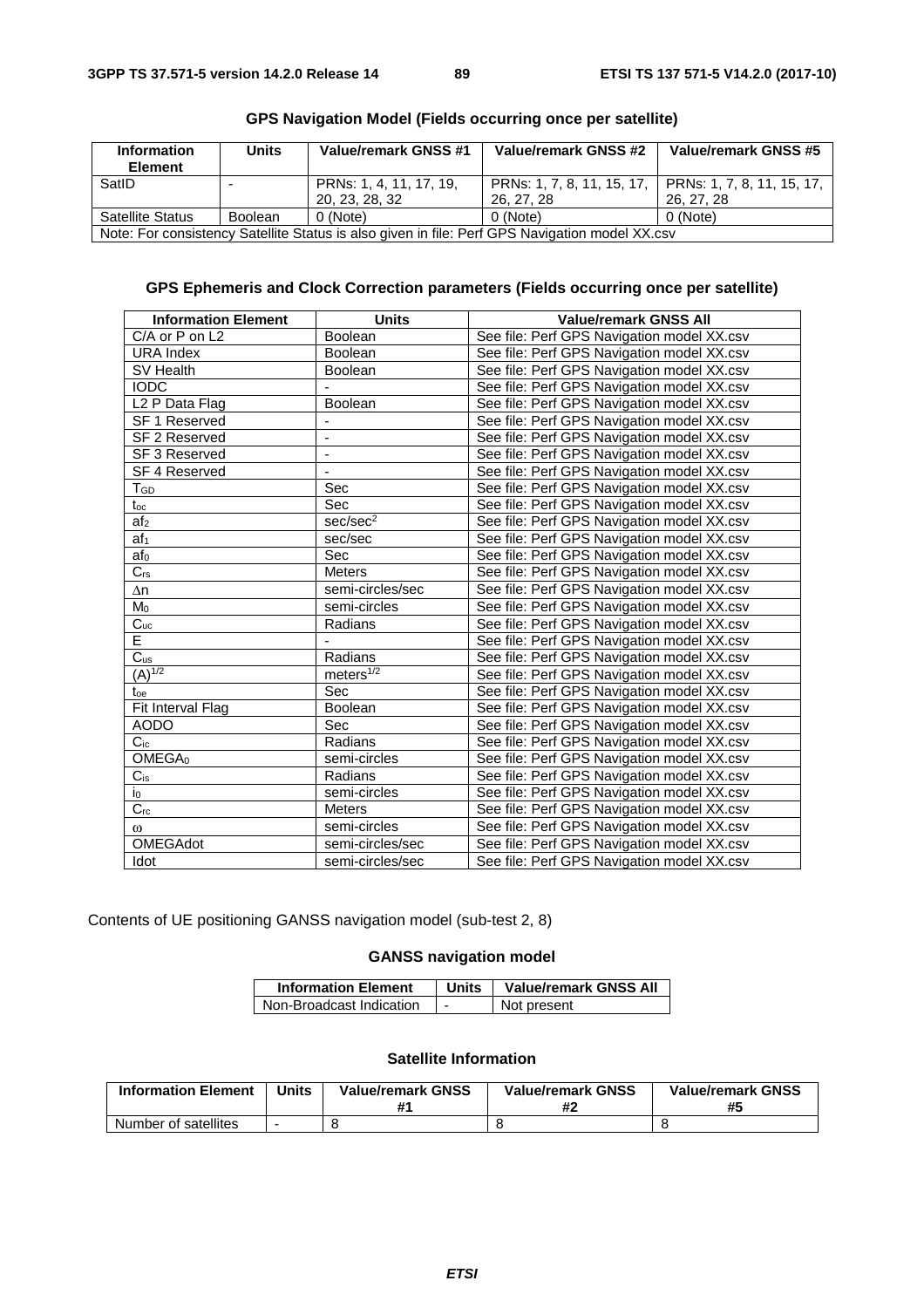| <b>Information Element</b>                                                                           | <b>Units</b> | <b>Value/remark GNSS</b> | <b>Value/remark GNSS</b>                              | <b>Value/remark GNSS</b>  |
|------------------------------------------------------------------------------------------------------|--------------|--------------------------|-------------------------------------------------------|---------------------------|
|                                                                                                      |              |                          | #2                                                    | #5                        |
| SatID                                                                                                |              |                          | 4, 5, 10, 11, 18, 19, 20,   4, 5, 14, 15, 16, 26, 29, | 4, 5, 14, 15, 16, 26, 29, |
|                                                                                                      |              | 21                       | 30                                                    | 30                        |
| SV Health                                                                                            |              | 0 (Note)                 | 0 (Note)                                              | 0 (Note)                  |
| <b>IOD</b>                                                                                           |              | 0 (Note)                 | $0$ (Note)                                            | 0 (Note)                  |
| Note: For consistency SV Health and IOD are also given in file: Perf Galileo Navigation model XX.csv |              |                          |                                                       |                           |

## **GANSS navigation model (Fields occurring once per satellite)**

## **GANSS Clock Model (Fields occurring once per satellite)**

## **Galileo Satellite clock model ("Model 1")**

| <b>Information Element</b> | Units | <b>Value/remark GNSS All</b>                   |
|----------------------------|-------|------------------------------------------------|
|                            |       |                                                |
| toc                        |       | See file: Perf Galileo Navigation model XX.csv |
| af <sub>2</sub>            |       | See file: Perf Galileo Navigation model XX.csv |
| af1                        |       | See file: Perf Galileo Navigation model XX.csv |
| af0                        |       | See file: Perf Galileo Navigation model XX.csv |
| TGD                        |       | See file: Perf Galileo Navigation model XX.csv |
| <b>SISA</b>                |       | See file: Perf Galileo Navigation model XX.csv |

## **GANSS Orbit Model (Fields occurring once per satellite)**

## **Galileo orbit model: Keplerian Parameters ("Model 1")**

| <b>Information Element</b> | <b>Units</b> | <b>Value/remark GNSS All</b>                   |
|----------------------------|--------------|------------------------------------------------|
| toe                        |              | See file: Perf Galileo Navigation model XX.csv |
| $\omega$                   |              | See file: Perf Galileo Navigation model XX.csv |
| $\Delta n$                 |              | See file: Perf Galileo Navigation model XX.csv |
| M <sub>0</sub>             |              | See file: Perf Galileo Navigation model XX.csv |
| <b>OMEGAdot</b>            |              | See file: Perf Galileo Navigation model XX.csv |
| e                          |              | See file: Perf Galileo Navigation model XX.csv |
| Idot                       |              | See file: Perf Galileo Navigation model XX.csv |
| sqrtA                      |              | See file: Perf Galileo Navigation model XX.csv |
| i0                         |              | See file: Perf Galileo Navigation model XX.csv |
| OMEGA0                     |              | See file: Perf Galileo Navigation model XX.csv |
| <b>Crs</b>                 |              | See file: Perf Galileo Navigation model XX.csv |
| <b>Cis</b>                 |              | See file: Perf Galileo Navigation model XX.csv |
| Cus                        |              | See file: Perf Galileo Navigation model XX.csv |
| Crc                        |              | See file: Perf Galileo Navigation model XX.csv |
| Cic                        |              | See file: Perf Galileo Navigation model XX.csv |
| Cuc                        |              | See file: Perf Galileo Navigation model XX.csv |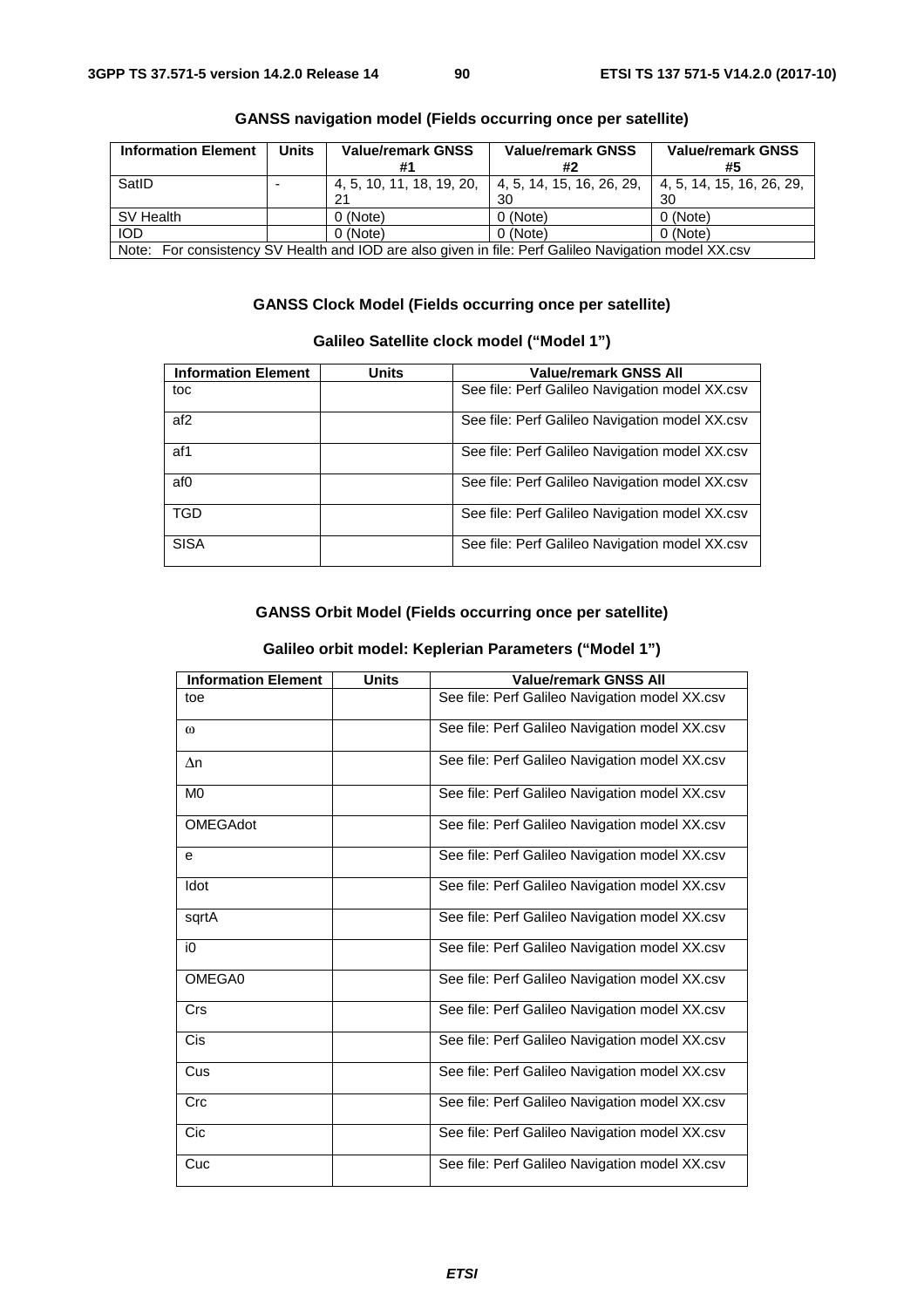Contents of UE positioning GANSS additional navigation models (sub-tests 1 and 4)

## **GANSS additional navigation models**

| <b>Information Element</b> | <b>Units</b> | <b>Value/remark GNSS</b><br>All |
|----------------------------|--------------|---------------------------------|
| Non-Broadcast Indication   |              | Not present                     |

#### **Satellite Information**

| <b>Information Element</b> | <b>Units</b> | <b>Value/remark GNSS</b> | <b>Value/remark GNSS</b> | <b>Value/remark GNSS</b> |
|----------------------------|--------------|--------------------------|--------------------------|--------------------------|
| Number of satellites       |              |                          |                          |                          |

#### **GANSS additional navigation models (Fields occurring once per satellite)**

| <b>Information Element</b>                                                                           | <b>Units</b> | <b>Value/remark GNSS #1</b> | Value/remark GNSS #2       | Value/remark GNSS #5       |
|------------------------------------------------------------------------------------------------------|--------------|-----------------------------|----------------------------|----------------------------|
| SatID                                                                                                |              | Slot Numbers: 3, 4, 5, 9,   | Slot Numbers: 1, 8, 9, 10, | Slot Numbers: 1, 8, 9, 10, |
|                                                                                                      |              | 10. 18. 19. 20              | 16. 19. 20. 21             | 16. 19. 20. 21             |
| SV Health                                                                                            |              | 000000 (Note)               | 000000 (Note)              | 000000 (Note)              |
| <b>IOD</b>                                                                                           |              | 225 (Note)                  | 195 (Note)                 | 195 (Note)                 |
| Note: For consistency SV Health and IOD are also given in file: Perf GLONASS Navigation model XX.csv |              |                             |                            |                            |

#### **GANSS additional clock models (Fields occurring once per satellite)**

| <b>Information Element</b> | Units   | <b>Value/remark GNSS All</b>                      |
|----------------------------|---------|---------------------------------------------------|
| $\tau_n(t_b)$              | Seconds | See file: Perf GLONASS Navigation model<br>XX.csv |
| $\gamma_n(t_b)$            |         | See file: Perf GLONASS Navigation model<br>XX.csv |
| $\Delta \tau$ n            | Seconds | See file: Perf GLONASS Navigation model<br>XX.csv |

#### **GLONASS Satellite Clock Model ("Model 4")**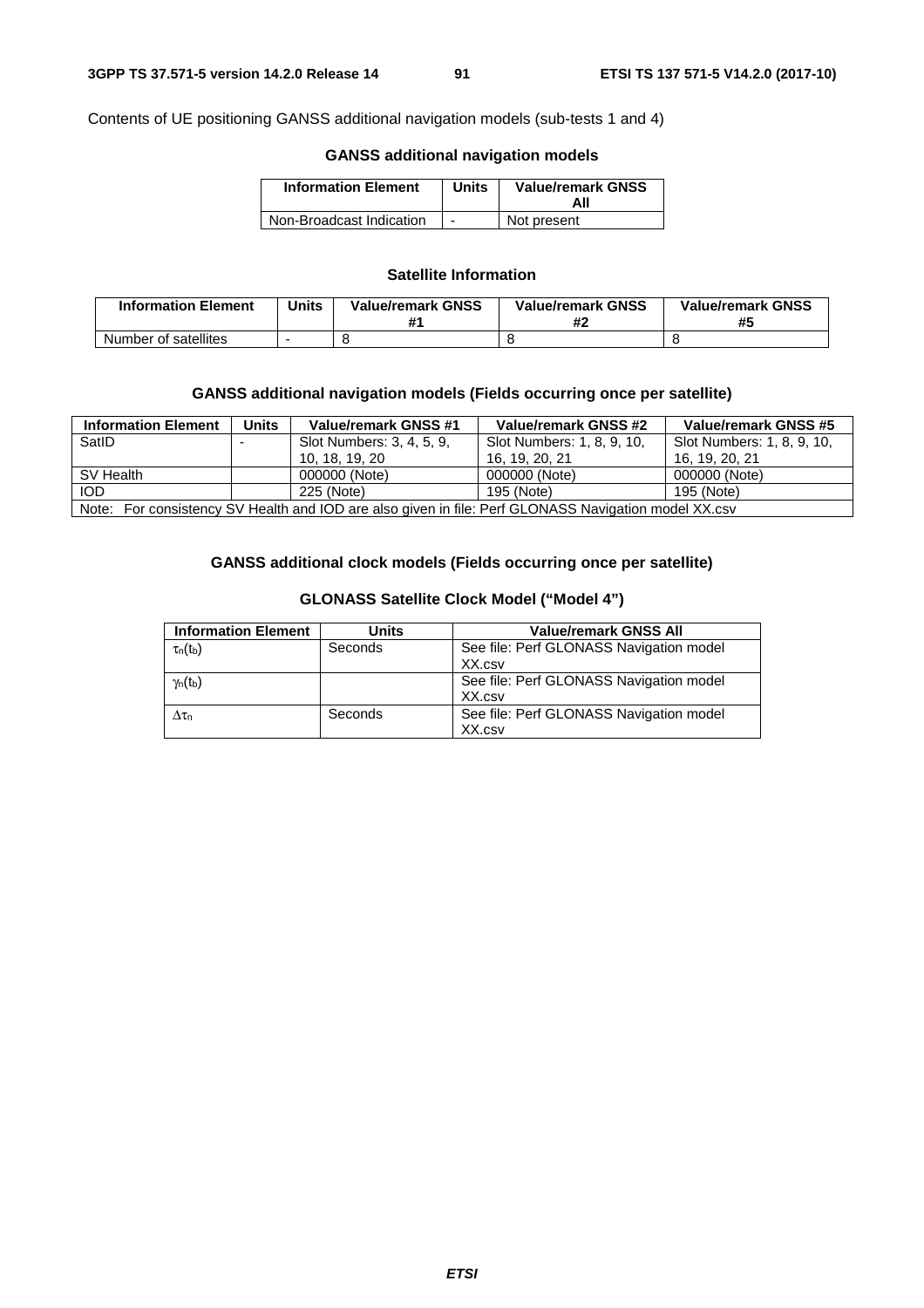#### **GANSS additional orbit models (Fields occurring once per satellite)**

| <b>Information Element</b> | <b>Units</b>        | <b>Value/remark GNSS All</b>                      |
|----------------------------|---------------------|---------------------------------------------------|
| $E_n$                      | Days                | See file: Perf GLONASS Navigation model<br>XX.csv |
| P <sub>1</sub>             | <b>Minutes</b>      | See file: Perf GLONASS Navigation model<br>XX.csv |
| P <sub>2</sub>             |                     | See file: Perf GLONASS Navigation model<br>XX.csv |
| м                          |                     | See file: Perf GLONASS Navigation model<br>XX.csv |
| $x_n(t_h)$                 | Km                  | See file: Perf GLONASS Navigation model<br>XX.csv |
| $\dot{x}_n(t_h)$           | km/sec              | See file: Perf GLONASS Navigation model<br>XX.csv |
| $\ddot{x}_n(t_b)$          | km/sec <sup>2</sup> | See file: Perf GLONASS Navigation model<br>XX.csv |
| $y_n(t_h)$                 | <b>Km</b>           | See file: Perf GLONASS Navigation model<br>XX.csv |
| $\dot{y}_n(t_h)$           | km/sec              | See file: Perf GLONASS Navigation model<br>XX.csv |
| $\ddot{y}_n(t_h)$          | km/sec <sup>2</sup> | See file: Perf GLONASS Navigation model<br>XX.csv |
| $z_n(t_h)$                 | Km                  | See file: Perf GLONASS Navigation model<br>XX.csv |
| $\dot{z}_n(t_h)$           | km/sec              | See file: Perf GLONASS Navigation model<br>XX.csv |
| $\ddot{z}_n(t_h)$          | km/sec <sup>2</sup> | See file: Perf GLONASS Navigation model<br>XX.csv |

**GLONASS Earth-Centered, Earth-fixed Parameters ("Model 4")** 

Contents of UE positioning GANSS additional navigation model (sub-test 9, 10)

#### **GANSS additional navigation model**

| <b>Information Element</b> | Units | <b>Value/remark GNSS All</b> |
|----------------------------|-------|------------------------------|
| Non-Broadcast Indication   |       | Not present                  |

#### **Satellite Information**

| <b>Information Element</b> | <b>Units</b> | <b>Value/remark GNSS</b> | <b>Value/remark GNSS</b><br>π. | <b>Value/remark GNSS</b><br>#5 |
|----------------------------|--------------|--------------------------|--------------------------------|--------------------------------|
| Number of satellites       |              |                          |                                |                                |

### **GANSS additional navigation model (Fields occurring once per satellite)**

| <b>Information Element</b>                                                                          | Units | <b>Value/remark GNSS</b>                            | <b>Value/remark GNSS</b><br>#2   | <b>Value/remark GNSS</b><br>#5  |
|-----------------------------------------------------------------------------------------------------|-------|-----------------------------------------------------|----------------------------------|---------------------------------|
| SatID                                                                                               |       | 1, 2, 3, 4, 6, 7, 17, 18,<br>21, 22, 23, 26, 27, 28 | 4, 15, 16, 17, 18, 25,<br>26, 27 | 4, 15, 16, 17, 18, 25,<br>26.27 |
| SV Health                                                                                           |       | 0 (Note)                                            | 0 (Note)                         | 0 (Note)                        |
| <b>IOD</b>                                                                                          |       | 0 (Note)                                            | 843 (Note)                       | 843 (Note)                      |
| Note: For consistency SV Health and IOD are also given in file: Perf Beidou Navigation model XX.csv |       |                                                     |                                  |                                 |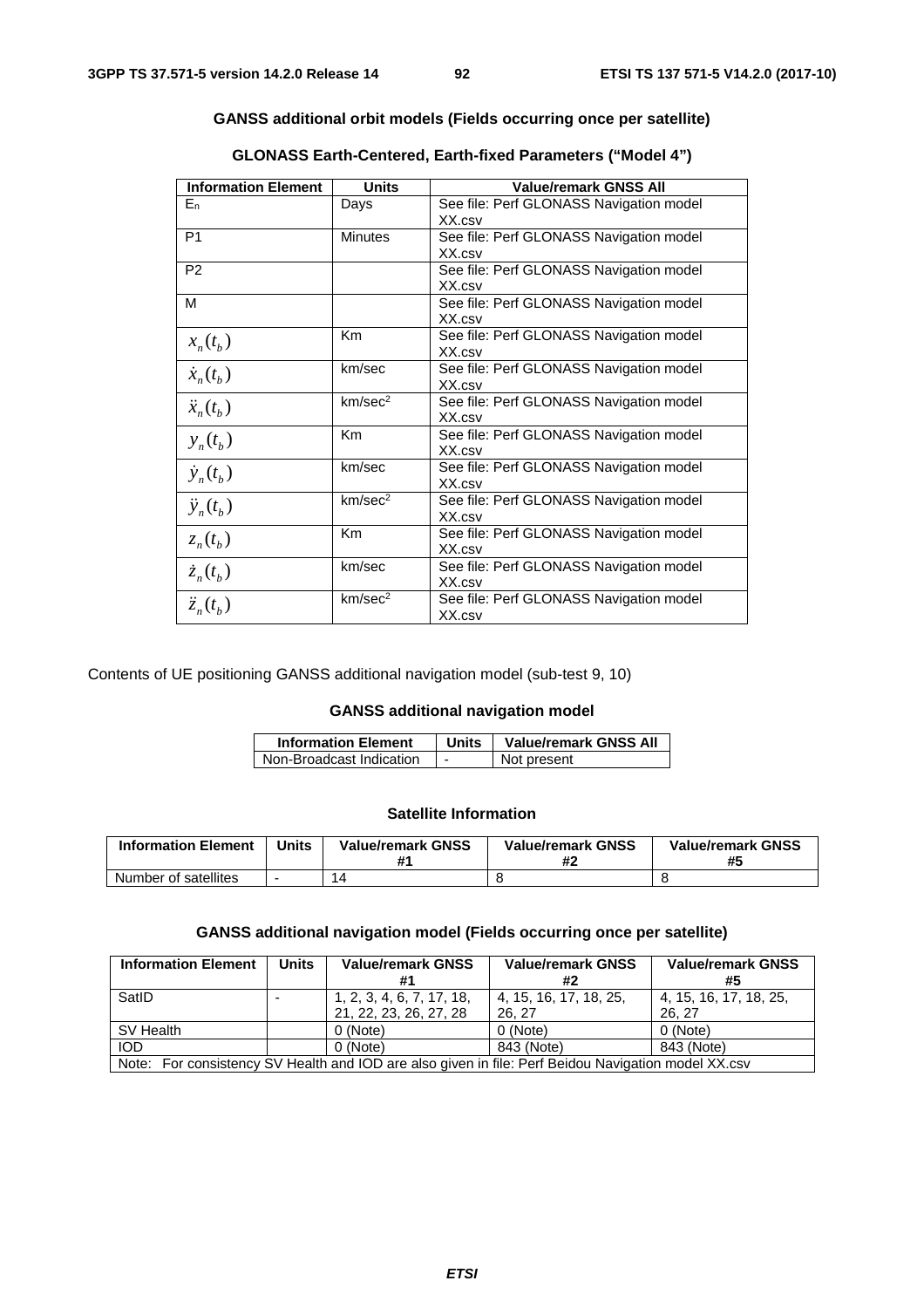## **GANSS additional Clock Model (Fields occurring once per satellite)**

| <b>Information Element</b> | <b>Units</b>         | <b>Value/remark GNSS All</b>                  |
|----------------------------|----------------------|-----------------------------------------------|
| AODC                       |                      | See file: Perf Beidou Navigation model XX.csv |
| toc                        | seconds              | See file: Perf Beidou Navigation model XX.csv |
| a0                         | sec                  | See file: Perf Beidou Navigation model XX.csv |
| a1                         | sec/sec              | See file: Perf Beidou Navigation model XX.csv |
| a2                         | sec/sec <sup>2</sup> | See file: Perf Beidou Navigation model XX.csv |
| TGD1                       | sec                  | See file: Perf Beidou Navigation model XX.csv |

## **BDS Satellite clock model ("Model 6")**

## **GANSS additional Orbit Model (Fields occurring once per satellite)**

#### **BDS orbit model: BDS Keplerian Parameters ("Model 6")**

| <b>Information Element</b> | <b>Units</b>         | <b>Value/remark GNSS All</b>                  |
|----------------------------|----------------------|-----------------------------------------------|
| <b>AODE</b>                |                      | See file: Perf Beidou Navigation model XX.csv |
| <b>URA Index</b>           |                      | See file: Perf Beidou Navigation model XX.csv |
| toe                        | seconds              | See file: Perf Beidou Navigation model XX.csv |
| $A^{1/2}$                  | meters $1/2$         | See file: Perf Beidou Navigation model XX.csv |
| e                          |                      | See file: Perf Beidou Navigation model XX.csv |
| ω                          | semi-circles         | See file: Perf Beidou Navigation model XX.csv |
| $\Delta n$                 | semi-<br>circles/sec | See file: Perf Beidou Navigation model XX.csv |
| M <sub>0</sub>             | semi-circles         | See file: Perf Beidou Navigation model XX.csv |
| $\Omega_0$                 | semi-circles         | See file: Perf Beidou Navigation model XX.csv |
| $\Omega$ _dot              | semi-<br>circles/sec | See file: Perf Beidou Navigation model XX.csv |
| i <sub>0</sub>             | semi-circles         | See file: Perf Beidou Navigation model XX.csv |
| Idot                       | semi-<br>circles/sec | See file: Perf Beidou Navigation model XX.csv |
| $C_{\text{UC}}$            | radians              | See file: Perf Beidou Navigation model XX.csv |
| C <sub>US</sub>            | radians              | See file: Perf Beidou Navigation model XX.csv |
| Cr <sub>C</sub>            | meters               | See file: Perf Beidou Navigation model XX.csv |
| $C_{\text{rs}}$            | meters               | See file: Perf Beidou Navigation model XX.csv |
| $C_{IC}$                   | radians              | See file: Perf Beidou Navigation model XX.csv |
| $C_{\text{IS}}$            | radians              | See file: Perf Beidou Navigation model XX.csv |

*ETSI*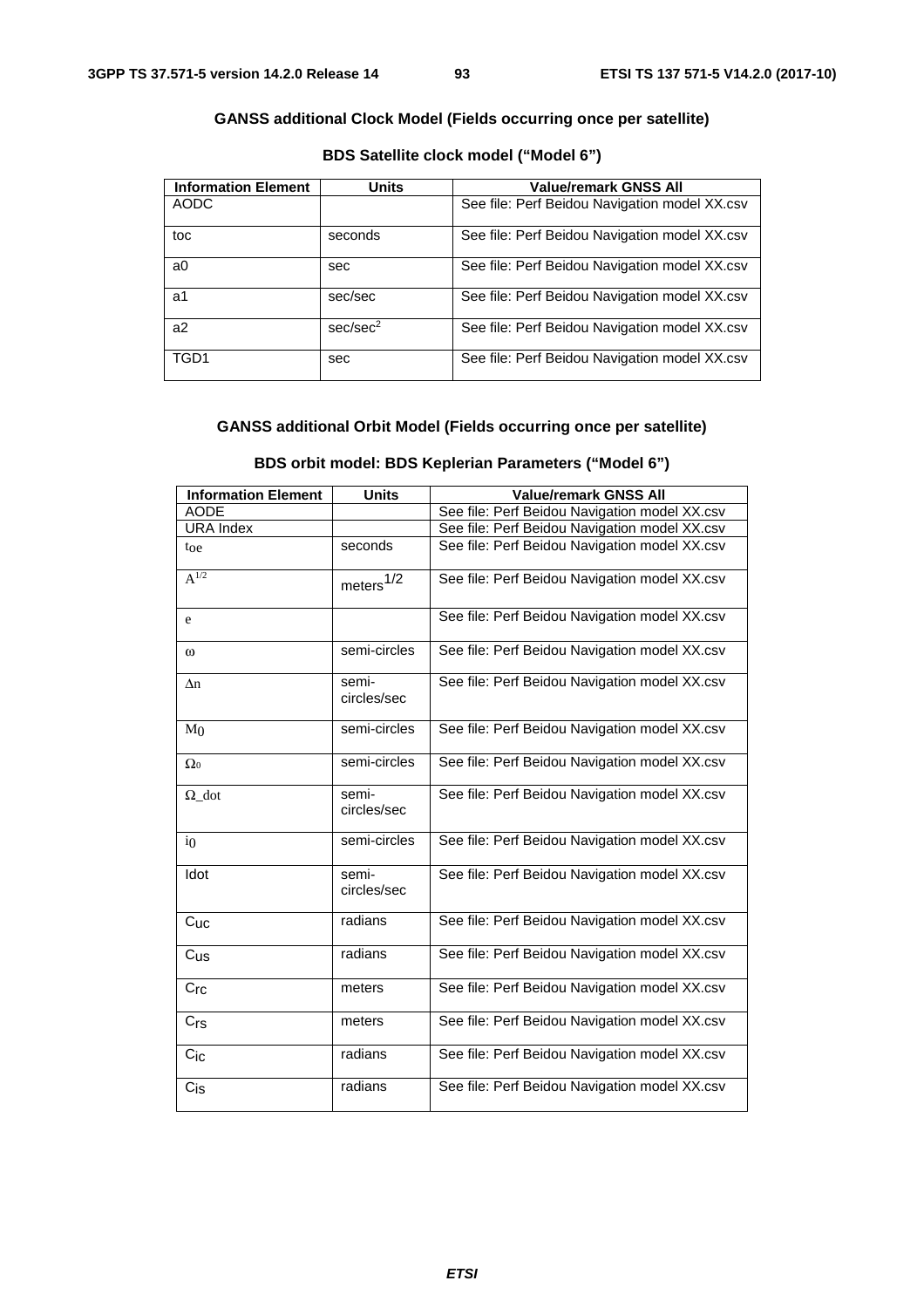Assistance Data Ionospheric Model

## **Contents of UE positioning GPS ionospheric model (sub-tests 3 and 4)**

| <b>GPS</b><br><b>Ionospheric</b><br><b>Model</b><br><b>Information</b><br><b>Element</b> | <b>Units</b>                   | <b>Value/remark GNSS All</b> |
|------------------------------------------------------------------------------------------|--------------------------------|------------------------------|
| $\alpha_0$                                                                               | Seconds                        | 4.6566129 10E-9              |
| $\alpha_1$                                                                               | sec/semi-circle                | 1.4901161 10E-8              |
| $\alpha$ <sub>2</sub>                                                                    | sec/(semi-circle) <sup>2</sup> | -5.96046 10E-8               |
| $\alpha_3$                                                                               | sec/(semi-circle) <sup>3</sup> | -5.96046 10E-8               |
| βo                                                                                       | Seconds                        | 79872                        |
| $\beta_1$                                                                                | sec/semi-circle                | 65536                        |
| β2                                                                                       | sec/(semi-circle) <sup>2</sup> | -65536                       |
| $\beta_3$                                                                                | $sec/(semi-circle)^3$          | -393216                      |

Contents of UE positioning GANSS ionospheric model (sub-test 2, 8)

#### **GANSS ionospheric model**

| <b>Information Element</b>                   | <b>Units</b> | <b>Value/remark GNSS All</b> |
|----------------------------------------------|--------------|------------------------------|
| a <sub>i0</sub>                              |              | 64.4                         |
| a <sub>i1</sub>                              |              | O                            |
| a <sub>i2</sub>                              |              |                              |
| <b>GANSS lonosphere Regional Storm Flags</b> |              |                              |
| Storm Flag 1                                 |              |                              |
| Storm Flag 2                                 |              |                              |
| Storm Flag 3                                 |              |                              |
| Storm Flag 4                                 |              |                              |
| Storm Flag 5                                 |              | O                            |

Contents of UE positioning GANSS additional ionospheric model (sub-test 1, 9, 10)

## **GANSS additional ionospheric model (QZSS)**

| <b>Information</b><br><b>Element</b> | <b>Units</b>                   | <b>Value/remark GNSS All</b> |
|--------------------------------------|--------------------------------|------------------------------|
| Data Id                              |                                | 00                           |
| $\alpha$                             | Seconds                        | 4.6566129 10E-9              |
| $\alpha_1$                           | sec/semi-circle                | 1.4901161 10E-8              |
| $\alpha$ <sub>2</sub>                | sec/(semi-circle) <sup>2</sup> | -5.96046 10E-8               |
| $\alpha_3$                           | sec/(semi-circle) <sup>3</sup> | -5.96046 10E-8               |
| $\beta$ o                            | Seconds                        | 79872                        |
| $\beta_1$                            | sec/semi-circle                | 65536                        |
| $\beta$ <sub>2</sub>                 | sec/(semi-circle) <sup>2</sup> | -65536                       |
| $\beta_3$                            | sec/(semi-circle) <sup>3</sup> | -393216                      |

#### **GANSS additional ionospheric model (BDS)**

| <b>Information</b><br><b>Element</b> | <b>Units</b>                   | <b>Value/remark GNSS All</b> |
|--------------------------------------|--------------------------------|------------------------------|
| Data Id                              |                                | 01                           |
| $\alpha_0$                           | Seconds                        | 4.6566129 10E-9              |
| $\alpha_1$                           | sec/semi-circle                | 1.4901161 10E-8              |
| $\alpha$ <sub>2</sub>                | sec/(semi-circle) <sup>2</sup> | -5.96046 10E-8               |
| $\alpha_3$                           | sec/(semi-circle) <sup>3</sup> | -5.96046 10E-8               |
| βο                                   | Seconds                        | 79872                        |
| $\beta_1$                            | sec/semi-circle                | 65536                        |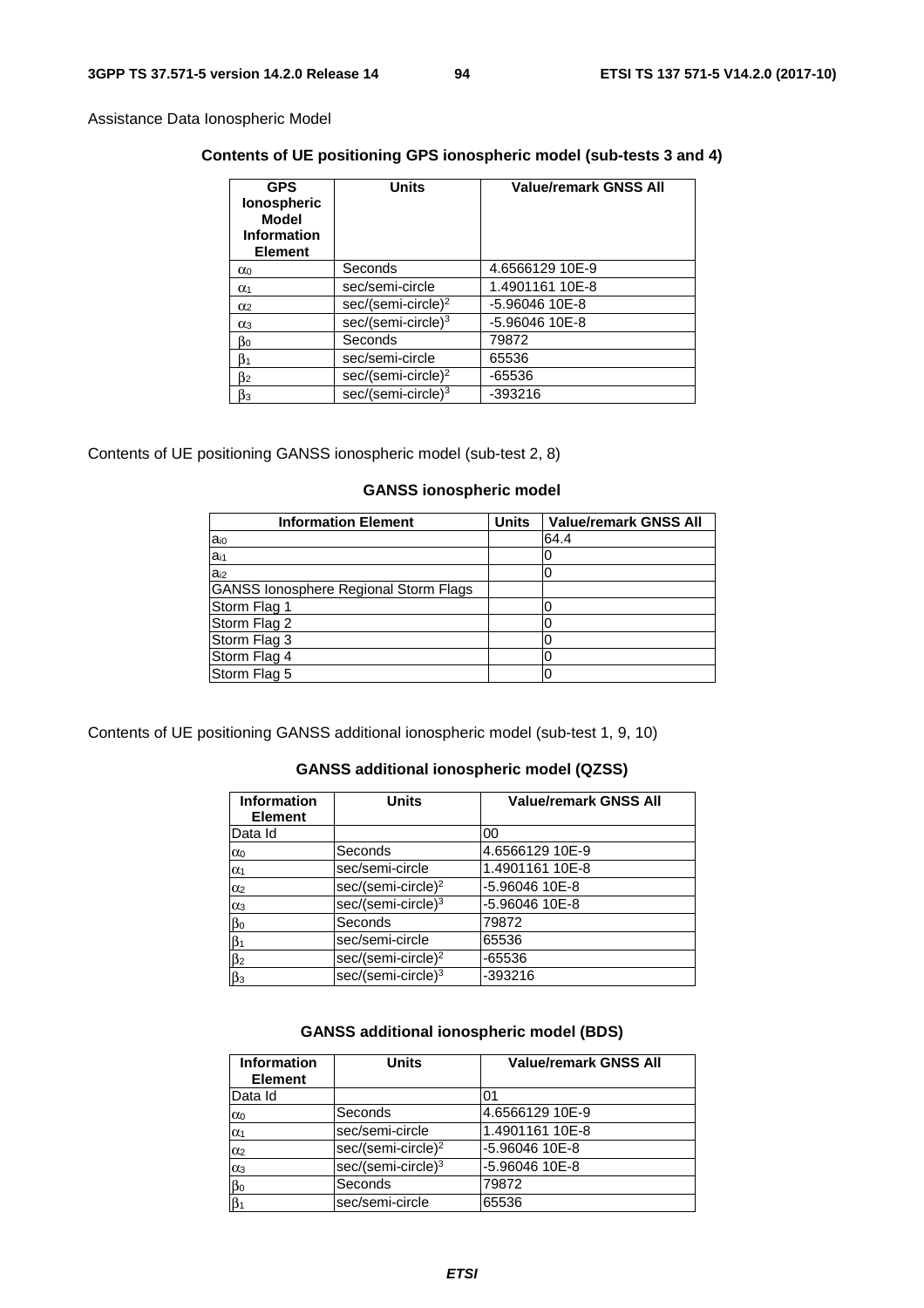|           | $ sec/(semi-circle)^2$ | -65536  |
|-----------|------------------------|---------|
| $\beta_3$ | $ sec/(semi-circle)3$  | -393216 |

Assistance Data Almanac

Contents of UE positioning GPS almanac (sub-tests 3 and 4)

#### **GPS Almanac (Field occurring once per message)**

| <b>Informatio</b><br>n Element | Units | Value/remark GNSS #1                               | Value/remark GNSS #2 | Value/remark GNSS #5 |
|--------------------------------|-------|----------------------------------------------------|----------------------|----------------------|
| <b>WN<sub>a</sub></b>          | Weeks | 1669                                               | 1691                 | 1691                 |
| Complete                       |       | TRUE                                               | <b>TRUE</b>          | <b>TRUE</b>          |
| Almanac                        |       |                                                    |                      |                      |
| Provided                       |       |                                                    |                      |                      |
| (Note 1)                       |       |                                                    |                      |                      |
|                                |       | Note 1: This IF is only present for Rel-10 onwards |                      |                      |

Note 1: This IE is only present for Rel-10 onwards.

#### **Satellite Information**

| <b>Information Element</b> | Jnits | <b>Value/remark GNSS All</b> |
|----------------------------|-------|------------------------------|
| Number of satellites       | ۰     |                              |

## **GPS Almanac (Fields occurring once per satellite)**

| <b>Information Element</b> | Jnits                    | <b>Value/remark GNSS All</b>        |
|----------------------------|--------------------------|-------------------------------------|
| DataID ∶                   | $\overline{\phantom{0}}$ | I See file: Perf GPS Almanac XX.csv |

## **GPS Almanac (Fields occurring once per satellite)**

| <b>Information</b><br><b>Element</b> | Units | Value/remark GNSS #1                                                                                                | Value/remark GNSS #2                                                                                                 | Value/remark GNSS #5                                                                                                 |
|--------------------------------------|-------|---------------------------------------------------------------------------------------------------------------------|----------------------------------------------------------------------------------------------------------------------|----------------------------------------------------------------------------------------------------------------------|
| SatID                                |       | PRNs: 1, 2, 4, 5, 6, 7, 8,<br>9, 10, 11, 14, 15, 16,<br>17, 18, 19, 20, 21, 22,<br>23, 25, 26, 27, 28, 29,<br>30.32 | PRNs: 1, 2, 3, 5, 6, 7, 8,<br>9, 10, 11, 12, 13, 14, 15,<br>16, 17, 18, 19, 20, 21,<br>22, 23, 25, 26, 27, 28,<br>30 | PRNs: 1, 2, 3, 5, 6, 7, 8,<br>9, 10, 11, 12, 13, 14, 15,<br>16, 17, 18, 19, 20, 21,<br>22, 23, 25, 26, 27, 28,<br>30 |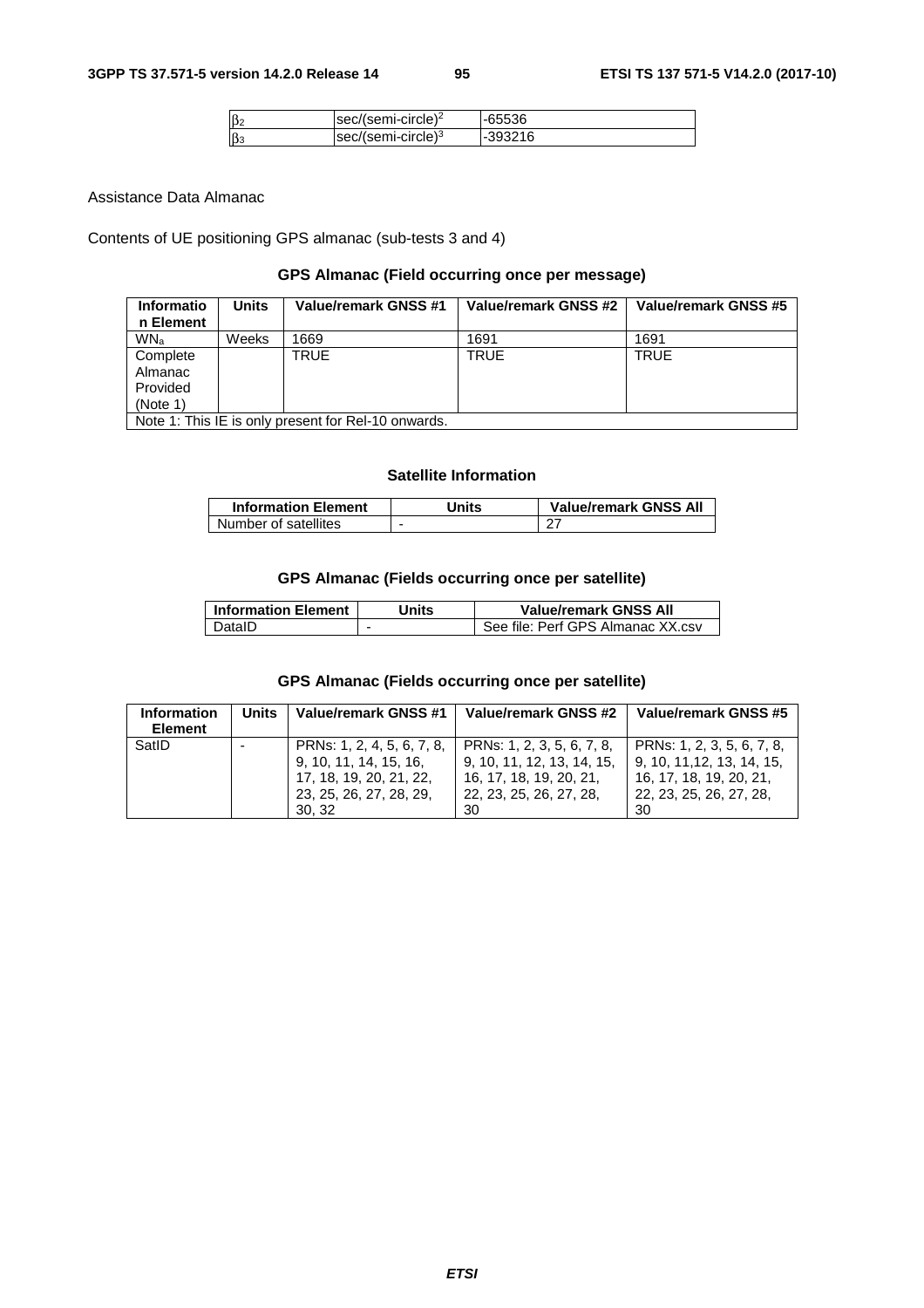| <b>Information</b><br><b>Element</b> | <b>Units</b>         | <b>Value/remark GNSS All</b>         |
|--------------------------------------|----------------------|--------------------------------------|
| e                                    | <b>Dimensionless</b> | See file: Perf GPS Almanac<br>XX.csv |
| toa                                  | Sec                  | See file: Perf GPS Almanac<br>XX.csv |
| δi                                   | semi-circles         | See file: Perf GPS Almanac<br>XX.csv |
| <b>OMEGADOT</b>                      | semi-circles/sec     | See file: Perf GPS Almanac<br>XX.csv |
| SV Health                            | Boolean              | See file: Perf GPS Almanac<br>XX.csv |
| $A^{1/2}$                            | meters $1/2$         | See file: Perf GPS Almanac<br>XX.csv |
| OMEGA <sub>0</sub>                   | semi-circles         | See file: Perf GPS Almanac<br>XX.csv |
| Mo                                   | semi-circles         | See file: Perf GPS Almanac<br>XX.csv |
| $\omega$                             | semi-circles         | See file: Perf GPS Almanac<br>XX.csv |
| afo                                  | Seconds              | See file: Perf GPS Almanac<br>XX.csv |
| af <sub>1</sub>                      | sec/sec              | See file: Perf GPS Almanac<br>XX.csv |

**GPS Almanac (Fields occurring once per satellite)** 

Contents of UE positioning GANSS almanac (sub-tests 1, 2 and 4)

## **GANSS almanac: sub-tests 1, 4 (Field occurring once per message)**

| <b>Information</b><br><b>Element</b>                | <b>Units</b> | Value/remark<br><b>GNSS #1</b> | Value/remark<br><b>GNSS #2</b> | Value/remark<br><b>GNSS #5</b> |  |
|-----------------------------------------------------|--------------|--------------------------------|--------------------------------|--------------------------------|--|
|                                                     |              |                                |                                |                                |  |
| Week Number                                         | Weeks        | N/A                            | N/A                            | N/A                            |  |
| Complete                                            |              | <b>TRUE</b>                    | <b>TRUE</b>                    | <b>TRUE</b>                    |  |
| Almanac                                             |              |                                |                                |                                |  |
| Provided (Note 1)                                   |              |                                |                                |                                |  |
| Note 1: This IE is only present for Rel-10 onwards. |              |                                |                                |                                |  |

## **Satellite Information GLO-KP: sub-tests 1, 4**

| <b>Information Element</b> | Units                    | Value/remark<br><b>GNSS All</b> |
|----------------------------|--------------------------|---------------------------------|
| Number of satellites       | $\overline{\phantom{0}}$ | 24                              |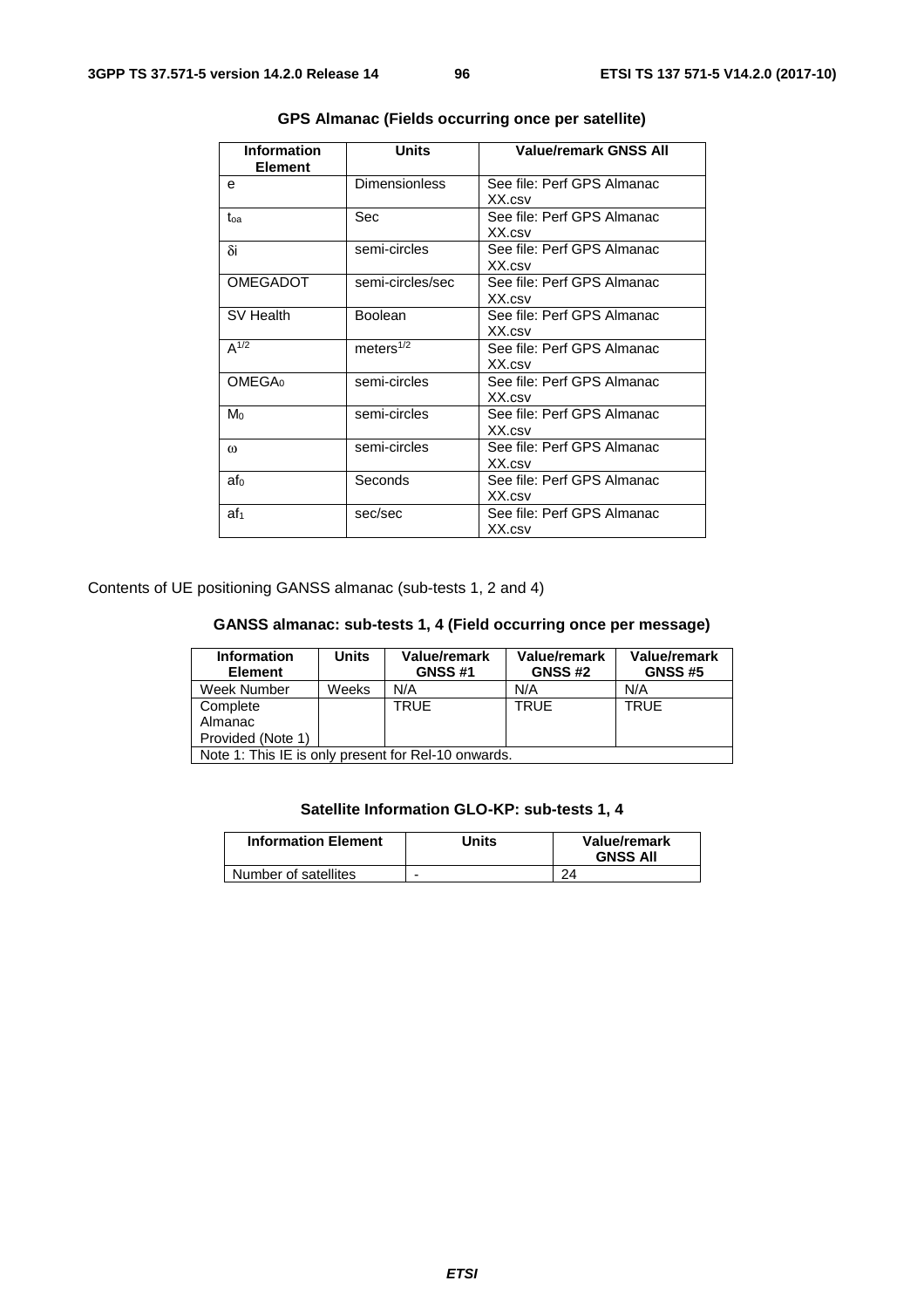#### **GANSS almanac: sub-tests 1, 4 (Fields occurring once per satellite)**

| <b>Information</b><br><b>Element</b> | <b>Units</b>     | <b>Value/remark GNSS All</b>             |
|--------------------------------------|------------------|------------------------------------------|
| $N^A$                                | Days             | See file: Perf GLONASS Almanac<br>XX.csv |
| $n^A$                                |                  | Slot Numbers: 1, 2, 3 22, 23, 24         |
| $H_n^A$                              |                  | See file: Perf GLONASS Almanac<br>XX.csv |
| $\lambda_n$ A                        | semi-circles     | See file: Perf GLONASS Almanac<br>XX.csv |
| $t_{\lambda n}$ A                    | Seconds          | See file: Perf GLONASS Almanac<br>XX.csv |
| $\Delta$ in <sup>A</sup>             | semi-circles     | See file: Perf GLONASS Almanac<br>XX.csv |
| $\Delta T_n^A$                       | sec/orbit-period | See file: Perf GLONASS Almanac<br>XX.csv |
| $\Delta T$ DOT <sub>n</sub> A        | sec/orbit-period | See file: Perf GLONASS Almanac<br>XX.csv |
| $\epsilon_n$ <sup>A</sup>            | dimensionless    | See file: Perf GLONASS Almanac<br>XX.csv |
| $\omega_n^A$                         | semi-circles     | See file: Perf GLONASS Almanac<br>XX.csv |
| $\tau_n$ <sup>A</sup>                | Seconds          | See file: Perf GLONASS Almanac<br>XX.csv |
| $C_n^A$                              | dimensionless    | See file: Perf GLONASS Almanac<br>XX.csv |
| $Mn^A$                               | dimensionless    | See file: Perf GLONASS Almanac<br>XX.csv |

## **GLONASS Keplerian Parameters ("Model 5")**

#### **GANSS almanac: sub-test 2, 8 (Field occurring once per message)**

| <b>Information</b><br><b>Element</b>                | <b>Units</b> | Value/remark<br><b>GNSS #1</b> | Value/remark<br><b>GNSS #2</b> | Value/remark<br><b>GNSS #5</b> |
|-----------------------------------------------------|--------------|--------------------------------|--------------------------------|--------------------------------|
| Week Number                                         | Weeks        | 645                            | 666                            | 666                            |
| Complete                                            |              | TRUE                           | <b>TRUE</b>                    | <b>TRUE</b>                    |
| Almanac                                             |              |                                |                                |                                |
| Provided (Note 1)                                   |              |                                |                                |                                |
| Note 1: This IE is only present for Rel-10 onwards. |              |                                |                                |                                |

#### **GANSS almanac: sub-test 2, 8 (Field occurring once per message)**

#### **Galileo Keplerian Parameters ("Model 1")**

| <b>Information</b><br><b>Element</b> | Units | Value/remark<br><b>GNSS #1</b> | Value/remark<br><b>GNSS #2</b> | Value/remark<br><b>GNSS #5</b> |
|--------------------------------------|-------|--------------------------------|--------------------------------|--------------------------------|
| 0a                                   |       | 147000                         | 147000                         | 147000                         |
| IOD <sub>a</sub>                     |       |                                |                                |                                |

#### **Satellite Information KP: sub-test 2, 8**

| <b>Information Element</b> | Jnits | <b>Value/remark GNSS All</b> |
|----------------------------|-------|------------------------------|
| Number of satellites       |       | 30                           |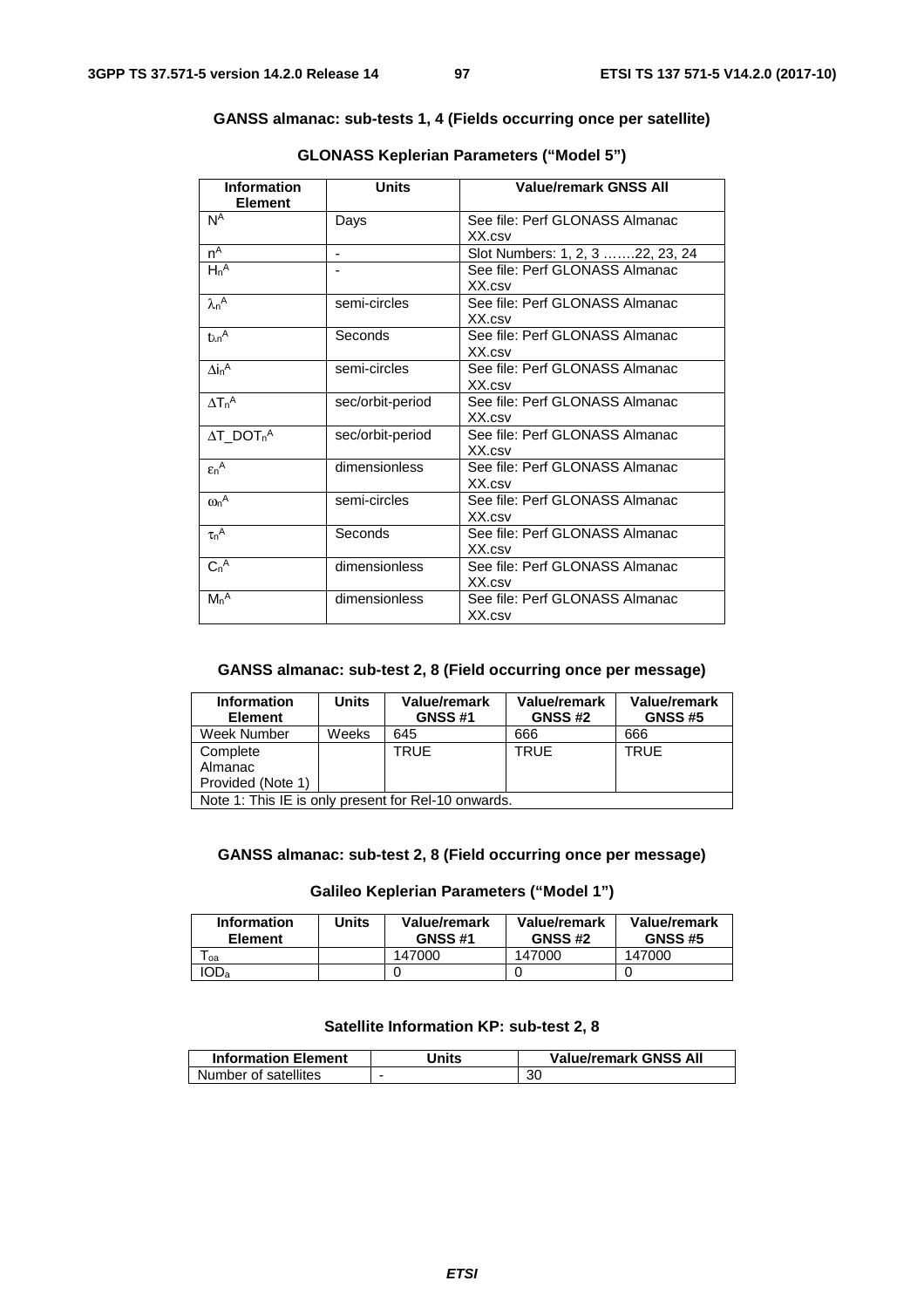#### **GANSS almanac: sub-test 2, 8 (Fields occurring once per satellite)**

| Informatio<br>n Element | Units | Value/remark GNSS #1   | Value/remark GNSS #2   | Value/remark GNSS #5   |
|-------------------------|-------|------------------------|------------------------|------------------------|
| SV ID                   |       | PRN: 1, 2, 3, , 29, 30 | PRN: 1, 2, 3, , 29, 30 | PRN: 1, 2, 3, , 29, 30 |

#### **Galileo Keplerian Parameters ("Model 1")**

#### **GANSS almanac: sub-test 2, 8 (Fields occurring once per satellite)**

#### **Galileo Keplerian Parameters ("Model 1")**

| <b>Information</b> | <b>Units</b>            | <b>Value/remark GNSS All</b>          |
|--------------------|-------------------------|---------------------------------------|
| <b>Element</b>     |                         |                                       |
| F                  |                         | See file: Perf Galileo Almanac XX.csv |
| δi                 | semi-circles            | See file: Perf Galileo Almanac XX.csv |
| <b>OMEGADOT</b>    | semi-circles/sec        | See file: Perf Galileo Almanac XX.csv |
| SV Health KP       |                         | See file: Perf Galileo Almanac XX.csv |
| delta $A^{1/2}$    | (meters) <sup>1/2</sup> | See file: Perf Galileo Almanac XX.csv |
| OMEGA <sub>0</sub> | semi-circles            | See file: Perf Galileo Almanac XX.csv |
| Mo                 | semi-circles            | See file: Perf Galileo Almanac XX.csv |
| $\omega$           | semi-circles            | See file: Perf Galileo Almanac XX.csv |
| af <sub>0</sub>    | Seconds                 | See file: Perf Galileo Almanac XX.csv |
| af <sub>1</sub>    | sec/sec                 | See file: Perf Galileo Almanac XX.csv |

#### **GANSS almanac: sub-test 9, 10 (Field occurring once per message)**

| <b>Information</b><br><b>Element</b>                | <b>Units</b> | Value/remark<br><b>GNSS #1</b> | Value/remark<br><b>GNSS #2</b> | Value/remark<br><b>GNSS #5</b> |  |
|-----------------------------------------------------|--------------|--------------------------------|--------------------------------|--------------------------------|--|
| Week Number                                         | Weeks        | 313                            | 335                            | 335                            |  |
| Complete                                            |              | <b>TRUE</b>                    | <b>TRUE</b>                    | <b>TRUE</b>                    |  |
| Almanac                                             |              |                                |                                |                                |  |
| Provided (Note 1)                                   |              |                                |                                |                                |  |
| Note 1: This IE is only present for Rel-10 onwards. |              |                                |                                |                                |  |

Note 1: This IE is only present for Rel-10 onwards.

### **GANSS almanac: sub-test 9, 10 (Field occurring once per message)**

#### **BDS Keplerian Parameters ("Model 7")**

| <b>Information</b><br><b>Element</b> | Units | Value/remark<br><b>GNSS #1</b> | Value/remark<br><b>GNSS #2</b> | Value/remark<br><b>GNSS #5</b> |
|--------------------------------------|-------|--------------------------------|--------------------------------|--------------------------------|
| oa                                   |       | 147456                         | 147456                         | 147456                         |
| 1OD <sub>a</sub>                     |       |                                |                                |                                |

#### **Satellite Information KP: sub-test 9, 10**

| <b>Information Element</b> | Jnits | <b>Value/remark GNSS All</b> |
|----------------------------|-------|------------------------------|
| Number of satellites       |       | 30                           |

#### **GANSS almanac: sub-test 9, 10 (Fields occurring once per satellite)**

#### **BDS Keplerian Parameters ("Model 7")**

| Informatio<br>n Element | <b>Units</b> | Value/remark GNSS #1   | Value/remark GNSS #2   | Value/remark GNSS #5   |
|-------------------------|--------------|------------------------|------------------------|------------------------|
| SV ID                   |              | PRN: 1, 2, 3, , 29, 30 | PRN: 1, 2, 3, , 29, 30 | PRN: 1, 2, 3, , 29, 30 |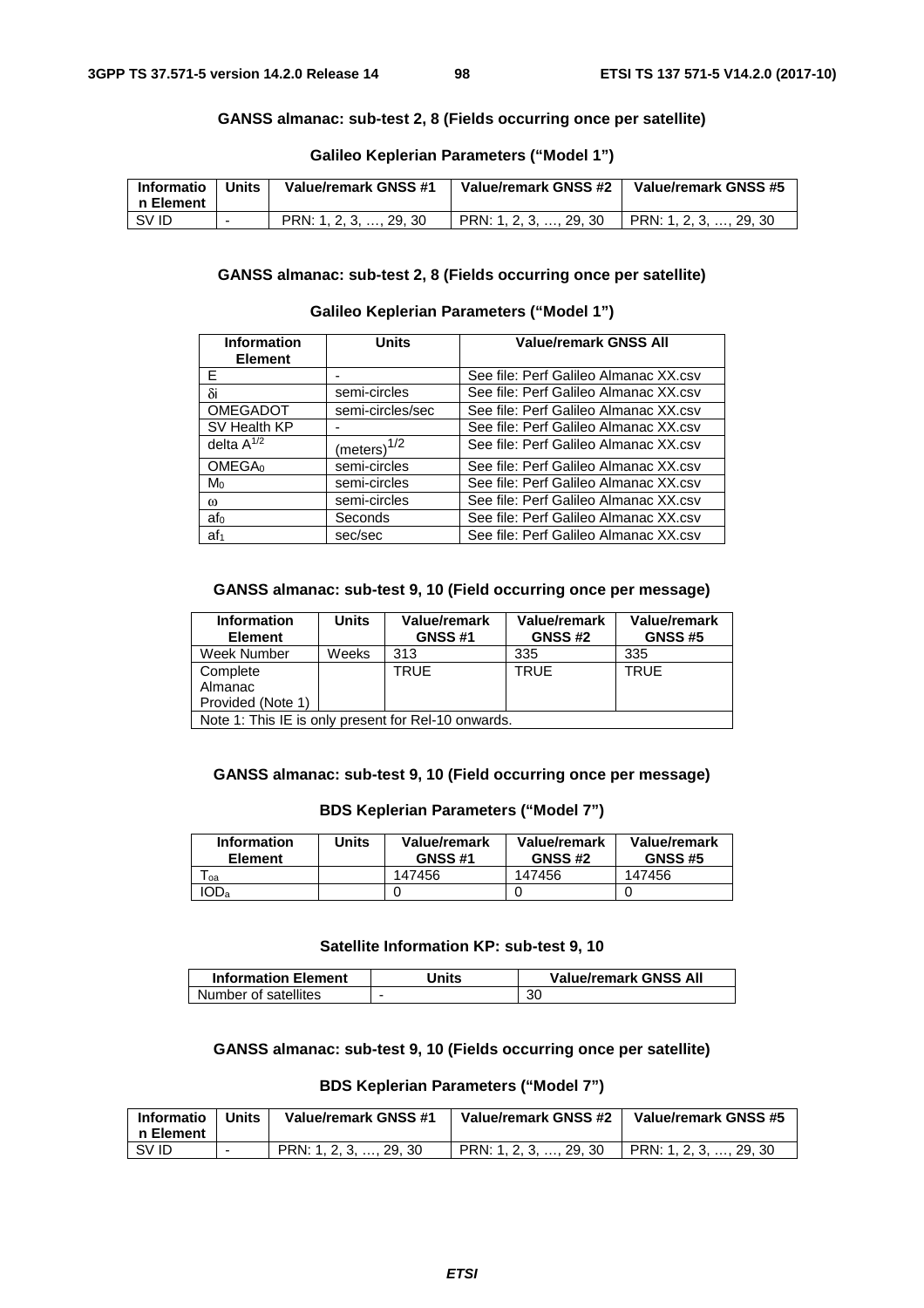## **GANSS almanac: sub-test 9, 10 (Fields occurring once per satellite)**

| <b>Information</b><br><b>Element</b> | <b>Units</b>            | <b>Value/remark GNSS All</b>         |
|--------------------------------------|-------------------------|--------------------------------------|
| F                                    |                         | See file: Perf Beidou Almanac XX.csv |
| δi                                   | semi-circles            | See file: Perf Beidou Almanac XX.csv |
| <b>OMEGADOT</b>                      | semi-circles/sec        | See file: Perf Beidou Almanac XX.csv |
| SV Health KP                         |                         | See file: Perf Beidou Almanac XX.csv |
| delta $A^{1/2}$                      | (meters) <sup>1/2</sup> | See file: Perf Beidou Almanac XX.csv |
| OMEGA <sub>0</sub>                   | semi-circles            | See file: Perf Beidou Almanac XX.csv |
| Mo                                   | semi-circles            | See file: Perf Beidou Almanac XX.csv |
| $\omega$                             | semi-circles            | See file: Perf Beidou Almanac XX.csv |
| af <sub>0</sub>                      | Seconds                 | See file: Perf Beidou Almanac XX.csv |
| af <sub>1</sub>                      | sec/sec                 | See file: Perf Beidou Almanac XX.csv |

## **BDS Keplerian Parameters ("Model 7")**

#### Assistance Data UTC Model

Contents of UE positioning GPS UTC model (sub-test 4)

#### **GPS UTC model**

| <b>Information</b>       | <b>Units</b> | <b>Value/remark GNSS</b> | <b>Value/remark GNSS</b> | <b>Value/remark GNSS</b> |
|--------------------------|--------------|--------------------------|--------------------------|--------------------------|
| <b>Element</b>           |              | #1                       | #2                       | #5                       |
| A <sub>1</sub>           | sec/sec      |                          |                          |                          |
| Ao                       | Seconds      |                          | υ                        |                          |
| $t_{\rm ot}$             | Seconds      | 249856                   | 77824                    | 77824                    |
| <b>WN</b> t              | Weeks        | 133                      | 155                      | 155                      |
| $\Delta t$ <sub>LS</sub> | Seconds      | 15                       | 15                       | 15                       |
| <b>WNLSF</b>             | Weeks        | 158                      | 158                      | 158                      |
| <b>DN</b>                | Days         |                          |                          |                          |
| $\Delta t$ LSF           | Seconds      | 16                       | 16                       | 16                       |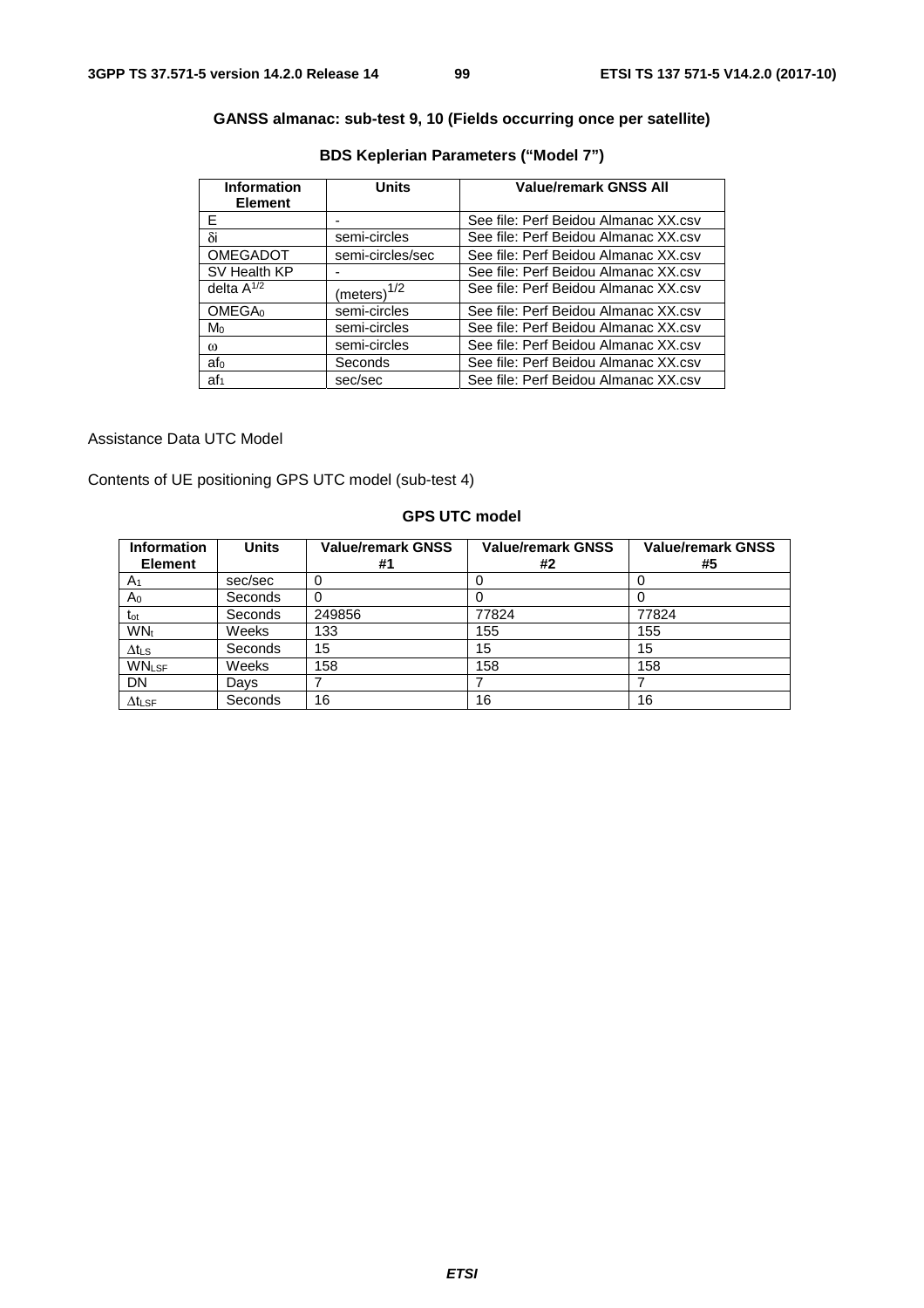Assistance Data Acquisition Assistance and Reference Measurement Information

Contents of UE positioning GPS acquisition assistance (sub-tests 3 and 4)

|  |  | GPS Acquisition Assistance (Fields occurring once per message) |  |  |  |  |
|--|--|----------------------------------------------------------------|--|--|--|--|
|--|--|----------------------------------------------------------------|--|--|--|--|

| #1<br>#2<br>#5<br><b>GPS TOW msec</b><br>1860000 ms. Start<br>432060000 ms. Start<br>432060000ms. Start<br>msec<br>time. Add number of<br>time. Add number of<br>time. Add number of<br>ms as required. (Note<br>ms as required. (Note<br>ms as required. (Note<br>1)<br>1)<br>1)<br><b>UTRAN GPS reference time</b><br><b>Present for Sensitivity</b><br><b>Present for Sensitivity</b><br>Absent<br><b>Fine Time Assistance</b><br><b>Fine Time Assistance</b><br>test case. Absent<br>test case. Absent<br>otherwise<br>otherwise<br>UTRAN GPS timing of cell<br>Note 2<br>Note 2<br>÷,<br>frames<br><b>CHOICE</b> mode<br><b>Present for Sensitivity</b><br><b>Present for Sensitivity</b><br>L.<br><b>Fine Time Assistance</b><br><b>Fine Time Assistance</b><br>test case. Absent<br>test case. Absent<br>otherwise<br>otherwise<br>100<br>100<br>FDD: Primary CPICH Info<br>$\blacksquare$<br>TDD: cell parameters id<br>0<br>$\Omega$<br><b>SFN</b><br>Note 2<br>Note 2<br>$\sim$<br><b>UE Positioning GPS</b><br>$'125'$ (2.127s)<br>For Sensitivity Fine<br>For Sensitivity Fine<br>ReferenceTime Uncertainty<br>Time Assistance test<br>Time Assistance test<br>case: '51' (10.2uS).<br>case: '51' (10.2uS).<br>Otherwise: '125'<br>Otherwise: '125'<br>(2.127s)<br>(2.127s) |
|-----------------------------------------------------------------------------------------------------------------------------------------------------------------------------------------------------------------------------------------------------------------------------------------------------------------------------------------------------------------------------------------------------------------------------------------------------------------------------------------------------------------------------------------------------------------------------------------------------------------------------------------------------------------------------------------------------------------------------------------------------------------------------------------------------------------------------------------------------------------------------------------------------------------------------------------------------------------------------------------------------------------------------------------------------------------------------------------------------------------------------------------------------------------------------------------------------------------------------------------------------------------------------------------|
|                                                                                                                                                                                                                                                                                                                                                                                                                                                                                                                                                                                                                                                                                                                                                                                                                                                                                                                                                                                                                                                                                                                                                                                                                                                                                         |
|                                                                                                                                                                                                                                                                                                                                                                                                                                                                                                                                                                                                                                                                                                                                                                                                                                                                                                                                                                                                                                                                                                                                                                                                                                                                                         |
|                                                                                                                                                                                                                                                                                                                                                                                                                                                                                                                                                                                                                                                                                                                                                                                                                                                                                                                                                                                                                                                                                                                                                                                                                                                                                         |
|                                                                                                                                                                                                                                                                                                                                                                                                                                                                                                                                                                                                                                                                                                                                                                                                                                                                                                                                                                                                                                                                                                                                                                                                                                                                                         |
|                                                                                                                                                                                                                                                                                                                                                                                                                                                                                                                                                                                                                                                                                                                                                                                                                                                                                                                                                                                                                                                                                                                                                                                                                                                                                         |
|                                                                                                                                                                                                                                                                                                                                                                                                                                                                                                                                                                                                                                                                                                                                                                                                                                                                                                                                                                                                                                                                                                                                                                                                                                                                                         |
|                                                                                                                                                                                                                                                                                                                                                                                                                                                                                                                                                                                                                                                                                                                                                                                                                                                                                                                                                                                                                                                                                                                                                                                                                                                                                         |
|                                                                                                                                                                                                                                                                                                                                                                                                                                                                                                                                                                                                                                                                                                                                                                                                                                                                                                                                                                                                                                                                                                                                                                                                                                                                                         |
|                                                                                                                                                                                                                                                                                                                                                                                                                                                                                                                                                                                                                                                                                                                                                                                                                                                                                                                                                                                                                                                                                                                                                                                                                                                                                         |
|                                                                                                                                                                                                                                                                                                                                                                                                                                                                                                                                                                                                                                                                                                                                                                                                                                                                                                                                                                                                                                                                                                                                                                                                                                                                                         |
|                                                                                                                                                                                                                                                                                                                                                                                                                                                                                                                                                                                                                                                                                                                                                                                                                                                                                                                                                                                                                                                                                                                                                                                                                                                                                         |
|                                                                                                                                                                                                                                                                                                                                                                                                                                                                                                                                                                                                                                                                                                                                                                                                                                                                                                                                                                                                                                                                                                                                                                                                                                                                                         |
|                                                                                                                                                                                                                                                                                                                                                                                                                                                                                                                                                                                                                                                                                                                                                                                                                                                                                                                                                                                                                                                                                                                                                                                                                                                                                         |
|                                                                                                                                                                                                                                                                                                                                                                                                                                                                                                                                                                                                                                                                                                                                                                                                                                                                                                                                                                                                                                                                                                                                                                                                                                                                                         |
|                                                                                                                                                                                                                                                                                                                                                                                                                                                                                                                                                                                                                                                                                                                                                                                                                                                                                                                                                                                                                                                                                                                                                                                                                                                                                         |
|                                                                                                                                                                                                                                                                                                                                                                                                                                                                                                                                                                                                                                                                                                                                                                                                                                                                                                                                                                                                                                                                                                                                                                                                                                                                                         |
|                                                                                                                                                                                                                                                                                                                                                                                                                                                                                                                                                                                                                                                                                                                                                                                                                                                                                                                                                                                                                                                                                                                                                                                                                                                                                         |
|                                                                                                                                                                                                                                                                                                                                                                                                                                                                                                                                                                                                                                                                                                                                                                                                                                                                                                                                                                                                                                                                                                                                                                                                                                                                                         |
|                                                                                                                                                                                                                                                                                                                                                                                                                                                                                                                                                                                                                                                                                                                                                                                                                                                                                                                                                                                                                                                                                                                                                                                                                                                                                         |
|                                                                                                                                                                                                                                                                                                                                                                                                                                                                                                                                                                                                                                                                                                                                                                                                                                                                                                                                                                                                                                                                                                                                                                                                                                                                                         |
|                                                                                                                                                                                                                                                                                                                                                                                                                                                                                                                                                                                                                                                                                                                                                                                                                                                                                                                                                                                                                                                                                                                                                                                                                                                                                         |
|                                                                                                                                                                                                                                                                                                                                                                                                                                                                                                                                                                                                                                                                                                                                                                                                                                                                                                                                                                                                                                                                                                                                                                                                                                                                                         |
| Note 1: GPS TOW msec                                                                                                                                                                                                                                                                                                                                                                                                                                                                                                                                                                                                                                                                                                                                                                                                                                                                                                                                                                                                                                                                                                                                                                                                                                                                    |
| This is the value in ms of GPS TOW msec when the GPS scenario is initially started in the GNSS<br>simulator. For all TTFF test cases, each time a GPS scenario is used, the GPS start time shall be                                                                                                                                                                                                                                                                                                                                                                                                                                                                                                                                                                                                                                                                                                                                                                                                                                                                                                                                                                                                                                                                                     |
| advanced by 120 seconds from the value last used so that, at the time the fix is made, it is at least 2                                                                                                                                                                                                                                                                                                                                                                                                                                                                                                                                                                                                                                                                                                                                                                                                                                                                                                                                                                                                                                                                                                                                                                                 |
| minutes later than the previous fix made with that scenario.                                                                                                                                                                                                                                                                                                                                                                                                                                                                                                                                                                                                                                                                                                                                                                                                                                                                                                                                                                                                                                                                                                                                                                                                                            |
| The actual value of GPS TOW msec to be used in the Acquisition Assistance IE (before the addition of the                                                                                                                                                                                                                                                                                                                                                                                                                                                                                                                                                                                                                                                                                                                                                                                                                                                                                                                                                                                                                                                                                                                                                                                |
| random offset, if applicable) shall be calculated at the time the IE is required by adding the elapsed time                                                                                                                                                                                                                                                                                                                                                                                                                                                                                                                                                                                                                                                                                                                                                                                                                                                                                                                                                                                                                                                                                                                                                                             |
| since the time the scenario was started in the GNSS simulator to this value. The accuracy shall be such                                                                                                                                                                                                                                                                                                                                                                                                                                                                                                                                                                                                                                                                                                                                                                                                                                                                                                                                                                                                                                                                                                                                                                                 |
| that the Maximum Test System Uncertainty for Coarse Time Assistance, specified in Table C.1.2 of TS                                                                                                                                                                                                                                                                                                                                                                                                                                                                                                                                                                                                                                                                                                                                                                                                                                                                                                                                                                                                                                                                                                                                                                                     |
| 37.571-1 [6], shall be met.                                                                                                                                                                                                                                                                                                                                                                                                                                                                                                                                                                                                                                                                                                                                                                                                                                                                                                                                                                                                                                                                                                                                                                                                                                                             |
| For all TTFF test cases a random offset is then added to the value of GPS TOW msec as described in                                                                                                                                                                                                                                                                                                                                                                                                                                                                                                                                                                                                                                                                                                                                                                                                                                                                                                                                                                                                                                                                                                                                                                                      |
| subclause 6.2.7.2.                                                                                                                                                                                                                                                                                                                                                                                                                                                                                                                                                                                                                                                                                                                                                                                                                                                                                                                                                                                                                                                                                                                                                                                                                                                                      |
| This "final GPS TOW msec" value is then also used to determine the value of the Acquisition Assistance                                                                                                                                                                                                                                                                                                                                                                                                                                                                                                                                                                                                                                                                                                                                                                                                                                                                                                                                                                                                                                                                                                                                                                                  |
| Information Elements marked as "Time varying".                                                                                                                                                                                                                                                                                                                                                                                                                                                                                                                                                                                                                                                                                                                                                                                                                                                                                                                                                                                                                                                                                                                                                                                                                                          |
| Note 2: UTRAN GPS timing of cell frames and SFN                                                                                                                                                                                                                                                                                                                                                                                                                                                                                                                                                                                                                                                                                                                                                                                                                                                                                                                                                                                                                                                                                                                                                                                                                                         |
| The values of UTRAN GPS timing of cell frames (before the addition of the random offset) and SFN shall                                                                                                                                                                                                                                                                                                                                                                                                                                                                                                                                                                                                                                                                                                                                                                                                                                                                                                                                                                                                                                                                                                                                                                                  |
| be calculated at the time the IE is required. The accuracy of the relationship between the two fields shall                                                                                                                                                                                                                                                                                                                                                                                                                                                                                                                                                                                                                                                                                                                                                                                                                                                                                                                                                                                                                                                                                                                                                                             |
| be such that the Maximum Test System Uncertainty for Fine Time Assistance, specified in Table C.1.2 of                                                                                                                                                                                                                                                                                                                                                                                                                                                                                                                                                                                                                                                                                                                                                                                                                                                                                                                                                                                                                                                                                                                                                                                  |
| TS 37.571-1 [6], shall be met.<br>A random offset is then added to the value of UTRAN GPS timing of cell frames as described in subclause                                                                                                                                                                                                                                                                                                                                                                                                                                                                                                                                                                                                                                                                                                                                                                                                                                                                                                                                                                                                                                                                                                                                               |
| 6.2.7.2                                                                                                                                                                                                                                                                                                                                                                                                                                                                                                                                                                                                                                                                                                                                                                                                                                                                                                                                                                                                                                                                                                                                                                                                                                                                                 |

#### **Satellite Information**

| <b>Information Element</b> | Units | <b>Value/remark GNSS</b> | <b>Value/remark GNSS</b> | <b>Value/remark GNSS</b><br>#5 |
|----------------------------|-------|--------------------------|--------------------------|--------------------------------|
| Number of satellites       |       |                          |                          |                                |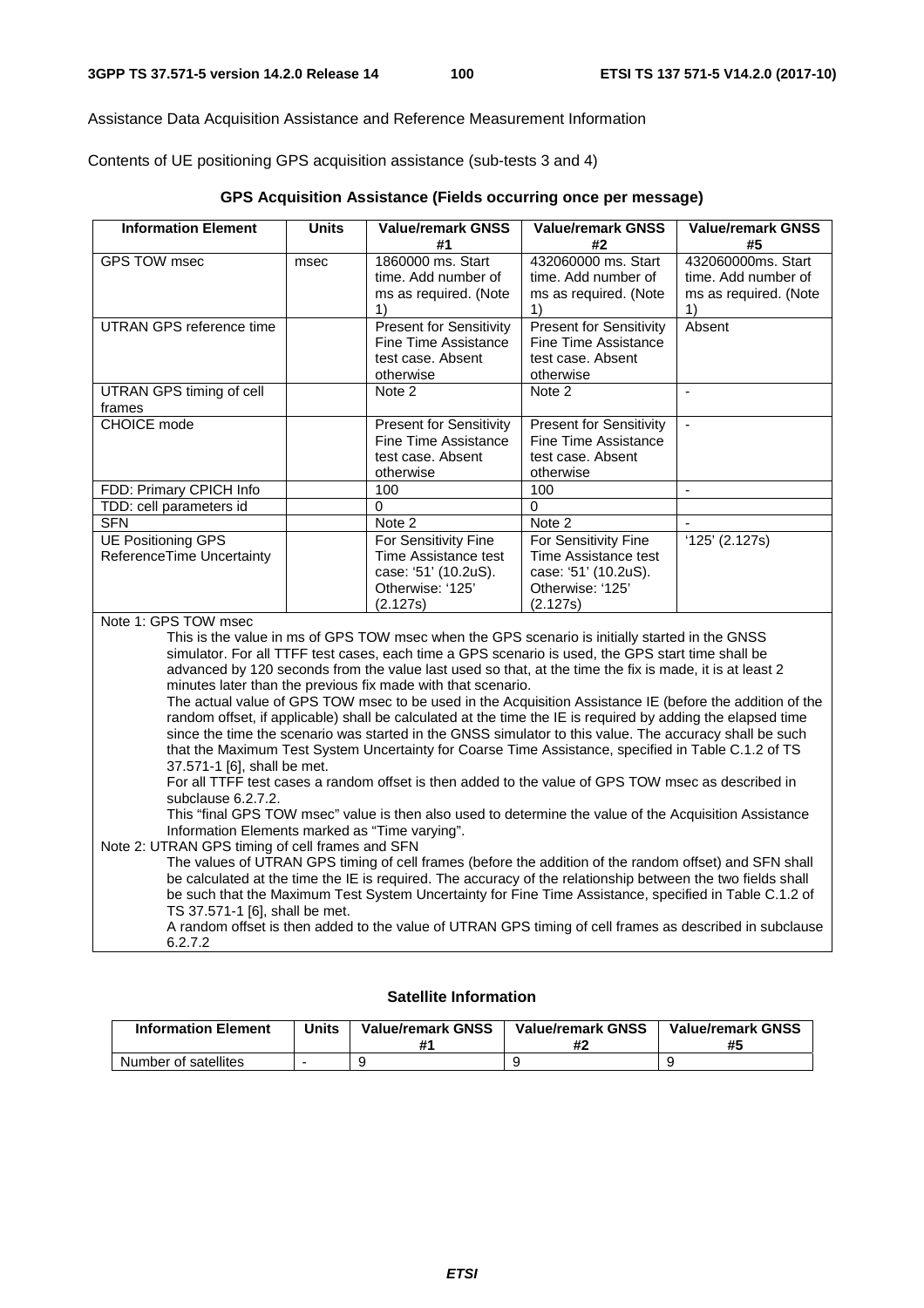| <b>Information</b><br><b>Element</b> | Units | Value/remark GNSS #1                      | Value/remark GNSS #2                     | Value/remark GNSS #5                     |
|--------------------------------------|-------|-------------------------------------------|------------------------------------------|------------------------------------------|
| SatID                                |       | PRNs: 1, 4, 11, 17, 19, 20,<br>23, 28, 32 | PRNs: 1, 7, 8, 11, 15, 17,<br>26, 27, 28 | PRNs: 1, 7, 8, 11, 15, 17,<br>26, 27, 28 |

#### **GPS Acquisition Assistance (Fields occurring once per satellite)**

### **GPS Acquisition Assistance (Fields occurring once per satellite)**

| <b>Information Element</b>                                                        | <b>Units</b>   | <b>Value/remark GNSS All</b>                                                     | Release        |
|-----------------------------------------------------------------------------------|----------------|----------------------------------------------------------------------------------|----------------|
| Doppler (0 <sup>th</sup> order term)                                              | Hz             | Time varying. See file: Perf GPS Acquisition                                     |                |
|                                                                                   |                | assist XX.csv (Note)                                                             |                |
| Doppler (1 <sup>st</sup> order term)                                              | Hz/sec         | Time varying. See file: Perf GPS Acquisition                                     |                |
|                                                                                   |                | assist XX.csv (Note)                                                             |                |
| Doppler Uncertainty                                                               | Hz             | Time varying. See file: Perf GPS Acquisition                                     |                |
|                                                                                   |                | assist XX.csv (Note)                                                             |                |
| Code Phase                                                                        | Chips          | Time varying. See file: Perf GPS Acquisition                                     |                |
|                                                                                   |                | assist XX.csv (Note)                                                             |                |
| Integer Code Phase                                                                |                | Time varying. See file: Perf GPS Acquisition                                     |                |
|                                                                                   |                | assist XX.csv (Note)                                                             |                |
| <b>GPS Bit number</b>                                                             | $\blacksquare$ | Time varying. See file: Perf GPS Acquisition                                     |                |
|                                                                                   |                | assist XX.csv (Note)                                                             |                |
| Code Phase Search Window                                                          | Chips          | Time varying. See file: Perf GPS Acquisition                                     |                |
|                                                                                   |                | assist XX.csv (Note)                                                             |                |
| Azimuth                                                                           | Deg            | Time varying. See file: Perf GPS Acquisition                                     |                |
|                                                                                   |                | assist XX.csv (Note)                                                             |                |
| Elevation                                                                         | Deg            | Time varying. See file: Perf GPS Acquisition                                     |                |
|                                                                                   |                | assist XX.csv (Note)                                                             |                |
| Azimuth LSB                                                                       | Deg            | Time varying. See file: Perf GPS Acquisition                                     | Rel-10 onwards |
|                                                                                   |                | assist XX.csv (Note)                                                             |                |
| <b>Elevation LSB</b>                                                              | Deg            | Time varying. See file: Perf GPS Acquisition                                     | Rel-10 onwards |
|                                                                                   |                |                                                                                  |                |
| Note: Acquisition Assistance Information Elements                                 |                |                                                                                  |                |
| This field is "Time varying" and its value depends on the "final GPS TOW msec" as |                |                                                                                  |                |
| described above. The value of this field to be used shall be determined by taking |                |                                                                                  |                |
|                                                                                   |                | the "final GPS TOW msec" value and selecting the nearest field value in the Perf |                |
|                                                                                   |                | GPS Acquisition assist.csv file corresponding to the value of "final current GPS |                |
| TOW msec".                                                                        |                |                                                                                  |                |

Contents of UE positioning GANSS reference measurement information (sub-tests 1, 2 and 4)

#### **GANSS reference measurement information: sub-test 1, 4 (Fields occurring once per message)**

| <b>Information Element</b> | <b>Inits</b> | <b>Value/remark GNSS All</b> |
|----------------------------|--------------|------------------------------|
| <b>Sidnal IL</b>           |              | present<br>No.               |

#### **Satellite Information: sub-test 1, 4**

| <b>Information Element</b> | <b>Units</b> | Value/remark<br><b>GNSS #1</b> | Value/remark<br><b>GNSS #2</b> | Value/remark<br><b>GNSS #5</b> |
|----------------------------|--------------|--------------------------------|--------------------------------|--------------------------------|
| Number of satellites       |              |                                |                                |                                |

## **GANSS reference measurement information: sub-test 1, 4 (Fields occurring once per satellite)**

| <b>Information</b><br><b>Element</b> | Units                    | Value/remark GNSS #1                        | Value/remark GNSS #2                         | Value/remark GNSS #5                         |
|--------------------------------------|--------------------------|---------------------------------------------|----------------------------------------------|----------------------------------------------|
| SatID                                | $\overline{\phantom{a}}$ | Slot Numbers: 3, 4, 5, 9, 10,<br>18, 19, 20 | Slot Numbers: 1, 8, 9, 10,<br>16, 19, 20, 21 | Slot Numbers: 1, 8, 9, 10,<br>16, 19, 20, 21 |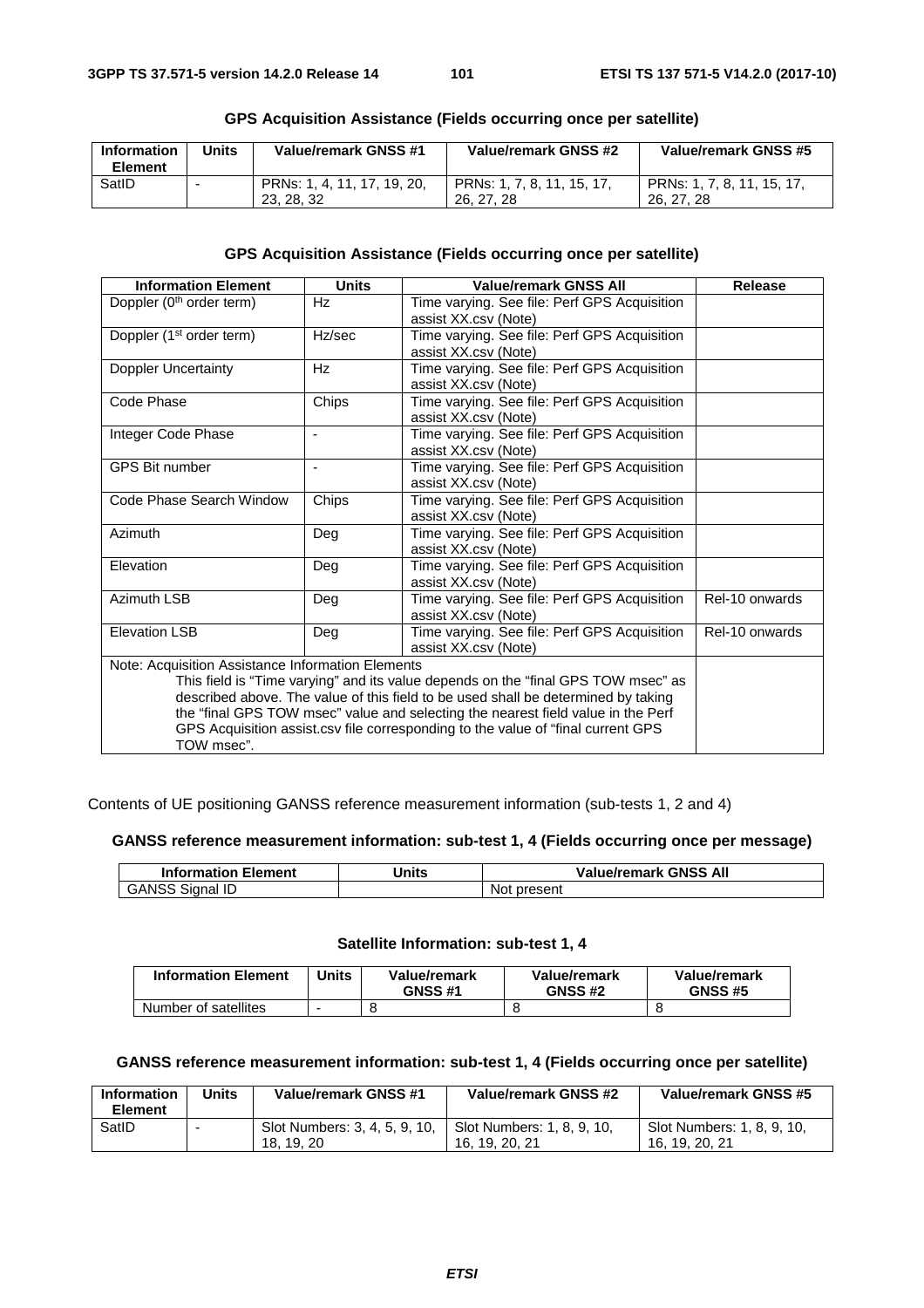| GANSS reference measurement information: sub-test 1, 4 (Fields occurring once per satellite) |  |
|----------------------------------------------------------------------------------------------|--|
|----------------------------------------------------------------------------------------------|--|

| <b>Information Element</b>                                                                                                                                                                                                     | <b>Units</b>     | <b>Value/remark GNSS All</b>                      | <b>Release</b> |  |
|--------------------------------------------------------------------------------------------------------------------------------------------------------------------------------------------------------------------------------|------------------|---------------------------------------------------|----------------|--|
| Doppler (0 <sup>th</sup> order term)                                                                                                                                                                                           | m/s              | Time varying. See file: Perf GANSS reference      |                |  |
|                                                                                                                                                                                                                                |                  | measurement information subtest1_4. XX.csv (Note) |                |  |
| Doppler (1 <sup>st</sup> order term)                                                                                                                                                                                           | m/s <sup>2</sup> | Time varying. See file: Perf GANSS reference      |                |  |
|                                                                                                                                                                                                                                |                  | measurement information subtest1 4. XX.csv (Note) |                |  |
| <b>Doppler Uncertainty</b>                                                                                                                                                                                                     | m/s              | Time varying. See file: Perf GANSS reference      |                |  |
|                                                                                                                                                                                                                                |                  | measurement information subtest1_4. XX.csv (Note) |                |  |
| Code Phase                                                                                                                                                                                                                     | ms               | Time varying. See file: Perf GANSS reference      |                |  |
|                                                                                                                                                                                                                                |                  | measurement information subtest1 4. XX.csv (Note) |                |  |
| Integer Code Phase                                                                                                                                                                                                             | ms               | Time varying. See file: Perf GANSS reference      |                |  |
|                                                                                                                                                                                                                                |                  | measurement information subtest1_4. XX.csv (Note) |                |  |
| Code Phase Search                                                                                                                                                                                                              |                  | Time varying. See file: Perf GANSS reference      |                |  |
| Window                                                                                                                                                                                                                         |                  | measurement information subtest1 4. XX.csv (Note) |                |  |
| Azimuth                                                                                                                                                                                                                        | Degrees          | Time varying. See file: Perf GANSS reference      |                |  |
|                                                                                                                                                                                                                                |                  | measurement information subtest1_4. XX.csv (Note) |                |  |
| Elevation                                                                                                                                                                                                                      | Degrees          | Time varying. See file: Perf GANSS reference      |                |  |
|                                                                                                                                                                                                                                |                  | measurement information subtest1 4. XX.csv (Note) |                |  |
| <b>Azimuth LSB</b>                                                                                                                                                                                                             | Degrees          | Time varying. See file: Perf GANSS reference      | Rel-10 onwards |  |
|                                                                                                                                                                                                                                |                  | measurement information subtest1_4. XX.csv (Note) |                |  |
| <b>Elevation LSB</b>                                                                                                                                                                                                           | Degrees          | Time varying. See file: Perf GANSS reference      | Rel-10 onwards |  |
| measurement information subtest1_4. XX.csv (Note)                                                                                                                                                                              |                  |                                                   |                |  |
|                                                                                                                                                                                                                                |                  |                                                   |                |  |
|                                                                                                                                                                                                                                |                  |                                                   |                |  |
| Note: For sub-test 1: this field is "Time varying" and its value depends on the "current GANSS TOD". The value of<br>this field to be used shall be determined by taking the "current GANSS TOD" value and selecting the field |                  |                                                   |                |  |

value in the Perf GANSS reference measurement information subtest1\_4.csv file corresponding to the value of "current GANSS TOD". For sub-test 4: this field is "Time varying" and its value depends on the "current GPS TOW msec". The value of this field to be used shall be determined by taking the "current GPS TOW msec" value and

selecting the field value in the Perf GANSS reference measurement information subtest1\_4.csv file corresponding to the value of "current GPS TOW msec".

#### **GANSS reference measurement information: sub-test 2, 8 (Fields occurring once per message)**

| <b>Information Element</b>  | Jnits | <b>GNSS All</b><br>Value/remark |
|-----------------------------|-------|---------------------------------|
| GANSS<br>- 115<br>Sidnal ID |       | present<br>N01                  |

#### **Satellite Information: sub-test 2, 8**

| <b>Information Element</b> | Jnits | Value/remark<br><b>GNSS #1</b> | Value/remark<br><b>GNSS #2</b> | Value/remark<br><b>GNSS #5</b> |
|----------------------------|-------|--------------------------------|--------------------------------|--------------------------------|
| Number of satellites       |       |                                |                                |                                |

#### **GANSS reference measurement information: sub-test 2, 8 (Fields occurring once per satellite)**

| <b>Information</b><br>Element | Units | Value/remark GNSS #1     | Value/remark GNSS #2         | Value/remark GNSS #5         |
|-------------------------------|-------|--------------------------|------------------------------|------------------------------|
| SatID                         |       | . 10. 11. 18. 19. 20. 21 | 4, 5, 14, 15, 16, 26, 29, 30 | 4, 5, 14, 15, 16, 26, 29, 30 |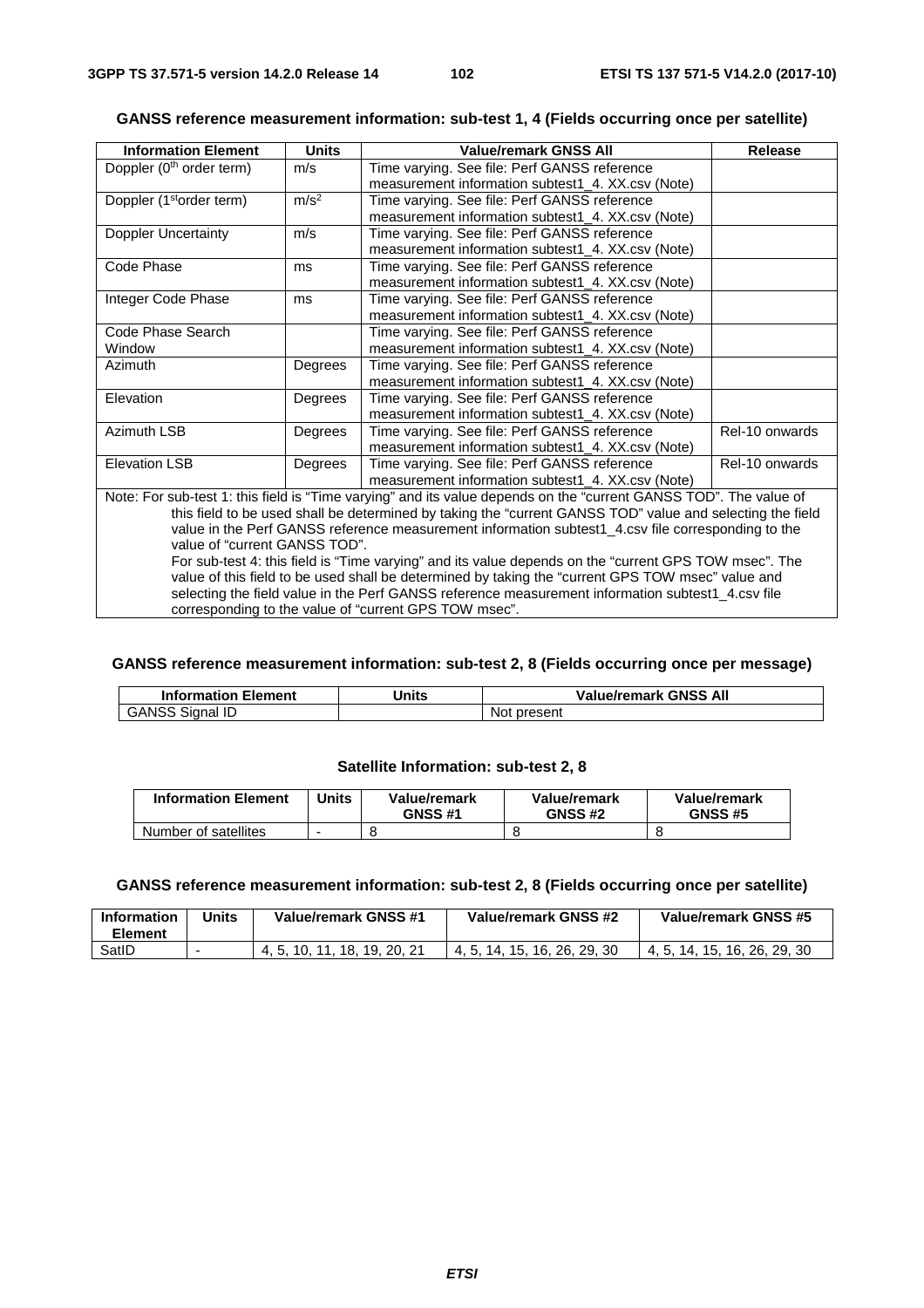GANSS TOD".

| GANSS reference measurement information: sub-test 2, 8 (Fields occurring once per satellite) |
|----------------------------------------------------------------------------------------------|
|----------------------------------------------------------------------------------------------|

| <b>Information Element</b>           | <b>Units</b>     | <b>Value/remark GNSS All</b>                                                                                       | <b>Release</b> |
|--------------------------------------|------------------|--------------------------------------------------------------------------------------------------------------------|----------------|
| Doppler (0 <sup>th</sup> order term) | m/s              | Time varying. See file: Perf GANSS reference                                                                       |                |
|                                      |                  | measurement information subtest2 XX.csv (Note)                                                                     |                |
| Doppler (1 <sup>st</sup> order term) | m/s <sup>2</sup> | Time varying. See file: Perf GANSS reference                                                                       |                |
|                                      |                  | measurement information subtest2 XX.csv (Note)                                                                     |                |
| Doppler Uncertainty                  | m/s              | Time varying. See file: Perf GANSS reference                                                                       |                |
|                                      |                  | measurement information subtest2 XX.csv (Note)                                                                     |                |
| Code Phase                           | ms               | Time varying. See file: Perf GANSS reference                                                                       |                |
|                                      |                  | measurement information subtest2 XX.csv (Note)                                                                     |                |
| Integer Code Phase                   | ms               | Time varying. See file: Perf GANSS reference                                                                       |                |
|                                      |                  | measurement information subtest2 XX.csv (Note)                                                                     |                |
| Code Phase Search                    |                  | Time varying. See file: Perf GANSS reference                                                                       |                |
| Window                               |                  | measurement information subtest2 XX.csv (Note)                                                                     |                |
| Azimuth                              | Degrees          | Time varying. See file: Perf GANSS reference                                                                       |                |
|                                      |                  | measurement information subtest2 XX.csv (Note)                                                                     |                |
| Elevation                            | Degrees          | Time varying. See file: Perf GANSS reference                                                                       |                |
|                                      |                  | measurement information subtest2 XX.csv (Note)                                                                     |                |
| <b>Azimuth LSB</b>                   | Degrees          | Time varying. See file: Perf GANSS reference                                                                       | Rel-10 onwards |
|                                      |                  | measurement information subtest2 XX.csv (Note)                                                                     |                |
| <b>Elevation LSB</b>                 | Degrees          | Time varying. See file: Perf GANSS reference                                                                       | Rel-10 onwards |
|                                      |                  | measurement information subtest2 XX.csv (Note)                                                                     |                |
|                                      |                  | Note: This field is "Time varying" and its value depends on the "current GANSS TOD". The value of this field to be |                |
|                                      |                  | used shall be determined by taking the "current GANSS TOD" value and selecting the field value in the              |                |
|                                      |                  | Perf GANSS reference measurement information subtest2.csv file corresponding to the value of "current              |                |

#### **GANSS reference measurement information: sub-test 9, 10 (Fields occurring once per message)**

| <b>Information Element</b> | <b>Inits</b> | <b>Value/remark GNSS All</b> |
|----------------------------|--------------|------------------------------|
| GANSS<br>Sidnal ID         |              | present<br>Not               |

#### **Satellite Information: sub-test 9, 10**

| <b>Information Element</b> | 'Jnits | Value/remark<br><b>GNSS #1</b> | Value/remark<br><b>GNSS #2</b> | Value/remark<br><b>GNSS #5</b> |
|----------------------------|--------|--------------------------------|--------------------------------|--------------------------------|
| Number of satellites       |        | 14                             |                                |                                |

#### **GANSS reference measurement information: sub-test 9, 10 (Fields occurring once per satellite)**

| <b>Information</b><br><b>Element</b> | Units | Value/remark GNSS #1                                | Value/remark GNSS #2          | Value/remark GNSS #5          |
|--------------------------------------|-------|-----------------------------------------------------|-------------------------------|-------------------------------|
| SatID                                |       | 1, 2, 3, 4, 6, 7, 17, 18, 21,<br>22, 23, 26, 27, 28 | 4, 15, 16, 17, 18, 25, 26, 27 | 4, 15, 16, 17, 18, 25, 26, 27 |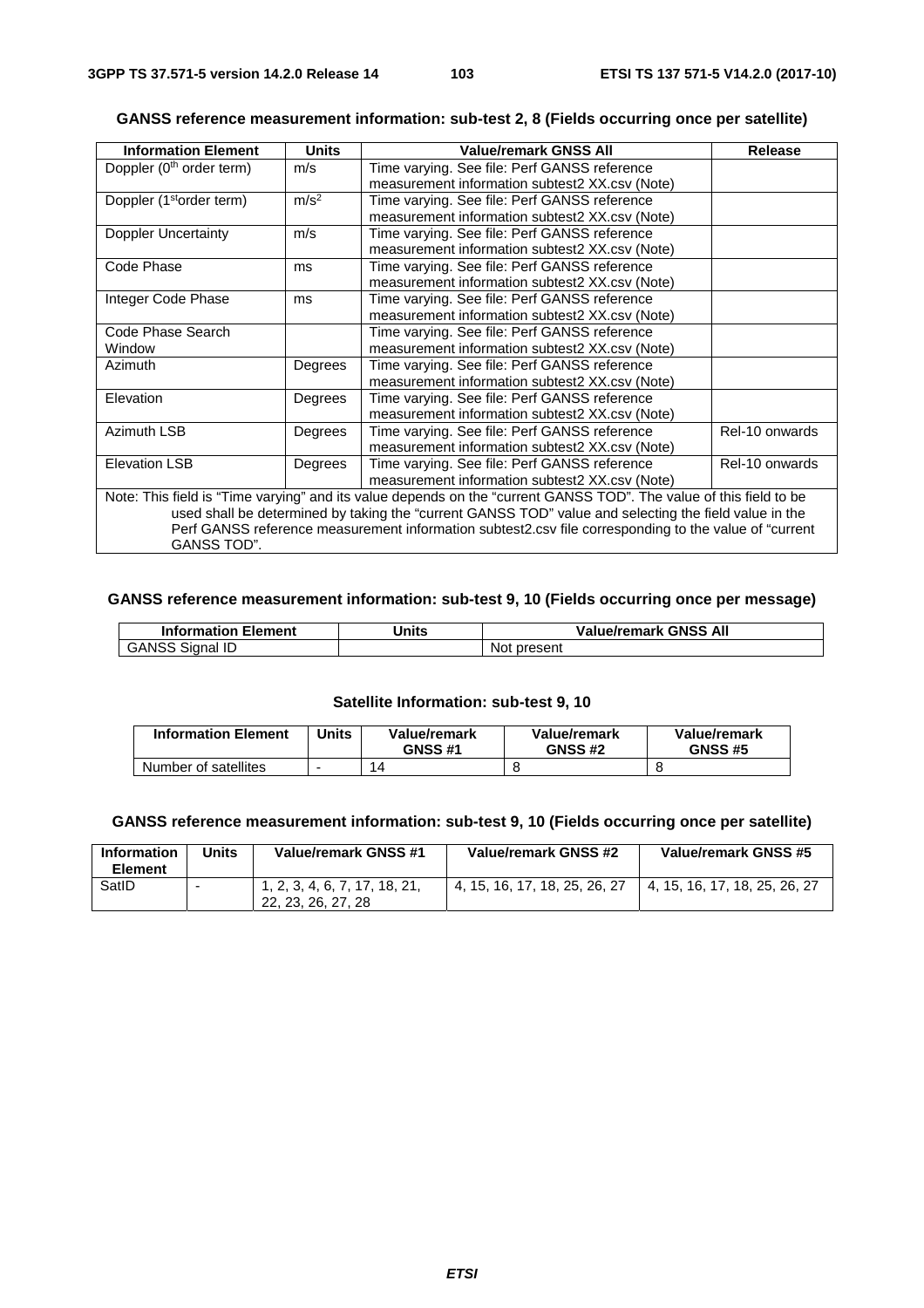| <b>Information Element</b>           | <b>Units</b>     | <b>Value/remark GNSS All</b>                                                                                       | <b>Release</b> |  |  |  |  |
|--------------------------------------|------------------|--------------------------------------------------------------------------------------------------------------------|----------------|--|--|--|--|
| Doppler (0 <sup>th</sup> order term) | m/s              | Time varying. See file: Perf GANSS reference                                                                       |                |  |  |  |  |
|                                      |                  | measurement information subtest9 XX.csv (Note)                                                                     |                |  |  |  |  |
| Doppler (1 <sup>st</sup> order term) | m/s <sup>2</sup> | Time varying. See file: Perf GANSS reference                                                                       |                |  |  |  |  |
|                                      |                  | measurement information subtest9 XX.csv (Note)                                                                     |                |  |  |  |  |
| Doppler Uncertainty                  | m/s              | Time varying. See file: Perf GANSS reference                                                                       |                |  |  |  |  |
|                                      |                  | measurement information subtest9 XX.csv (Note)                                                                     |                |  |  |  |  |
| Code Phase                           | ms               | Time varying. See file: Perf GANSS reference                                                                       |                |  |  |  |  |
|                                      |                  | measurement information subtest9 XX.csv (Note)                                                                     |                |  |  |  |  |
| Integer Code Phase                   | ms               | Time varying. See file: Perf GANSS reference                                                                       |                |  |  |  |  |
|                                      |                  | measurement information subtest9 XX.csv (Note)                                                                     |                |  |  |  |  |
| Code Phase Search                    |                  | Time varying. See file: Perf GANSS reference                                                                       |                |  |  |  |  |
| Window                               |                  | measurement information subtest9 XX.csv (Note)                                                                     |                |  |  |  |  |
| <b>Azimuth</b>                       | Degrees          | Time varying. See file: Perf GANSS reference                                                                       |                |  |  |  |  |
|                                      |                  | measurement information subtest9 XX.csv (Note)                                                                     |                |  |  |  |  |
| Elevation                            | Degrees          | Time varying. See file: Perf GANSS reference                                                                       |                |  |  |  |  |
|                                      |                  | measurement information subtest9 XX.csv (Note)                                                                     |                |  |  |  |  |
| <b>Azimuth LSB</b>                   | Degrees          | Time varying. See file: Perf GANSS reference                                                                       | Rel-12 onwards |  |  |  |  |
|                                      |                  | measurement information subtest9 XX.csv (Note)                                                                     |                |  |  |  |  |
| <b>Elevation LSB</b>                 | Degrees          | Time varying. See file: Perf GANSS reference                                                                       | Rel-12 onwards |  |  |  |  |
|                                      |                  | measurement information subtest9 XX.csv (Note)                                                                     |                |  |  |  |  |
|                                      |                  | Note: This field is "Time varying" and its value depends on the "current GANSS TOD". The value of this field to be |                |  |  |  |  |
|                                      |                  | used shall be determined by taking the "current GANSS TOD" value and selecting the field value in the              |                |  |  |  |  |
|                                      |                  | Perf GANSS reference measurement information subtest9.csv file corresponding to the value of "current"             |                |  |  |  |  |
| GANSS TOD".                          |                  |                                                                                                                    |                |  |  |  |  |

#### **GANSS reference measurement information: sub-test 9, 10 (Fields occurring once per satellite)**

Assistance Data Auxiliary Information

Contents of UE positioning GANSS auxiliary information (sub-tests 1, 3 and 4)

#### **GANSS auxiliary information: sub-test 1, 4 (Fields occurring once per message)**

| <b>Information Element</b> | Jnits | <b>Value/remark GNSS All</b> |
|----------------------------|-------|------------------------------|
| GANSS-ID-3                 |       | Present (GLONASS)            |

#### **Aux Info List: sub-test 1, 4**

| <b>Information Element</b> | <b>Units</b> | <b>Value/remark GNSS</b> | <b>Value/remark GNSS</b> | <b>Value/remark GNSS</b><br>#5 |
|----------------------------|--------------|--------------------------|--------------------------|--------------------------------|
| Number of satellites       |              |                          |                          |                                |

#### **GANSS auxiliary information: sub-test 1, 4 (Fields occurring once per satellite)**

| <b>Information</b><br><b>Element</b> | Units                    | Value/remark GNSS #1        | Value/remark GNSS #2        | Value/remark GNSS #5        |
|--------------------------------------|--------------------------|-----------------------------|-----------------------------|-----------------------------|
| SatID                                |                          | Slot Numbers: 3, 4, 5, 9,   | Slot Numbers: 1, 8, 9, 10,  | Slot Numbers: 1, 8, 9, 10,  |
|                                      |                          | 10, 18, 19, 20              | 16, 19, 20, 21              | 16, 19, 20, 21              |
| Signals Available                    |                          | 10000000 (G1)               | 10000000 (G1)               | 10000000 (G1)               |
| Channel number                       | $\overline{\phantom{a}}$ | $5, 6, 1, -2, -7, -3, 3, 2$ | $1, 6, -2, -7, -1, 3, 2, 4$ | $1, 6, -2, -7, -1, 3, 2, 4$ |

## **GANSS auxiliary information: sub-test 3 (Fields occurring once per message)**

| <b>Information Element</b> | Units | <b>Value/remark GNSS All</b> |
|----------------------------|-------|------------------------------|
| GANSS-ID-1                 |       | Present (Modernized GPS)     |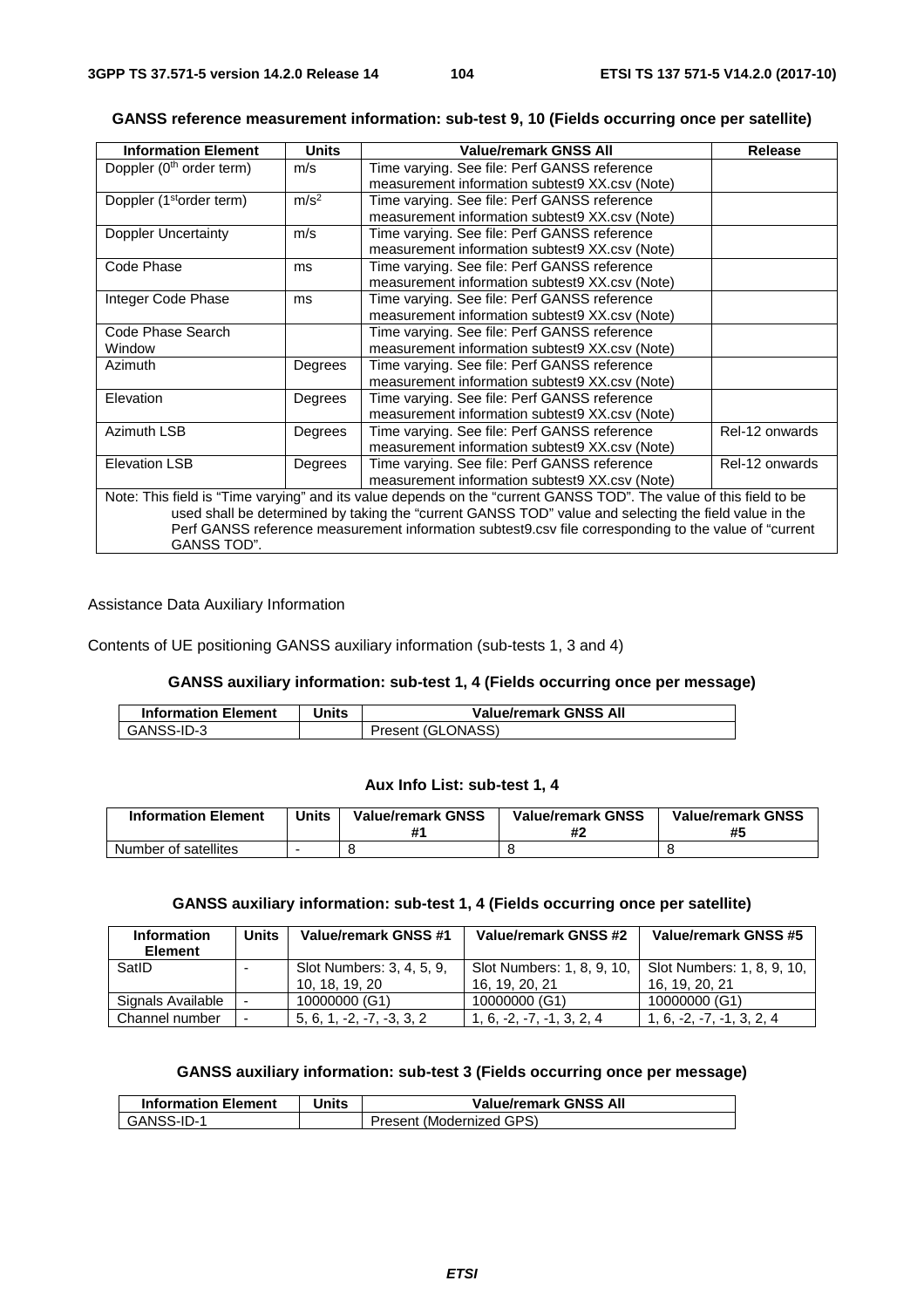#### **Aux Info List: sub-test 3**

| <b>Information Element</b> | Units | Value/remark<br><b>GNSS #1</b> | Value/remark<br><b>GNSS #2</b> | Value/remark<br><b>GNSS #5</b> |
|----------------------------|-------|--------------------------------|--------------------------------|--------------------------------|
| Number of satellites       |       |                                |                                |                                |

## **GANSS auxiliary information: sub-test 3 (Fields occurring once per satellite)**

| <b>Informatio</b><br>n Element | Units | <b>Value/remark GNSS #1</b>                                      | Value/remark GNSS #2                     | Value/remark GNSS #5                     |
|--------------------------------|-------|------------------------------------------------------------------|------------------------------------------|------------------------------------------|
| SatID                          |       | PRNs: 1, 4, 11, 17, 19, 20, PRNs: 1, 7, 8, 11, 15,<br>23, 28, 32 | 17, 26, 27, 28                           | PRNs: 1, 7, 8, 11, 15, 17,<br>26, 27, 28 |
| Signals<br>Available           |       | L1C and others as<br>supported by the UE                         | L1C and others as<br>supported by the UE | L1C and others as<br>supported by the UE |

#### Assistance Data GANSS ID

Contents of GANSS ID

#### **GANSS ID: sub-test 1, 4**

| <b>Information Element</b> | Units | <b>Value/remark GNSS All</b> |
|----------------------------|-------|------------------------------|
| GANSS ID                   |       | 3 (GLONASS)                  |

#### **GANSS ID: sub-test 2, 8**

| <b>Information Element</b> | Jnits | <b>Value/remark GNSS All</b> |
|----------------------------|-------|------------------------------|
| GANSS ID                   |       | Not present (Galileo)        |

#### **GANSS ID: sub-test 3**

| <b>Information Element</b> | Units | <b>Value/remark GNSS All</b> |
|----------------------------|-------|------------------------------|
| GANSS ID                   |       | ' (Modernized GPS)           |

#### **GANSS ID: sub-test 9, 10**

| <b>Information Element</b> | Jnits | <b>Value/remark GNSS All</b> |
|----------------------------|-------|------------------------------|
| <b>GANSS ID</b>            |       |                              |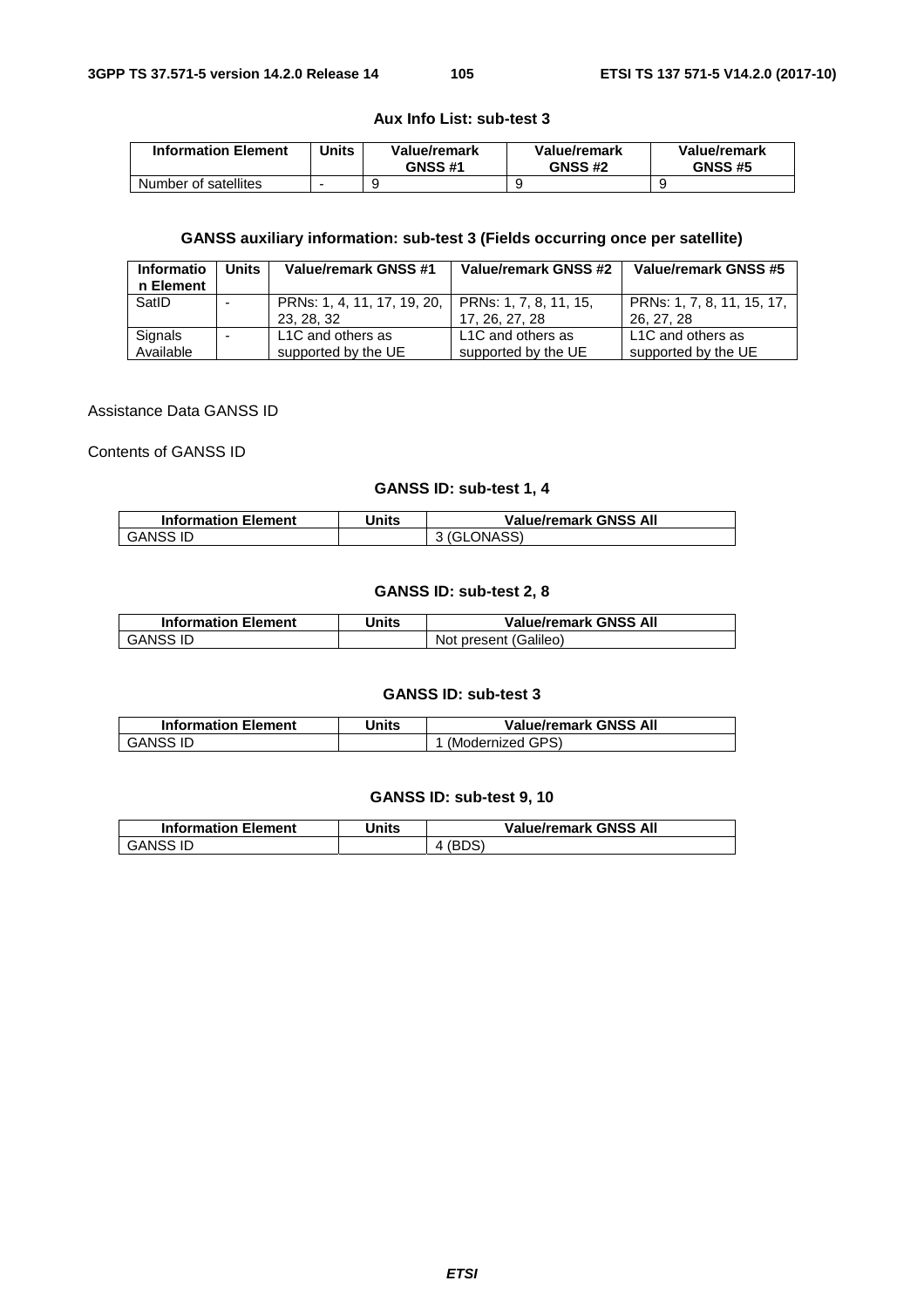6.2.7.4 Contents of Information elements for A-GNSS Minimum performance testing in TS 37.571-1 subclause 7

GNSS REFERENCE TIME:

**GNSS-ReferenceTime: sub-tests 1, 5, 8, 10, 11**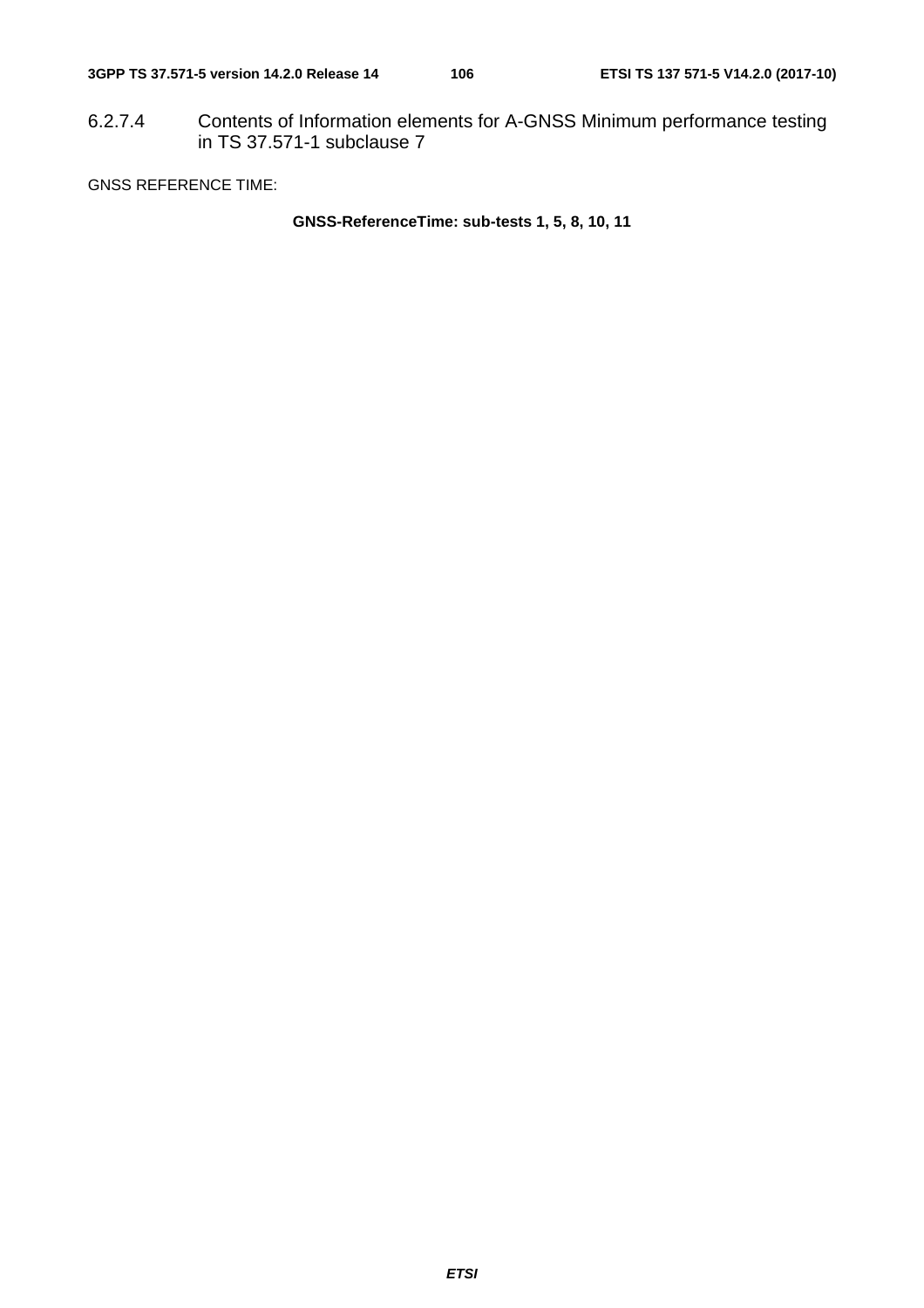| <b>Information Element</b>                                                                                                                                 | <b>Units</b> | <b>Value/remark GNSS</b><br>#1                                                                            | <b>Value/remark GNSS</b><br>#2 | <b>Value/remark GNSS</b><br>#5 |  |
|------------------------------------------------------------------------------------------------------------------------------------------------------------|--------------|-----------------------------------------------------------------------------------------------------------|--------------------------------|--------------------------------|--|
| gnss-SystemTime                                                                                                                                            |              |                                                                                                           |                                |                                |  |
| gnss-TimeID                                                                                                                                                |              | $\overline{0}$ (gps)                                                                                      | $0$ (gps)                      | $0$ (gps)                      |  |
| gnss-DayNumber                                                                                                                                             | days         | 11683                                                                                                     | 11835                          | 11835                          |  |
| gnss-TimeOfDay                                                                                                                                             | S            | 1860s. Start time. (Note                                                                                  | 60s. Start time. (Note         | 60s. Start time. (Note 1)      |  |
|                                                                                                                                                            |              | 1)                                                                                                        | 1)                             |                                |  |
| gnss-TimeOfDayFrac-msec                                                                                                                                    | ms           | $0$ (Note 1)                                                                                              | $0$ (Note 1)                   | $0$ (Note 1)                   |  |
| notificationOfLeapSecond                                                                                                                                   |              | Not present                                                                                               | Not present                    | Not present                    |  |
| gps-TOW-Assist                                                                                                                                             |              |                                                                                                           |                                |                                |  |
| satelliteID                                                                                                                                                |              | PRNs: 1, 4, 11, 17, 19,                                                                                   | PRNs: 1, 7, 8, 11, 15,         | PRNs: 1, 7, 8, 11, 15,         |  |
|                                                                                                                                                            |              | 20, 23, 28, 32                                                                                            | 17, 26, 27, 28                 | 17, 26, 27, 28                 |  |
| tlmWord                                                                                                                                                    |              | 10922 (for all PRNs)                                                                                      | 10922 (for all PRNs)           | 10922 (for all PRNs)           |  |
| antiSpoof                                                                                                                                                  |              | 1 (for all PRNs)                                                                                          | 1 (for all PRNs)               | 1 (for all PRNs)               |  |
| alert                                                                                                                                                      |              | 0 (for all PRNs)                                                                                          | 0 (for all PRNs)               | 0 (for all PRNs)               |  |
| tlmRsvdBits                                                                                                                                                |              | 2 (for all PRNs)                                                                                          | 2 (for all PRNs)               | 2 (for all PRNs)               |  |
| referenceTimeUnc                                                                                                                                           |              | '117' (2.274 seconds)                                                                                     | '117' (2.274 seconds)          | 117' (2.274 seconds)           |  |
|                                                                                                                                                            |              | <b>Absent for Sensitivity</b>                                                                             | <b>Absent for Sensitivity</b>  |                                |  |
|                                                                                                                                                            |              | <b>Fine Time Assistance</b>                                                                               | <b>Fine Time Assistance</b>    |                                |  |
|                                                                                                                                                            |              | test case. Present                                                                                        | test case. Present             |                                |  |
|                                                                                                                                                            |              | otherwise                                                                                                 | otherwise                      |                                |  |
| gnss-ReferenceTimeForCells                                                                                                                                 |              | <b>Present for Sensitivity</b>                                                                            | <b>Present for Sensitivity</b> | Absent                         |  |
|                                                                                                                                                            |              | Fine Time Assistance                                                                                      | <b>Fine Time Assistance</b>    |                                |  |
|                                                                                                                                                            |              | test case. Absent                                                                                         | test case. Absent              |                                |  |
|                                                                                                                                                            |              | otherwise                                                                                                 | otherwise                      |                                |  |
| GNSS-                                                                                                                                                      |              |                                                                                                           |                                |                                |  |
| ReferenceTimeForOneCell                                                                                                                                    |              |                                                                                                           |                                |                                |  |
| networkTime                                                                                                                                                |              |                                                                                                           |                                |                                |  |
|                                                                                                                                                            | s            | Note 2                                                                                                    | Note 2                         |                                |  |
| secondsFromFrameStructure                                                                                                                                  |              |                                                                                                           |                                |                                |  |
| Start                                                                                                                                                      |              |                                                                                                           |                                |                                |  |
|                                                                                                                                                            | 250ns        | Note 2                                                                                                    | Note 2                         |                                |  |
| fractionalSecondsFromFrame                                                                                                                                 |              |                                                                                                           |                                |                                |  |
| <b>StructureStart</b>                                                                                                                                      |              |                                                                                                           |                                |                                |  |
| frameDrift                                                                                                                                                 |              | $\mathbf 0$                                                                                               | 0                              |                                |  |
| cellID                                                                                                                                                     |              |                                                                                                           |                                |                                |  |
| <b>CHOICE eUTRA</b>                                                                                                                                        |              |                                                                                                           |                                |                                |  |
| physCellId                                                                                                                                                 |              | $\Omega$                                                                                                  | $\Omega$                       |                                |  |
| cellGlobalIdEUTRA                                                                                                                                          |              | '0000 0000'B                                                                                              | '0000 0000'B                   |                                |  |
| earfcn                                                                                                                                                     |              | $\overline{\text{Note}}$ 3                                                                                | Note 3                         |                                |  |
| referenceTimeUnc                                                                                                                                           |              | '24' (11.11us)                                                                                            | '24' (11.11us)                 |                                |  |
| Note 1: gnss-TimeOfDay and gnss-TimeOfDayFrac-msec.<br>This is the value of gnss-TimeOfDay and gnss-TimeOfDayFrac-msec when the GNSS scenario is initially |              |                                                                                                           |                                |                                |  |
|                                                                                                                                                            |              |                                                                                                           |                                |                                |  |
|                                                                                                                                                            |              | started in the GNSS simulator. For all TTFF test cases, each time a GNSS scenario is used, the GNSS start |                                |                                |  |
| time shall be advanced by 120 seconds from the value last used so that, at the time the fix is made, it is at                                              |              |                                                                                                           |                                |                                |  |
| least 2 minutes later than the previous fix made with that scenario.                                                                                       |              |                                                                                                           |                                |                                |  |

The actual value of gnss-TimeOfDay and gnss-TimeOfDayFrac-msec to be used in the Reference Time IE (before the addition of the random offset, if applicable) shall be calculated at the time the IE is required by adding the elapsed time since the time the scenario was started in the GNSS simulator to this value. The accuracy shall be such that the Maximum Test System Uncertainty for Coarse Time Assistance, specified in Table C.1.2 of TS 37.571-1 [6], shall be met.

For all TTFF test cases a random offset is then added to the value of gnss-TimeOfDay and gnss-TimeOfDayFrac-msec as described in subclause 6.2.7.2.

Note 2: secondsFromFrameStructureStart and fractionalSecondsFromFrameStructureStart.

The values of secondsFromFrameStructureStart and fractionalSecondsFromFrameStructureStart (before the addition of the random offset) shall be calculated at the time the IE is required. The accuracy of the values used shall be such that the Maximum Test System Uncertainty for Fine Time Assistance, specified in Table C.1.2 of 37.571-1 [6], shall be met.

A random offset is then added to the value of secondsFromFrameStructureStart and

fractionalSecondsFromFrameStructureStart as described in subclause 6.2.7.2.

Note 3: earfcn is defined in TS 36.508 [20] subclause 4.3.1 for the frequency band under test (see TS 37.571-1 [6] subclause 4.1.1)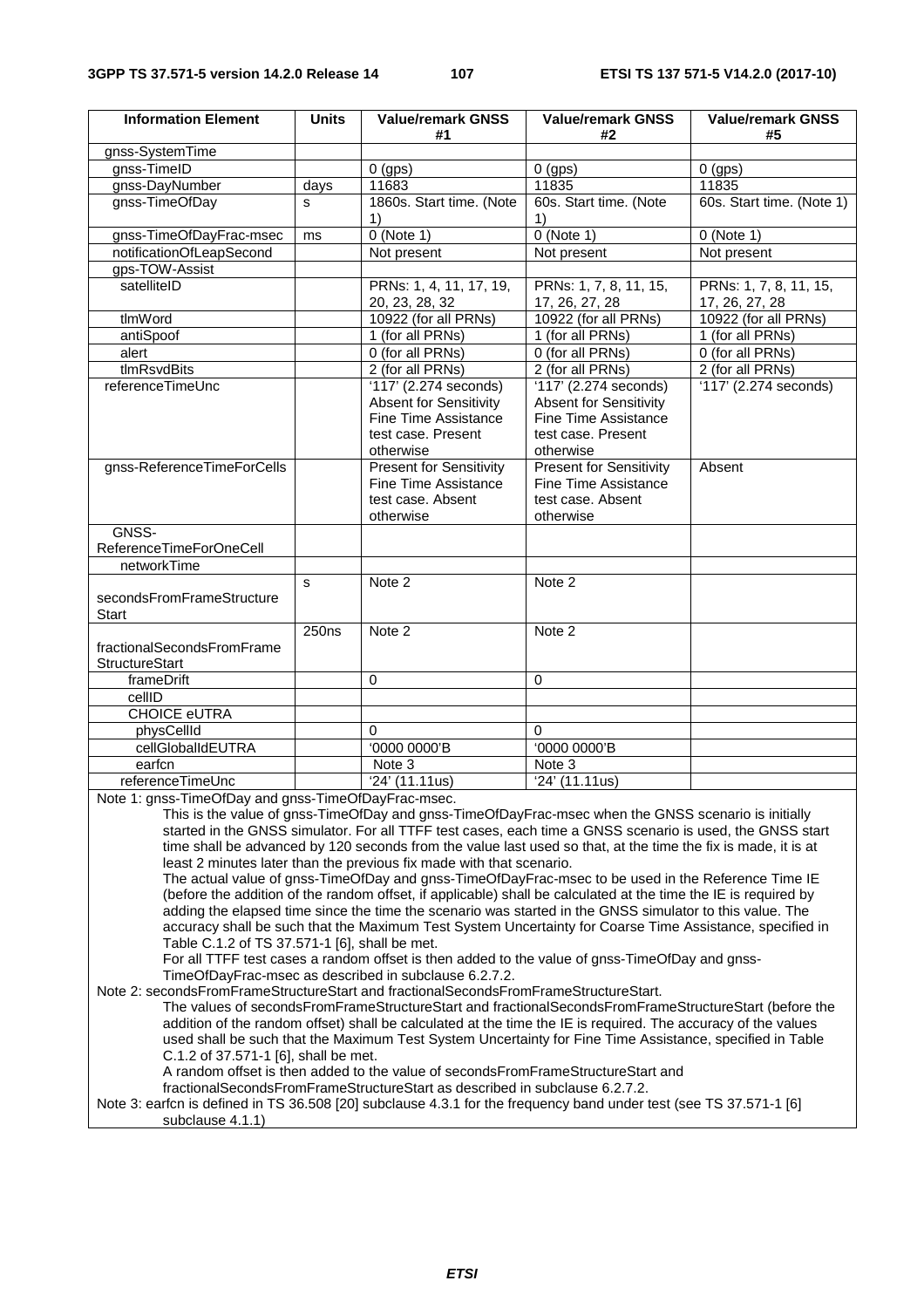| <b>Information Element</b>                                                          | <b>Units</b>      | <b>Value/remark GNSS</b>                                             | <b>Value/remark GNSS</b>                                                                                        | <b>Value/remark GNSS</b>             |
|-------------------------------------------------------------------------------------|-------------------|----------------------------------------------------------------------|-----------------------------------------------------------------------------------------------------------------|--------------------------------------|
|                                                                                     |                   | #1                                                                   | #2                                                                                                              | #5                                   |
| gnss-SystemTime                                                                     |                   |                                                                      |                                                                                                                 |                                      |
| gnss-TimeID                                                                         |                   | 4 (glonass)                                                          | 4 (glonass)                                                                                                     | 4 (glonass)                          |
| gnss-DayNumber                                                                      | days              | 5844                                                                 | 5996                                                                                                            | 5996                                 |
| gnss-TimeOfDay                                                                      | $\mathbf{s}$      | 12645 s. Start time.                                                 | 10845 s. Start time.                                                                                            | 10845 s. Start time.                 |
|                                                                                     |                   | (Note 1)                                                             | (Note 1)                                                                                                        | (Note 1)                             |
| gnss-TimeOfDayFrac-msec                                                             | ms                | $0$ (Note 1)                                                         | $0$ (Note 1)                                                                                                    | $0$ (Note 1)                         |
| notificationOfLeapSecond                                                            |                   | 00                                                                   | 00                                                                                                              | 00                                   |
| gps-TOW-Assist<br>referenceTimeUnc                                                  |                   | Not present                                                          | Not present                                                                                                     | Not present<br>'117' (2.274 seconds) |
|                                                                                     |                   | '117' (2.274 seconds)<br><b>Absent for Sensitivity</b>               | '117' (2.274 seconds)<br><b>Absent for Sensitivity</b>                                                          |                                      |
|                                                                                     |                   | Fine Time Assistance                                                 | Fine Time Assistance                                                                                            |                                      |
|                                                                                     |                   | test case. Present                                                   | test case. Present                                                                                              |                                      |
|                                                                                     |                   | otherwise                                                            | otherwise                                                                                                       |                                      |
| gnss-ReferenceTimeForCells                                                          |                   | <b>Present for Sensitivity</b>                                       | <b>Present for Sensitivity</b>                                                                                  | Absent                               |
|                                                                                     |                   | Fine Time Assistance                                                 | Fine Time Assistance                                                                                            |                                      |
|                                                                                     |                   | test case. Absent                                                    | test case. Absent                                                                                               |                                      |
|                                                                                     |                   | otherwise                                                            | otherwise                                                                                                       |                                      |
| GNSS-                                                                               |                   |                                                                      |                                                                                                                 |                                      |
| ReferenceTimeForOneCell                                                             |                   |                                                                      |                                                                                                                 |                                      |
| networkTime                                                                         |                   |                                                                      |                                                                                                                 |                                      |
|                                                                                     | s                 | Note 2                                                               | Note 2                                                                                                          |                                      |
| secondsFromFrameStructure                                                           |                   |                                                                      |                                                                                                                 |                                      |
| Start                                                                               |                   |                                                                      |                                                                                                                 |                                      |
|                                                                                     | 250 <sub>ns</sub> | Note 2                                                               | Note 2                                                                                                          |                                      |
| fractionalSecondsFromFrame                                                          |                   |                                                                      |                                                                                                                 |                                      |
| StructureStart                                                                      |                   |                                                                      |                                                                                                                 |                                      |
| frameDrift                                                                          |                   | $\Omega$                                                             | 0                                                                                                               |                                      |
| cellID                                                                              |                   |                                                                      |                                                                                                                 |                                      |
| <b>CHOICE eUTRA</b>                                                                 |                   |                                                                      |                                                                                                                 |                                      |
| physCellId                                                                          |                   | 0                                                                    | $\theta$                                                                                                        |                                      |
| cellGlobalIdEUTRA                                                                   |                   | '0000 0000'B                                                         | '0000 0000'B                                                                                                    |                                      |
| earfcn                                                                              |                   | Note 3                                                               | Note 3                                                                                                          |                                      |
| referenceTimeUnc                                                                    |                   | '24' (11.11us)                                                       | '24' (11.11us)                                                                                                  |                                      |
| Note 1: gnss-TimeOfDay and gnss-TimeOfDayFrac-msec                                  |                   |                                                                      |                                                                                                                 |                                      |
|                                                                                     |                   |                                                                      | This is the value of gnss-TimeOfDay and gnss-TimeOfDayFrac-msec when the GNSS scenario is initially             |                                      |
|                                                                                     |                   |                                                                      | started in the GNSS simulator. For all TTFF test cases, each time a GNSS scenario is used, the GNSS start       |                                      |
|                                                                                     |                   | least 2 minutes later than the previous fix made with that scenario. | time shall be advanced by 120 seconds from the value last used so that, at the time the fix is made, it is at   |                                      |
|                                                                                     |                   |                                                                      | The actual value of gnss-TimeOfDay and gnss-TimeOfDayFrac-msec to be used in the Reference Time IE              |                                      |
|                                                                                     |                   |                                                                      | (before the addition of the random offset, if applicable) shall be calculated at the time the IE is required by |                                      |
|                                                                                     |                   |                                                                      | adding the elapsed time since the time the scenario was started in the GNSS simulator to this value. The        |                                      |
|                                                                                     |                   |                                                                      | accuracy shall be such that the Maximum Test System Uncertainty for Coarse Time Assistance, specified in        |                                      |
| Table C.1.2 of TS 37.571-1 [6], shall be met.                                       |                   |                                                                      |                                                                                                                 |                                      |
|                                                                                     |                   |                                                                      | For all TTFF test cases a random offset is then added to the value of gnss-TimeOfDay and gnss-                  |                                      |
|                                                                                     |                   | TimeOfDayFrac-msec as described in subclause 6.2.7.2.                |                                                                                                                 |                                      |
| Note 2: secondsFromFrameStructureStart and fractionalSecondsFromFrameStructureStart |                   |                                                                      |                                                                                                                 |                                      |

#### **GNSS-ReferenceTime: sub-test 2**

Note 2: secondsFromFrameStructureStart and fractionalSecondsFromFrameStructureStart. The values of secondsFromFrameStructureStart and fractionalSecondsFromFrameStructureStart (before the addition of the random offset) shall be calculated at the time the IE is required. The accuracy of the values

used shall be such that the Maximum Test System Uncertainty for Fine Time Assistance, specified in Table C.1.2 of 37.571-1 [6], shall be met.

A random offset is then added to the value of secondsFromFrameStructureStart and

fractionalSecondsFromFrameStructureStart as described in subclause 6.2.7.2.

Note 3: earfcn is defined in TS 36.508 [20] subclause 4.3.1 for the frequency band under test (see TS 37.571-1 [6] subclause 4.1.1)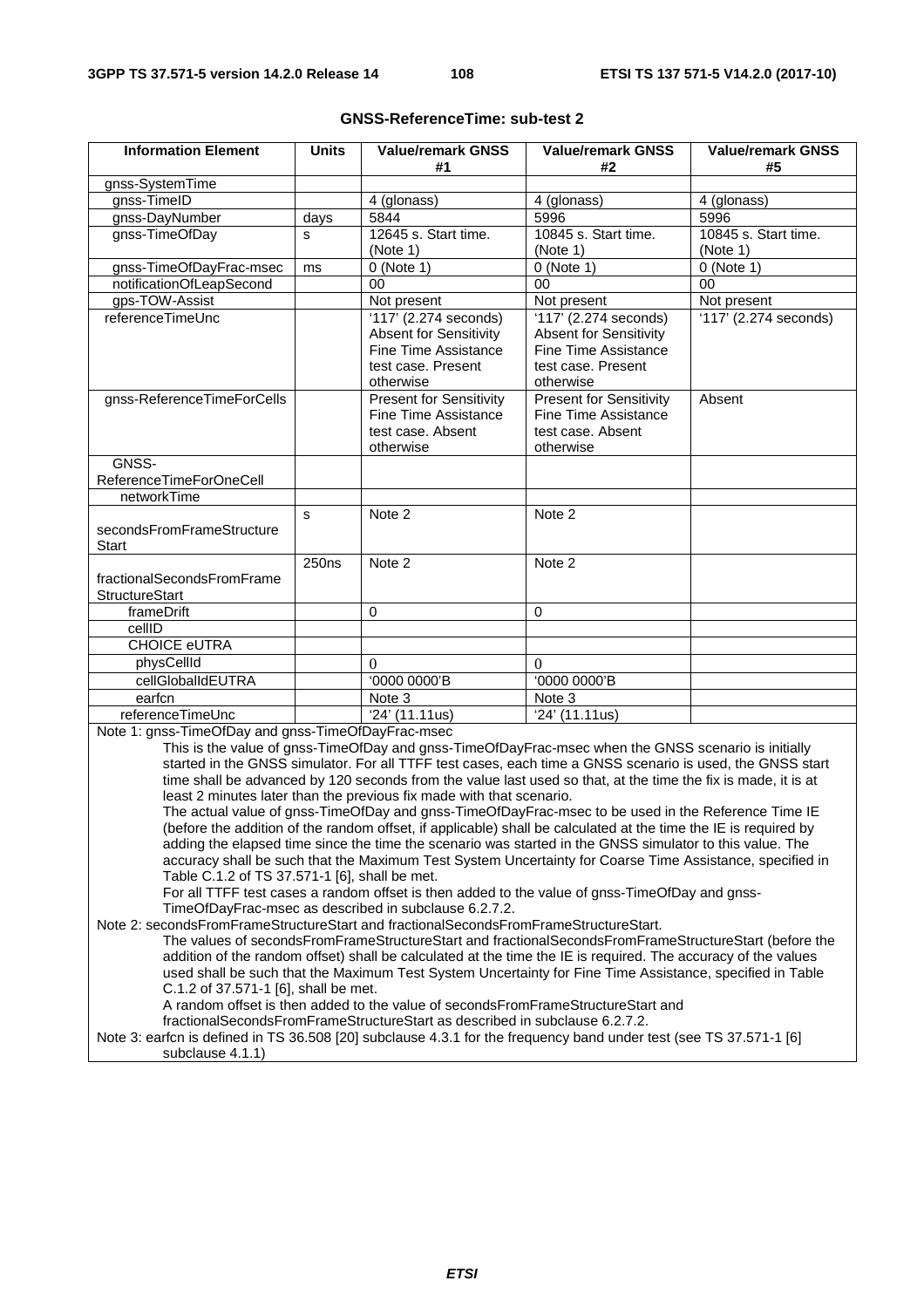| <b>Information Element</b>                         | <b>Units</b>                                                                                                                                                                                                                | <b>Value/remark GNSS</b><br>#1                                       | <b>Value/remark GNSS</b><br>#2                                                                                | <b>Value/remark GNSS</b><br>#5 |  |  |
|----------------------------------------------------|-----------------------------------------------------------------------------------------------------------------------------------------------------------------------------------------------------------------------------|----------------------------------------------------------------------|---------------------------------------------------------------------------------------------------------------|--------------------------------|--|--|
| gnss-SystemTime                                    |                                                                                                                                                                                                                             |                                                                      |                                                                                                               |                                |  |  |
| gnss-TimeID                                        |                                                                                                                                                                                                                             | 3 (galileo)                                                          | 3 (galileo)                                                                                                   | 3 (galileo)                    |  |  |
| gnss-DayNumber                                     |                                                                                                                                                                                                                             | 4536                                                                 | 4688                                                                                                          | 4688                           |  |  |
| gnss-TimeOfDay                                     |                                                                                                                                                                                                                             | 1860 s. Start time.                                                  | 60 s. Start time. (Note                                                                                       | 60 s. Start time. (Note        |  |  |
|                                                    |                                                                                                                                                                                                                             | (Note 1)                                                             | $\left( \right)$                                                                                              | 1)                             |  |  |
| gnss-TimeOfDayFrac-msec                            |                                                                                                                                                                                                                             | $0$ (Note 1)                                                         | $0$ (Note 1)                                                                                                  | $0$ (Note 1)                   |  |  |
| notificationOfLeapSecond                           |                                                                                                                                                                                                                             | Not present                                                          | Not present                                                                                                   | Not present                    |  |  |
| gps-TOW-Assist                                     |                                                                                                                                                                                                                             | Not present                                                          | Not present                                                                                                   | Not present                    |  |  |
| referenceTimeUnc                                   |                                                                                                                                                                                                                             | '117' (2.274 seconds)                                                | '117' (2.274 seconds)                                                                                         | 117' (2.274 seconds)           |  |  |
|                                                    |                                                                                                                                                                                                                             | <b>Absent for Sensitivity</b>                                        | <b>Absent for Sensitivity</b>                                                                                 |                                |  |  |
|                                                    |                                                                                                                                                                                                                             | Fine Time Assistance                                                 | Fine Time Assistance                                                                                          |                                |  |  |
|                                                    |                                                                                                                                                                                                                             | test case. Present                                                   | test case. Present                                                                                            |                                |  |  |
|                                                    |                                                                                                                                                                                                                             | otherwise                                                            | otherwise                                                                                                     |                                |  |  |
| gnss-ReferenceTimeForCells                         |                                                                                                                                                                                                                             | <b>Present for Sensitivity</b>                                       | <b>Present for Sensitivity</b>                                                                                | Absent                         |  |  |
|                                                    |                                                                                                                                                                                                                             | Fine Time Assistance                                                 | Fine Time Assistance                                                                                          |                                |  |  |
|                                                    |                                                                                                                                                                                                                             | test case. Absent                                                    | test case. Absent                                                                                             |                                |  |  |
| GNSS-                                              |                                                                                                                                                                                                                             | otherwise                                                            | otherwise                                                                                                     |                                |  |  |
| ReferenceTimeForOneCell                            |                                                                                                                                                                                                                             |                                                                      |                                                                                                               |                                |  |  |
| networkTime                                        |                                                                                                                                                                                                                             |                                                                      |                                                                                                               |                                |  |  |
|                                                    | s                                                                                                                                                                                                                           | Note 2                                                               | Note 2                                                                                                        |                                |  |  |
| secondsFromFrameStructure                          |                                                                                                                                                                                                                             |                                                                      |                                                                                                               |                                |  |  |
| Start                                              |                                                                                                                                                                                                                             |                                                                      |                                                                                                               |                                |  |  |
|                                                    | 250ns                                                                                                                                                                                                                       | Note 2                                                               | Note 2                                                                                                        |                                |  |  |
| fractionalSecondsFromFrame                         |                                                                                                                                                                                                                             |                                                                      |                                                                                                               |                                |  |  |
| <b>StructureStart</b>                              |                                                                                                                                                                                                                             |                                                                      |                                                                                                               |                                |  |  |
| frameDrift                                         |                                                                                                                                                                                                                             | $\Omega$                                                             | $\Omega$                                                                                                      |                                |  |  |
| cellID                                             |                                                                                                                                                                                                                             |                                                                      |                                                                                                               |                                |  |  |
| <b>CHOICE eUTRA</b>                                |                                                                                                                                                                                                                             |                                                                      |                                                                                                               |                                |  |  |
| physCellId                                         |                                                                                                                                                                                                                             | $\overline{0}$                                                       | $\mathbf{0}$                                                                                                  |                                |  |  |
| cellGlobalIdEUTRA                                  |                                                                                                                                                                                                                             | '0000 0000'B                                                         | '0000 0000'B                                                                                                  |                                |  |  |
| earfcn                                             |                                                                                                                                                                                                                             | Note 3                                                               | Note 3                                                                                                        |                                |  |  |
| referenceTimeUnc                                   |                                                                                                                                                                                                                             | '24' (11.11us)                                                       | '24' (11.11us)                                                                                                |                                |  |  |
| Note 1: gnss-TimeOfDay and gnss-TimeOfDayFrac-msec |                                                                                                                                                                                                                             |                                                                      |                                                                                                               |                                |  |  |
|                                                    |                                                                                                                                                                                                                             |                                                                      | This is the value of gnss-TimeOfDay and gnss-TimeOfDayFrac-msec when the GNSS scenario is initially           |                                |  |  |
|                                                    |                                                                                                                                                                                                                             |                                                                      | started in the GNSS simulator. For all TTFF test cases, each time a GNSS scenario is used, the GNSS start     |                                |  |  |
|                                                    |                                                                                                                                                                                                                             | least 2 minutes later than the previous fix made with that scenario. | time shall be advanced by 120 seconds from the value last used so that, at the time the fix is made, it is at |                                |  |  |
|                                                    |                                                                                                                                                                                                                             |                                                                      | The actual value of gnss-TimeOfDay and gnss-TimeOfDayFrac-msec to be used in the Reference Time IE            |                                |  |  |
|                                                    |                                                                                                                                                                                                                             |                                                                      |                                                                                                               |                                |  |  |
|                                                    | (before the addition of the random offset, if applicable) shall be calculated at the time the IE is required by<br>adding the elapsed time since the time the scenario was started in the GNSS simulator to this value. The |                                                                      |                                                                                                               |                                |  |  |
|                                                    |                                                                                                                                                                                                                             |                                                                      | accuracy shall be such that the Maximum Test System Uncertainty for Coarse Time Assistance, specified in      |                                |  |  |
| Table C.1.2 of TS 37.571-1 [6], shall be met.      |                                                                                                                                                                                                                             |                                                                      |                                                                                                               |                                |  |  |

#### **GNSS-ReferenceTime: sub-test 3**

For all TTFF test cases a random offset is then added to the value of gnss-TimeOfDay and gnss-TimeOfDayFrac-msec as described in subclause 6.2.7.2.

Note 2: secondsFromFrameStructureStart and fractionalSecondsFromFrameStructureStart.

The values of secondsFromFrameStructureStart and fractionalSecondsFromFrameStructureStart (before the addition of the random offset) shall be calculated at the time the IE is required. The accuracy of the values used shall be such that the Maximum Test System Uncertainty for Fine Time Assistance, specified in Table C.1.2 of 37.571-1 [6], shall be met.

A random offset is then added to the value of secondsFromFrameStructureStart and

fractionalSecondsFromFrameStructureStart as described in subclause 6.2.7.2.

Note 3: earfcn is defined in TS 36.508 [20] subclause 4.3.1 for the frequency band under test (see TS 37.571-1 [6] subclause 4.1.1)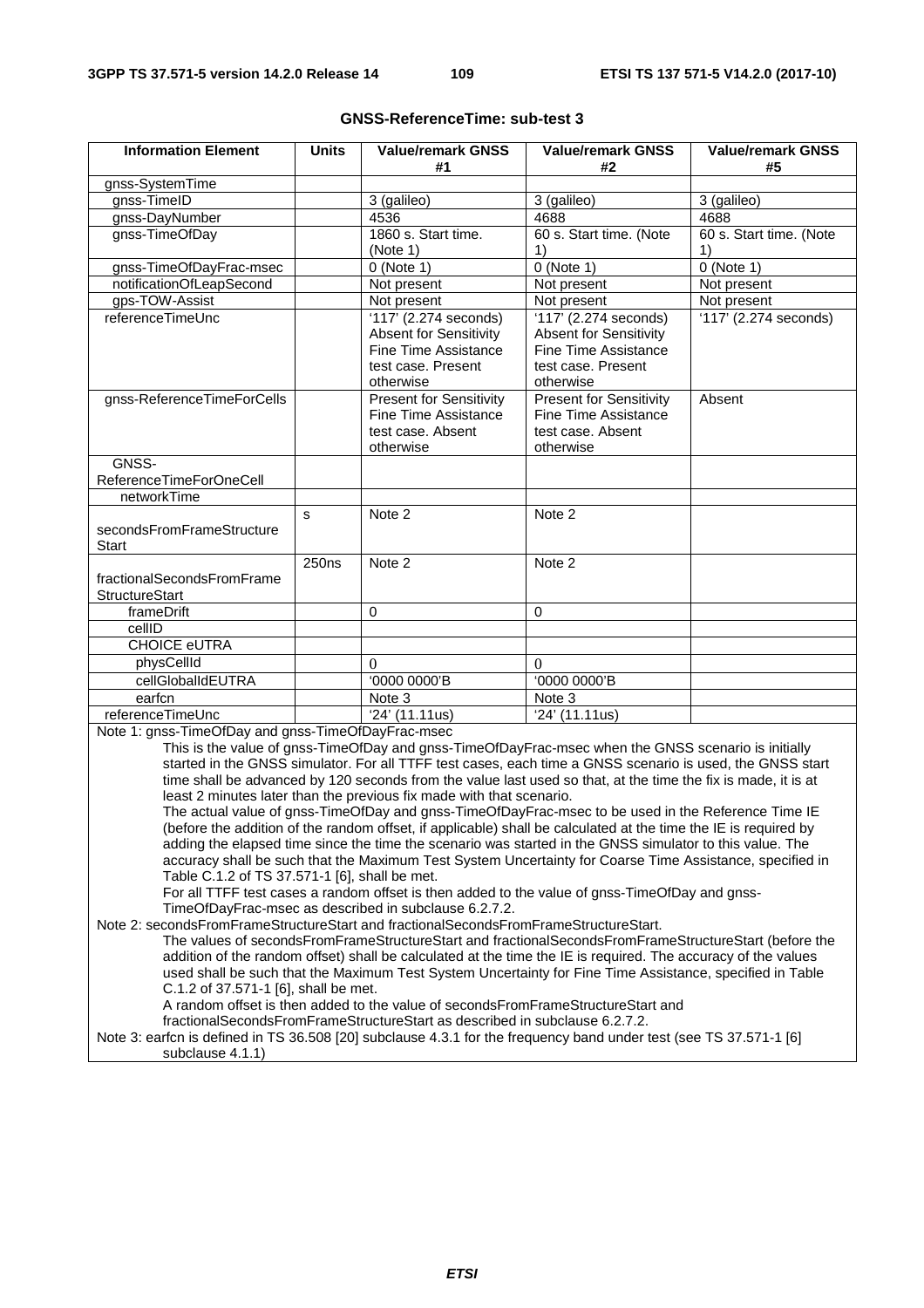| <b>Information Element</b>                               | <b>Units</b> | <b>Value/remark GNSS</b><br>#1                                                                                    | <b>Value/remark GNSS</b><br>#2                                                                                    | <b>Value/remark GNSS</b><br>#5 |
|----------------------------------------------------------|--------------|-------------------------------------------------------------------------------------------------------------------|-------------------------------------------------------------------------------------------------------------------|--------------------------------|
| gnss-SystemTime                                          |              |                                                                                                                   |                                                                                                                   |                                |
| gnss-TimeID                                              |              | $5$ (bds)                                                                                                         | $5$ (bds)                                                                                                         | $5$ (bds)                      |
| gnss-DayNumber                                           | days         | 2191                                                                                                              | 2343                                                                                                              | 2343                           |
| gnss-TimeOfDay                                           | S            | 1846s. Start time. (Note<br>1)                                                                                    | 46s. Start time. (Note<br>1)                                                                                      | 46s. Start time. (Note 1)      |
| gnss-TimeOfDayFrac-msec                                  | ms           | $0$ (Note 1)                                                                                                      | $0$ (Note 1)                                                                                                      | $0$ (Note 1)                   |
| notificationOfLeapSecond                                 |              | Not present                                                                                                       | Not present                                                                                                       | Not present                    |
| gps-TOW-Assist                                           |              | Not present                                                                                                       | Not present                                                                                                       | Not present                    |
| referenceTimeUnc                                         |              | '117' (2.274 seconds)<br><b>Absent for Sensitivity</b><br>Fine Time Assistance<br>test case. Present<br>otherwise | '117' (2.274 seconds)<br><b>Absent for Sensitivity</b><br>Fine Time Assistance<br>test case. Present<br>otherwise | '117' (2.274 seconds)          |
| gnss-ReferenceTimeForCells                               |              | <b>Present for Sensitivity</b><br>Fine Time Assistance<br>test case. Absent<br>otherwise                          | <b>Present for Sensitivity</b><br>Fine Time Assistance<br>test case. Absent<br>otherwise                          | Absent                         |
| GNSS-                                                    |              |                                                                                                                   |                                                                                                                   |                                |
| ReferenceTimeForOneCell                                  |              |                                                                                                                   |                                                                                                                   |                                |
| networkTime                                              |              |                                                                                                                   |                                                                                                                   |                                |
| secondsFromFrameStructure<br><b>Start</b>                | S            | Note 2                                                                                                            | Note 2                                                                                                            |                                |
| fractionalSecondsFromFrame<br><b>StructureStart</b>      | 250ns        | Note 2                                                                                                            | Note 2                                                                                                            |                                |
| frameDrift                                               |              | $\Omega$                                                                                                          | 0                                                                                                                 |                                |
| cellID                                                   |              |                                                                                                                   |                                                                                                                   |                                |
| <b>CHOICE eUTRA</b>                                      |              |                                                                                                                   |                                                                                                                   |                                |
| physCellId                                               |              | $\Omega$                                                                                                          | 0                                                                                                                 |                                |
| cellGlobalIdEUTRA                                        |              | '0000 0000'B                                                                                                      | '0000 0000'B                                                                                                      |                                |
| earfcn                                                   |              | Note 3                                                                                                            | Note 3                                                                                                            |                                |
| referenceTimeUnc                                         |              | '24' (11.11us)                                                                                                    | '24' (11.11us)                                                                                                    |                                |
| Note 1: $q$ nss-TimeOfDay and $q$ nss-TimeOfDayFrac-msec |              |                                                                                                                   |                                                                                                                   |                                |

#### **GNSS-ReferenceTime: sub-tests 9**

OfDay and gnss-TimeOfDayFrac-msec.

This is the value of gnss-TimeOfDay and gnss-TimeOfDayFrac-msec when the GNSS scenario is initially started in the GNSS simulator. For all TTFF test cases, each time a GNSS scenario is used, the GNSS start time shall be advanced by 120 seconds from the value last used so that, at the time the fix is made, it is at least 2 minutes later than the previous fix made with that scenario.

The actual value of gnss-TimeOfDay and gnss-TimeOfDayFrac-msec to be used in the Reference Time IE (before the addition of the random offset, if applicable) shall be calculated at the time the IE is required by adding the elapsed time since the time the scenario was started in the GNSS simulator to this value. The accuracy shall be such that the Maximum Test System Uncertainty for Coarse Time Assistance, specified in Table C.1.2 of TS 37.571-1 [6], shall be met.

For all TTFF test cases a random offset is then added to the value of gnss-TimeOfDay and gnss-TimeOfDayFrac-msec as described in subclause 6.2.7.2.

Note 2: secondsFromFrameStructureStart and fractionalSecondsFromFrameStructureStart.

The values of secondsFromFrameStructureStart and fractionalSecondsFromFrameStructureStart (before the addition of the random offset) shall be calculated at the time the IE is required. The accuracy of the values used shall be such that the Maximum Test System Uncertainty for Fine Time Assistance, specified in Table C.1.2 of 37.571-1 [6], shall be met.

A random offset is then added to the value of secondsFromFrameStructureStart and

fractionalSecondsFromFrameStructureStart as described in subclause 6.2.7.2.

Note 3: earfcn is defined in TS 36.508 [20] subclause 4.3.1 for the frequency band under test (see TS 37.571-1 [6] subclause 4.1.1)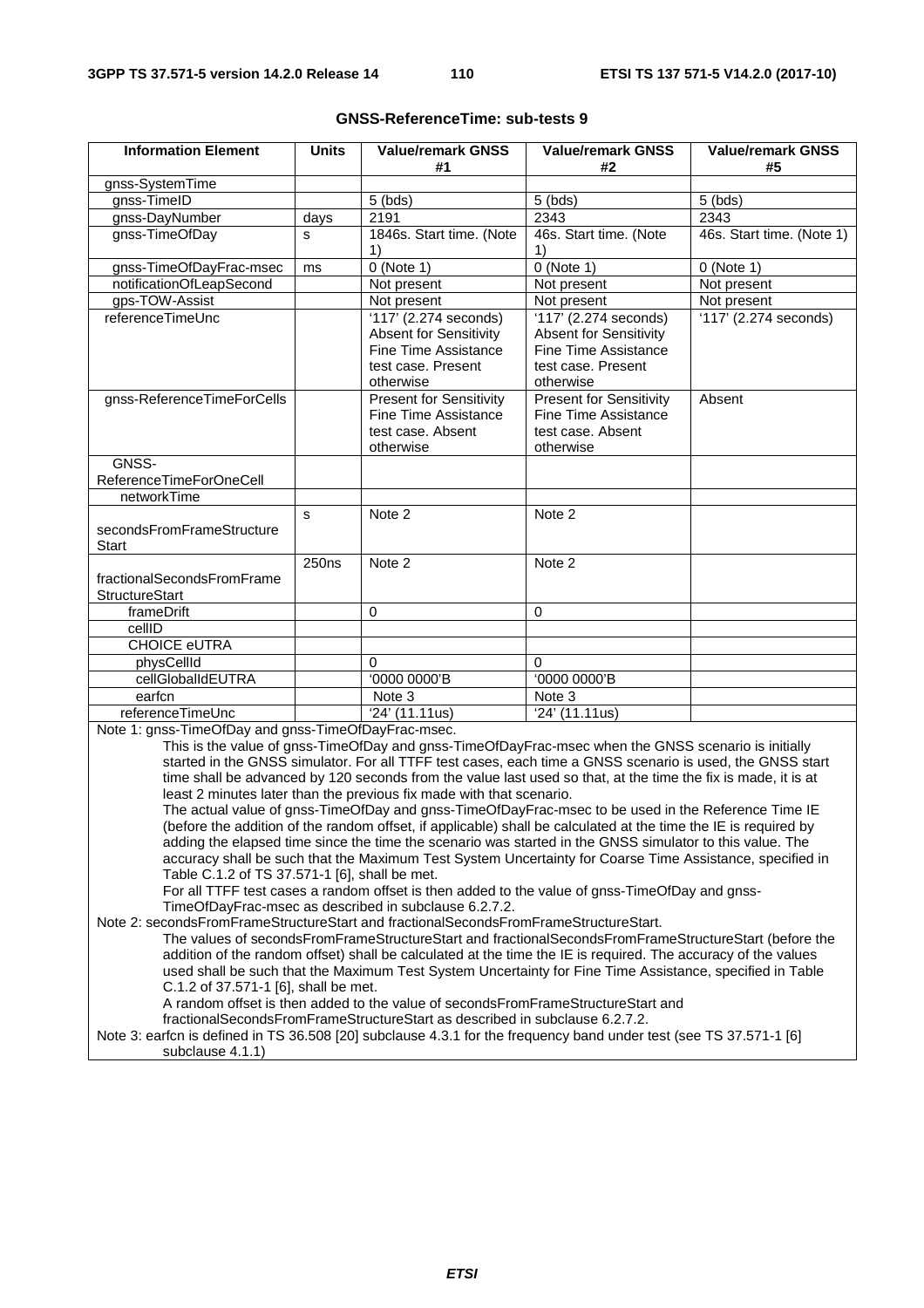#### GNSS REFERENCE LOCATION:

#### **GNSS-ReferenceLocation**

| <b>Information Element</b> | <b>Units</b> | <b>Value/remark GNSS #1</b> | Value/remark GNSS #2 | Value/remark GNSS #5 |
|----------------------------|--------------|-----------------------------|----------------------|----------------------|
| threeDlocation             |              |                             |                      |                      |
| latitudeSign               |              |                             | 0                    |                      |
| degreesLatitude            | degrees      | 35.744287                   | 37.414831            | 37.414831            |
| degreesLongitude           | degrees      | 139.680176                  | -122.017701          | -122.017701          |
| altitudeDirection          |              |                             | 0                    |                      |
| altitude                   | m            | 300                         | 50                   | 50                   |
| uncertaintySemiMajor       | m            | 3000                        | 3000                 | 3000                 |
| uncertaintySemiMinor       | m            | 3000                        | 3000                 | 3000                 |
| orientationMajorAxis       | degrees      | 0                           | 0                    |                      |
| uncertaintyAltitude        | m            | 500                         | 500                  | 500                  |
| confidence                 | %            | 68                          | 68                   | 68                   |

#### GNSS IONOSPHERIC MODEL:

#### **GNSS-IonosphericModel: sub-tests 1, 2, 4, 5, 9, 10**

| <b>Information Element</b> | <b>Units</b>                   | <b>Value/remark GNSS All</b> |
|----------------------------|--------------------------------|------------------------------|
| GNSS-IonosphericModel      |                                |                              |
| klobucharModel             |                                |                              |
| dataID                     |                                | 00                           |
| alfa0                      | Seconds                        | 4.6566129 10E-9              |
| alfa1                      | sec/semi-circle                | 1.4901161 10E-8              |
| alfa2                      | $sec/(semi-circle)^2$          | $-5.96046$ 10E-8             |
| alfa3                      | $sec/(semi-circle)^3$          | $-5.96046$ 10E-8             |
| beta0                      | Seconds                        | 79872                        |
| beta1                      | sec/semi-circle                | 65536                        |
| beta2                      | sec/(semi-circle) <sup>2</sup> | $-65536$                     |
| beta3                      | sec/(semi-circle) <sup>3</sup> | $-393216$                    |
| neQuickModel               |                                | Not present                  |

#### **GNSS-IonosphericModel: sub-test 3**

| <b>Information Element</b> | <b>Units</b> | <b>Value/remark GNSS All</b> |
|----------------------------|--------------|------------------------------|
| GNSS-IonosphericModel      |              |                              |
| klobucharModel             |              | Not present                  |
| neQuickModel               |              |                              |
| ai0                        |              | 64.4                         |
| ai1                        |              |                              |
| ai2                        |              |                              |
| ionoStormFlag1             |              |                              |
| ionoStormFlag2             |              |                              |
| ionoStormFlag3             |              |                              |
| ionoStormFlag4             |              |                              |
| ionoStormFlag5             |              |                              |

### **GNSS-IonosphericModel: sub-tests 8, 11**

| <b>Information Element</b> | Units | <b>Value/remark GNSS All</b>                                         |
|----------------------------|-------|----------------------------------------------------------------------|
| GNSS-IonosphericModel      |       |                                                                      |
| klobucharModel             |       | See values for GNSS-lonosphericModel:<br>sub-tests 1, 2, 4, 5, 9, 10 |
| neQuickModel               |       | See values for GNSS-IonosphericModel:<br>sub-test 3                  |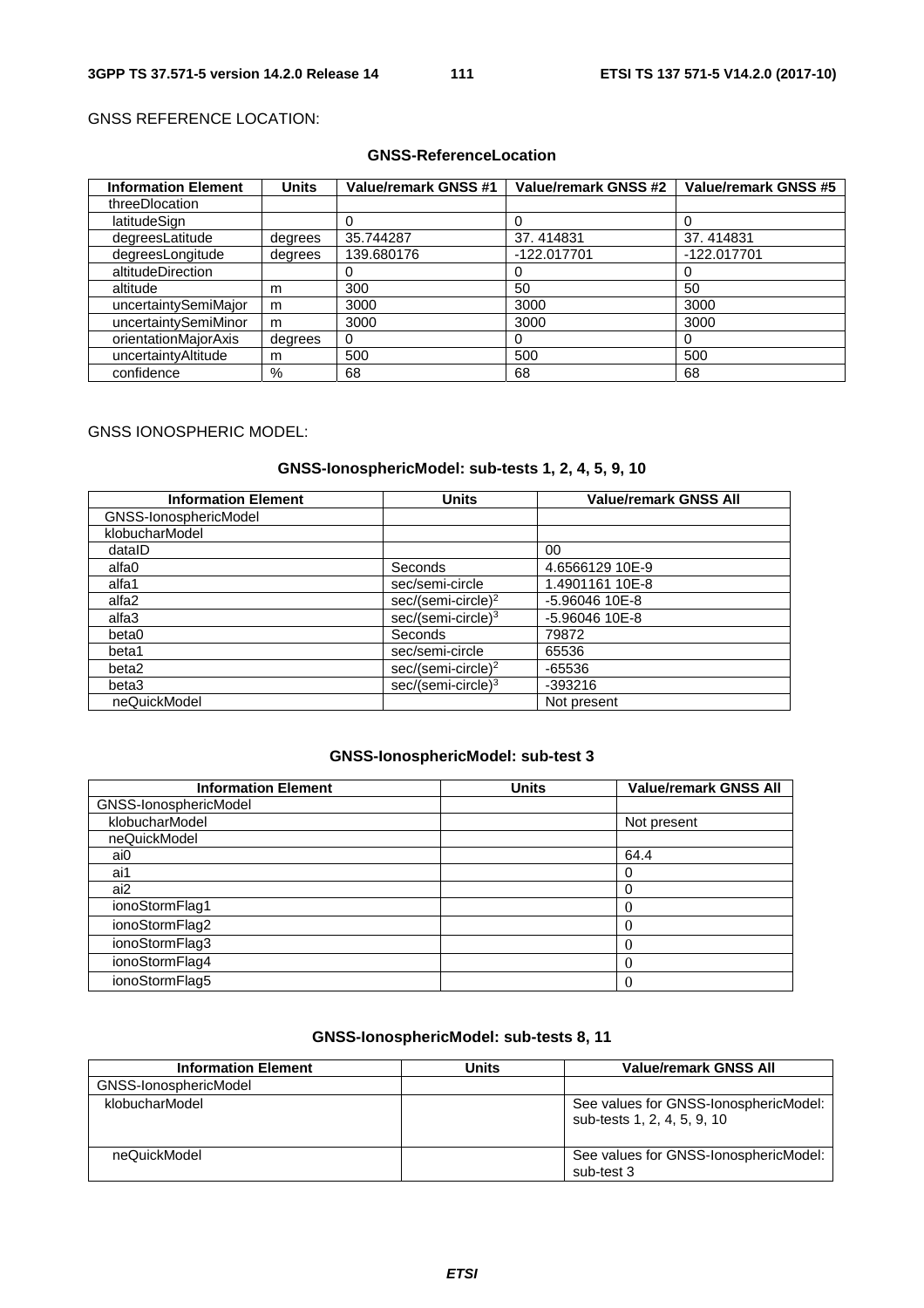#### GNSS TIME MODEL LIST:

#### **GNSS-TimeModelList: sub-test 5**

| <b>Information Element</b> | Jnits | Value/remark GNSS #1 | Value/remark GNSS #2 | Value/remark GNSS #5 |
|----------------------------|-------|----------------------|----------------------|----------------------|
| anss-TimeModelRefTime      |       | 1860(s)              | 432060 (s)           | 432060 (s)           |
| tA0                        |       |                      |                      |                      |
| anss-TO-ID                 |       | (GPS)                | (GPS)                | l (GPS)              |
| weekNumber                 |       | 1669                 | 1690                 | 1690                 |
| deltaT                     |       | 15                   | 15                   | 15                   |

#### **GNSS-TimeModelList: sub-test 8**

| <b>Information Element</b> | Units | Value/remark GNSS #1 | Value/remark GNSS #2 | Value/remark GNSS #5 |
|----------------------------|-------|----------------------|----------------------|----------------------|
| anss-TimeModelRefTime      |       | 1860 (s)             | 432060 (s)           | 432060 (s)           |
| tA0                        |       |                      |                      |                      |
| anss-TO-ID                 |       | (GPS)                | (GPS)                | (GPS)                |
| weekNumber                 |       | 1669                 | 1690                 | 1690                 |
| deltaT                     |       |                      |                      |                      |

#### **GNSS-TimeModelList: sub-test 10**

| <b>Information Element</b> | Units | Value/remark GNSS #1 | Value/remark GNSS #2 | Value/remark GNSS #5 |
|----------------------------|-------|----------------------|----------------------|----------------------|
| anss-TimeModelRefTime      |       | 1860(s)              | 432060 (s)           | 432060 (s)           |
| tA0                        |       |                      |                      |                      |
| anss-TO-ID                 |       | (GPS)                | (GPS)                | 1 (GPS)              |
| weekNumber                 |       | 1669                 | 1690                 | 1690                 |
| deltaT                     |       | 13                   | 13                   | 13                   |

#### **GNSS- TimeModelList: sub-test 11**

| <b>Information Element</b> | Units | <b>Value/remark GNSS All</b>          |
|----------------------------|-------|---------------------------------------|
| GNSS-GenericAssistData     |       | $(SIZE)$ 2                            |
| gnss-ID                    |       | 4 (glonass)                           |
| <b>GNSS-TimeModelList</b>  |       | See GNSS-NavigationModel: sub-test 5  |
| gnss-ID                    |       | $5$ (bds)                             |
| <b>GNSS-TimeModelList</b>  |       | See GNSS-NavigationModel: sub-test 10 |

#### GNSS NAVIGATION MODEL:

#### **GNSS-NavigationModel: sub-test 1**

| <b>Information Element</b> | Units | Value/remark GNSS #1 | Value/remark GNSS #2 | Value/remark GNSS #5 |
|----------------------------|-------|----------------------|----------------------|----------------------|
| nonBroadcastFlag           |       |                      |                      |                      |
| anss-SatelliteList         |       | (SIZE)               | (SIZE)               | (SIZE) 9             |

| <b>Information Element</b> | Units | Value/remark GNSS #1    | Value/remark GNSS #2   | Value/remark GNSS #5   |
|----------------------------|-------|-------------------------|------------------------|------------------------|
| svID                       |       | PRNs: 1, 4, 11, 17, 19, | PRNs: 1, 7, 8, 11, 15, | PRNs: 1, 7, 8, 11, 15, |
|                            |       | 20, 23, 28, 32          | 17, 26, 27, 28         | 17, 26, 27, 28         |
| svHealth                   |       |                         |                        |                        |
| iod                        |       |                         |                        |                        |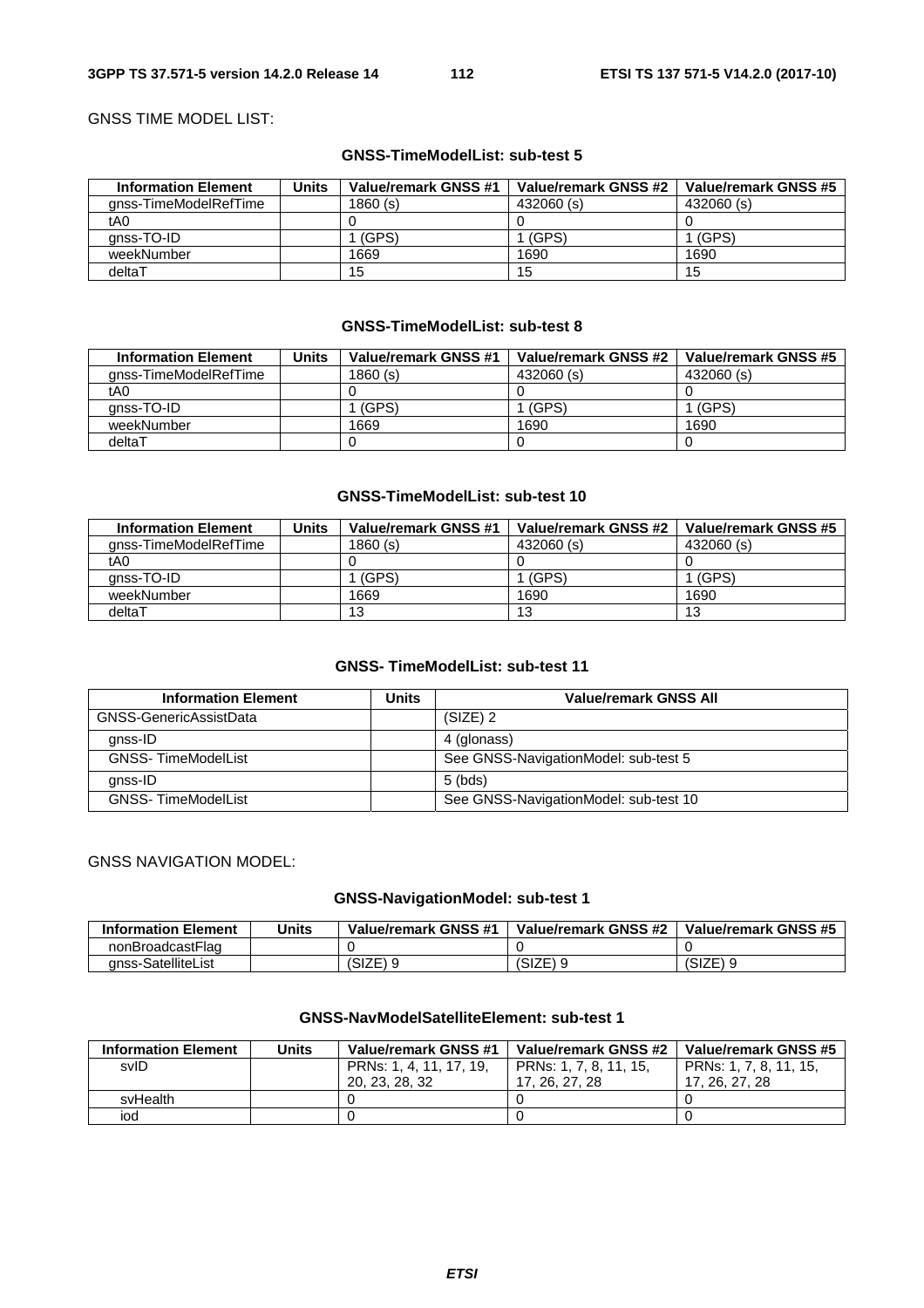| <b>Information Element</b> | <b>Units</b> | <b>Value/remark GNSS All</b>                         |
|----------------------------|--------------|------------------------------------------------------|
| gnss-ClockModel            |              |                                                      |
| nav-ClockModel             |              |                                                      |
| navToc                     |              | See file: Perf GNSS Navigation Model subtest1 XX.csv |
| navaf <sub>2</sub>         |              | See file: Perf GNSS Navigation Model subtest1 XX.csv |
| navaf1                     |              | See file: Perf GNSS Navigation Model subtest1 XX.csv |
| navaf0                     |              | See file: Perf GNSS Navigation Model subtest1 XX.csv |
| navTgd                     |              | See file: Perf GNSS Navigation Model subtest1 XX.csv |
| gnss-OrbitModel            |              |                                                      |
| nav-KeplerianSet           |              |                                                      |
| navURA                     |              | See file: Perf GNSS Navigation Model subtest1 XX.csv |
| navFitFlag                 |              | See file: Perf GNSS Navigation Model subtest1 XX.csv |
| navToe                     |              | See file: Perf GNSS Navigation Model subtest1 XX.csv |
| navOmega                   |              | See file: Perf GNSS Navigation Model subtest1 XX.csv |
| navDeltaN                  |              | See file: Perf GNSS Navigation Model subtest1 XX.csv |
| navM0                      |              | See file: Perf GNSS Navigation Model subtest1 XX.csv |
| navOmegaADot               |              | See file: Perf GNSS Navigation Model subtest1 XX.csv |
| navE                       |              | See file: Perf GNSS Navigation Model subtest1 XX.csv |
| navIDot                    |              | See file: Perf GNSS Navigation Model subtest1 XX.csv |
| navAPowerHalf              |              | See file: Perf GNSS Navigation Model subtest1 XX.csv |
| navl0                      |              | See file: Perf GNSS Navigation Model subtest1 XX.csv |
| navOmegaA0                 |              | See file: Perf GNSS Navigation Model subtest1 XX.csv |
| navCrs                     |              | See file: Perf GNSS Navigation Model subtest1 XX.csv |
| navCis                     |              | See file: Perf GNSS Navigation Model subtest1 XX.csv |
| navCus                     |              | See file: Perf GNSS Navigation Model subtest1 XX.csv |
| navCrc                     |              | See file: Perf GNSS Navigation Model subtest1 XX.csv |
| navCic                     |              | See file: Perf GNSS Navigation Model subtest1 XX.csv |
| navCuc                     |              | See file: Perf GNSS Navigation Model subtest1 XX.csv |
| addNAVparam                |              |                                                      |
| ephemCodeOnL2              |              | See file: Perf GNSS Navigation Model subtest1 XX.csv |
| ephemL2Pflag               |              | See file: Perf GNSS Navigation Model subtest1 XX.csv |
| reserved1                  |              | See file: Perf GNSS Navigation Model subtest1 XX.csv |
| reserved2                  |              | See file: Perf GNSS Navigation Model subtest1 XX.csv |
| reserved3                  |              | See file: Perf GNSS Navigation Model subtest1 XX.csv |
| reserved4                  |              | See file: Perf GNSS Navigation Model subtest1 XX.csv |
| ephemAODA                  |              | See file: Perf GNSS Navigation Model subtest1 XX.csv |

#### **GNSS-NavigationModel: sub-test 2**

| <b>Information Element</b> | Units | Value/remark GNSS #1 | Value/remark GNSS #2 | Value/remark GNSS #5 |
|----------------------------|-------|----------------------|----------------------|----------------------|
| nonBroadcastFlag           |       |                      |                      |                      |
| anss-SatelliteList         |       | (SIZE)               | (SIZE)               | (SIZE                |

| <b>Information Element</b> | <b>Units</b> | Value/remark GNSS #1      | Value/remark GNSS #2   | Value/remark GNSS #5   |
|----------------------------|--------------|---------------------------|------------------------|------------------------|
| svID                       |              | Slot Numbers: 3, 4, 5, 9, | Slot Numbers: 1, 8, 9, | Slot Numbers: 1, 8, 9, |
|                            |              | 10, 18, 19, 20            | 10, 16, 19, 20, 21     | 10, 16, 19, 20, 21     |
| svHealth                   |              | 00000000                  | 00000000               | 00000000               |
| iod                        |              | 225                       | 195                    | 195                    |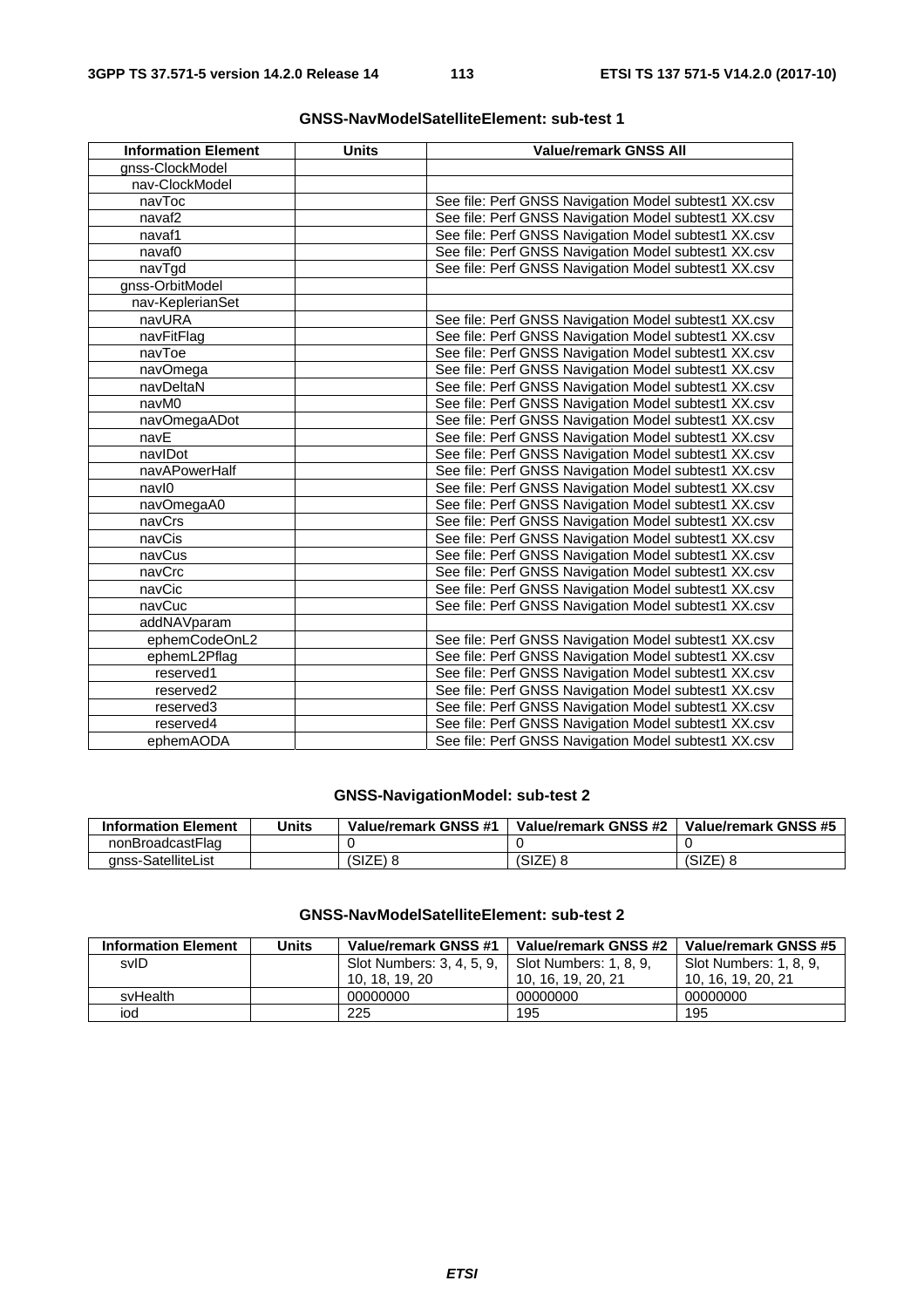| <b>Information Element</b> | Units | <b>Value/remark GNSS All</b>                         |
|----------------------------|-------|------------------------------------------------------|
| gnss-ClockModel            |       |                                                      |
| glonass-ClockModel         |       |                                                      |
| gloTau                     |       | See file: Perf GNSS Navigation Model subtest2 XX.csv |
| gloGamma                   |       | See file: Perf GNSS Navigation Model subtest2 XX.csv |
| gloDeltaTau                |       | See file: Perf GNSS Navigation Model subtest2 XX.csv |
| gnss-OrbitModel            |       |                                                      |
| glonass-ECEF               |       |                                                      |
| gloEn                      |       | See file: Perf GNSS Navigation Model subtest2 XX.csv |
| qloP1                      |       | See file: Perf GNSS Navigation Model subtest2 XX.csv |
| qloP2                      |       | See file: Perf GNSS Navigation Model subtest2 XX.csv |
| glom                       |       | See file: Perf GNSS Navigation Model subtest2 XX.csv |
| qloX                       |       | See file: Perf GNSS Navigation Model subtest2 XX.csv |
| gloXdot                    |       | See file: Perf GNSS Navigation Model subtest2 XX.csv |
| gloXdotdot                 |       | See file: Perf GNSS Navigation Model subtest2 XX.csv |
| qloY                       |       | See file: Perf GNSS Navigation Model subtest2 XX.csv |
| gloYdot                    |       | See file: Perf GNSS Navigation Model subtest2 XX.csv |
| gloYdotdot                 |       | See file: Perf GNSS Navigation Model subtest2 XX.csv |
| qloZ                       |       | See file: Perf GNSS Navigation Model subtest2 XX.csv |
| gloZdot                    |       | See file: Perf GNSS Navigation Model subtest2 XX.csv |
| gloZdotdot                 |       | See file: Perf GNSS Navigation Model subtest2 XX.csv |

#### **GNSS-NavigationModel: sub-test 3**

| <b>Information Element</b> | Units | Value/remark GNSS #1 | Value/remark GNSS #2 | Value/remark GNSS #5 |
|----------------------------|-------|----------------------|----------------------|----------------------|
| nonBroadcastFlag           |       |                      |                      |                      |
| anss-SatelliteList         |       | (SIZE) 8             | (SIZE)               | (SIZE)               |

| <b>Information Element</b> | <b>Units</b> | Value/remark GNSS #1 | Value/remark GNSS #2      | Value/remark GNSS #5      |
|----------------------------|--------------|----------------------|---------------------------|---------------------------|
| svID                       |              | 4.5.10.11.18.19.20.  | 4, 5, 14, 15, 16, 26, 29, | 4, 5, 14, 15, 16, 26, 29, |
|                            |              | 21                   | 30                        | 30                        |
| svHealth                   |              |                      |                           |                           |
| iod                        |              |                      |                           |                           |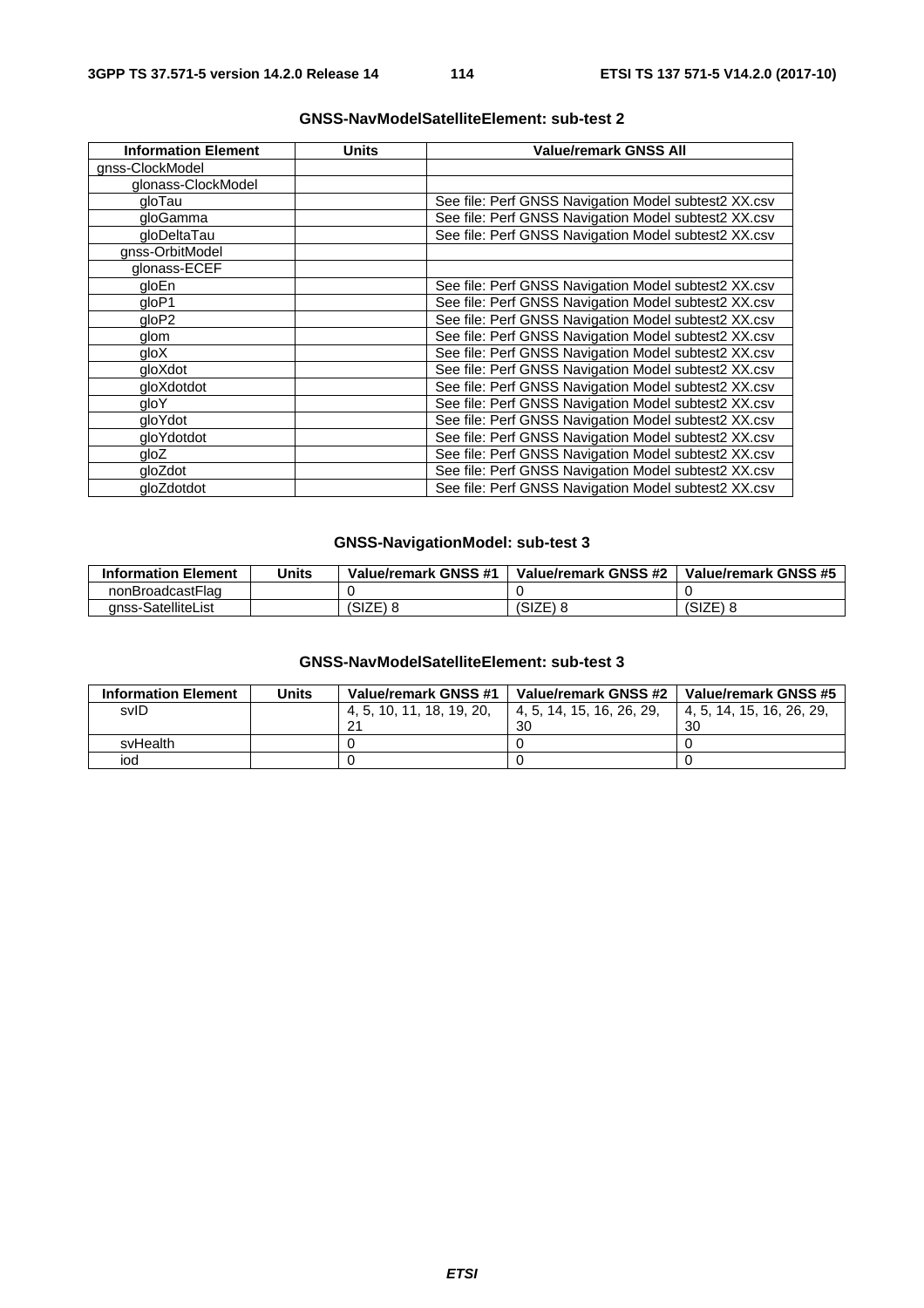| <b>Information Element</b> | <b>Units</b> | <b>Value/remark GNSS All</b>                         |
|----------------------------|--------------|------------------------------------------------------|
| gnss-ClockModel            |              |                                                      |
| standardClockModelList     |              | (SIZE) 1                                             |
| stanClockToc               |              | See file: Perf GNSS Navigation Model subtest3 XX.csv |
| stanClockAF2               |              | See file: Perf GNSS Navigation Model subtest3 XX.csv |
| stanClockAF1               |              | See file: Perf GNSS Navigation Model subtest3 XX.csv |
| stanClockAF0               |              | See file: Perf GNSS Navigation Model subtest3 XX.csv |
| stanClockTgd               |              | See file: Perf GNSS Navigation Model subtest3 XX.csv |
| sisa                       |              | See file: Perf GNSS Navigation Model subtest3 XX.csv |
| gnss-OrbitModel            |              |                                                      |
| keplerianSet               |              |                                                      |
| keplerToe                  |              | See file: Perf GNSS Navigation Model subtest3 XX.csv |
| keplerW                    |              | See file: Perf GNSS Navigation Model subtest3 XX.csv |
| keplerDeltaN               |              | See file: Perf GNSS Navigation Model subtest3 XX.csv |
| keplerM0                   |              | See file: Perf GNSS Navigation Model subtest3 XX.csv |
| keplerOmegaDot             |              | See file: Perf GNSS Navigation Model subtest3 XX.csv |
| keplerE                    |              | See file: Perf GNSS Navigation Model subtest3 XX.csv |
| keplerIDot                 |              | See file: Perf GNSS Navigation Model subtest3 XX.csv |
| keplerAPowerHalf           |              | See file: Perf GNSS Navigation Model subtest3 XX.csv |
| kepler <sub>10</sub>       |              | See file: Perf GNSS Navigation Model subtest3 XX.csv |
| keplerOmega0               |              | See file: Perf GNSS Navigation Model subtest3 XX.csv |
| keplerCrs                  |              | See file: Perf GNSS Navigation Model subtest3 XX.csv |
| keplerCis                  |              | See file: Perf GNSS Navigation Model subtest3 XX.csv |
| keplerCus                  |              | See file: Perf GNSS Navigation Model subtest3 XX.csv |
| keplerCrc                  |              | See file: Perf GNSS Navigation Model subtest3 XX.csv |
| keplerCic                  |              | See file: Perf GNSS Navigation Model subtest3 XX.csv |
| keplerCuc                  |              | See file: Perf GNSS Navigation Model subtest3 XX.csv |

#### **GNSS-NavigationModel: sub-test 5**

| <b>Information Element</b>  | Units | <b>Value/remark GNSS All</b>         |
|-----------------------------|-------|--------------------------------------|
| GNSS-GenericAssistData      |       | (SIZE) 2                             |
| anss-ID                     |       | $0$ (gps)                            |
| GNSS-NavigationModel        |       | See GNSS-NavigationModel: sub-test 5 |
| qnss-ID                     |       | 4 (glonass)                          |
| <b>GNSS-NavigationModel</b> |       | See GNSS-NavigationModel: sub-test 2 |

#### **GNSS-NavigationModel: sub-test 5**

| <b>Information Element</b> | Units | Value/remark GNSS #1 | Value/remark GNSS #2 | Value/remark GNSS #5 |
|----------------------------|-------|----------------------|----------------------|----------------------|
| nonBroadcastFlag           |       |                      |                      |                      |
| anss-SatelliteList         |       | S17F<br>. CILL       | (SIZE)               | 7⊏\ ∩<br>'SIZE       |

| <b>Information Element</b> | <b>Units</b> | Value/remark GNSS #1    | Value/remark GNSS #2   | Value/remark GNSS #5   |
|----------------------------|--------------|-------------------------|------------------------|------------------------|
| svID                       |              | PRNs: 1, 4, 11, 17, 19, | PRNs: 1, 7, 8, 11, 15, | PRNs: 1, 7, 8, 11, 15, |
|                            |              | 20, 23, 28, 32          | 17, 26, 27, 28         | 17, 26, 27, 28         |
| svHealth                   |              |                         |                        |                        |
| iod                        |              |                         |                        |                        |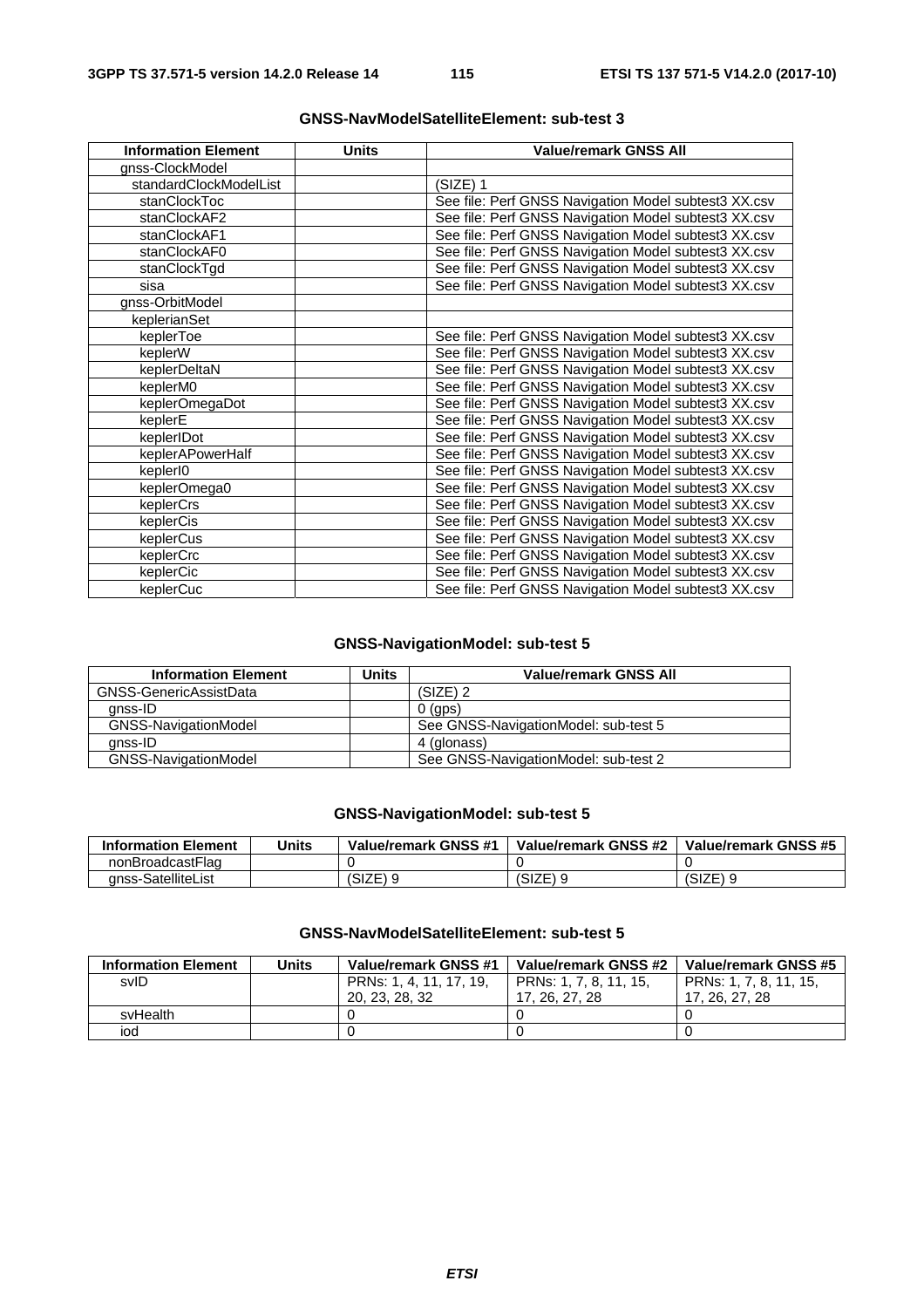| <b>Information Element</b> | <b>Units</b> | <b>Value/remark GNSS All</b>                         |
|----------------------------|--------------|------------------------------------------------------|
| gnss-ClockModel            |              |                                                      |
| nav-ClockModel             |              |                                                      |
| navToc                     |              | See file: Perf GNSS Navigation Model subtest5 XX.csv |
| navaf <sub>2</sub>         |              | See file: Perf GNSS Navigation Model subtest5 XX.csv |
| navaf1                     |              | See file: Perf GNSS Navigation Model subtest5 XX.csv |
| navaf <sub>0</sub>         |              | See file: Perf GNSS Navigation Model subtest5 XX.csv |
| navTgd                     |              | See file: Perf GNSS Navigation Model subtest5 XX.csv |
| gnss-OrbitModel            |              |                                                      |
| nav-KeplerianSet           |              |                                                      |
| navURA                     |              | See file: Perf GNSS Navigation Model subtest5 XX.csv |
| navFitFlag                 |              | See file: Perf GNSS Navigation Model subtest5 XX.csv |
| navToe                     |              | See file: Perf GNSS Navigation Model subtest5 XX.csv |
| navOmega                   |              | See file: Perf GNSS Navigation Model subtest5 XX.csv |
| navDeltaN                  |              | See file: Perf GNSS Navigation Model subtest5 XX.csv |
| navM0                      |              | See file: Perf GNSS Navigation Model subtest5 XX.csv |
| navOmegaADot               |              | See file: Perf GNSS Navigation Model subtest5 XX.csv |
| navE                       |              | See file: Perf GNSS Navigation Model subtest5 XX.csv |
| navIDot                    |              | See file: Perf GNSS Navigation Model subtest5 XX.csv |
| navAPowerHalf              |              | See file: Perf GNSS Navigation Model subtest5 XX.csv |
| navl0                      |              | See file: Perf GNSS Navigation Model subtest5 XX.csv |
| navOmegaA0                 |              | See file: Perf GNSS Navigation Model subtest5 XX.csv |
| navCrs                     |              | See file: Perf GNSS Navigation Model subtest5 XX.csv |
| navCis                     |              | See file: Perf GNSS Navigation Model subtest5 XX.csv |
| navCus                     |              | See file: Perf GNSS Navigation Model subtest5 XX.csv |
| navCrc                     |              | See file: Perf GNSS Navigation Model subtest5 XX.csv |
| navCic                     |              | See file: Perf GNSS Navigation Model subtest5 XX.csv |
| navCuc                     |              | See file: Perf GNSS Navigation Model subtest5 XX.csv |
| addNAVparam                |              |                                                      |
| ephemCodeOnL2              |              | See file: Perf GNSS Navigation Model subtest5 XX.csv |
| ephemL2Pflag               |              | See file: Perf GNSS Navigation Model subtest5 XX.csv |
| reserved1                  |              | See file: Perf GNSS Navigation Model subtest5 XX.csv |
| reserved2                  |              | See file: Perf GNSS Navigation Model subtest5 XX.csv |
| reserved3                  |              | See file: Perf GNSS Navigation Model subtest5 XX.csv |
| reserved4                  |              | See file: Perf GNSS Navigation Model subtest5 XX.csv |
| ephemAODA                  |              | See file: Perf GNSS Navigation Model subtest5 XX.csv |

#### **GNSS-NavigationModel: sub-test 8**

| <b>Information Element</b> | Units | <b>Value/remark GNSS All</b>         |
|----------------------------|-------|--------------------------------------|
| GNSS-GenericAssistData     |       | (SIZE) 2                             |
| anss-ID                    |       | $0$ (aps)                            |
| GNSS-NavigationModel       |       | See GNSS-NavigationModel: sub-test 5 |
| anss-ID                    |       | 3 (galileo)                          |
| GNSS-NavigationModel       |       | See GNSS-NavigationModel: sub-test 3 |

# **GNSS-NavigationModel: sub-test 9**

| <b>Information Element</b> | <b>Units</b> | Value/remark GNSS #1 | Value/remark GNSS #2 | Value/remark GNSS #5 |
|----------------------------|--------------|----------------------|----------------------|----------------------|
| nonBroadcastFlag           |              |                      |                      |                      |
| anss-SatelliteList         |              | (SIZE)<br>IΔ         | (SIZE)               | (SIZE)               |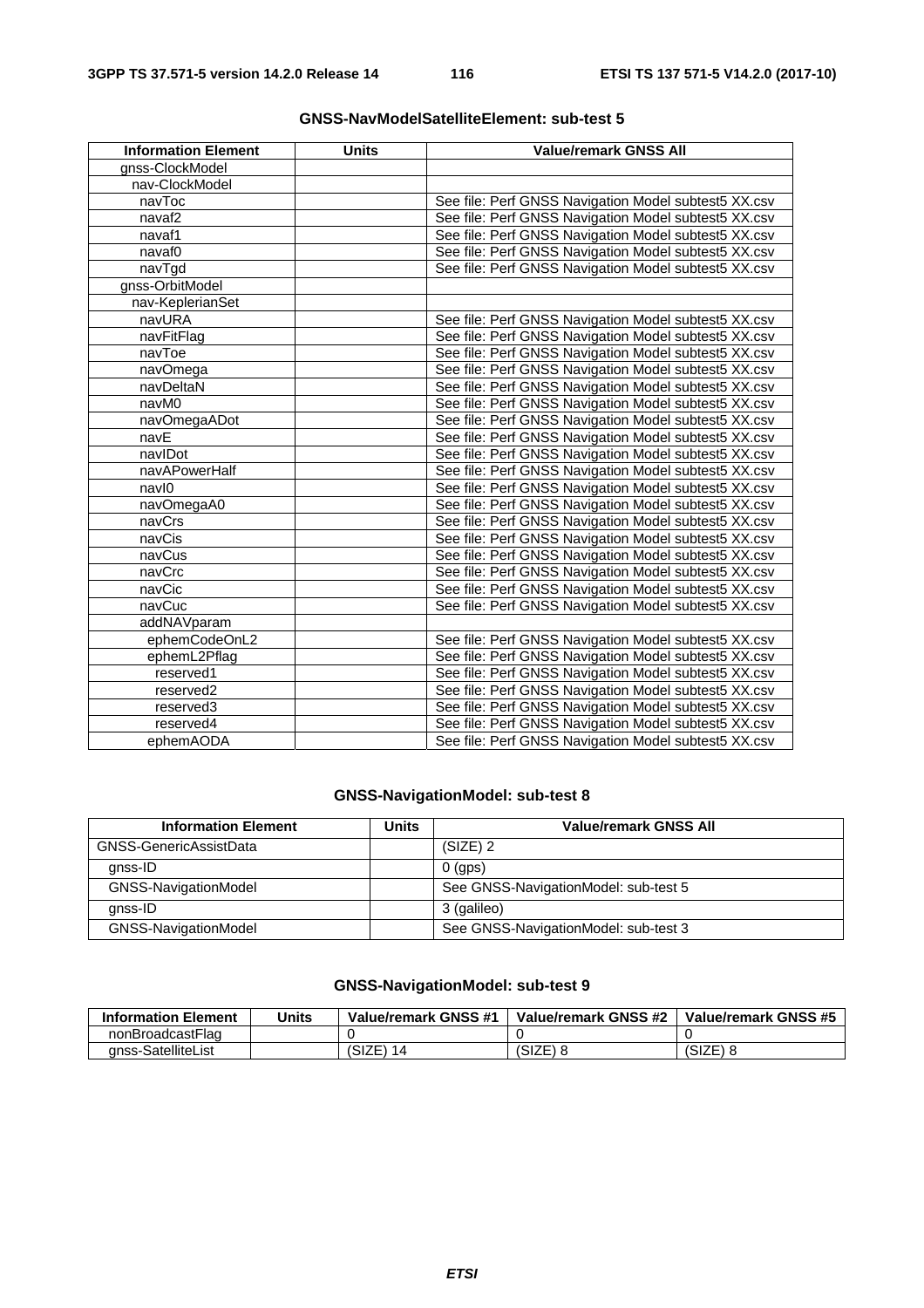| <b>Information Element</b> | <b>Units</b> | Value/remark GNSS #1      | Value/remark GNSS #2       | Value/remark GNSS #5      |
|----------------------------|--------------|---------------------------|----------------------------|---------------------------|
| svID                       |              | 1, 2, 3, 4, 6, 7, 17, 18, | 4. 15. 16. 17. 18. 25. 26. | 4. 15. 16. 17. 18. 25. 26 |
|                            |              | 21, 22, 23, 26, 27, 28    | 27                         |                           |
| svHealth                   |              |                           |                            |                           |
| iod                        |              |                           | 843                        | 843                       |

#### **GNSS-NavModelSatelliteElement: sub-test 9**

| <b>Information Element</b> | <b>Units</b> | Value/remark                                         |
|----------------------------|--------------|------------------------------------------------------|
| gnss-ClockModel            |              |                                                      |
| BDS-ClockModel-r12         |              | $(SIZE)$ 1                                           |
| bdsAODC-r12                |              | See file: Perf GNSS Navigation Model subtest9 XX.csv |
| bdsToc-r12                 |              | See file: Perf GNSS Navigation Model subtest9 XX.csv |
| bdsA0-r12                  |              | See file: Perf GNSS Navigation Model subtest9 XX.csv |
| $bdsA1-r12$                |              | See file: Perf GNSS Navigation Model subtest9 XX.csv |
| bdsA2-r12                  |              | See file: Perf GNSS Navigation Model subtest9 XX.csv |
| bdsTgd1-r12                |              | See file: Perf GNSS Navigation Model subtest9 XX.csv |
| gnss-OrbitModel            |              |                                                      |
| BDS-KeplerianSet-r12       |              |                                                      |
| bdsAODE-r12                |              | See file: Perf GNSS Navigation Model subtest9 XX.csv |
| bdsURAI-r12                |              | See file: Perf GNSS Navigation Model subtest9 XX.csv |
| bdsToe-r12                 |              | See file: Perf GNSS Navigation Model subtest9 XX.csv |
| bdsAPowerHalf-r12          |              | See file: Perf GNSS Navigation Model subtest9 XX.csv |
| bdsE-r12                   |              | See file: Perf GNSS Navigation Model subtest9 XX.csv |
| bdsW-r12                   |              | See file: Perf GNSS Navigation Model subtest9 XX.csv |
| bdsDeltaN-r12              |              | See file: Perf GNSS Navigation Model subtest9 XX.csv |
| bdsM0-r12                  |              | See file: Perf GNSS Navigation Model subtest9 XX.csv |
| bdsOmega0-r12              |              | See file: Perf GNSS Navigation Model subtest9 XX.csv |
| bdsOmegaDot-r12            |              | See file: Perf GNSS Navigation Model subtest9 XX.csv |
| bdsI0-r12                  |              | See file: Perf GNSS Navigation Model subtest9 XX.csv |
| bdsIDot-r12                |              | See file: Perf GNSS Navigation Model subtest9 XX.csv |
| bdsCuc-r12                 |              | See file: Perf GNSS Navigation Model subtest9 XX.csv |
| bdsCus-r12                 |              | See file: Perf GNSS Navigation Model subtest9 XX.csv |
| bdsCrc-r12                 |              | See file: Perf GNSS Navigation Model subtest9 XX.csv |
| bdsCrs-r12                 |              | See file: Perf GNSS Navigation Model subtest9 XX.csv |
| bdsCic-r12                 |              | See file: Perf GNSS Navigation Model subtest9 XX.csv |
| bdsCis-r12                 |              | See file: Perf GNSS Navigation Model subtest9 XX.csv |

#### **GNSS-NavigationModel: sub-test 10**

| <b>Information Element</b> | Units | <b>Value/remark GNSS All</b>         |
|----------------------------|-------|--------------------------------------|
| GNSS-GenericAssistData     |       | $(SIZE)$ 2                           |
| gnss-ID                    |       | $0$ (aps)                            |
| GNSS-NavigationModel       |       | See GNSS-NavigationModel: sub-test 5 |
| anss-ID                    |       | $5$ (bds)                            |
| GNSS-NavigationModel       |       | See GNSS-NavigationModel: sub-test 9 |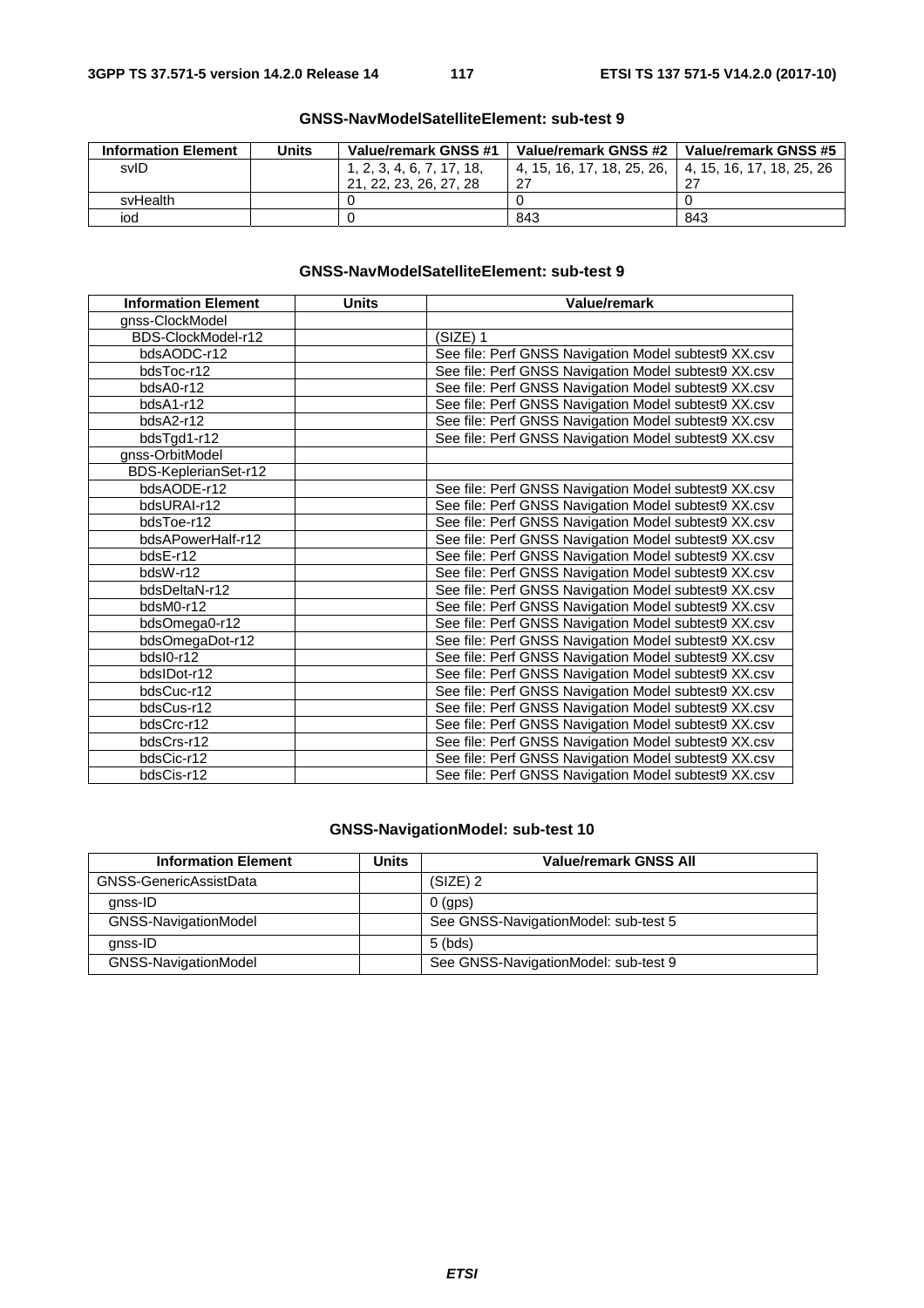#### **GNSS-NavigationModel: sub-test 11**

| <b>Information Element</b> | <b>Units</b> | <b>Value/remark GNSS All</b>         |
|----------------------------|--------------|--------------------------------------|
| GNSS-GenericAssistData     |              | $(SIZE)$ 3                           |
| gnss-ID                    |              | $0$ (aps)                            |
| GNSS-NavigationModel       |              | See GNSS-NavigationModel: sub-test 5 |
| qnss-ID                    |              | 4 (glonass)                          |
| GNSS-NavigationModel       |              | See GNSS-NavigationModel: sub-test 2 |
| qnss-ID                    |              | $5$ (bds)                            |
| GNSS-NavigationModel       |              | See GNSS-NavigationModel: sub-test 9 |

#### GNSS ACQUISITION ASSISTANCE:

#### **GNSS-AcquisitionAssistance: sub-test 1**

| <b>Information Element</b> | Units | Value/remark GNSS #1 | Value/remark GNSS #2 | Value/remark GNSS #5 |
|----------------------------|-------|----------------------|----------------------|----------------------|
| GNSS-AcquisitionAssistance |       |                      |                      |                      |
| gnss-SignalID              |       | $0$ (GPS L1 C/A)     | 0 (GPS L1 C/A        | 0 (GPS L1 C/A)       |
| gnss-AcquisitionAssistList |       | (SIZE) 9             | (SIZE) 9             | $(SIZE)$ 9           |
| confidence-r10             | $\%$  | 98                   | 98                   | 98                   |

#### **GNSS-AcquisitionAssistElement: sub-test 1**

| <b>Information Element</b> | Units | Value/remark GNSS #1    | Value/remark GNSS #2   | Value/remark GNSS #5   |
|----------------------------|-------|-------------------------|------------------------|------------------------|
| svID                       |       | PRNs: 1, 4, 11, 17, 19, | PRNs: 1, 7, 8, 11, 15, | PRNs: 1, 7, 8, 11, 15, |
|                            |       | 20, 23, 28, 32          | 17, 26, 27, 28         | 17. 26. 27. 28         |

| <b>Information Element</b>                                                                                              | <b>Units</b> | <b>Value/remark GNSS All</b>                                                                               |  |  |
|-------------------------------------------------------------------------------------------------------------------------|--------------|------------------------------------------------------------------------------------------------------------|--|--|
| doppler <sub>0</sub>                                                                                                    |              | Time varying. See file: Perf GNSS Acquisition Assistance subtest1 XX.csv                                   |  |  |
|                                                                                                                         |              | (Note)                                                                                                     |  |  |
| doppler1                                                                                                                |              | Time varying. See file: Perf GNSS Acquisition Assistance subtest1 XX.csv                                   |  |  |
|                                                                                                                         |              | (Note)                                                                                                     |  |  |
| dopplerUncertainty                                                                                                      |              | Time varying. See file: Perf GNSS Acquisition Assistance subtest1 XX.csv                                   |  |  |
|                                                                                                                         |              | (Note)                                                                                                     |  |  |
| codePhase                                                                                                               |              | Time varying. See file: Perf GNSS Acquisition Assistance subtest1 XX.csv                                   |  |  |
|                                                                                                                         |              | (Note)                                                                                                     |  |  |
| intCodePhase                                                                                                            |              | Time varying. See file: Perf GNSS Acquisition Assistance subtest1 XX.csv                                   |  |  |
|                                                                                                                         |              | (Note)                                                                                                     |  |  |
| codePhaseSearchWindow                                                                                                   |              | Time varying. See file: Perf GNSS Acquisition Assistance subtest1 XX.csv                                   |  |  |
|                                                                                                                         |              | (Note)                                                                                                     |  |  |
| azimuth                                                                                                                 |              | Time varying. See file: Perf GNSS Acquisition Assistance subtest1 XX.csv                                   |  |  |
|                                                                                                                         |              | (Note)                                                                                                     |  |  |
| elevation                                                                                                               |              | Time varying. See file: Perf GNSS Acquisition Assistance subtest1 XX.csv                                   |  |  |
|                                                                                                                         |              | (Note)                                                                                                     |  |  |
| codePhase1023                                                                                                           |              | Time varying. Calculated from "codePhase", see file: GNSS Acquisition                                      |  |  |
|                                                                                                                         |              | Assistance subtest1 XX.csv (Note)                                                                          |  |  |
| dopplerUncertaintyExt-r10                                                                                               |              | Not present                                                                                                |  |  |
| Note: This field is "Time varying" and its value depends on the "current gnss-TimeOfDay". The value of this field to be |              |                                                                                                            |  |  |
| used shall be determined by taking the "current gnss-TimeOfDay" value and selecting the field value in the              |              |                                                                                                            |  |  |
|                                                                                                                         |              | Perf GNSS Acquisition Assistance subtestX.csv file corresponding to the value of "current gnss-TimeOfDay". |  |  |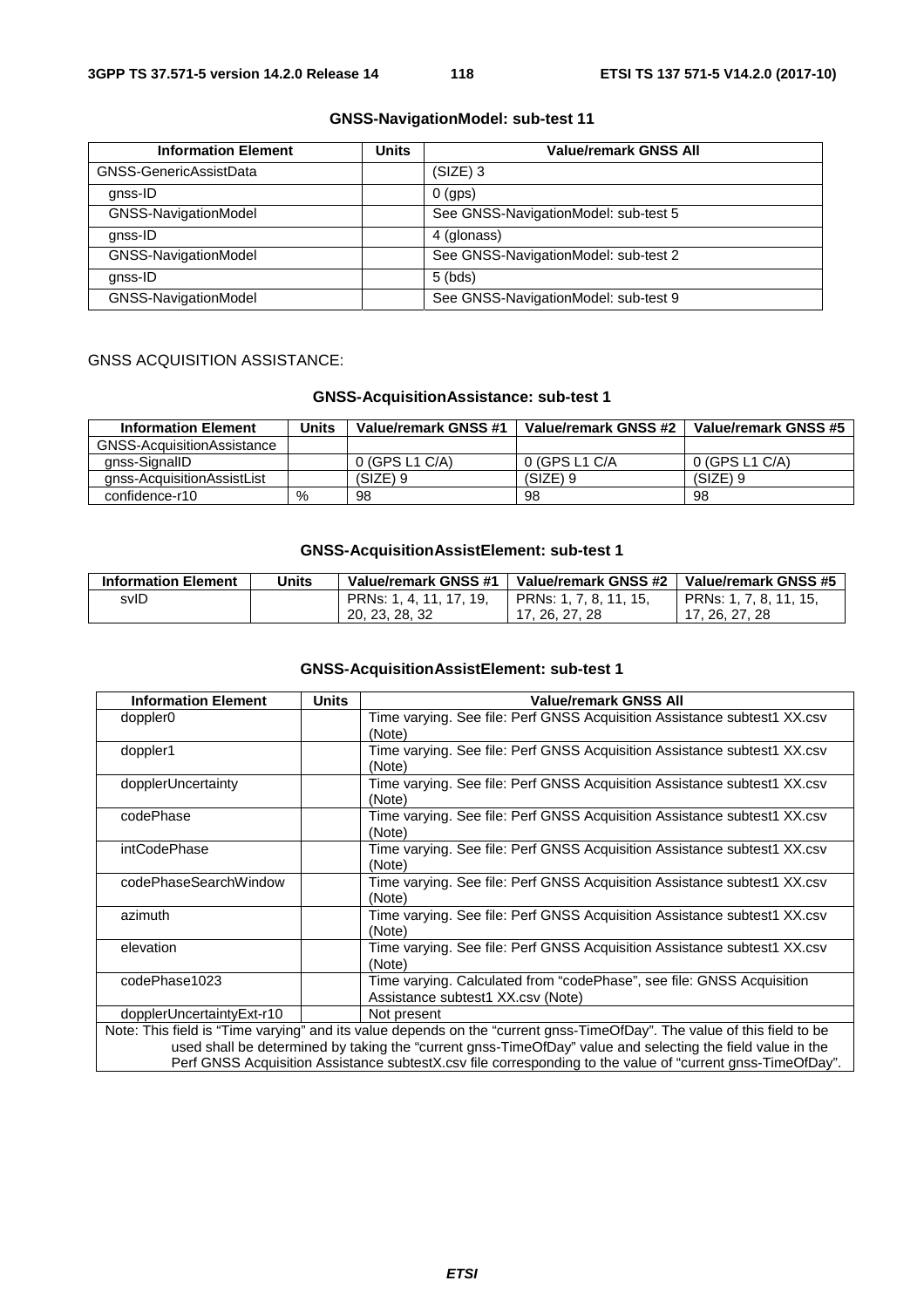| <b>Information Element</b>        | Units | Value/remark GNSS #1 | Value/remark GNSS #2 | Value/remark GNSS #5 |
|-----------------------------------|-------|----------------------|----------------------|----------------------|
| <b>GNSS-AcquisitionAssistance</b> |       |                      |                      |                      |
| anss-SignallD                     |       | 0 (GLONASS G1)       | 0 (GLONASS G1)       | 0 (GLONASS G1)       |
| gnss-AcquisitionAssistList        |       | $(SIZE)$ 8           | (SIZE) 8             | $(SIZE)$ 8           |
| confidence-r10                    | %     | 98                   | 98                   | 98                   |

#### **GNSS-AcquisitionAssistance: sub-test 2**

#### **GNSS-AcquisitionAssistElement: sub-test 2**

| <b>Information Element</b> | Units | Value/remark GNSS #1        | Value/remark GNSS #2   | Value/remark GNSS #5   |
|----------------------------|-------|-----------------------------|------------------------|------------------------|
| svID                       |       | Slot Numbers: 3, 4, 5, 9, 1 | Slot Numbers: 1, 8, 9, | Slot Numbers: 1, 8, 9, |
|                            |       | 10, 18, 19, 20              | 10. 16. 19. 20. 21     | 10, 16, 19, 20, 21     |

#### **GNSS-AcquisitionAssistElement: sub-test 2**

| <b>Information Element</b> | <b>Units</b> | Value/remark GNSS All                                                                                                                                                                                                                 |
|----------------------------|--------------|---------------------------------------------------------------------------------------------------------------------------------------------------------------------------------------------------------------------------------------|
| doppler <sub>0</sub>       |              | Time varying. See file: Perf GNSS Acquisition Assistance subtest2 XX.csv<br>(Note)                                                                                                                                                    |
| doppler1                   |              | Time varying. See file: Perf GNSS Acquisition Assistance subtest2 XX.csv<br>(Note)                                                                                                                                                    |
| dopplerUncertainty         |              | Time varying. See file: Perf GNSS Acquisition Assistance subtest2 XX.csv<br>(Note)                                                                                                                                                    |
| codePhase                  |              | Time varying. See file: Perf GNSS Acquisition Assistance subtest2 XX.csv<br>(Note)                                                                                                                                                    |
| intCodePhase               |              | Time varying. See file: Perf GNSS Acquisition Assistance subtest2 XX.csv<br>(Note)                                                                                                                                                    |
| codePhaseSearchWindow      |              | Time varying. See file: Perf GNSS Acquisition Assistance subtest2 XX.csv<br>(Note)                                                                                                                                                    |
| azimuth                    |              | Time varying. See file: Perf GNSS Acquisition Assistance subtest2 XX.csv<br>(Note)                                                                                                                                                    |
| elevation                  |              | Time varying. See file: Perf GNSS Acquisition Assistance subtest2 XX.csv<br>(Note)                                                                                                                                                    |
| codePhase1023              |              | Time varying. Calculated from "codePhase", see file: GNSS Acquisition<br>Assistance subtest1 XX.csv (Note)                                                                                                                            |
| dopplerUncertaintyExt-r10  |              | Not present                                                                                                                                                                                                                           |
|                            |              | Note: This field is "Time varying" and its value depends on the "current gnss-TimeOfDay". The value of this field to be<br>used shall be determined by taking the "current gnss-TimeOfDay" value and selecting the field value in the |

Perf GNSS Acquisition Assistance subtestX.csv file corresponding to the value of "current gnss-TimeOfDay".

#### **GNSS-AcquisitionAssistance: sub-test 3**

| <b>Information Element</b>        | Units | Value/remark GNSS #1 | Value/remark GNSS #2 | Value/remark GNSS #5 |
|-----------------------------------|-------|----------------------|----------------------|----------------------|
| <b>GNSS-AcquisitionAssistance</b> |       |                      |                      |                      |
| gnss-SignallD                     |       | 0 (Galileo E1)       | 0 (Galileo E1)       | 0 (Galileo E1)       |
| anss-AcquisitionAssistList        |       | (SIZE) 8             | (SIZE) 8             | (SIZE) 8             |
| confidence-r10                    | $\%$  | 98                   | 98                   | 98                   |

| <b>Information Element</b> | Units | Value/remark GNSS #1                                | Value/remark GNSS #2 | Value/remark GNSS #5   |
|----------------------------|-------|-----------------------------------------------------|----------------------|------------------------|
| svID                       |       | SV IDs: 4, 5, 10, 11, 18, SV IDs: 4, 5, 14, 15, 16, |                      | ISV IDs: 4.5.14.15.16. |
|                            |       | 19, 20, 21                                          | 26, 29, 30           | 26, 29, 30             |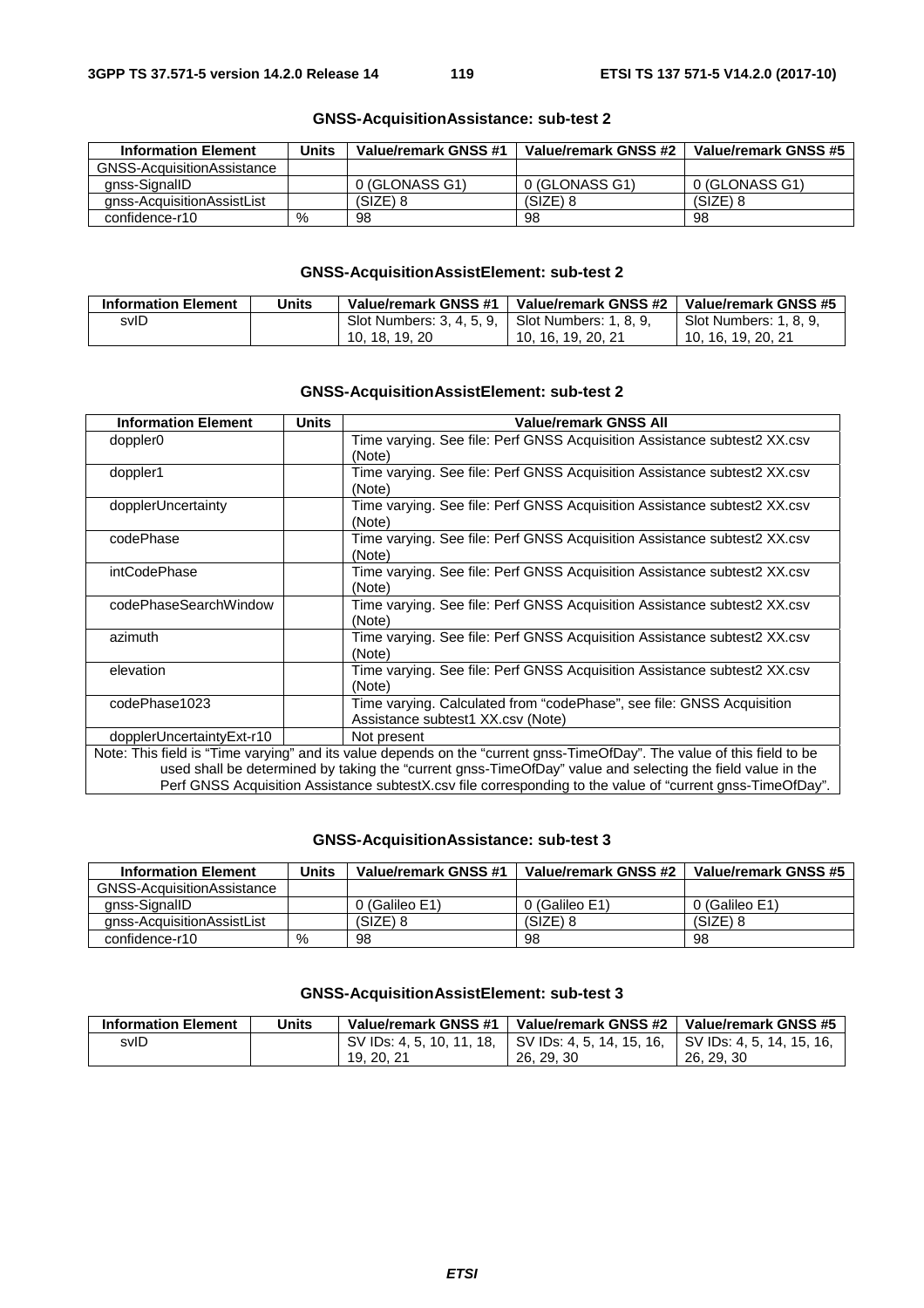| <b>Information Element</b> | <b>Units</b> | <b>Value/remark GNSS All</b>                                                                                            |
|----------------------------|--------------|-------------------------------------------------------------------------------------------------------------------------|
| doppler0                   |              | Time varying. See file: Perf GNSS Acquisition Assistance subtest3 XX.csv<br>(Note)                                      |
| doppler1                   |              | Time varying. See file: Perf GNSS Acquisition Assistance subtest3 XX.csv<br>(Note)                                      |
| dopplerUncertainty         |              | Time varying. See file: Perf GNSS Acquisition Assistance subtest3 XX.csv<br>(Note)                                      |
| codePhase                  |              | Time varying. See file: Perf GNSS Acquisition Assistance subtest3 XX.csv<br>(Note)                                      |
| intCodePhase               |              | Time varying. See file: Perf GNSS Acquisition Assistance subtest3 XX.csv<br>(Note)                                      |
| codePhaseSearchWindow      |              | Time varying. See file: Perf GNSS Acquisition Assistance subtest3 XX.csv<br>(Note)                                      |
| azimuth                    |              | Time varying. See file: Perf GNSS Acquisition Assistance subtest3 XX.csv<br>(Note)                                      |
| elevation                  |              | Time varying. See file: Perf GNSS Acquisition Assistance subtest3 XX.csv<br>(Note)                                      |
| codePhase1023              |              | Time varying. Calculated from "codePhase", see file: GNSS Acquisition<br>Assistance subtest1 XX.csv (Note)              |
| dopplerUncertaintyExt-r10  |              | Not present                                                                                                             |
|                            |              | Note: This field is "Time varying" and its value depends on the "current gnss-TimeOfDay". The value of this field to be |
|                            |              | used shall be determined by taking the "current gnss-TimeOfDay" value and selecting the field value in the              |

#### **GNSS-AcquisitionAssistElement: sub-test 3**

used shall be determined by taking the "current gnss-TimeOfDay" value and selecting the field value in the Perf GNSS Acquisition Assistance subtestX.csv file corresponding to the value of "current gnss-TimeOfDay".

#### **GNSS-AcquisitionAssistance: sub-test 5**

| <b>Information Element</b>        | Units | Value/remark GNSS All                       |
|-----------------------------------|-------|---------------------------------------------|
| GNSS-GenericAssistData            |       | $(SIZE)$ 2                                  |
| anss-ID                           |       | $0$ (gps)                                   |
| <b>GNSS-AcquisitionAssistance</b> |       | See GNSS-Acquisition Assistance: sub-test 5 |
| anss-ID                           |       | 4 (glonass)                                 |
| <b>GNSS-AcquisitionAssistance</b> |       | See GNSS-Acquisition Assistance: sub-test 2 |

#### **GNSS-AcquisitionAssistance: sub-test 5**

| <b>Information Element</b> | <b>Units</b> | Value/remark GNSS #1 | Value/remark GNSS #2 | Value/remark GNSS #5 |
|----------------------------|--------------|----------------------|----------------------|----------------------|
| GNSS-AcquisitionAssistance |              |                      |                      |                      |
| gnss-SignallD              |              | $0$ (GPS L1 C/A)     | 0 (GPS L1 C/A        | 0 (GPS L1 C/A)       |
| gnss-AcquisitionAssistList |              | (SIZE) 9             | $(SIZE)$ 9           | $(SIZE)$ 9           |
| confidence-r10             | %            | 98                   | 98                   | 98                   |

| <b>Information Element</b> | Units | Value/remark GNSS #1    | Value/remark GNSS #2   | Value/remark GNSS #5   |
|----------------------------|-------|-------------------------|------------------------|------------------------|
| svID                       |       | PRNs: 1, 4, 11, 17, 19, | PRNs: 1, 7, 8, 11, 15, | PRNs: 1, 7, 8, 11, 15, |
|                            |       | 20, 23, 28, 32          | 17, 26, 27, 28         | 17, 26, 27, 28         |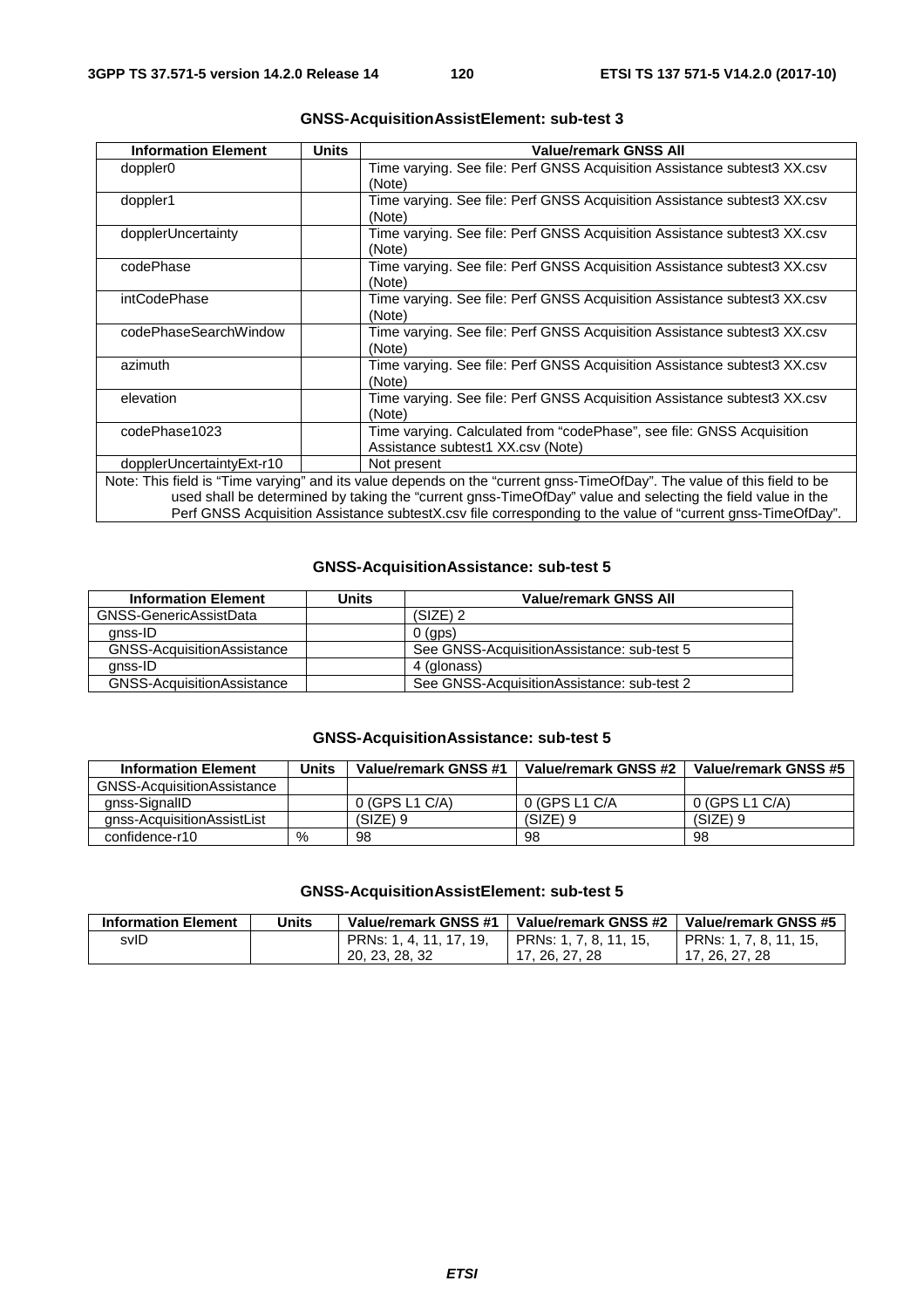| <b>Information Element</b> | <b>Units</b> | <b>Value/remark GNSS All</b>                                                                                            |
|----------------------------|--------------|-------------------------------------------------------------------------------------------------------------------------|
| doppler <sub>0</sub>       |              | Time varying. See file: Perf GNSS Acquisition Assistance subtest5 XX.csv<br>(Note)                                      |
| doppler1                   |              | Time varying. See file: Perf GNSS Acquisition Assistance subtest5 XX.csv<br>(Note)                                      |
| dopplerUncertainty         |              | Time varying. See file: Perf GNSS Acquisition Assistance subtest 5XX.csv<br>(Note)                                      |
| codePhase                  |              | Time varying. See file: Perf GNSS Acquisition Assistance subtest5 XX.csv<br>(Note)                                      |
| intCodePhase               |              | Time varying. See file: Perf GNSS Acquisition Assistance subtest5 XX.csv<br>(Note)                                      |
| codePhaseSearchWindow      |              | Time varying. See file: Perf GNSS Acquisition Assistance subtest 5XX.csv<br>(Note)                                      |
| azimuth                    |              | Time varying. See file: Perf GNSS Acquisition Assistance subtest5 XX.csv<br>(Note)                                      |
| elevation                  |              | Time varying. See file: Perf GNSS Acquisition Assistance subtest 5XX.csv<br>(Note)                                      |
| codePhase1023              |              | Time varying. Calculated from "codePhase", see file: GNSS Acquisition<br>Assistance subtest1 XX.csv (Note)              |
| dopplerUncertaintyExt-r10  |              | Not present                                                                                                             |
|                            |              | Note: This field is "Time varying" and its value depends on the "current gnss-TimeOfDay". The value of this field to be |
|                            |              | used shall be determined by taking the "current gnss-TimeOfDay" value and selecting the field value in the              |
|                            |              | Perf GNSS Acquisition Assistance subtestX.csv file corresponding to the value of "current gnss-TimeOfDay".              |

#### **GNSS-AcquisitionAssistElement: sub-test 5**

#### **GNSS-AcquisitionAssistance: sub-test 8**

| <b>Information Element</b>        | <b>Units</b> | <b>Value/remark GNSS All</b>                |
|-----------------------------------|--------------|---------------------------------------------|
| GNSS-GenericAssistData            |              | $(SIZE)$ 2                                  |
| anss-ID                           |              | $0$ (aps)                                   |
| <b>GNSS-AcquisitionAssistance</b> |              | See GNSS-Acquisition Assistance: sub-test 5 |
| anss-ID                           |              | 3 (galileo)                                 |
| <b>GNSS-AcquisitionAssistance</b> |              | See GNSS-Acquisition Assistance: sub-test 3 |

| <b>Information Element</b> | <b>Units</b> | Value/remark GNSS #1      | Value/remark GNSS #2   | Value/remark GNSS #5   |
|----------------------------|--------------|---------------------------|------------------------|------------------------|
| svID                       |              | SV IDs: 1, 2, 3, 4, 6, 7, | SV IDs: 4, 15, 16, 17, | SV IDs: 4, 15, 16, 17, |
|                            |              | 17. 18. 21. 22. 23. 26.   | 18, 25, 26, 27         | 18, 25, 26, 27         |
|                            |              | 27.28                     |                        |                        |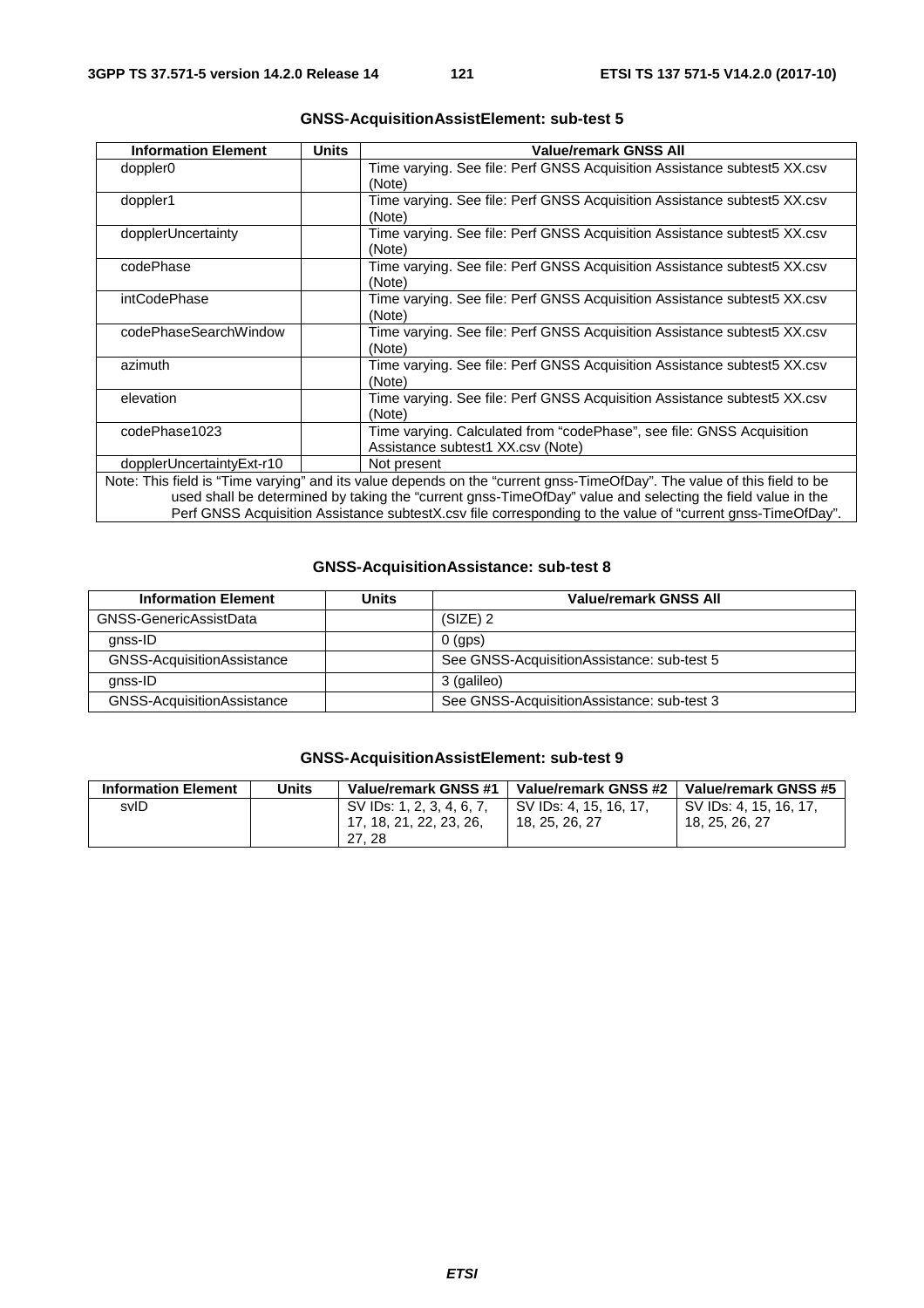| <b>Information Element</b> | <b>Units</b> | <b>Value/remark GNSS All</b>                                                                                            |
|----------------------------|--------------|-------------------------------------------------------------------------------------------------------------------------|
| doppler0                   |              | Time varying. See file: Perf GNSS Acquisition Assistance subtest9 XX.csv<br>(Note)                                      |
| doppler1                   |              | Time varying. See file: Perf GNSS Acquisition Assistance subtest9 XX.csv<br>(Note)                                      |
| dopplerUncertainty         |              | Time varying. See file: Perf GNSS Acquisition Assistance subtest9 XX.csv<br>(Note)                                      |
| codePhase                  |              | Time varying. See file: Perf GNSS Acquisition Assistance subtest9 XX.csv<br>(Note)                                      |
| intCodePhase               |              | Time varying. See file: Perf GNSS Acquisition Assistance subtest9 XX.csv<br>(Note)                                      |
| codePhaseSearchWindow      |              | Time varying. See file: Perf GNSS Acquisition Assistance subtest9 XX.csv<br>(Note)                                      |
| azimuth                    |              | Time varying. See file: Perf GNSS Acquisition Assistance subtest9 XX.csv<br>(Note)                                      |
| elevation                  |              | Time varying. See file: Perf GNSS Acquisition Assistance subtest9 XX.csv<br>(Note)                                      |
| codePhase1023              |              | Time varying. Calculated from "codePhase", see file: GNSS Acquisition<br>Assistance subtest 9 XX.csv (Note)             |
| dopplerUncertaintyExt-r10  |              | Not present                                                                                                             |
|                            |              | Note: This field is "Time varying" and its value depends on the "current gnss-TimeOfDay". The value of this field to be |
|                            |              | used shall be determined by taking the "current gnss-TimeOfDay" value and selecting the field value in the              |
|                            |              | Perf GNSS Acquisition Assistance subtestX.csv file corresponding to the value of "current gnss-TimeOfDay".              |

#### **GNSS-AcquisitionAssistElement: sub-test 9**

#### **GNSS-AcquisitionAssistance: sub-test 10**

| <b>Information Element</b>        | <b>Units</b> | <b>Value/remark GNSS All</b>                |
|-----------------------------------|--------------|---------------------------------------------|
| GNSS-GenericAssistData            |              | (SIZE) 2                                    |
| anss-ID                           |              | $0$ (aps)                                   |
| <b>GNSS-AcquisitionAssistance</b> |              | See GNSS-Acquisition Assistance: sub-test 5 |
| anss-ID                           |              | $5$ (bds)                                   |
| GNSS-AcquisitionAssistance        |              | See GNSS-Acquisition Assistance: sub-test 9 |

#### **GNSS-AcquisitionAssistance: sub-test 11**

| <b>Information Element</b>        | <b>Units</b> | <b>Value/remark GNSS All</b>               |
|-----------------------------------|--------------|--------------------------------------------|
| GNSS-GenericAssistData            |              | $(SIZE)$ 3                                 |
| gnss-ID                           |              | $0$ (qps)                                  |
| <b>GNSS-AcquisitionAssistance</b> |              | See GNSS-AcquisitionAssistance: sub-test 5 |
| gnss-ID                           |              | 4 (glonass)                                |
| <b>GNSS-AcquisitionAssistance</b> |              | See GNSS-AcquisitionAssistance: sub-test 2 |
| gnss-ID                           |              | $5$ (bds)                                  |
| GNSS-AcquisitionAssistance        |              | See GNSS-AcquisitionAssistance: sub-test 9 |

#### GNSS ALMANAC:

| <b>Information Element</b> | Units | Value/remark GNSS #1 | Value/remark GNSS #2 | Value/remark GNSS #5 |
|----------------------------|-------|----------------------|----------------------|----------------------|
| GNSS-Almanac               |       |                      |                      |                      |
| weekNumber                 |       | 1669                 | 1691                 | 1691                 |
| toa                        |       | 249856               | 77824                | 77824                |
| ioda                       |       | Not present          | Not present          | Not present          |
| completeAlmanacProvided    |       | (TRUE)               | (TRUE)               | (TRUE)               |
| anss-AlmanacList           |       | $(SIZE)$ 24          | $(SIZE)$ 24          | $(SIZE)$ 24          |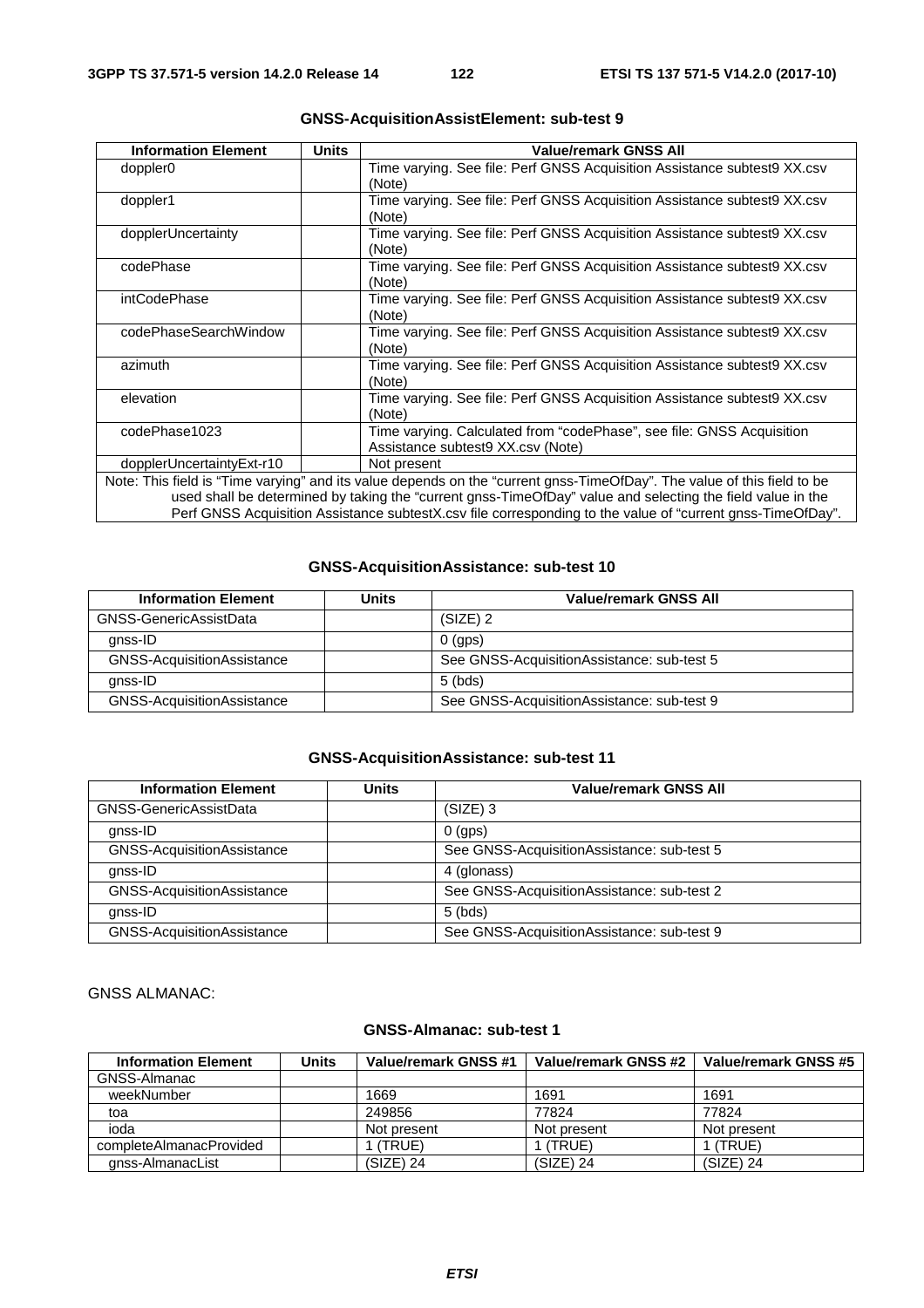| <b>Information Element</b> | Units | Value/remark GNSS #1       | Value/remark GNSS #2       | Value/remark GNSS #5       |
|----------------------------|-------|----------------------------|----------------------------|----------------------------|
| keplerianNAV-Almanac       |       |                            |                            |                            |
| svID                       |       | PRNs: 1, 4, 5, 6, 7, 8, 9, | PRNs: 1, 2, 3, 5, 6, 7, 8, | PRNs: 1, 2, 3, 5, 6, 7, 8, |
|                            |       | 10, 11, 14, 16, 17, 18,    | 10. 11. 13. 14. 15. 16.    | 10. 11. 13. 14. 15. 16.    |
|                            |       | 19, 20, 21, 22, 23, 25,    | 17. 18. 19. 20. 21. 22.    | 17. 18. 19. 20. 21. 22.    |
|                            |       | 26, 27, 28, 29, 32         | 25, 26, 27, 28, 30         | 25, 26, 27, 28, 30         |

### **GNSS-AlmanacElement: sub-test 1**

| <b>Information Element</b> | <b>Units</b> | <b>Value/remark GNSS All</b>         |
|----------------------------|--------------|--------------------------------------|
| navAlmE                    |              | See file: Perf GNSS Almanac subtest1 |
|                            |              | XX.csv                               |
| navAlmDeltal               |              | See file: Perf GNSS Almanac subtest1 |
|                            |              | XX.csv                               |
| navAlmOMEGADOT             |              | See file: Perf GNSS Almanac subtest1 |
|                            |              | XX.csv                               |
| navAlmSVHealth             |              | See file: Perf GNSS Almanac subtest1 |
|                            |              | XX.csv                               |
| navAlmSqrtA                |              | See file: Perf GNSS Almanac subtest1 |
|                            |              | XX.csv                               |
| navAlmOMEGAo               |              | See file: Perf GNSS Almanac subtest1 |
|                            |              | XX.csv                               |
| navAlmOmega                |              | See file: Perf GNSS Almanac subtest1 |
|                            |              | XX.csv                               |
| navAlmMo                   |              | See file: Perf GNSS Almanac subtest1 |
|                            |              | XX.csv                               |
| navAlmaf0                  |              | See file: Perf GNSS Almanac subtest1 |
|                            |              | XX.csv                               |
| navAlmaf1                  |              | See file: Perf GNSS Almanac subtest1 |
|                            |              | XX.csv                               |

| <b>Information Element</b> | Units | Value/remark GNSS #1 | Value/remark GNSS #2 | Value/remark GNSS #5 |
|----------------------------|-------|----------------------|----------------------|----------------------|
| GNSS-Almanac               |       |                      |                      |                      |
| completeAlmanacProvided    |       | (TRUE)               | (TRUE)               | (TRUE)               |
| gnss-AlmanacList           |       | (SIZE) 24            | (SIZE) 24            | $(SIZE)$ 24          |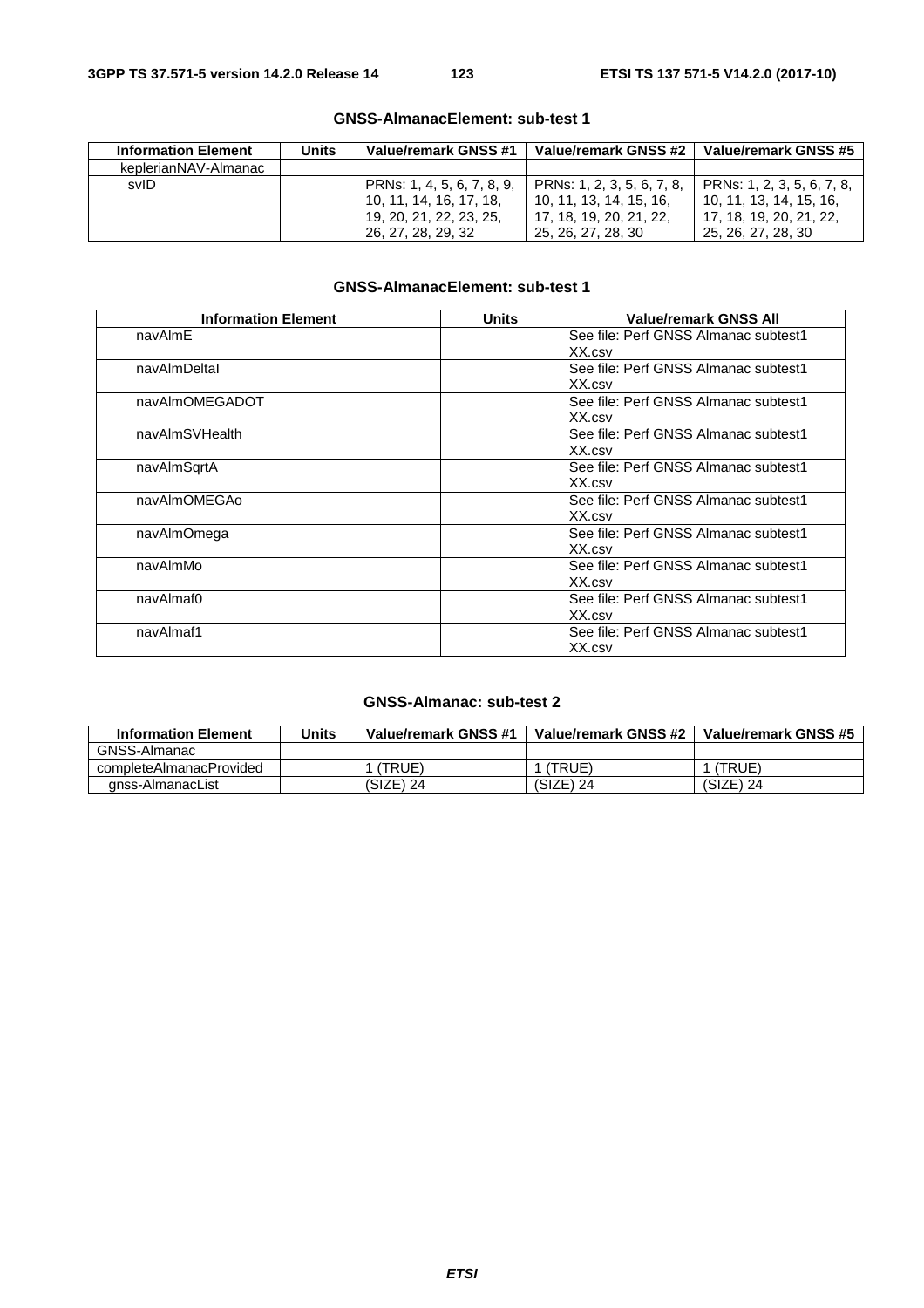| <b>Information Element</b> | <b>Units</b> | <b>Value/remark GNSS All</b>         |
|----------------------------|--------------|--------------------------------------|
| keplerianGLONASS           |              |                                      |
| gloAlm-NA                  |              | See file: Perf GNSS Almanac subtest2 |
|                            |              | XX.csv                               |
| gloAlmnA                   |              | Slot Numbers: 1, 2, 3 22, 23, 24     |
| qloAlmHA                   |              | See file: Perf GNSS Almanac subtest2 |
|                            |              | XX.csv                               |
| gloAlmLambdaA              |              | See file: Perf GNSS Almanac subtest2 |
|                            |              | XX.csv                               |
| gloAlmtlambdaA             |              | See file: Perf GNSS Almanac subtest2 |
|                            |              | XX.csv                               |
| gloAlmDeltala              |              | See file: Perf GNSS Almanac subtest2 |
|                            |              | XX.csv                               |
| gloAlmDeltaTA              |              | See file: Perf GNSS Almanac subtest2 |
|                            |              | XX.csv                               |
| gloAlmDeltaTdotA           |              | See file: Perf GNSS Almanac subtest2 |
|                            |              | XX.csv                               |
| gloAlmEpsilonA             |              | See file: Perf GNSS Almanac subtest2 |
|                            |              | XX.csv                               |
| gloAlmOmegaA               |              | See file: Perf GNSS Almanac subtest2 |
|                            |              | XX.csv                               |
| gloAlmTauA                 |              | See file: Perf GNSS Almanac subtest2 |
|                            |              | XX.csv                               |
| gloAlmCA                   |              | See file: Perf GNSS Almanac subtest2 |
|                            |              | XX.csv                               |
| gloAlmMA                   |              | See file: Perf GNSS Almanac subtest2 |
|                            |              | XX.csv                               |

#### **GNSS-Almanac: sub-test 3**

| <b>Information Element</b> | Units | Value/remark GNSS #1 | Value/remark GNSS #2 | Value/remark GNSS #5 |
|----------------------------|-------|----------------------|----------------------|----------------------|
| GNSS-Almanac               |       |                      |                      |                      |
| weekNumber                 |       | 645                  | 666                  | 666                  |
| toa                        |       | 147000               | 147000               | 147000               |
| ioda                       |       | Not present          | Not present          | Not present          |
| completeAlmanacProvided    |       | (TRUE)               | (TRUE)               | (TRUE)               |
| anss-AlmanacList           |       | (SIZE) 30            | $(SIZE)$ 30          | (SIZE) 30            |

| <b>Information Element</b> | Units | Value/remark GNSS #1   | Value/remark GNSS #2       | Value/remark GNSS #5 |
|----------------------------|-------|------------------------|----------------------------|----------------------|
| keplerianAlmanacSet        |       |                        |                            |                      |
| svID                       |       | SV IDs: 1, 2, 3, , 29, | 29<br>SV IDs: 1, 2, 3, , 1 | SV IDs: 1, 2, 3, , 2 |
|                            |       | 30                     | 30                         | 30                   |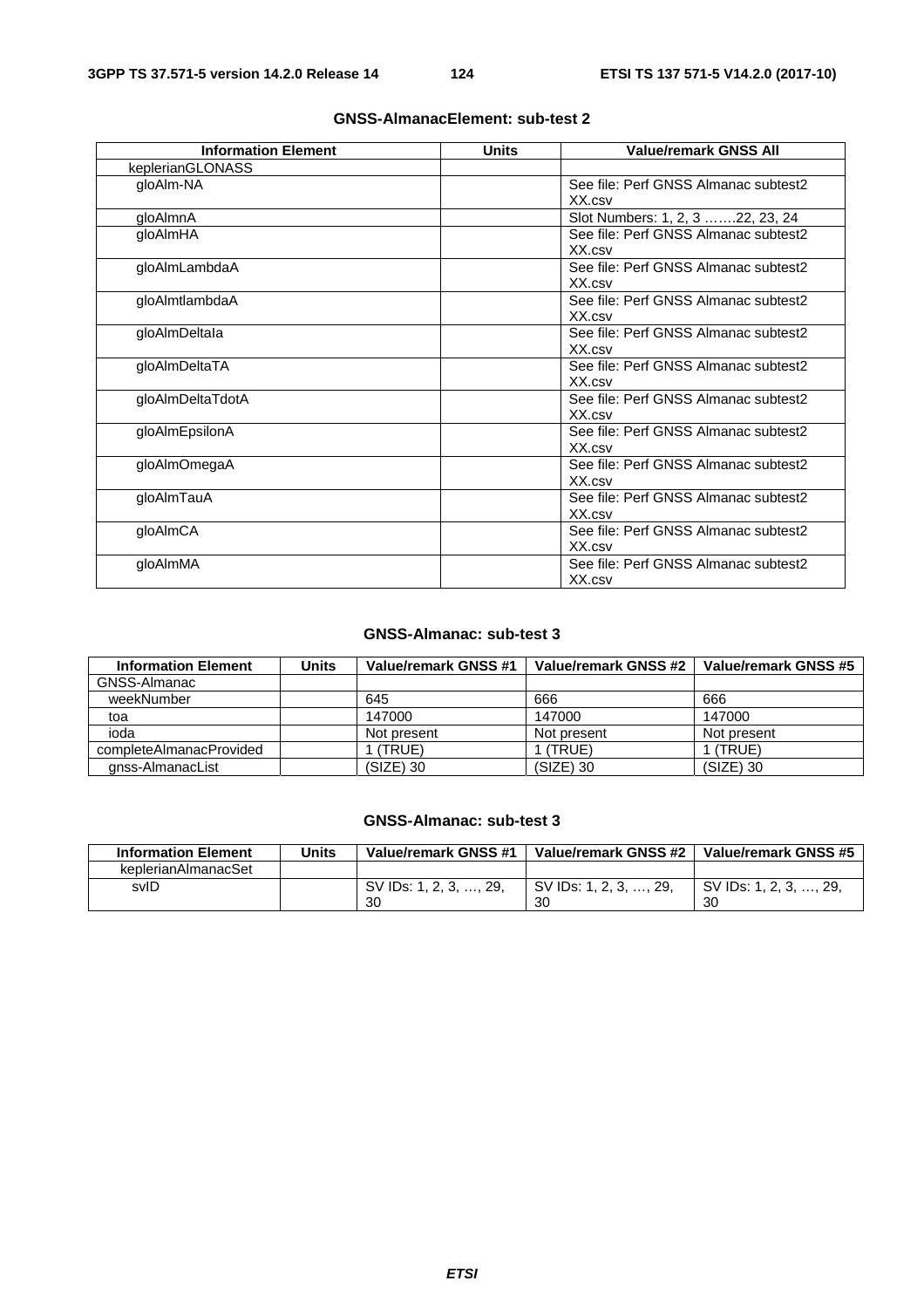| <b>Information Element</b> | <b>Units</b> | Value/remark GNSS All                |
|----------------------------|--------------|--------------------------------------|
| kepAlmanacE                |              | See file: Perf GNSS Almanac subtest3 |
|                            |              | XX.csv                               |
| kepAlmanacDeltal           |              | See file: Perf GNSS Almanac subtest3 |
|                            |              | XX.csv                               |
| kepAlmanacOmegaDot         |              | See file: Perf GNSS Almanac subtest3 |
|                            |              | XX.csv                               |
| kepSVHealth                |              | See file: Perf GNSS Almanac subtest3 |
|                            |              | XX.csv                               |
| kepAlmanacAPowerHalf       |              | See file: Perf GNSS Almanac subtest3 |
|                            |              | XX.csv                               |
| kepAlmanacOmega0           |              | See file: Perf GNSS Almanac subtest3 |
|                            |              | XX.csv                               |
| kepAlmanacW                |              | See file: Perf GNSS Almanac subtest3 |
|                            |              | XX.csv                               |
| kepAlmanacM0               |              | See file: Perf GNSS Almanac subtest3 |
|                            |              | XX.csv                               |
| kepAlmanacAF0              |              | See file: Perf GNSS Almanac subtest3 |
|                            |              | XX.csv                               |
| kepAlmanacAF1              |              | See file: Perf GNSS Almanac subtest3 |
|                            |              | XX.csv                               |

#### **GNSS-Almanac: sub-test 5**

| <b>Information Element</b> | Units | Value/remark GNSS All        |
|----------------------------|-------|------------------------------|
| GNSS-GenericAssistData     |       | (SIZE) 2                     |
| anss-ID                    |       | $0$ (qps)                    |
| GNSS-Almanac               |       | See GNSS-Almanac: sub-test 5 |
| anss-ID                    |       | 4 (glonass)                  |
| GNSS-Almanac               |       | See GNSS-Almanac: sub-test 2 |

#### **GNSS-Almanac: sub-test 5**

| <b>Information Element</b> | <b>Units</b> | Value/remark GNSS #1 | Value/remark GNSS #2 | Value/remark GNSS #5 |
|----------------------------|--------------|----------------------|----------------------|----------------------|
| GNSS-Almanac               |              |                      |                      |                      |
| weekNumber                 |              | 1669                 | 1691                 | 1691                 |
| toa                        |              | 249856               | 77824                | 77824                |
| ioda                       |              | Not present          | Not present          | Not present          |
| completeAlmanacProvided    |              | (TRUE)               | (TRUE)               | 1 (TRUE)             |
| gnss-AlmanacList           |              | $(SIZE)$ 27          | $(SIZE)$ 27          | $(SIZE)$ 27          |

#### **GNSS-AlmanacElement: sub-test 5**

| <b>Information Element</b> | Units | Value/remark GNSS #1       | Value/remark GNSS #2       | Value/remark GNSS #5       |
|----------------------------|-------|----------------------------|----------------------------|----------------------------|
| keplerianNAV-Almanac       |       |                            |                            |                            |
| svID                       |       | PRNs: 1, 2, 4, 5, 6, 7, 8, | PRNs: 1, 2, 3, 5, 6, 7, 8, | PRNs: 1, 2, 3, 5, 6, 7, 8, |
|                            |       | 9, 10, 11, 14, 15, 16, 17, | 9, 10, 11, 12, 13, 14, 15, | 9, 10, 11, 12, 13, 14, 15, |
|                            |       | 18, 19, 20, 21, 22, 23,    | 16. 17. 18. 19. 20. 21.    | 16, 17, 18, 19, 20, 21,    |
|                            |       | 25, 26, 27, 28, 29, 30,    | 22, 23, 25, 26, 27, 28,    | 22, 23, 25, 26, 27, 28,    |
|                            |       | 32                         | 30                         | 30                         |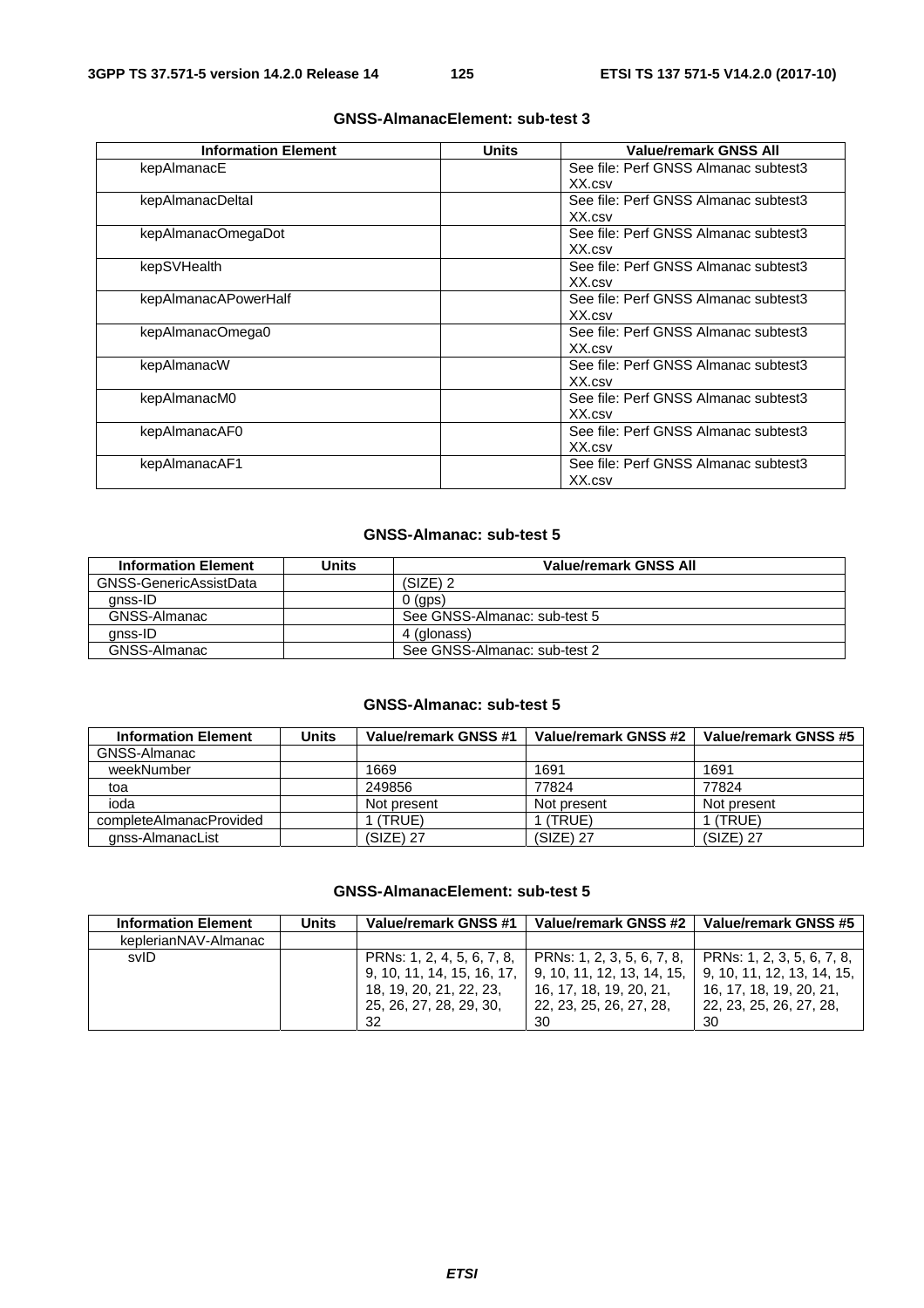| <b>Information Element</b> | <b>Units</b> | <b>Value/remark GNSS All</b>         |
|----------------------------|--------------|--------------------------------------|
| navAlmE                    |              | See file: Perf GNSS Almanac subtest5 |
|                            |              | XX.csv                               |
| navAlmDeltal               |              | See file: Perf GNSS Almanac subtest5 |
|                            |              | XX.csv                               |
| navAlmOMEGADOT             |              | See file: Perf GNSS Almanac subtest5 |
|                            |              | XX.csv                               |
| navAlmSVHealth             |              | See file: Perf GNSS Almanac subtest5 |
|                            |              | XX.csv                               |
| navAlmSqrtA                |              | See file: Perf GNSS Almanac subtest5 |
|                            |              | XX.csv                               |
| navAlmOMEGAo               |              | See file: Perf GNSS Almanac subtest5 |
|                            |              | XX.csv                               |
| navAlmOmega                |              | See file: Perf GNSS Almanac subtest5 |
|                            |              | XX.csv                               |
| navAlmMo                   |              | See file: Perf GNSS Almanac subtest5 |
|                            |              | XX.csv                               |
| navAlmaf0                  |              | See file: Perf GNSS Almanac subtest5 |
|                            |              | XX.csv                               |
| navAlmaf1                  |              | See file: Perf GNSS Almanac subtest5 |
|                            |              | XX.csv                               |

#### **GNSS-Almanac: sub-test 8**

| <b>Information Element</b> | Units | Value/remark GNSS All        |
|----------------------------|-------|------------------------------|
| GNSS-GenericAssistData     |       | (SIZE) 2                     |
| anss-ID                    |       | $0$ (gps)                    |
| GNSS-Almanac               |       | See GNSS-Almanac: sub-test 5 |
| anss-ID                    |       | 3 (galileo)                  |
| GNSS-Almanac               |       | See GNSS-Almanac: sub-test 3 |

| <b>Information Element</b> | <b>Units</b> | Value/remark GNSS #1 | Value/remark GNSS #2 | Value/remark GNSS #5 |
|----------------------------|--------------|----------------------|----------------------|----------------------|
| GNSS-Almanac               |              |                      |                      |                      |
| weekNumber                 |              | 312                  | 334                  | 334                  |
| toa                        |              | 147000               | 147000               | 147000               |
| ioda                       |              |                      |                      |                      |
| completeAlmanacProvided    |              | (TRUE                | (TRUE)               | l (TRUE)             |
| gnss-AlmanacList           |              | (SIZE) 30            | (SIZE) 30            | $(SIZE)$ 30          |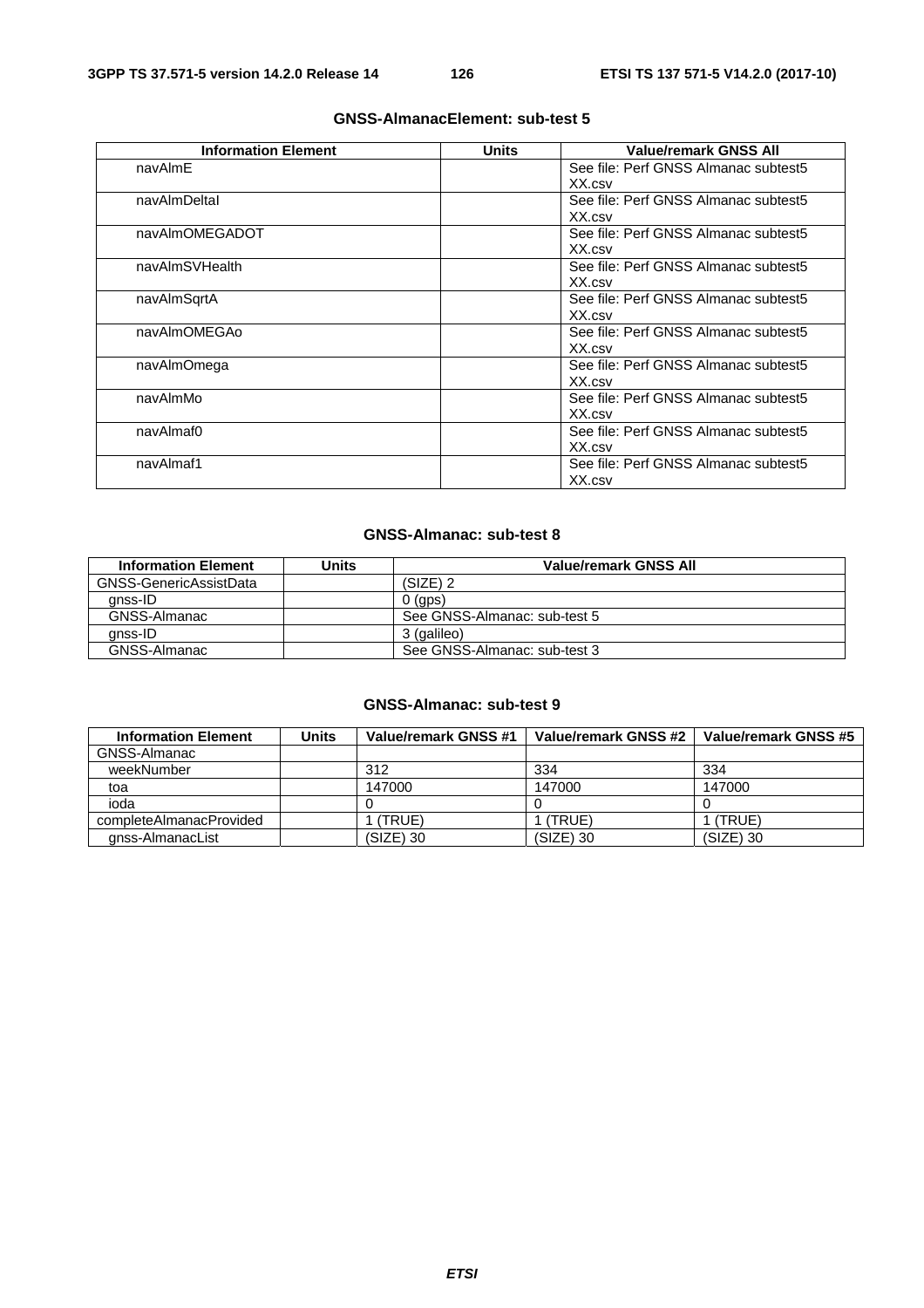| <b>Information Element</b> | <b>Units</b> | Value/remark                         |
|----------------------------|--------------|--------------------------------------|
| BDS-AlmanacSet-r12         |              |                                      |
| svID                       |              | SV IDs: 1, 2, 3, , 29, 30            |
| bdsAlmToa-r12              |              | See file: Perf GNSS Almanac subtest9 |
|                            |              | XX.csv                               |
| bdsAlmSqrtA-r12            |              | See file: Perf GNSS Almanac subtest9 |
|                            |              | XX.csv                               |
| bdsAlmE-r12                |              | See file: Perf GNSS Almanac subtest9 |
|                            |              | XX.csv                               |
| bdsAlmW-r12                |              | See file: Perf GNSS Almanac subtest9 |
|                            |              | XX.csv                               |
| bdsAlmM0-r12               |              | See file: Perf GNSS Almanac subtest9 |
|                            |              | XX.csv                               |
| bdsAlmOmega0-r12           |              | See file: Perf GNSS Almanac subtest9 |
|                            |              | XX.csv                               |
| bdsAlmOmegaDot-r12         |              | See file: Perf GNSS Almanac subtest9 |
|                            |              | XX.csv                               |
| bdsAlmDeltaI-r12           |              | See file: Perf GNSS Almanac subtest9 |
|                            |              | XX.csv                               |
| bdsAlmA0-r12               |              | See file: Perf GNSS Almanac subtest9 |
|                            |              | XX.csv                               |
| bdsAlmA1-r12               |              | See file: Perf GNSS Almanac subtest9 |
|                            |              | XX.csv                               |
| bdsSvHealth-r12            |              | See file: Perf GNSS Almanac subtest9 |
|                            |              | XX.csv                               |

#### **GNSS-Almanac: sub-test 10**

| <b>Information Element</b> | Units | Value/remark GNSS All        |
|----------------------------|-------|------------------------------|
| GNSS-GenericAssistData     |       | (SIZE) 2                     |
| anss-ID                    |       | $0$ (gps)                    |
| GNSS-Almanac               |       | See GNSS-Almanac: sub-test 5 |
| anss-ID                    |       | $5$ (bds)                    |
| GNSS-Almanac               |       | See GNSS-Almanac: sub-test 9 |

#### **GNSS-Almanac: sub-test 11**

| <b>Information Element</b> | <b>Units</b> | <b>Value/remark GNSS All</b> |
|----------------------------|--------------|------------------------------|
| GNSS-GenericAssistData     |              | (SIZE) 3                     |
| anss-ID                    |              | $0$ (gps)                    |
| GNSS-Almanac               |              | See GNSS-Almanac: sub-test 5 |
| anss-ID                    |              | 4 (glonass)                  |
| GNSS-Almanac               |              | See GNSS-Almanac: sub-test 2 |
| anss-ID                    |              | $5$ (bds)                    |
| GNSS-Almanac               |              | See GNSS-Almanac: sub-test 9 |

# GNSS UTC MODEL:

#### **GNSS-UTC-Model: sub-test 5, 11**

| <b>Information Element</b> | Units | <b>Value/remark GNSS All</b> |
|----------------------------|-------|------------------------------|
| GNSS-UTC-Model             |       |                              |
| utcModel1                  |       |                              |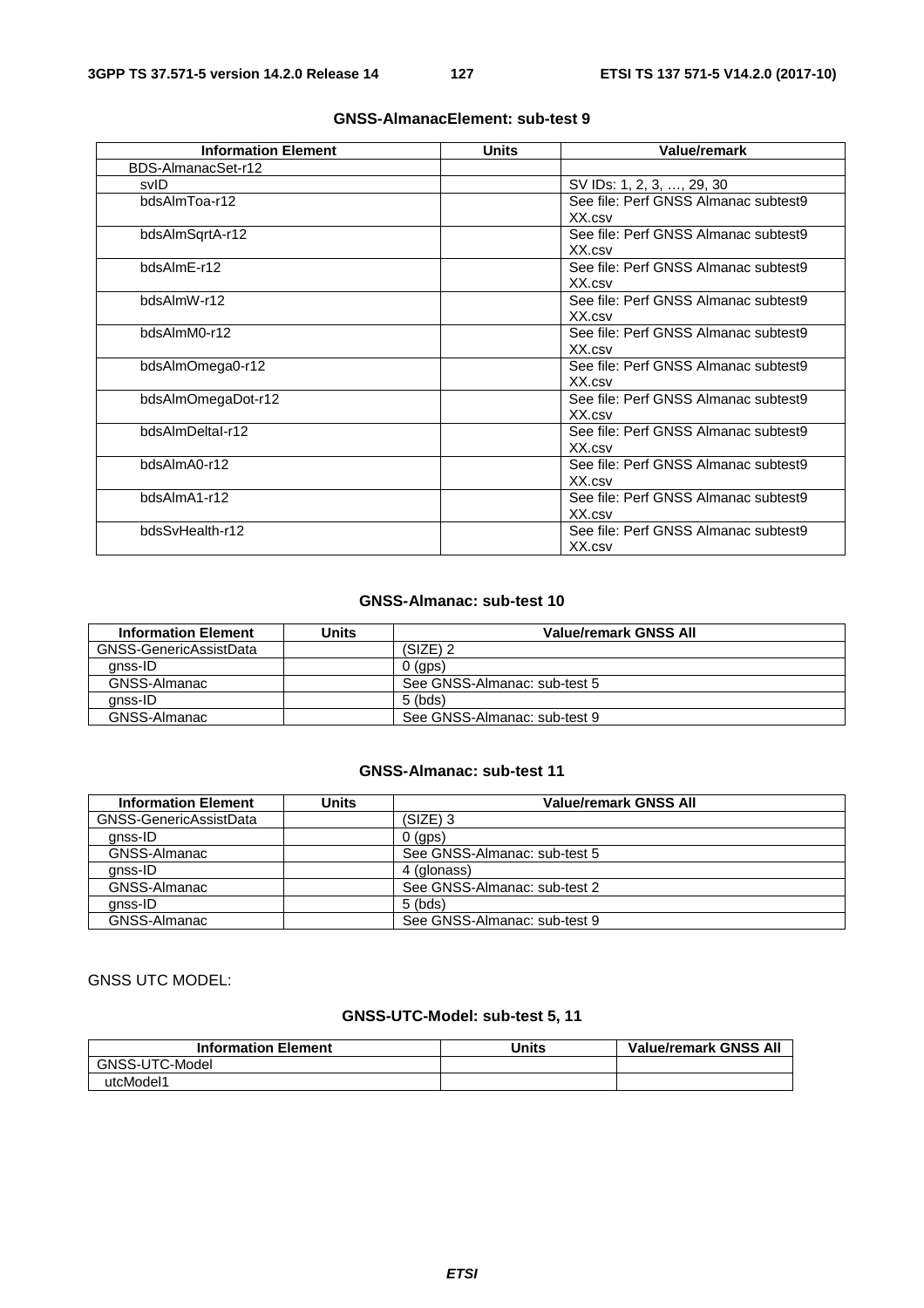| <b>Information</b> | <b>Units</b> | Value/remark GNSS #1 | Value/remark GNSS #2 | Value/remark GNSS #5 |
|--------------------|--------------|----------------------|----------------------|----------------------|
| <b>Element</b>     |              |                      |                      |                      |
| gnss-Utc-A1        |              |                      |                      |                      |
| gnss-Utc-A0        |              |                      |                      |                      |
| gnss-Utc-Tot       |              | 249856               | 77824                | 77824                |
| gnss-Utc-WNt       |              | 133                  | 155                  | 155                  |
| gnss-Utc-DeltaTls  |              | 15                   | 15                   | 15                   |
| gnss-Utc-WNIsf     |              | 158                  | 158                  | 158                  |
| gnss-Utc-DN        |              |                      |                      |                      |
| gnss-Utc-DeltaTlsf |              | 16                   | 16                   | 16                   |

#### **UTC-ModelSet1: sub-test 5, 11**

### GNSS AUXILIARY INFORMATION:

#### **GNSS-AuxiliaryInformation: sub-test 2**

| <b>Information Element</b> | Units | Value/remark GNSS #1 | Value/remark GNSS #2 | Value/remark GNSS #5 |
|----------------------------|-------|----------------------|----------------------|----------------------|
| GNSS-AuxiliarvInformation  |       |                      |                      |                      |
| anss-ID-GLONASS            |       | 'SIZE)               | (SIZE)               | (SIZE)               |

#### **GNSS-ID-GLONASS-SatElement: sub-test 2**

| <b>Information Element</b> | Units | Value/remark GNSS #1      | Value/remark GNSS #2              | Value/remark GNSS #5        |
|----------------------------|-------|---------------------------|-----------------------------------|-----------------------------|
| svID                       |       | Slot Numbers: 3, 4, 5, 9, | Slot Numbers: 1, 8, 9,            | Slot Numbers: 1, 8, 9,      |
|                            |       | 10, 18, 19, 20            | 10, 16, 19, 20, 21                | 10, 16, 19, 20, 21          |
| signalsAvailable           |       | G1                        | G1                                | G1                          |
| channelNumber              |       | $-2$<br>5.6.              | 1 6<br>$-2^{\circ}$<br>$-1$ 3 2 4 | $1, 6, -2, -7, -1, 3, 2, 4$ |

#### **GNSS-AuxiliaryInformation: sub-test 4**

| <b>Information Element</b>       | Units | Value/remark GNSS #1 | Value/remark GNSS #2 | Value/remark GNSS #5 |
|----------------------------------|-------|----------------------|----------------------|----------------------|
| <b>GNSS-AuxiliarvInformation</b> |       |                      |                      |                      |
| anss-ID-GPS                      |       | $(SIZE)$ 9           | (SIZE)               | $(SIZE)$ 9           |

#### **GNSS-ID-GPS-SatElement: sub-test 4**

| <b>Information Element</b> | Units | Value/remark GNSS #1    | Value/remark GNSS #2   | Value/remark GNSS #5   |
|----------------------------|-------|-------------------------|------------------------|------------------------|
| svID                       |       | PRNs: 1, 4, 11, 17, 19, | PRNs: 1, 7, 8, 11, 15, | PRNs: 1, 7, 8, 11, 15, |
|                            |       | 20, 23, 28, 32          | 17, 26, 27, 28         | 17, 26, 27, 28         |
| signalsAvailable           |       | L1C and others as       | L1C and others as      | L1C and others as      |
|                            |       | supported by the UE     | supported by the UE    | supported by the UE    |

#### **GNSS- AuxiliaryInformation: sub-test 5, 11**

| <b>Information Element</b> | Units | <b>Value/remark GNSS All</b>                       |
|----------------------------|-------|----------------------------------------------------|
| GNSS-GenericAssistData     |       | (SIZE) 1, or 2 if UE supports multiple GPS signals |
| anss-ID                    |       | 0 (gps) if UE supports multiple GPS signals        |
| GNSS-AuxiliaryInformation  |       | See GNSS-AuxiliaryInformation: sub-test 4          |
| anss-ID                    |       | 4 (glonass)                                        |
| GNSS-AuxiliaryInformation  |       | See GNSS-AuxiliaryInformation: sub-test 2          |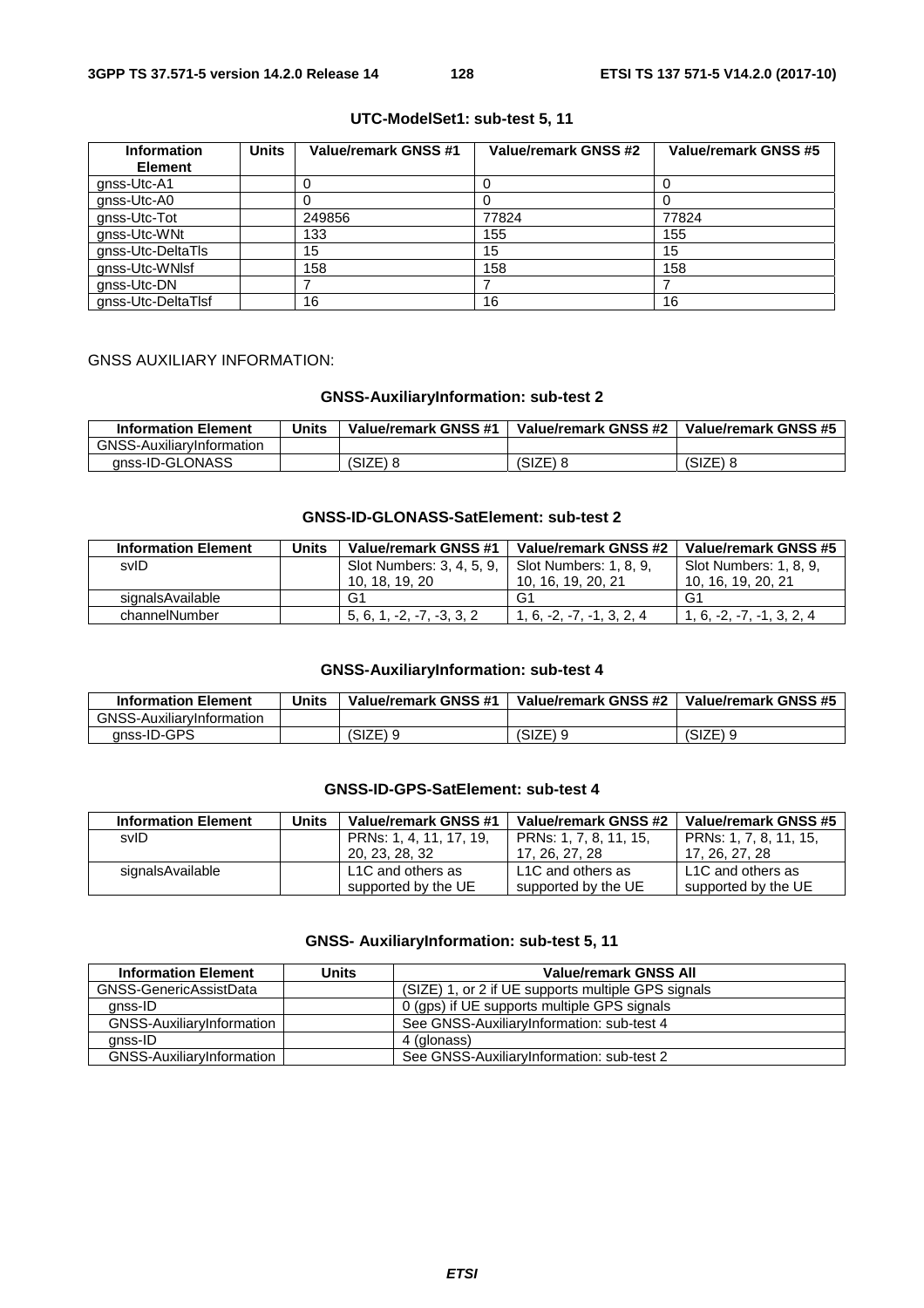#### GNSS GENERIC ASSISTANCE DATA

#### **GNSS- GenericAssistData: sub-test 1**

| <b>Information Element</b> | Jnits | <b>Value/remark GNSS All</b> |
|----------------------------|-------|------------------------------|
| GNSS-GenericAssistData     |       | (SIZE                        |
| anss-ID                    |       | (gps)                        |

#### **GNSS- GenericAssistData: sub-test 2**

| <b>Information Element</b> | <b>Units</b> | <b>Value/remark GNSS All</b> |  |
|----------------------------|--------------|------------------------------|--|
| GNSS-GenericAssistData     |              | SIZE <sup>®</sup>            |  |
| gnss-ID                    |              | (glonass)                    |  |

#### **GNSS- GenericAssistData: sub-test 3**

| <b>Information Element</b> | Units | <b>Value/remark GNSS All</b> |  |
|----------------------------|-------|------------------------------|--|
| GNSS-GenericAssistData     |       | C17E<br>SIZE                 |  |
| anss-ID                    |       | (galileo)                    |  |

#### **GNSS- GenericAssistData: sub-test 5**

| <b>Information Element</b> | Units | <b>Value/remark GNSS All</b> |
|----------------------------|-------|------------------------------|
| GNSS-GenericAssistData     |       | .SIZE)                       |
| anss-ID                    |       | (qps)                        |
| qnss-ID                    |       | (glonass)                    |

#### **GNSS- GenericAssistData: sub-test 8**

| <b>Information Element</b> | Units | <b>Value/remark GNSS All</b> |
|----------------------------|-------|------------------------------|
| GNSS-GenericAssistData     |       | (SIZE) 2                     |
| anss-ID                    |       | (gps)                        |
| anss-ID                    |       | 3 (galileo)                  |

#### **GNSS- GenericAssistData: sub-test 9**

| <b>Information Element</b> | Units | <b>Value/remark GNSS All</b> |
|----------------------------|-------|------------------------------|
| GNSS-GenericAssistData     |       | (SIZE)                       |
| anss-ID                    |       | ⊺ (bds)                      |

#### **GNSS- GenericAssistData: sub-test 10**

| <b>Information Element</b> | Units | <b>Value/remark GNSS All</b> |
|----------------------------|-------|------------------------------|
| GNSS-GenericAssistData     |       | (SIZE)                       |
| anss-ID                    |       | $0$ (gps)                    |
| anss-ID                    |       | $5$ (bds)                    |

#### **GNSS- GenericAssistData: sub-test 11**

| <b>Information Element</b> | Units | <b>Value/remark GNSS All</b> |
|----------------------------|-------|------------------------------|
| GNSS-GenericAssistData     |       | (SIZE)                       |
| anss-ID                    |       | $0$ (gps)                    |
| anss-ID                    |       | (glonass)                    |
| anss-ID                    |       | $5$ (bds)                    |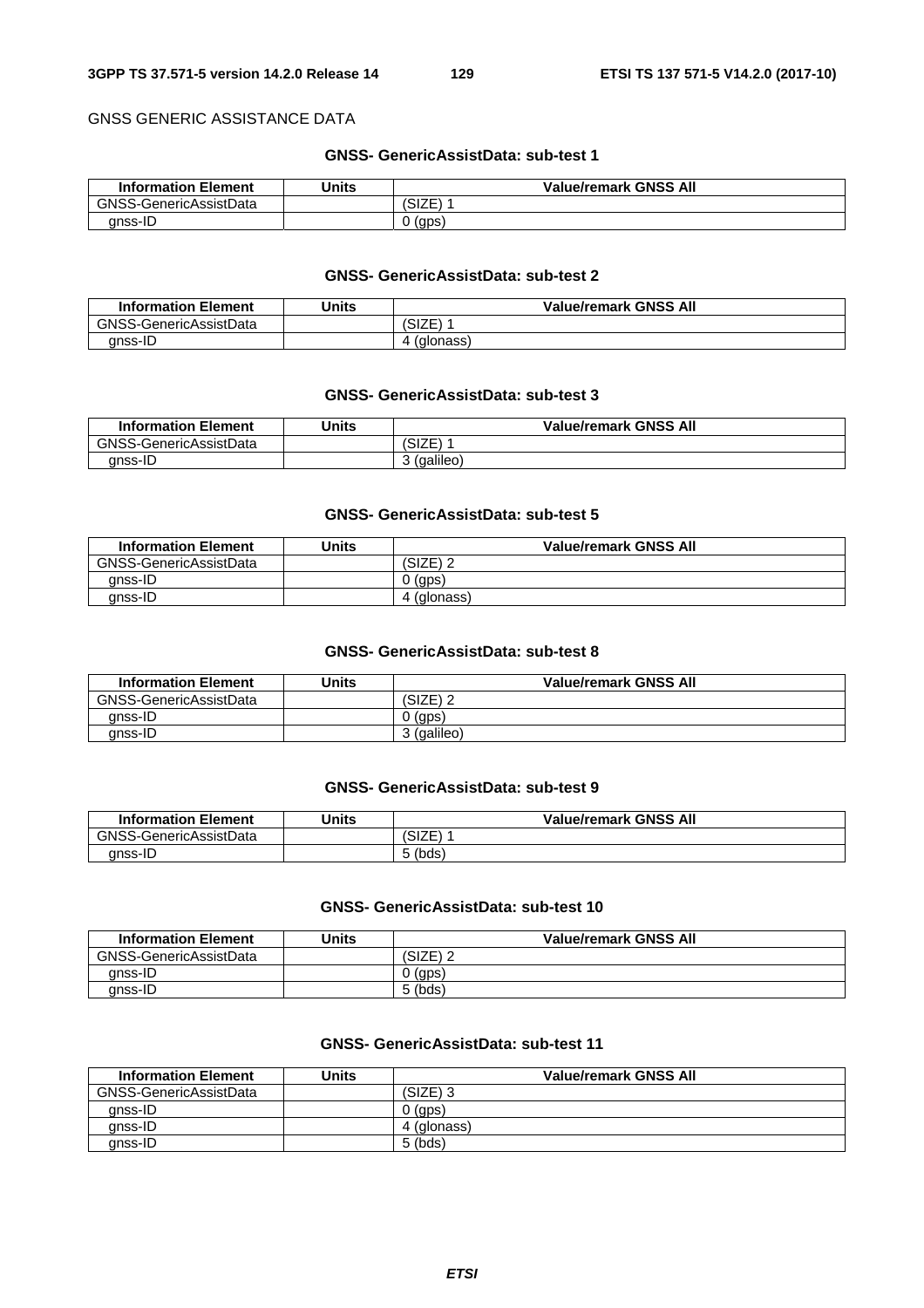# 7 OTDOA

# 7.1 OTDOA Assistance data for OTDOA signalling tests

# 7.1.1 General

The OTDOA assistance data that shall be used for the OTDOA signalling tests is defined in TS 37.571-2 [7].

# 7.2 OTDOA Assistance data for OTDOA measurement tests

# 7.2.1 General

This subclause defines the OTDOA assistance data that shall be used for the OTDOA measurement tests defined in TS 37.571-1 [6].

# 7.2.2 OTDOA Assistance Data

This subclause defines the OTDOA assistance data elements which shall be provided to the UE in the OTDOA measurement tests defined in TS 37.571-1 [6].

#### OTDOA REFERENCE CELL INFO:

| OTDOA-ReferenceCellInfo for test cases 9.1.1, 9.1.2, 9.2.1 and 9.2.2 |  |
|----------------------------------------------------------------------|--|
|                                                                      |  |

| <b>Information Element</b> | <b>Value/remark</b>                                                                                                  | <b>Comment</b>                                                                                                                                      |
|----------------------------|----------------------------------------------------------------------------------------------------------------------|-----------------------------------------------------------------------------------------------------------------------------------------------------|
| OTDOA-ReferenceCellInfo    |                                                                                                                      | Cell 1                                                                                                                                              |
| physCellId                 | $\Omega$                                                                                                             | Set according to sub-clause<br>4.7.1 and Table 9.1.1.4.1-1,<br>Table 9.1.2.4.1-1, Table<br>9.2.1.4.1-1 and Table 9.2.2.4.1-<br>1 in TS 37.571-1 [6] |
| cellGloballd               | cellidentity (E-UTRAN<br>Cell Identity):<br>eNB ID: '0000 0000 0000<br>0000 0001'B<br>Cell Identity: '0000<br>0000'B |                                                                                                                                                     |
| earfcnRef                  | Not present                                                                                                          | Same as the serving cell                                                                                                                            |
| antennaPortConfig          | Not present                                                                                                          | Same as the serving cell                                                                                                                            |
| cpLength                   | Normal                                                                                                               |                                                                                                                                                     |
| prsInfo SEQUENCE           |                                                                                                                      |                                                                                                                                                     |
| prs-Bandwidth              | n <sub>50</sub>                                                                                                      |                                                                                                                                                     |
| prs-ConfigurationIndex     | Test case 9.1.1: 171<br>Test case 9.1.2: 174<br>Test case 9.2.1: 181<br>Test case 9.2.2: 184                         |                                                                                                                                                     |
| numDL-Frames               | $sf-1$                                                                                                               |                                                                                                                                                     |
| prs-MutingInfo-r9 CHOICE   |                                                                                                                      |                                                                                                                                                     |
| po8-r9                     | Test cases 9.1.1 and<br>9.1.2: '1111 0000'                                                                           |                                                                                                                                                     |
| po16-r9                    | Test cases 9.2.1 and<br>9.2.2: '111111111<br>00000000                                                                |                                                                                                                                                     |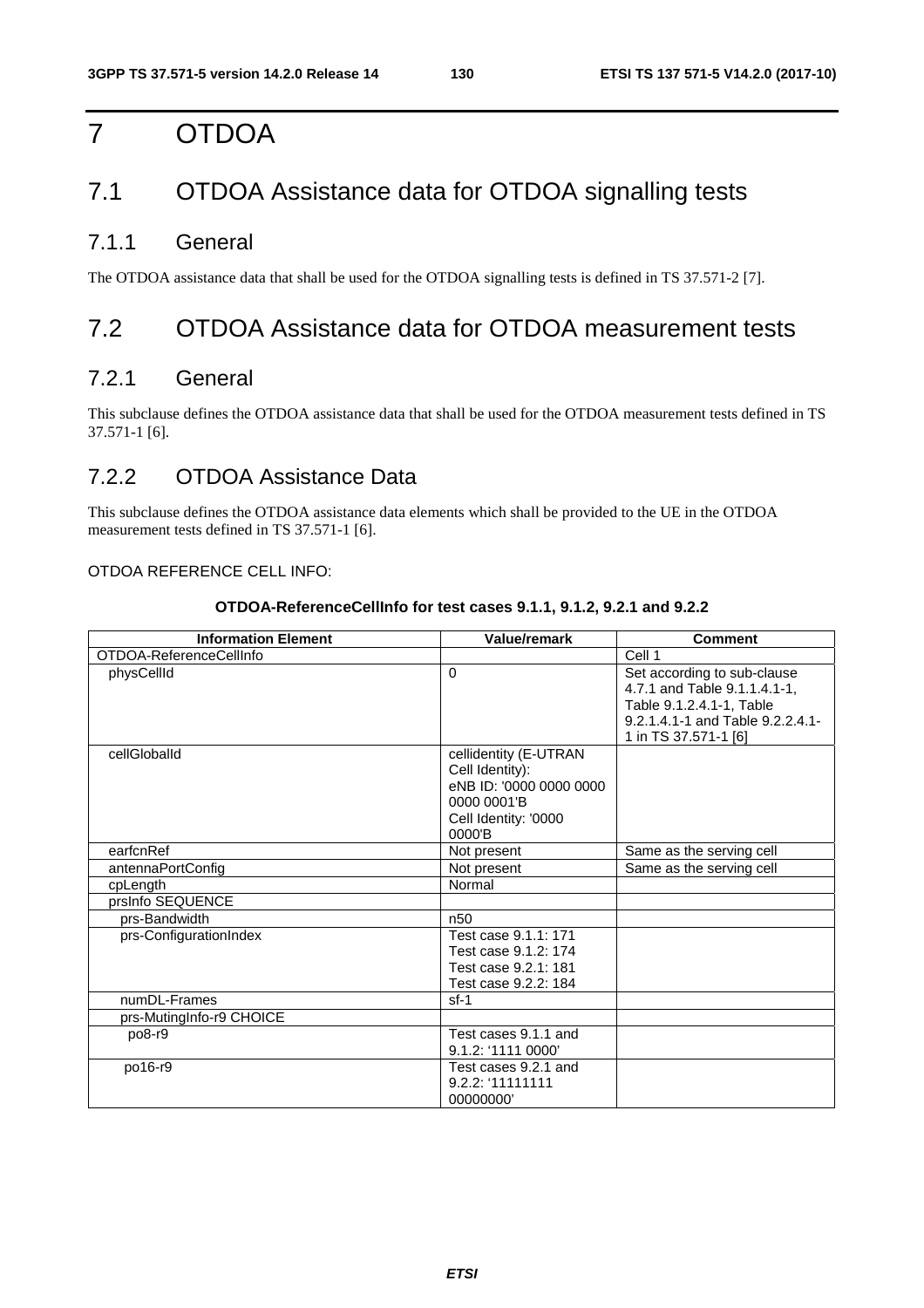| <b>Information Element</b> | <b>Value/remark</b>                                                                                                     | <b>Comment</b>                                                                                             |
|----------------------------|-------------------------------------------------------------------------------------------------------------------------|------------------------------------------------------------------------------------------------------------|
| OTDOA-ReferenceCellInfo    |                                                                                                                         | Cell 1                                                                                                     |
| physCellId                 | $\Omega$                                                                                                                | Set according to sub-clause<br>4.7.1 and Table 9.1.3.4.1-1 and<br>Table 9.1.4.4.1-1 in TS 37.571-<br>1 [6] |
| cellGloballd               | cellidentity (E-UTRAN<br>Cell Identity):<br>eNB ID: '0000 0000 0000<br>0000 0001'B<br>Cell Identity: '0000<br>$0000'$ B |                                                                                                            |
| earfcnRef                  | Not present                                                                                                             | Same as the serving cell                                                                                   |
| antennaPortConfig          | Not present                                                                                                             | Same as the serving cell                                                                                   |
| cpLength                   | Normal                                                                                                                  |                                                                                                            |
| prsInfo SEQUENCE           |                                                                                                                         |                                                                                                            |
| prs-Bandwidth              | Test 1, 2: n6<br>Test 3, 4: n50                                                                                         |                                                                                                            |
| prs-ConfigurationIndex     | Test case 9.1.3: Test 1,<br>2: 12, Test 3, 4: 2<br>Test case 9.1.4: Test 1,<br>2: 9, Test 3, 4: 14                      |                                                                                                            |
| numDL-Frames               | Test1, 2: sf-6<br>Test 3, 4: sf-1                                                                                       |                                                                                                            |
| prs-MutingInfo-r9 CHOICE   |                                                                                                                         |                                                                                                            |
| po8-r9                     | '1111 0000'                                                                                                             |                                                                                                            |

#### **OTDOA-ReferenceCellInfo for test cases 9.1.3 and 9.1.4**

#### **OTDOA-ReferenceCellInfo for test cases 9.2.4 and 9.2.5**

| <b>Information Element</b> | <b>Value/remark</b>                                                                                                  | <b>Comment</b>                                                                                             |
|----------------------------|----------------------------------------------------------------------------------------------------------------------|------------------------------------------------------------------------------------------------------------|
| OTDOA-ReferenceCellInfo    |                                                                                                                      | Cell 1                                                                                                     |
| physCellId                 | $\Omega$                                                                                                             | Set according to sub-clause<br>4.7.1 and Table 9.2.4.4.1-1 and<br>Table 9.2.5.4.1-1 in TS 37.571-<br>1 [6] |
| cellGlobalId               | cellidentity (E-UTRAN<br>Cell Identity):<br>eNB ID: '0000 0000 0000<br>0000 0001 B<br>Cell Identity: '0000<br>0000'B |                                                                                                            |
| earfcnRef                  | Not present                                                                                                          | Same as the serving cell                                                                                   |
| antennaPortConfig          | Not present                                                                                                          | Same as the serving cell                                                                                   |
| cpLength                   | Normal                                                                                                               |                                                                                                            |
| prsInfo SEQUENCE           |                                                                                                                      |                                                                                                            |
| prs-Bandwidth              | Test $1: n6$<br>Test 2: n50                                                                                          |                                                                                                            |
| prs-ConfigurationIndex     | Test case 9.2.4: Test 1:<br>12, Test 2: 2<br>Test case 9.2.5: Test 1:<br>15, Test 2: 4                               |                                                                                                            |
| numDL-Frames               | Test1: sf-6<br>Test 2: sf-1                                                                                          |                                                                                                            |
| prs-MutingInfo-r9 CHOICE   |                                                                                                                      |                                                                                                            |
| po8-r9                     | '1111 0000'                                                                                                          |                                                                                                            |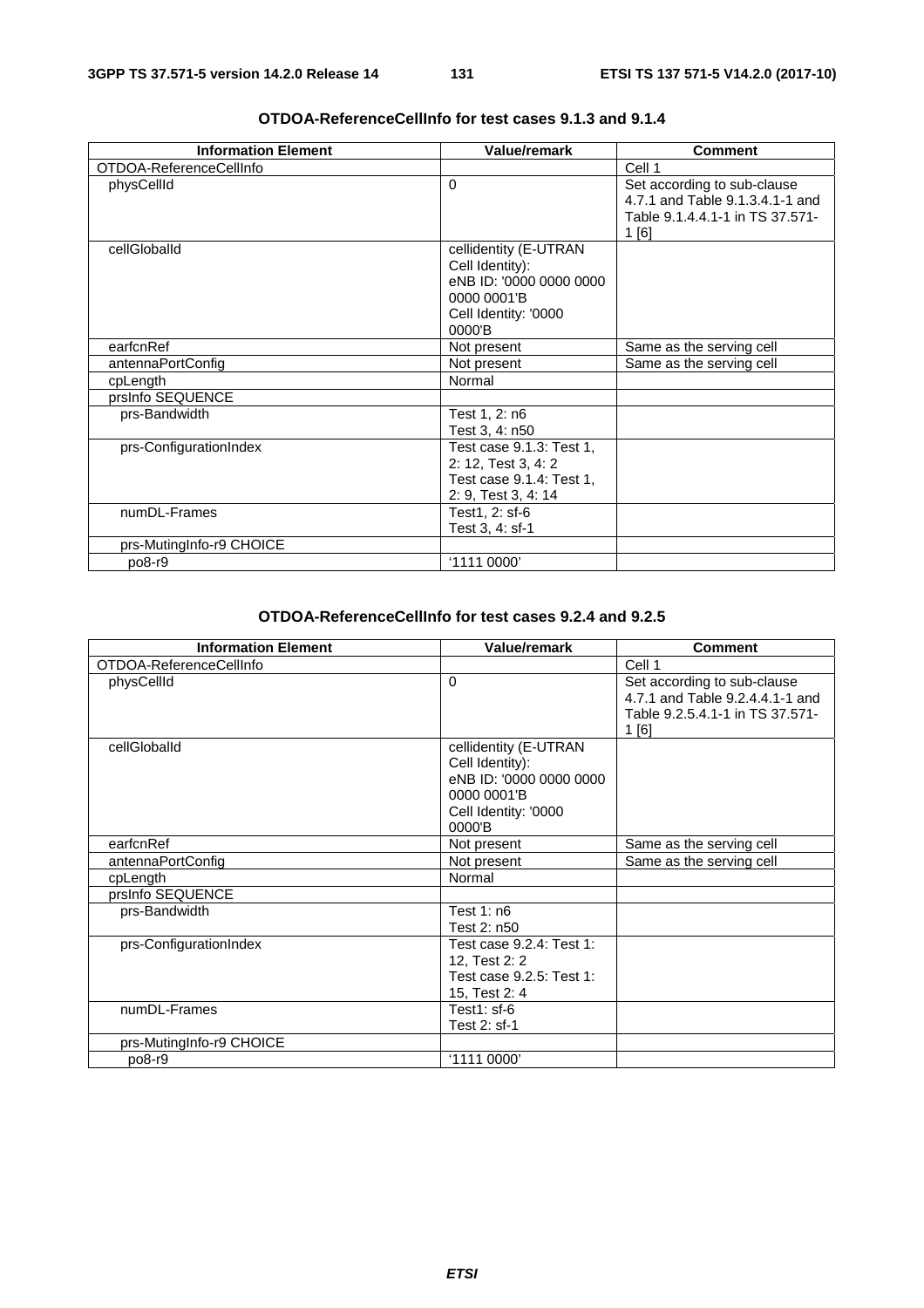OTDOA NEIGHBOUR CELL INFO LIST:

# **OTDOA-NeighbourCellInfoList for test cases 9.1.1, 9.1.2, 9.2.1 and 9.2.2**

| <b>Information Element</b>      | Value/remark                   | <b>Comment</b>                   |
|---------------------------------|--------------------------------|----------------------------------|
| OTDOA-NeighbourCellInfoList ::= |                                |                                  |
| SEQUENCE (SIZE(1)) OF SEQUENCE  |                                |                                  |
| SEQUENCE (SIZE(15)) OF SEQUENCE | Sequence contains 15 instances |                                  |
|                                 | of the following data.         |                                  |
| physCellId                      | See tables of Sequence data    |                                  |
|                                 | values below                   |                                  |
| cellGloballd                    | For values of cellidentity see |                                  |
|                                 | tables of Sequence data values |                                  |
|                                 | below                          |                                  |
| earfcn                          | Test case 9.1.1: Not present   | Test cases 9.1.1 and 9.1.2:      |
|                                 | Test case 9.1.2: Not present   | same as for the reference cell   |
|                                 | Test case 9.2.1: 2             |                                  |
|                                 | Test case 9.2.2: 2             |                                  |
| cpLength                        | Not present                    | Same as for the reference cell   |
| prsinfo                         |                                |                                  |
| prs-Bandwidth                   | n <sub>50</sub>                |                                  |
| prs-ConfigurationIndex          | Test case 9.1.1: 171           |                                  |
|                                 | Test case 9.1.2: 174           |                                  |
|                                 | Test case 9.2.1: 171           |                                  |
|                                 | Test case 9.2.2: 174           |                                  |
| numDL-Frames                    | $sf-1$                         |                                  |
| prs-MutingInfo-r9 CHOICE        |                                |                                  |
| po8-r9                          | See tables of Sequence data    |                                  |
|                                 | values below                   |                                  |
| po16-r9                         | See tables of Sequence data    |                                  |
|                                 | values below                   |                                  |
| antennaPortConfig               | Not present                    | Same as for the reference cell   |
| slotNumberOffset                | Test case 9.1.1: Not present   | Test cases 9.1.1 and 9.1.2; slot |
|                                 | Test case 9.1.2: Not present   | timing is the same as for        |
|                                 | Test case 9.2.1: 0             | reference cell                   |
|                                 | Test case 9.2.2: 0             |                                  |
| prs-SubframeOffset              | Test case 9.1.1: Not present   |                                  |
|                                 | Test case 9.1.2: Not present   |                                  |
|                                 | Test case 9.2.1: 310           |                                  |
|                                 | Test case 9.2.2: 310           |                                  |
| expectedRSTD                    | See tables of Sequence data    |                                  |
|                                 | values below                   |                                  |
| expectedRSTD-Uncertainty        | 51                             | About 5 us                       |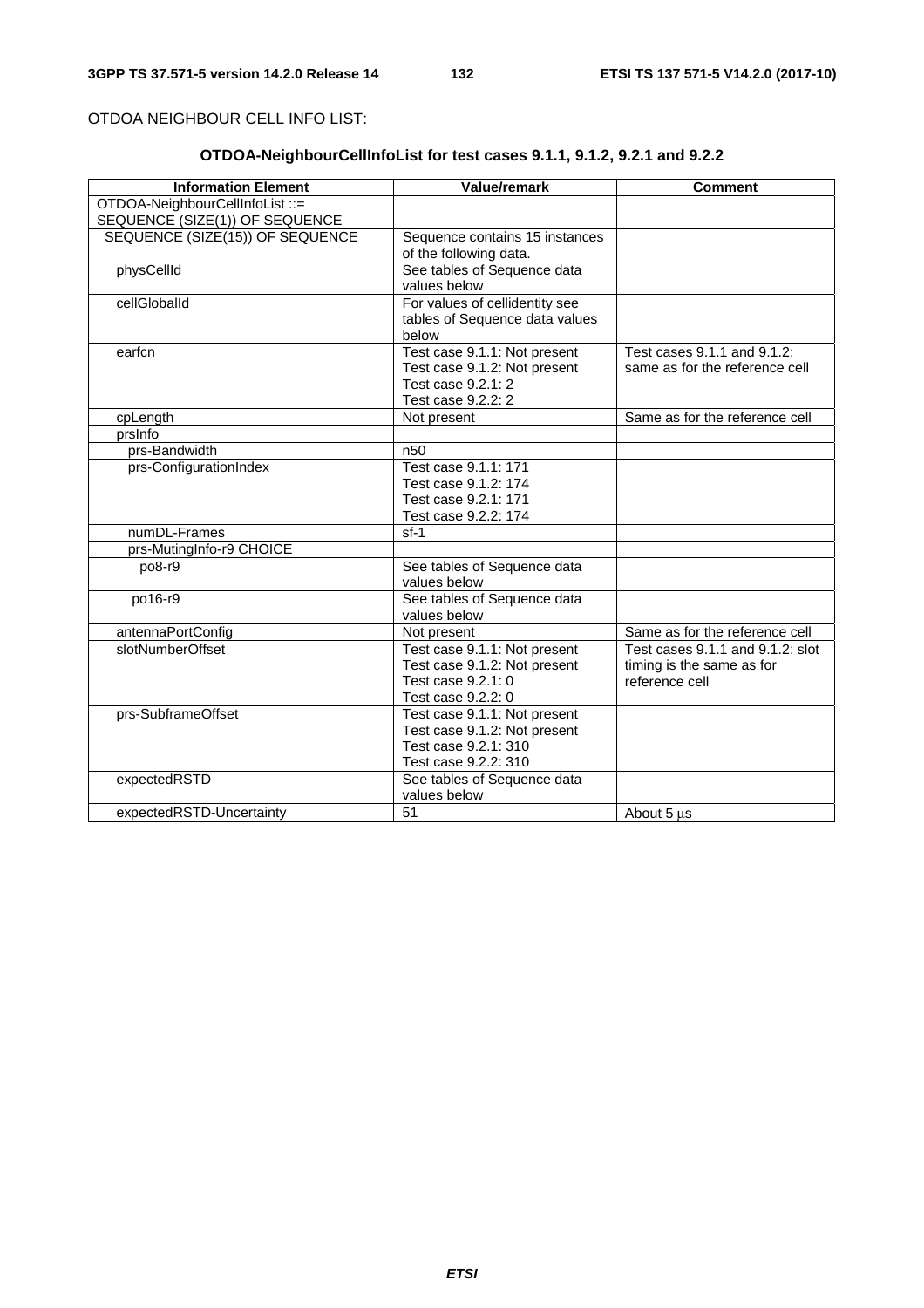| ceil<br>Value<br>physCellId                                                                                                                                                                                                                                                                                                                                                                          |                | <b>Value cellidentity (E-UTRAN Cell</b><br>Identity) |                            | Value po8-r9 | Value<br>expecte | <b>Comment</b> |
|------------------------------------------------------------------------------------------------------------------------------------------------------------------------------------------------------------------------------------------------------------------------------------------------------------------------------------------------------------------------------------------------------|----------------|------------------------------------------------------|----------------------------|--------------|------------------|----------------|
|                                                                                                                                                                                                                                                                                                                                                                                                      |                | Value eNB ID                                         | <b>Value Cell Identity</b> |              | dRSTD            |                |
| Cell <sub>2</sub>                                                                                                                                                                                                                                                                                                                                                                                    | $6$ (Note 1)   | '0000 0000<br>0000 0000<br>0100'B                    | '0000 0110'B               | '00001111'   | 8222             | Note 2         |
| Cell 3                                                                                                                                                                                                                                                                                                                                                                                               | $12$ (Note 1)  | '0000 0000<br>0000 0000<br>0010'B                    | '0000 1100'B               | '1111 0000'  | 8222             | Note 3         |
| Dummy cell                                                                                                                                                                                                                                                                                                                                                                                           | $\mathbf{1}$   | '0000 0000<br>0000 0000<br>0001'B                    | '0000 0001'B               | '00001111'   | 8162             | Note 4         |
| Dummy cell                                                                                                                                                                                                                                                                                                                                                                                           | $\overline{2}$ | '0000 0000<br>0000 0000<br>0001'B                    | '0000 0010'B               | '1111 0000'  | 8218             | Note 4         |
| Dummy cell                                                                                                                                                                                                                                                                                                                                                                                           | 3              | '0000 0000<br>0000 0000<br>0010'B                    | '0000 0011'B               | '00001111'   | 8211             | Note 4         |
| Dummy cell                                                                                                                                                                                                                                                                                                                                                                                           | 8              | '0000 0000<br>0000 0000<br>0010'B                    | '0000 1000'B               | '1111 0000'  | 8175             | Note 4         |
| Dummy cell                                                                                                                                                                                                                                                                                                                                                                                           | 10             | '0000 0000<br>0000 0000<br>0101'B                    | '0000 1010'B               | '1111 0000'  | 8190             | Note 4         |
| Dummy cell                                                                                                                                                                                                                                                                                                                                                                                           | 11             | '0000 0000<br>0000 0000<br>0110'B                    | '0000 1011'B               | '00001111'   | 8200             | Note 4         |
| Dummy cell                                                                                                                                                                                                                                                                                                                                                                                           | 16             | '0000 0000<br>0000 0000<br>0010'B                    | '0001 0000'B               | '1111 0000'  | 8182             | Note 4         |
| Dummy cell                                                                                                                                                                                                                                                                                                                                                                                           | 111            | '0000 0000<br>0000 0000<br>1100'B                    | '0110 1111'B               | '0000 1111'  | 8207             | Note 4         |
| Dummy cell                                                                                                                                                                                                                                                                                                                                                                                           | 118            | '0000 0000<br>0000 0000<br>1111'B                    | '0111 0110'B               | '00001111'   | 8182             | Note 4         |
| Dummy cell                                                                                                                                                                                                                                                                                                                                                                                           | 119            | '0000 0000<br>0000 0000<br>1110'B                    | '0111 0111'B               | '1111 0000'  | 8218             | Note 4         |
| Dummy cell                                                                                                                                                                                                                                                                                                                                                                                           | 120            | '0000 0000<br>0000 0000<br>1111'B                    | '0111 1000'B               | '0000 1111'  | 8182             | Note 4         |
| Dummy cell                                                                                                                                                                                                                                                                                                                                                                                           | 122            | '0000 0000<br>0000 0000<br>1010'B                    | '0111 1010'B               | '1111 0000'  | 8192             | Note 4         |
| Dummy cell                                                                                                                                                                                                                                                                                                                                                                                           | 125            | '0000 0000<br>0000 0000<br>1011'B                    | '0111 1101'B               | '00001111'   | 8162             | Note 4         |
| Note 1: Set according to sub-clause 4.7.1 and Table 9.1.1.4.1-1 and Table 9.1.2.4.1-1 in TS 37.571-1 [6]<br>Note 2: Data for cell 2 is used at a random position in the first 7 instances of the sequence<br>Note 3: Data for cell 3 is used at a random position in the final 8 instances of the sequence<br>Note 4: Data for this cell is used at any position in the 15 instances of the sequence |                |                                                      |                            |              |                  |                |

**Sequence data values for 15 instances of sequence for test cases 9.1.1 and 9.1.2**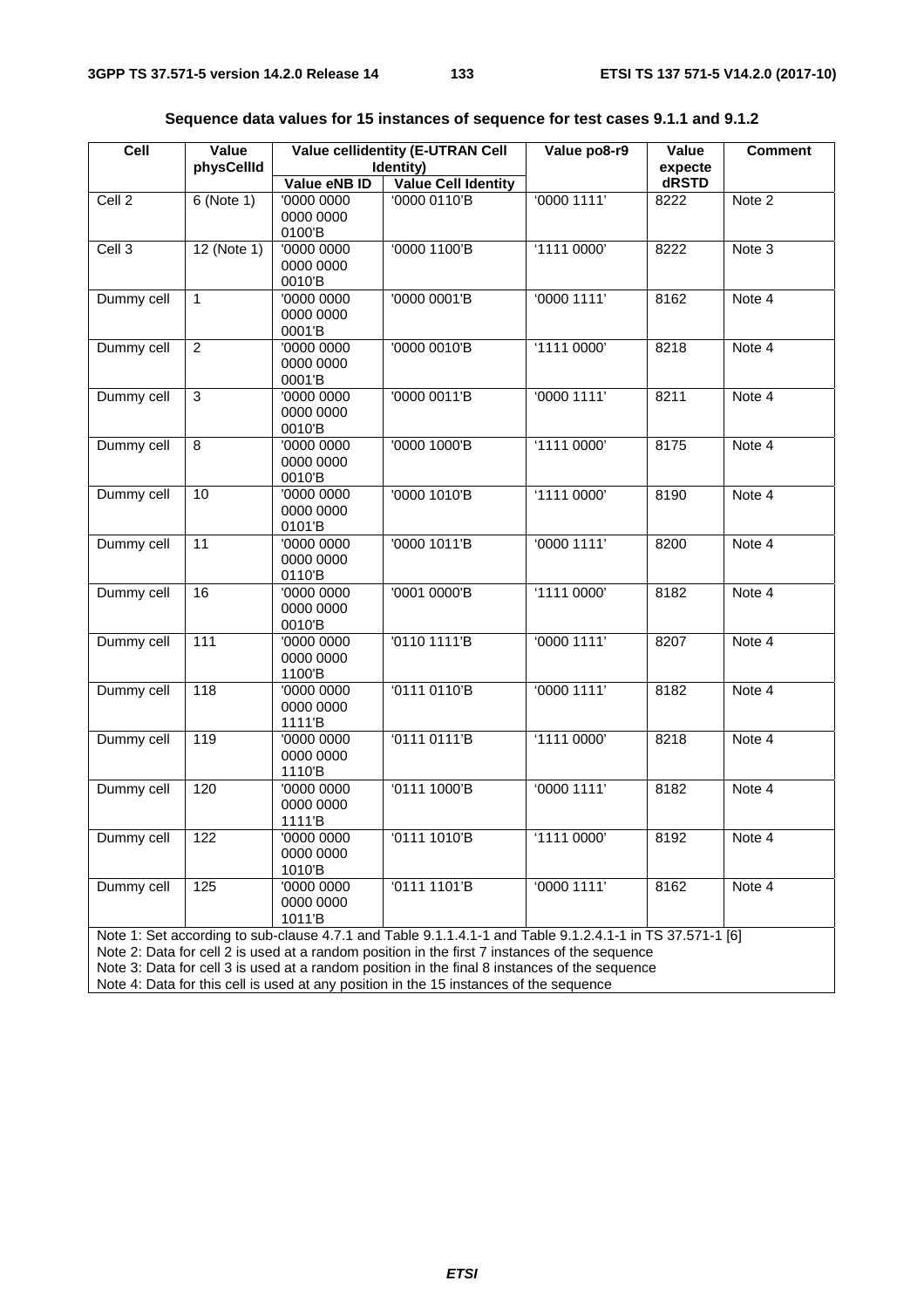| Cell                                                                                                                                                                                                                                                                                                                                                                                                 | Value<br>physCellId | <b>Value cellidentity (E-UTRAN Cell</b><br>Identity) |                            | Value po16-r9          | Value<br>expectedR | <b>Comment</b> |
|------------------------------------------------------------------------------------------------------------------------------------------------------------------------------------------------------------------------------------------------------------------------------------------------------------------------------------------------------------------------------------------------------|---------------------|------------------------------------------------------|----------------------------|------------------------|--------------------|----------------|
|                                                                                                                                                                                                                                                                                                                                                                                                      |                     | Value eNB ID                                         | <b>Value Cell Identity</b> |                        | <b>STD</b>         |                |
| Cell <sub>2</sub>                                                                                                                                                                                                                                                                                                                                                                                    | $6$ (Note 1)        | '0000 0000<br>0000 0000<br>0100'B                    | '0000 0110'B               | '00000000<br>11111111' | 8172               | Note 2         |
| Cell <sub>3</sub>                                                                                                                                                                                                                                                                                                                                                                                    | $12$ (Note 1)       | '0000 0000<br>0000 0000<br>0010'B                    | '0000 1100'B               | 111111111<br>00000000' | 8212               | Note 3         |
| Dummy cell                                                                                                                                                                                                                                                                                                                                                                                           | $\mathbf{1}$        | '0000 0000<br>0000 0000<br>0001'B                    | '0000 0001'B               | '00000000<br>11111111' | 8162               | Note 4         |
| Dummy cell                                                                                                                                                                                                                                                                                                                                                                                           | $\overline{2}$      | '0000 0000<br>0000 0000<br>0001'B                    | '0000 0010'B               | 11111111<br>00000000'  | 8218               | Note 4         |
| Dummy cell                                                                                                                                                                                                                                                                                                                                                                                           | $\overline{3}$      | '0000 0000<br>0000 0000<br>0010'B                    | '0000 0011'B               | '00000000<br>11111111' | 8211               | Note 4         |
| Dummy cell                                                                                                                                                                                                                                                                                                                                                                                           | $\overline{8}$      | '0000 0000<br>0000 0000<br>0010'B                    | '0000 1000'B               | 11111111<br>00000000'  | 8175               | Note 4         |
| Dummy cell                                                                                                                                                                                                                                                                                                                                                                                           | 10                  | '0000 0000<br>0000 0000<br>0101'B                    | '0000 1010'B               | '00000000<br>11111111' | 8190               | Note 4         |
| Dummy cell                                                                                                                                                                                                                                                                                                                                                                                           | 11                  | '0000 0000<br>0000 0000<br>0110'B                    | '0000 1011'B               | 11111111<br>00000000'  | 8200               | Note 4         |
| Dummy cell                                                                                                                                                                                                                                                                                                                                                                                           | 16                  | '0000 0000<br>0000 0000<br>0010'B                    | '0001 0000'B               | '00000000<br>11111111' | 8182               | Note 4         |
| Dummy cell                                                                                                                                                                                                                                                                                                                                                                                           | 111                 | '0000 0000<br>0000 0000<br>1100'B                    | '0110 1111'B               | '11111111<br>00000000' | 8207               | Note 4         |
| Dummy cell                                                                                                                                                                                                                                                                                                                                                                                           | 118                 | '0000 0000<br>0000 0000<br>1111'B                    | '0111 0110'B               | '00000000<br>11111111' | 8182               | Note 4         |
| Dummy cell                                                                                                                                                                                                                                                                                                                                                                                           | 119                 | '0000 0000<br>0000 0000<br>1110'B                    | '0111 0111'B               | 11111111<br>00000000'  | 8218               | Note 4         |
| Dummy cell                                                                                                                                                                                                                                                                                                                                                                                           | 120                 | '0000 0000<br>0000 0000<br>1111'B                    | '0111 1000'B               | '00000000<br>11111111' | 8182               | Note 4         |
| Dummy cell                                                                                                                                                                                                                                                                                                                                                                                           | 122                 | '0000 0000<br>0000 0000<br>1010'B                    | '0111 1010'B               | '11111111<br>00000000' | 8192               | Note 4         |
| Dummy cell                                                                                                                                                                                                                                                                                                                                                                                           | 125                 | '0000 0000<br>0000 0000<br>1011'B                    | '0111 1101'B               | '00000000<br>11111111' | 8162               | Note 4         |
| Note 1: Set according to sub-clause 4.7.1 and Table 9.2.1.4.1-1 and Table 9.2.2.4.1-1 in TS 37.571-1 [6]<br>Note 2: Data for cell 2 is used at a random position in the first 7 instances of the sequence<br>Note 3: Data for cell 3 is used at a random position in the final 8 instances of the sequence<br>Note 4: Data for this cell is used at any position in the 15 instances of the sequence |                     |                                                      |                            |                        |                    |                |

**Sequence data values for 15 instances of sequence for test cases 9.2.1 and 9.2.2**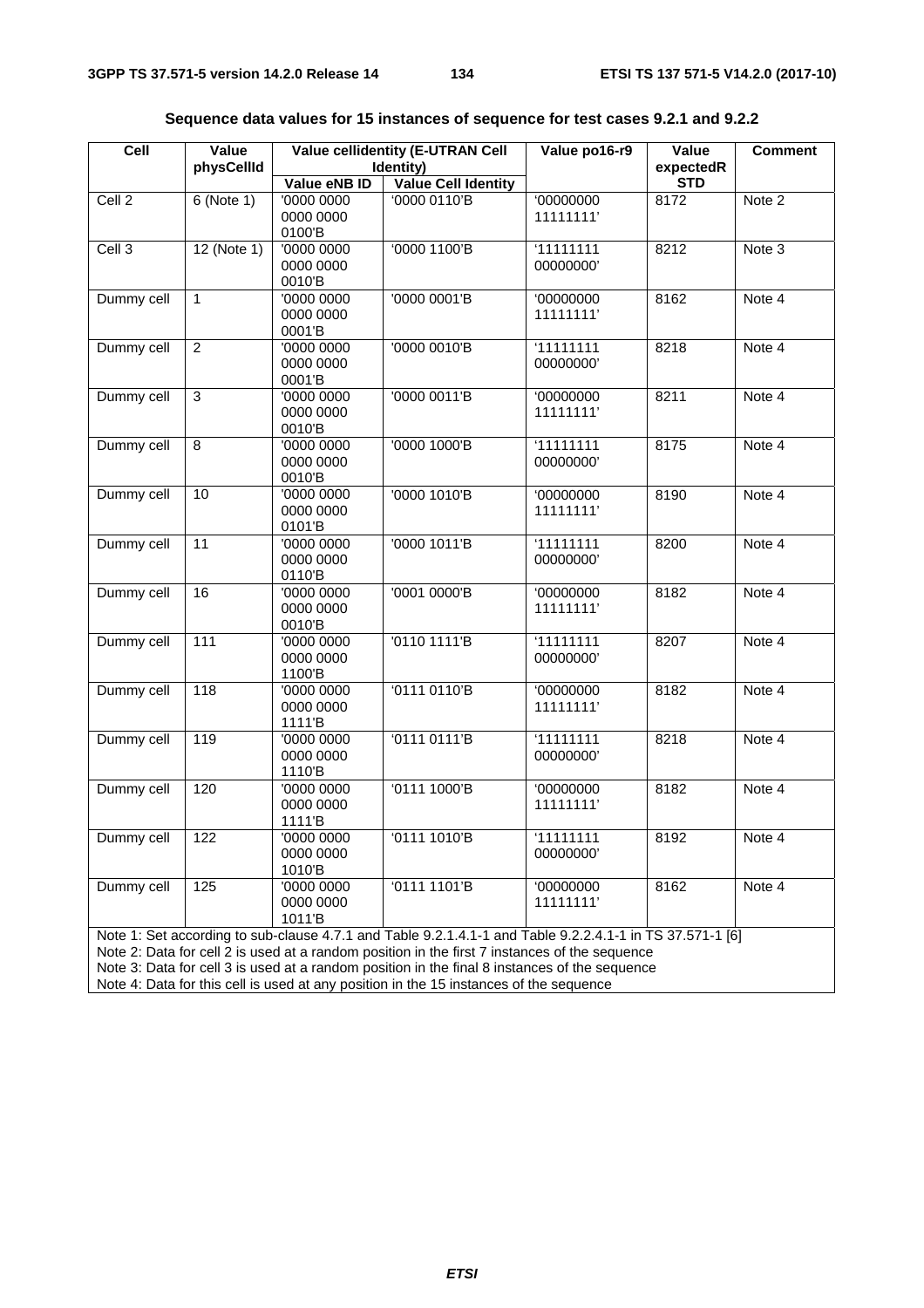| <b>Information Element</b>      | Value/remark                   | <b>Comment</b>                 |
|---------------------------------|--------------------------------|--------------------------------|
| OTDOA-NeighbourCellInfoList ::= |                                |                                |
| SEQUENCE (SIZE(1)) OF SEQUENCE  |                                |                                |
| SEQUENCE (SIZE(15)) OF SEQUENCE | Sequence contains 15 instances |                                |
|                                 | of the following data.         |                                |
| physCellId                      | See table of Sequence data     |                                |
|                                 | values below                   |                                |
| cellGloballd                    | For values of cellidentity see |                                |
|                                 | table of Sequence data values  |                                |
|                                 | below                          |                                |
| earfcn                          | Not present                    | Same as for the reference cell |
| cpLength                        | Not present                    | Same as for the reference cell |
| prsinfo                         |                                |                                |
| prs-Bandwidth                   | Test 1, 2: n6                  |                                |
|                                 | Test 3, 4: n50                 |                                |
| prs-ConfigurationIndex          | Test case 9.1.3: 2             |                                |
|                                 | Test case 9.1.4: Test 1, 2: 9, |                                |
|                                 | Test 3, 4: 14                  |                                |
| numDL-Frames                    | Test 1, 2: sf-6                |                                |
|                                 | Test 3, 4: sf-1                |                                |
| prs-MutingInfo-r9 CHOICE        |                                |                                |
| po8-r9                          | See table of Sequence data     |                                |
|                                 | values below                   |                                |
| antennaPortConfig               | Not present                    | Same as for the reference cell |
| slotNumberOffset                | Not present                    | Slot timing is the same as for |
|                                 |                                | reference cell                 |
| prs-SubframeOffset              | Not present                    |                                |
| expectedRSTD                    | See table of Sequence data     |                                |
|                                 | values below                   |                                |
| expectedRSTD-Uncertainty        | 51                             | About 5 µs                     |

| OTDOA-NeighbourCellInfoList for test cases 9.1.3 and 9.1.4 |  |
|------------------------------------------------------------|--|
|                                                            |  |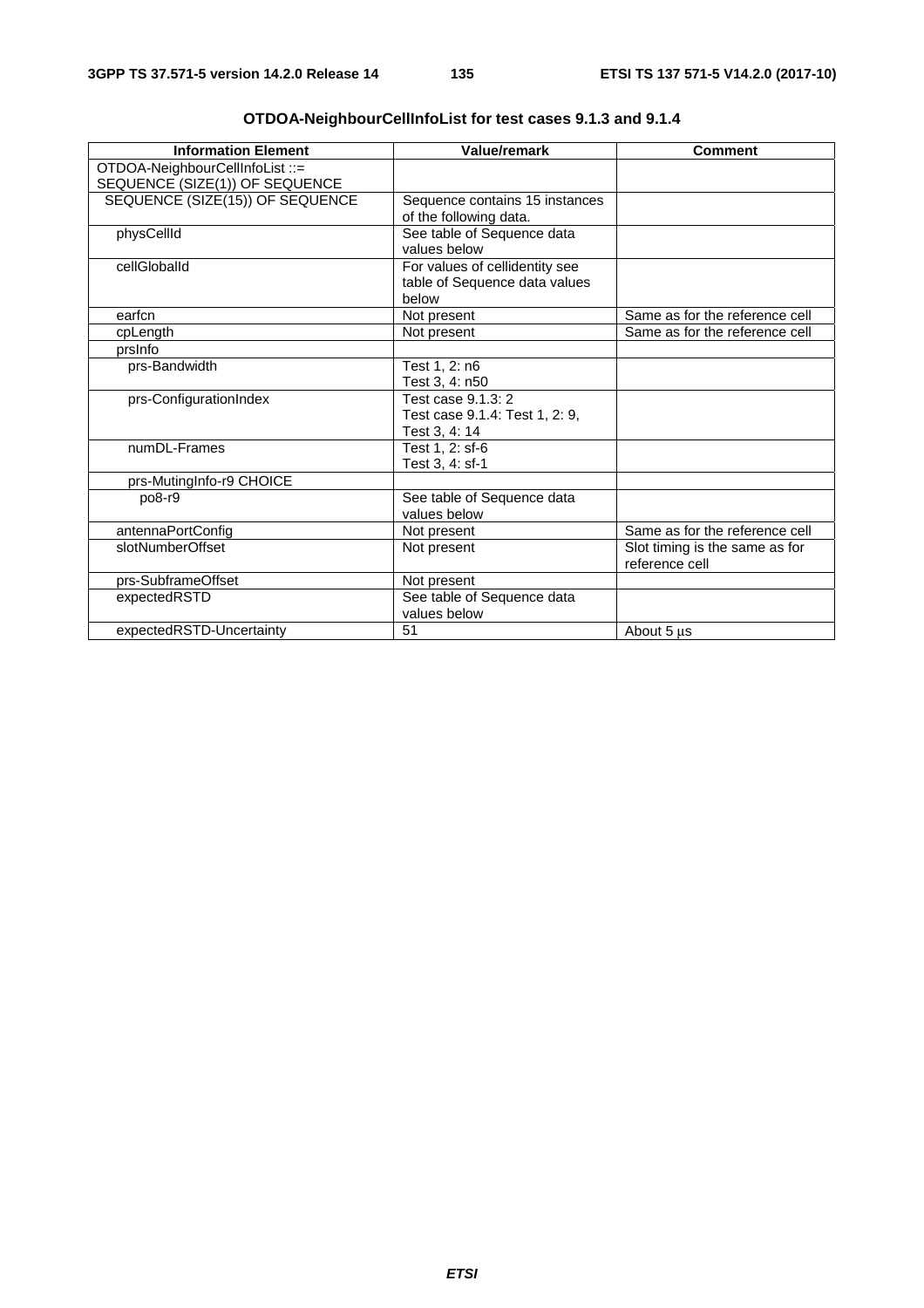| <b>Information Element</b>                                        | <b>Value/remark</b>                                                                                 | <b>Comment</b>                                   |
|-------------------------------------------------------------------|-----------------------------------------------------------------------------------------------------|--------------------------------------------------|
| OTDOA-NeighbourCellInfoList ::=<br>SEQUENCE (SIZE(1)) OF SEQUENCE |                                                                                                     |                                                  |
| SEQUENCE (SIZE(15)) OF SEQUENCE                                   | Sequence contains 15 instances<br>of the following data.                                            |                                                  |
| physCellId                                                        | See table of Sequence data<br>values below                                                          |                                                  |
| cellGloballd                                                      | For values of cellidentity see<br>table of Sequence data values<br>below                            |                                                  |
| earfcn                                                            | $\mathcal{P}$                                                                                       |                                                  |
| cpLength                                                          | Not present                                                                                         | Same as for the reference cell                   |
| prsinfo                                                           |                                                                                                     |                                                  |
| prs-Bandwidth                                                     | Test $1: n6$<br>Test 2: n50                                                                         |                                                  |
| prs-ConfigurationIndex                                            | Test case 9.2.4: Test1: 19, Test<br>2:12<br>Test case 9.2.5: Test 1: 35, Test<br>2:14               |                                                  |
| numDL-Frames                                                      | Test 1: sf-6<br>Test 2: sf-1                                                                        |                                                  |
| prs-MutingInfo-r9 CHOICE                                          |                                                                                                     |                                                  |
| po8-r9                                                            | See table of Sequence data<br>values below                                                          |                                                  |
| antennaPortConfig                                                 | Not present                                                                                         | Same as for the reference cell                   |
| slotNumberOffset                                                  | Not present                                                                                         | Slot timing is the same as for<br>reference cell |
| prs-SubframeOffset                                                | Test case 9.2.4: Test 1: 7, Test 2:<br>10 <sup>1</sup><br>Test case 9.2.5: Test 1: 20, Test<br>2:10 |                                                  |
| expectedRSTD                                                      | See table of Sequence data<br>values below                                                          |                                                  |
| expectedRSTD-Uncertainty                                          | 51                                                                                                  | About 5 us                                       |

|  | OTDOA-NeighbourCellInfoList for test cases 9.2.4 and 9.2.5 |
|--|------------------------------------------------------------|
|  |                                                            |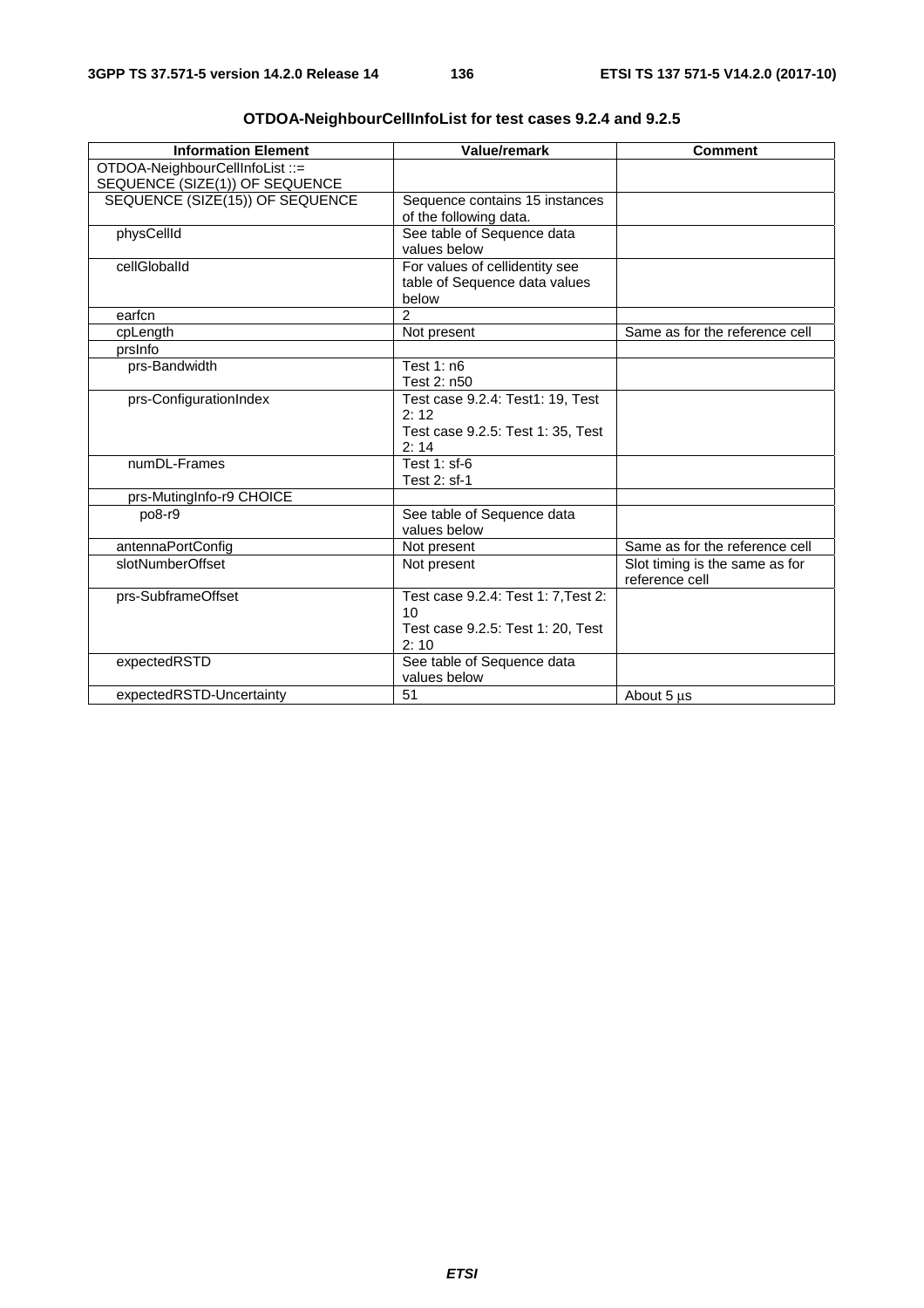| ceil                                                                                                   | Value<br>physCellId      |                                   | <b>Value cellidentity (E-UTRAN Cell</b><br>Identity) | Value po8-r9  | Value<br>expectedR | <b>Comment</b> |
|--------------------------------------------------------------------------------------------------------|--------------------------|-----------------------------------|------------------------------------------------------|---------------|--------------------|----------------|
|                                                                                                        |                          | Value eNB ID                      | <b>Value Cell Identity</b>                           |               | <b>STD</b>         |                |
| Cell 2 (Test<br>1)                                                                                     | 6<br>(Note)              | '0000 0000<br>0000 0000<br>0100'B | '0000 0110'B                                         | '1111 0000'   | 8202               |                |
| Cell 2 (Test<br>2)                                                                                     | $\overline{7}$<br>(Note) | '0000 0000<br>0000 0000<br>0110'B | '0000 0111'B                                         | '1111 0000'   | 8182               |                |
| Cell 2 (Test<br>3)                                                                                     | 6<br>(Note)              | '0000 0000<br>0000 0000<br>0100'B | '0000 0110'B                                         | '1111 0000'   | 8182               |                |
| Cell 2 (Test<br>4)                                                                                     | 9<br>(Note)              | '0000 0000<br>0000 0000<br>0100'B | '0000 1001'B                                         | '1111 0000'   | 8202               |                |
| Dummy cell                                                                                             | $\mathbf{1}$             | '0000 0000<br>0000 0000<br>0001'B | '0000 0001'B                                         | '0000 1111'   | 8162               |                |
| Dummy cell                                                                                             | $\overline{2}$           | '0000 0000<br>0000 0000<br>0001'B | '0000 0010'B                                         | '1111 0000'   | 8218               |                |
| Dummy cell                                                                                             | 3                        | '0000 0000<br>0000 0000<br>0010'B | '0000 0011'B                                         | '00001111'    | 8211               |                |
| Dummy cell                                                                                             | 8                        | '0000 0000<br>0000 0000<br>0010'B | '0000 1000'B                                         | '1111 0000'   | 8175               |                |
| Dummy cell                                                                                             | 10                       | '0000 0000<br>0000 0000<br>0101'B | '0000 1010'B                                         | '1111 0000'   | 8190               |                |
| Dummy cell                                                                                             | 11                       | '0000 0000<br>0000 0000<br>0110'B | '0000 1011'B                                         | '0000 1111'   | 8200               |                |
| Dummy cell                                                                                             | 16                       | '0000 0000<br>0000 0000<br>0010'B | '0001 0000'B                                         | '1111 0000'   | 8182               |                |
| Dummy cell                                                                                             | $\frac{111}{11}$         | '0000 0000<br>0000 0000<br>1100'B | '0110 1111'B                                         | $'0000$ 1111' | 8207               |                |
| Dummy cell                                                                                             | 118                      | '0000 0000<br>0000 0000<br>1111'B | '0111 0110'B                                         | '0000 1111'   | 8182               |                |
| Dummy cell                                                                                             | 119                      | '0000 0000<br>0000 0000<br>1110'B | '0111 0111'B                                         | '1111 0000'   | 8218               |                |
| Dummy cell                                                                                             | 120                      | '0000 0000<br>0000 0000<br>1111'B | '0111 1000'B                                         | '00001111'    | 8182               |                |
| Dummy cell                                                                                             | 122                      | '0000 0000<br>0000 0000<br>1010'B | '0111 1010'B                                         | '1111 0000'   | 8192               |                |
| Dummy cell                                                                                             | 125                      | '0000 0000<br>0000 0000<br>1011'B | '0111 1101'B                                         | '0000 1111'   | 8162               |                |
| Dummy cell                                                                                             | 126                      | '0000 0000<br>0000 0000<br>1100'B | '0111 1110'B                                         | '1111 0000'   | 8208               |                |
| Note: Set according to sub-clause 4.7.1 and Table 9.1.3.4.1-1 and Table 9.1.4.4.1-1 in TS 37.571-1 [6] |                          |                                   |                                                      |               |                    |                |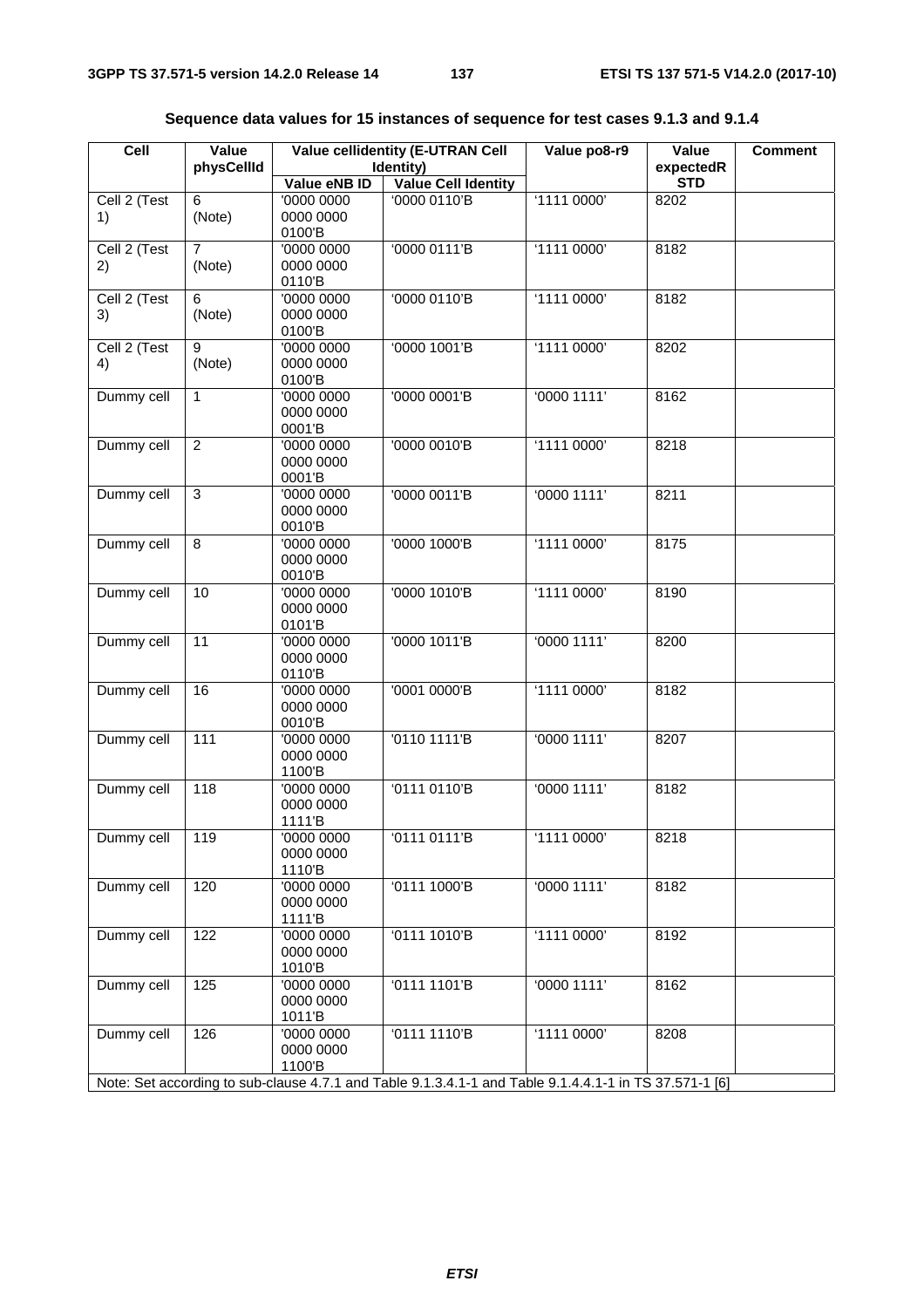| Cell       | <b>Value cellidentity (E-UTRAN Cell</b><br>Value<br>physCellId<br>Identity)                            |                       |                            | Value po8-r9 | Value<br><b>Comment</b><br>expecte |  |  |
|------------|--------------------------------------------------------------------------------------------------------|-----------------------|----------------------------|--------------|------------------------------------|--|--|
|            |                                                                                                        | Value eNB ID          | <b>Value Cell Identity</b> |              | dRSTD                              |  |  |
| Cell 2     | 1 (Note)                                                                                               | '0000 0000            | '0000 0001'B               | '11110000'   | 8202                               |  |  |
|            |                                                                                                        | 0000 0000             |                            |              |                                    |  |  |
|            |                                                                                                        | 0001'B                |                            |              |                                    |  |  |
| Dummy cell | 6                                                                                                      | $\overline{00000000}$ | '0000 0110'B               | '0000 1111'  | 8162                               |  |  |
|            |                                                                                                        | 0000 0000             |                            |              |                                    |  |  |
|            |                                                                                                        | 0100'B                |                            |              |                                    |  |  |
| Dummy cell | $\overline{2}$                                                                                         | '0000 0000            | '0000 0010'B               | '1111 0000'  | 8218                               |  |  |
|            |                                                                                                        | 0000 0000             |                            |              |                                    |  |  |
|            |                                                                                                        | 0001'B                |                            |              |                                    |  |  |
| Dummy cell | $\overline{3}$                                                                                         | '0000 0000            | '0000 0011'B               | '00001111'   | 8211                               |  |  |
|            |                                                                                                        | 0000 0000             |                            |              |                                    |  |  |
|            |                                                                                                        | 0010'B                |                            |              |                                    |  |  |
| Dummy cell | 8                                                                                                      | 00000000              | '0000 1000'B               | '1111 0000'  | 8175                               |  |  |
|            |                                                                                                        | 0000 0000             |                            |              |                                    |  |  |
|            |                                                                                                        | 0010'B                |                            |              |                                    |  |  |
| Dummy cell | 10                                                                                                     | '0000 0000            | '0000 1010'B               | '1111 0000'  | 8190                               |  |  |
|            |                                                                                                        | 0000 0000             |                            |              |                                    |  |  |
|            |                                                                                                        | 0101'B                |                            |              |                                    |  |  |
| Dummy cell | 11                                                                                                     | '0000 0000            | '0000 1011'B               | '0000 1111'  | 8200                               |  |  |
|            |                                                                                                        | 0000 0000             |                            |              |                                    |  |  |
|            |                                                                                                        | 0110'B                |                            |              |                                    |  |  |
| Dummy cell | 16                                                                                                     | $\overline{00000000}$ | '0001 0000'B               | '1111 0000'  | 8182                               |  |  |
|            |                                                                                                        | 0000 0000             |                            |              |                                    |  |  |
|            |                                                                                                        | 0010'B                |                            |              |                                    |  |  |
| Dummy cell | $\frac{111}{11}$                                                                                       | '0000 0000            | '0110 1111'B               | '0000 1111'  | 8207                               |  |  |
|            |                                                                                                        | 0000 0000<br>1100'B   |                            |              |                                    |  |  |
| Dummy cell | $\overline{118}$                                                                                       | '0000 0000            | '0111 0110'B               | '00001111'   | 8182                               |  |  |
|            |                                                                                                        | 0000 0000             |                            |              |                                    |  |  |
|            |                                                                                                        | 1111 <sup>'</sup> B   |                            |              |                                    |  |  |
| Dummy cell | 119                                                                                                    | '0000 0000            | '01110111'B                | '11110000'   | 8218                               |  |  |
|            |                                                                                                        | 0000 0000             |                            |              |                                    |  |  |
|            |                                                                                                        | 1110'B                |                            |              |                                    |  |  |
| Dummy cell | 120                                                                                                    | '0000 0000            | '0111 1000'B               | '00001111'   | 8182                               |  |  |
|            |                                                                                                        | 0000 0000             |                            |              |                                    |  |  |
|            |                                                                                                        | 1111'B                |                            |              |                                    |  |  |
| Dummy cell | 122                                                                                                    | '0000 0000            | '0111 1010'B               | '1111 0000'  | 8192                               |  |  |
|            |                                                                                                        | 0000 0000             |                            |              |                                    |  |  |
|            |                                                                                                        | 1010'B                |                            |              |                                    |  |  |
| Dummy cell | 125                                                                                                    | '0000 0000            | '0111 1101'B               | '0000 1111'  | 8162                               |  |  |
|            |                                                                                                        | 0000 0000             |                            |              |                                    |  |  |
|            |                                                                                                        | 1011'B                |                            |              |                                    |  |  |
| Dummy cell | 126                                                                                                    | 00000000              | '0111 1110'B               | '11110000'   | 8208                               |  |  |
|            |                                                                                                        | 0000 0000             |                            |              |                                    |  |  |
|            |                                                                                                        | 1100'B                |                            |              |                                    |  |  |
|            | Note: Set according to sub-clause 4.7.1 and Table 9.2.4.4.1-1 and Table 9.2.5.4.1-1 in TS 37.571-1 [6] |                       |                            |              |                                    |  |  |

|  |  |  |  | Sequence data values for 15 instances of sequence for test cases 9.2.4 and 9.2.5 |
|--|--|--|--|----------------------------------------------------------------------------------|
|--|--|--|--|----------------------------------------------------------------------------------|

# 7.3 OTDOA Assistance data for OTDOA measurement tests for Carrier Aggregation

# 7.3.1 General

This subclause defines the OTDOA assistance data that shall be used for the OTDOA measurement tests for Carrier aggregation defined in TS 37.571-1 [6].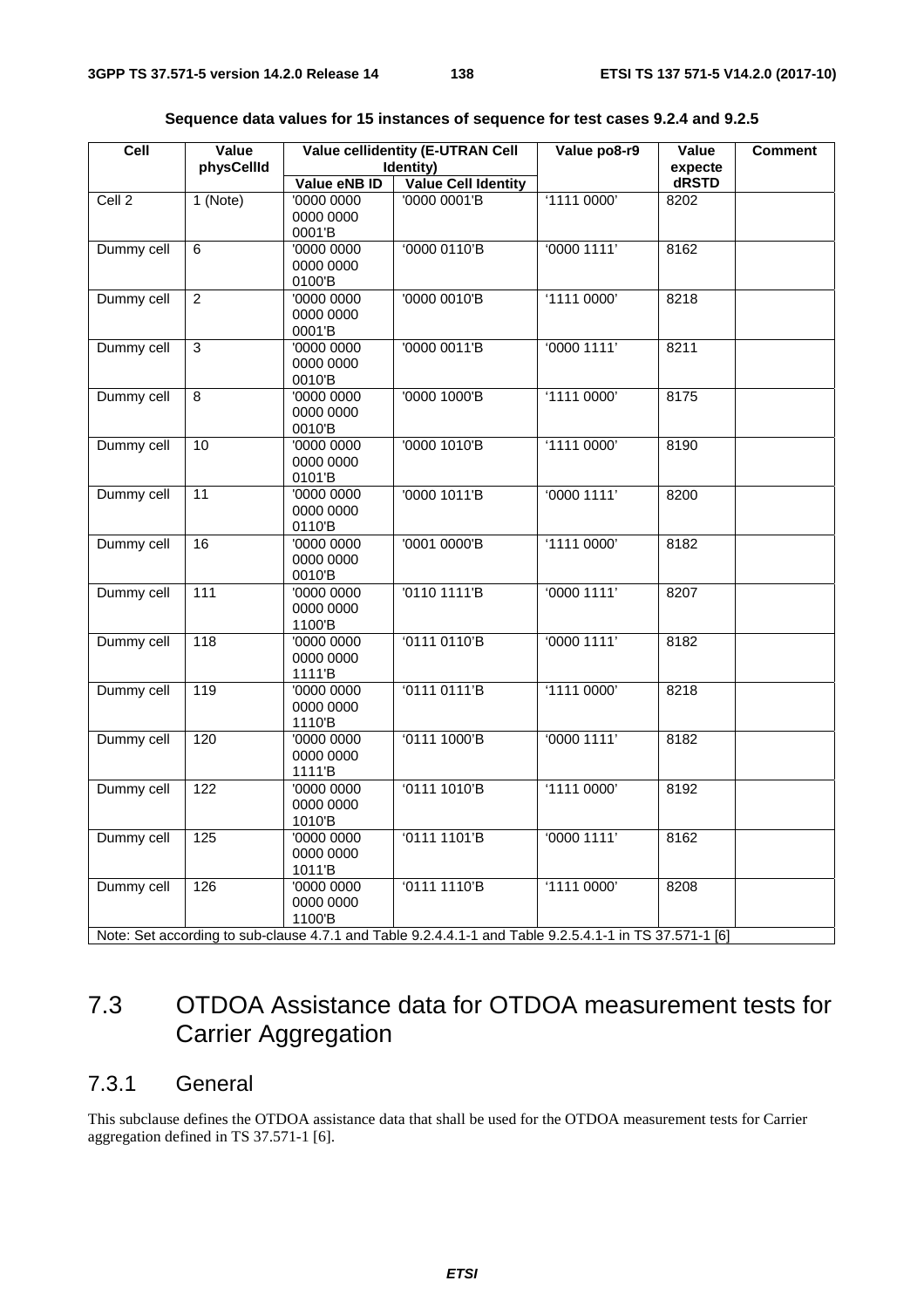# 7.3.2 OTDOA Assistance Data

This subclause defines the OTDOA assistance data elements which shall be provided to the UE in the OTDOA measurement tests for Carrier Aggregation defined in TS 37.571-1 [6].

#### OTDOA REFERENCE CELL INFO:

#### **Table 7.3.2-1: OTDOA-ReferenceCellInfo for test cases 10.1, 10.1A, 10.1B, 10.1C, 10.2, 10.2A, 10.2B, 10.2C, 10.2D**

| <b>Information Element</b> | Value/remark                                                                                                                       | <b>Comment</b>                                                                                          |
|----------------------------|------------------------------------------------------------------------------------------------------------------------------------|---------------------------------------------------------------------------------------------------------|
| OTDOA-ReferenceCellInfo    |                                                                                                                                    | Cell 2                                                                                                  |
| physCellId                 | 6                                                                                                                                  | Set according to sub-clause<br>4.7.1 and Table 10.1.4.1-1 and<br>Table 10.2.4.1-1 in TS 37.571-1<br>[6] |
| cellGloballd               | cellidentity (E-UTRAN Cell<br>Identity):<br>eNB ID: '0000 0000 0000 0000<br>0100'B<br>Cell Identity: '0000 0110'B                  |                                                                                                         |
| earfcnRef                  | $\overline{2}$                                                                                                                     | <b>SCC</b>                                                                                              |
| antennaPortConfig          | Not present                                                                                                                        | Same as the serving cell                                                                                |
| cpLength                   | Normal                                                                                                                             |                                                                                                         |
| prsInfo SEQUENCE           |                                                                                                                                    |                                                                                                         |
| prs-Bandwidth              | Test cases 10.1, 10.2, 10.2D:<br>n <sub>50</sub><br>Test cases 10.1A, 10.2A: n100<br>Test cases 10.1B, 10.1C,<br>10.2B, 10.2C: n25 |                                                                                                         |
| prs-ConfigurationIndex     | Test cases 10.1, 10.1A,<br>10.1B, 10.1C: 181<br>Test cases 10.2, 10.2A, 10.2B,<br>10.2C, 10.2D: 184                                |                                                                                                         |
| numDL-Frames               | $sf-1$                                                                                                                             |                                                                                                         |
| prs-MutingInfo-r9 CHOICE   |                                                                                                                                    |                                                                                                         |
| po8-r9                     | Test 1: '00001111'                                                                                                                 |                                                                                                         |
| po16-r9                    | Test 2: '0000000011111111'                                                                                                         |                                                                                                         |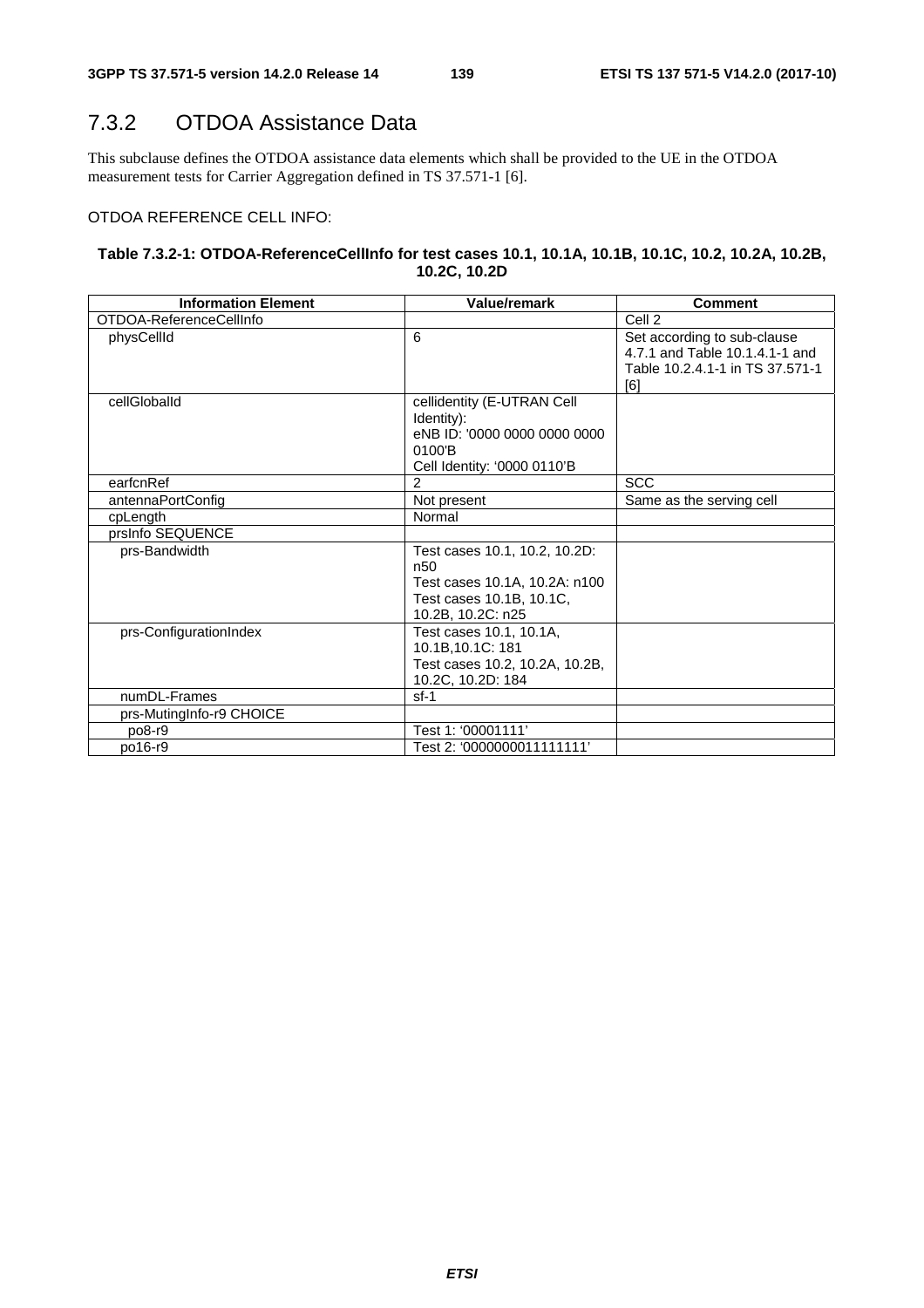| <b>Information Element</b> | <b>Value/remark</b>                                                                                                                                     | <b>Comment</b>                                                                                          |
|----------------------------|---------------------------------------------------------------------------------------------------------------------------------------------------------|---------------------------------------------------------------------------------------------------------|
| OTDOA-ReferenceCellInfo    |                                                                                                                                                         | Cell 2                                                                                                  |
| physCellId                 | $\overline{7}$                                                                                                                                          | Set according to sub-clause<br>4.7.1 and Table 10.3.4.1-1 and<br>Table 10.4.4.1-1 in TS 37.571-1<br>[6] |
| cellGloballd               | cellidentity (E-UTRAN Cell<br>Identity):<br>eNB ID: '0000 0000 0000 0000<br>0110'B<br>Cell Identity: '0000 0111'B                                       |                                                                                                         |
| earfcnRef                  | 2                                                                                                                                                       |                                                                                                         |
| antennaPortConfig          | Not present                                                                                                                                             | Same as the serving cell                                                                                |
| cpLength                   | Normal                                                                                                                                                  |                                                                                                         |
| prsinfo SEQUENCE           |                                                                                                                                                         |                                                                                                         |
| prs-Bandwidth              | Test cases 10.3, 10.4, 10.4D:<br>n <sub>50</sub><br>Test cases 10.3A, 10.3A_1,<br>10.4A, 10.4A_1: n100<br>Test cases 10.3B, 10.3C,<br>10.4B, 10.4C: n25 |                                                                                                         |
| prs-ConfigurationIndex     | Test cases 10.3, 10.3A,<br>10.3A_1, 10.3B, 10.3C: 2<br>Test cases 10.4, 10.4A,<br>10.4A 1, 10.4B, 10.4C, 10.4D:<br>14                                   |                                                                                                         |
| numDL-Frames               | Test cases 10.3, 10.3A,<br>10.3A 1, 10.4, 10.4A,<br>10.4A_1, 10.4D: sf-1<br>Test cases 10.3B, 10.3C,<br>10.4B, 10.4C: sf-2                              |                                                                                                         |
| prs-MutingInfo-r9 CHOICE   |                                                                                                                                                         |                                                                                                         |
| po8-r9                     | '1111 0000'                                                                                                                                             |                                                                                                         |

#### **Table 7.3.2-2: OTDOA-ReferenceCellInfo for test cases 10.3, 10.3A, 10.3A\_1, 10.3B, 10.3C, 10.4, 10.4A, 10.4A\_1, 10.4B, 10.4C, 10.4D**

#### **Table 7.3.2-3: OTDOA-ReferenceCellInfo for test cases 10.5, 10.6**

| <b>Information Element</b>              | <b>Value/remark</b>                                                                                               | <b>Comment</b>                                                                                          |
|-----------------------------------------|-------------------------------------------------------------------------------------------------------------------|---------------------------------------------------------------------------------------------------------|
| OTDOA-ReferenceCellInfo                 |                                                                                                                   | Cell 3                                                                                                  |
| physCellId                              | 6                                                                                                                 | Set according to sub-clause<br>4.7.1 and Table 10.5.4.1-1 and<br>Table 10.6.4.1-1 in TS 37.571-1<br>[6] |
| cellGloballd                            | cellidentity (E-UTRAN Cell<br>Identity):<br>eNB ID: '0000 0000 0000 0000<br>0010'B<br>Cell Identity: '0000 0110'B |                                                                                                         |
| earfcnRef                               | 3                                                                                                                 | SCC <sub>2</sub>                                                                                        |
| antennaPortConfig                       | Not present                                                                                                       | Same as the serving cell                                                                                |
| cpLength                                | Normal                                                                                                            |                                                                                                         |
| prsInfo SEQUENCE                        |                                                                                                                   |                                                                                                         |
| prs-Bandwidth (prs-Bandwidth depends on | 5MHz: n25                                                                                                         |                                                                                                         |
| selected channel bandwidth)             | 10MHz: n50                                                                                                        |                                                                                                         |
|                                         | 20MHz: n100                                                                                                       |                                                                                                         |
| prs-ConfigurationIndex                  | Test case 10.5: 191                                                                                               |                                                                                                         |
|                                         | Test case 10.6: 194                                                                                               |                                                                                                         |
| numDL-Frames (numDL-Frames depends      | $5MHz$ : sf-2                                                                                                     |                                                                                                         |
| on selected channel bandwidth)          | $10MHz$ : sf-1                                                                                                    |                                                                                                         |
|                                         | 20MHz:sf-1                                                                                                        |                                                                                                         |
| prs-MutingInfo-r9 CHOICE                |                                                                                                                   |                                                                                                         |
| po8-r9                                  | Test 1: '11110000'                                                                                                |                                                                                                         |
| po16-r9                                 | Test 2: '1111111100000000'                                                                                        |                                                                                                         |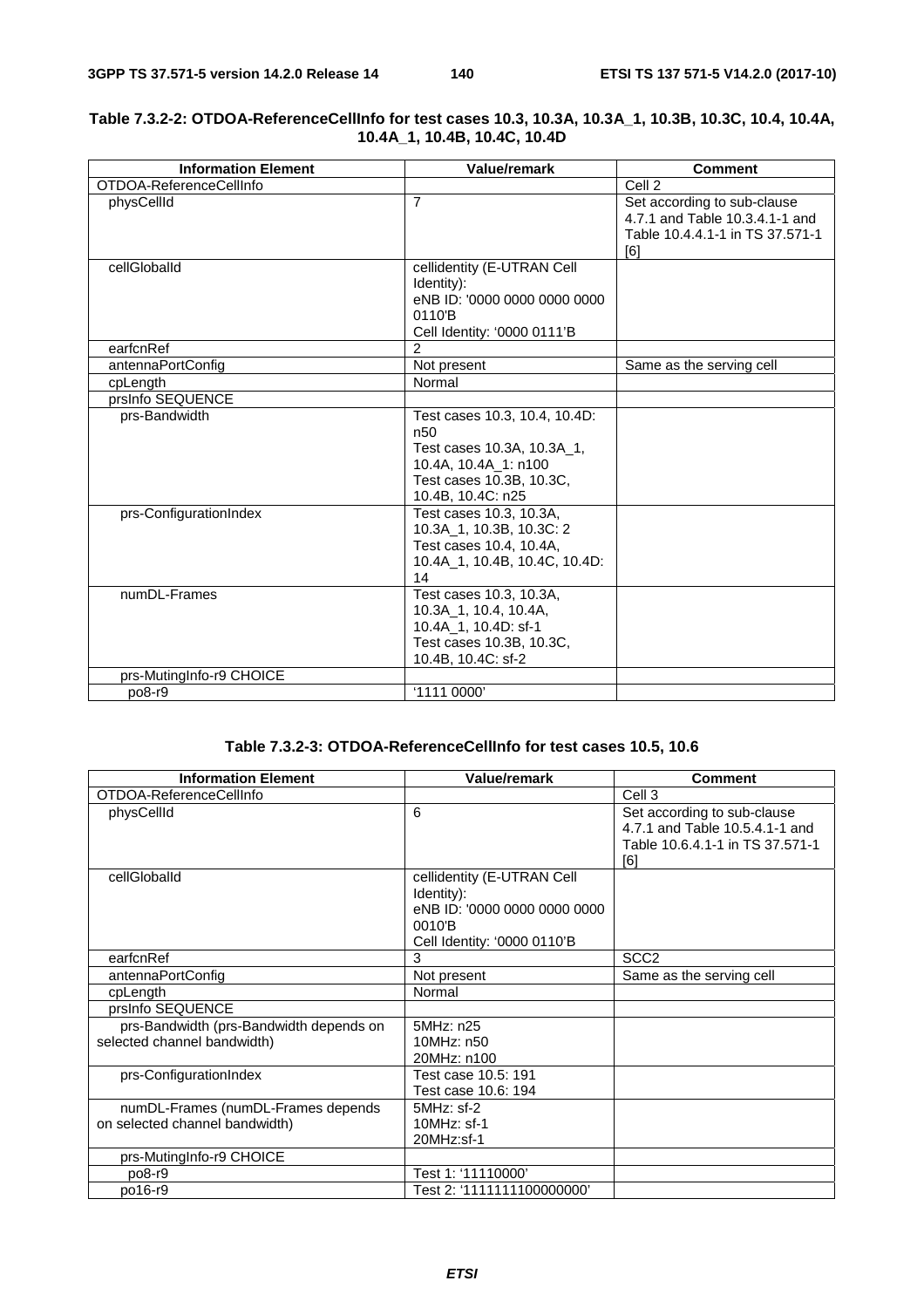| <b>Information Element</b>              | <b>Value/remark</b>          | <b>Comment</b>                  |
|-----------------------------------------|------------------------------|---------------------------------|
| OTDOA-ReferenceCellInfo                 |                              | Cell 3                          |
| physCellId                              | 7                            | Set according to sub-clause     |
|                                         |                              | 4.7.1 and Table 10.7.4.1-1 and  |
|                                         |                              | Table 10.8.4.1-1 in TS 37.571-1 |
|                                         |                              | [6]                             |
| cellGloballd                            | cellidentity (E-UTRAN Cell   |                                 |
|                                         | Identity):                   |                                 |
|                                         | eNB ID: '0000 0000 0000 0000 |                                 |
|                                         | 0010'B                       |                                 |
|                                         | Cell Identity: '0000 00111'B |                                 |
| earfcnRef                               | 3                            | SCC <sub>2</sub>                |
| antennaPortConfig                       | Not present                  | Same as the serving cell        |
| cpLength                                | Normal                       |                                 |
| prsinfo SEQUENCE                        |                              |                                 |
| prs-Bandwidth (prs-Bandwidth depends on | 5MHz: n25                    |                                 |
| selected channel bandwidth)             | 10MHz: n50                   |                                 |
|                                         | 20MHz: n100                  |                                 |
| prs-ConfigurationIndex                  | 191                          |                                 |
| numDL-Frames (numDL-Frames depends      | 5MHz: sf-2                   |                                 |
| on selected channel bandwidth)          | $10MHz$ : sf-1               |                                 |
|                                         | 20MHz:sf-1                   |                                 |
| prs-MutingInfo-r9 CHOICE                |                              |                                 |
| po8-r9                                  | '1111 0000'                  |                                 |

**Table 7.3.2-4: OTDOA-ReferenceCellInfo for test cases 10.7, 10.8**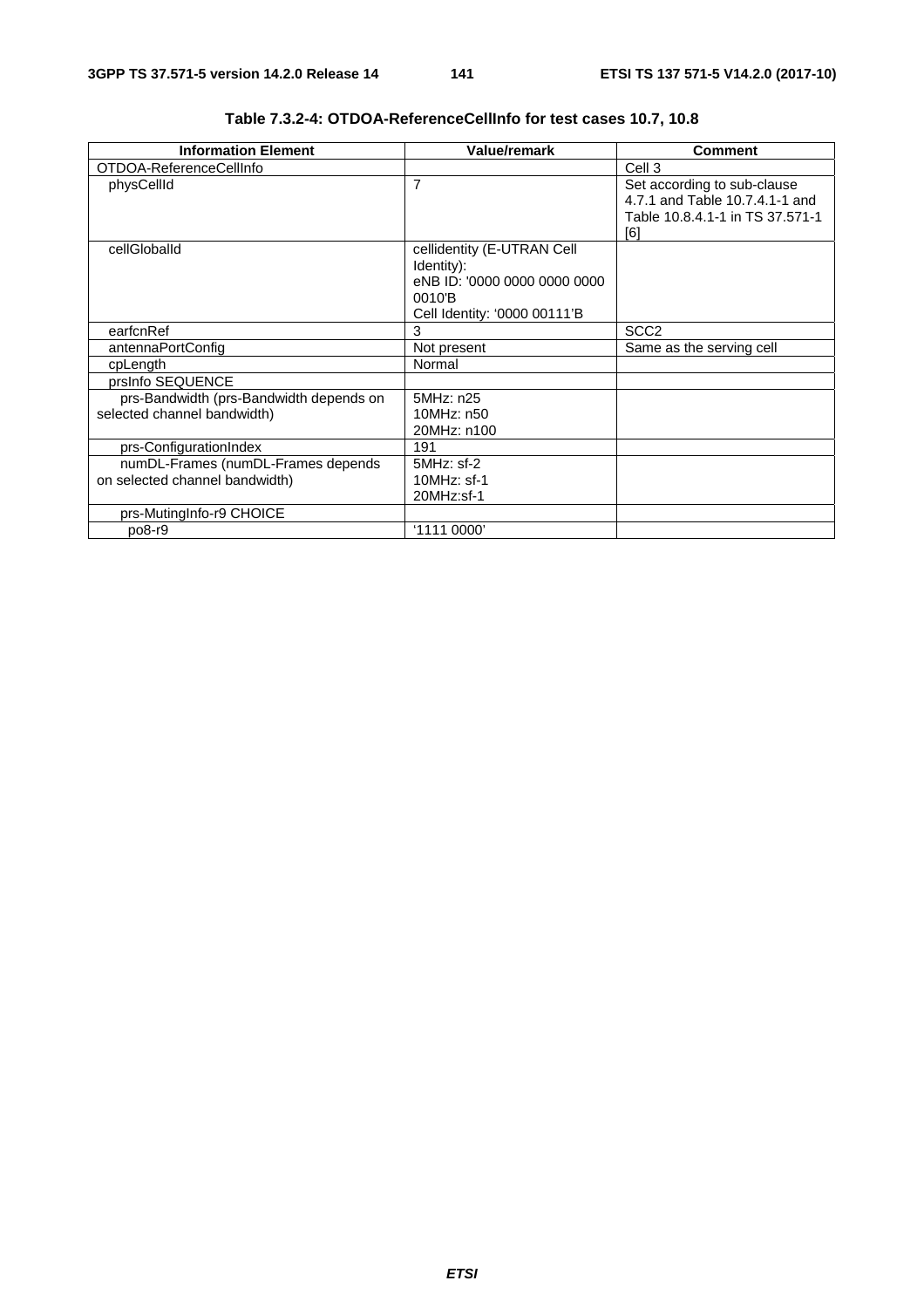#### OTDOA NEIGHBOUR CELL INFO LIST:

#### **Table 7.3.2-5: OTDOA-NeighbourCellInfoList for test cases 10.1, 10.1A, 10.1B, 10.1C, 10.2, 10.2A, 10.2B, 10.2C, 10.2D, Test 1**

| <b>Information Element</b>      | Value/remark                    | <b>Comment</b>                          |  |  |
|---------------------------------|---------------------------------|-----------------------------------------|--|--|
| OTDOA-NeighbourCellInfoList ::= |                                 |                                         |  |  |
| SEQUENCE (SIZE(1)) OF SEQUENCE  |                                 |                                         |  |  |
| SEQUENCE (SIZE(15)) OF SEQUENCE | Sequence contains 15 instances  |                                         |  |  |
|                                 | of the following data.          |                                         |  |  |
| physCellId                      | See table of Sequence data      |                                         |  |  |
|                                 | values below in Table 7.3.2-6   |                                         |  |  |
| cellGloballd                    | For values of cellidentity see  |                                         |  |  |
|                                 | table of Sequence data values   |                                         |  |  |
|                                 | below in Table 7.3.2-6          |                                         |  |  |
| earfcn                          | Not present                     | Same as for the reference cell<br>(SCC) |  |  |
| cpLength                        | Not present                     | Same as for the reference cell          |  |  |
| prsinfo                         |                                 |                                         |  |  |
| prs-Bandwidth                   | Test cases 10.1, 10.2, 10.2D:   |                                         |  |  |
|                                 | n50                             |                                         |  |  |
|                                 | Test cases 10.1A, 10.2A: n100   |                                         |  |  |
|                                 | Test cases 10.1B, 10.1C, 10.2B, |                                         |  |  |
|                                 | 10.2C: n25                      |                                         |  |  |
| prs-ConfigurationIndex          | Test cases 10.1, 10.1A, 10.1B,  |                                         |  |  |
|                                 | 10.1C:181                       |                                         |  |  |
|                                 | Test cases 10.2, 10.2A, 10.2B,  |                                         |  |  |
|                                 | 10.2C, 10.2D: 184               |                                         |  |  |
| numDL-Frames                    | $sf-1$                          |                                         |  |  |
| prs-MutingInfo-r9 CHOICE        |                                 |                                         |  |  |
| po8-r9                          | See table of Sequence data      |                                         |  |  |
|                                 | values below in Table 7.3.2-6   |                                         |  |  |
| antennaPortConfig               | Not present                     | Same as for the reference cell          |  |  |
| slotNumberOffset                | $\Omega$                        |                                         |  |  |
| prs-SubframeOffset              | $\Omega$                        |                                         |  |  |
| expectedRSTD                    | See table of Sequence data      |                                         |  |  |
|                                 | values below in Table 7.3.2-6   |                                         |  |  |
| expectedRSTD-Uncertainty        | 51                              | About 5 us                              |  |  |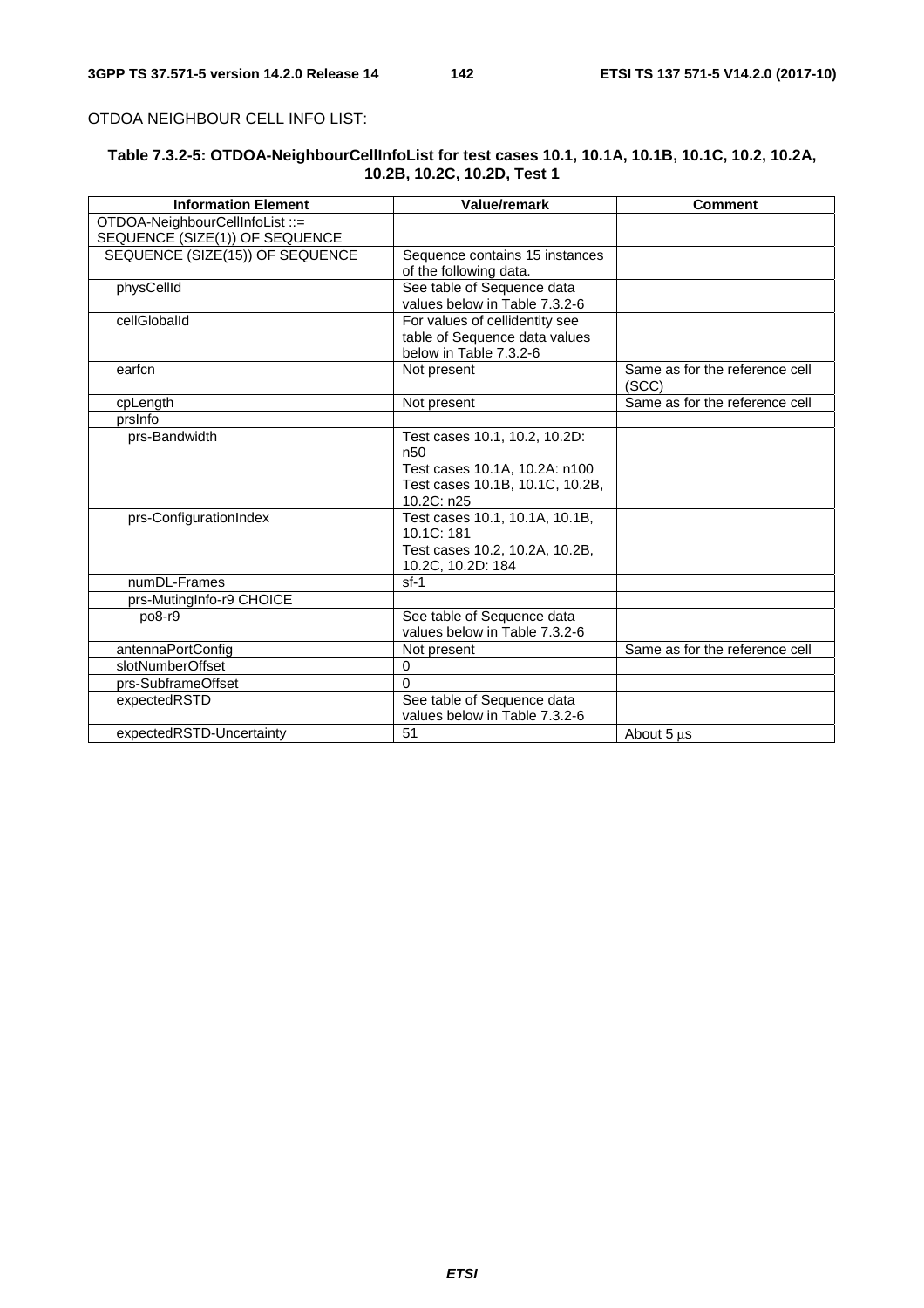| Cell                                                                                                                                                                                                   | Value<br>physCellId | <b>Value cellidentity (E-UTRAN Cell</b><br>Identity) |                            | Value po8-r9 | Value<br>expecte | <b>Comment</b> |
|--------------------------------------------------------------------------------------------------------------------------------------------------------------------------------------------------------|---------------------|------------------------------------------------------|----------------------------|--------------|------------------|----------------|
|                                                                                                                                                                                                        |                     | Value eNB ID                                         | <b>Value Cell Identity</b> |              | dRSTD            |                |
| Cell 3                                                                                                                                                                                                 | $12$ (Note 1)       | '0000 0000<br>0000 0000<br>0010'B                    | '0000 1100'B               | '1111 0000'  | 8212             | Note 2         |
| Dummy cell                                                                                                                                                                                             | $\mathbf{1}$        | '0000 0000<br>0000 0000<br>0001'B                    | '0000 0001'B               | '0000 1111'  | 8162             | Note 3         |
| Dummy cell                                                                                                                                                                                             | $\overline{2}$      | '0000 0000<br>0000 0000<br>0001'B                    | '0000 0010'B               | '1111 0000'  | 8218             | Note 3         |
| Dummy cell                                                                                                                                                                                             | $\overline{3}$      | $\overline{00000000}$<br>0000 0000<br>0010'B         | '0000 0011'B               | '00001111'   | 8211             | Note 3         |
| Dummy cell                                                                                                                                                                                             | 8                   | '0000 0000<br>0000 0000<br>0010'B                    | '0000 1000'B               | '1111 0000'  | 8175             | Note 3         |
| Dummy cell                                                                                                                                                                                             | 10                  | '0000 0000<br>0000 0000<br>0101'B                    | '0000 1010'B               | '1111 0000'  | 8190             | Note 3         |
| Dummy cell                                                                                                                                                                                             | 11                  | '0000 0000<br>0000 0000<br>0110'B                    | '0000 1011'B               | '0000 1111'  | 8200             | Note 3         |
| Dummy cell                                                                                                                                                                                             | 16                  | $\overline{00000000}$<br>0000 0000<br>0010'B         | '0001 0000'B               | '1111 0000'  | 8182             | Note 3         |
| Dummy cell                                                                                                                                                                                             | 111                 | '0000 0000<br>0000 0000<br>1100'B                    | '0110 1111'B               | '00001111'   | 8207             | Note 3         |
| Dummy cell                                                                                                                                                                                             | 118                 | '0000 0000<br>0000 0000<br>1111'B                    | '0111 0110'B               | '00001111'   | 8182             | Note 3         |
| Dummy cell                                                                                                                                                                                             | 119                 | '0000 0000<br>0000 0000<br>1110'B                    | '0111 0111'B               | '1111 0000'  | 8218             | Note 3         |
| Dummy cell                                                                                                                                                                                             | 120                 | '0000 0000<br>0000 0000<br>1111'B                    | '0111 1000'B               | '00001111'   | 8182             | Note 3         |
| Dummy cell                                                                                                                                                                                             | 122                 | '0000 0000<br>0000 0000<br>1010'B                    | '0111 1010'B               | '1111 0000'  | 8192             | Note 3         |
| Dummy cell                                                                                                                                                                                             | $125$               | '0000 0000<br>0000 0000<br>1011'B                    | '01111101'B                | '0000 1111'  | 8162             | Note 3         |
| Dummy cell                                                                                                                                                                                             | 127                 | '0000 0000<br>0000 0000<br>1100'B                    | '0111 1111'B               | '1111 0000'  | 8192             | Note 3         |
| Note 1: Set according to sub-clause 4.7.1 and Table 10.1.4.1-1 and Table 10.2.4.1-1 in TS 37.571-1 [6]<br>Note 2: Data for Cell 3 is used at a random position in the last 8 instances of the sequence |                     |                                                      |                            |              |                  |                |

#### **Table 7.3.2-6: Sequence data values for 15 instances of sequence for test cases 10.1, 10.1A, 10.1B, 10.1C, 10.2, 10.2A, 10.2B, 10.2C, 10.2D, Test 1**

Note 3: Data for this cell is used at any position in the 15 instances of the sequence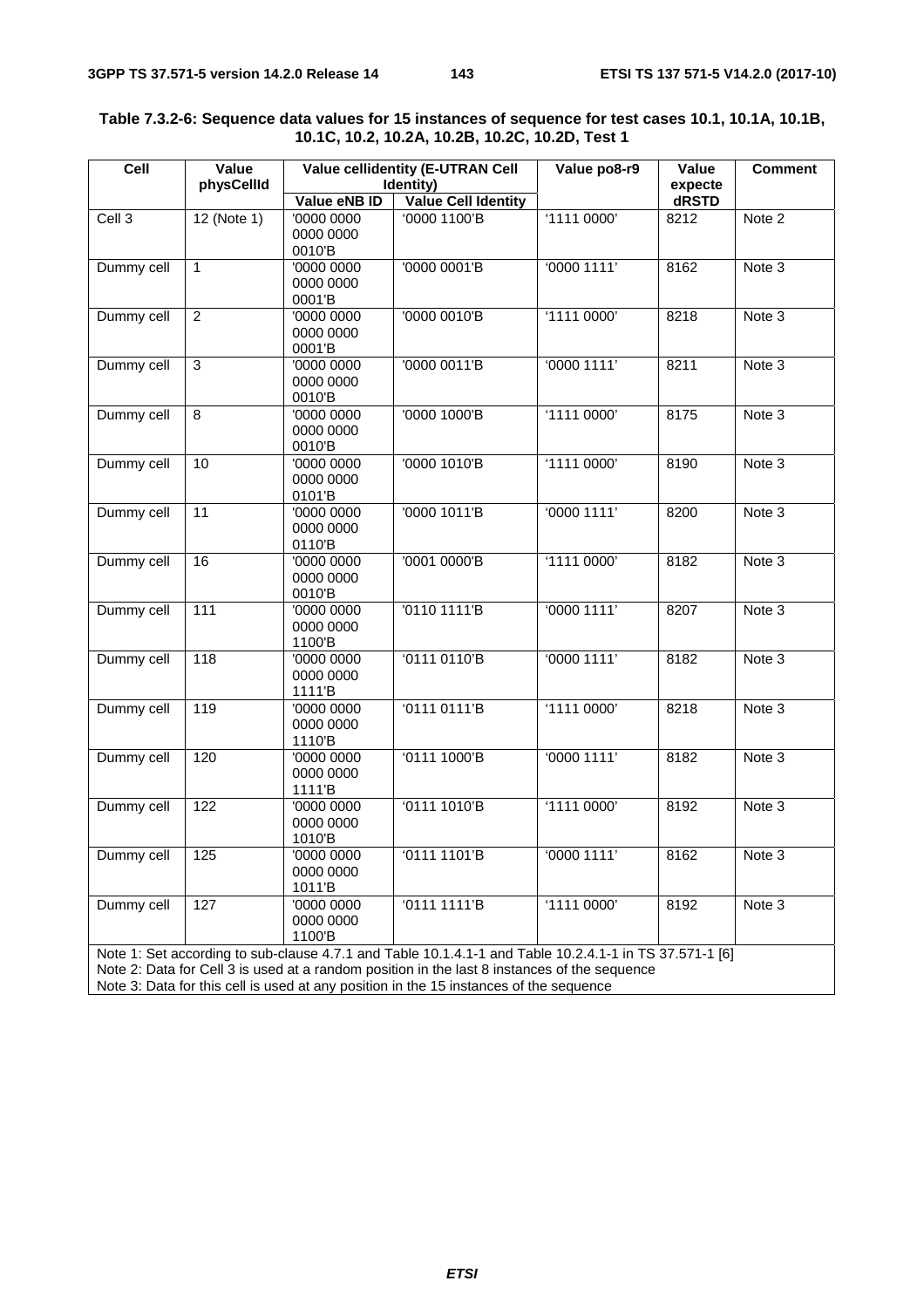**Table 7.3.2-7: OTDOA-NeighbourCellInfoList for test cases 10.1, 10.1A, 10.1B, 10.1C, 10.2, 10.2A, 10.2B, 10.2C, 10.2D, Test 2**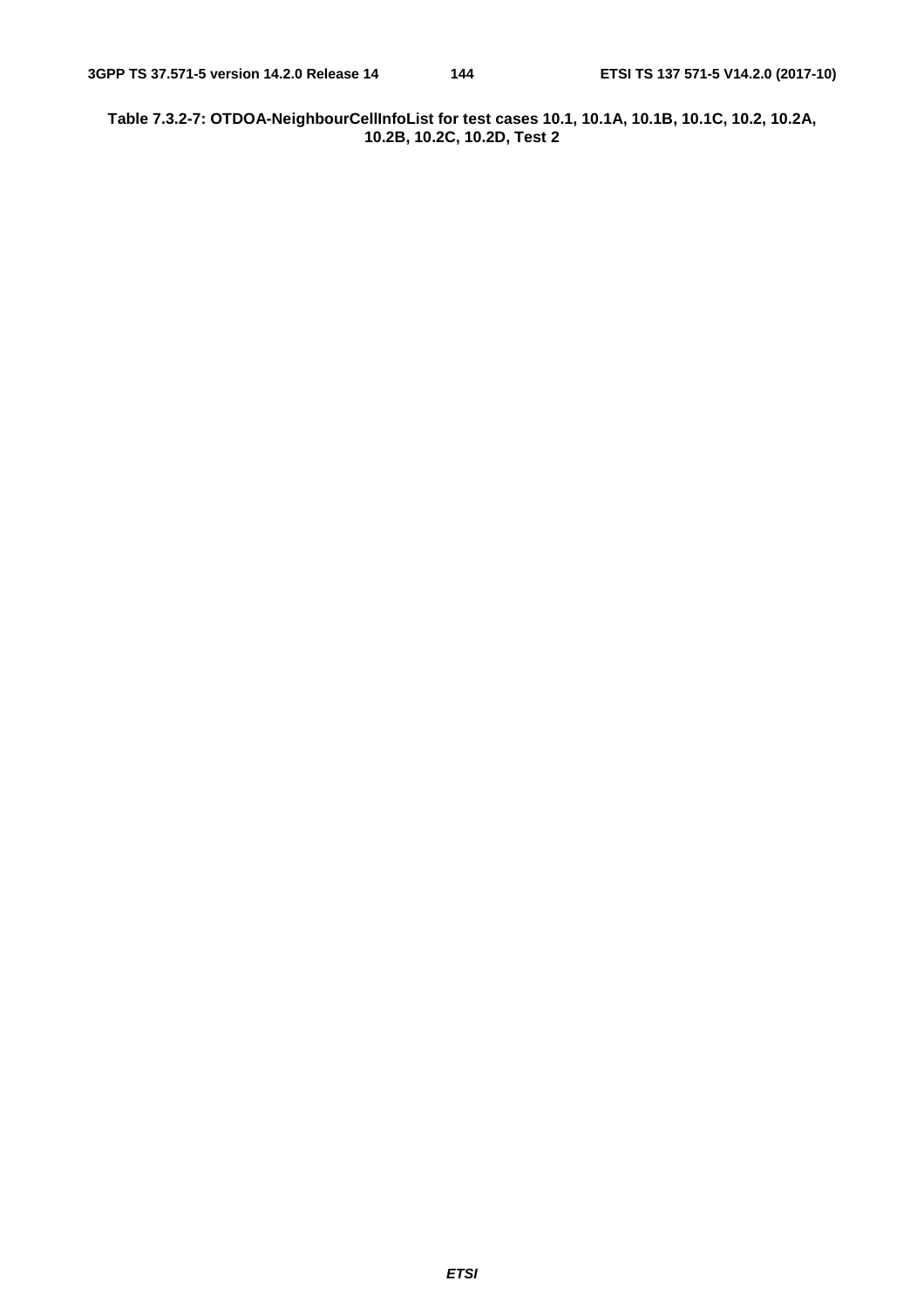| <b>Information Element</b>      | Value/remark                    | <b>Comment</b>                 |
|---------------------------------|---------------------------------|--------------------------------|
| OTDOA-NeighbourCellInfoList ::= |                                 |                                |
| SEQUENCE (SIZE(2)) OF SEQUENCE  |                                 |                                |
| SEQUENCE (SIZE(8)) OF SEQUENCE  | Sequence contains 8 instances   |                                |
|                                 | of the following data.          |                                |
| physCellId                      | See table of Sequence data      |                                |
|                                 | values for sequence 1 below in  |                                |
|                                 | Table 7.3.2-8                   |                                |
| cellGloballd                    | For values of cellidentity see  |                                |
|                                 | table of Sequence data values   |                                |
|                                 | for sequence 1 below in Table   |                                |
|                                 | $7.3.2 - 8$                     |                                |
| earfcn                          | 1                               | earfcn 1 is PCC                |
| cpLength                        | Not present                     | Same as for the reference cell |
| prsinfo                         |                                 |                                |
| prs-Bandwidth                   | Test cases 10.1, 10.2, 10.1C,   |                                |
|                                 | 10.2C: n50                      |                                |
|                                 | Test cases 10.1A, 10.2A, 10.2D: |                                |
|                                 | n100                            |                                |
|                                 | Test cases 10.1B, 10.2B: n25    |                                |
| prs-ConfigurationIndex          | See table of Sequence data      |                                |
|                                 | values for sequence 1 below in  |                                |
|                                 | Table 7.3.2-8                   |                                |
| numDL-Frames                    | $sf-1$                          |                                |
| prs-MutingInfo-r9 CHOICE        |                                 |                                |
| po16-r9                         | See table of Sequence data      |                                |
|                                 | values for sequence 1 below in  |                                |
|                                 | Table 7.3.2-8                   |                                |
| antennaPortConfig               | Not present                     | Same as for the reference cell |
| slotNumberOffset                | 0                               |                                |
|                                 |                                 |                                |
| prs-SubframeOffset              | See table of Sequence data      |                                |
|                                 | values for sequence 1 below in  |                                |
|                                 | Table 7.3.2-8                   |                                |
| expectedRSTD                    | See table of Sequence data      |                                |
|                                 | values for sequence 1 below in  |                                |
|                                 | Table 7.3.2-8                   |                                |
| expectedRSTD-Uncertainty        | 51                              | About 5 µs                     |
| SEQUENCE (SIZE(7)) OF SEQUENCE  | Sequence contains 7 instances   |                                |
|                                 | of the following data.          |                                |
| physCellId                      | See table of Sequence data      |                                |
|                                 | values for sequence 2 below in  |                                |
|                                 | Table 7.3.2-9                   |                                |
| cellGloballd                    | For values of cellidentity see  |                                |
|                                 | table of Sequence data values   |                                |
|                                 | for sequence 2 below in Table   |                                |
|                                 | $7.3.2 - 9$                     |                                |
| earfcn                          | Not present                     | Same as for the reference cell |
|                                 |                                 | (SCC)                          |
| cpLength                        | Not present                     | Same as for the reference cell |
| prsinfo                         |                                 |                                |
| prs-Bandwidth                   | Test cases 10.1, 10.2, 10.2D:   |                                |
|                                 | n <sub>50</sub>                 |                                |
|                                 | Test cases 10.1A, 10.2A: n100   |                                |
|                                 | Test cases 10.1B, 10.1C, 10.2B, |                                |
|                                 | 10.2C: n25                      |                                |
| prs-ConfigurationIndex          | See table of Sequence data      |                                |
|                                 | values for sequence 2 below in  |                                |
|                                 | Table 7.3.2-9                   |                                |
| numDL-Frames                    | $sf-1$                          |                                |
| prs-MutingInfo-r9 CHOICE        |                                 |                                |
| po16-r9                         | See table of Sequence data      |                                |
|                                 | values for sequence 2 below in  |                                |
|                                 | Table 7.3.2-9                   |                                |
| antennaPortConfig               | Not present                     | Same as for the reference cell |
| slotNumberOffset                | $\pmb{0}$                       |                                |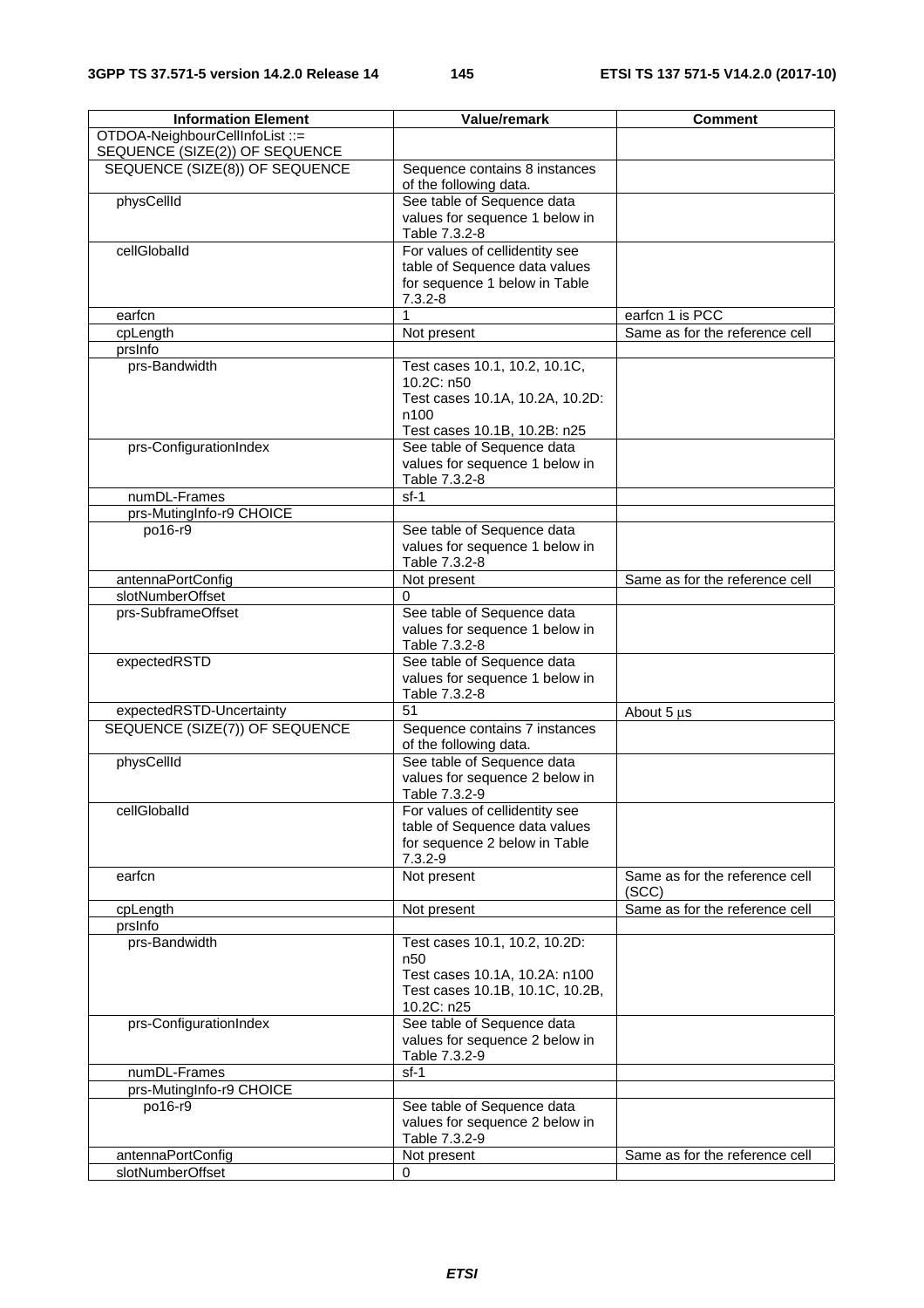| prs-SubframeOffset       | See table of Sequence data     |            |
|--------------------------|--------------------------------|------------|
|                          | values for sequence 2 below in |            |
|                          | Table 7.3.2-9                  |            |
| expectedRSTD             | See table of Sequence data     |            |
|                          | values for sequence 2 below in |            |
|                          | Table 7.3.2-9                  |            |
| expectedRSTD-Uncertainty | 51                             | About 5 us |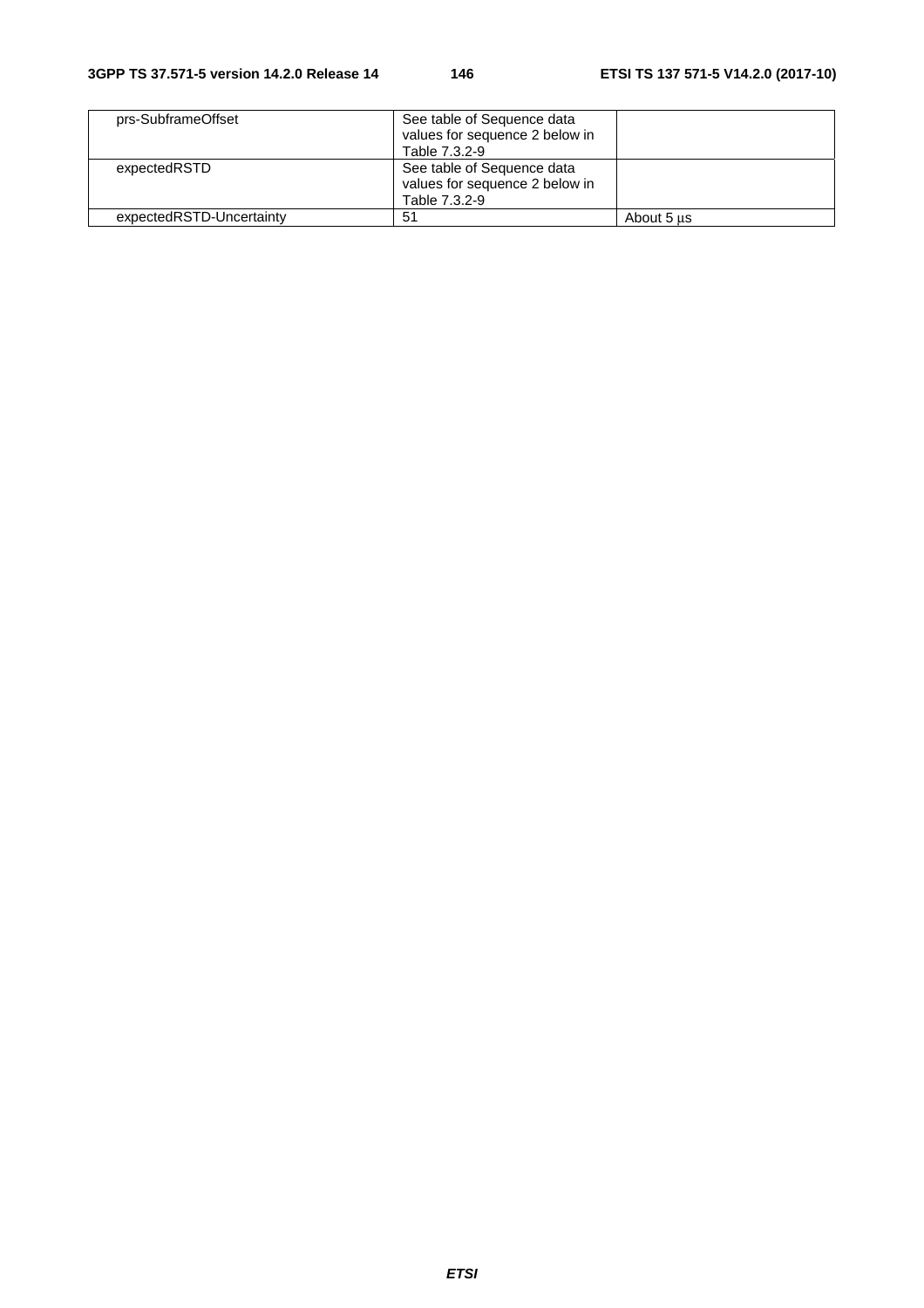| ceil          | Value<br>phys    |                                   | Value cellidentity (E-<br><b>UTRAN Cell Identity)</b> | Value prs-<br>ConfigurationInde                                                                                                                                                                                     | Value<br>po16-r9                        | Value<br>prs-      | Value<br>expecte | Com<br>ment                   |
|---------------|------------------|-----------------------------------|-------------------------------------------------------|---------------------------------------------------------------------------------------------------------------------------------------------------------------------------------------------------------------------|-----------------------------------------|--------------------|------------------|-------------------------------|
|               | <b>CellId</b>    | <b>Value eNB</b><br>ID            | Value Cell<br>Identity                                | x                                                                                                                                                                                                                   |                                         | Subfram<br>eOffset | dRSTD            |                               |
| Cell 1        | 0<br>(Note<br>1) | '0000 0000<br>0000 0000<br>0001'B | '0000 0000'B                                          | Test cases 10.1,<br>10.1A, 10.1B,<br>10.1C: 171<br>Test cases 10.2,<br>10.2A, 10.2B,<br>10.2C, 10.2D: 174                                                                                                           | '1111111<br>1<br>0000000<br>$^{\prime}$ | 310                | 8172             | <b>Note</b><br>$\overline{2}$ |
| Dummy<br>cell | $\mathbf{1}$     | '0000 0000<br>0000 0000<br>0001'B | '0000 0001'B                                          | Test cases 10.1,<br>10.1A, 10.1B,<br>10.1C: 171<br>Test cases 10.2,<br>10.2A, 10.2B,<br>10.2C, 10.2D: 174                                                                                                           | '0000000<br>0<br>1111111<br>1'          | 310                | 8162             | Note<br>4                     |
| Dummy<br>cell | 3                | '0000 0000<br>0000 0000<br>0010'B | '0000 0011'B                                          | Test cases 10.1,<br>10.1A, 10.1B,<br>10.1C: 171<br>Test cases 10.2,<br>10.2A, 10.2B,<br>10.2C, 10.2D: 174                                                                                                           | <b>'0000000</b><br>0<br>1111111<br>1'   | 310                | 8211             | <b>Note</b><br>4              |
| Dummy<br>cell | 10               | '0000 0000<br>0000 0000<br>0101'B | '0000 1010'B                                          | Test cases 10.1,<br>10.1A, 10.1B,<br>10.1C: 171<br>Test cases 10.2,<br>10.2A, 10.2B,<br>10.2C, 10.2D: 174                                                                                                           | '0000000<br>0<br>1111111<br>1'          | $\overline{310}$   | 8190             | <b>Note</b><br>4              |
| Dummy<br>cell | $\overline{16}$  | '0000 0000<br>0000 0000<br>0010'B | '0001 0000'B                                          | Test cases 10.1,<br>10.1A, 10.1B,<br>10.1C: 171<br>Test cases 10.2,<br>10.2A, 10.2B,<br>10.2C, 10.2D: 174                                                                                                           | '0000000<br>0<br>1111111<br>1'          | 310                | 8182             | Note<br>4                     |
| Dummy<br>cell | 118              | '0000 0000<br>0000 0000<br>1111'B | '0111 0110'B                                          | Test cases 10.1,<br>10.1A, 10.1B,<br>10.1C: 171<br>Test cases 10.2,<br>10.2A, 10.2B,<br>10.2C, 10.2D: 174                                                                                                           | '0000000<br>0<br>1111111<br>1'          | 310                | 8182             | Note<br>4                     |
| Dummy<br>cell | 120              | '0000 0000<br>0000 0000<br>1111'B | '0111 1000'B                                          | Test cases 10.1,<br>10.1A, 10.1B,<br>10.1C: 171<br>Test cases 10.2,<br>10.2A, 10.2B,<br>10.2C, 10.2D: 174                                                                                                           | '0000000<br>0<br>1111111<br>1'          | 310                | 8182             | <b>Note</b><br>4              |
| Dummy<br>cell | 125              | '0000 0000<br>0000 0000<br>1011'B | '0111 1101'B                                          | Test cases 10.1,<br>10.1A, 10.1B,<br>10.1C: 171<br>Test cases 10.2,<br>10.2A, 10.2B,<br>10.2C, 10.2D: 174<br>Note 1: Set according to sub-clause 4.7.1 and Table 10.1.4.1-1 and Table 10.2.4.1-1 in TS 37.571-1 [6] | <b>'0000000</b><br>0<br>1111111<br>1'   | 310                | 8162             | <b>Note</b><br>4              |

## **Table 7.3.2-8: Sequence data values for 8 instances of sequence for sequence 1 for test cases 10.1, 10.1A, 10.1B, 10.1C, 10.2, 10.2A, 10.2B, 10.2C, 10.2D, Test 2**

Note 2: Data for Cell 1 is used at a random position in the first 7 instances of the sequence Note 3: Void

Note 4: Data for this cell is used at any position in the 8 instances of the sequence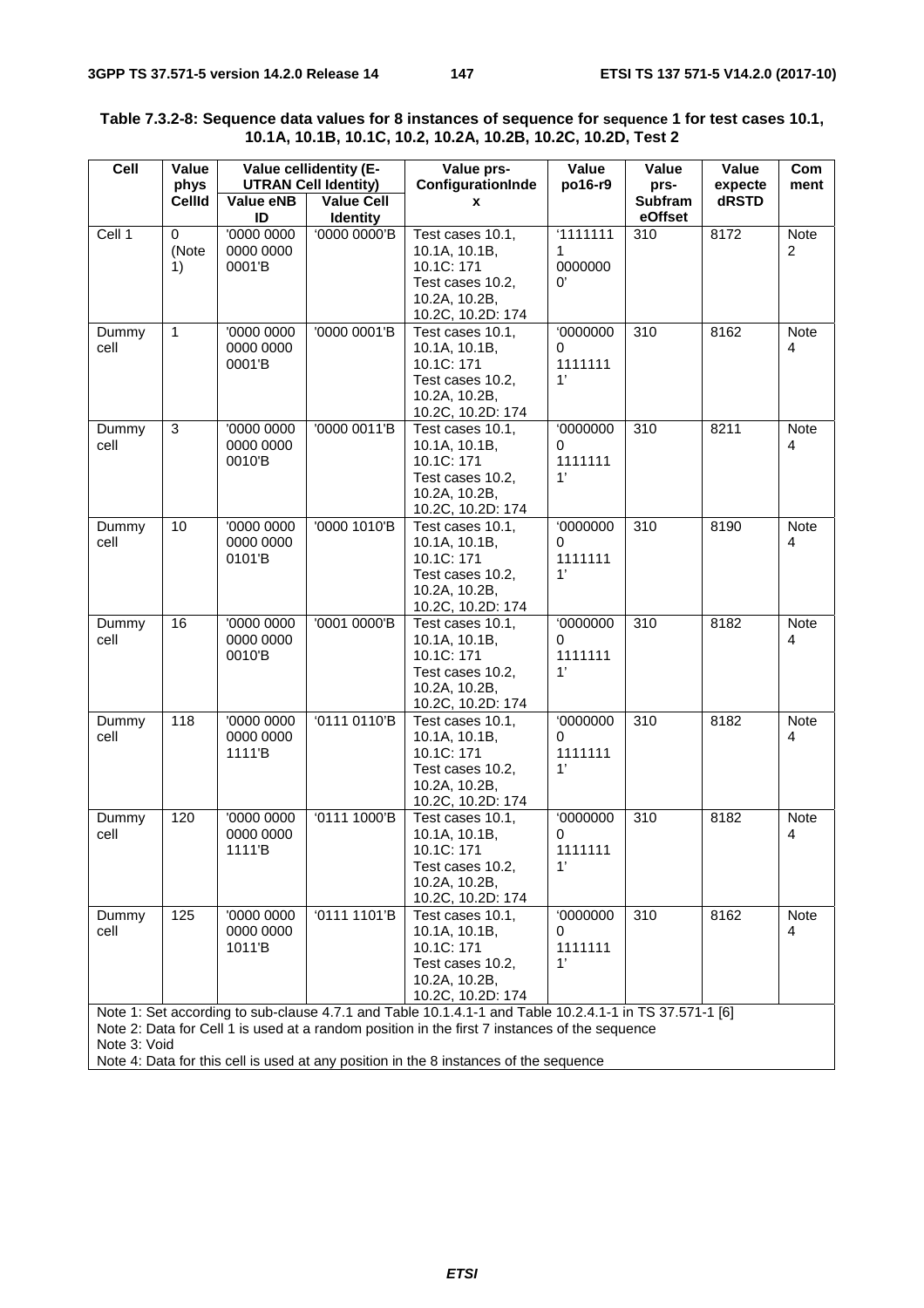| Cell                         | Value                 | Value cellidentity (E-<br><b>UTRAN Cell Identity)</b> |                               | Value prs-<br>Value<br>Value<br>Value                                                                                                                                                                               |                                                            | ConfigurationInde<br>po16-r9<br>prs- |                  |                  |  | Com |
|------------------------------|-----------------------|-------------------------------------------------------|-------------------------------|---------------------------------------------------------------------------------------------------------------------------------------------------------------------------------------------------------------------|------------------------------------------------------------|--------------------------------------|------------------|------------------|--|-----|
|                              | phys<br><b>CellId</b> | Value eNB<br>ID                                       | <b>Value Cell</b><br>Identity | $\mathbf{x}$                                                                                                                                                                                                        |                                                            | <b>Subfram</b><br>eOffset            | expecte<br>dRSTD | ment             |  |     |
| Cell <sub>3</sub>            | 12<br>(Note<br>1)     | '0000 0000<br>0000 0000<br>0010'B                     | '0000 1100'B                  | Test cases 10.1,<br>10.1A, 10.1B,<br>10.1C: 181<br>Test cases 10.2,<br>10.2A, 10.2B,<br>10.2C, 10.2D: 184                                                                                                           | 1111111<br>$\mathbf 1$<br>0000000<br>$\Omega$              | $\Omega$                             | 8212             | <b>Note</b><br>3 |  |     |
| Dummy<br>cell                | $\overline{2}$        | '0000 0000<br>0000 0000<br>0001'B                     | '0000 0010'B                  | Test cases 10.1,<br>10.1A, 10.1B,<br>10.1C: 181<br>Test cases 10.2,<br>10.2A, 10.2B,<br>10.2C, 10.2D: 184                                                                                                           | 1111111<br>1<br>0000000<br>$^{\circ}$                      | $\Omega$                             | 8218             | <b>Note</b><br>4 |  |     |
| Dummy<br>cell                | 8                     | '0000 0000<br>0000 0000<br>0010'B                     | '0000 1000'B                  | Test cases 10.1,<br>10.1A, 10.1B,<br>10.1C: 181<br>Test cases 10.2,<br>10.2A, 10.2B,<br>10.2C, 10.2D: 184                                                                                                           | 1111111<br>1<br>0000000<br>$^{\prime}$                     | $\Omega$                             | 8175             | <b>Note</b><br>4 |  |     |
| Dummy<br>cell                | 11                    | '0000 0000<br>0000 0000<br>0110'B                     | '0000 1011'B                  | Test cases 10.1,<br>10.1A, 10.1B,<br>10.1C: 181<br>Test cases 10.2,<br>10.2A, 10.2B,<br>10.2C, 10.2D: 184                                                                                                           | 1111111<br>$\mathbf 1$<br>0000000<br>$\mathbf{0}^{\prime}$ | $\Omega$                             | 8200             | Note<br>4        |  |     |
| Dummy<br>cell                | $\frac{111}{111}$     | '0000 0000<br>0000 0000<br>1100'B                     | '0110 1111'B                  | Test cases 10.1,<br>10.1A, 10.1B,<br>10.1C: 181<br>Test cases 10.2,<br>10.2A, 10.2B,<br>10.2C, 10.2D: 184                                                                                                           | 1111111<br>$\mathbf{1}$<br>0000000<br>$^{\prime}$          | $\mathbf 0$                          | 8207             | <b>Note</b><br>4 |  |     |
| Dummy<br>cell                | 119                   | '0000 0000<br>0000 0000<br>1110'B                     | '0111 0111'B                  | Test cases 10.1,<br>10.1A, 10.1B,<br>10.1C: 181<br>Test cases 10.2,<br>10.2A, 10.2B,<br>10.2C, 10.2D: 184                                                                                                           | '1111111<br>$\mathbf{1}$<br>0000000<br>$\Omega'$           | $\Omega$                             | 8218             | <b>Note</b><br>4 |  |     |
| Dummy<br>cell                | 122                   | '0000 0000<br>0000 0000<br>1010'B                     | '0111 1010'B                  | Test cases 10.1,<br>10.1A, 10.1B,<br>10.1C: 181<br>Test cases 10.2,<br>10.2A, 10.2B,<br>10.2C, 10.2D: 184<br>Note 1: Set according to sub-clause 4.7.1 and Table 10.1.4.1-1 and Table 10.2.4.1-1 in TS 37.571-1 [6] | 1111111<br>$\mathbf 1$<br>0000000<br>$^{\circ}$            | $\Omega$                             | 8192             | <b>Note</b><br>4 |  |     |
| Note 2: Void<br>$\mathbf{M}$ |                       |                                                       |                               |                                                                                                                                                                                                                     |                                                            |                                      |                  |                  |  |     |

### **Table 7.3.2-9: Sequence data values for 7 instances of sequence for sequence 2 for test cases 10.1, 10.1A, 10.1B, 10.1C, 10.2, 10.2A, 10.2B, 10.2C, 10.2D, Test 2**

Note 3: Data for Cell 3 is used at a random position in the 7 instances of the sequence

Note 4: Data for this cell is used at any position in the 7 instances of the sequence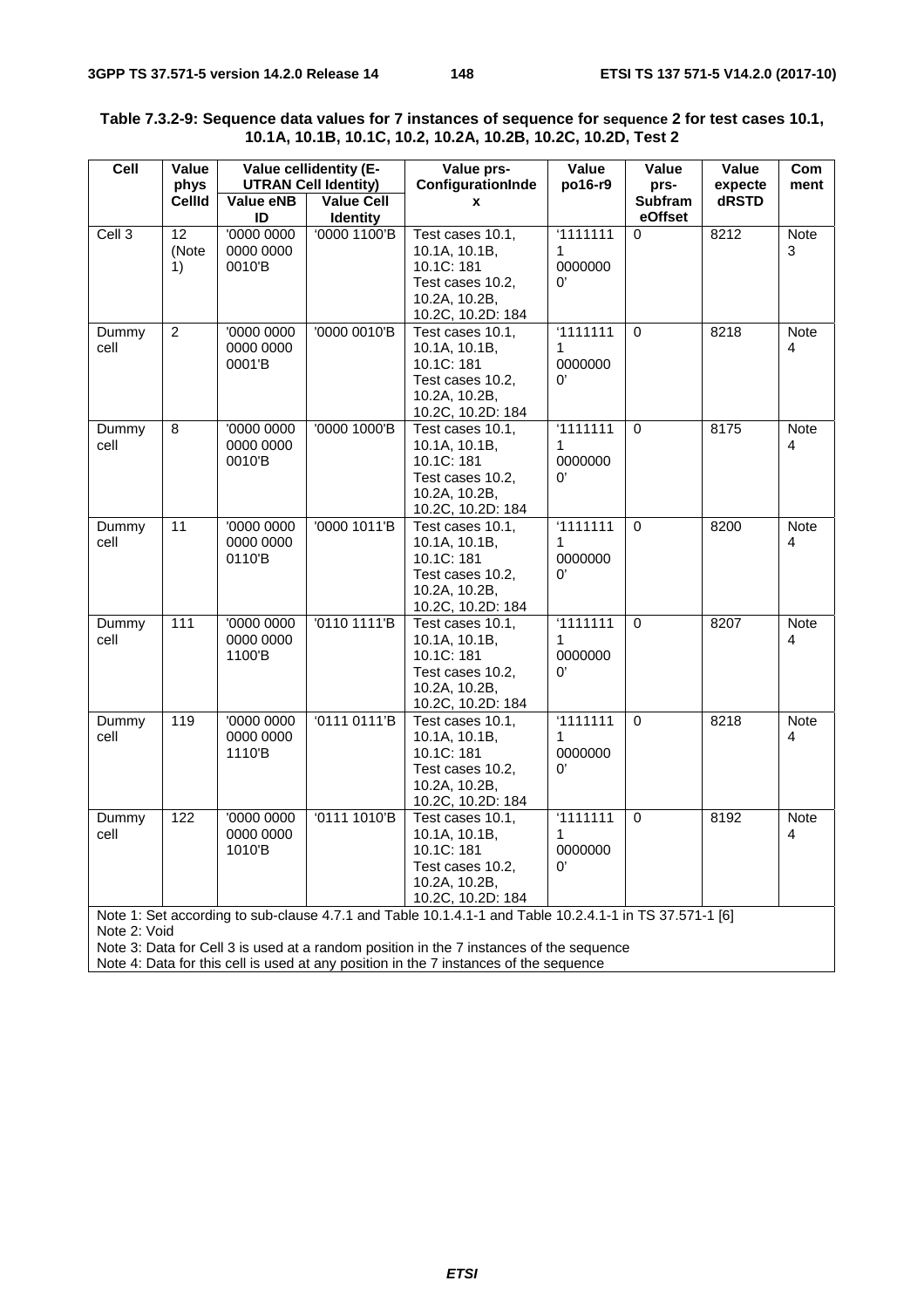| <b>Information Element</b>      | Value/remark                                        | <b>Comment</b>                 |
|---------------------------------|-----------------------------------------------------|--------------------------------|
| OTDOA-NeighbourCellInfoList ::= |                                                     |                                |
| SEQUENCE (SIZE(1)) OF SEQUENCE  |                                                     |                                |
| SEQUENCE (SIZE(15)) OF SEQUENCE | Sequence contains 15 instances                      |                                |
|                                 | of the following data.                              |                                |
| physCellId                      | See table of Sequence data                          |                                |
|                                 | values below in Table 7.3.2-11                      |                                |
| cellGloballd                    | For values of cellidentity see                      |                                |
|                                 | table of Sequence data values                       |                                |
|                                 | below in Table 7.3.2-11                             |                                |
| earfcn                          | Not present                                         | Same as for the reference cell |
| cpLength                        | Not present                                         | Same as for the reference cell |
| prsinfo                         |                                                     |                                |
| prs-Bandwidth                   | Test cases 10.3, 10.4, 10.4D:                       |                                |
|                                 | n <sub>50</sub>                                     |                                |
|                                 | Test cases 10.3A, 10.3A_1,                          |                                |
|                                 | 10.4A, 10.4A_1: n100                                |                                |
|                                 | Test cases 10.3B, 10.3C, 10.4B,                     |                                |
|                                 | 10.4C: n25                                          |                                |
| prs-ConfigurationIndex          | Test cases 10.3, 10.3A,<br>10.3A_1, 10.3B, 10.3C: 2 |                                |
|                                 | Test cases 10.4, 10.4A,                             |                                |
|                                 | 10.4A_1, 10.4B, 10.4C, 10.4D:                       |                                |
|                                 | 14                                                  |                                |
| numDL-Frames                    | Test cases 10.3, 10.3A,                             |                                |
|                                 | 10.3A_1, 10.4, 10.4A, 10.4A_1,                      |                                |
|                                 | 10.4D: sf-1                                         |                                |
|                                 | Test cases 10.3B, 10.3C, 10.4B,                     |                                |
|                                 | 10.4C: sf-2                                         |                                |
| prs-MutingInfo-r9 CHOICE        |                                                     |                                |
| po8-r9                          | See table of Sequence data                          |                                |
|                                 | values below in Table 7.3.2-11                      |                                |
| antennaPortConfig               | Not present                                         | Same as for the reference cell |
| slotNumberOffset                | Not present                                         | Slot timing is the same as for |
|                                 |                                                     | reference cell                 |
| prs-SubframeOffset              | Not present                                         |                                |
| expectedRSTD                    | See table of Sequence data                          |                                |
|                                 | values below in Table 7.3.2-11                      |                                |
| expectedRSTD-Uncertainty        | 51                                                  | About 5 us                     |

#### **Table 7.3.2-10: OTDOA-NeighbourCellInfoList for test cases 10.3, 10.3A, 10.3A\_1, 10.3B, 10.3C, 10.4, 10.4A, 10.4A\_1, 10.4B, 10.4C, 10.4D**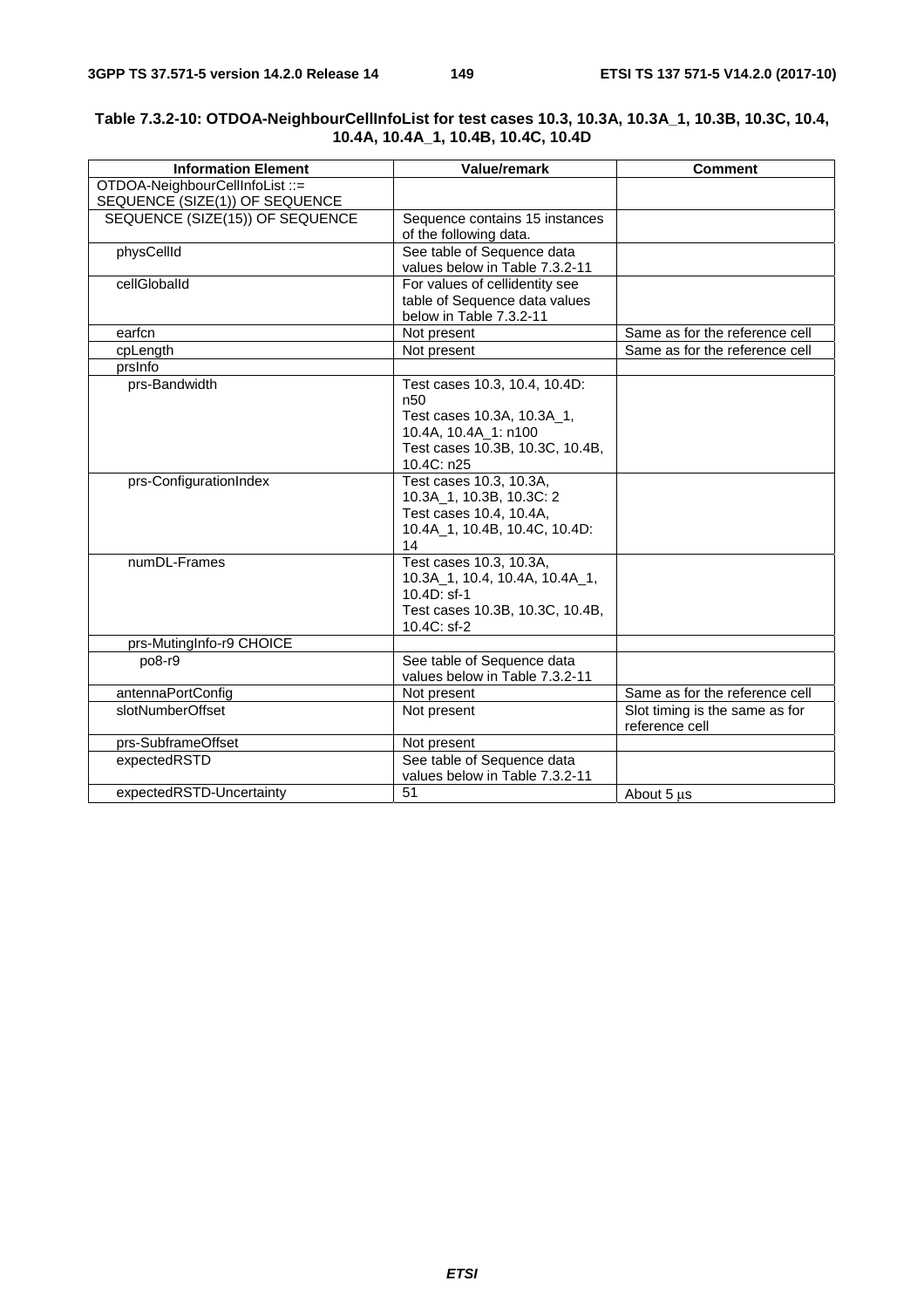#### **Table 7.3.2-11: Sequence data values for 15 instances of sequence for test cases 10.3, 10.3A, 10.3A\_1, 10.3B, 10.3C, 10.4, 10.4A, 10.4A\_1, 10.4B, 10.4C, 10.4D**

| ceil              | Value<br>physCellId |                                                | <b>Value cellidentity (E-UTRAN Cell</b><br>Identity)                                                 | Value po8-r9 | Value<br>expecte | <b>Comment</b> |
|-------------------|---------------------|------------------------------------------------|------------------------------------------------------------------------------------------------------|--------------|------------------|----------------|
|                   |                     | Value eNB ID                                   | <b>Value Cell Identity</b>                                                                           |              | dRSTD            |                |
| Cell <sub>3</sub> | $10$ (Note)         | '0000 0000<br>0000 0000<br>0101'B              | '0000 1010'B                                                                                         | '11110000'   | 8172             |                |
| Dummy cell        | $\mathbf{1}$        | '0000 0000<br>0000 0000<br>0001'B              | '0000 0001'B                                                                                         | '00001111'   | 8162             |                |
| Dummy cell        | $\overline{2}$      | '0000 0000<br>0000 0000<br>0001'B              | '0000 0010'B                                                                                         | '1111 0000'  | 8218             |                |
| Dummy cell        | $\overline{3}$      | $\overline{00000000}$<br>0000 0000<br>0010'B   | '0000 0011'B                                                                                         | '00001111'   | 8211             |                |
| Dummy cell        | 8                   | '0000 0000<br>0000 0000<br>0010'B              | '0000 1000'B                                                                                         | '1111 0000'  | 8175             |                |
| Dummy cell        | $\overline{9}$      | '0000 0000<br>0000 0000<br>0100'B              | '0000 1001'B                                                                                         | '1111 0000'  | 8190             |                |
| Dummy cell        | 11                  | '0000 0000<br>0000 0000<br>0110'B              | '0000 1011'B                                                                                         | '0000 1111'  | 8200             |                |
| Dummy cell        | 16                  | '0000 0000<br>0000 0000<br>0010'B              | '0001 0000'B                                                                                         | '11110000'   | 8182             |                |
| Dummy cell        | $\frac{111}{11}$    | '0000 0000<br>0000 0000<br>1100'B              | '0110 1111'B                                                                                         | '00001111'   | 8207             |                |
| Dummy cell        | $\overline{118}$    | '0000 0000<br>0000 0000<br>1111'B              | '0111 0110'B                                                                                         | '00001111'   | 8182             |                |
| Dummy cell        | 119                 | '0000 0000<br>0000 0000<br>1110'B              | '0111 0111'B                                                                                         | '1111 0000'  | 8218             |                |
| Dummy cell        | 120                 | '0000 0000<br>0000 0000<br>1111 <sup>'</sup> B | '0111 1000'B                                                                                         | '00001111'   | 8182             |                |
| Dummy cell        | 122                 | '0000 0000<br>0000 0000<br>1010'B              | '0111 1010'B                                                                                         | '11110000'   | 8192             |                |
| Dummy cell        | $\frac{1}{25}$      | '0000 0000<br>0000 0000<br>1011'B              | '0111 1101'B                                                                                         | '0000 1111'  | 8162             |                |
| Dummy cell        | 126                 | '0000 0000<br>0000 0000<br>1100'B              | '0111 1110'B                                                                                         | '1111 0000'  | 8208             |                |
|                   |                     |                                                | Note: Set according to sub-clause 4.7.1 and Table 10.3.4.1-1 and Table 10.4.4.1-1 in TS 37.571-1 [6] |              |                  |                |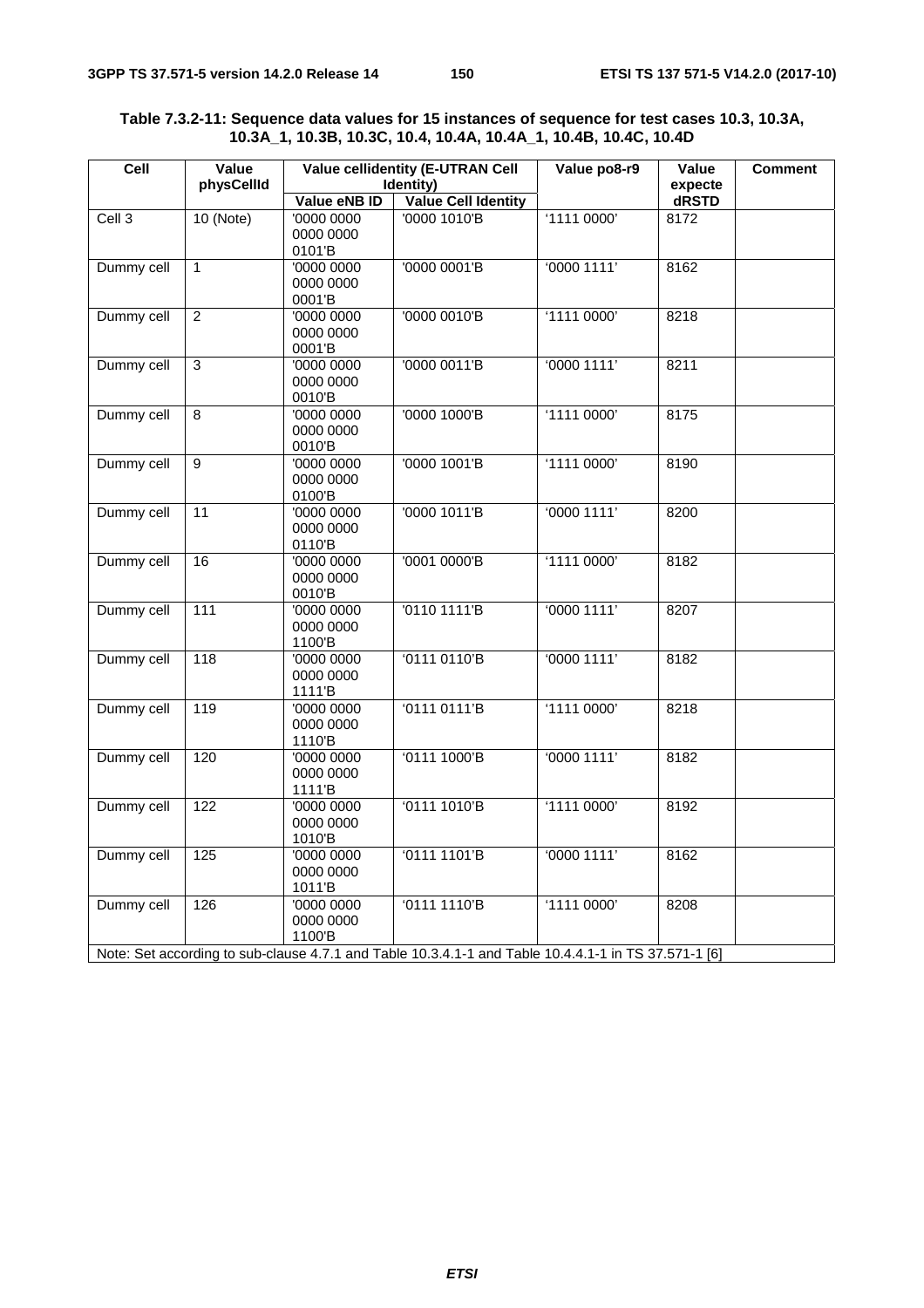| <b>Information Element</b>              | <b>Value/remark</b>            | <b>Comment</b>                           |
|-----------------------------------------|--------------------------------|------------------------------------------|
| OTDOA-NeighbourCellInfoList ::=         |                                |                                          |
| SEQUENCE (SIZE(1)) OF SEQUENCE          |                                |                                          |
| SEQUENCE (SIZE(15)) OF SEQUENCE         | Sequence contains 15 instances |                                          |
|                                         | of the following data.         |                                          |
| physCellId                              | See table of Sequence data     |                                          |
|                                         | values below in Table 7.3.2-13 |                                          |
| cellGloballd                            | For values of cellidentity see |                                          |
|                                         | table of Sequence data values  |                                          |
|                                         | below in Table 7.3.2-13        |                                          |
| earfcn                                  | Not present                    | Same as for the reference cell<br>(SCC2) |
| cpLength                                | Not present                    | Same as for the reference cell           |
| prsinfo                                 |                                |                                          |
| prs-Bandwidth (prs-Bandwidth depends on | 5MHz: n25                      |                                          |
| selected channel bandwidth)             | 10MHz: n50                     |                                          |
|                                         | 20MHz: n100                    |                                          |
| prs-ConfigurationIndex                  | Test case 10.5: 191            |                                          |
|                                         | Test case 10.6: 194            |                                          |
| numDL-Frames (numDL-Frames depends      | $5MHz$ : sf-2                  |                                          |
| on selected channel bandwidth)          | 10MHz: sf-1                    |                                          |
|                                         | 20MHz:sf-1                     |                                          |
| prs-MutingInfo-r9 CHOICE                |                                |                                          |
| $po8-r9$                                | See table of Sequence data     |                                          |
|                                         | values below in Table 7.3.2-13 |                                          |
| antennaPortConfig                       | Not present                    | Same as for the reference cell           |
| slotNumberOffset                        | 0                              |                                          |
| prs-SubframeOffset                      | $\Omega$                       |                                          |
| expectedRSTD                            | See table of Sequence data     |                                          |
|                                         | values below in Table 7.3.2-13 |                                          |
| expectedRSTD-Uncertainty                | 51                             | About 5 µs                               |

**Table 7.3.2-12: OTDOA-NeighbourCellInfoList for test cases 10.5, 10.6, Test 1**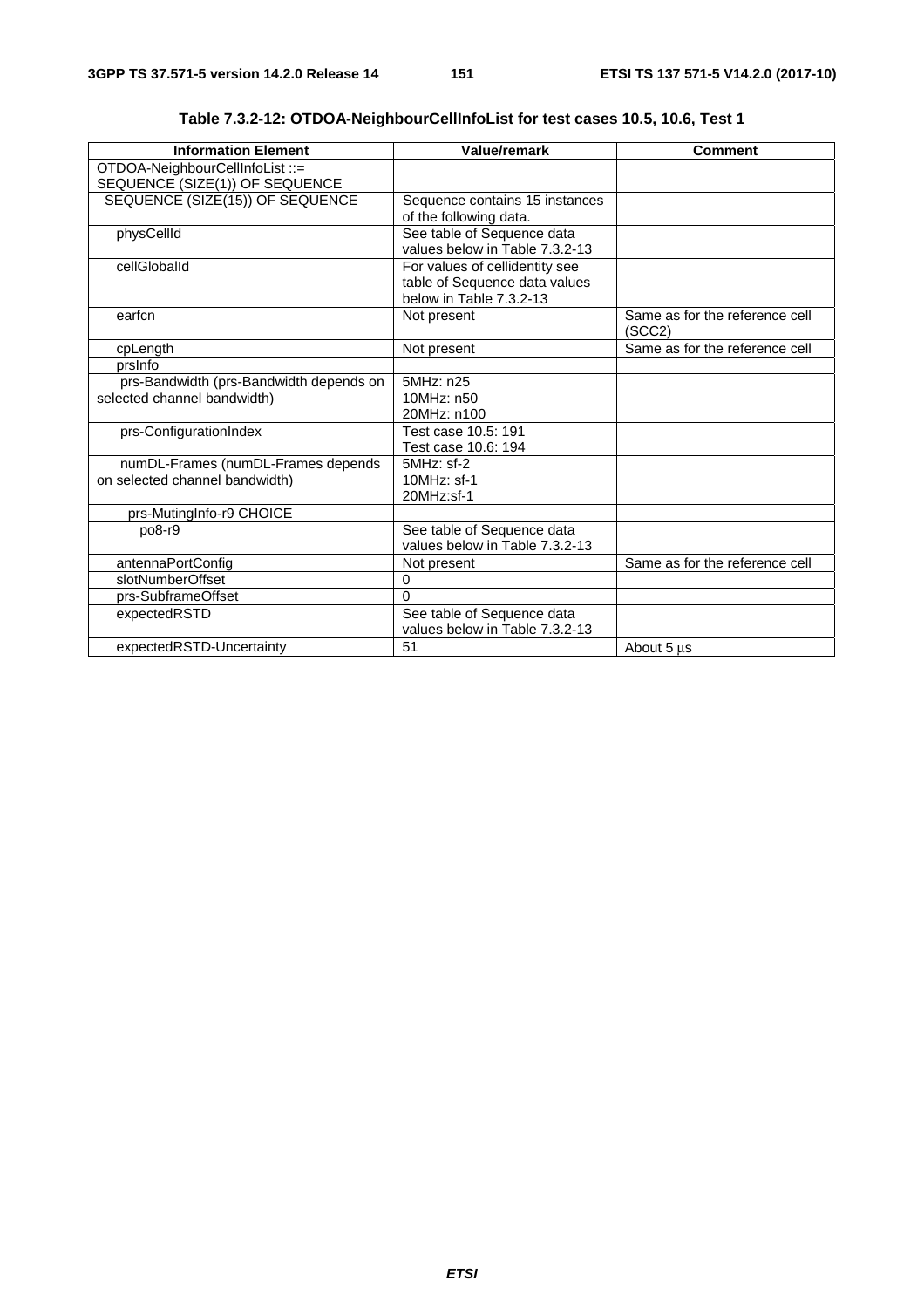| Identity)<br>expecte<br>dRSTD<br>Value eNB ID<br><b>Value Cell Identity</b><br>'00001111'<br>$12$ (Note 1)<br>'0000 0000<br>'0000 1100'B<br>Cell 4<br>8212<br>Note 2<br>0000 0000<br>0010'B<br>'0000 0001'B<br>'00001111'<br>Note 3<br>Dummy cell<br>$\mathbf{1}$<br>'0000 0000<br>8162<br>0000 0000<br>0001'B<br>$\overline{2}$<br>'0000 0010'B<br>'1111 0000'<br>Note 3<br>Dummy cell<br>'0000 0000<br>8218<br>0000 0000<br>0001'B<br>$\overline{3}$<br>'0000 0011'B<br>'00001111'<br>Dummy cell<br>'0000 0000<br>8211<br>Note 3<br>0000 0000<br>0010'B<br>$\overline{8}$<br>'0000 0000<br>'0000 1000'B<br>'1111 0000'<br>Dummy cell<br>8175<br>Note 3<br>0000 0000<br>0010'B<br>00000000<br>'0000 1010'B<br>'1111 0000'<br>Note 3<br>Dummy cell<br>10<br>8190<br>0000 0000<br>0101'B<br>'0000 1011'B<br>'00001111'<br>Dummy cell<br>11<br>'0000 0000<br>8200<br>Note 3<br>0000 0000<br>0110'B<br>'1111 0000'<br>Dummy cell<br>$\overline{00000000}$<br>'0001 0000'B<br>Note 3<br>16<br>8182<br>0000 0000<br>0010'B<br>$\frac{111}{11}$<br>'0000 0000<br>'0110 1111'B<br>'00001111'<br>Dummy cell<br>8207<br>Note 3<br>0000 0000<br>1100'B<br>'00001111'<br>118<br>$\overline{00000000}$<br>'0111 0110'B<br>Note 3<br>Dummy cell<br>8182<br>0000 0000<br>1111'B<br>Dummy cell<br>119<br>'0000 0000<br>'0111 0111'B<br>'1111 0000'<br>Note 3<br>8218<br>0000 0000<br>1110'B<br>'0111 1000'B<br>'00001111'<br>120<br>$\overline{00000000}$<br>Dummy cell<br>8182<br>Note 3<br>0000 0000<br>1111'B<br>'0111 1010'B<br>122<br>'0000 0000<br>'1111 0000'<br>8192<br>Dummy cell<br>Note 3<br>0000 0000<br>1010'B<br>Dummy cell<br>$\sqrt{125}$<br>'0000 0000<br>'0111 1101'B<br>'00001111'<br>8162<br>Note 3<br>0000 0000<br>1011'B<br>'0000 0000<br>'0111 1111'B<br>'1111 0000'<br>Dummy cell<br>127<br>8192<br>Note 3<br>0000 0000 | ceil | Value      | <b>Value cellidentity (E-UTRAN Cell</b> | Value po8-r9 | Value | <b>Comment</b> |
|----------------------------------------------------------------------------------------------------------------------------------------------------------------------------------------------------------------------------------------------------------------------------------------------------------------------------------------------------------------------------------------------------------------------------------------------------------------------------------------------------------------------------------------------------------------------------------------------------------------------------------------------------------------------------------------------------------------------------------------------------------------------------------------------------------------------------------------------------------------------------------------------------------------------------------------------------------------------------------------------------------------------------------------------------------------------------------------------------------------------------------------------------------------------------------------------------------------------------------------------------------------------------------------------------------------------------------------------------------------------------------------------------------------------------------------------------------------------------------------------------------------------------------------------------------------------------------------------------------------------------------------------------------------------------------------------------------------------------------------------------------------------------------------------------------------------------------|------|------------|-----------------------------------------|--------------|-------|----------------|
|                                                                                                                                                                                                                                                                                                                                                                                                                                                                                                                                                                                                                                                                                                                                                                                                                                                                                                                                                                                                                                                                                                                                                                                                                                                                                                                                                                                                                                                                                                                                                                                                                                                                                                                                                                                                                                  |      | physCellId |                                         |              |       |                |
|                                                                                                                                                                                                                                                                                                                                                                                                                                                                                                                                                                                                                                                                                                                                                                                                                                                                                                                                                                                                                                                                                                                                                                                                                                                                                                                                                                                                                                                                                                                                                                                                                                                                                                                                                                                                                                  |      |            |                                         |              |       |                |
|                                                                                                                                                                                                                                                                                                                                                                                                                                                                                                                                                                                                                                                                                                                                                                                                                                                                                                                                                                                                                                                                                                                                                                                                                                                                                                                                                                                                                                                                                                                                                                                                                                                                                                                                                                                                                                  |      |            |                                         |              |       |                |
|                                                                                                                                                                                                                                                                                                                                                                                                                                                                                                                                                                                                                                                                                                                                                                                                                                                                                                                                                                                                                                                                                                                                                                                                                                                                                                                                                                                                                                                                                                                                                                                                                                                                                                                                                                                                                                  |      |            |                                         |              |       |                |
|                                                                                                                                                                                                                                                                                                                                                                                                                                                                                                                                                                                                                                                                                                                                                                                                                                                                                                                                                                                                                                                                                                                                                                                                                                                                                                                                                                                                                                                                                                                                                                                                                                                                                                                                                                                                                                  |      |            |                                         |              |       |                |
|                                                                                                                                                                                                                                                                                                                                                                                                                                                                                                                                                                                                                                                                                                                                                                                                                                                                                                                                                                                                                                                                                                                                                                                                                                                                                                                                                                                                                                                                                                                                                                                                                                                                                                                                                                                                                                  |      |            |                                         |              |       |                |
|                                                                                                                                                                                                                                                                                                                                                                                                                                                                                                                                                                                                                                                                                                                                                                                                                                                                                                                                                                                                                                                                                                                                                                                                                                                                                                                                                                                                                                                                                                                                                                                                                                                                                                                                                                                                                                  |      |            |                                         |              |       |                |
|                                                                                                                                                                                                                                                                                                                                                                                                                                                                                                                                                                                                                                                                                                                                                                                                                                                                                                                                                                                                                                                                                                                                                                                                                                                                                                                                                                                                                                                                                                                                                                                                                                                                                                                                                                                                                                  |      |            |                                         |              |       |                |
|                                                                                                                                                                                                                                                                                                                                                                                                                                                                                                                                                                                                                                                                                                                                                                                                                                                                                                                                                                                                                                                                                                                                                                                                                                                                                                                                                                                                                                                                                                                                                                                                                                                                                                                                                                                                                                  |      |            |                                         |              |       |                |
|                                                                                                                                                                                                                                                                                                                                                                                                                                                                                                                                                                                                                                                                                                                                                                                                                                                                                                                                                                                                                                                                                                                                                                                                                                                                                                                                                                                                                                                                                                                                                                                                                                                                                                                                                                                                                                  |      |            |                                         |              |       |                |
|                                                                                                                                                                                                                                                                                                                                                                                                                                                                                                                                                                                                                                                                                                                                                                                                                                                                                                                                                                                                                                                                                                                                                                                                                                                                                                                                                                                                                                                                                                                                                                                                                                                                                                                                                                                                                                  |      |            |                                         |              |       |                |
|                                                                                                                                                                                                                                                                                                                                                                                                                                                                                                                                                                                                                                                                                                                                                                                                                                                                                                                                                                                                                                                                                                                                                                                                                                                                                                                                                                                                                                                                                                                                                                                                                                                                                                                                                                                                                                  |      |            |                                         |              |       |                |
|                                                                                                                                                                                                                                                                                                                                                                                                                                                                                                                                                                                                                                                                                                                                                                                                                                                                                                                                                                                                                                                                                                                                                                                                                                                                                                                                                                                                                                                                                                                                                                                                                                                                                                                                                                                                                                  |      |            |                                         |              |       |                |
|                                                                                                                                                                                                                                                                                                                                                                                                                                                                                                                                                                                                                                                                                                                                                                                                                                                                                                                                                                                                                                                                                                                                                                                                                                                                                                                                                                                                                                                                                                                                                                                                                                                                                                                                                                                                                                  |      |            |                                         |              |       |                |
|                                                                                                                                                                                                                                                                                                                                                                                                                                                                                                                                                                                                                                                                                                                                                                                                                                                                                                                                                                                                                                                                                                                                                                                                                                                                                                                                                                                                                                                                                                                                                                                                                                                                                                                                                                                                                                  |      |            |                                         |              |       |                |
|                                                                                                                                                                                                                                                                                                                                                                                                                                                                                                                                                                                                                                                                                                                                                                                                                                                                                                                                                                                                                                                                                                                                                                                                                                                                                                                                                                                                                                                                                                                                                                                                                                                                                                                                                                                                                                  |      |            |                                         |              |       |                |
|                                                                                                                                                                                                                                                                                                                                                                                                                                                                                                                                                                                                                                                                                                                                                                                                                                                                                                                                                                                                                                                                                                                                                                                                                                                                                                                                                                                                                                                                                                                                                                                                                                                                                                                                                                                                                                  |      |            |                                         |              |       |                |
|                                                                                                                                                                                                                                                                                                                                                                                                                                                                                                                                                                                                                                                                                                                                                                                                                                                                                                                                                                                                                                                                                                                                                                                                                                                                                                                                                                                                                                                                                                                                                                                                                                                                                                                                                                                                                                  |      |            |                                         |              |       |                |
|                                                                                                                                                                                                                                                                                                                                                                                                                                                                                                                                                                                                                                                                                                                                                                                                                                                                                                                                                                                                                                                                                                                                                                                                                                                                                                                                                                                                                                                                                                                                                                                                                                                                                                                                                                                                                                  |      |            |                                         |              |       |                |
|                                                                                                                                                                                                                                                                                                                                                                                                                                                                                                                                                                                                                                                                                                                                                                                                                                                                                                                                                                                                                                                                                                                                                                                                                                                                                                                                                                                                                                                                                                                                                                                                                                                                                                                                                                                                                                  |      |            |                                         |              |       |                |
|                                                                                                                                                                                                                                                                                                                                                                                                                                                                                                                                                                                                                                                                                                                                                                                                                                                                                                                                                                                                                                                                                                                                                                                                                                                                                                                                                                                                                                                                                                                                                                                                                                                                                                                                                                                                                                  |      |            |                                         |              |       |                |
|                                                                                                                                                                                                                                                                                                                                                                                                                                                                                                                                                                                                                                                                                                                                                                                                                                                                                                                                                                                                                                                                                                                                                                                                                                                                                                                                                                                                                                                                                                                                                                                                                                                                                                                                                                                                                                  |      |            |                                         |              |       |                |
|                                                                                                                                                                                                                                                                                                                                                                                                                                                                                                                                                                                                                                                                                                                                                                                                                                                                                                                                                                                                                                                                                                                                                                                                                                                                                                                                                                                                                                                                                                                                                                                                                                                                                                                                                                                                                                  |      |            |                                         |              |       |                |
|                                                                                                                                                                                                                                                                                                                                                                                                                                                                                                                                                                                                                                                                                                                                                                                                                                                                                                                                                                                                                                                                                                                                                                                                                                                                                                                                                                                                                                                                                                                                                                                                                                                                                                                                                                                                                                  |      |            |                                         |              |       |                |
|                                                                                                                                                                                                                                                                                                                                                                                                                                                                                                                                                                                                                                                                                                                                                                                                                                                                                                                                                                                                                                                                                                                                                                                                                                                                                                                                                                                                                                                                                                                                                                                                                                                                                                                                                                                                                                  |      |            |                                         |              |       |                |
|                                                                                                                                                                                                                                                                                                                                                                                                                                                                                                                                                                                                                                                                                                                                                                                                                                                                                                                                                                                                                                                                                                                                                                                                                                                                                                                                                                                                                                                                                                                                                                                                                                                                                                                                                                                                                                  |      |            |                                         |              |       |                |
|                                                                                                                                                                                                                                                                                                                                                                                                                                                                                                                                                                                                                                                                                                                                                                                                                                                                                                                                                                                                                                                                                                                                                                                                                                                                                                                                                                                                                                                                                                                                                                                                                                                                                                                                                                                                                                  |      |            |                                         |              |       |                |
|                                                                                                                                                                                                                                                                                                                                                                                                                                                                                                                                                                                                                                                                                                                                                                                                                                                                                                                                                                                                                                                                                                                                                                                                                                                                                                                                                                                                                                                                                                                                                                                                                                                                                                                                                                                                                                  |      |            |                                         |              |       |                |
|                                                                                                                                                                                                                                                                                                                                                                                                                                                                                                                                                                                                                                                                                                                                                                                                                                                                                                                                                                                                                                                                                                                                                                                                                                                                                                                                                                                                                                                                                                                                                                                                                                                                                                                                                                                                                                  |      |            |                                         |              |       |                |
|                                                                                                                                                                                                                                                                                                                                                                                                                                                                                                                                                                                                                                                                                                                                                                                                                                                                                                                                                                                                                                                                                                                                                                                                                                                                                                                                                                                                                                                                                                                                                                                                                                                                                                                                                                                                                                  |      |            |                                         |              |       |                |
|                                                                                                                                                                                                                                                                                                                                                                                                                                                                                                                                                                                                                                                                                                                                                                                                                                                                                                                                                                                                                                                                                                                                                                                                                                                                                                                                                                                                                                                                                                                                                                                                                                                                                                                                                                                                                                  |      |            |                                         |              |       |                |
|                                                                                                                                                                                                                                                                                                                                                                                                                                                                                                                                                                                                                                                                                                                                                                                                                                                                                                                                                                                                                                                                                                                                                                                                                                                                                                                                                                                                                                                                                                                                                                                                                                                                                                                                                                                                                                  |      |            |                                         |              |       |                |
|                                                                                                                                                                                                                                                                                                                                                                                                                                                                                                                                                                                                                                                                                                                                                                                                                                                                                                                                                                                                                                                                                                                                                                                                                                                                                                                                                                                                                                                                                                                                                                                                                                                                                                                                                                                                                                  |      |            |                                         |              |       |                |
|                                                                                                                                                                                                                                                                                                                                                                                                                                                                                                                                                                                                                                                                                                                                                                                                                                                                                                                                                                                                                                                                                                                                                                                                                                                                                                                                                                                                                                                                                                                                                                                                                                                                                                                                                                                                                                  |      |            |                                         |              |       |                |
|                                                                                                                                                                                                                                                                                                                                                                                                                                                                                                                                                                                                                                                                                                                                                                                                                                                                                                                                                                                                                                                                                                                                                                                                                                                                                                                                                                                                                                                                                                                                                                                                                                                                                                                                                                                                                                  |      |            |                                         |              |       |                |
|                                                                                                                                                                                                                                                                                                                                                                                                                                                                                                                                                                                                                                                                                                                                                                                                                                                                                                                                                                                                                                                                                                                                                                                                                                                                                                                                                                                                                                                                                                                                                                                                                                                                                                                                                                                                                                  |      |            |                                         |              |       |                |
|                                                                                                                                                                                                                                                                                                                                                                                                                                                                                                                                                                                                                                                                                                                                                                                                                                                                                                                                                                                                                                                                                                                                                                                                                                                                                                                                                                                                                                                                                                                                                                                                                                                                                                                                                                                                                                  |      |            |                                         |              |       |                |
|                                                                                                                                                                                                                                                                                                                                                                                                                                                                                                                                                                                                                                                                                                                                                                                                                                                                                                                                                                                                                                                                                                                                                                                                                                                                                                                                                                                                                                                                                                                                                                                                                                                                                                                                                                                                                                  |      |            |                                         |              |       |                |
|                                                                                                                                                                                                                                                                                                                                                                                                                                                                                                                                                                                                                                                                                                                                                                                                                                                                                                                                                                                                                                                                                                                                                                                                                                                                                                                                                                                                                                                                                                                                                                                                                                                                                                                                                                                                                                  |      |            |                                         |              |       |                |
|                                                                                                                                                                                                                                                                                                                                                                                                                                                                                                                                                                                                                                                                                                                                                                                                                                                                                                                                                                                                                                                                                                                                                                                                                                                                                                                                                                                                                                                                                                                                                                                                                                                                                                                                                                                                                                  |      |            |                                         |              |       |                |
|                                                                                                                                                                                                                                                                                                                                                                                                                                                                                                                                                                                                                                                                                                                                                                                                                                                                                                                                                                                                                                                                                                                                                                                                                                                                                                                                                                                                                                                                                                                                                                                                                                                                                                                                                                                                                                  |      |            |                                         |              |       |                |
|                                                                                                                                                                                                                                                                                                                                                                                                                                                                                                                                                                                                                                                                                                                                                                                                                                                                                                                                                                                                                                                                                                                                                                                                                                                                                                                                                                                                                                                                                                                                                                                                                                                                                                                                                                                                                                  |      |            |                                         |              |       |                |
|                                                                                                                                                                                                                                                                                                                                                                                                                                                                                                                                                                                                                                                                                                                                                                                                                                                                                                                                                                                                                                                                                                                                                                                                                                                                                                                                                                                                                                                                                                                                                                                                                                                                                                                                                                                                                                  |      |            |                                         |              |       |                |
| 1100'B<br>Note 1: Set according to sub-clause 4.7.1 and Table 10.5.4.1-1 and Table 10.6.4.1-1 in TS 37.571-1 [6]                                                                                                                                                                                                                                                                                                                                                                                                                                                                                                                                                                                                                                                                                                                                                                                                                                                                                                                                                                                                                                                                                                                                                                                                                                                                                                                                                                                                                                                                                                                                                                                                                                                                                                                 |      |            |                                         |              |       |                |
| Note 2: Data for Cell 4 is used at a random position in the last 8 instances of the sequence                                                                                                                                                                                                                                                                                                                                                                                                                                                                                                                                                                                                                                                                                                                                                                                                                                                                                                                                                                                                                                                                                                                                                                                                                                                                                                                                                                                                                                                                                                                                                                                                                                                                                                                                     |      |            |                                         |              |       |                |
| Note 3: Data for this cell is used at any position in the 15 instances of the sequence                                                                                                                                                                                                                                                                                                                                                                                                                                                                                                                                                                                                                                                                                                                                                                                                                                                                                                                                                                                                                                                                                                                                                                                                                                                                                                                                                                                                                                                                                                                                                                                                                                                                                                                                           |      |            |                                         |              |       |                |

## **Table 7.3.2-13: Sequence data values for 15 instances of sequence for test cases 10.5, 10.6, Test 1**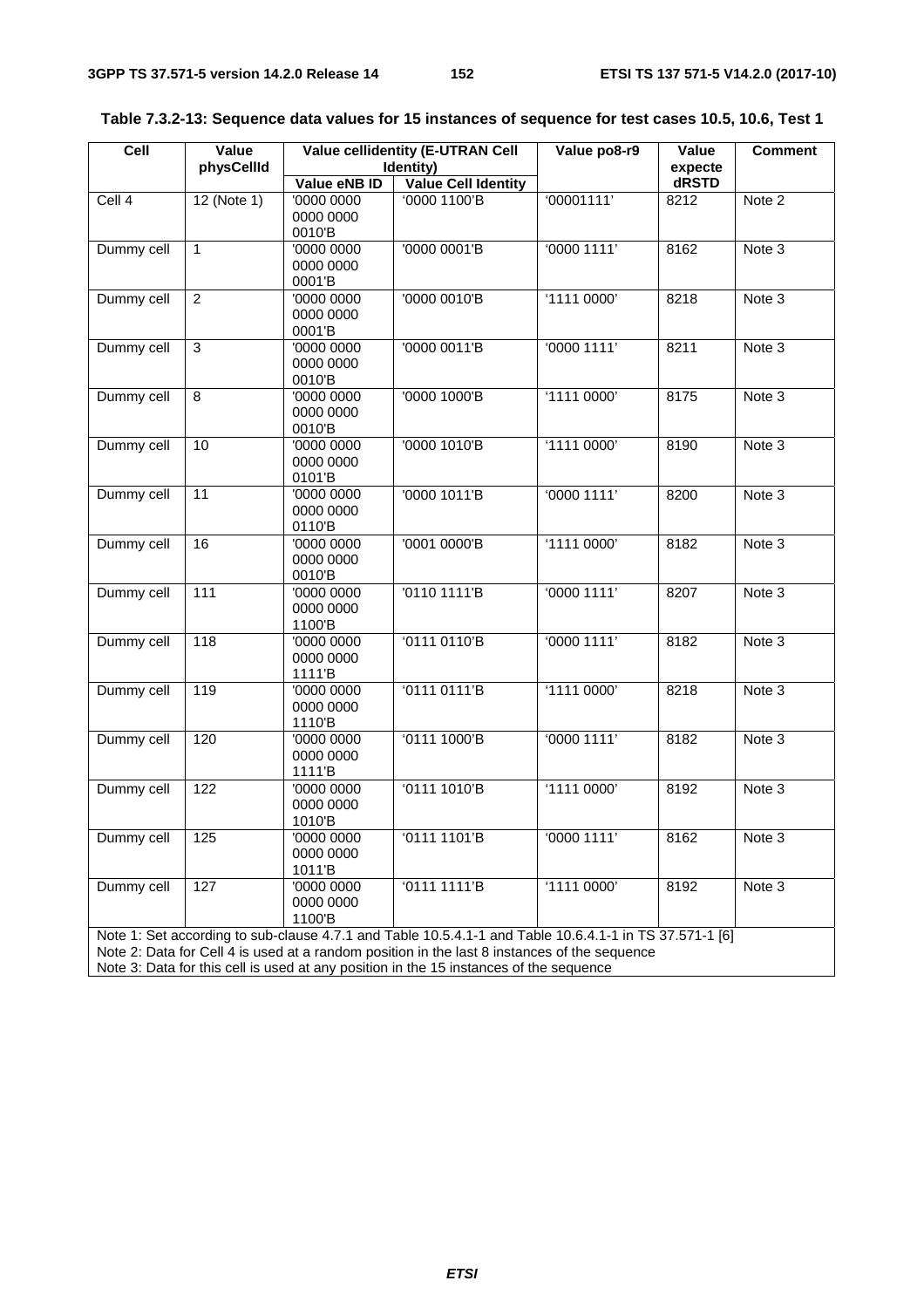**Table 7.3.2-14: OTDOA-NeighbourCellInfoList for test cases 10.5, 10.6, Test 2**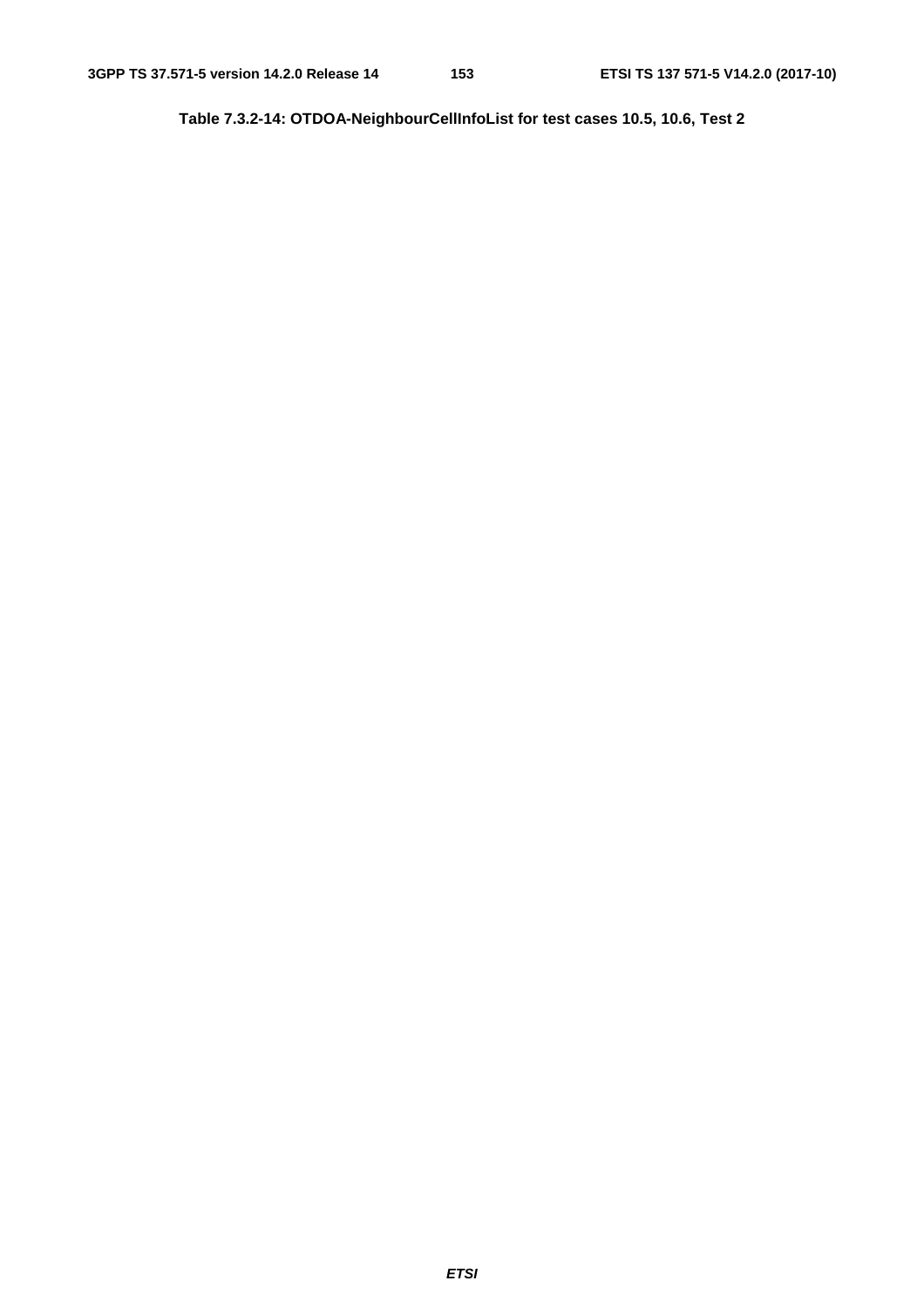| <b>Information Element</b>                                             | <b>Value/remark</b>                                                            | <b>Comment</b>                 |
|------------------------------------------------------------------------|--------------------------------------------------------------------------------|--------------------------------|
| OTDOA-NeighbourCellInfoList ::=                                        |                                                                                |                                |
| SEQUENCE (SIZE(3)) OF SEQUENCE                                         |                                                                                |                                |
| SEQUENCE (SIZE(4)) OF SEQUENCE                                         | Sequence contains 4 instances<br>of the following data.                        |                                |
| physCellId                                                             | See table of Sequence data                                                     |                                |
|                                                                        | values for sequence 1 below in<br>Table 7.3.2-15                               |                                |
| cellGloballd                                                           | For values of cellidentity see                                                 |                                |
|                                                                        | table of Sequence data values                                                  |                                |
|                                                                        | for sequence 1 below in Table<br>$7.3.2 - 15$                                  |                                |
| earfcn                                                                 | 1                                                                              | <b>PCC</b>                     |
| cpLength                                                               | Not present                                                                    | Same as for the reference cell |
| prsinfo                                                                |                                                                                |                                |
| prs-Bandwidth (prs-Bandwidth depends<br>on selected channel bandwidth) | 5MHz: n25<br>10MHz: n50                                                        |                                |
|                                                                        | 20MHz: n100                                                                    |                                |
| prs-ConfigurationIndex                                                 | See table of Sequence data<br>values for sequence 1 below in<br>Table 7.3.2-15 |                                |
| numDL-Frames (numDL-Frames                                             | $5MHz:$ sf-2                                                                   |                                |
| depends on selected channel bandwidth)                                 | 10MHz: sf-1<br>20MHz:sf-1                                                      |                                |
| prs-MutingInfo-r9 CHOICE                                               |                                                                                |                                |
| po16-r9                                                                | See table of Sequence data                                                     |                                |
|                                                                        | values for sequence 1 below in<br>Table 7.3.2-15                               |                                |
| antennaPortConfig                                                      | Not present                                                                    | Same as for the reference cell |
| slotNumberOffset                                                       | 0                                                                              |                                |
| prs-SubframeOffset                                                     | $\overline{310}$                                                               |                                |
| expectedRSTD                                                           | See table of Sequence data<br>values for sequence 1 below in<br>Table 7.3.2-15 |                                |
| expectedRSTD-Uncertainty                                               | 51                                                                             | About 5 µs                     |
| SEQUENCE (SIZE(4)) OF SEQUENCE                                         | Sequence contains 4 instances<br>of the following data.                        |                                |
| physCellId                                                             | See table of Sequence data                                                     |                                |
|                                                                        | values for sequence 2 below in<br>Table 7.3.2-16                               |                                |
| cellGloballd                                                           | For values of cellidentity see                                                 |                                |
|                                                                        | table of Sequence data values                                                  |                                |
|                                                                        | for sequence 2 below in Table                                                  |                                |
|                                                                        | $7.3.2 - 16$                                                                   |                                |
| earfcn                                                                 | 2                                                                              | SCC1                           |
| cpLength<br>prsinfo                                                    | Not present                                                                    | Same as for the reference cell |
| prs-Bandwidth (prs-Bandwidth depends                                   | 5MHz: n25                                                                      |                                |
| on selected channel bandwidth)                                         | 10MHz: n50                                                                     |                                |
|                                                                        | 20MHz: n100                                                                    |                                |
| prs-ConfigurationIndex                                                 | See table of Sequence data                                                     |                                |
|                                                                        | values for sequence 2 below in                                                 |                                |
|                                                                        | Table 7.3.2-16                                                                 |                                |
| numDL-Frames (numDL-Frames<br>depends on selected channel bandwidth)   | 5MHz: sf-2<br>10MHz: sf-1                                                      |                                |
|                                                                        | 20MHz:sf-1                                                                     |                                |
| prs-MutingInfo-r9 CHOICE                                               |                                                                                |                                |
| po16-r9                                                                | See table of Sequence data                                                     |                                |
|                                                                        | values for sequence 2 below in<br>Table 7.3.2-16                               |                                |
| antennaPortConfig                                                      | Not present                                                                    | Same as for the reference cell |
| slotNumberOffset                                                       | 0                                                                              |                                |
| prs-SubframeOffset                                                     | 320                                                                            |                                |
| expectedRSTD                                                           | See table of Sequence data                                                     |                                |
|                                                                        | values for sequence 2 below in<br>Table 7.3.2-16                               |                                |
| expectedRSTD-Uncertainty                                               | 51                                                                             | About 5 µs                     |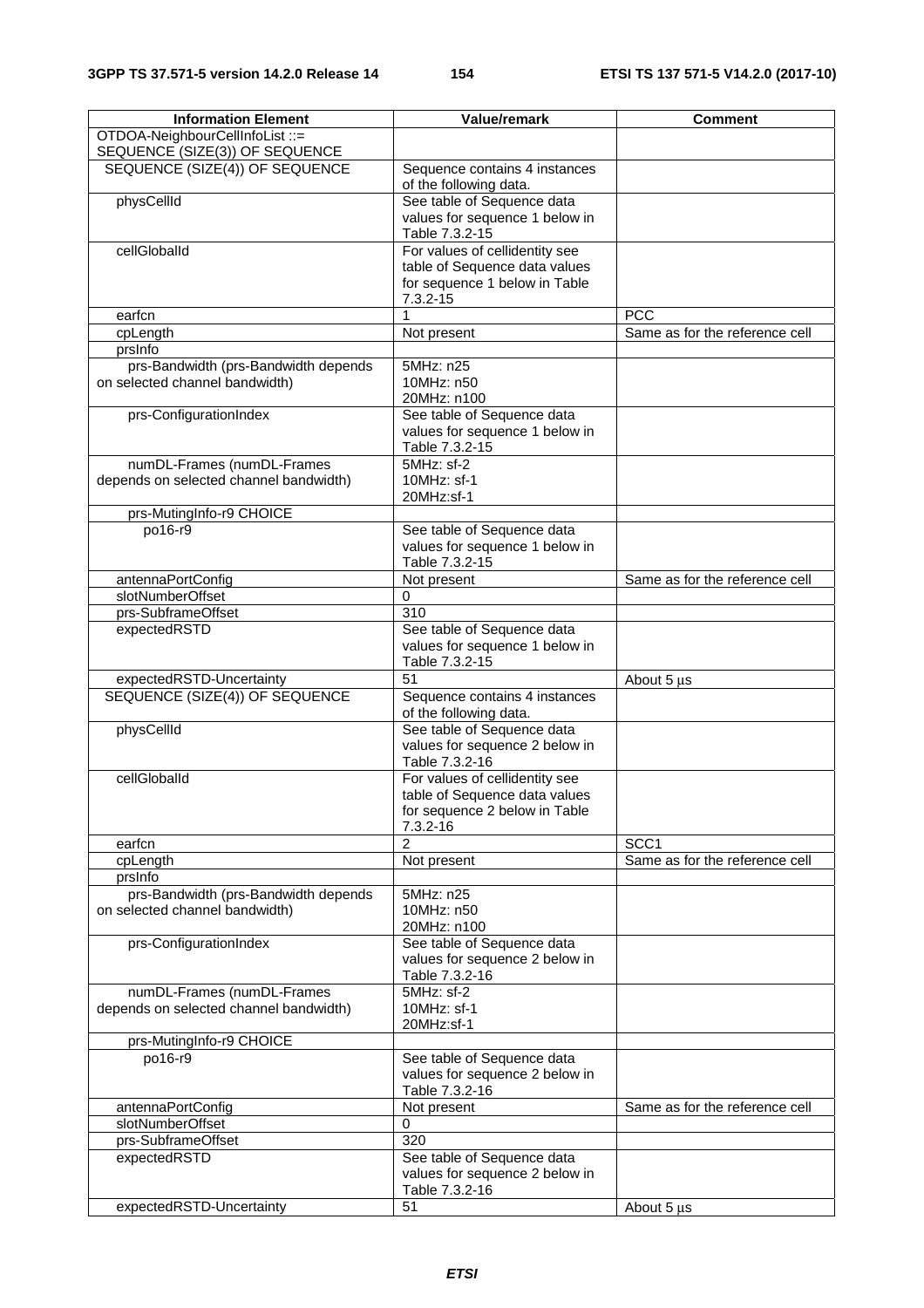| SEQUENCE (SIZE(7)) OF SEQUENCE         | Sequence contains 7 instances                        |                                          |
|----------------------------------------|------------------------------------------------------|------------------------------------------|
|                                        | of the following data.<br>See table of Sequence data |                                          |
| physCellId                             | values for sequence 3 below in                       |                                          |
|                                        | Table 7.3.2-17                                       |                                          |
| cellGloballd                           | For values of cellidentity see                       |                                          |
|                                        | table of Sequence data values                        |                                          |
|                                        | for sequence 3 below in Table                        |                                          |
|                                        | $7.3.2 - 17$                                         |                                          |
| earfcn                                 | Not present                                          | Same as for the reference cell<br>(SCC2) |
| cpLength                               | Not present                                          | Same as for the reference cell           |
| prsinfo                                |                                                      |                                          |
| prs-Bandwidth (prs-Bandwidth depends   | 5MHz: n25                                            |                                          |
| on selected channel bandwidth)         | 10MHz: n50                                           |                                          |
|                                        | 20MHz: n100                                          |                                          |
| prs-ConfigurationIndex                 | See table of Sequence data                           |                                          |
|                                        | values for sequence 3 below in                       |                                          |
|                                        | Table 7.3.2-17                                       |                                          |
| numDL-Frames (numDL-Frames             | $5MHz:$ sf-2                                         |                                          |
| depends on selected channel bandwidth) | 10MHz: sf-1                                          |                                          |
|                                        | 20MHz:sf-1                                           |                                          |
| prs-MutingInfo-r9 CHOICE               |                                                      |                                          |
| po16-r9                                | See table of Sequence data                           |                                          |
|                                        | values for sequence 3 below in                       |                                          |
|                                        | Table 7.3.2-17                                       |                                          |
| antennaPortConfig                      | Not present                                          | Same as for the reference cell           |
| slotNumberOffset                       | 0                                                    |                                          |
| prs-SubframeOffset                     | Not present                                          |                                          |
| expectedRSTD                           | See table of Sequence data                           |                                          |
|                                        | values for sequence 3 below in                       |                                          |
|                                        | Table 7.3.2-17                                       |                                          |
| expectedRSTD-Uncertainty               | 51                                                   | About 5 µs                               |

## **Table 7.3.2-15: Sequence data values for 4 instances of sequence for sequence 1 for test cases 10.5, 10.6, Test 2**

| Cell                                                                                                                                                                                                                                                                                       | Value<br>phys           | <b>Value cellidentity (E-</b><br><b>UTRAN Cell Identity)</b> |                                      | Value prs-<br><b>ConfigurationInde</b>             | Value<br>po16-r9       | Value<br>expectedR | <b>Comment</b> |  |
|--------------------------------------------------------------------------------------------------------------------------------------------------------------------------------------------------------------------------------------------------------------------------------------------|-------------------------|--------------------------------------------------------------|--------------------------------------|----------------------------------------------------|------------------------|--------------------|----------------|--|
|                                                                                                                                                                                                                                                                                            | <b>CellId</b>           | Value eNB<br>ID                                              | <b>Value Cell</b><br><b>Identity</b> | x                                                  |                        | <b>STD</b>         |                |  |
| Cell 1                                                                                                                                                                                                                                                                                     | $\Omega$<br>(Note<br>1) | '0000 0000<br>0000 0000<br>0001'B                            | '0000 0000'B                         | Test cases 10.5:<br>171<br>Test cases 10.6:<br>174 | 111111111<br>00000000' | 8172               | Note 2         |  |
| Dummy<br>cell                                                                                                                                                                                                                                                                              | 118                     | '0000 0000<br>0000 0000<br>1111'B                            | '0111 0110'B                         | Test cases 10.5:<br>171<br>Test cases 10.6:<br>174 | '00000000<br>11111111' | 8182               | Note 3         |  |
| Dummy<br>cell                                                                                                                                                                                                                                                                              | 120                     | '0000 0000<br>0000 0000<br>1111'B                            | '0111 1000'B                         | Test cases 10.5:<br>171<br>Test cases 10.6:<br>174 | '00000000<br>11111111' | 8182               | Note 3         |  |
| Dummy<br>cell                                                                                                                                                                                                                                                                              | 125                     | '0000 0000<br>0000 0000<br>1011'B                            | '0111 1101'B                         | Test cases 10.5:<br>171<br>Test cases 10.6:<br>174 | '00000000<br>11111111' | 8162               | Note 3         |  |
| Note 1: Set according to sub-clause 4.7.1 and Table 10.5.4.1-1 and Table 10.6.4.1-1 in TS 37.571-1 [6]<br>Note 2: Data for Cell 1 is used at a random position in the 4 instances of the sequence<br>Note 3: Data for this cell is used at any position in the 4 instances of the sequence |                         |                                                              |                                      |                                                    |                        |                    |                |  |

Note 3: Data for this cell is used at any position in the 4 instances of the sequence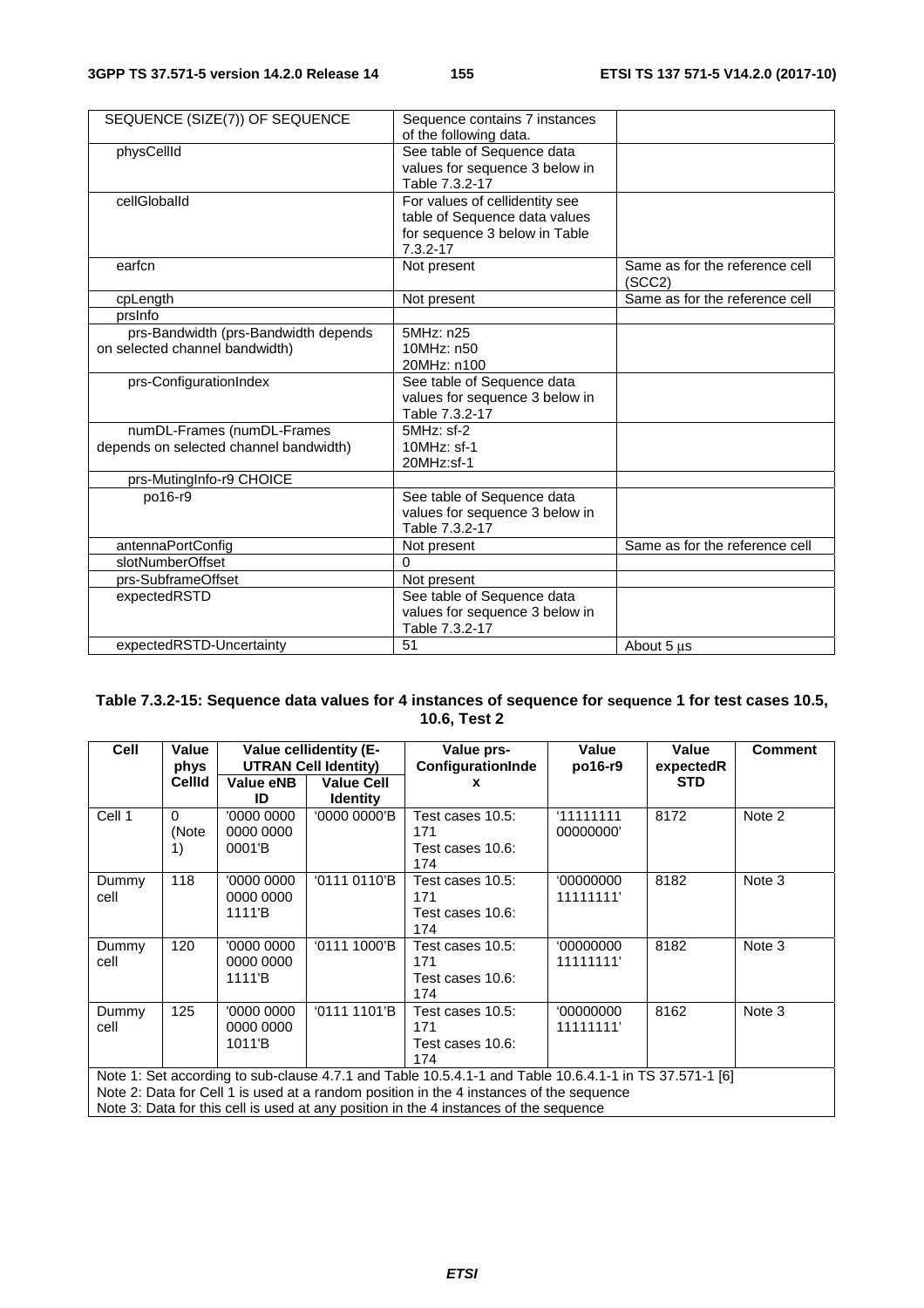| <b>Cell</b>                                                                                                                                                                                                                                                                                | Value<br>phys    | Value cellidentity (E-<br><b>UTRAN Cell Identity)</b> |                                      | Value prs-<br><b>ConfigurationInde</b>             | Value<br>po16-r9       | Value<br>expectedR | <b>Comment</b> |  |
|--------------------------------------------------------------------------------------------------------------------------------------------------------------------------------------------------------------------------------------------------------------------------------------------|------------------|-------------------------------------------------------|--------------------------------------|----------------------------------------------------|------------------------|--------------------|----------------|--|
|                                                                                                                                                                                                                                                                                            | CellId           | Value eNB<br>ID                                       | <b>Value Cell</b><br><b>Identity</b> | x                                                  |                        | <b>STD</b>         |                |  |
| Cell 2                                                                                                                                                                                                                                                                                     | 3<br>(Note<br>1) | '0000 0000<br>0000 0000<br>0010'B                     | '0000 0011'B                         | Test cases 10.5:<br>181<br>Test cases 10.6:<br>184 | '0000000011<br>111111' | 8212               | Note 2         |  |
| Dummy<br>cell                                                                                                                                                                                                                                                                              | 111              | '0000 0000<br>0000 0000<br>1100'B                     | '0110 1111'B                         | Test cases 10.5:<br>181<br>Test cases 10.6:<br>184 | 11111111<br>00000000'  | 8207               | Note 3         |  |
| Dummy<br>cell                                                                                                                                                                                                                                                                              | 119              | '0000 0000<br>0000 0000<br>1110'B                     | '0111 0111'B                         | Test cases 10.5:<br>181<br>Test cases 10.6:<br>184 | 11111111<br>00000000   | 8218               | Note 3         |  |
| Dummy<br>cell                                                                                                                                                                                                                                                                              | 122              | '0000 0000<br>0000 0000<br>1010'B                     | '0111 1010'B                         | Test cases 10.5:<br>181<br>Test cases 10.6:<br>184 | 11111111<br>00000000   | 8192               | Note 3         |  |
| Note 1: Set according to sub-clause 4.7.1 and Table 10.5.4.1-1 and Table 10.6.4.1-1 in TS 37.571-1 [6]<br>Note 2: Data for Cell 2 is used at a random position in the 4 instances of the sequence<br>Note 3: Data for this cell is used at any position in the 4 instances of the sequence |                  |                                                       |                                      |                                                    |                        |                    |                |  |

## **Table 7.3.2-16: Sequence data values for 4 instances of sequence for sequence 2 for test cases 10.5, 10.6, Test 2**

### **Table 7.3.2-17: Sequence data values for 7 instances of sequence for sequence 3 for test cases 10.5, 10.6, Test 2**

| Cell              | Value<br>phys                  | Value cellidentity (E-<br><b>UTRAN Cell Identity)</b> |                                      | Value prs-<br>ConfigurationInde                                                                                                                                                                                                                                                            | Value<br>po16-r9       | Value<br>expectedR | <b>Comment</b> |
|-------------------|--------------------------------|-------------------------------------------------------|--------------------------------------|--------------------------------------------------------------------------------------------------------------------------------------------------------------------------------------------------------------------------------------------------------------------------------------------|------------------------|--------------------|----------------|
|                   | <b>CellId</b>                  | Value eNB<br>ID                                       | <b>Value Cell</b><br><b>Identity</b> | x                                                                                                                                                                                                                                                                                          |                        | <b>STD</b>         |                |
| Cell <sub>4</sub> | 12 <sup>2</sup><br>(Note<br>1) | 0000000<br>0000 0000<br>0010'B                        | $\sqrt[10]{0000}$ 1100'B             | Test cases 10.5:<br>191<br>Test cases 10.6:<br>194                                                                                                                                                                                                                                         | '0000000011<br>111111' | 8212               | Note 2         |
| Dummy<br>cell     | $\overline{2}$                 | '0000 0000<br>0000 0000<br>0001'B                     | '0000 0010'B                         | Test cases 10.5:<br>191<br>Test cases 10.6:<br>194                                                                                                                                                                                                                                         | '11111111<br>00000000' | 8218               | Note 3         |
| Dummy<br>cell     | 8                              | '0000 0000<br>0000 0000<br>0010'B                     | '0000 1000'B                         | Test cases 10.5:<br>191<br>Test cases 10.6:<br>194                                                                                                                                                                                                                                         | 11111111<br>00000000'  | 8175               | Note 3         |
| Dummy<br>cell     | 11                             | '0000 0000<br>0000 0000<br>0110'B                     | '0000 1011'B                         | Test cases 10.5:<br>191<br>Test cases 10.6:<br>194                                                                                                                                                                                                                                         | 111111111<br>00000000' | 8200               | Note 3         |
| Dummy<br>cell     | 111                            | '0000 0000<br>0000 0000<br>1100'B                     | '0110 1111'B                         | Test cases $10.5$ :<br>191<br>Test cases 10.6:<br>194                                                                                                                                                                                                                                      | 11111111<br>00000000'  | 8207               | Note 3         |
| Dummy<br>cell     | 119                            | '0000 0000<br>0000 0000<br>1110'B                     | '0111 0111'B                         | Test cases 10.5:<br>191<br>Test cases 10.6:<br>194                                                                                                                                                                                                                                         | '11111111<br>00000000' | 8218               | Note 3         |
| Dummy<br>cell     | 122                            | '0000 0000<br>0000 0000<br>1010'B                     | '0111 1010'B                         | Test cases 10.5:<br>191<br>Test cases 10.6:<br>194                                                                                                                                                                                                                                         | '11111111<br>00000000' | 8192               | Note 3         |
|                   |                                |                                                       |                                      | Note 1: Set according to sub-clause 4.7.1 and Table 10.5.4.1-1 and Table 10.6.4.1-1 in TS 37.571-1 [6]<br>Note 2: Data for Cell 4 is used at a random position in the 7 instances of the sequence<br>Note 3: Data for this cell is used at any position in the 7 instances of the sequence |                        |                    |                |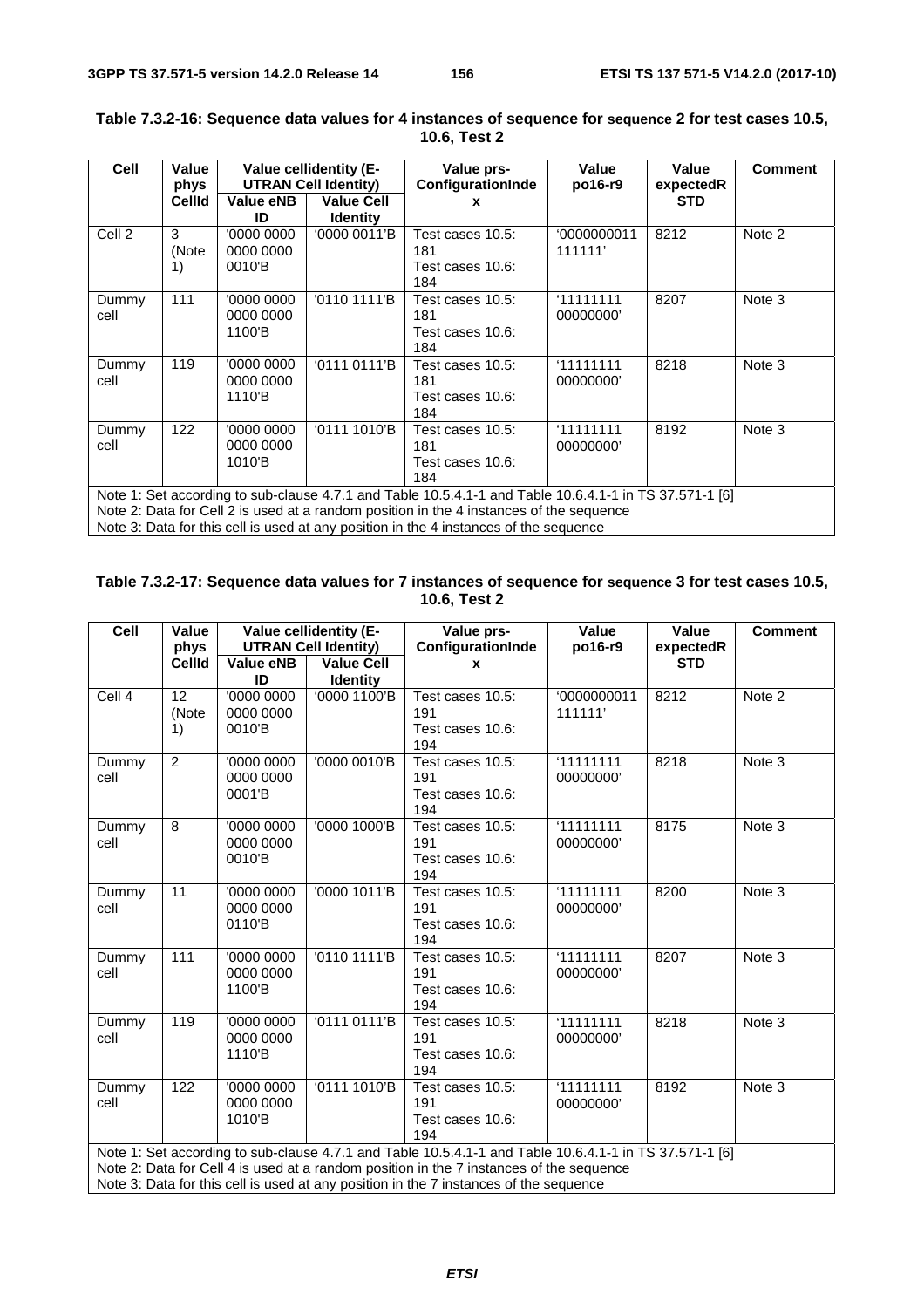**Table 7.3.2-18: OTDOA-NeighbourCellInfoList for test cases 10.7, 10.8**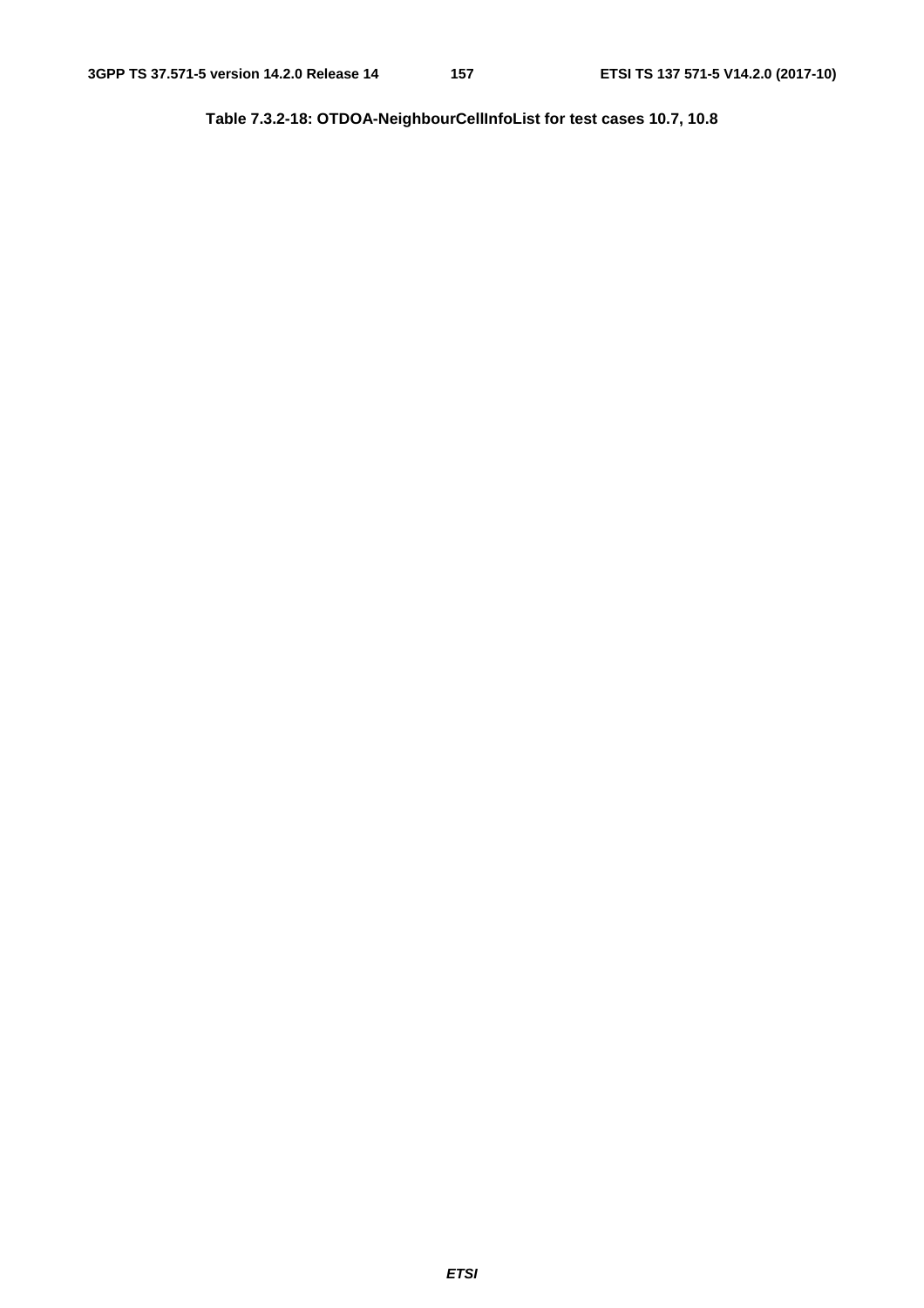| <b>Information Element</b>             | Value/remark                                     | <b>Comment</b>                                   |
|----------------------------------------|--------------------------------------------------|--------------------------------------------------|
| OTDOA-NeighbourCellInfoList ::=        |                                                  |                                                  |
| SEQUENCE (SIZE(3)) OF SEQUENCE         |                                                  |                                                  |
| SEQUENCE (SIZE(4)) OF SEQUENCE         | Sequence contains 4 instances                    |                                                  |
|                                        | of the following data.                           |                                                  |
| physCellId                             | See table of Sequence data                       |                                                  |
|                                        | values for sequence 1 below in                   |                                                  |
|                                        | Table 7.3.2-19                                   |                                                  |
| cellGloballd                           | For values of cellidentity see                   |                                                  |
|                                        | table of Sequence data values                    |                                                  |
|                                        | for sequence 1 below in Table                    |                                                  |
|                                        | 7.3.2-19                                         |                                                  |
| earfcn                                 | $\mathbf{1}$                                     | PCC                                              |
| cpLength                               | Not present                                      | Same as for the reference cell                   |
| prsinfo                                |                                                  |                                                  |
| prs-Bandwidth (prs-Bandwidth depends   | 5MHz: n25                                        |                                                  |
| on selected channel bandwidth)         | 10MHz: n50                                       |                                                  |
|                                        | 20MHz: n100                                      |                                                  |
| prs-ConfigurationIndex                 | 171                                              |                                                  |
| numDL-Frames (numDL-Frames             | 5MHz: sf-2<br>10MHz: sf-1                        |                                                  |
| depends on selected channel bandwidth) | 20MHz:sf-1                                       |                                                  |
|                                        |                                                  |                                                  |
| prs-MutingInfo-r9 CHOICE               |                                                  |                                                  |
| po8-r9                                 | See table of Sequence data                       |                                                  |
|                                        | values for sequence 1 below in<br>Table 7.3.2-19 |                                                  |
|                                        |                                                  | Same as for the reference cell                   |
| antennaPortConfig<br>slotNumberOffset  | Not present                                      |                                                  |
|                                        | Not present                                      | Slot timing is the same as for<br>reference cell |
| prs-SubframeOffset                     | $\overline{310}$                                 |                                                  |
| expectedRSTD                           | See table of Sequence data                       |                                                  |
|                                        | values for sequence 1 below in                   |                                                  |
|                                        | Table 7.3.2-19                                   |                                                  |
| expectedRSTD-Uncertainty               | 51                                               | About 5 µs                                       |
| SEQUENCE (SIZE(4)) OF SEQUENCE         | Sequence contains 4 instances                    |                                                  |
|                                        | of the following data.                           |                                                  |
| physCellId                             | See table of Sequence data                       |                                                  |
|                                        | values for sequence 2 below in                   |                                                  |
|                                        | Table 7.3.2-20                                   |                                                  |
| cellGloballd                           | For values of cellidentity see                   |                                                  |
|                                        | table of Sequence data values                    |                                                  |
|                                        | for sequence 2 below in Table                    |                                                  |
|                                        | 7.3.2-20                                         |                                                  |
| earfcn                                 | $\overline{2}$                                   | SCC <sub>1</sub>                                 |
| cpLength                               | Not present                                      | Same as for the reference cell                   |
| prsinfo                                |                                                  |                                                  |
| prs-Bandwidth (prs-Bandwidth depends   | 5MHz: n25                                        |                                                  |
| on selected channel bandwidth)         | 10MHz: n50                                       |                                                  |
|                                        | 20MHz: n100                                      |                                                  |
| prs-ConfigurationIndex                 | 181                                              |                                                  |
| numDL-Frames (numDL-Frames             | 5MHz: sf-2                                       |                                                  |
| depends on selected channel bandwidth) | 10MHz: sf-1                                      |                                                  |
|                                        | 20MHz:sf-1                                       |                                                  |
| prs-MutingInfo-r9 CHOICE               |                                                  |                                                  |
| po8-r9                                 | See table of Sequence data                       |                                                  |
|                                        | values for sequence 2 below in                   |                                                  |
|                                        | Table 7.3.2-20                                   |                                                  |
| antennaPortConfig                      | Not present                                      | Same as for the reference cell                   |
| slotNumberOffset                       | Not present                                      | Slot timing is the same as for                   |
|                                        |                                                  | reference cell                                   |
| prs-SubframeOffset                     | 320                                              |                                                  |
| expectedRSTD                           | See table of Sequence data                       |                                                  |
|                                        | values for sequence 2 below in                   |                                                  |
|                                        | Table 7.3.2-20                                   |                                                  |
| expectedRSTD-Uncertainty               | 51                                               | About 5 µs                                       |
| SEQUENCE (SIZE(7)) OF SEQUENCE         | Sequence contains 7 instances                    |                                                  |
|                                        | of the following data.                           |                                                  |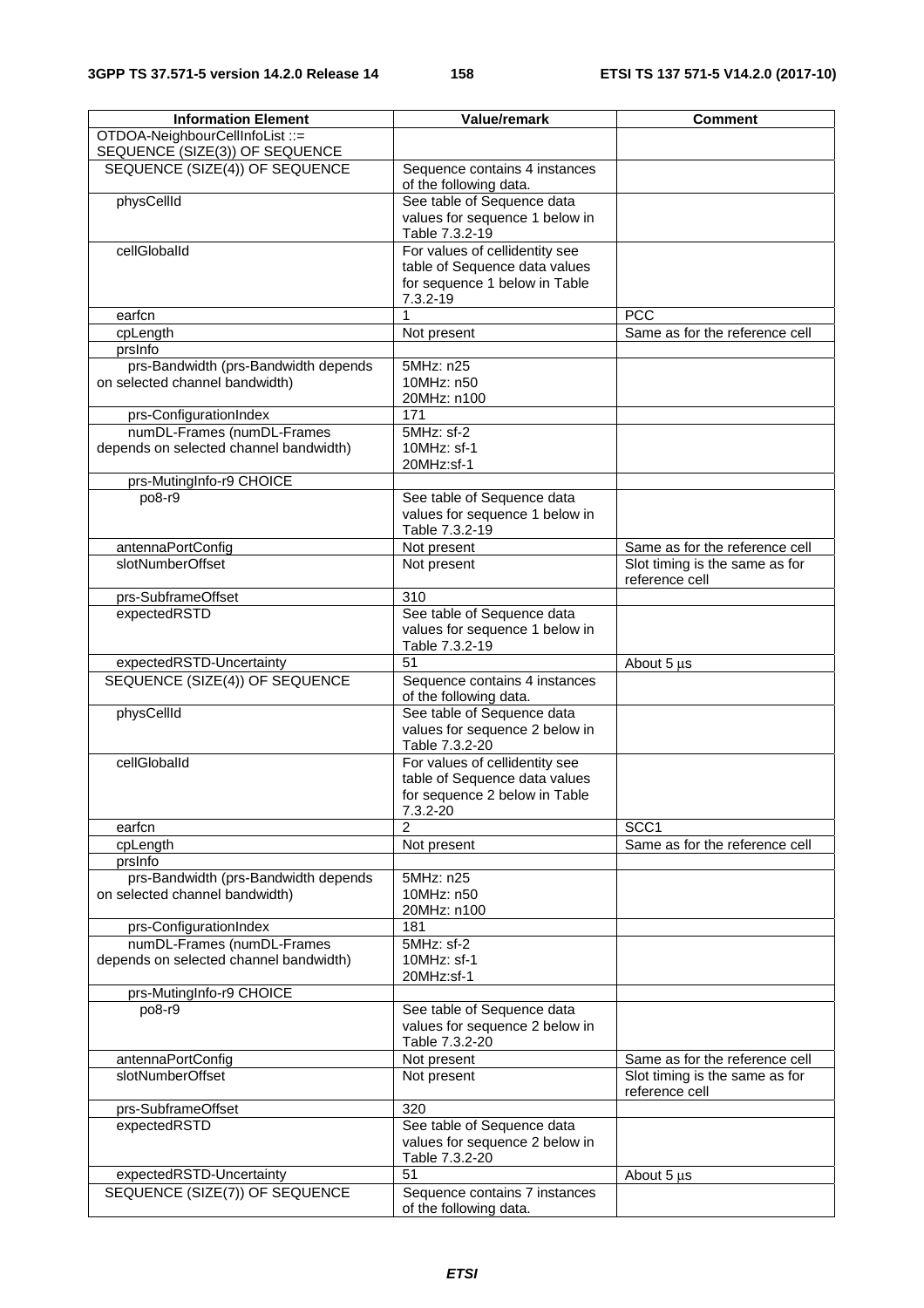| physCellId                                                             | See table of Sequence data<br>values for sequence 3 below in<br>Table 7.3.2-21                                   |                                                  |
|------------------------------------------------------------------------|------------------------------------------------------------------------------------------------------------------|--------------------------------------------------|
| cellGloballd                                                           | For values of cellidentity see<br>table of Sequence data values<br>for sequence 3 below in Table<br>$7.3.2 - 21$ |                                                  |
| earfcn                                                                 | Not present                                                                                                      | Same as for the reference cell<br>(SCC2)         |
| cpLength                                                               | Not present                                                                                                      | Same as for the reference cell                   |
| prsinfo                                                                |                                                                                                                  |                                                  |
| prs-Bandwidth (prs-Bandwidth depends<br>on selected channel bandwidth) | 5MHz: n25<br>10MHz: n50<br>20MHz: n100                                                                           |                                                  |
| prs-ConfigurationIndex                                                 | 191                                                                                                              |                                                  |
| numDL-Frames (numDL-Frames<br>depends on selected channel bandwidth)   | $5MHz:$ sf-2<br>10MHz: sf-1<br>20MHz:sf-1                                                                        |                                                  |
| prs-MutingInfo-r9 CHOICE                                               |                                                                                                                  |                                                  |
| po8-r9                                                                 | See table of Sequence data<br>values for sequence 3 below in<br>Table 7.3.2-21                                   |                                                  |
| antennaPortConfig                                                      | Not present                                                                                                      | Same as for the reference cell                   |
| slotNumberOffset                                                       | Not present                                                                                                      | Slot timing is the same as for<br>reference cell |
| prs-SubframeOffset                                                     | Not present                                                                                                      |                                                  |
| expectedRSTD                                                           | See table of Sequence data<br>values for sequence 3 below in<br>Table 7.3.2-21                                   |                                                  |
| expectedRSTD-Uncertainty                                               | 51                                                                                                               | About 5 us                                       |

### **Table 7.3.2-19: Sequence data values for 4 instances of sequence for sequence 1 for test cases 10.7, 10.8**

| Cell       | Value<br>physCellId                                                                                                                                                                                  | Value cellidentity (E-<br><b>UTRAN Cell Identity)</b> |                                      | Value po8-r9 | Value<br>expectedRS | <b>Comment</b> |  |
|------------|------------------------------------------------------------------------------------------------------------------------------------------------------------------------------------------------------|-------------------------------------------------------|--------------------------------------|--------------|---------------------|----------------|--|
|            |                                                                                                                                                                                                      | Value eNB ID                                          | <b>Value Cell</b><br><b>Identity</b> |              | TD                  |                |  |
| Cell 1     | $0$ (Note 1)                                                                                                                                                                                         | '0000 0000<br>0000 0000<br>0001'B                     | '0000<br>0000'B                      | '1111 0000'  | 8172                | Note 2         |  |
| Dummy cell | 8                                                                                                                                                                                                    | '0000 0000<br>0000 0000<br>0010'B                     | '0000<br>1000'B                      | 0000 1111'   | 8175                | Note 3         |  |
| Dummy cell | 16                                                                                                                                                                                                   | '0000 0000<br>0000 0000<br>0010'B                     | '0001<br>0000'B                      | '1111 0000'  | 8182                | Note 3         |  |
| Dummy cell | 119                                                                                                                                                                                                  | '0000 0000<br>0000 0000<br>1110'B                     | 0111<br>0111'B                       | '00001111'   | 8218                | Note 3         |  |
|            | Note 1: Set according to sub-clause 4.7.1 and Table 10.7.4.1-1 and Table 10.8.4.1-1 in TS 37.571-1 [6]<br>Note 2: Data for this cell is used at a random position in the 4 instances of the sequence |                                                       |                                      |              |                     |                |  |

Note 3: Data for this cell is used at any position in the 4 instances of the sequence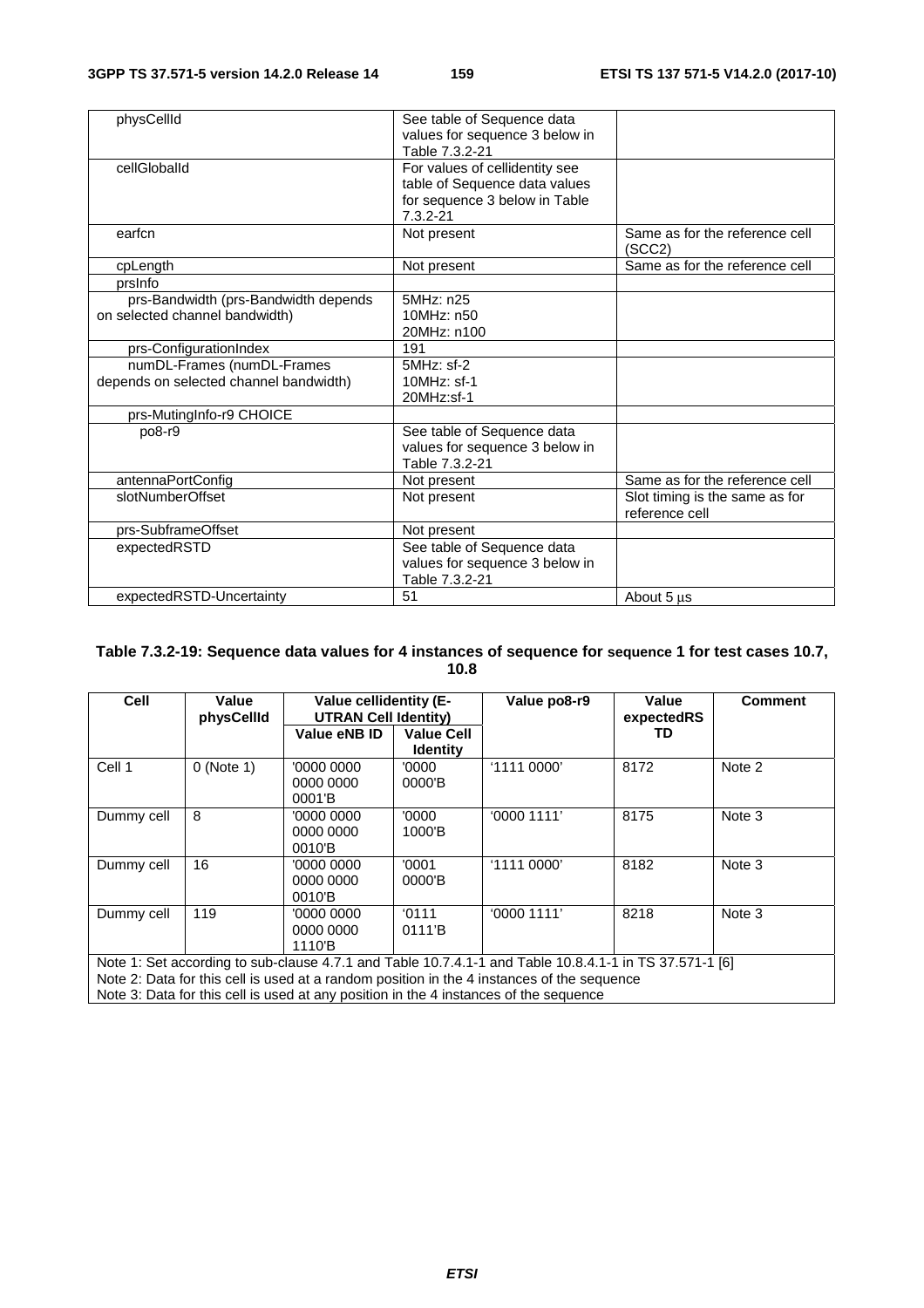| Cell              | Value<br>physCellId                                                                                                                                                                                                                                                                           | <b>Value cellidentity (E-</b><br><b>UTRAN Cell Identity)</b> |                                      | Value po8-r9 | Value<br>expectedRS | <b>Comment</b> |
|-------------------|-----------------------------------------------------------------------------------------------------------------------------------------------------------------------------------------------------------------------------------------------------------------------------------------------|--------------------------------------------------------------|--------------------------------------|--------------|---------------------|----------------|
|                   |                                                                                                                                                                                                                                                                                               | Value eNB ID                                                 | <b>Value Cell</b><br><b>Identity</b> |              | TD.                 |                |
| Cell <sub>2</sub> | 3 (Note 1)                                                                                                                                                                                                                                                                                    | '0000 0000<br>0000 0000<br>0010'B                            | '0000<br>0011'B                      | '1111 0000'  | 8192                | Note 2         |
| Dummy cell        | 9                                                                                                                                                                                                                                                                                             | '0000 0000<br>0000 0000<br>0100'B                            | '0000'<br>1001 <sup>'</sup> B        | '0000 1111'  | 8190                | Note 3         |
| Dummy cell        | 111                                                                                                                                                                                                                                                                                           | '0000 0000<br>0000 0000<br>1100'B                            | '0110'<br>1111 <sup>'</sup> B        | '1111 0000'  | 8207                | Note 3         |
| Dummy cell        | 120                                                                                                                                                                                                                                                                                           | '0000 0000<br>0000 0000<br>1111 <sup>'</sup> B               | 0111<br>1000'B                       | '00001111'   | 8182                | Note 3         |
|                   | Note 1: Set according to sub-clause 4.7.1 and Table 10.7.4.1-1 and Table 10.8.4.1-1 in TS 37.571-1 [6]<br>Note 2: Data for this cell is used at a random position in the 4 instances of the sequence<br>Note 3: Data for this cell is used at any position in the 4 instances of the sequence |                                                              |                                      |              |                     |                |

#### **Table 7.3.2-20: Sequence data values for 4 instances of sequence for sequence 2 for test cases 10.7, 10.8**

| Table 7.3.2-21: Sequence data values for 7 instances of sequence for sequence 3 for test cases 10.7, |
|------------------------------------------------------------------------------------------------------|
| 10.8                                                                                                 |

| Cell                                                                                                                                                                                                                                                                                       | Value<br>physCellId | <b>Value cellidentity (E-</b><br><b>UTRAN Cell Identity)</b> |                                      | Value po8-r9 | Value<br>expectedRS | <b>Comment</b> |
|--------------------------------------------------------------------------------------------------------------------------------------------------------------------------------------------------------------------------------------------------------------------------------------------|---------------------|--------------------------------------------------------------|--------------------------------------|--------------|---------------------|----------------|
|                                                                                                                                                                                                                                                                                            |                     | Value eNB ID                                                 | <b>Value Cell</b><br><b>Identity</b> |              | TD.                 |                |
| Cell 4                                                                                                                                                                                                                                                                                     | 10 (Note 1)         | '0000 0000<br>0000 0000<br>0101'B                            | '0000'<br>1010'B                     | '1111 0000'  | 8212                | Note 2         |
| Dummy cell                                                                                                                                                                                                                                                                                 | 2                   | '0000 0000<br>0000 0000<br>0001'B                            | '0000<br>0010'B                      | '0000 1111'  | 8211                | Note 3         |
| Dummy cell                                                                                                                                                                                                                                                                                 | 11                  | '0000 0000<br>0000 0000<br>0110'B                            | '0000<br>1011'B                      | '1111 0000'  | 8200                | Note 3         |
| Dummy cell                                                                                                                                                                                                                                                                                 | 118                 | '0000 0000<br>0000 0000<br>1111 <sup>'</sup> B               | '0111<br>0110'B                      | '0000 1111'  | 8182                | Note 3         |
| Dummy cell                                                                                                                                                                                                                                                                                 | 122                 | '0000 0000<br>0000 0000<br>1010'B                            | '0111<br>1010'B                      | '1111 0000'  | 8192                | Note 3         |
| Dummy cell                                                                                                                                                                                                                                                                                 | 125                 | '0000 0000<br>0000 0000<br>1011'B                            | '0111<br>1101'B                      | '0000 1111'  | 8162                | Note 3         |
| Dummy cell                                                                                                                                                                                                                                                                                 | 126                 | '0000 0000<br>0000 0000<br>1100'B                            | '0111<br>1110'B                      | '1111 0000'  | 8208                | Note 3         |
| Note 1: Set according to sub-clause 4.7.1 and Table 10.7.4.1-1 and Table 10.8.4.1-1 in TS 37.571-1 [6]<br>Note 2: Data for Cell 4 is used at a random position in the 7 instances of the sequence<br>Note 3: Data for this cell is used at any position in the 7 instances of the sequence |                     |                                                              |                                      |              |                     |                |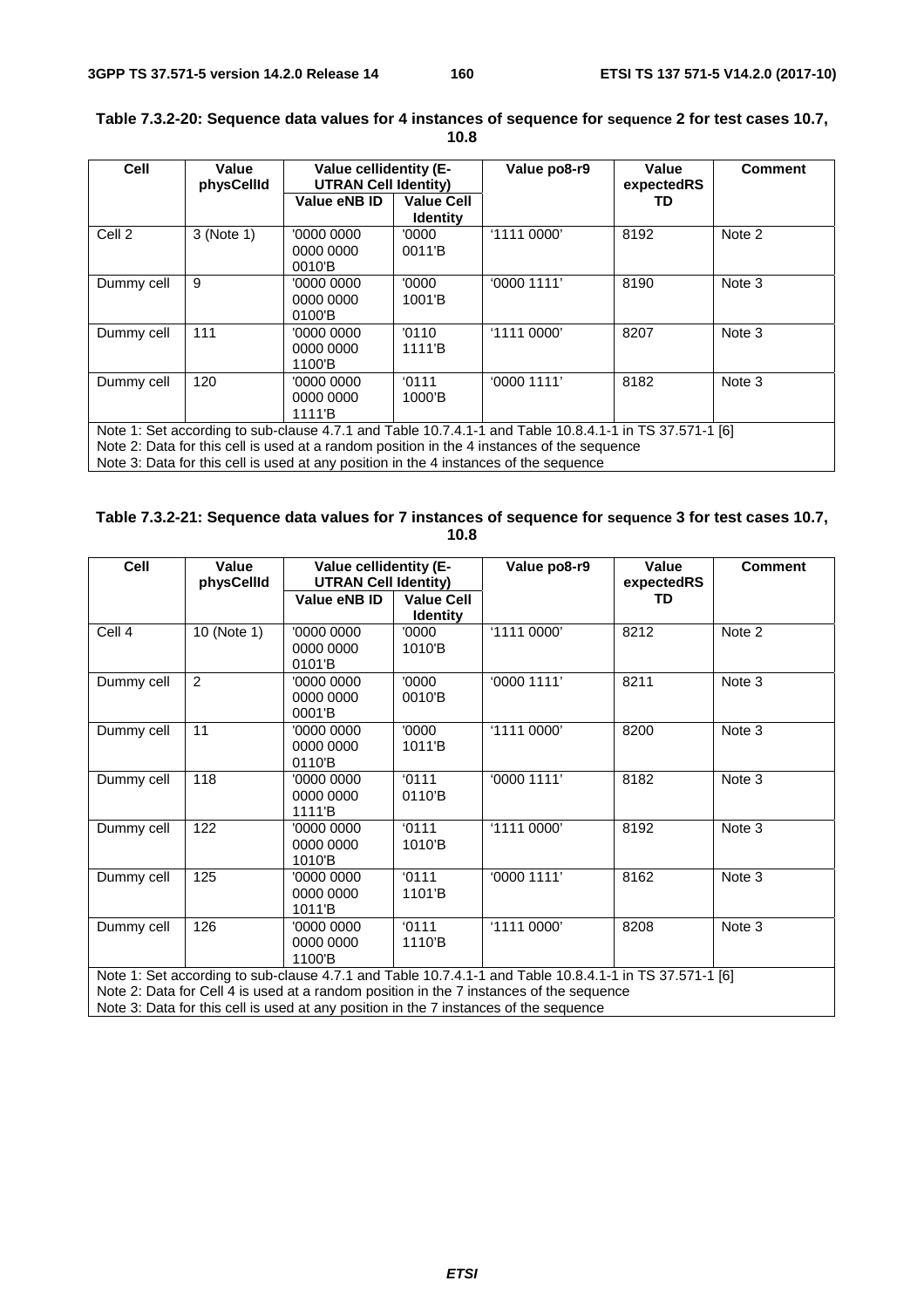# 8 MBS information

# 8.1 Scenario for MBS signalling tests

## 8.1.1 Introduction

This clause defines the Metropolitan Beacon System (MBS) scenario that shall be used where required for E-UTRA MBS signalling tests defined in TS 37.571-2 [7] clause 7.

The beacon simulator shall generate all the UE supported MBS beacon signals defined in subclause 8.1.2.

The MBS sub-test case is identified by a Sub-Test Case Number 12 for Rel-13 only and Sub-Test Case Number 16 for Rel-14 onwards as defined in Table 8.1.1-1.

**Table 8.1.1-1: Sub-Test Case Number Definition for TS 37.571-2 clause 7** 

| <b>Sub-Test</b><br>Case<br><b>Number</b> | <b>Supported Positioning Method</b>                                                         |
|------------------------------------------|---------------------------------------------------------------------------------------------|
| 12                                       | UE supporting MBS (Rel-13 only)                                                             |
| 16                                       | UE supporting MBS (Rel-14 onwards)                                                          |
| NOTE:                                    | Metropolitan Beacon System (MBS) is a specific type of Terrestrial Beacon System (TBS) [21] |

## 8.1.2 MBS Signalling Scenario

The following MBS scenario shall be used:

- Simulated UE location for Rel-13 only: not applicable, for Rel-14 onwards: Latitude: 37.787528°, Longitude: -122.40337 13º, Altitude: 13 m
- The levels of the simulated beacons shall all be at the power levels shown in Table 8.1.2-1 +/- 6dB

| Table 8.1.2-1: General test parameters for the beacons to be simulated for TS 37.571-2 clause 7 |  |
|-------------------------------------------------------------------------------------------------|--|
|-------------------------------------------------------------------------------------------------|--|

| <b>Parameter</b>        | Unit            | Value                                                   | <b>Comment</b>                                                             |
|-------------------------|-----------------|---------------------------------------------------------|----------------------------------------------------------------------------|
| Number of Beacons       |                 | 4                                                       | Beacons 1 to 4. Transmitted in                                             |
|                         |                 |                                                         | the first four consecutive beacon                                          |
|                         |                 |                                                         | slots in the MBS beacon                                                    |
|                         |                 |                                                         | transmission period. Other slots                                           |
|                         |                 |                                                         | contain no simulated beacons.                                              |
| <b>Centre Frequency</b> | <b>MHz</b>      | 925.977                                                 |                                                                            |
| <b>RF Channel</b>       |                 | AWGN                                                    |                                                                            |
| MBS Beacon              |                 | TB1 (2 MHz)                                             | For details see [21]                                                       |
| Configuration           |                 |                                                         |                                                                            |
| <b>MBS Packet Type</b>  |                 | Type 2                                                  | For details see [21]                                                       |
| Beacon PN Code          | Integer         | Chosen for each beacon from the<br>PN code list for TB1 | Each of the 4 beacons uses a<br>different PN code. For details see<br>[21] |
| Transmit power          | dB <sub>m</sub> | -90                                                     |                                                                            |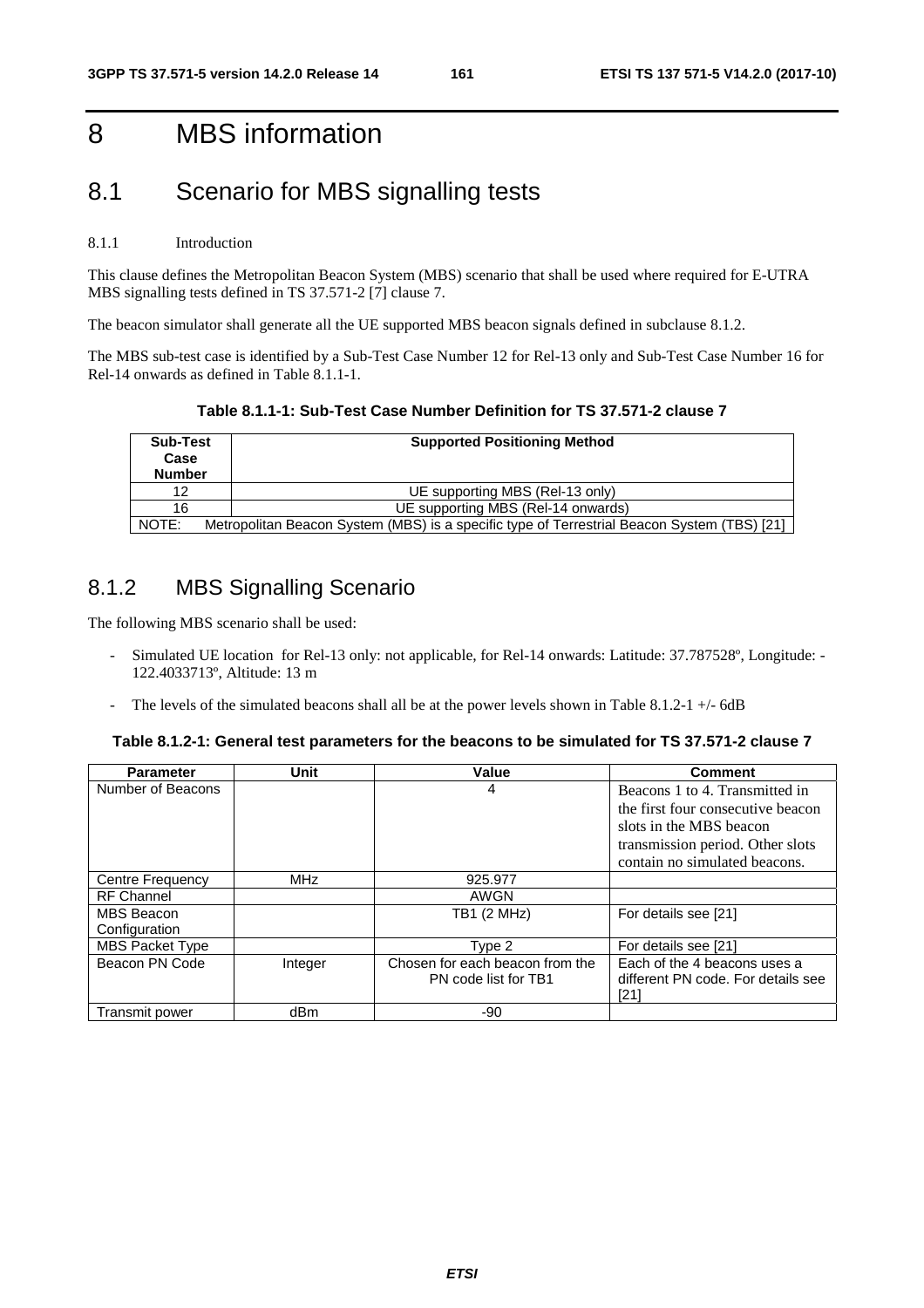| <b>Beacon</b> | <b>MBS Tx ID [21]</b> | Slot Index [21]                                                                                                         | All Other fields [21]           | Code phase delay<br>(ms) |
|---------------|-----------------------|-------------------------------------------------------------------------------------------------------------------------|---------------------------------|--------------------------|
|               | Equal to Slot number  | Equal to Slot number                                                                                                    | min value<br>(bit value = $0$ ) |                          |
| 2             | Equal to Slot number  | Equal to Slot number                                                                                                    | min value<br>(bit value = $0$ ) |                          |
| 3             | Equal to Slot number  | Equal to Slot number                                                                                                    | min value<br>(bit value = $0$ ) |                          |
|               | Equal to Slot number  | Equal to Slot number                                                                                                    | min value<br>(bit value = $0$ ) |                          |
|               |                       | Note: bit_value is the conversion of the binary number represented by the corresponding bits in the payload to decimal. |                                 |                          |

#### **Table 8.1.2-2: MBS Beacon Payload fields and code phase delay for the beacons to be simulated for TS 37.571-2 clause 7**

# 8.2 Scenario for MBS performance tests

The Metropolitan Beacon System (MBS) scenario that shall be used for E-UTRA MBS performance tests is defined in TS 37.571-1 [6] clause 11.

# 8.3 MBS Assistance Data (Release 14 onwards)

## 8.3.1 Introduction

This subclause defines the Metropolitan Beacon System (MBS) Assistance Data that shall be used where required for the MBS measurement tests defined in TS 37.571-1 [6] clause 11 and E-UTRA MBS signalling tests defined in TS 37.571-2 [7] clause 7.

## 8.3.2 MBS Almanac Assistance Data for signalling tests

MBS almanac assistance data is used in the MBS UE-based signalling tests as indicated in TS 37.571-2 [7]. The following fields shall be included in the MBS almanac assistance data (MBS-AlmanacAssistance-r14).

| <b>Information Element</b> | Units   | Value/remark         | Release        |
|----------------------------|---------|----------------------|----------------|
| transmitterID-r14          | Integer | Any value 0 to 32777 | Rel-14 onwards |
| transmitterLatitude-r14    | degrees | See Table 8.3.2-2    | Rel-14 onwards |
| transmitterLongitude-r14   | degrees | See Table 8.3.2-2    | Rel-14 onwards |
| transmitterAltitude-r14    | meters  | See Table 8.3.2-2    | Rel-14 onwards |
| timeCorrection-r14         | ns      | See Table 8.3.2-2    | Rel-14 onwards |

| Table 8.3.2-1: MBS-AlmanacAssistance-r14 values |  |
|-------------------------------------------------|--|
|-------------------------------------------------|--|

| <b>Beacon number</b> | Latitude | Longitude    | <b>Altitude</b> | <b>Time Correction</b> |
|----------------------|----------|--------------|-----------------|------------------------|
| Beacon 1             | 37.78670 | -122.40324   | 92.22           |                        |
| Beacon 2             | 37.79132 | -122.39822   | 130.79          |                        |
| Beacon 3             | 37.78915 | $-122.40676$ | 52.49           |                        |
| Beacon 4             | 37.78554 | $-122.39800$ | 66.70           |                        |

## 8.3.3 MBS Acquisition Assistance Data for signalling and measurement tests

MBS acquisition assistance data is used in the MBS signalling tests as indicated in TS 37.571-2 [7] clause 7 and the MBS measurement tests as indicated in TS 37.571-1 [6] clause 11. The following fields shall be included in the MBS acquisition assistance data (MBS-AcquisitionAssistance-r14).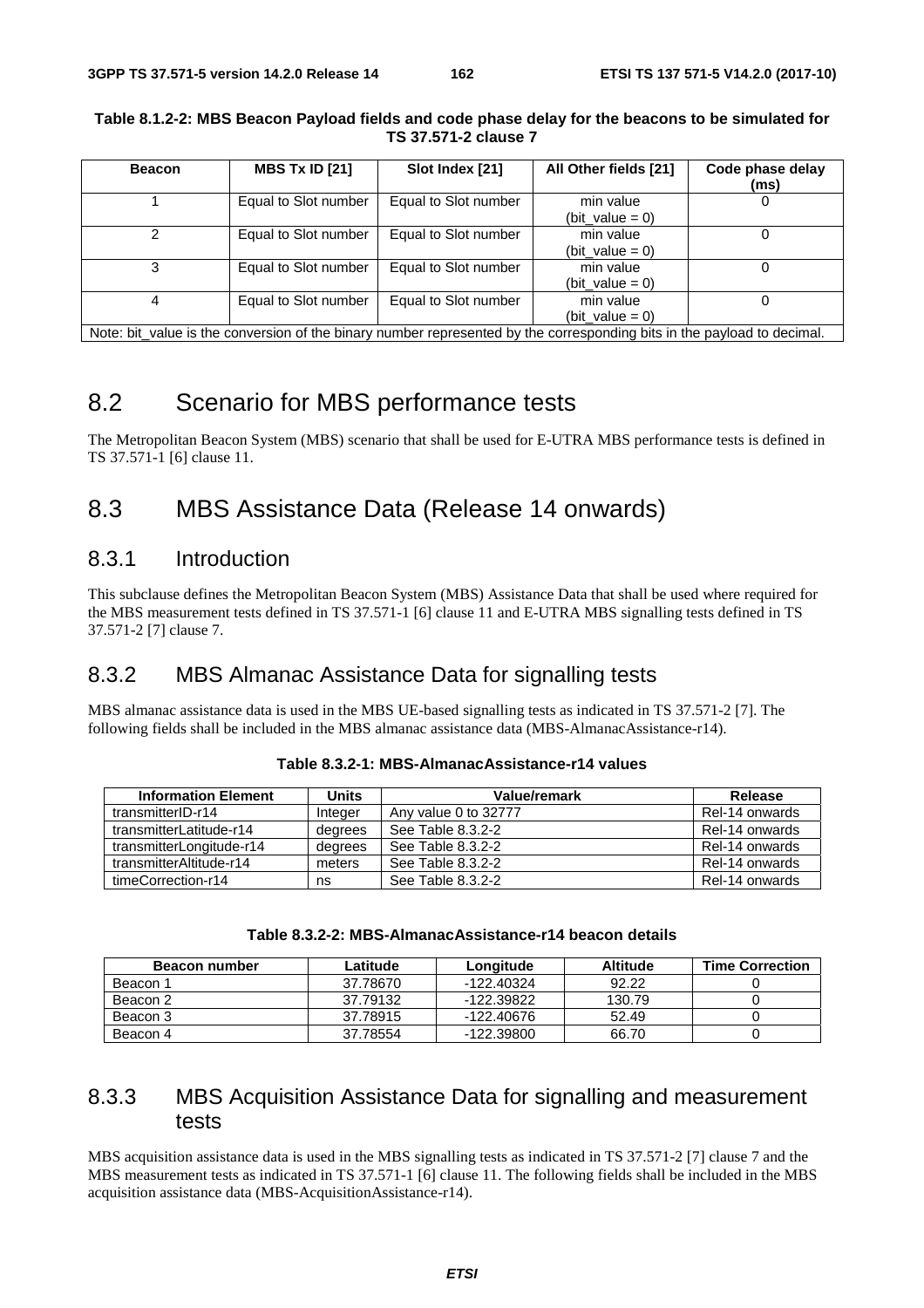| <b>Information Element</b> | <b>Units</b> | Value/remark                                  | Release        |  |
|----------------------------|--------------|-----------------------------------------------|----------------|--|
| transmitterID-r14          | Integer      | Any value 0 to 32777                          | Rel-14 onwards |  |
| mbsConfiguration-r14       |              | tb1 for TB1 beacon parameters and tb2 for TB2 | Rel-14 onwards |  |
|                            |              | beacon parameters                             |                |  |
| pnCodeIndex-r14            | Integer      | Any value 1 to 128                            | Rel-14 onwards |  |
| $freq-r14$                 | Hz           | 925977000 for tb1 or 924442000 for tb2        | Rel-14 onwards |  |

**Table 8.3.3-1: MBS-AcquisitionAssistance-r14 values**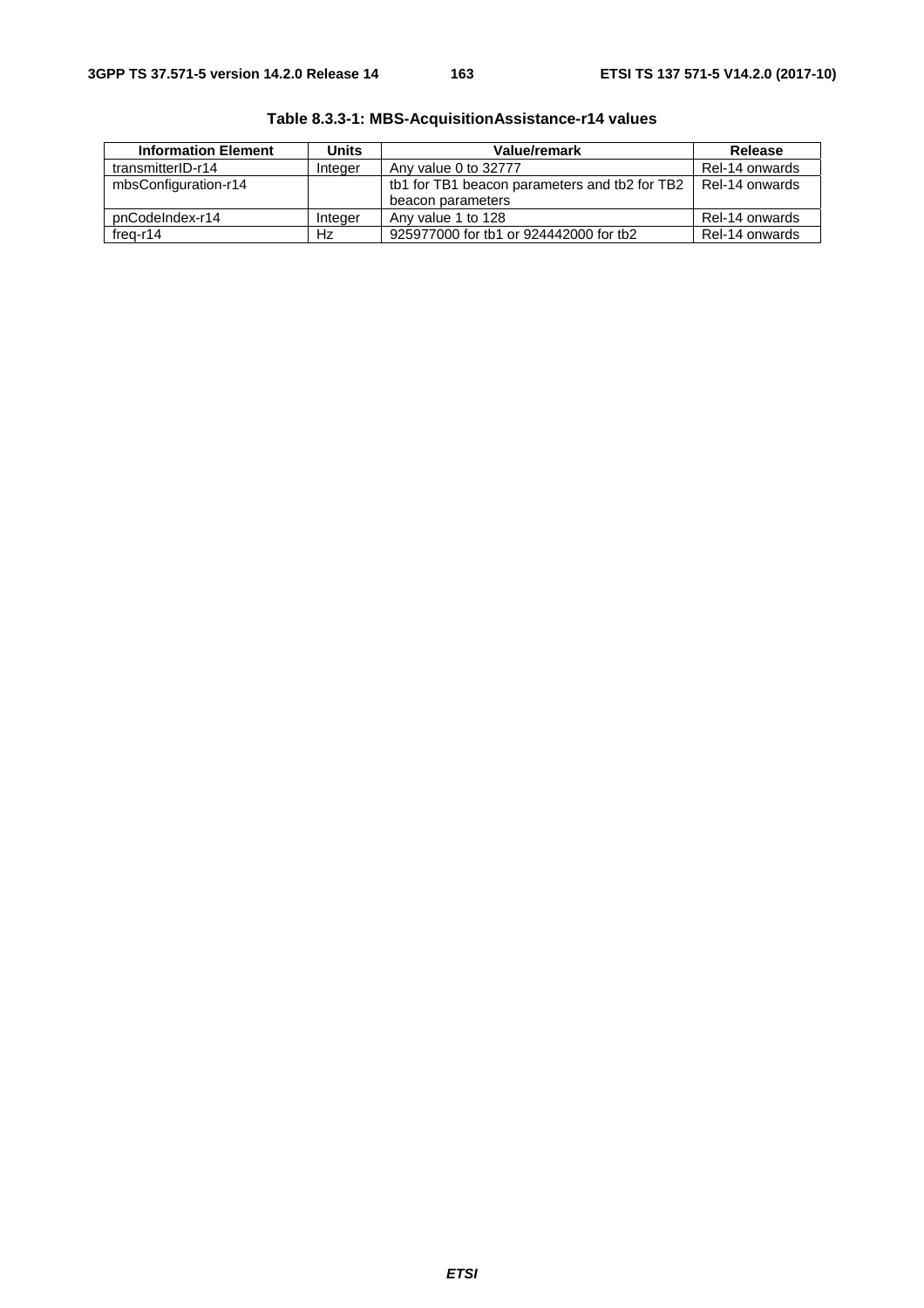# 9 WLAN information

# 9.1 WLAN Scenario for WLAN signalling tests

This clause defines the WLAN scenario that shall be used where required for E-UTRA WLAN signalling tests defined in TS 37.571-2 [7] subclause 7.

The WLAN simulator shall generate at least one of the UE supported WLAN signals defined in subclause 9.1.1.

The WLAN sub-test case is identified by a Sub-Test Case Number 11 as defined in Table 9.1-1.

| Table 9.1-1: Sub-Test Case Number Definition for TS 37.571-2 subclause 7_ |
|---------------------------------------------------------------------------|
|                                                                           |

| Sub-Test<br>Case<br><b>Number</b> | <b>Supported Positioning Method</b> |
|-----------------------------------|-------------------------------------|
|                                   | UE supporting WLAN                  |

## 9.1.1 WLAN Signalling Scenario

The following WLAN scenario defined in Table 9.1.1-1 shall be used.

## **Table 9.1.1-1: General test parameters for the WLAN APs to be simulated for TS 37.571-2 clause 7**

| <b>Parameter</b>  | Unit | Value                   | <b>Comment</b>       |
|-------------------|------|-------------------------|----------------------|
| Number of WLAN    |      |                         |                      |
| <b>APs</b>        |      |                         |                      |
| AP Channel        | MHz  | Any supported by the UE |                      |
| Frequency         |      |                         |                      |
| <b>RF Channel</b> |      | AWGN                    |                      |
| AP BSSID          |      | Any suitable value      | For details see [22] |
| Other parameters  |      | Any suitable value      | For details see [22] |

# 10 Bluetooth information

# 10.1 Bluetooth Scenario for Bluetooth signalling tests

This clause defines the Bluetooth scenario that shall be used where required for E-UTRA Bluetooth signalling tests defined in TS 37.571-2 [7] subclause 7.

The Bluetooth simulator shall generate the Bluetooth signals defined in subclause 10.1.1.

The Bluetooth sub-test case is identified by a Sub-Test Case Number 13 as defined in Table 10.1-1.

#### **Table 10.1-1: Sub-Test Case Number Definition for TS 37.571-2 subclause 7**

| <b>Sub-Test</b><br>Case<br><b>Number</b> | <b>Supported Positioning Method</b> |
|------------------------------------------|-------------------------------------|
| 13                                       | UE supporting Bluetooth             |

## 10.1.1 Bluetooth Signalling Scenario

The following Bluetooth scenario defined in Table 10.1.1-1 shall be used.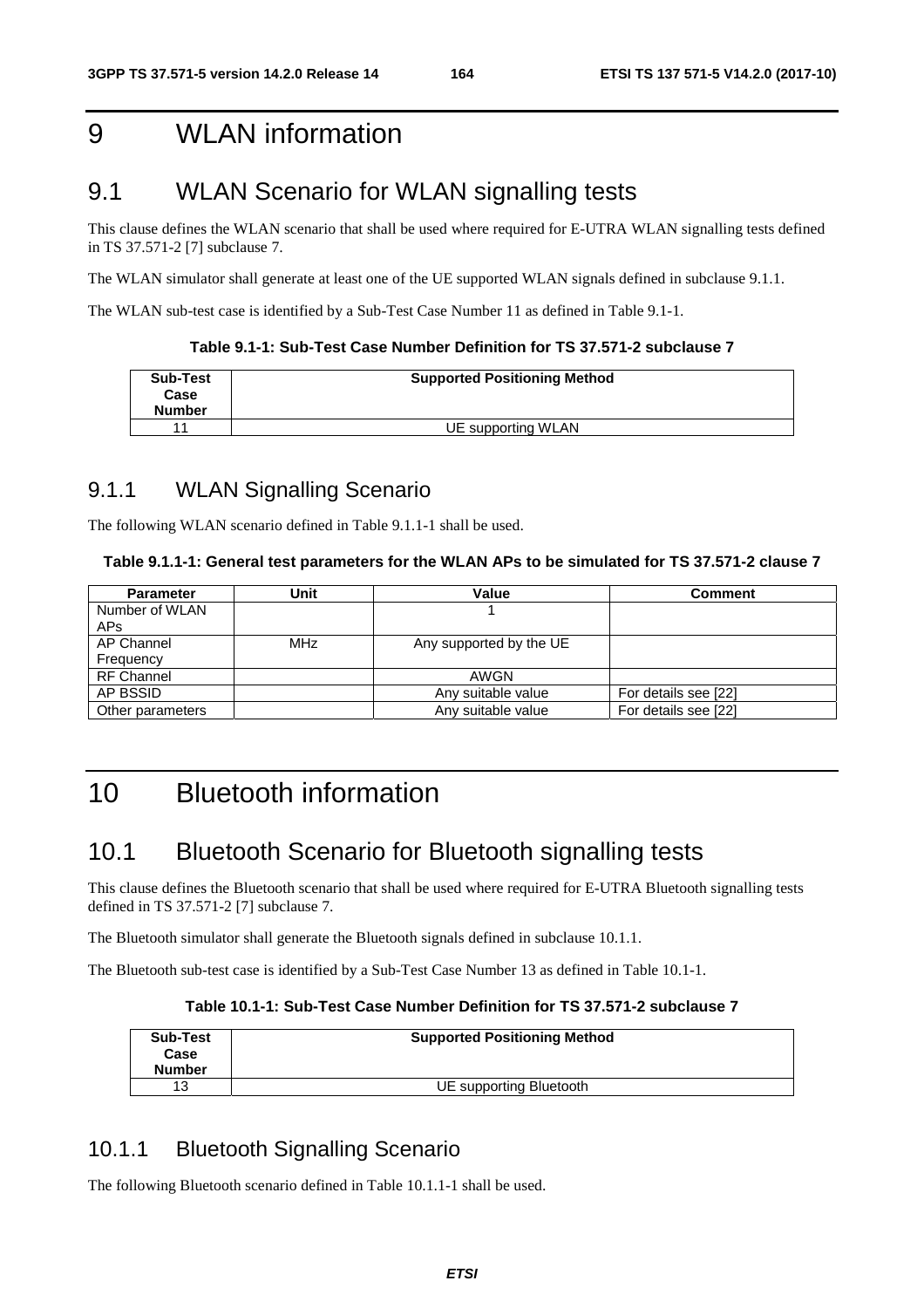## **Table 10.1.1-1: General test parameters for the Bluetooth beacons to be simulated for TS 37.571-2 clause 7**

| <b>Parameter</b>    | Jnit | Value              | <b>Comment</b>       |
|---------------------|------|--------------------|----------------------|
| Number of Bluetooth |      |                    |                      |
| beacons             |      |                    |                      |
| <b>RF Channel</b>   |      | AWGN               |                      |
| Public address of   |      | Any suitable value | For details see [23] |
| Bluetooth beacon    |      |                    |                      |
| Other Bluetooth     |      | Any suitable value | For details see [23] |
| beacon parameters   |      |                    |                      |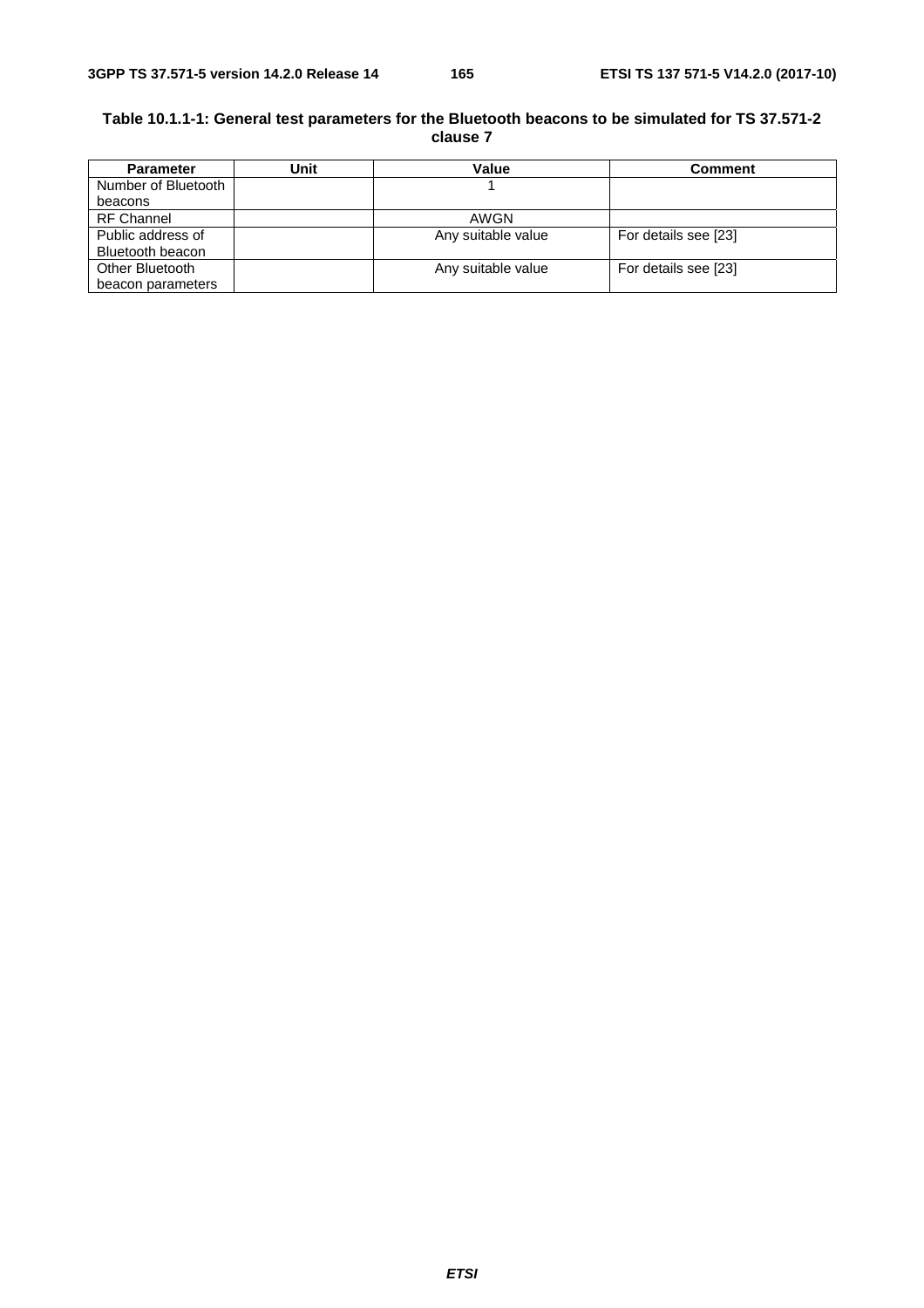# Annex A (normative): GPS data files

# A.1 GPS data files for signalling tests

The GPS data files for use in GPS signalling tests defined in TS 37.571-2 [7] subclauses 6.1.1 to 6.1.3 are contained in archive GPS\_Data\_Sig\_V7.zip which accompanies this document.

The acquisition assistance data files contained in the archive are recommended but not mandatory.

# A.2 GPS data files for Minimum Performance tests

The GPS data files for use in GPS Minimum Performance tests defined in TS 37.571-1 [6] subclause 5 are contained in archive GPS\_Data\_Perf\_V10.zip which accompanies this document. The different scenarios are designated with suffixes XX in the zip file, where XX is  $01, 02, 03$  etc. for scenarios  $\#1, \#2, \#3$  etc.

The acquisition assistance data files contained in the archive are recommended but not mandatory.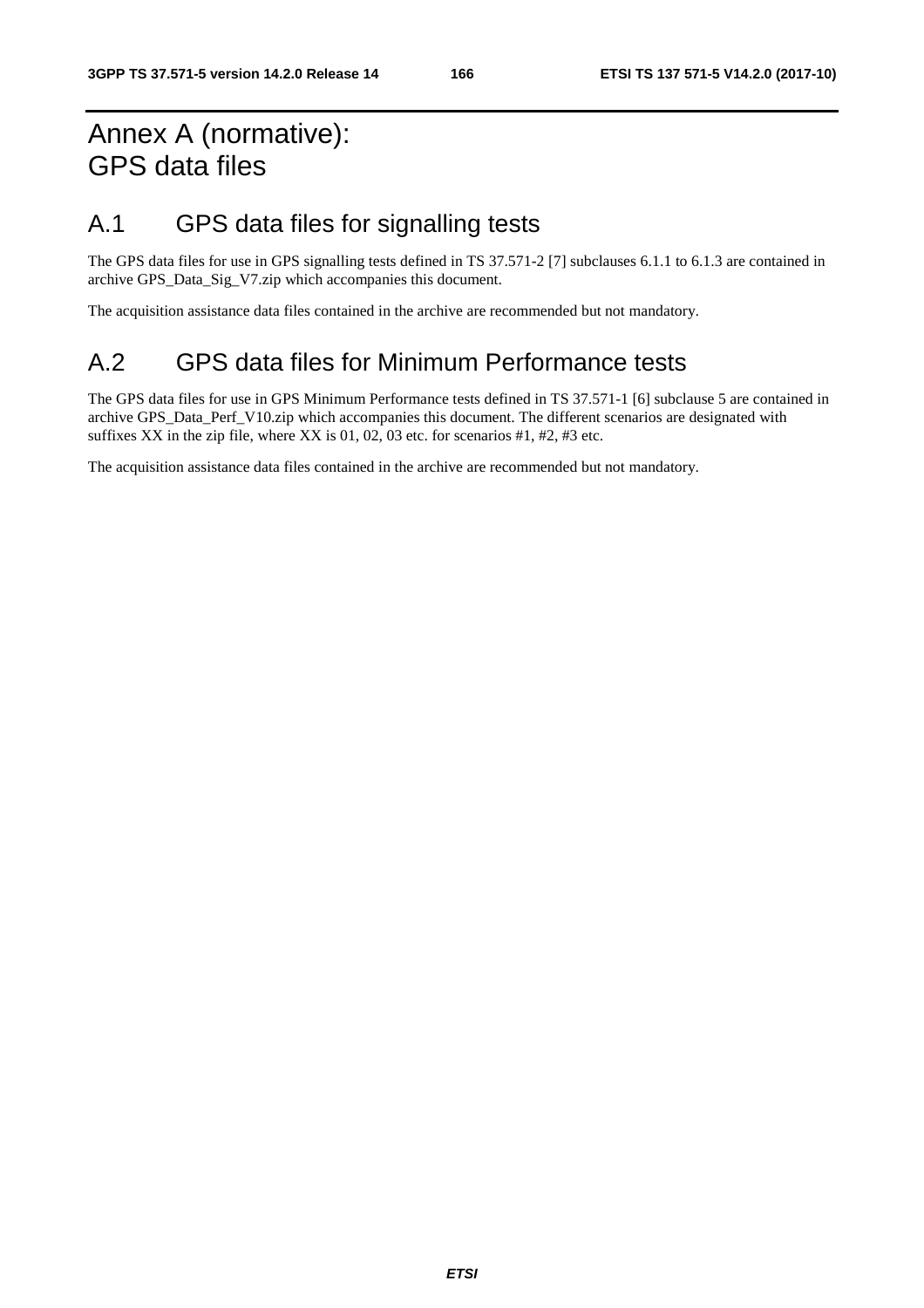# Annex B (normative): GNSS data files

# B.1 GNSS data files for signalling tests

The GNSS data files for use in GNSS signalling tests defined in TS 37.571-2 [7] subclauses 6.2.1 to 6.2.3 and subclause 7 are contained in archive GNSS\_Data\_Sig\_V16.zip which accompanies the present document.

The acquisition assistance and reference measurement information data files contained in the archive are recommended but not mandatory.

Moreover there are currently two sets of the file Sig GANSS reference measurement information subtest1\_4.csv supplied in the archive designated set1 and set2. Either set can be used for testing.

# B.2 GNSS data files for Minimum Performance tests

The GNSS data files for use in GNSS Minimum Performance tests defined in TS 37.571-1 [6] subclauses 6 and 7 are contained in archive GNSS\_Data\_Perf\_V16.zip which accompanies the present document. The different scenarios are designated with suffixes XX in the zip file, where XX is 01, 02, 03 etc. for scenarios #1, #2, #3 etc. The acquisition assistance and reference measurement information data files contained in the archive are recommended but not mandatory.

Moreover there are currently two sets of the files Perf GANSS reference measurement information subtest1 4 01.csv and Perf GANSS reference measurement information subtest1 402.csv supplied in the archive, designated set1 and \_set2. Either set can be used for testing.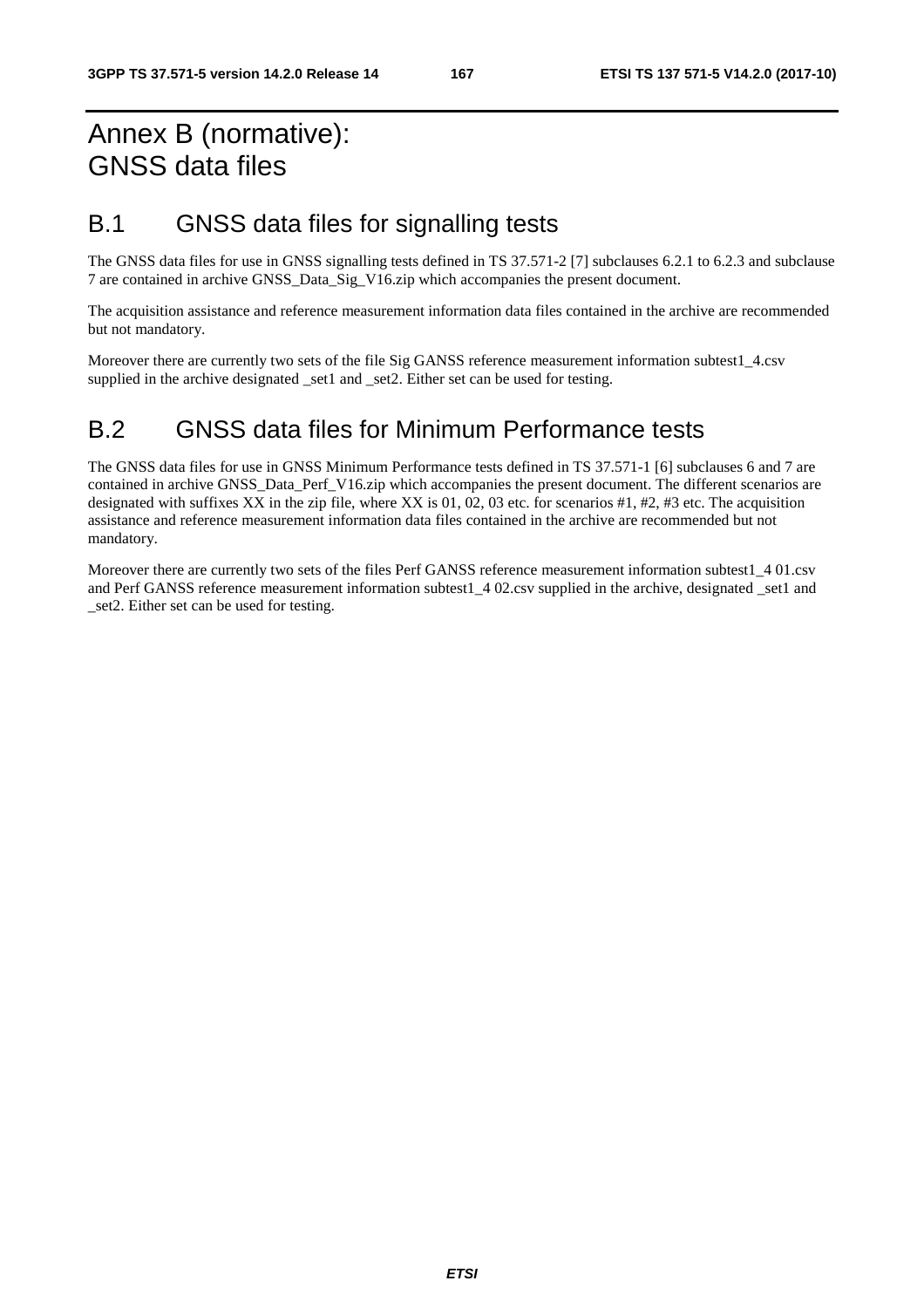Annex C (informative): Change history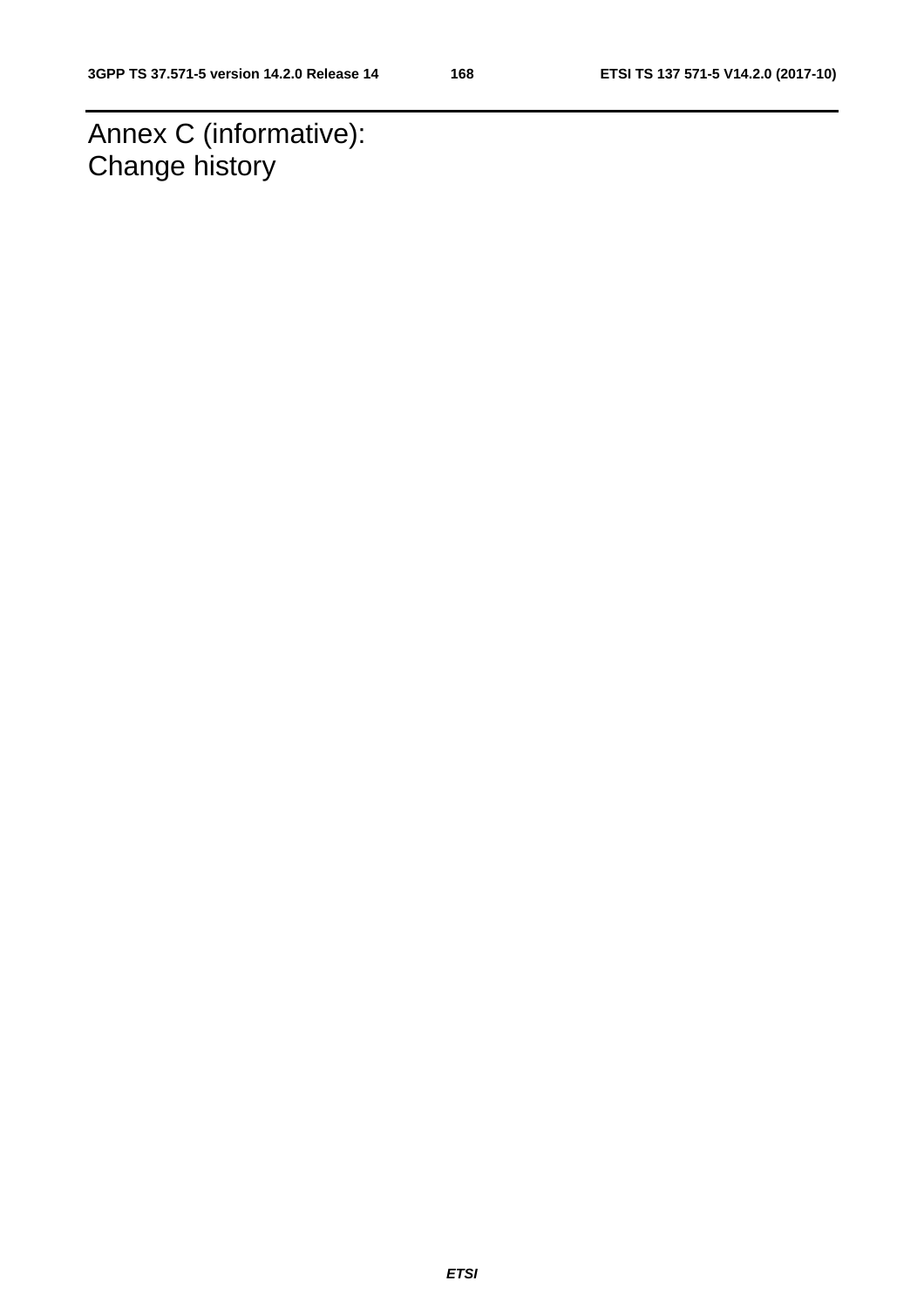| <b>Date</b>        | TSG#          | <b>TSG Doc.</b>                                      | <b>CR</b> |                          | <b>Rev Subject/Comment</b>                                                                                      | $\overline{O}$ ld       | <b>New</b>      |
|--------------------|---------------|------------------------------------------------------|-----------|--------------------------|-----------------------------------------------------------------------------------------------------------------|-------------------------|-----------------|
| 2010-08            |               | RAN5#48 R5-104318                                    |           |                          | Initial draft created as TS 36.571-5                                                                            |                         | 0.0.0           |
| 2010-11            |               | RAN5#49 R5-106146                                    |           |                          | Initial draft created from TS 36.571-5 with minor updates                                                       | 0.0.0                   | 0.1.0           |
| 2010-11            |               | RAN5#49 R5-106615                                    |           |                          | Editor's notes added                                                                                            | 0.1.0                   | 0.1.1           |
| 2010-11            |               | RAN5#49 R5-106614                                    |           |                          | Version 1.0.0 prepared for presentation to RAN Plenary                                                          | 0.1.1                   | 1.0.0           |
| $2011 - 05$        |               | RAN5#51 R5-112807                                    |           |                          | Version 1.1.0 with additional values and editorial changes<br>Additional values and editorial changes           | 1.0.0<br>1.1.0          | 1.1.0           |
| 2011-08<br>2011-08 |               | RAN5#52 R5-113136<br>RAN5#52 R5-113137               |           |                          | Version 2.0.0 prepared for presentation to RAN Plenary                                                          | 1.1.0                   | 2.0.0           |
| 2011-09            | <b>RAN#53</b> | RP-111127                                            |           |                          | v2.0.0 approved at RAN#53 and raised to v9.0.0 with no change                                                   | 2.0.0                   | 9.0.0           |
| 2011-12            |               | RAN5#53 R5-115203 0001                               |           |                          | Removal of editor's notes on OTDOA values                                                                       | 9.0.0                   | 9.1.0           |
| 2011-12            |               | RAN5#53 R5-115204 0002                               |           | $\overline{\phantom{a}}$ | Correction of references                                                                                        | 9.0.0                   | 9.1.0           |
| 2012-03            |               | RAN5#54 R5-120085 0003                               |           |                          | OTDOA reference corrections                                                                                     | 9.1.0                   | 9.2.0           |
| 2012-03            |               | RAN5#54 R5-120086 0004                               |           |                          | Update references                                                                                               | 9.1.0                   | 9.2.0           |
| 2012-03            |               | RAN5#54 R5-120092 0005                               |           | $\overline{\phantom{a}}$ | OTDOA parameter corrections                                                                                     | 9.1.0                   | 9.2.0           |
| 2012-06            |               | RAN5#55   R5-121136   0006                           |           |                          | Corrections to GPS Almanac data file                                                                            | 9.2.0                   | 9.3.0           |
| 2012-06            |               | RAN5#55 R5-121137 0007                               |           |                          | Removal of OTDOA data for signalling test cases                                                                 | 9.2.0                   | 9.3.0           |
| 2012-06            |               | RAN5#55 R5-121249 0008                               |           | $\overline{\phantom{a}}$ | LBS: Corrections to gnss-SystemTime message                                                                     | 9.2.0                   | 9.3.0           |
| 2012-06            |               | RAN5#55 R5-121853 0009                               |           |                          | Additions and corrections to GNSS data                                                                          | 9.2.0                   | 9.3.0           |
| 2012-06            |               | RAN5#55 R5-121910 0010                               |           |                          | Additions and corrections to GNSS data                                                                          | 9.2.0                   | 9.3.0           |
| 2012-06<br>2012-06 | RAN5#55  -    | RAN5#55 R5-121911 0011                               |           | $\overline{\phantom{a}}$ | Reduction in size of GPS data file<br>Upgraded to v10.0.0 with no change.                                       | 9.2.0<br>9.3.0          | 9.3.0<br>10.0.0 |
| 2012-09            |               | RAN5#56 R5-123097 0012                               |           |                          | Addition of missing Assistance Data                                                                             | 10.0.0                  | 10.1.0          |
| 2012-09            |               | RAN5#56   R5-123699   0013                           |           | $\omega$                 | Addition of Rel-10 Information Elements                                                                         | 10.0.0                  | 10.1.0          |
| 2012-09            |               | RAN5#56 R5-123914 0014                               |           |                          | Addition of missing Assistance Data                                                                             | 10.0.0                  | 10.1.0          |
| 2012-12            |               | RAN5#57 R5-125577 0015                               |           |                          | Correction to Reference UE Position value                                                                       | 10.1.0 10.2.0           |                 |
| 2012-12            |               | RAN5#57 R5-125779 0017                               |           |                          | LBS Sig: Corrections to GLONASS acquisition assistance data                                                     | 10.1.0                  | 10.2.0          |
| 2012-12            |               | RAN5#57 R5-125780 0018                               |           |                          | LBS Sig: Corrections to GNSS assistance data                                                                    | 10.1.0                  | 10.2.0          |
| 2012-12            |               | RAN5#57   R5-125849   0019                           |           |                          | LBS Perf: Correction of coordinates for GNSS Scenario #2 and                                                    | 10.1.0                  | 10.2.0          |
|                    |               |                                                      |           |                          | #5                                                                                                              |                         |                 |
| 2012-12            |               | RAN5#57   R5-125850   0020                           |           | $\blacksquare$           | LBS Perf: Corrections to GNSS assistance data                                                                   | 10.1.0                  | 10.2.0          |
| 2012-12            |               | RAN5#57   R5-125917   0021                           |           |                          | LBS Perf: Corrections to GLONASS acquisition assistance data                                                    | 10.1.0                  | 10.2.0          |
| 2012-12            | bis           | RAN5#56 R5-124122 0022                               |           |                          | OTDOA data for new test cases 10.1 - 10.4 for RSTD for Carrier                                                  | 10.1.0                  | 10.2.0          |
| 2013-03            |               | RAN5#58 R5-130118 0023                               |           | $\blacksquare$           | Aggregation<br>Addition of Rel-10 IEs                                                                           | 10.2.0                  | 10.3.0          |
| 2013-03            |               | RAN5#58 R5-130119 0024                               |           |                          | Addition of Rel-10 IEs                                                                                          | 10.2.0 10.3.0           |                 |
| 2013-03            |               | RAN5#58 R5-130122 0025                               |           |                          | Change of file names for assistance data                                                                        | 10.2.0 10.3.0           |                 |
| 2013-03            |               | RAN5#58   R5-130123   0026                           |           | $\blacksquare$           | Change of file names for assistance data                                                                        | 10.2.0                  | 10.3.0          |
| 2013-03            |               | RAN5#58 R5-130529 0027                               |           |                          | Correction to GPS assistance data                                                                               | 10.2.0 10.3.0           |                 |
| 2013-03            |               | RAN5#58 R5-130689 0028                               |           |                          | Correction to GLONASS assistance data                                                                           | 10.2.0 10.3.0           |                 |
| 2013-03            |               | RAN5#58 R5-130690 0029                               |           |                          | Correction to GPS assistance data                                                                               | 10.2.0                  | 10.3.0          |
| 2013-03            |               | RAN5#58 R5-130960 0030                               |           |                          | Correction to GLONASS assistance data                                                                           | 10.2.0 10.3.0           |                 |
| 2013-06            |               | RAN5#59 R5-131103 0031                               |           |                          | Additional OTDOA assistance data for new inter-frequency tests                                                  | 10.3.0 10.4.0           |                 |
| 2013-06            |               | RAN5#59 R5-131108 0032                               |           |                          | Correction to GLONASS ToD<br>Correction to available GNSS assistance data elements for                          | 10.3.0                  | 10.4.0          |
| 2013-06            |               | RAN5#59 R5-131329                                    | 0033      |                          | signalling tests                                                                                                | 10.3.0                  | 10.4.0          |
| 2013-06            |               | RAN5#59 R5-131330 0034 -                             |           |                          | Addition of missing Rel-10 IE                                                                                   | 10.3.0 10.4.0           |                 |
| 2013-06            |               | RAN5#59 R5-131509 0035                               |           |                          | Corrections to UTC Model assistance data values                                                                 | 10.3.0 10.4.0           |                 |
| 2013-06            |               | RAN5#59 R5-131511 0036 -                             |           |                          | Corrections and clarifications to use of UTC Model and Auxiliary                                                | 10.3.0 10.4.0           |                 |
|                    |               |                                                      |           |                          | Information                                                                                                     |                         |                 |
| 2013-06            |               | RAN5#59 R5-131948 0037                               |           |                          | OTDOA assistance data alignment with RAN 4                                                                      | 10.3.0                  | 10.4.0          |
| 2013-06            |               | RAN5#59 R5-131949 0038                               |           |                          | Corrections to UTC Model assistance data values                                                                 | 10.3.0 10.4.0           |                 |
| 2013-06            |               | RAN5#59 R5-131997 0039                               |           |                          | LBS Perf: Introduction of GLONASS acquisition assistance data                                                   | 10.3.0 10.4.0           |                 |
| 2013-06            |               | RAN5#59 R5-131998 0040                               |           |                          | Addition of GLONASS Acquisition Assistance data                                                                 | 10.3.0 10.4.0           |                 |
| 2013-06            |               | RAN5#59 R5-132060 0041                               |           |                          | Addition of GLONASS Acquisition Assistance data<br>LBS Sig: Introduction of GLONASS acquisition assistance data | 10.3.0                  | 10.4.0          |
| 2013-06<br>2013-06 |               | RAN5#59 R5-132061 0042<br>RAN5#59 R5-132100 0043     |           |                          | Corrections and clarifications to use of UTC Model and Auxiliary                                                | 10.3.0 10.4.0<br>10.3.0 | 10.4.0          |
|                    |               |                                                      |           |                          | Information                                                                                                     |                         |                 |
| 2013-06            |               | RAN5#59 R5-132101 0044                               |           |                          | Correction to GLONASS SV Health value in data file                                                              | 10.3.0                  | $\sqrt{10.4.0}$ |
| 2013-09            |               | RAN5#60 R5-133177 0045                               |           | ı.                       | Removal of old Assistance Data files                                                                            | 10.4.0 10.5.0           |                 |
| 2013-09            |               | RAN5#60 R5-133179 0046                               |           |                          | Addition of missing Assistance Data files                                                                       | 10.4.0 10.5.0           |                 |
| 2013-09            |               | RAN5#60 R5-133180 0047                               |           |                          | Correction of Doppler 1 values for RRC                                                                          | 10.4.0 10.5.0           |                 |
| 2013-09            |               | RAN5#60 R5-133341 0048                               |           |                          | Change of SV for GNSS Scenario #2 for Multi-path test                                                           | 10.4.0 10.5.0           |                 |
| 2013-09            |               | RAN5#60 R5-133487 0050                               |           |                          | Correction of Doppler 1 values for RRC                                                                          | 10.4.0 10.5.0           |                 |
| 2013-09            |               | RAN5#60   R5-133488   0051                           |           |                          | Correction of Doppler values for LPP                                                                            | 10.4.0 10.5.0           |                 |
| 2013-09            |               | RAN5#60 R5-133726 0052                               |           |                          | Correction of Doppler values for LPP                                                                            | 10.4.0 10.5.0           |                 |
| 2013-12            |               | RAN5#61   R5-134206   0053                           |           |                          | Correction to GPS Almanac WNa value for scenarios #2 and #5                                                     | 10.5.0 10.6.0           |                 |
| 2013-12<br>2013-12 |               | RAN5#61   R5-134251   0054<br>RAN5#61 R5-134257 0055 |           |                          | Correction of OmegaA0 value for SV1 in scenario #1<br>Deletion of FFS and Editor's note in clause 6.2.7         | 10.5.0 10.6.0<br>10.5.0 | 10.6.0          |
| 2013-12            |               | RAN5#61 R5-134357 0057                               |           |                          | Correction to GLONASS Navigation Model for scenario #2 and                                                      | 10.5.0                  | 10.6.0          |
|                    |               |                                                      |           |                          | #5                                                                                                              |                         |                 |
| 2013-12            | RAN5#61       | R5-134443 0058                                       |           | $\overline{a}$           | LBS Perf: Corrections to the headers of GPS acquisition                                                         | 10.5.0                  | 10.6.0          |
|                    |               |                                                      |           |                          | assistance data files                                                                                           |                         |                 |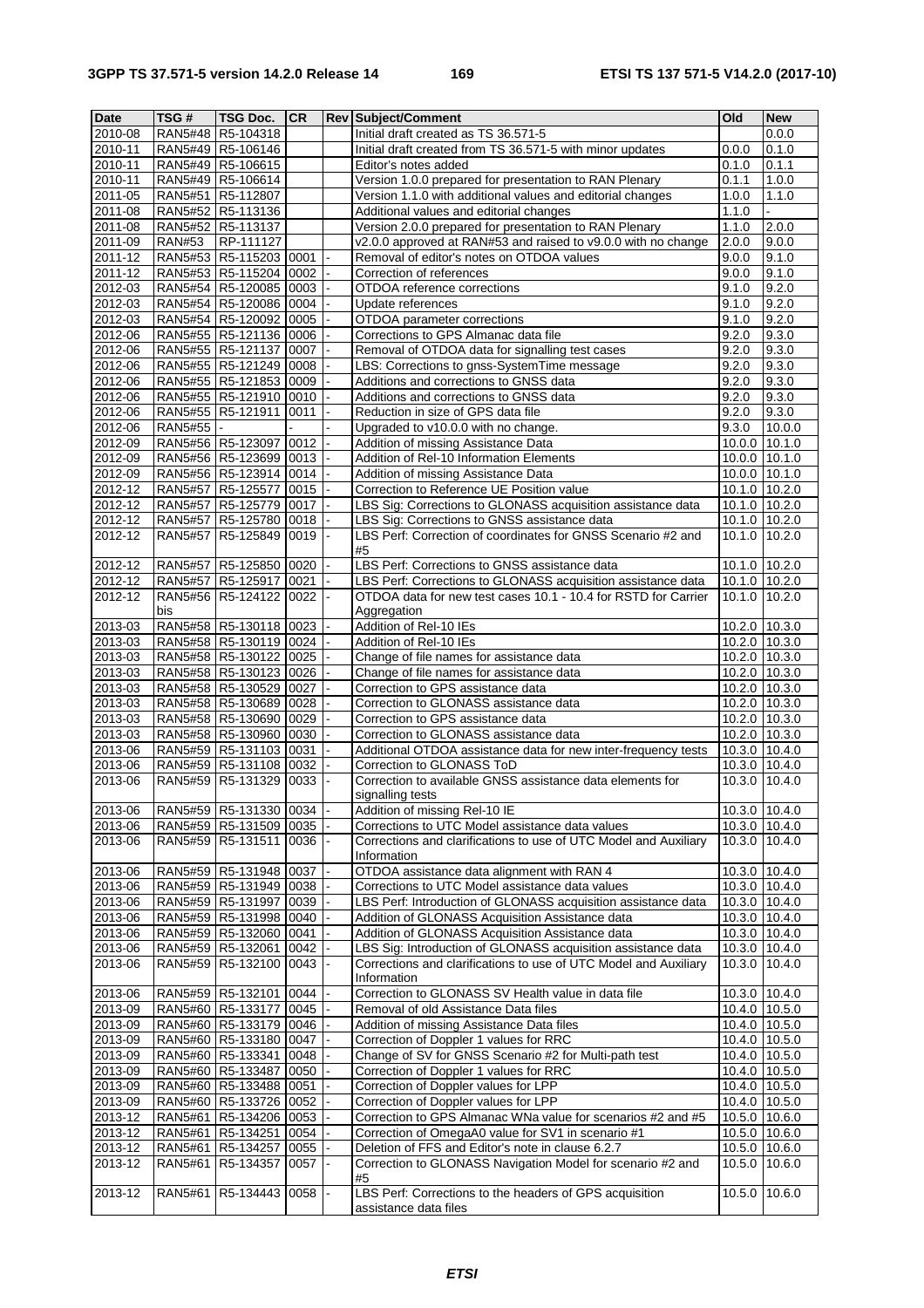| <b>Date</b>        | TSG#           | <b>TSG Doc.</b>                | <b>CR</b> |                | Rev Subject/Comment                                                                                   | Old                            | <b>New</b>     |
|--------------------|----------------|--------------------------------|-----------|----------------|-------------------------------------------------------------------------------------------------------|--------------------------------|----------------|
| 2013-12            | RAN5#61        | R5-134444 0059                 |           |                | LBS Sig: Corrections to the headers of GPS acquisition<br>assistance data files                       | 10.5.0                         | 10.6.0         |
| 2013-12            |                | RAN5#61 R5-134851 0060         |           |                | Addition of OTDOA Assistance Data for new 20MHz CA test<br>cases                                      | 10.5.0                         | 10.6.0         |
| 2013-12            |                | RAN5#61   R5-134912   0061     |           |                | Correction of OmegaA0 value for SV1                                                                   | 10.5.0 10.6.0                  |                |
| 2013-12            |                | RAN5#61 R5-134913 0062         |           |                | Correction to GNSS Navigation Model (sub-test 1)                                                      | 10.5.0 10.6.0                  |                |
| 2013-12            |                | RAN5#61 R5-135064 0063         |           |                | LBS Perf: Corrections to the GNSS acquisition assistance data -                                       | 10.5.0                         | 10.6.0         |
| 2013-12            |                | RAN5#61 R5-135065 0064         |           | $\blacksquare$ | CR 1<br>LBS Perf: Corrections to the GNSS acquisition assistance data -<br>CR 2                       | 10.5.0                         | 10.6.0         |
| 2013-12            |                | RAN5#61 R5-135072 0065         |           |                | LBS Sig: Corrections to the GNSS acquisition assistance data                                          | 10.5.0 10.6.0                  |                |
| 2014-03            |                | RAN5#62 R5-140198 0066         |           |                | Adjustment of SV IDs of Satellites to be simulated                                                    | 10.6.0 10.7.0                  |                |
| 2014-03            |                | RAN5#62 R5-140377 0067 -       |           |                | LBS Perf: Update of headers of some GNSS acquisition<br>assistance data files                         | 10.6.0 10.7.0                  |                |
| 2014-03            |                | RAN5#62 R5-140378 0068         |           |                | LBS Sig: Removal of redundant inappropriate files from<br>GNSS_Data_Sig_V7.zip file                   | 10.6.0                         | 10.7.0         |
| 2014-03            |                | RAN5#62 R5-140383 0069         |           |                | LBS Perf: Introducing Ephemeris files in Rinex format                                                 | 10.6.0 10.7.0                  |                |
| 2014-03            |                | RAN5#62 R5-140384 0070         |           |                | LBS Sig: Introducing Ephemeris files in Rinex format                                                  | 10.6.0 10.7.0                  |                |
| 2014-03            |                | RAN5#62 R5-140794 0071         |           |                | LBS Sig: Clarification on usage of acquisition assistance files                                       | 10.6.0 10.7.0                  |                |
| 2014-03            |                | RAN5#62 R5-140795 0072         |           |                | LBS Sig: Changing the name of Almanac files not in Yuma format                                        | 10.6.0 10.7.0                  |                |
| 2014-03            |                | RAN5#62 R5-140873 0073         |           |                | LBS Perf: Clarification on usage of acquisition assistance files                                      | 10.6.0 10.7.0                  |                |
| 2014-03            |                | RAN5#62 R5-140874 0074         |           |                | LBS Perf: Changing the name of Almanac files not in Yuma<br>format                                    | 10.6.0 10.7.0                  |                |
| 2014-03            |                | RAN5#62 R5-140879 0075         |           |                | Corrections to GLONASS GANSS Day and gnss-DayNumber<br>values                                         | 10.6.0                         | 10.7.0         |
| 2014-03            |                | RAN5#62 R5-140900 0076         |           |                | Corrections to GLONASS GANSS Day and gnss-DayNumber<br>values                                         | 10.6.0                         | 10.7.0         |
| 2014-03            |                | RAN5#62 R5-141034 0077         |           |                | RSTD value updates                                                                                    | 10.6.0 10.7.0                  |                |
| 2014-06            |                | RAN5#63 R5-142097 0078         |           |                | Corrections to prs-MutingInfo                                                                         | 10.7.0 10.8.0                  |                |
| 2014-06            |                | RAN5#63 R5-142249 0079         |           |                | Correction to T_lamda_n_A values for scenario #1                                                      | 10.7.0 10.8.0                  |                |
| 2014-06            |                | RAN5#63 R5-142250 0080         |           |                | Correction to T_lamda_n_A values                                                                      | 10.7.0 10.8.0                  |                |
| 2014-06            |                | RAN5#63 R5-142252 0081         |           |                | Clarification of use of satellite simulator                                                           | 10.7.0 10.8.0                  |                |
| 2014-06            |                | RAN5#63 R5-142884 0082         |           |                | LBS Sig: Correction of FT values in GLONASS scenarios and<br>RINEX file update                        | 10.7.0 10.8.0                  |                |
| 2014-06            |                | RAN5#63 R5-142885 0083         |           |                | LBS Sig: Moving some .rnx files to the right .zip file                                                | 10.7.0 10.8.0                  |                |
| 2014-06            |                | RAN5#63 R5-143110 0084         |           |                | LBS Perf: Moving some .rnx files to the right .zip file                                               | 10.7.0 10.8.0                  |                |
| 2014-06            |                | RAN5#63 R5-143128 0085         |           |                | LBS Perf: Correction of FT values in GLONASS scenarios and<br>RINEX file update                       | 10.7.0 10.8.0                  |                |
| 2014-09            |                | RAN5#64 R5-144133 0086         |           |                | LBS Perf: Adding missing information for QZSS                                                         | 10.8.0 10.9.0                  |                |
| 2014-09            |                | RAN5#64 R5-144135 0087         |           |                | LBS Perf: Adding missing files for QZSS                                                               | 10.8.0 10.9.0                  |                |
| 2014-09            |                | RAN5#64   R5-144136   0088     |           |                | LBS Sig: Adding missing files for QZSS                                                                | 10.8.0 10.9.0                  |                |
| 2014-09            |                | RAN5#64 R5-144139 0091         |           |                | LBS Perf: Adding missing files for Galileo                                                            | 10.8.0 10.9.0                  |                |
| 2014-09            |                | RAN5#64 R5-144140 0092         |           |                | LBS Sig: Adding missing files for Galileo                                                             | 10.8.0 10.9.0                  |                |
| 2014-09            |                | RAN5#64 R5-144793 0089         |           |                | LBS Perf: Adding missing information for Galileo and introduction<br>of Galileo hybrid-subtest        | 10.8.0                         | 10.9.0         |
| 2014-09            |                | RAN5#64 R5-144795 0090 -       |           |                | LBS Sig: Adding missing information for Galileo and introduction<br>of Galileo hybrid-subtest         | 10.8.0 10.9.0                  |                |
| 2014-09            |                | RAN5#64 R5-144872 0097         |           |                | Updates OTDOA Neighbour Cell Info List                                                                | 10.8.0 10.9.0                  |                |
| 2014-12            |                | RAN5#65 R5-145101 0102         |           |                | LBS Perf: Adding missing information for Galileo                                                      |                                | 10.9.0 10.10.0 |
| 2014-12            |                | RAN5#65 R5-145102 0103         |           |                | LBS Sig: Adding missing information for Galileo                                                       |                                | 10.9.0 10.10.0 |
| 2014-12            |                | RAN5#65   R5-145135   0104     |           |                | Clarification to OTDOA Assistance Data                                                                |                                | 10.9.0 10.10.0 |
| 2014-12            |                | RAN5#65 R5-145136 0105         |           |                | Update Galileo ICD reference                                                                          |                                | 10.9.0 10.10.0 |
| 2014-12            | <b>RAN5#65</b> |                                |           |                | Raised to v11.0.0 with no change                                                                      | 10.10.<br>0                    | 11.0.0         |
| 2014-12            |                | RAN5#65   R5-145978   0098     |           | I –            | LBS Perf: Adding test scenarios for Beidou                                                            | 11.0.0 12.0.0                  |                |
| 2014-12            |                | RAN5#65 R5-145098 0099         |           |                | LBS Sig: Adding test scenarios for Beidou                                                             | 11.0.0 12.0.0                  |                |
| 2014-12            |                | RAN5#65 R5-145099 0100         |           |                | LBS Perf: Adding data files for Beidou                                                                | 11.0.0 12.0.0                  |                |
|                    |                |                                |           |                |                                                                                                       |                                |                |
| 2014-12<br>2014-12 |                | RAN5#65   R5-145100   0101     |           |                | LBS Sig: Adding data files for Beidou<br>Addition of Editor's Note concerning missing data for TDD in | 11.0.0 12.0.0<br>11.0.0 12.0.0 |                |
|                    |                | RAN5#65 R5-145895 0106         |           |                | sections 5.2 and 6.2                                                                                  |                                |                |
| 2015-03            |                | RAN5#66   R5-150052   0107     |           |                | Updates to expectedRSTD values following changes in RAN 4                                             | 12.0.0 12.1.0                  |                |
| 2015-03            |                | RAN5#66 R5-150106 0108         |           |                | Change Nprs value in tests 10.3B, 10.3C, 10.4B, 10.4C                                                 | 12.0.0 12.1.0                  |                |
| 2015-03            |                | RAN5#66 R5-150237 0109         |           |                | LBS Perf: Correction to simulated BDS satellites                                                      | 12.0.0 12.1.0                  |                |
| 2015-03            |                | RAN5#66 R5-150839 0110         |           |                | Missing Abbreviations in Specification                                                                | 12.0.0 12.1.0                  |                |
| 2015-03            |                | RAN5#66   R5-150840   0111     |           |                | Missing OTDOA CA Test Cases                                                                           | 12.0.0 12.1.0                  |                |
| 2015-03            |                | RAN5#66 R5-150891 0112         |           |                | Abbreviation Corrections for BDS in 37.571-5                                                          | 12.0.0 12.1.0                  |                |
| 2015-06            |                | RAN5#67   R5-151069   0113     |           |                | Add TDD to A-GNSS Assistance Data                                                                     | 12.1.0 12.2.0                  |                |
| 2015-06            |                | RAN5#67   R5-151091   0114     |           |                | Missing RSTD new tests for 10.2D and 10.4D                                                            | 12.1.0 12.2.0                  |                |
| 2015-06            |                | RAN5#67   R5-151910   0117   1 |           |                | Corrections to the Ionospheric Model of BDS                                                           | 12.1.0 12.2.0                  |                |
| 2015-09            |                | RAN5#68   R5-153108   0118     |           |                | Corrections to UTC Model and Time Model                                                               | 12.2.0 12.3.0                  |                |
| 2015-09            |                | RAN5#68 R5-153109 0119  -      |           |                | Update to Galileo Assistance Data IEs                                                                 | 12.2.0 12.3.0                  |                |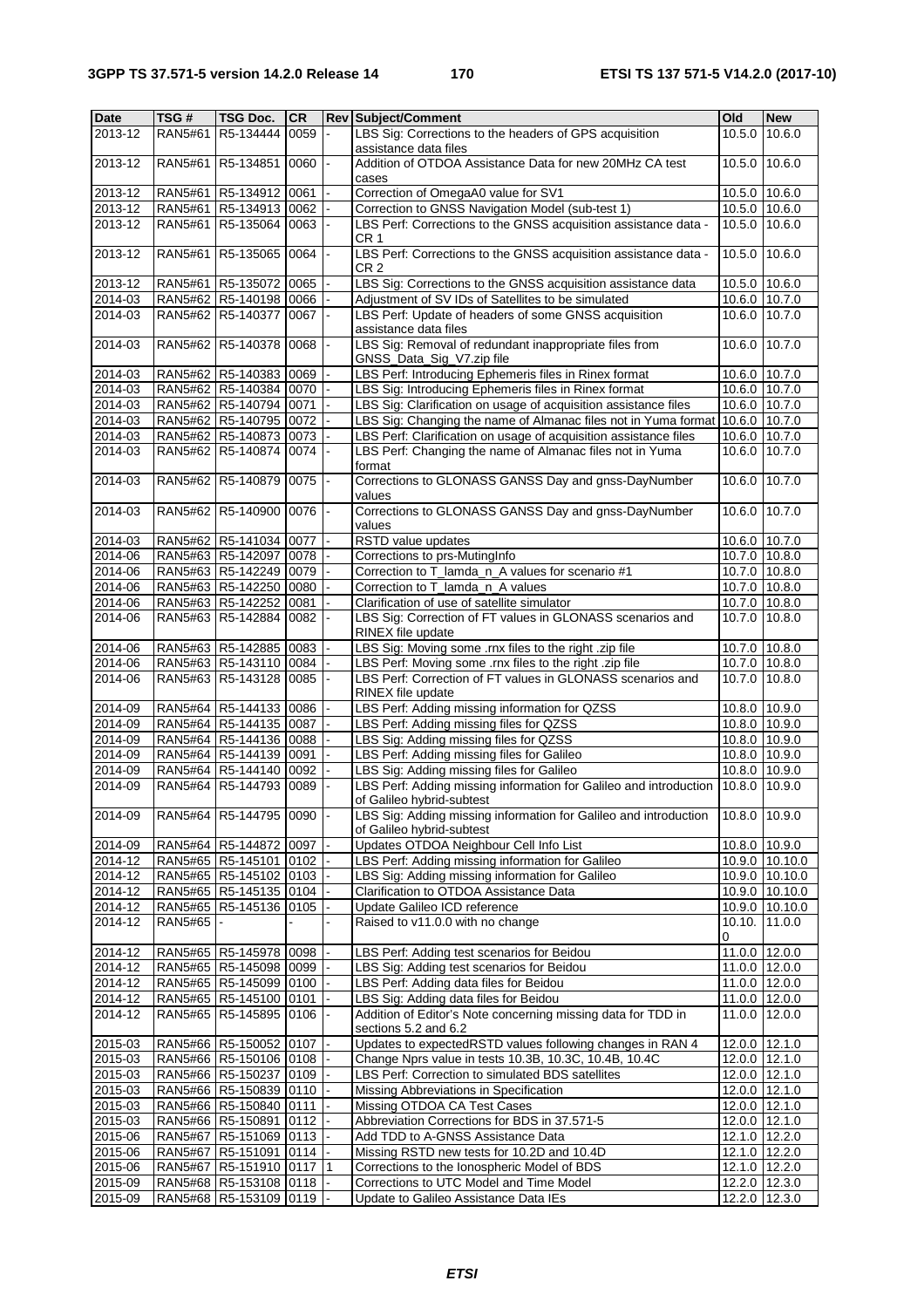| Date    | TSG#          | TSG Doc.                 | <b>CR</b> | <b>Rev Subject/Comment</b>                                                                                                  | Old    | <b>New</b> |
|---------|---------------|--------------------------|-----------|-----------------------------------------------------------------------------------------------------------------------------|--------|------------|
| 2015-09 | RAN5#68       | R5-153112 0120           |           | Corrections to UTC Model                                                                                                    | 12.2.0 | 12.3.0     |
| 2015-09 |               | RAN5#68 R5-153113 0121   |           | Update to Galileo Assistance Data IEs                                                                                       | 12.2.0 | 12.3.0     |
| 2015-09 |               | RAN5#68 R5-153150 0122   |           | Missing RSTD information for multiple test cases                                                                            | 12.2.0 | 12.3.0     |
| 2015-09 |               | RAN5#68 R5-153151 0123   |           | Missing BDS reference in the A-GNSS Minimum Performance<br>Testing                                                          | 12.2.0 | 12.3.0     |
| 2015-09 |               | RAN5#68 R5-153664 0126 - |           | Update of Galileo OS SIS ICD reference                                                                                      | 12.2.0 | 12.3.0     |
| 2015-09 |               | RAN5#68 R5-153791 0124 1 |           | Corrections to BDS Clock Model and Navigation Model for SIG<br>tests                                                        | 12.2.0 | 12.3.0     |
| 2015-09 |               | RAN5#68 R5-153866 0127 1 |           | Corrections to BDS Clock Model and Navigation Model for Perf<br>tests                                                       | 12.2.0 | 12.3.0     |
| 2015-09 | <b>RAN#69</b> |                          |           | update of the "non-specific references" in section 2 according to<br>the approved R5-153582 and an action point on ETSI MCC | 12.2.0 | 12.3.0     |
| 2015-12 | <b>RAN#70</b> | R5-155185 0131           |           | Values for two new 3 DL CA RSTD Measurement Accuracy test<br>cases                                                          | 12.3.0 | 12.4.0     |
| 2015-12 | <b>RAN#70</b> | R5-155877 0130 1         |           | Values for two new 3 DL CA RSTD Measurement Reporting<br>Delay test cases                                                   | 12.3.0 | 12.4.0     |
| 2015-12 | <b>RAN#70</b> | R5-156186 0133 2         |           | LBS-Sig: Corrections to A-BDS navigation files                                                                              | 12.3.0 | 12.4.0     |
| 2015-12 | <b>RAN#70</b> | R5-156187 0132 2         |           | LBS-Perf: Corrections to A-BDS navigation files                                                                             | 12.3.0 | 12.4.0     |
| 2016-03 | <b>RAN#71</b> | R5-160173 0136 -         |           | LBS Perf: Correction of assistance data files for A-BDS scenario<br>1                                                       | 12.4.0 | 12.5.0     |
| 2016-03 | <b>RAN#71</b> | R5-160174 0137 -         |           | LBS Sig: Correction of assistance data files for A-BDS                                                                      | 12.4.0 | 12.5.0     |
| 2016-03 | <b>RAN#71</b> | R5-160899 0138 1         |           | LBS Perf: Correction of assistance data files for A-GALILEO<br>scenario 1                                                   | 12.4.0 | 12.5.0     |
| 2016-03 | <b>RAN#71</b> | R5-160973 0140 1         |           | LBS Sig: Correction of assistance data files for A-GALILEO                                                                  | 12.4.0 | 12.5.0     |
| 2016-03 | <b>RAN#71</b> | R5-161000 0139 1         |           | LBS Perf: Correction of assistance data files for A-GALILEO<br>scenario 2                                                   | 12.4.0 | 12.5.0     |
| 2016-09 | <b>RAN#73</b> | R5-165088 0145 -         |           | Correction of BDS Almanac di values for geostationary satellites                                                            | 12.5.0 | 12.6.0     |
| 2016-09 | <b>RAN#73</b> | R5-165089 0146 -         |           | Correction of BDS Almanac di values for geostationary satellites                                                            | 12.5.0 | 12.6.0     |
| 2016-09 | <b>RAN#73</b> | R5-165994 0147 1         |           | Aligning GNSS and GPS UE reference position                                                                                 | 12.5.0 | 12.6.0     |
| 2016-09 | <b>RAN#73</b> | R5-165998 0149 1         |           | Addition of Indoor Positioning Enhancements (MBS) (protocol)                                                                | 12.6.0 | 13.0.0     |
| 2016-12 | <b>RAN#74</b> | R5-168470 0150           |           | Add WLAN signalling sub-test and references for Indoor<br>Positioning                                                       | 13.0.0 | 13.1.0     |
| 2016-12 | <b>RAN#74</b> | R5-169095 0156 1         |           | LBS-Sig: correction of the URA value and rinex file format for<br><b>BDS</b>                                                | 13.0.0 | 13.1.0     |
| 2016-12 | <b>RAN#74</b> | R5-169096 0157 1         |           | LBS-Sig: correction of the rinex file format for GLONASS                                                                    | 13.0.0 | 13.1.0     |
| 2016-12 | <b>RAN#74</b> | R5-169097 0158 1         |           | LBS-Sig: correction of the rinex file for GPS                                                                               | 13.0.0 | 13.1.0     |
| 2016-12 | <b>RAN#74</b> | R5-169098 0159 1         |           | LBS-Sig: correction of the rinex file for Galileo                                                                           | 13.0.0 | 13.1.0     |
| 2016-12 | <b>RAN#74</b> | R5-169099 0160 1         |           | LBS-Sig: correction of the QZSS scenario                                                                                    | 13.0.0 | 13.1.0     |
| 2016-12 | <b>RAN#74</b> | R5-169642 0151 1         |           | LBS-Perf: correction of the URA value and rinex file format for<br><b>BDS</b>                                               | 13.0.0 | 13.1.0     |
| 2016-12 | <b>RAN#74</b> | R5-169643 0152 1         |           | LBS-Perf: correction of the rinex file format for GLONASS                                                                   | 13.0.0 | 13.1.0     |
| 2016-12 | <b>RAN#74</b> | R5-169644 0153 1         |           | LBS-Perf: correction of the rinex file for GPS                                                                              | 13.0.0 | 13.1.0     |
| 2016-12 | <b>RAN#74</b> | R5-169645 0154 1         |           | LBS-Perf: correction of the rinex file for Galileo                                                                          | 13.0.0 | 13.1.0     |
| 2016-12 | <b>RAN#74</b> | R5-169646 0155 1         |           | LBS-Perf: correction of the QZSS scenario                                                                                   | 13.0.0 | 13.1.0     |
| 2017-03 | <b>RAN#75</b> | R5-170739 0161 -         |           | Add Bluetooth signalling subtests and references                                                                            | 13.1.0 | 13.2.0     |
| 2017-03 | <b>RAN#75</b> | R5-171907 0162 1         |           | Correction OTDOA Assistance Data for 3CC test cases                                                                         | 13.1.0 | 13.2.0     |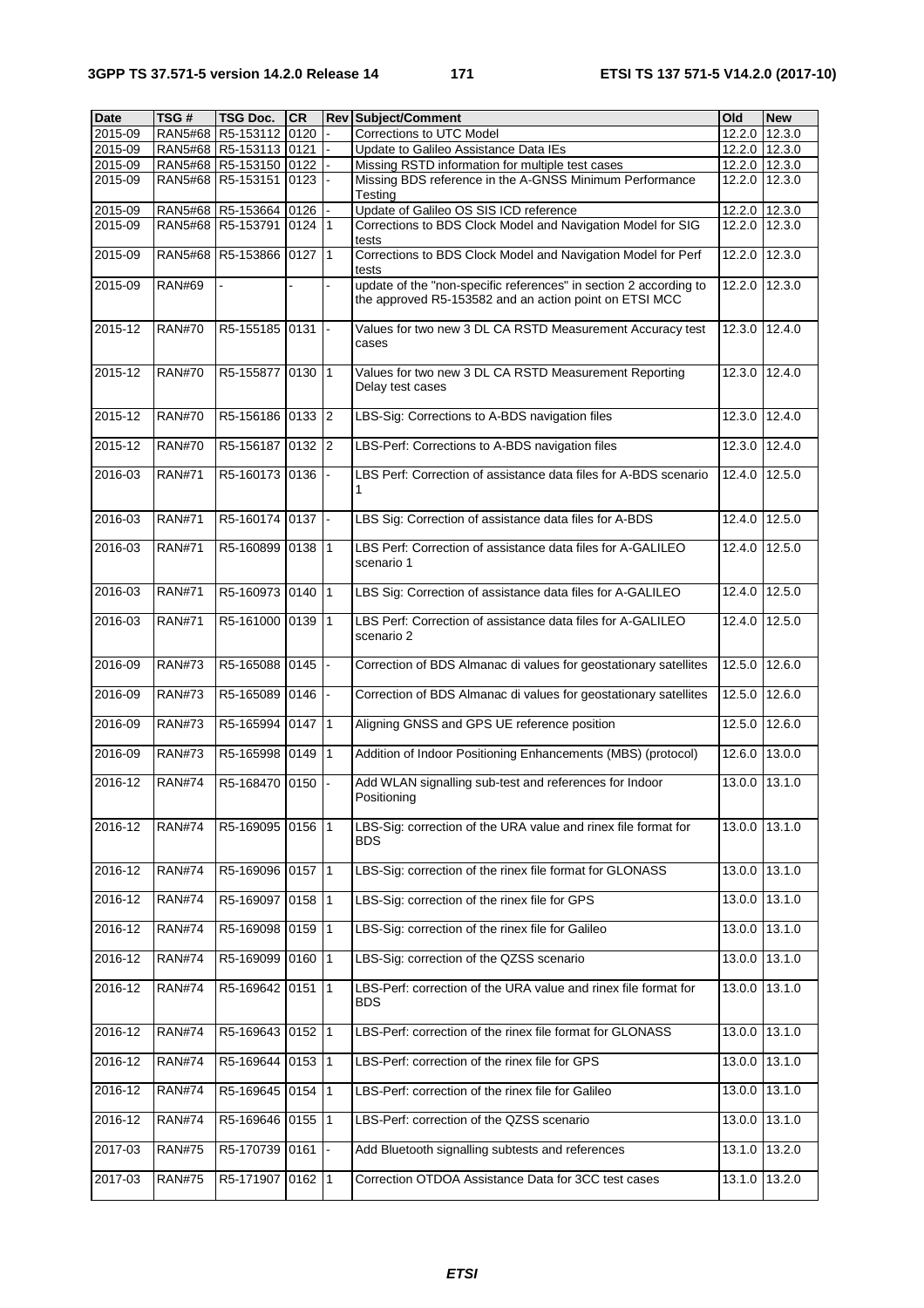| <b>Date</b> | TSG#          | <b>TSG Doc.</b>    | <b>ICR</b>  | <b>Rev Subject/Comment</b>                                                                                                                         | Old    | <b>New</b>    |
|-------------|---------------|--------------------|-------------|----------------------------------------------------------------------------------------------------------------------------------------------------|--------|---------------|
| 2017-03     | <b>RAN#75</b> |                    |             | Administrative release upgrade to match the release of 3GPP TS<br>37.571-1 which was upgraded at RAN#74 to Rel-14 due to Rel-<br>14 relevant CR(s) | 13.2.0 | 14.0.0        |
| 2017-06     | <b>RAN#76</b> | R5-172181          | $10165$ $-$ | Add clarification of Sub-test clause for minimum performance<br>tests                                                                              | 14.0.0 | 14.1.0        |
| 2017-06     | <b>RAN#76</b> | R5-172966 0164     |             | Merge GNSS sub-tests into one sub-test                                                                                                             | 14.0.0 | 14.1.0        |
| 2017-06     | <b>RAN#76</b> | R5-172969 0167     |             | Introduction of MBS Assistance Data for Signalling and<br>Measurement Tests                                                                        |        | 14.0.0 14.1.0 |
| 2017-06     | <b>RAN#76</b> | R5-173415 0166 2   |             | Add Sub-tests for A-GPS, A-GLONASS and A-BDS for GNSS                                                                                              | 14.0.0 | 14.1.0        |
| 2017-09     | <b>RAN#77</b> | R5-174586  0171  1 |             | Correction of the Fit Validity Interval and SV32 health for GPS<br>RNX files - Signalling                                                          | 14.1.0 | 14.2.0        |
| 2017-09     | <b>RAN#77</b> | R5-175121 0170 1   |             | Correction of the Fit Validity Interval and SV32 health for GPS<br><b>RNX files - Performance</b>                                                  | 14.1.0 | 14.2.0        |